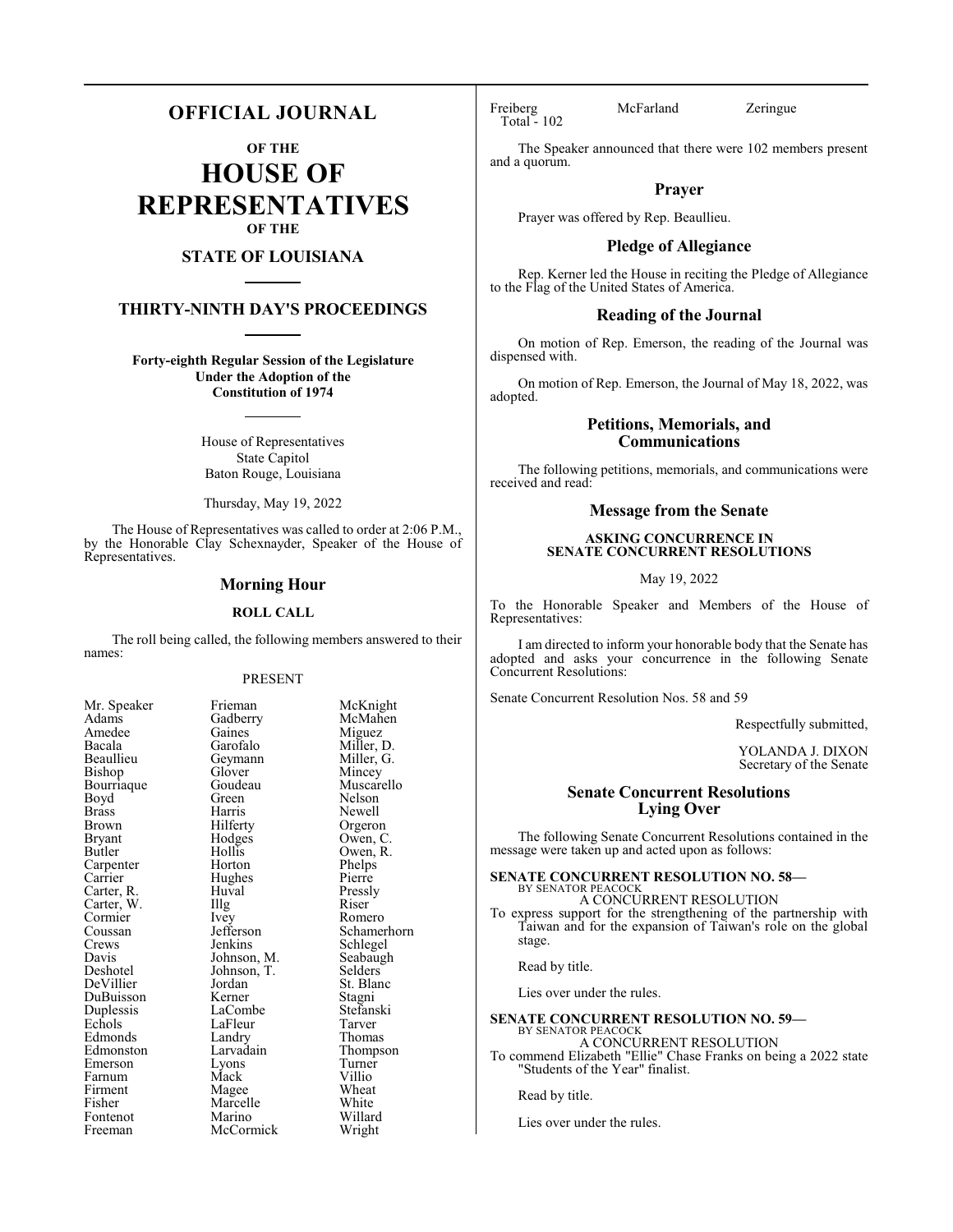## Page 2 HOUSE

39th Day's Proceedings - May 19, 2022

### **Suspension of the Rules**

On motion of Rep. Magee, the rules were suspended in order to take up and consider Petitions, Memorials, and Communications at this time.

### **Petitions, Memorials, and Communications**

The following petitions, memorials, and communications were received and read:

### **Message from the Senate**

### **SIGNED SENATE CONCURRENT RESOLUTIONS**

#### May 19, 2022

To the Honorable Speaker and Members of the House of Representatives:

I am directed to inform your honorable body that the President of the Senate has signed the following Senate Concurrent Resolutions:

Senate Concurrent Resolution Nos. 4, 18, 20, 51, 52 and 53

and ask the Speaker of the House of Representatives to affix his signature to the same.

Respectfully submitted,

YOLANDA J. DIXON Secretary of the Senate

The Senate Concurrent Resolutions contained herein were signed by the Speaker of the House.

#### **Message from the Senate**

### **SIGNED SENATE BILLS AND JOINT RESOLUTIONS**

#### May 19, 2022

To the Honorable Speaker and Members of the House of Representatives:

I am directed to inform your honorable body that the President of the Senate has signed the following Senate Bills:

Senate Bill Nos. 36, 40, 66, 77, 117, 163, 165, 169, 194, 217, 320, 360, 363, 371 and 449

and ask the Speaker of the House of Representatives to affix his signature to the same.

Respectfully submitted,

YOLANDA J. DIXON Secretary of the Senate

The Senate Bills and Joint Resolutions contained herein were signed by the Speaker of the House.

### **Privileged Report of the Legislative Bureau**

May 19, 2022

To the Speaker and Members of the House of Representatives:

I am directed by your Legislative Bureau to submit the following report:

Senate Bill No. 34 Reported without amendments.

Senate Bill No. 35 Reported without amendments.

Senate Bill No. 67 Reported with amendments.

Senate Bill No. 81 Reported without amendments.

Senate Bill No. 135 Reported without amendments.

Senate Bill No. 142 Reported without amendments.

Senate Bill No. 143 Reported without amendments.

Senate Bill No. 144 Reported without amendments.

Senate Bill No. 177 Reported without amendments.

Senate Bill No. 183 Reported without amendments.

Senate Bill No. 228 Reported without amendments.

Senate Bill No. 256 Reported without amendments.

Senate Bill No. 279 Reported without amendments.

Senate Bill No. 281 Reported without amendments.

Senate Bill No. 283 Reported without amendments.

Senate Bill No. 297 Reported without amendments.

Senate Bill No. 304 Reported without amendments.

Senate Bill No. 323 Reported without amendments.

Senate Bill No. 335 Reported without amendments.

Senate Bill No. 350 Reported without amendments.

Senate Bill No. 359 Reported without amendments.

Senate Bill No. 430 Reported without amendments.

Senate Bill No. 441 Reported without amendments.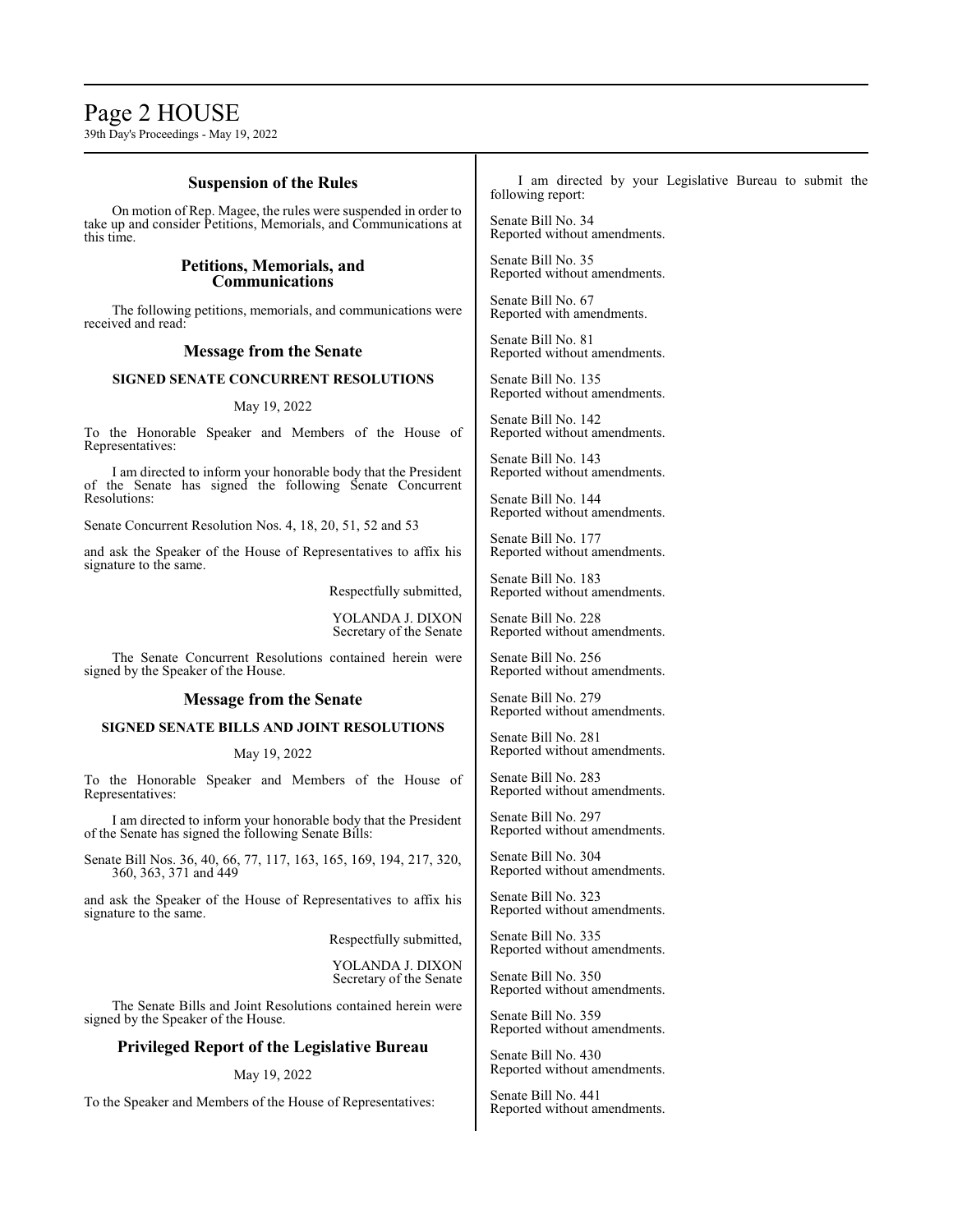Senate Bill No. 478 Reported without amendments.

Respectfully submitted,

DODIE HORTON Chair

### **Suspension of the Rules**

On motion of Rep. Deshotel, the rules were suspended in order to take up and consider House and House Concurrent Resolutions on Third Reading for Final Consideration at this time.

### **House and House Concurrent Resolutions on Third Reading for Final Consideration**

The following House and House Concurrent Resolutions on third reading for final consideration were taken up and acted upon as follows:

### **Suspension of the Rules**

Rep. Deshotel moved to suspend the rules to take House Concurrent Resolution No. 60 out of its regular order, which motion was agreed to.

## **HOUSE CONCURRENT RESOLUTION NO. 60—** BY REPRESENTATIVE DESHOTEL

A CONCURRENT RESOLUTION

To authorize and request the chairmen of the House Committee on Appropriations and the Senate Committee on Finance, acting jointly, to appoint a joint subcommittee composed of members from each committee to research, evaluate, and make recommendations for proposed legislation and policy changes relative to the office of technology services within the division of administration.

Read by title.

Rep. Deshotel moved the adoption of the resolution.

By a vote of 94 yeas and 0 nays, the resolution was adopted.

Ordered to the Senate.

### **Suspension of the Rules**

On motion of Rep. Deshotel, the rules were suspended in order to take up and consider House Bills and Joint Resolutions on Third Reading and Final Passage at this time.

### **House Bills and Joint Resolutions on Third Reading and Final Passage**

The following House Bills and Joint Resolutions on third reading and final passage were taken up and acted upon as follows:

### **Suspension of the Rules**

Rep. Deshotel moved to suspend the rules to take House Bill No. 641 out of its regular order, which motion was agreed to.

### **HOUSE BILL NO. 641—**

BY REPRESENTATIVE DESHOTEL AN ACT

To enact R.S. 51:1429, relative to digital application distribution platforms; to prohibit providers of digital application distribution platforms under certain circumstances; to provide for procedures for violations; to provide for an exception; to provide for definitions; and to provide for related matters.

Called from the calendar.

Read by title.

Rep. Horton, on behalf of the Legislative Bureau, sent up floor amendments which were read as follows:

### **HOUSE FLOOR AMENDMENTS**

Amendments proposed by Representative Horton on behalf of the Legislative Bureau to Engrossed House Bill No. 641 by Representative Deshotel

AMENDMENT NO. 1

On page 2, line 1, following "means" and before "a substantial" change "a person that conducts" to "conducting"

On motion of Rep. Horton, the amendments were adopted.

Rep. Deshotel sent up floor amendments which were read as follows:

### **HOUSE FLOOR AMENDMENTS**

Amendments proposed by Representative Deshotel to Engrossed House Bill No. 641 by Representative Deshotel

#### AMENDMENT NO. 1

On page 1, line 16, after "on" delete the remainder of the line and insert in lieu thereof "a mobile phone, smartphone, or other mobile computing device and the device runs a mobile operating system that is owned or controlled by the provider of the digital distribution platform.

AMENDMENT NO. 2

On page 2, delete lines 3 through 5 in their entirety

AMENDMENT NO. 3

On page 2, line 6, change "(5)" to "(4)"

AMENDMENT NO. 4

On page 2, line 10, change " $(6)$ " to " $(5)$ "

```
AMENDMENT NO. 5
```
On page 2, line 12, change "(7)" to "(6)"

AMENDMENT NO. 6

On page 2, line 14, change "(8)" to "(7)"

AMENDMENT NO. 7

On page 2, line 19, after "by a" delete the remainder of the line

AMENDMENT NO. 8

On page 2, line 20, delete "general purpose operating system with a"

#### AMENDMENT NO. 9

On page 3, delete lines 10 and 11 in their entirety and insert in lieu thereof the following:

"C.(1) Any violation of this Section shall constitute an unfair and deceptive trade practice and shall subject the violator to any and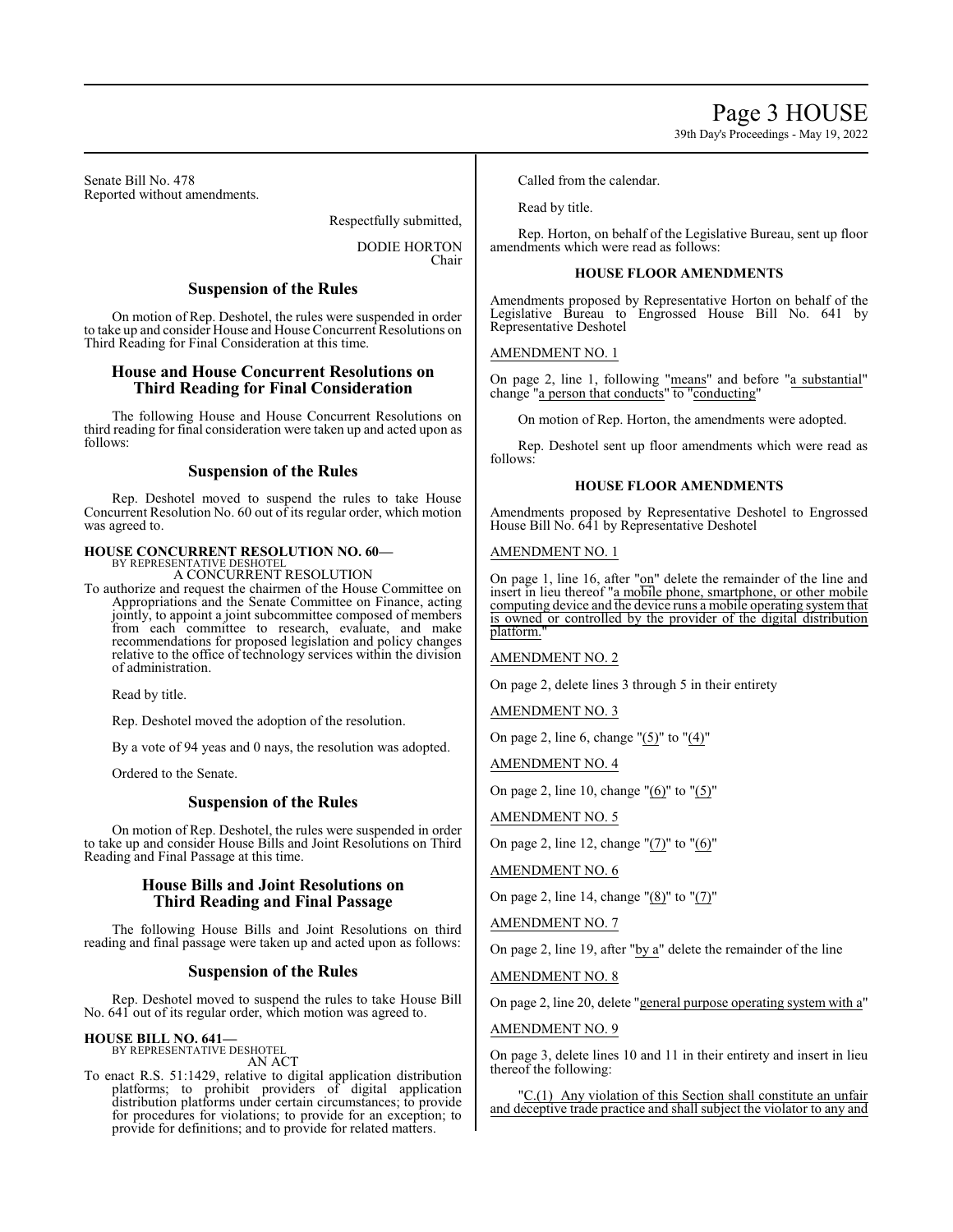## Page 4 HOUSE

39th Day's Proceedings - May 19, 2022

#### all actions provided for in the Unfair Trade Practices and Consumer Protection Law, R.S. 51:1401 et seq.

#### AMENDMENT NO. 10

On page 3, delete lines 15 and 16 in their entirety and insert in lieu thereof the following:

"(3) The remedies and rights provided pursuant to this Section are in addition to and do not preclude any right or remedy otherwise authorized by law.

#### AMENDMENT NO. 11

On page 3, delete lines 19 through 22 in their entirety

On motion of Rep. Deshotel, the amendments were adopted.

Rep. Deshotel moved the final passage of the bill, as amended.

#### **ROLL CALL**

The roll was called with the following result:

#### YEAS

| Mr. Speaker<br>Bacala<br>Beaullieu<br>Bishop<br>Bourriaque<br>Carrier<br>Davis<br>Deshotel<br>DeVillier<br>DuBuisson<br>Echols<br>Edmonds<br>Emerson<br>Firment<br>Fontenot<br>Total - 45 | Geymann<br>Harris<br>Hilferty<br>Hollis<br>Hughes<br>Huval<br>Illg<br>Johnson, M.<br>Kerner<br>Mack<br>Marino<br>McCormick<br>Miguez<br>Miller, D.<br>Miller, G.<br><b>NAYS</b>          | Nelson<br>Orgeron<br>Owen, C.<br>Owen, R.<br>Pierre<br>Romero<br>Schamerhorn<br>Schlegel<br>Stagni<br>Stefanski<br>Thompson<br>Turner<br>Villio<br>White<br>Wright |
|-------------------------------------------------------------------------------------------------------------------------------------------------------------------------------------------|------------------------------------------------------------------------------------------------------------------------------------------------------------------------------------------|--------------------------------------------------------------------------------------------------------------------------------------------------------------------|
| Adams<br>Amedee<br>Boyd<br>Brass<br><b>Brown</b><br>Bryant<br>Butler<br>Carter, R.<br>Cormier<br>Crews<br>Duplessis<br>Edmonston<br>Farnum<br>Fisher<br>Freeman<br>Freiberg<br>Total - 46 | Gadberry<br>Gaines<br>Garofalo<br>Glover<br>Goudeau<br>Green<br>Hodges<br>Horton<br>Ivey<br>Jefferson<br>Jenkins<br>Jordan<br>LaCombe<br>LaFleur<br>Landry<br>Larvadain<br><b>ABSENT</b> | Lyons<br>McFarland<br>McKnight<br>McMahen<br>Mincey<br>Muscarello<br>Phelps<br>Pressly<br>Riser<br>Selders<br>St. Blanc<br>Thomas<br>Wheat<br>Willard              |
| Bagley<br>Carpenter<br>Carter, W.<br>Coussan<br>Cox<br>Total - 14                                                                                                                         | Frieman<br>Johnson, T.<br>Magee<br>Marcelle<br>Moore                                                                                                                                     | Newell<br>Seabaugh<br>Tarver<br>Zeringue                                                                                                                           |

The Chair declared the above bill failed to pass.

#### **Suspension of the Rules**

On motion of Rep. Firment, the rules were suspended in order to take up and consider Introduction of Resolutions, House and House Concurrent at this time.

### **Introduction of Resolutions, House and House Concurrent**

The following members introduced the following entitled House and House Concurrent Resolutions, which were read the first time by their titles and placed upon the calendar for their second reading:

## **HOUSE RESOLUTION NO. 158—** BY REPRESENTATIVE FIRMENT

A RESOLUTION

To urge and request the Louisiana Department of Health to conduct a study focused on the risks associated with gender reassignment procedures on minors, including genital and nongenital surgeries, and chemical treatments such as pubertyblockers and cross-sex hormones and to report its findings to certain legislative committees.

Read by title.

Lies over under the rules.

#### **HOUSE RESOLUTION NO. 159—** BY REPRESENTATIVE WILLARD

A RESOLUTION

To commend Reverend Dr. Lionel Davis, Sr., on the occasion of his twenty-first pastoral anniversary.

Read by title.

On motion of Rep. Willard, and under a suspension of the rules, the resolution was adopted.

#### **HOUSE CONCURRENT RESOLUTION NO. 121—** BY REPRESENTATIVE JORDAN A CONCURRENT RESOLUTION

To create a task force to study suicide rates among African Americans in Louisiana and report its findings to the legislature no later than March 1, 2023.

Read by title.

Lies over under the rules.

#### **HOUSE CONCURRENT RESOLUTION NO. 122—** BY REPRESENTATIVE DUPLESSIS

A CONCURRENT RESOLUTION To recognize Wednesday, May 25, 2022, as New Orleans Day at the Legislature of Louisiana.

Read by title.

On motion of Rep. Duplessis, and under a suspension of the rules, the resolution was adopted.

Ordered to the Senate.

## **HOUSE CONCURRENT RESOLUTION NO. 123—** BY REPRESENTATIVE WRIGHT

A CONCURRENT RESOLUTION To express recognition and encouragement of Taiwan's economic

ties and friendship with the United States and Louisiana.

Read by title.

Lies over under the rules.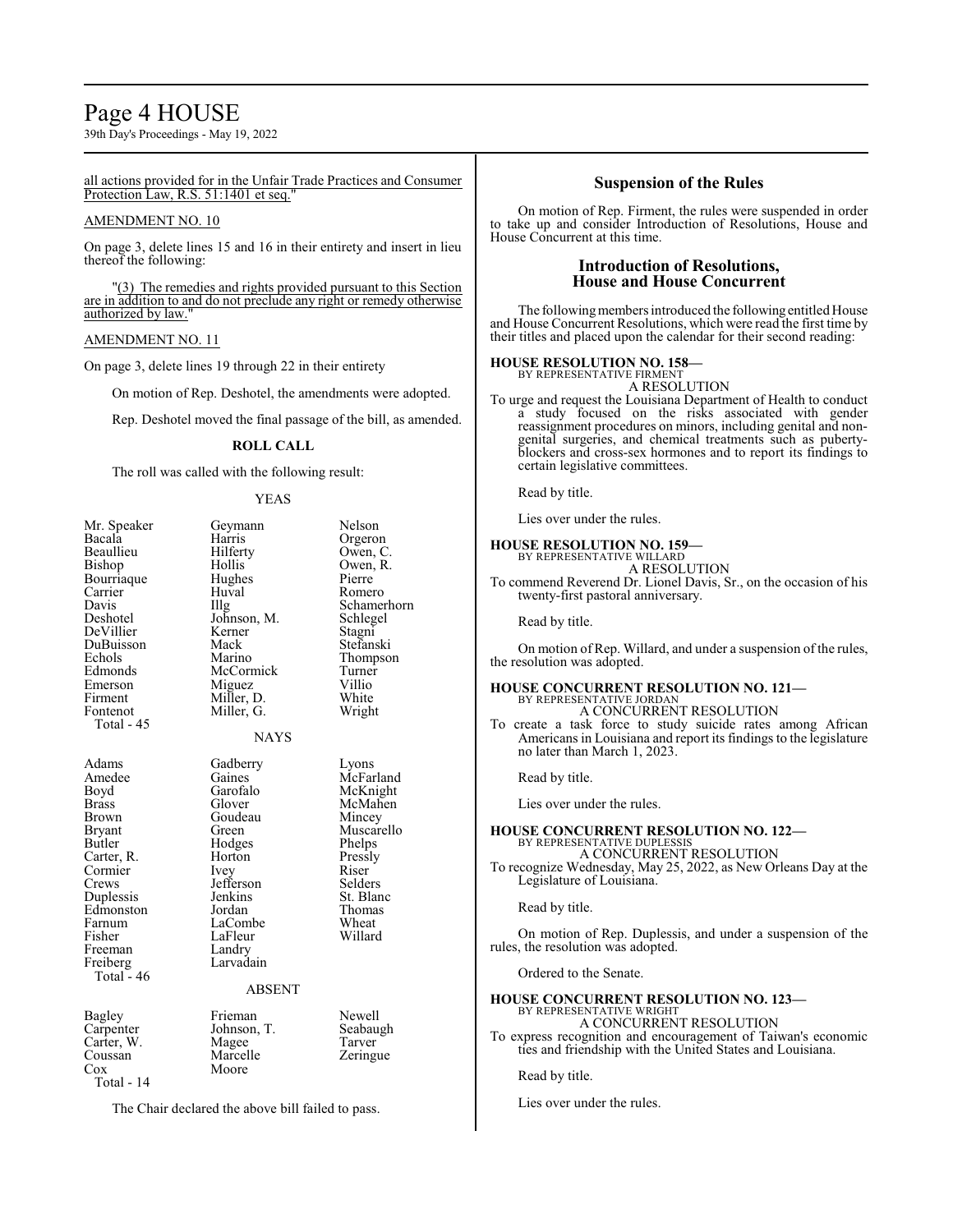# Page 5 HOUSE

39th Day's Proceedings - May 19, 2022

### **Reports of Committees**

The following reports of committees were received and read:

Report of the Committee on Labor and Industrial Relations

May 19, 2022

To the Speaker and Members of the House of Representatives:

I am directed by your Committee on Labor and Industrial Relations to submit the following report:

House Bill No. 988, by Landry Reported with amendments. (8-0)

> BARBARA W. CARPENTER Chairman

Report of the Committee on Municipal, Parochial and Cultural Affairs

#### May 19, 2022

To the Speaker and Members of the House of Representatives:

I am directed by your Committee on Municipal, Parochial and Cultural Affairs to submit the following report:

Senate Bill No. 368, by Harris, Jimmy Reported favorably. (11-0)

Senate Bill No. 397, by Connick Reported favorably. (12-0)

Senate Bill No. 459, by Harris, Jimmy Reported favorably. (12-0)

Senate Bill No. 461, by Reese Reported favorably. (12-0)

Senate Bill No. 475, by Barrow Reported favorably. (11-0)

#### RICK EDMONDS Chairman

The above Senate Bills reported favorably or with amendments were referred to the Legislative Bureau.

> Report of the Committee on Retirement

#### May 19, 2022

To the Speaker and Members of the House of Representatives:

I am directed by your Committee on Retirement to submit the following report:

House Resolution No. 136, by Firment Reported with amendments. (9-0)

Senate Bill No. 434, by Fields Reported with amendments. (11-0)

#### PHILLIP R. DEVILLIER Chairman

The above Senate Bills reported favorably or with amendments were referred to the Legislative Bureau.

### **House and House Concurrent Resolutions Lying Over**

The following House and House Concurrent Resolutions lying over were taken up and acted upon as follows:

#### **HOUSE RESOLUTION NO. 156—**

BY REPRESENTATIVE MINCEY A RESOLUTION

To memorialize the United States Congress to take such actions as are necessary to invest in hurricane storm damage reduction, flood protection, and drainage infrastructure projects in the Amite River Basin.

Read by title.

Under the rules, the above resolution was referred to the Committee on Transportation, Highways and Public Works.

## **HOUSE RESOLUTION NO. 157—** BY REPRESENTATIVE JORDAN

A RESOLUTION

To urge and request the Department of Transportation and Development to include the Baton Rouge Metropolitan Airport in the passenger rail system between New Orleans and Baton Rouge.

Read by title.

Under the rules, the above resolution was referred to the Committee on Transportation, Highways and Public Works.

#### **Motion**

On motion of Rep. Magee, the Committee on Commerce was discharged from further consideration of House Concurrent Resolution No. 115.

On motion of Rep. Magee, the resolution was ordered passed to its third reading.

### **Senate Concurrent Resolutions Lying Over**

The following Senate Concurrent Resolutions lying over were taken up and acted upon as follows:

**SENATE CONCURRENT RESOLUTION NO. 56—** BY SENATOR PEACOC A CONCURRENT RESOLUTION

To commend Eden Elizabeth Trainor on being selected as a finalist in the Department ofEducation's 2022 Louisiana Students ofthe Year Awards Program.

Read by title.

On motion of Rep. Horton, and under a suspension of the rules, the resolution was concurred in.

#### **SENATE CONCURRENT RESOLUTION NO. 57—** BY SENATOR FIELDS

A CONCURRENT RESOLUTION To express the sincere and heartfelt condolences of the Legislature of Louisiana upon the passing of Mr. Clovis Hayes.

Read by title.

On motion of Rep. Jordan, and under a suspension of the rules, the resolution was concurred in.

### **Senate Bills and Joint Resolutions on**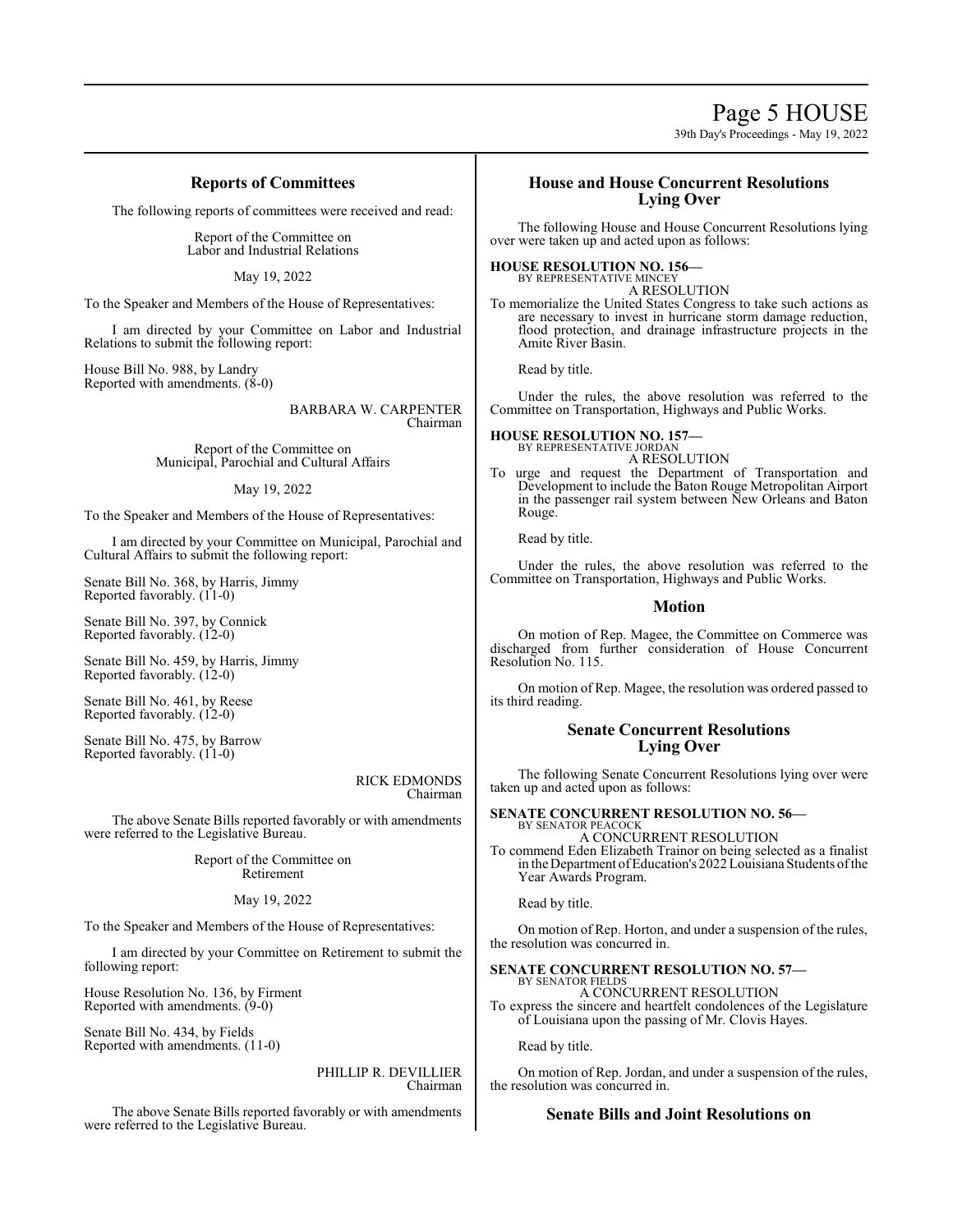**Second Reading to be Referred**

The following Senate Bills and Joint Resolutions on second reading to be referred were taken up, read, and referred to committees, as follows:

#### **SENATE BILL NO. 4—** BY SENATOR MORRIS

A JOINT RESOLUTION

Proposing to amend Article I, Section 18(A) of the Constitution of Louisiana, relative to post-conviction bail; to provide that after conviction, a person may be bailable in accordance with law; to specify an election for submission of the proposition to electors; and to provide a ballot proposition.

Read by title.

Under the rules, the above bill was referred to the Committee on Administration of Criminal Justice.

#### **SENATE BILL NO. 418—** BY SENATOR CATHEY

AN ACT

To amend and reenact Children's Code Arts. 305(A)(2), and (B)(4), 306(B), (C), and (D), 821(E), and 857(A), 862(A), and 864(B), relative to juvenile court jurisdiction; to provide relative to juvenile detention for certain offenses; to provide factors for continued custody hearings; to provide relative to transfers for criminal prosecution; and to provide for related matters.

Read by title.

Under the rules, the above bill was referred to the Committee on Administration of Criminal Justice.

## **SENATE BILL NO. 445—** BY SENATOR ABRAHAM

AN ACT

To amend and reenact R.S. 48:250.4(A), relative to approval of department of transportation and development contracts with public private partnerships; to provide for the approval of contracts by the legislature; and to provide for related matters.

Read by title.

Under the rules, the above bill was referred to theCommittee on Transportation, Highways and Public Works.

#### **House and House Concurrent Resolutions Reported by Committee**

The following House and House Concurrent Resolutions reported by committee were taken up and acted upon as follows:

## **HOUSE RESOLUTION NO. 145—** BY REPRESENTATIVE HARRIS

A RESOLUTION

To urge and request the state Department of Education to study transparency in education with respect to parental access to instructional materials and submit a written report of findings and conclusions, including any recommendations for related legislation, to the House Committee on Education and the Senate Committee on Education not later than sixty days prior to the beginning of the 2023 Regular Session of the Legislature.

Read by title.

Reported favorably by the Committee on Education.

On motion of Rep. Harris, the resolution was ordered engrossed and passed to its third reading.

#### **HOUSE CONCURRENT RESOLUTION NO. 113—** BY REPRESENTATIVE MINCEY

A CONCURRENT RESOLUTION

To urge and request the state Department of Education to study the cost of standardized testing associated with state assessments and submit a written report of findings and data supporting such findings to the Legislature of Louisiana by January 13, 2023.

Read by title.

Reported favorably by the Committee on Education.

On motion of Rep. Harris, the resolution was ordered engrossed and passed to its third reading.

### **Senate Concurrent Resolutions Reported by Committee**

The following Senate Concurrent Resolutions reported by committee were taken up and acted upon as follows:

#### **SENATE CONCURRENT RESOLUTION NO. 6—** BY SENATOR CATHEY

A CONCURRENT RESOLUTION To create and provide for the Task Force on Tenure in Public Postsecondary Education.

Read by title.

Reported favorably by the Committee on House and Governmental Affairs.

On motion of Rep. Stefanski, the resolution was ordered passed to its third reading.

#### **SENATE CONCURRENT RESOLUTION NO. 14—** BY SENATOR FOIL

### A CONCURRENT RESOLUTION

To establish the Cybersecurity Redhibition Task Force and to recognize the task force as the unified and coordinated body of information technology and security professionals fromvarious branches of federal and state government to consider creating a distinct cause of action for state agencies that respond to cyber incidents as part of the state's emergency support function to recover qualifying expenses from managed service providers and managed security service providers servicing public bodies and critical infrastructure whose actions or omissions contributed to the cyber incident.

Read by title.

Reported with amendments by the Committee on House and Governmental Affairs.

The committee amendments were read as follows:

#### **HOUSE COMMITTEE AMENDMENTS**

Amendments proposed by House Committee on House and Governmental Affairs to Engrossed Senate Concurrent Resolution No. 14 by Senator Foil

#### AMENDMENT NO. 1

On page 3, line 12, after "Security" change the period "." to a comma "," and insert "or a member of the committee designated by the chairman."

AMENDMENT NO. 2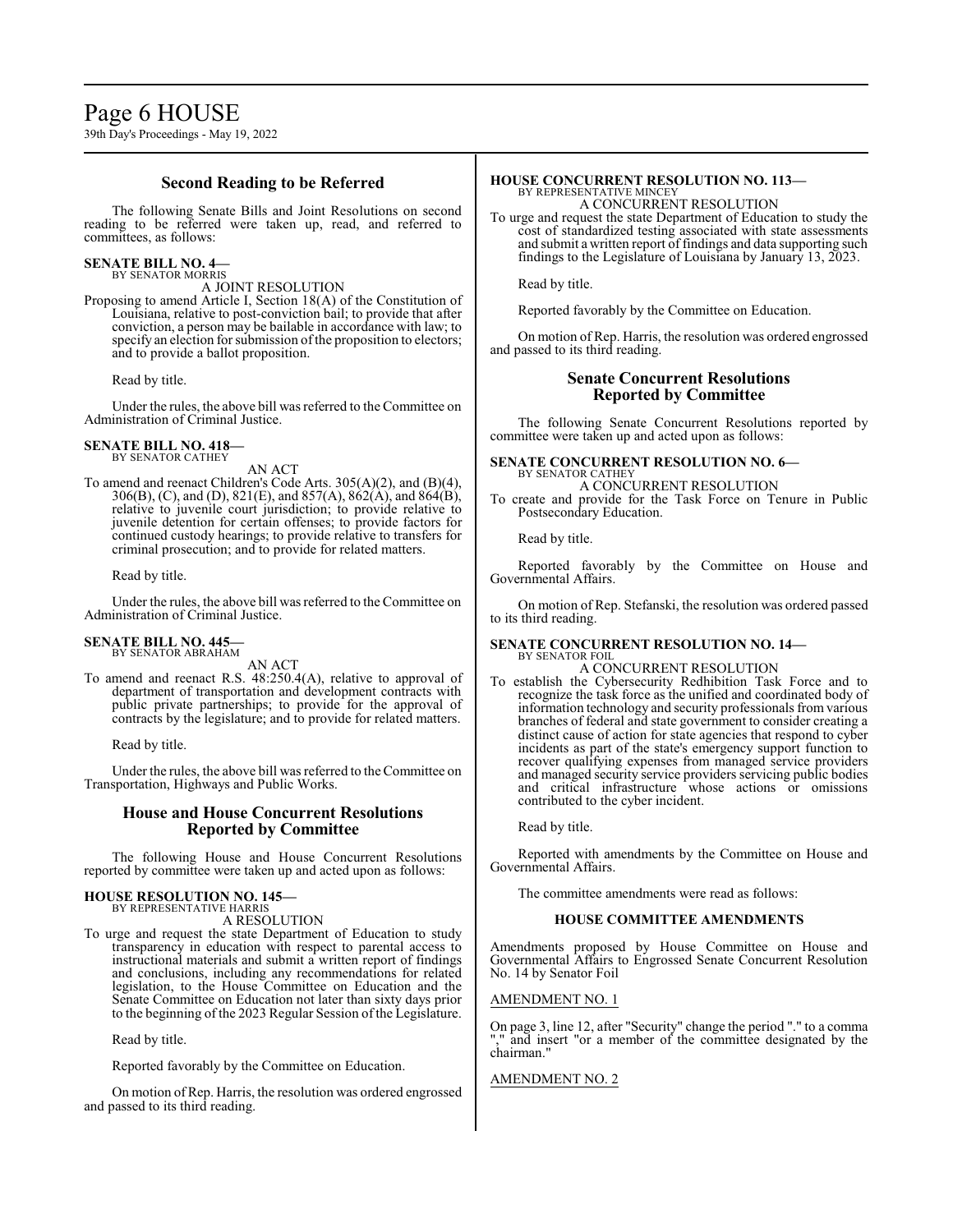## Page 7 HOUSE

39th Day's Proceedings - May 19, 2022

On page 3, line 13, after "Security" change the period "." to a comma "," and insert "or a member of the committee designated by the chairman."

On motion of Rep. Stefanski, the amendments were adopted.

On motion of Rep. Stefanski, the resolution, as amended, was ordered passed to its third reading.

#### **SENATE CONCURRENT RESOLUTION NO. 33—** BY SENATOR MILLIGAN

A CONCURRENT RESOLUTION

To urge and request the state superintendent of education to create the Teachers' Advisory Council.

Read by title.

Reported favorably by the Committee on Education.

On motion of Rep. Harris, the resolution was ordered passed to its third reading.

#### **SENATE CONCURRENT RESOLUTION NO. 40—** BY SENATOR MILLIGAN A CONCURRENT RESOLUTION

To urge and request each city, parish, and other local school board to create a Teachers' Advisory Council.

Read by title.

Reported favorably by the Committee on Education.

On motion of Rep. Harris, the resolution was ordered passed to its third reading.

### **House Bills and Joint Resolutions on Second Reading Reported by Committee**

The following House Bills and Joint Resolutions on second reading reported by committee were taken up and acted upon as follows:

**HOUSE BILL NO. 1083** (Substitute for House Bill No. 41 by Representative Newell)— BY REPRESENTATIVE NEWELL

AN ACT

To amend and reenact R.S. 17:111(A), R.S. 23:332(A)(1) and (2),  $(B)$ ,  $(C)(1)$  and  $(2)$ ,  $(D)$ ,  $(E)$ ,  $(F)(1)$  and  $(2)$ , and  $(H)(3)$  and  $(4)$ , R.S. 51:2232(5), 2236(A), 2602(A), 2606(A)(1) through (5),  $2607(A)$ , and  $2608$  and to enact R.S.  $23:332(I)$  and R.S.  $51:2232(11)$  and  $2603(13)$ , relative to discrimination; to provide relative to discrimination based on hairstyle; to provide relative to discrimination in education, employment, public accommodations, and housing opportunities; to provide for definitions; and to provide for related matters.

Read by title.

On motion of Rep. Gregory Miller, the bill was ordered engrossed and passed to its third reading.

### **Senate Instruments on Second Reading Returned from the Legislative Bureau**

The following Senate Instruments on second reading, returned from the Legislative Bureau, were taken up and acted upon as follows:

#### **SENATE BILL NO. 90—**

BY SENATOR ROBERT MILLS

AN ACT To amend and reenact R.S. 22:1019.2(A), (B)(5), the introductory paragraph of R.S. 22:1019.2(C), and R.S. 22:1019.2(D), relative to network adequacy for health benefit plans; to provide for regulations to set standards by which to measure network adequacy; and to provide for related matters.

Read by title.

Reported with amendments by the Committee on Insurance.

The committee amendments were read as follows:

#### **HOUSE COMMITTEE AMENDMENTS**

Amendments proposed by House Committee on Insurance to Reengrossed Senate Bill No. 90 by Senator Robert Mills

#### AMENDMENT NO. 1

On page 1, line 3, delete "R.S. 22:1019.2(C), and R.S.  $22:1019.2(D)$ ," and insert "(C), and (D),"

#### AMENDMENT NO. 2

On page 1, line 5, after "adequacy;" insert "to provide for effectiveness;

#### AMENDMENT NO. 3

On page 1, delete lines 7 and 8 in their entirety and insert the following:

"Section 1. R.S. 22:1019.2(A), (B)(5), the introductory paragraph of (C), and (D) are hereby amended and reenacted to read as follows:"

#### AMENDMENT NO. 4

On page 1, line 11, delete "health care" and insert "healthcare"

AMENDMENT NO. 5

On page 1, line 12, delete "health care" and insert "healthcare"

AMENDMENT NO. 6

On page 1, line 14, delete "health care" and insert "healthcare"

#### AMENDMENT NO. 7

On page 1, line 17, delete "health care" and insert "healthcare"

Reported without amendments by the Legislative Bureau.

On motion of Rep. Huval, the amendments were adopted.

On motion of Rep. Huval, the bill, as amended, was ordered passed to its third reading.

## **SENATE BILL NO. 97—** BY SENATOR BOUDREAUX

AN ACT

To amend and reenact R.S. 37:1203(B), relative to pharmacist licensure by reciprocity; to provide for licensure by reciprocity; and to provide for related matters.

Read by title.

Reported favorably by the Committee on Health and Welfare.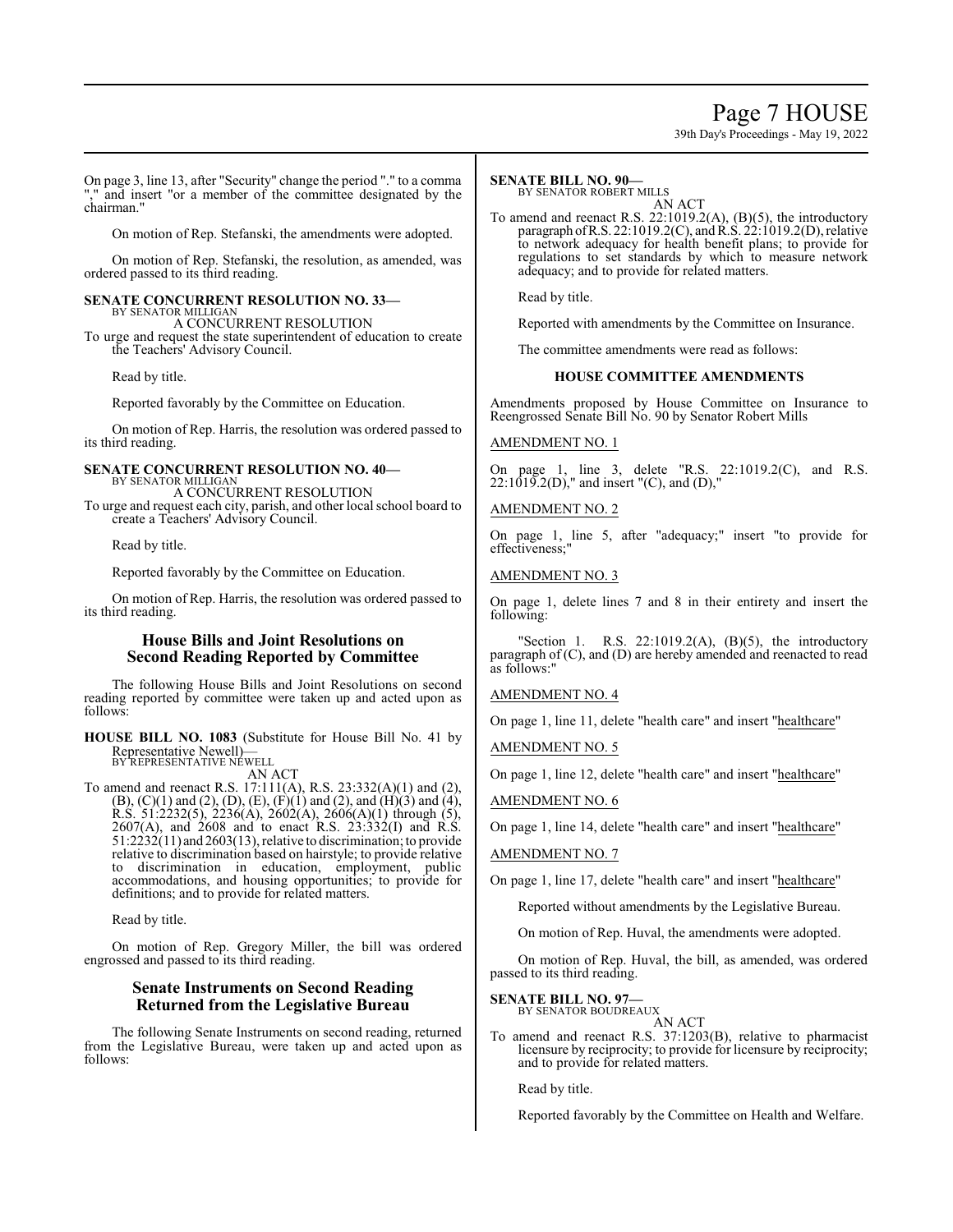# Page 8 HOUSE

39th Day's Proceedings - May 19, 2022

Reported without amendments by the Legislative Bureau.

On motion of Rep. Turner, the bill was ordered passed to its third reading.

## **SENATE BILL NO. 112—** BY SENATOR ROBERT MILLS

AN ACT

To enact Subpart A-4 of Part III of Chapter 4 of Title 22 of the Louisiana Revised Statutes of 1950, comprised of R.S. 22:1020.61, relative to health insurance; to provide for prior authorization for health insurance claims related to certain health care procedures; to provide for the creation of programs for the selective application of prior authorization; to provide for definitions; to provide for development and maintenance of programs seeking to reduce prior authorization requirements related to certain health care services performed by certain health care providers; to provide for the promulgation of rules; and to provide for related matters.

Read by title.

Reported with amendments by the Committee on Insurance.

The committee amendments were read as follows:

### **HOUSE COMMITTEE AMENDMENTS**

Amendments proposed by House Committee on Insurance to Engrossed Senate Bill No. 112 by Senator Robert Mills

### AMENDMENT NO. 1

On page 1, line 3, change "comprised" to "to be comprised"

### AMENDMENT NO. 2

On page 1, at the end of line 4, change "health care" to "healthcare"

### AMENDMENT NO. 3

On page 1, line 8, change "health care services" to "healthcare services" and change "health care providers" to "healthcare providers"

#### AMENDMENT NO. 4

On page 1, line 12, after "R.S. 22:1020.61" insert a comma ","

### AMENDMENT NO. 5

On page 2, line 2, change "health care" to "healthcare"

#### AMENDMENT NO. 6

On page 2, line 5, change "health care" to "healthcare"

### AMENDMENT NO. 7

On page 2, line 6, change "health care providers" to "healthcare providers" and change "health care services" to "healthcare services"

### AMENDMENT NO. 8

On page 2, line 12, after "authorization" insert a comma "," and change "health care" to "healthcare"

### AMENDMENT NO. 9

On page 2, at the end of line 14, change "shall have" to "has"

Reported without amendments by the Legislative Bureau.

On motion of Rep. Huval, the amendments were adopted.

On motion of Rep. Huval, the bill, as amended, was ordered passed to its third reading.

#### **SENATE BILL NO. 121—** BY SENATOR BERNARD

AN ACT

To repeal R.S. 37:1227, relative to the display of pharmacy permits; to repeal the requirement for display of a pharmacy permit; and to provide for related matters.

Read by title.

Reported favorably by the Committee on Health and Welfare.

Reported without amendments by the Legislative Bureau.

On motion of Rep. Turner, the bill was ordered passed to its third reading.

**SENATE BILL NO. 167—**

BY SENATORS TALBOT, BARROW, CARTER, HENSGENS, LUNEAU, MCMATH, FRED MILLS, MIZELL AND POPE AN ACT

To amend and reenact R.S. 40:2009.25(A), (C) through (E), and (I) and to enact R.S. 40:1563(N), relative to emergency preparedness plans for nursing homes; to provide for the duties of the state fire marshal; to provide for the duties of the Louisiana Department of Health; to provide for an effective date; and to provide for related matters.

Read by title.

Reported favorably by the Committee on Health and Welfare.

Reported without amendments by the Legislative Bureau.

On motion of Rep. Turner, the bill was ordered passed to its third reading.

#### **SENATE BILL NO. 213—** BY SENATOR LUNEAU

AN ACT

To amend and reenact R.S. 40:2162(A)(3) and (7), (C)(3), (D)(1),  $(2)(c)$ ,  $(3)(b)$ , and  $(H)(1)$  and to repeal R.S.  $40:2162(C)(2)(c)$ , relative to behavioral health rehabilitation services in the medical assistance program; to provide for community psychiatric support and treatment services; to provide for psychosocial rehabilitation services; to provide for licensure requirements of individuals providing services; to provide for technical updates of outdated provisions; to provide for an effective date; and to provide for related matters.

Read by title.

Reported with amendments by the Committee on Health and Welfare.

The committee amendments were read as follows:

### **HOUSE COMMITTEE AMENDMENTS**

Amendments proposed by House Committee on Health and Welfare to Engrossed Senate Bill No. 213 by Senator Luneau

### AMENDMENT NO. 1

On page 1, line 2, change " $(2)(c)$ " to " $(2)(a)(i)$  and  $(c)$ "

### AMENDMENT NO. 2

On page 1, line 10, change " $(2)(c)$ " to " $(2)(a)(i)$  and  $(c)$ "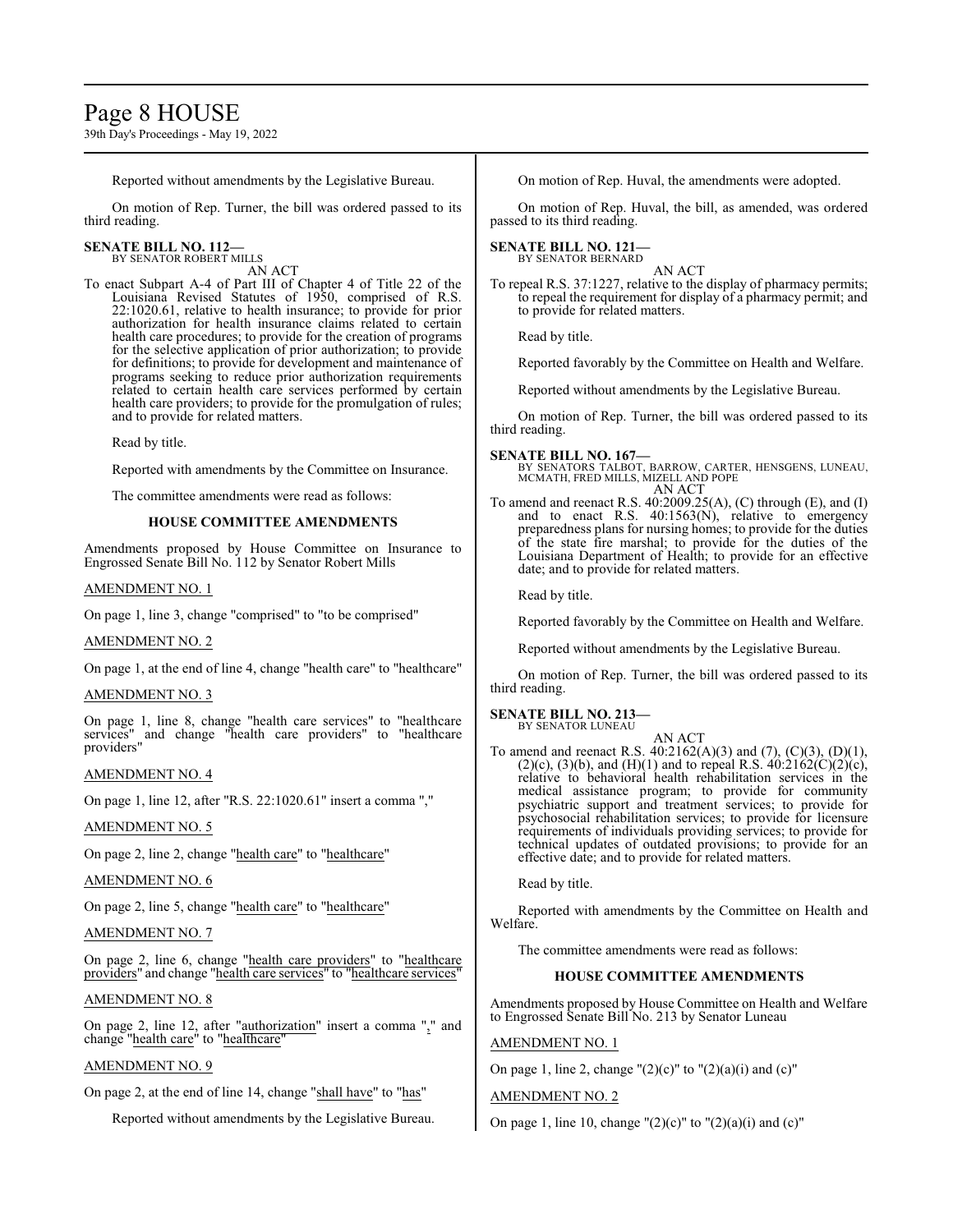39th Day's Proceedings - May 19, 2022

### AMENDMENT NO. 3

On page 3, delete line 12 in its entirety and insert in lieu thereof the following:

"(2)(a) Anyindividual rendering PSR services for a licensed and accredited provider agency shall hold a minimum of one of the following:

(i) A bachelor's degree from an accredited university or college in the field of counseling, social work, psychology, sociology, rehabilitation services, special education, early childhood education, secondary education, family and consumer sciences, criminal justice, or human growth and development.

 $*$  \*  $*$  \*

Reported without amendments by the Legislative Bureau.

On motion of Rep. Turner, the amendments were adopted.

On motion of Rep. Turner, the bill, as amended, was ordered passed to its third reading.

#### **SENATE BILL NO. 214—** BY SENATOR LUNEAU

AN ACT

To amend and reenact Code of Civil Procedure Art. 1435, relative to depositions and trial testimony of certain insurance claims adjusters; to require certain out-of-state insurance claims adjusters to appear and offer testimony; to provide for venue; to provide for definitions; and to provide for related matters.

Read by title.

Reported favorably by the Committee on Civil Law and Procedure.

Reported without amendments by the Legislative Bureau.

On motion of Rep. Gregory Miller, the bill was ordered passed to its third reading.

#### **SENATE BILL NO. 255—**

BY SENATOR BARROW AND REPRESENTATIVES FREIBERG AND **MOORE** AN ACT

To amend and reenact Children's Code Article 1570.1 and R.S. 46:2136.1, relative to domestic abuse assistance; to provide relative to costs and fees associated with protective orders; to provide that failure to appear at a hearing for a protective order does not, in and of itself, constitute grounds for assessing costs and fees against a victim of domestic abuse; to provide definitions; and to provide for related matters.

Read by title.

Reported with amendments by the Committee on Civil Law and Procedure.

The committee amendments were read as follows:

#### **HOUSE COMMITTEE AMENDMENTS**

Amendments proposed by House Committee on Civil Law and Procedure to Engrossed Senate Bill No. 255 by Senator Barrow

#### AMENDMENT NO. 1

On page 2, line 3, after "party." delete the remainder of the line and delete lines 4 and 5 in their entirety and at the beginning of line 6, delete "law."

### AMENDMENT NO. 2

On page 2, line 6, after "not" and before "constitute" insert "on its own"

#### AMENDMENT NO. 3

On page 2, line 19, after "party." delete the remainder of the line and delete lines 20 and 21 in their entirety and at the beginning of line 22, delete "law."

#### AMENDMENT NO. 4

On page 2, line 22, after "not" and before "constitute" insert "on its own"

Reported without amendments by the Legislative Bureau.

On motion of Rep. Gregory Miller, the amendments were adopted.

On motion of Rep. Gregory Miller, the bill, as amended, was ordered passed to its third reading.

#### **SENATE BILL NO. 298—** BY SENATOR BARROW

AN ACT To enact R.S. 40:2018.3.1, relative to Medicaid coverage for sickle cell disease; to require an annual review of available treatments for sickle cell disease; to require an assessment of Medicaid coverage for sickle cell treatments; to provide for public input; to provide for annual reporting by the Louisiana Department of Health; to provide for a short title; and to provide for related matters.

Read by title.

Reported favorably by the Committee on Health and Welfare.

Reported without amendments by the Legislative Bureau.

On motion of Rep. Turner, the bill was ordered passed to its third reading.

### **SENATE BILL NO. 324—**

BY SENATOR CARTER AN ACT

To amend and reenact R.S. 37:761(A)(4) and (C) and 764(A)(2) and  $(5)$  and  $(D)$  and to repeal R.S.  $37:761(D)$  and  $764(E)$ , relative to qualifications for licensure by the Louisiana State Board of Dentistry; to provide for licensing examinations for dentists; to provide for citizenship requirements for dental hygienists; to provide for licensing examinations for dental hygienists; and to provide for related matters.

Read by title.

Reported favorably by the Committee on Health and Welfare.

Reported without amendments by the Legislative Bureau.

On motion of Rep. Turner, the bill was ordered passed to its third reading.

#### **SENATE BILL NO. 342—**

BY SENATORS JACKSON, CLOUD, ROBERT MILLS, PEACOCK AND STINE

### AN ACT

To amend and reenact R.S. 40:1061(D) and 1061.1.3(C) and to enact R.S. 1:18 and R.S. 14:87.7 and 87.8 and to repeal R.S. 14:87, relative to abortion; to provide for the interpretation of multiple abortion statutes; to provide for the independent construction of each separate enactment of law related to abortion; to provide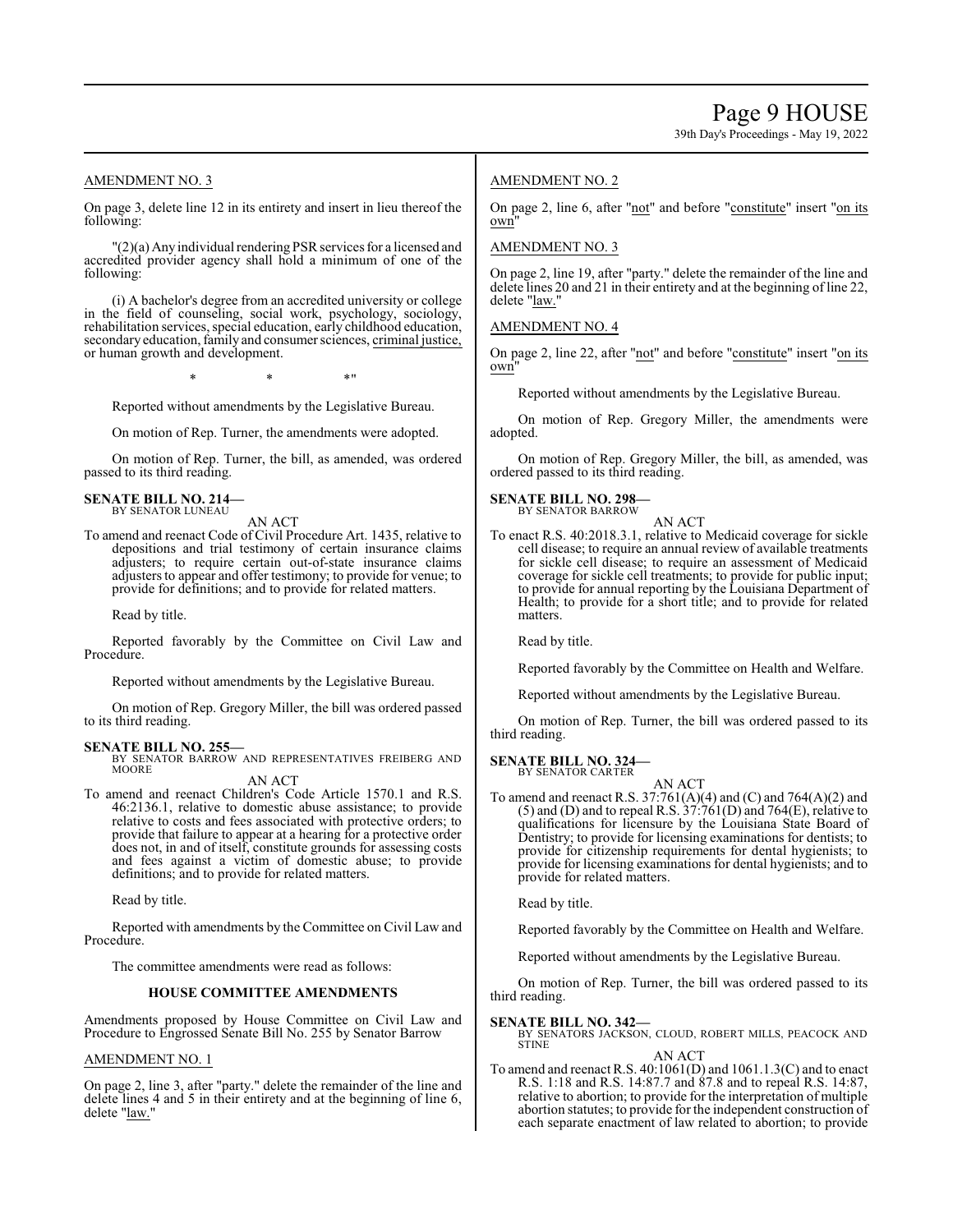## Page 10 HOUSE

39th Day's Proceedings - May 19, 2022

for the severability; to restrict certain ordinances enacted by local governing authorities; to provide with respect to the crime of abortion; to provide relative to a late term abortion; to provide for penalties; to provide for definitions; to provide for effective dates; and to provide for related matters.

Read by title.

Reported with amendments by the Committee on Health and Welfare.

The committee amendments were read as follows:

#### **HOUSE COMMITTEE AMENDMENTS**

Amendments proposed by House Committee on Health and Welfare to Reengrossed Senate Bill No. 342 by Senator Jackson

#### AMENDMENT NO. 1

On page 1, line 2, change "R.S. 40:1061(D)" to "R.S. 40:1061(A) and  $(D)'$ 

### AMENDMENT NO. 2

On page 2, delete lines 1 through 6 in their entirety and insert in lieu thereof the following:

"B. No governing authority of a political subdivision shall enact any ordinance or regulation that authorizes or regulates abortion."

### AMENDMENT NO. 3

On page 3, at the end of line 12, delete "or"

#### AMENDMENT NO. 4

On page 3, at the end of line 13, delete the period "." and insert in lieu thereof a comma "," and "<u>or, in reasonable medical judgment</u>, the unborn child has profound and irremediable congenital or chromosomal anomaly and cannot sustain life after birth. The diagnosis shall be a medical judgment certified by two qualified physicians and recorded in the woman's medical record. The medical procedure shall be performed in a licensed ambulatorysurgical center or hospital."

### AMENDMENT NO. 5

On page 3, delete line 26 in its entirety and insert in lieu thereof "administration of a contraceptive measure, drug, chemical, or an emergency contraceptive containing Levonorgestrel if it is

### AMENDMENT NO. 6

On page 4, delete lines 1 through 5 in their entirety and insert in lieu thereof the following:

The provisions of this Section shall become effective immediately upon, and to the extent permitted, by the occurrence of any of the following circumstances:

(1) Any decision of the United States Supreme Court which overrules, in whole or in part, Roe v. Wade, 410 U.S. 113, 93 S.Ct. 705, 35 L.Ed. 2d 147 (1973), thereby restoring to the state of Louisiana the authority to prohibit, limit, or regulate abortion.

(2) Adoption of an amendment to the United States Constitution which, in whole or in part, restores to the state of Louisiana the authority to prohibit or limit abortion.

(3) A decision of the United States Supreme Court in the case of Dobbs v. Jackson Women's Health Organization, Docket No. 19-

1392, which overrules, in whole or in part, Roe v. Wade, 410 U.S. 113, 93 S.Ct. 705, 35 L.Ed. 2d 147 (1973), thereby restoring to the state of Louisiana the authority to prohibit, limit, or regulate abortion."

#### AMENDMENT NO. 7

On page 4, delete line 29 in its entirety and insert in lieu thereof "administration of a contraceptive measure, drug, chemical, or an emergency contraceptive containing Levonorgestrel if it is

### AMENDMENT NO. 8

On page 5, delete lines 4 through 8 in their entirety and insert in lieu thereof the following:

The provisions of this Section shall become effective immediately upon, and to the extent permitted, by the occurrence of any of the following circumstances:

(1) Any decision of the United States Supreme Court which overrules, in whole or in part, Roe v. Wade, 410 U.S. 113, 93 S.Ct. 705, 35 L.Ed. 2d 147 (1973), thereby restoring to the state of Louisiana the authority to prohibit, limit, or regulate abortion.

(2) Adoption of an amendment to the United States Constitution which, in whole or in part, restores to the state of Louisiana the authority to prohibit or limit abortion.

(3) A decision of the United States Supreme Court in the case of Dobbs v. Jackson Women's Health Organization, Docket No. 19- 1392, which overrules, in whole or in part, Roe v. Wade, 410 U.S. 113, 93 S.Ct. 705, 35 L.Ed. 2d 147 (1973), thereby restoring to the state of Louisiana the authority to prohibit, limit, or regulate abortion.

### AMENDMENT NO. 9

On page 5, line 9, change "R.S. 40:1061(D)" to "R.S. 40:1061(A) and  $(D)$ 

### AMENDMENT NO. 10

On page 5, between lines 11 and 12, insert the following:

"A. The provisions of this Act shall become effective immediately upon, and to the extent permitted, by the occurrence of any of the following circumstances:

(1) Any decision of the United States Supreme Court which reverses overrules, in whole or in part, Roe v. Wade, 410 U.S. 113, 93 S.Ct. 705, 35 L.Ed. 2d 147 (1973), thereby, restoring to the state of Louisiana the authority to prohibit, limit, or regulate abortion.

(2) Adoption of an amendment to the United States Constitution which, in whole or in part, restores to the state of Louisiana the authority to prohibit or limit abortion.

(3) A decision of the United States Supreme Court in the case of Dobbs v. Jackson Women's Health Organization, Docket No. 19- 1392, which overrules, in whole or in part, Roe v. Wade, 410 U.S. 113, 93 S.Ct. 705, 35 L.Ed. 2d 147 (1973), thereby restoring to the state of Louisiana the authority to prohibit, limit, or regulate abortion."

#### AMENDMENT NO. 11

On page 5, line 23, after "repealed" and before the period "." insert "in its entirety"

Reported without amendments by the Legislative Bureau.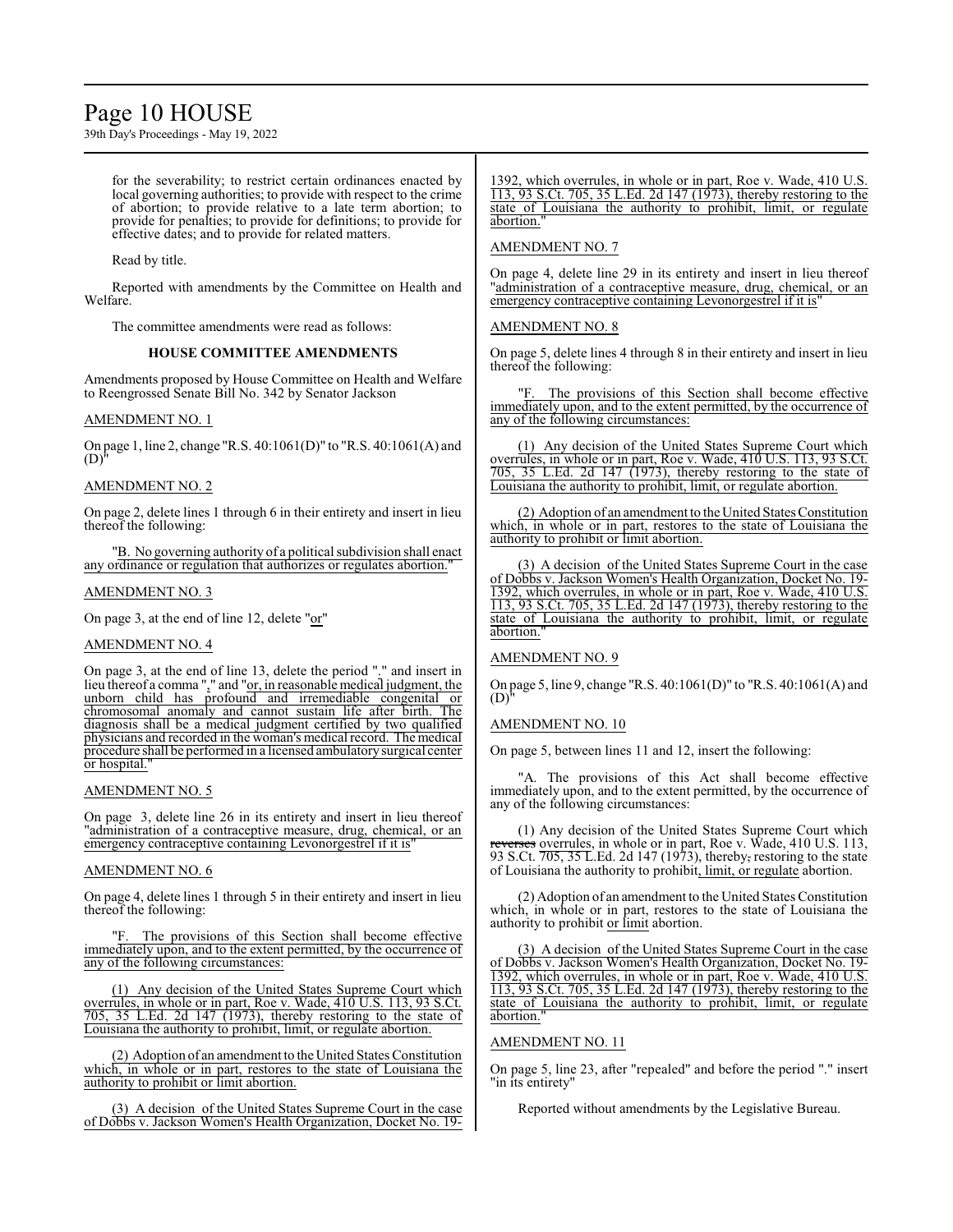39th Day's Proceedings - May 19, 2022

On motion of Rep. Turner, the amendments were adopted.

On motion of Rep. Turner, the bill, as amended, was ordered passed to its third reading.

#### **SENATE BILL NO. 349—** BY SENATOR CARTER

AN ACT To amend and reenact R.S.  $37:753(C)(1)(a)$  and (E) and to repeal R.S. 37:753(C)(1)(c) and (K), relative to the membership of Louisiana State Board of Dentistry; to provide for terms of service; to provide for term limits; to provide for the filling of vacancies; to repeal outdated provisions; to provide for the terms of members currently serving partial terms; and to provide for related matters.

Read by title.

Reported favorably by the Committee on Health and Welfare.

Reported without amendments by the Legislative Bureau.

On motion of Rep. Turner, the bill was ordered passed to its third reading.

**SENATE BILL NO. 388—**<br>BY SENATORS HEWITT, ABRAHAM, ALLAIN, BARROW, CATHEY,<br>CLOUD, CONNICK, CORTEZ, FESI, JACKSON, MCMATH, MILLIGAN,<br>FRED MILLS, ROBERT MILLS, MORRIS, PEACOCK, PÓPE, REESE,<br>STINE, TALBOT, TARVER, WARD AND W

AN ACT

To amend and reenact R.S. 14:32.9 and R.S. 51:1402(10) and to enact R.S. 40:962.2, relative to abortion-inducing drugs and the crime of criminal abortion; to define criminal abortion; to prohibit criminal abortion by means of the use of an abortioninducing drug without the prescribing physician being physically present during the administration of the drug; to provide criminal penalties; to provide for defenses; to prohibit the selling, prescribing, distributing, dispensing, or delivering of certain abortion-inducing drugs under certain circumstances; to define abortion-inducing drugs; to provide for exceptions; to provide for the promulgation ofrules; to provide for unfair trade practices; and to provide for related matters.

Read by title.

Reported with amendments by the Committee on Health and Welfare.

The committee amendments were read as follows:

### **HOUSE COMMITTEE AMENDMENTS**

Amendments proposed by House Committee on Health and Welfare to Reengrossed Senate Bill No. 388 by Senator Hewitt

### AMENDMENT NO. 1

On page 2, at the end of line 28, insert the following:

""Abortion-inducing drug" shall not include the sale, use, prescription, or administration of a contraceptive measure, drug, or chemical if it is administered prior to the time when a pregnancy could be determined through conventional medical testing and if the contraceptive measure is sold, used, prescribed, or administered in accordance with manufacturer instructions.

### AMENDMENT NO. 2

On page 3, between lines 12 and 13, insert the following:

"(6) "Woman" means a pregnant female whether she is a minor or of the age of majority."

### AMENDMENT NO. 3

On page 4, between lines 10 and 11, insert the following:

"(5) Any act by a licensed pharmacist or pharmacy related to filling a prescription for a drug, medicine, or other substance prescribed for a bona fide medical reason shall not subject the pharmacist or the pharmacy to the criminal consequences if a diagnosis or a diagnosis code is written on the prescription by the prescriber indicating that the drug, medicine, or other substance is intended for a purpose other than to cause an abortion in violation of this Section."

AMENDMENT NO. 4

On page 4, delete lines 18 through 22 in their entirety and insert in lieu thereof the following:

"meaning and exclusions as provided in R.S. 14:32.9."

AMENDMENT NO. 5

On page 4, at the beginning of line 26, change "D. The Department of Health" to "D.(1) The Louisiana Department of Health"

### AMENDMENT NO. 6

On page 4, after line 29, add the following:

"(2) A physician or other healthcare provider who is licensed to prescribe medications or drugs that are subject to the provisions of Paragraph (1) ofthis Subsection shall write a diagnosis or a diagnosis code on the prescription that clearly indicates that the prescription is not intended to cause an abortion in violation of this Section."

AMENDMENT NO. 7

On page 5, between lines 9 and 10, insert the following:

"G. Any act by a licensed pharmacist or pharmacy related to filling a prescription for a drug, medicine, or other substance prescribed for a bona fide medical reason shall not subject the pharmacist or the pharmacy to the criminal consequences if a diagnosis or a diagnosis code is written on the prescription by the prescriber indicating that the drug, medicine, or other substance is intended for a purpose other than to cause an abortion in violation of this Section."

### AMENDMENT NO. 8

On page 5, line 21, change "chemical abortion drug" to "abortioninducing drug"

### AMENDMENT NO. 9

On page 5, line 26, after "severable" and before the period "." insert "in accordance with R.S. 24:175"

Reported without amendments by the Legislative Bureau.

On motion of Rep. Turner, the amendments were adopted.

On motion of Rep. Turner, the bill, as amended, was ordered passed to its third reading.

### **SENATE BILL NO. 426—**

BY SENATORS MCMATH, BARROW, BERNARD, BOUDREAUX, BOUIE,<br>CATHEY, CLOUD, FESI, FIELDS, HARRIS, HEWITT, JACKSON,<br>LUNEAU, MILLIGAN, ROBERT MILLS, PRICE, SMITH, STINE, TALBOT,<br>TARVER, WARD AND WOMACK AN ACT

To enact Subpart K of Part VIII of Chapter 1 of Title 51 of the Louisiana Revised Statutes of 1950, to be comprised of R.S.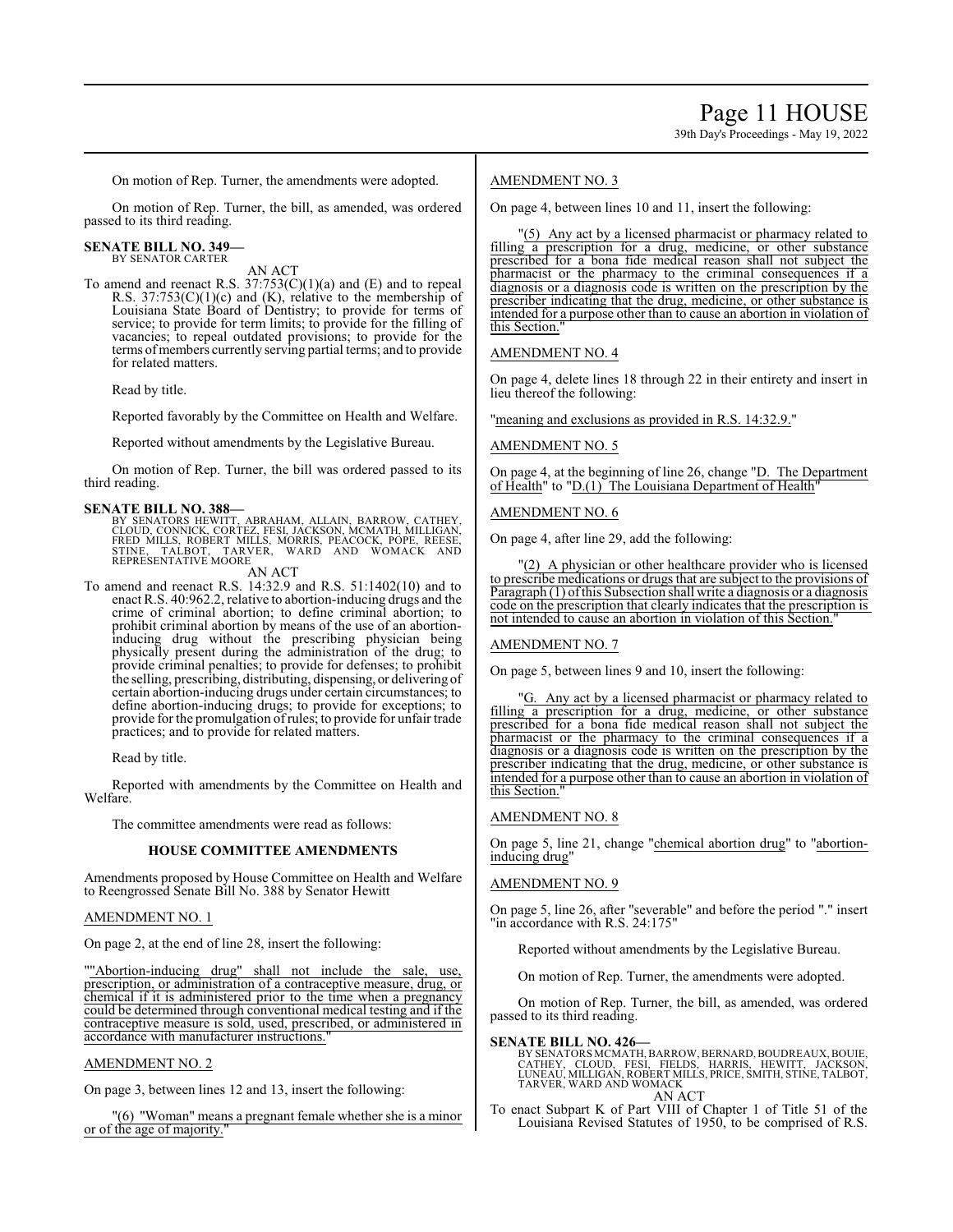## Page 12 HOUSE

39th Day's Proceedings - May 19, 2022

51:470.1 through 470.6, relative to a property right of identity; to provide for definitions; to provide for prohibitions; to provide for termination of the right of identity; to provide for protection from misappropriation; to provide for a cause of action; to provide for a prescriptive period; to provide for remedies; to provide for penalties; to provide for exceptions; to provide for applicability; and to provide for related matters.

Read by title.

Reported favorably by the Committee on Civil Law and Procedure.

Reported without amendments by the Legislative Bureau.

On motion of Rep. Gregory Miller, the bill was ordered passed to its third reading.

## **SENATE BILL NO. 439—** BY SENATOR PEACOCK

AN ACT

To amend and reenact R.S. 37:1271(A) and the introductory paragraph of 1285(A) and to enact R.S. 22:1021.1 and Part I-D of Chapter 15 of Title 37 of the Louisiana Revised Statutes of 1950, to be comprised of R.S. 37:1310.11 through 1310.15, relative to bridge year graduate physicians; to provide for the certification of bridge year graduate physicians; to provide for collaborative practice agreements; to provide for the powers and duties of the Louisiana State Board of Medical Examiners; to provide for insurance reimbursement claims by bridge year graduate physicians; and to provide for related matters.

Read by title.

Reported with amendments by the Committee on Health and Welfare.

The committee amendments were read as follows:

#### **HOUSE COMMITTEE AMENDMENTS**

Amendments proposed by House Committee on Health and Welfare to Reengrossed Senate Bill No. 439 by Senator Peacock

#### AMENDMENT NO. 1

On page 1, line 4, change "through 1310.15," to "and 1310.12,"

#### AMENDMENT NO. 2

On page 1, line 6, delete "to provide for collaborative practice agreements;"

#### AMENDMENT NO. 3

On page 2, line 19, change "through 1310.15," to "and 1310.12,"

#### AMENDMENT NO. 4

On page 3, line 1, change "any license or permit issued" to "any license, or permit, or certificate issued"

#### AMENDMENT NO. 5

On page 3, after line 5, delete the remainder of the page and delete pages 4 through 7 in their entirety and on page 8 delete lines 1 through 3 in their entirety and insert in lieu thereof the following:

"A. The Louisiana State Board of Medical Examiners, referred to hereafter in this Section as the "board", may develop, implement, and maintain a program that allows an individual who meets certain criteria as set forth by the board to be certified by the board to practice medicine as a bridge year graduate physician. Such certification shall be valid for one year and may be renewed for no more than two additional one-year periods upon application to the board.

B. The board shall provide for the criteria for participation in the bridge year graduate physician program which, at a minimum, shall require the individual seeking certification to meet the following qualifications:

(1) He is a graduate of an accredited medical school and is either a resident of Louisiana or trained for at least one year in an accredited medical school located in Louisiana.

(2) He applied to, but was not accepted into, an accredited medical residency training program for the first year following medical school graduation.

C. The board shall provide for the prescriptive authority of a bridge year graduate physician including prescribing legend and certain controlled drugs.

D. The board may suspend, terminate, or revoke a bridge year graduate physician certificate prior to the expiration of one year for any reason provided by law or board rule for the termination of licenses, permits, registrations, or certificates issued by the board, including but not limited to a violation of any provision of this Part or the rules promulgated by the board pursuant to this Part.

E. An individual holding a certification to practice as a bridge year graduate physician shall practice only under the direct supervision of a board-certified physician holding a license in good standing with the board.

#### AMENDMENT NO. 6

On page 8, line 4, change "§1310.14." to "§1310.12."

#### AMENDMENT NO. 7

On page 8, delete lines 8 and 9 in their entirety and insert in lieu thereof the following:

"Section 3. The Louisiana State Board of Medical Examiners shall consult and seek input from the Louisiana State Medical Society, the Louisiana Academy of Family Physicians, a community physician, a medical student who applied to, but was not accepted into, an accredited medical residency training program for the first year following medical school graduation, and a medical student during the development of the bridge year graduate physician program authorized by the provisions of Section 1 of this Act."

Reported without amendments by the Legislative Bureau.

On motion of Rep. Turner, the amendments were adopted.

On motion of Rep. Turner, the bill, as amended, was ordered passed to its third reading.

## **SENATE BILL NO. 489—** BY SENATOR JACKSON

AN ACT

To amend and reenact R.S. 9:315.30 and to enact R.S. 9:315.30(A) and (B), relative to child support; to provide for penalties; to provide for failure to comply with a subpoena, warrant, or court order in child support or paternity proceedings; to provide for the suspension of certain licenses; to provide for an effective date; and to provide for related matters.

Read by title.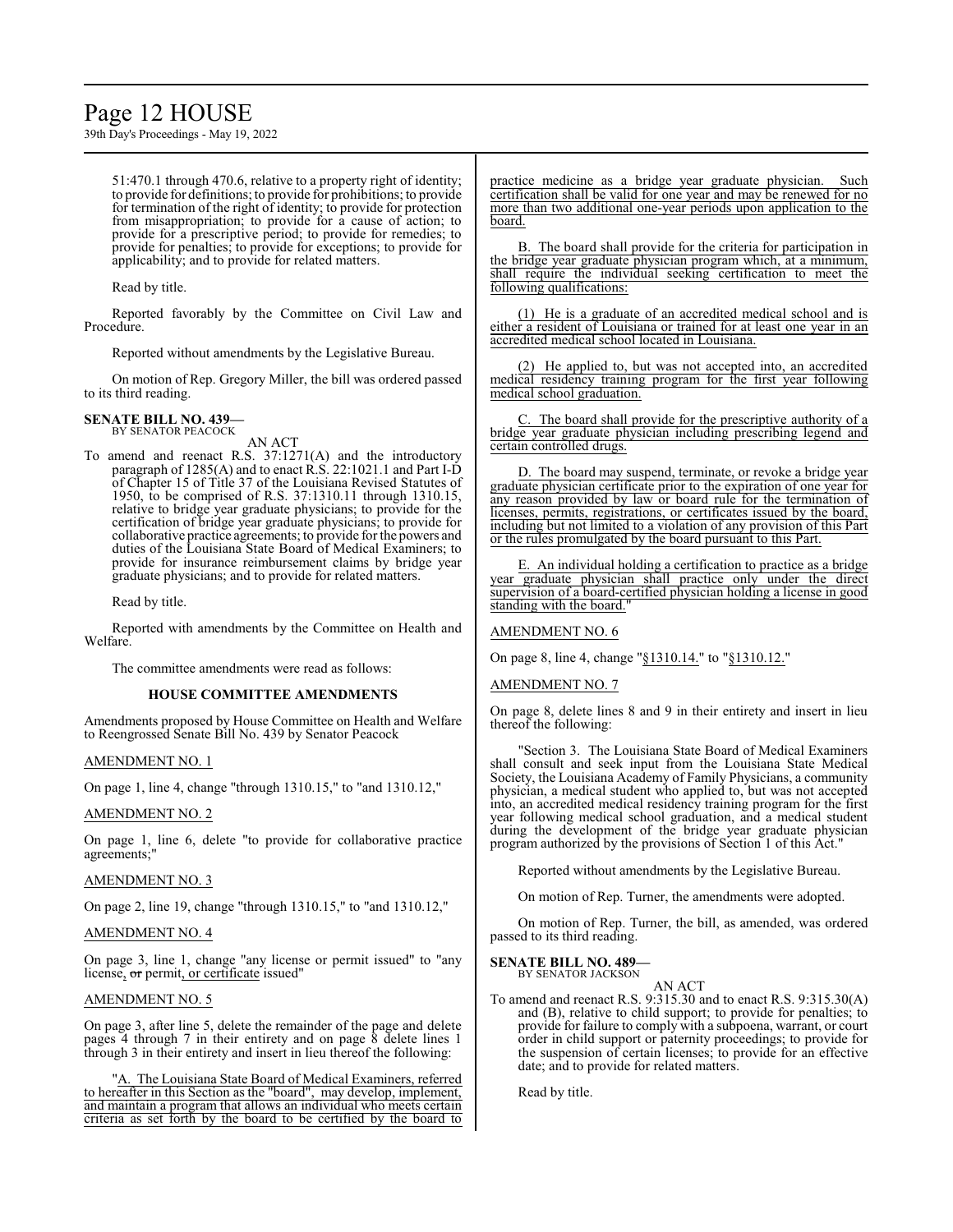39th Day's Proceedings - May 19, 2022

Reported with amendments by the Committee on Civil Law and Procedure.

The committee amendments were read as follows:

### **HOUSE COMMITTEE AMENDMENTS**

Amendments proposed by House Committee on Civil Law and Procedure to Engrossed Senate Bill No. 489 by Senator Jackson

### AMENDMENT NO. 1

On page 1, line 2, after "reenact" delete the remainder of the line and insert "R.S. 9:315.32(A), relative to child"

### AMENDMENT NO. 2

On page 1, delete lines 8 through 17 in their entirety and on page 2, delete lines 1 through 19 in their entirety and insert the following:

"Section 1. R.S. 9:315.32(A) is hereby amended and reenacted to read as follows:

§315.32. Order of suspension of license; noncompliance with support order; contempt of court

A.(1)(a) In or ancillary to any action to make past-due child support executory, for in an action for contempt of court for failure to comply with an order of support, or in a criminal neglect of family proceeding, the court on its own motion or upon motion of an obligee or the department shall, unless the court determines good cause exists, may issue an order of suspension of a license or licenses of any obligor who is not in compliance with an order of child support. The court shall give specific written and oral reasons supporting its determination  $\sigma f$  good cause including a finding as to the particular facts and circumstances that warrant a determination not to suspend a license or licenses of an obligor who is not in compliance with an order of child support to issue the order of suspension. The reasons shall become part of the record of the proceeding.

(b) The court shall not issue an order for a suspension of a license pursuant to this Paragraph unless it finds that a properly issued immediate income assignment or garnishment of wages did not result in the withholding or seizure of income and the obligor has not otherwise made payment toward the obligation of child support.

 $\left(\frac{b}{c}\right)$  An order suspending a license to operate a motor vehicle may provide specific time periods for the suspension at the court's discretion.

(2)(a) In or ancillary to any child support or paternity proceeding, the court on its own motion or upon motion of any party or the department may issue an order of suspension of a license of any person who is guilty of contempt of court for failure to comply with a subpoena or warrant.

(b) Provided that before Before the issuance of an order for a suspension of a license of any person in, or ancillary to, any paternity proceeding where paternity has not yet been established, the court shall notify such person by personal service.

(3) If an obligor's failure to appear or failure to comply with an order ofsupport is due to incarceration as defined in R.S. 9:311.1 the court shall not suspend the obligor's license.

 $*$  \*  $*$  \*

Reported without amendments by the Legislative Bureau.

On motion of Rep. Gregory Miller, the amendments were adopted.

On motion of Rep. Gregory Miller, the bill, as amended, was ordered passed to its third reading.

### **Senate Bills on Second Reading Reported by Committee**

The following Senate Bills and Joint Resolutions on second reading reported by committee were taken up and acted upon as follows:

#### **SENATE BILL NO. 75—** BY SENATOR FIELDS

A JOINT RESOLUTION

Proposing to amend Article X, Section 43(C) of the Constitution of Louisiana, relative to the State Police Commission; to require Senate confirmation of certain members; and to specify an election for submission of the proposition to electors and provide a ballot proposition.

Read by title.

Reported favorably by the Committee on House and Governmental Affairs.

Under the rules, the bill was recommitted to the Committee on Civil Law and Procedure.

### **SENATE BILL NO. 160—**

BY SENATOR FIELDS A JOINT RESOLUTION

Proposing to amend Article X, Section  $3(B)(1)$  and  $(C)$  of the Constitution of Louisiana, relative to Senate confirmation of gubernatorially appointed members of the State Civil Service Commission; and to specify an election for submission of the proposition to electors and provide a ballot proposition.

Read by title.

Reported favorably by the Committee on House and Governmental Affairs.

Under the rules, the bill was recommitted to the Committee on Civil Law and Procedure.

### **SENATE BILL NO. 192—**

BY SENATORS BOUDREAUX, BOUIE AND FOIL AN ACT

To enact R.S. 17:3138.10 and R.S. 36:651(K)(10), relative to postsecondary education for students with intellectual and developmental disabilities; to establish the Postsecondary Inclusive Education Fund as a special fund in the state treasury; to provide for the purposes of the fund; to create and provide for the Postsecondary Inclusive Education Advisory Council; to require annual reports with respect to the fund; and to provide for related matters.

Read by title.

Reported favorably by the Committee on Education.

Under the rules, the bill was recommitted to the Committee on Appropriations.

#### **SENATE BILL NO. 203—** BY SENATOR HEWITT

AN ACT

To amend and reenact R.S. 17:236(A) and to enact Chapter 43-C of Title 17 of the Louisiana Revised Statutes of 1950, to be comprised of R.S. 17:4037.1 through 4037.8, relative to elementary and secondary education; to create and provide for the administration of a program to provide state funding for the education of students who are below grade level in reading and not enrolled in public school; to provide for responsibilities; to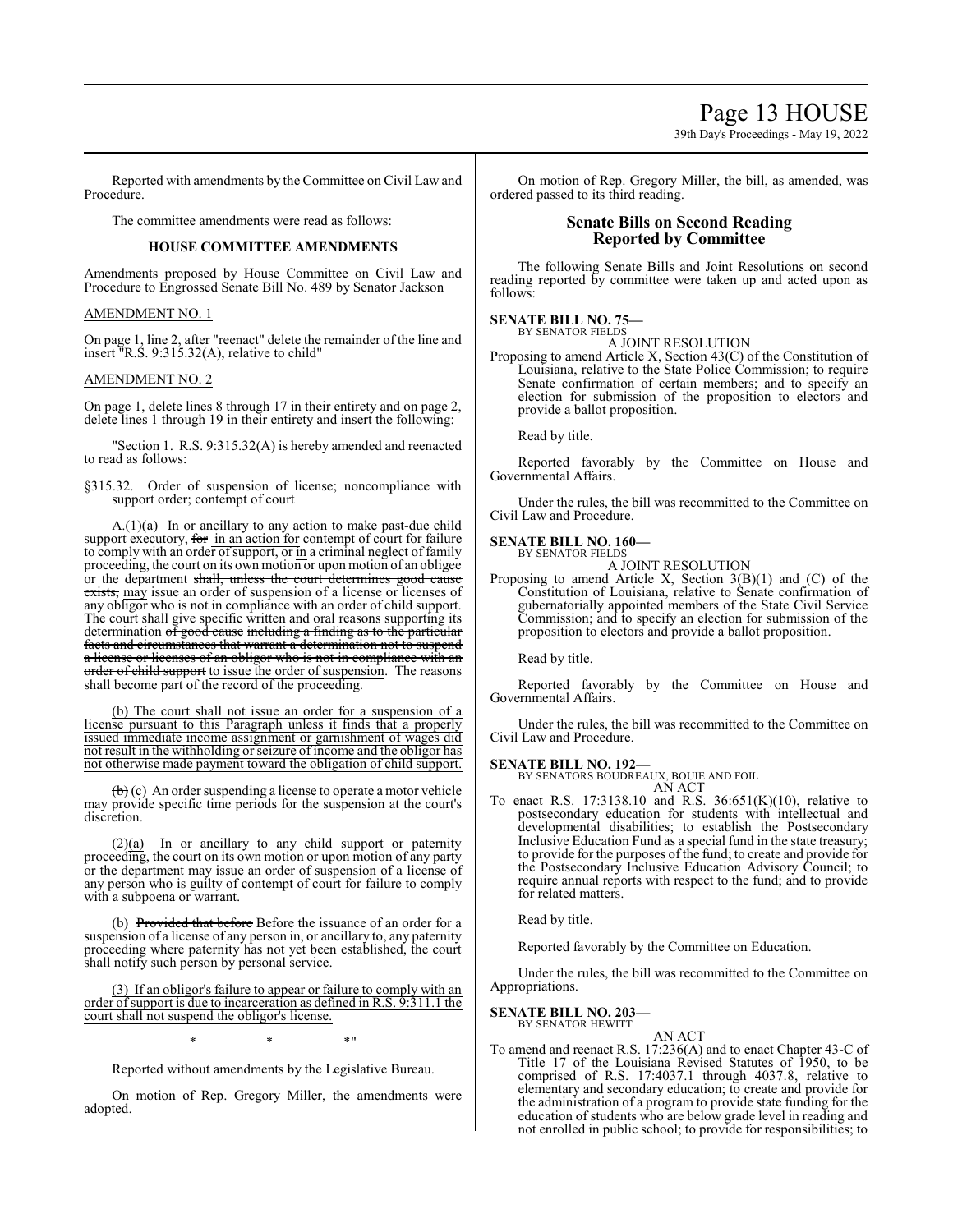## Page 14 HOUSE

39th Day's Proceedings - May 19, 2022

provide definitions; to provide relative to program funds; to provide relative to the eligibility of students, schools, and service providers; to require annual testing of participating students; to require certain annual reports; and to provide for related matters.

Read by title.

Reported with amendments by the Committee on Education.

The committee amendments were read as follows:

#### **HOUSE COMMITTEE AMENDMENTS**

Amendments proposed by House Committee on Education to Reengrossed Senate Bill No. 203 by Senator Hewitt

#### AMENDMENT NO. 1

On page 5, line 23, after " $R.S. 17:24.9$ " change the comma "," to a period "." and delete the remainder of the line and delete lines 24 and 25

On motion of Rep. Harris, the amendments were adopted.

Under the rules, the bill, as amended, was recommitted to the Committee on Appropriations.

## **SENATE BILL NO. 369—** BY SENATOR HARRIS

AN ACT

To amend and reenact R.S. 18:423(E), 426.1(A)(2), and 1309(J), relative to compensation for certain election workers; to provide for increased rates of compensation; and to provide for related matters.

Read by title.

Reported favorably by the Committee on House and Governmental Affairs.

Under the rules, the bill was recommitted to the Committee on Appropriations.

### **House and House Concurrent Resolutions on Third Reading for Final Consideration**

The following House and House Concurrent Resolutions on third reading for final consideration were taken up and acted upon as follows:

## **HOUSE CONCURRENT RESOLUTION NO. 36—** BY REPRESENTATIVE DUSTIN MILLER

A CONCURRENT RESOLUTION

To continue and provide with respect to the Healthcare Workplace Violence Task Force created by House Concurrent Resolution No. 121 of the 2021 Regular Session of the Legislature.

Read by title.

Rep. Dustin Miller moved the adoption of the resolution.

By a vote of 90 yeas and 0 nays, the resolution was adopted.

Ordered to the Senate.

#### **HOUSE CONCURRENT RESOLUTION NO. 50—** BY REPRESENTATIVE NEWELL

A CONCURRENT RESOLUTION

To authorize and request the chairman of the House Committee on Ways and Means and the chairman of the Senate Committee on Revenue and Fiscal Affairs to establish a joint subcommittee composed of four members of the House Committee on Ways and Means and three members of the Senate Committee on Revenue and Fiscal Affairs to study the practicality and feasibility of phasing-in property tax increases when the assessed value of property increases after the reassessment of the property by a percentage of less than fifty percent of the previous year's assessed value, and to report its findings and recommendations to the legislature prior to the convening of the 2023 Regular Session.

Read by title.

Rep. Newell moved the adoption of the resolution.

By a vote of 91 yeas and 0 nays, the resolution was adopted.

Ordered to the Senate.

#### **HOUSE CONCURRENT RESOLUTION NO. 51—** BY REPRESENTATIVE GREGORY MILLER A CONCURRENT RESOLUTION

To authorize and direct the Louisiana State Law Institute to direct the printer of the Constitution of Louisiana to stop printing unconstitutionally adopted language in Article I, Section 10 of the Constitution of Louisiana.

Read by title.

Rep. Gregory Miller moved the adoption of the resolution.

By a vote of 89 yeas and 0 nays, the resolution was adopted.

Ordered to the Senate.

#### **HOUSE CONCURRENT RESOLUTION NO. 81—** BY REPRESENTATIVE MINCEY

A CONCURRENT RESOLUTION

To create the Workforce Opportunity and Readiness Task Force to study workforce readiness programs and activities in the state's public schools, identify successful programs and practices, and develop recommendations for improvement and to provide for submission of an initial and final written report of findings and recommendations by January 16, 2023, and January 15, 2024, respectively.

Read by title.

Rep. Mincey moved the adoption of the resolution.

By a vote of 92 yeas and 0 nays, the resolution was adopted.

Ordered to the Senate.

## **HOUSE RESOLUTION NO. 103—**

BY REPRESENTATIVE DUPLESSIS

A RESOLUTION To urge and request urge and request the Louisiana Housing Corporation to consider emergency preparedness and disaster resiliency characteristics when implementing design criteria for housing developments competing for funding in programs administered by the corporation and to explore sources of federal funds that may be available to retrofit existing buildings

using these same emergency preparedness and disaster

Read by title.

resiliency design criteria.

Rep. Duplessis moved the adoption of the resolution.

By a vote of 90 yeas and 0 nays, the resolution was adopted.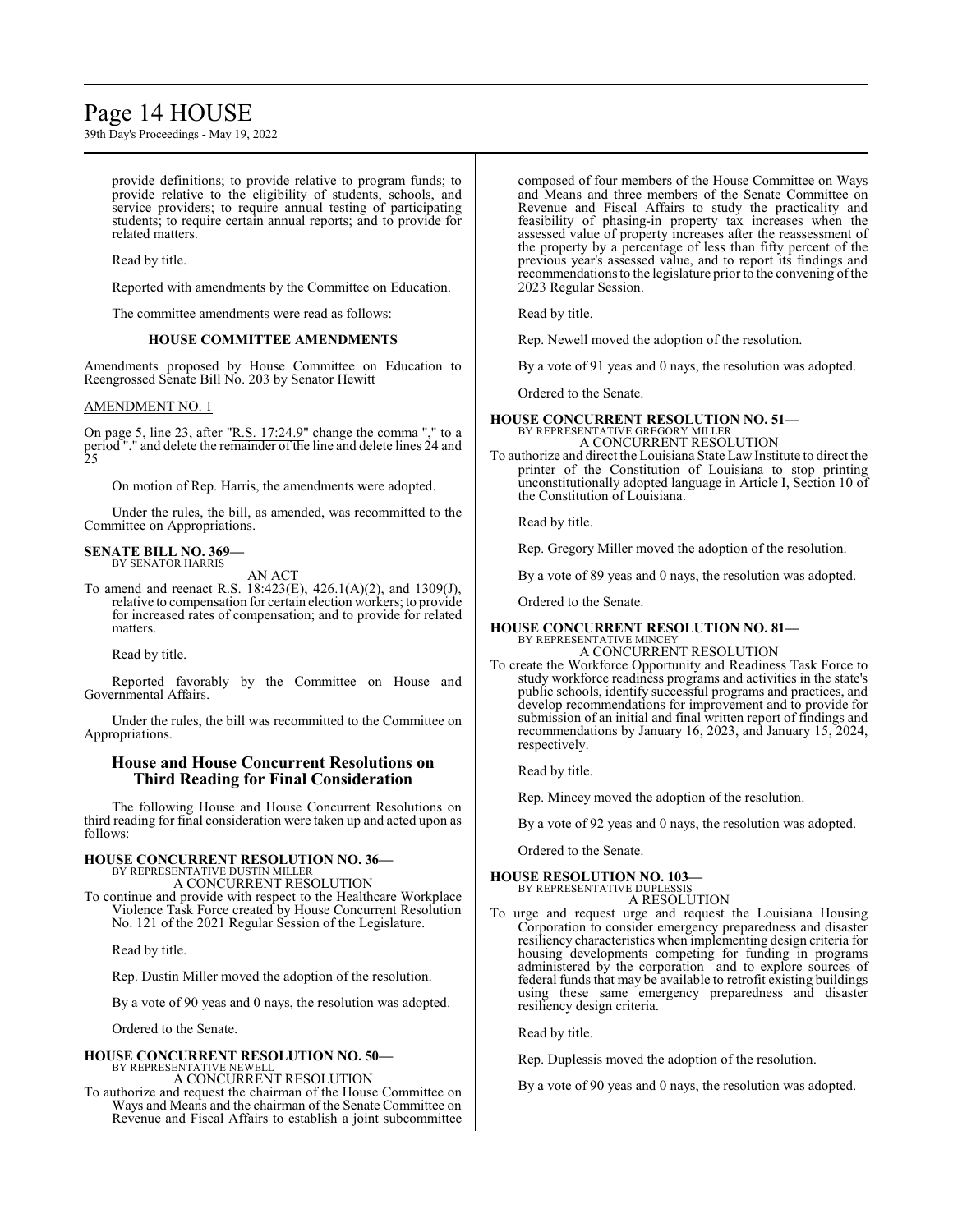## Page 15 HOUSE

39th Day's Proceedings - May 19, 2022

#### **HOUSE RESOLUTION NO. 107—** BY REPRESENTATIVE ECHOLS

A RESOLUTION

To urge and request the Louisiana Housing Corporation to perform all necessary study and to hold public hearings for the purpose of soliciting comment on various topics affecting the availability of low income housing and to report its findings to the House of Representatives of the Legislature of Louisiana prior to March 1, 2023.

Read by title.

#### **Motion**

On motion of Rep. Echols, the resolution was returned to the calendar.

### **Notice of Intention to Call**

Pursuant to House Rule No. 8.20(A), Rep. Echols gave notice of his intention to call House Resolution No. 107 from the calendar on Monday, May 23, 2022.

**HOUSE RESOLUTION NO. 111—**<br>BY REPRESENTATIVES HODGES, EDMONSTON, HILFERTY, MIKE<br>JOHNSON, CHARLES OWEN, PRESSLY, AND SEABAUGH<br>A RESOLUTION

To commend and congratulate the modern state of Israel on the occasion of the seventy-fourth anniversary of its establishment, to recognize the contributions ofIsrael to humankind, to express support for the people of Israel for their right to live in freedom and to defend their land and their country, and to extend best wishes to the state of Israel and to the Israeli people for a peaceful and prosperous future.

Read by title.

Rep. Mack moved the adoption of the resolution.

By a vote of 84 yeas and 0 nays, the resolution was adopted.

# **HOUSE RESOLUTION NO. 129—** BY REPRESENTATIVE MIKE JOHNSON

A RESOLUTION To create the Catahoula Lake Study Group to study the feasibility and advisability of establishing a Catahoula Lake Commission.

Read by title.

Rep. Michael Johnson moved the adoption of the resolution.

By a vote of 92 yeas and 0 nays, the resolution was adopted.

### **HOUSE CONCURRENT RESOLUTION NO. 12—**

BY REPRESENTATIVE CHARLES OWEN A CONCURRENT RESOLUTION

To urge and request the Congress of the United States of America to significantly reduce funding of the Department of Homeland Security and any other department that is undertaking efforts to identify and threaten or silence individuals or groups who criticize the department or proffer theories not approved by the department.

Read by title.

### **Motion**

On motion of Rep. Charles Owen, the resolution was returned to the calendar.

### **Notice of Intention to Call**

Pursuant to House Rule No. 8.20(A), Rep. Charles Owen gave notice of his intention to call House Concurrent Resolution No. 12 from the calendar on Tuesday, May 24, 2022.

#### **HOUSE CONCURRENT RESOLUTION NO. 85—** BY REPRESENTATIVE TRAVIS JOHNSON A CONCURRENT RESOLUTION

To urge and request the Louisiana Workforce Commission to research funding the feasibility of creating facilities that provide remote work stations in order to stimulate workforce development.

Read by title.

Rep. Hughes moved the adoption of the resolution.

By a vote of 92 yeas and 0 nays, the resolution was adopted.

Ordered to the Senate.

#### **HOUSE CONCURRENT RESOLUTION NO. 96—** BY REPRESENTATIVE MAGEE A CONCURRENT RESOLUTION

To create an America 250 state commission to work jointly with the federal America 250 commission to help plan and coordinate the celebration of the semiquincentennial anniversary of the United States of America.

Read by title.

### **Motion**

On motion of Rep. Magee, the resolution was returned to the calendar.

### **Notice of Intention to Call**

Pursuant to House Rule No. 8.20(A), Rep. Magee gave notice of his intention to call House Concurrent Resolution No. 96 from the calendar on Monday, May 23, 2022.

## **HOUSE CONCURRENT RESOLUTION NO. 72—** BY REPRESENTATIVE ROMERO

A CONCURRENT RESOLUTION

To urge and request the chairman of the House Committee on Ways and Means and the chairman of the Senate Committee on Revenue and Fiscal Affairs to establish a joint subcommittee composed of three members of each respective committee to reviewlaws with respect to Louisiana's exemptions, deductions, exclusions, credits, rebates, and other tax preference expenditures, identify the low-performing or antiquated tax preference expenditures, and make recommendations for the temporary or permanent reduction or elimination of such lowperforming or antiquated tax preference expenditures and to report its findings and recommendations prior to the Regular Session commencing in 2023.

Read by title.

Rep. Romero moved the adoption of the resolution.

By a vote of 92 yeas and 0 nays, the resolution was adopted.

Ordered to the Senate.

#### **HOUSE CONCURRENT RESOLUTION NO. 101—** BY REPRESENTATIVE BACALA

A CONCURRENT RESOLUTION

To urge and request the Judicial Council of the Supreme Court of Louisiana to conduct a comprehensive study of active felony cases in each district court within every judicial district of the state of Louisiana and to report its initial findings to the Legislature of Louisiana prior to the 2023 Regular Session of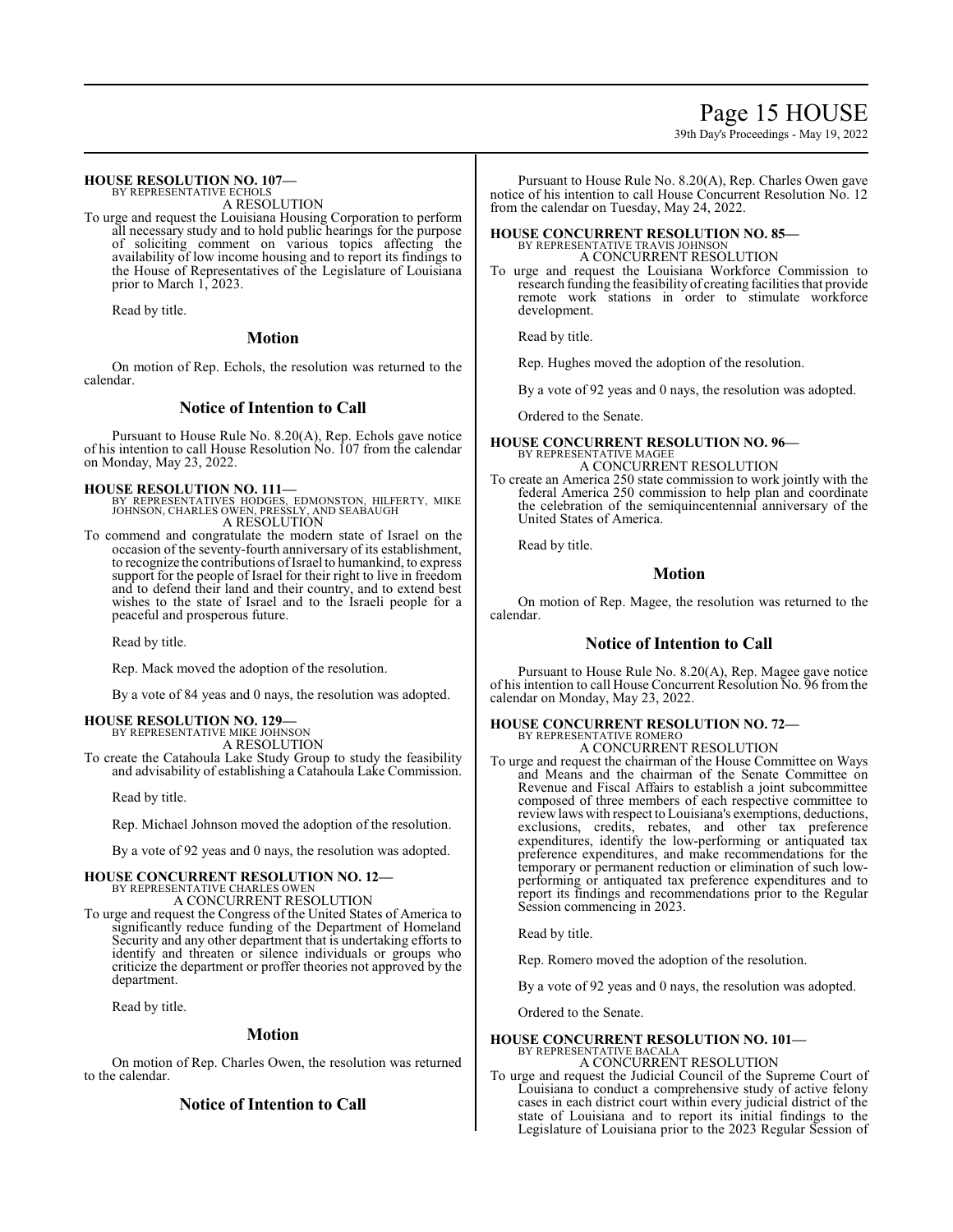## Page 16 HOUSE

39th Day's Proceedings - May 19, 2022

the Legislature and annually thereafter no later than March 1st of each year.

Read by title.

### **Motion**

On motion of Rep. Bacala, the resolution was returned to the calendar.

## **HOUSE CONCURRENT RESOLUTION NO. 103—** BY REPRESENTATIVE WRIGHT

A CONCURRENT RESOLUTION

To authorize and direct the Cash Management Review Board to meet, establish, and function as the Louisiana Digital Assets Working Group to research, report, and make recommendations relative to the use of digital assets in this state and submit the findings to the state treasurer on or before February 1, 2023.

Read by title.

#### **Motion**

On motion of Rep. Nelson, the resolution was returned to the calendar.

#### **HOUSE CONCURRENT RESOLUTION NO. 107—** BY REPRESENTATIVE WRIGHT

A CONCURRENT RESOLUTION

To create and provide for a joint subcommittee to be comprised of members from the House Committee on Transportation, Highways and Public Works, the House Committee on Commerce, the Senate Committee on Transportation, Highways, and Public Works, and the Senate Committee on Commerce, Consumer Protection, and International Affairs to examine and study port infrastructure strategies.

Read by title.

### **Motion**

On motion of Rep. Nelson, the resolution was returned to the calendar.

### **House Concurrent Resolutions Returned from the Senate with Amendments**

The following House Concurrent Resolutions returned fromthe Senate with amendments to be concurred in by the House were taken up and acted upon as follows:

#### **HOUSE CONCURRENT RESOLUTION NO. 11—**

BY REPRESENTATIVES MIKE JOHNSON, ADAMS, BOYD, DEVILLIER, FIRMENT, ILLG, IVEY, AND TARVER A CONCURRENT RESOLUTION

To urge and request the legislatures of each state of the United States to pass similar concurrent resolutions calling upon the Congress of the United States of America to support legislation and to take such actions as a necessary to review and eliminate all provisions offederal lawthat reduce Social Security benefits for those receiving pension benefits from federal, state, or local government retirement or pension systems, plans, or funds.

#### Read by title.

The above resolution was taken up with the amendments proposed by the Senate.

### **SENATE COMMITTEE AMENDMENTS**

Amendments proposed by Senate Committee on Retirement to Engrossed House Concurrent Resolution No. 11 by Representative Mike Johnson

#### AMENDMENT NO. 1

On page 3, between lines 4 and 5 insert:

"WHEREAS, the Legislature of Louisiana adopted House Concurrent Resolution No. 7 of the 2021 Regular Session memorializing congress to support H.R. 82 of the 117<sup>th</sup> Congress and any other federal legislation that would review and reduce or eliminate the GPO and the WEP."

AMENDMENT NO. 2

On page 3, at the end of line 15, insert "presiding"

Rep. Michael Johnson moved that the amendments proposed by the Senate be concurred in.

#### **ROLL CALL**

The roll was called with the following result:

YEAS

Mr. Speaker Frieman Miller, G.<br>Adams Gadberry Mincey Adams Gadberry<br>Amedee Gaines Beaullieu Garofalo Nelson Bishop Glover Newell<br>Bourriaque Goudeau Orgeron Bourriaque Goude<br>Boyd Green Boyd Green Owen, C.<br>Brass Hilferty Owen, R. Brass Hilferty Owen, R. **Bryant** Butler Horton Pressly Carpenter Hughes Riser<br>Carrier Huval Rome Carter, R. Illg Schlegel<br>Carter, W. Ivey Seabaugh Carter, W. Ivey Seabaught Seabaught Seabaught Seabaught Seabaught Seabaught Seabaught Seabaught Seabaught Seabaught Seabaught Seabaught Seabaught Seabaught Seabaught Seabaught Seabaught Seabaught Seabaught Seabaught Seabau Cormier Jefferson<br>Coussan Jenkins Coussan Jenkins St. Blanc<br>Crews Johnson, M. Stagni Crews Johnson, M.<br>Davis Jordan DeVillier Kerner<br>DuBuisson LaCombe Duplessis LaFleur Turner<br>
Echols Landry Villio Echols Landry Villio<br>Edmonston Larvadain Wheat Emerson Lyons White<br>
Firment Mack Willard Firment Mack Willard<br>Fisher McCormick Wright Fisher McCormick Wright<br>Fontenot McKnight Zeringue Fontenot McKnight<br>Freeman McMahen Freiberg Total - 88 Total - 0 Bacala Geymann McFarland Bagley Harris Miller, D.<br>Cox Johnson. T. Moore Cox Johnson, T.<br>Deshotel Magee Deshotel Magee Schamerhorn

Farnum Total - 17

Gaines Muscarello<br>Garofalo Nelson Hodges Phelps<br>Hollis Pierre Huval Romero<br>Illg Schlegel Jordan Stefanski<br>Kerner Thomas LaCombe Thompson<br>LaFleur Turner Larvadain Wheat<br>
Lyons White

**NAYS** 

McMahen<br>Miguez

Marcelle<br>Marino

#### ABSENT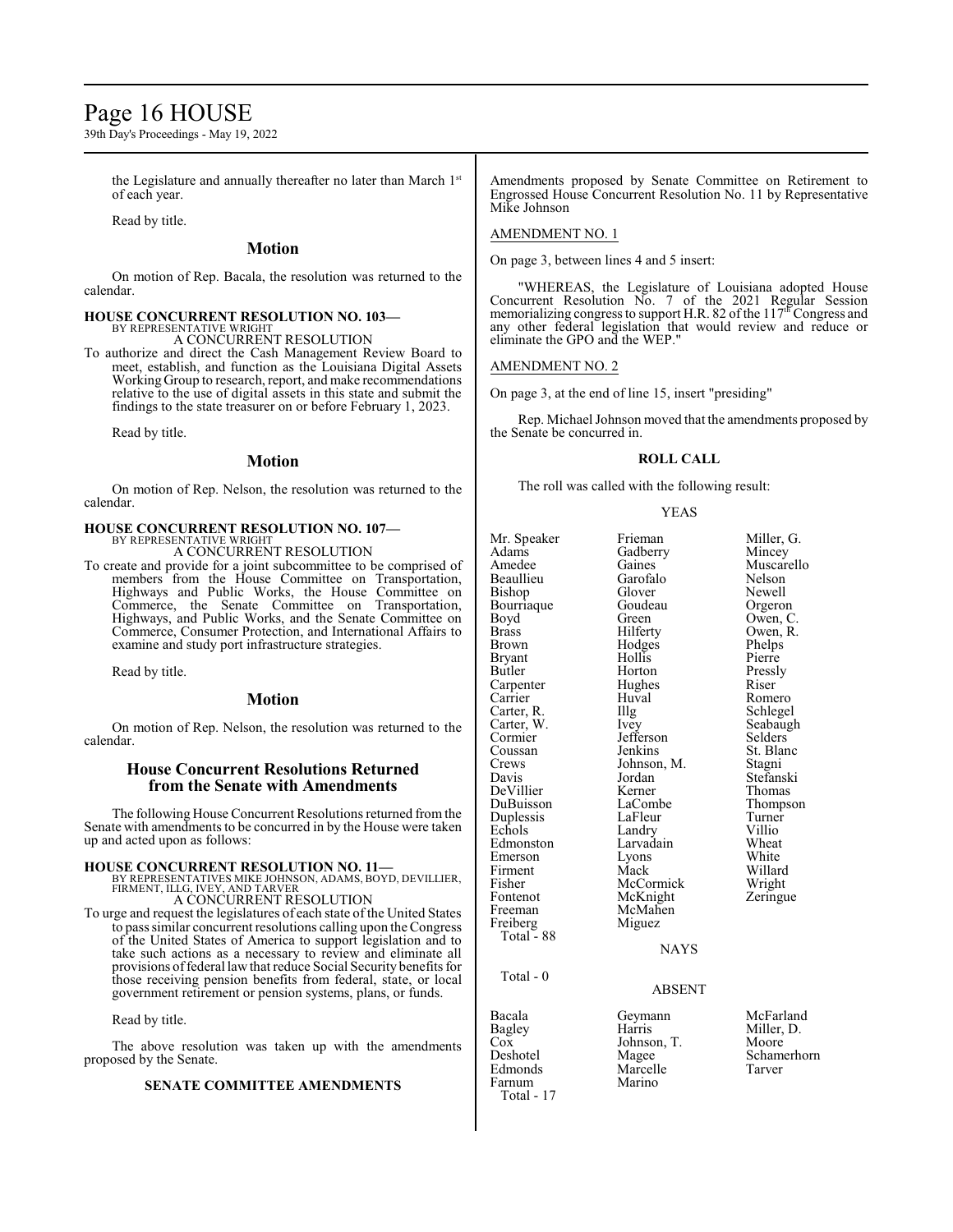39th Day's Proceedings - May 19, 2022

The amendments proposed by the Senate were concurred in by the House.

## **House Bills and Joint Resolutions Returned from the Senate with Amendments**

The following House Bills and Joint Resolutions returned from the Senate with amendments to be concurred in by the House were taken up and acted upon as follows:

## **Speaker Pro Tempore Magee in the Chair**

### **HOUSE BILL NO. 198—**

BY REPRESENTATIVE WILLARD AN ACT

To enact R.S. 22:941(A)(5), relative to group life insurance; to authorize discretionary group life insurance; to require out-ofstate policies to meet in-state standards; to prescribe certain payment requirements; to authorize exclusions and limitations; and to provide for related matters.

Read by title.

The above bill was taken up with the amendments proposed by the Senate.

### **SENATE COMMITTEE AMENDMENTS**

Amendments proposed by Senate Committee on Insurance to Engrossed House Bill No. 198 by Representative Willard

### AMENDMENT NO. 1

On page 2, after line 13, add the following:

"(e) The issuance ofthe group policy shall be actuarially sound."

Rep. Willard moved that the amendments proposed by the Senate be concurred in.

### **ROLL CALL**

The roll was called with the following result:

### YEAS

| Mr. Speaker | Frieman     | Miguez   |
|-------------|-------------|----------|
| Adams       | Gadberry    | Miller,  |
| Amedee      | Gaines      | Mincey   |
| Bacala      | Garofalo    | Muscai   |
| Beaullieu   | Glover      | Nelson   |
| Bishop      | Goudeau     | Newell   |
| Bourriaque  | Green       | Orgero   |
| Boyd        | Harris      | Owen,    |
| Brass       | Hilferty    | Owen,    |
| Brown       | Hodges      | Phelps   |
| Bryant      | Hollis      | Pierre   |
| Butler      | Horton      | Pressly  |
| Carpenter   | Hughes      | Riser    |
| Carrier     | Huval       | Romer    |
| Carter, R.  | Illg        | Scham    |
| Carter, W.  | Ivey        | Schlege  |
| Cormier     | Jefferson   | Seabau   |
| Coussan     | Jenkins     | Selders  |
| Crews       | Johnson, M. | St. Blai |
| Davis       | Jordan      | Stagni   |
| Deshotel    | Kerner      | Stefans  |
| DeVillier   | LaCombe     | Thoma    |
| DuBuisson   | LaFleur     | Thomp    |
| Duplessis   | Landry      | Turner   |
| Echols      | Larvadain   | Villio   |
| Edmonston   | Lyons       | Wheat    |
|             |             |          |

Miguez Miller, G. Mincey Muscarello Nelson<br>Newell Orgeron Owen, C. Owen, R. Phelps Pierre Pressly<br>Riser Romero Schamerhorn Schlegel Seabaugh Selders<br>M. St. Blan St. Blanc<br>Stagni Stefanski Thomas Thompson Turner<br>Villio Wheat

| Emerson<br>Firment<br>Fisher<br>Fontenot<br>Freeman<br>Freiberg<br>Total $-94$ | Mack<br>Magee<br>McCormick<br>McFarland<br>McKnight<br>McMahen<br><b>NAYS</b> | White<br>Willard<br>Wright<br>Zeringue |
|--------------------------------------------------------------------------------|-------------------------------------------------------------------------------|----------------------------------------|
| Total - 0                                                                      | <b>ABSENT</b>                                                                 |                                        |
| Bagley<br>Cox<br>Edmonds<br>Farnum<br>Total - 11                               | Geymann<br>Johnson, T.<br>Marcelle<br>Marino                                  | Miller, D.<br>Moore<br>Tarver          |

The amendments proposed by the Senate were concurred in by the House.

#### **HOUSE BILL NO. 210—** BY REPRESENTATIVE MACK

AN ACT

To amend and reenact R.S. 22:231, 232.1(B), 232.2(B), 232.3(B) and (D), 232.4(B), 232.7, 232.8, 236(10) and (20), 236.4(A), 237.2(10) and (20), 237.6(A), 252(C)(4), 524(2), 528(1), 553, 1564(B)(3), 1622(4)(b)(iii), 1625(J), 1722(10)(c), 1726(B), 1728(6), and 1729(F), relative to certain provisions affecting the Insurance Holding Company System Regulatory Law; to make corrective changes to certain internal citation references; to provide for technical changes; and to provide for related matters.

Read by title.

The above bill was taken up with the amendments proposed by the Senate.

### **LEGISLATIVE BUREAU AMENDMENTS**

Amendments proposed by Legislative Bureau to Engrossed House Bill No. 210 by Representative Mack

### AMENDMENT NO. 1

On page 6, line 19, following "pursuant to" change "Subpart G" to "Subpart G-1"

Rep. Mack moved that the amendments proposed by the Senate be concurred in.

### **ROLL CALL**

The roll was called with the following result:

### YEAS

Mr. Speaker Freiberg McKnight<br>
Adams Frieman McMahen Adams Frieman McMahen<br>Amedee Gadberry Miguez Amedee Gadberry Miguez<br>
Bacala Gaines Mincey Bacala Gaines<br>Beaullieu Garofalo Bishop Glover Nelson<br>Bourriaque Goudeau Newell Bourriaque Goude<br>Boyd Green Brass Harris Owen, C. Bryant Hollis Pierre<br>Butler Horton Pressly Carpenter Hughe<br>Carrier Huval

Garofalo Muscarello<br>Glover Nelson Green Orgeron<br>Harris Owen, C Hilferty Owen,<br>Hollis Pierre Horton Pressl<br>Hughes Riser Romero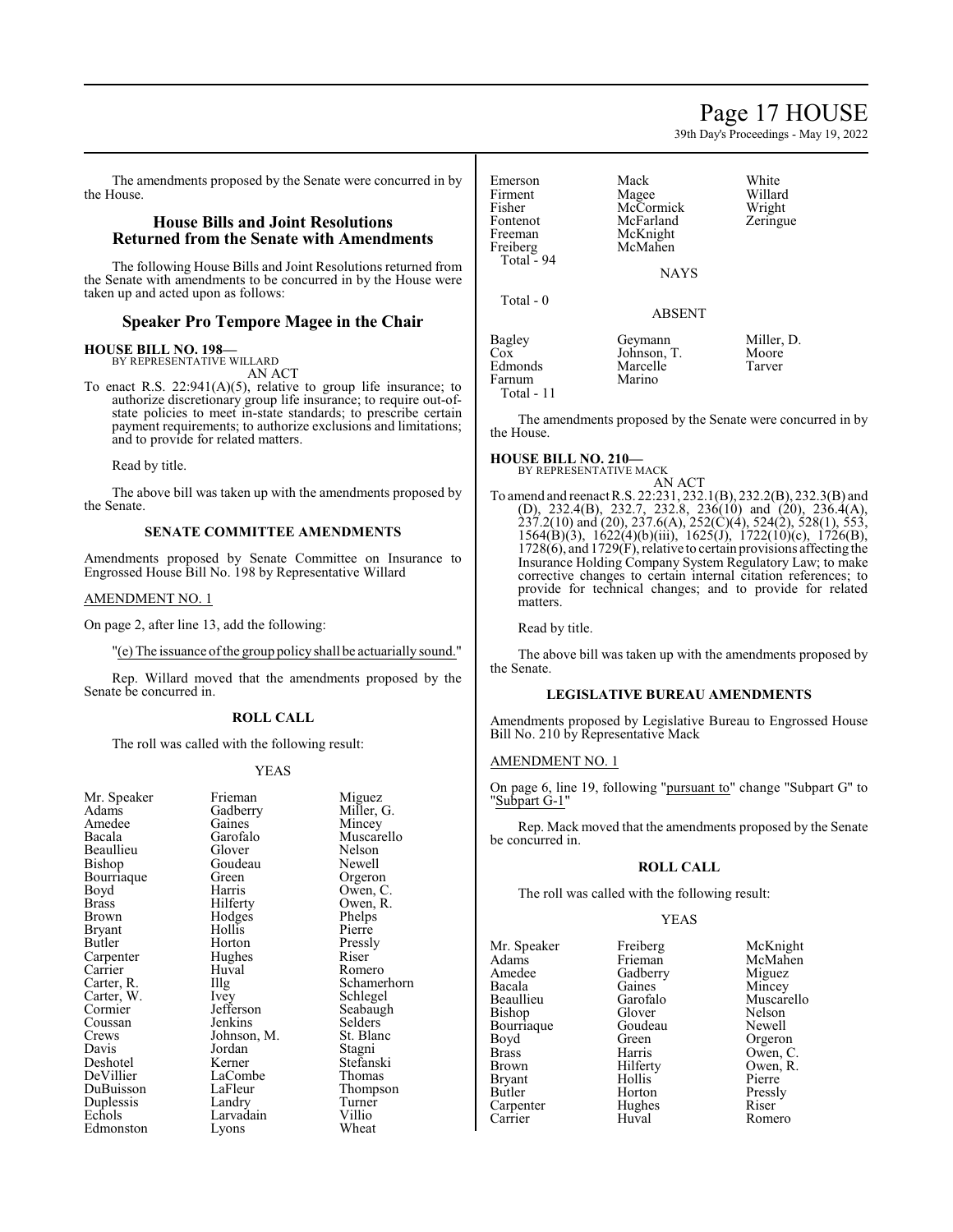## Page 18 HOUSE

39th Day's Proceedings - May 19, 2022

| Carter, W.<br>Cormier<br>Coussan<br>Crews<br>Davis<br>Deshotel<br>DeVillier<br>DuBuisson<br>Duplessis<br>Echols<br>Edmonds<br>Edmonston<br>Emerson<br>Firment<br>Fisher<br>Freeman | $\prod_{i=1}^{n}$<br><i>lvey</i><br>Jefferson<br>Jenkins<br>Johnson, M.<br>Jordan<br>Kerner<br>LaCombe<br>LaFleur<br>Landry<br>Larvadain<br>Lyons<br>Mack<br>Magee<br>McCormick<br>McFarland | Schamerhorn<br>Schlegel<br>Seabaugh<br><b>Selders</b><br>St. Blanc<br>Stagni<br>Stefanski<br>Thomas<br>Thompson<br>Turner<br>Villio<br>White<br>Willard<br>Wright<br>Zeringue | Mr. Speaker<br>Adams<br>Amedee<br>Bacala<br>Beaullieu<br>Bishop<br>Bourriaque<br>Boyd<br><b>Brass</b><br><b>Brown</b><br><b>Bryant</b><br><b>Butler</b><br>Carpenter<br>Carrier<br>Carter, R.<br>Carter, W.<br>Cormier | Freiberg<br>Frieman<br>Gadberry<br>Gaines<br>Garofalo<br>Gevmann<br>Glover<br>Goudeau<br>Green<br>Harris<br>Hilferty<br>Hodges<br>Hollis<br>Horton<br>Hughes<br>Huval | McKnight<br>McMahen<br>Miguez<br>Miller, G.<br>Mincey<br>Muscarello<br>Nelson<br>Newell<br>Orgeron<br>Owen, C.<br>Owen, R.<br>Pierre<br>Pressly<br>Riser<br>Romero<br>Schlegel |
|------------------------------------------------------------------------------------------------------------------------------------------------------------------------------------|----------------------------------------------------------------------------------------------------------------------------------------------------------------------------------------------|-------------------------------------------------------------------------------------------------------------------------------------------------------------------------------|------------------------------------------------------------------------------------------------------------------------------------------------------------------------------------------------------------------------|-----------------------------------------------------------------------------------------------------------------------------------------------------------------------|--------------------------------------------------------------------------------------------------------------------------------------------------------------------------------|
| Total - 89                                                                                                                                                                         | <b>NAYS</b>                                                                                                                                                                                  |                                                                                                                                                                               | Coussan<br>Crews                                                                                                                                                                                                       | Illg<br><i>lvey</i><br>Jefferson                                                                                                                                      | Seabaugh<br>Selders <sup>7</sup><br>St. Blanc                                                                                                                                  |
| Total - 0                                                                                                                                                                          | <b>ABSENT</b>                                                                                                                                                                                |                                                                                                                                                                               | Davis<br>Deshotel<br>DeVillier                                                                                                                                                                                         | Jenkins<br>Johnson, M.<br>Jordan                                                                                                                                      | Stagni<br>Stefanski<br>Thomas                                                                                                                                                  |
| Bagley<br>Carter, R.<br>$\cos$<br>Farnum<br>Fontenot<br>Geymann<br>Total - 16                                                                                                      | Hodges<br>Johnson, T.<br>Marcelle<br>Marino<br>Miller, D.<br>Miller, G.                                                                                                                      | Moore<br>Phelps<br>Tarver<br>Wheat                                                                                                                                            | DuBuisson<br>Duplessis<br>Echols<br>Edmonds<br>Edmonston<br>Emerson<br>Firment<br>Fisher                                                                                                                               | Kerner<br>LaCombe<br>LaFleur<br>Landry<br>Larvadain<br>Lyons<br>Mack<br>Magee                                                                                         | Thompson<br>Turner<br>Villio<br>Wheat<br>White<br>Willard<br>Wright<br>Zeringue                                                                                                |
| the House.                                                                                                                                                                         |                                                                                                                                                                                              | The amendments proposed by the Senate were concurred in by                                                                                                                    | Fontenot<br>Freeman                                                                                                                                                                                                    | McCormick<br>McFarland                                                                                                                                                |                                                                                                                                                                                |

The amendments proposed by the Senate were concurred in by the House.

### **HOUSE BILL NO. 331—**

BY REPRESENTATIVE MCFARLAND AN ACT

To amend and reenact R.S. 47:633(1) and (2), relative to tax administration; to provide for the timing for scaling and measuring of trees, timber, and pulpwood for severance tax purposes; to provide an effective date; and to provide for related matters.

Read by title.

The above bill was taken up with the amendments proposed by the Senate.

#### **SENATE COMMITTEE AMENDMENTS**

Amendments proposed by Senate Committee on Revenue and Fiscal Affairs to Engrossed House Bill No. 331 by Representative McFarland

#### AMENDMENT NO. 1

On page 1, line 19, change "last" to "first"

#### AMENDMENT NO. 2

On page 2, line 7, change "last" to "first"

Rep. McFarland moved that the amendments proposed by the Senate be concurred in.

### **Speaker Schexnayder in the Chair**

### **ROLL CALL**

The roll was called with the following result:

Total - 94

Total - 0

| 10au                                                 | <b>ABSENT</b>                             |                                 |
|------------------------------------------------------|-------------------------------------------|---------------------------------|
| Bagley<br>Cox<br>Farnum<br>Johnson, T.<br>Total - 11 | Marcelle<br>Marino<br>Miller, D.<br>Moore | Phelps<br>Schamerhorn<br>Tarver |

NAYS

The amendments proposed by the Senate were concurred in by the House.

### **HOUSE BILL NO. 294—**

BY REPRESENTATIVE NELSON AN ACT

To enact R.S. 22:1112, relative to the guaranteed issue of Medicare supplement policies; to provide for open enrollment; to require notice to policyholders of open enrollment periods; to prohibit denial or conditioning of coverage under certain circumstances; and to provide for related matters.

Read by title.

The above bill was taken up with the amendments proposed by the Senate.

### **SENATE COMMITTEE AMENDMENTS**

Amendments proposed by Senate Committee on Insurance to Engrossed House Bill No. 294 by Representative Nelson

### AMENDMENT NO. 1

On page 1, at the end of line 14, change "state" to "state by the same insurer"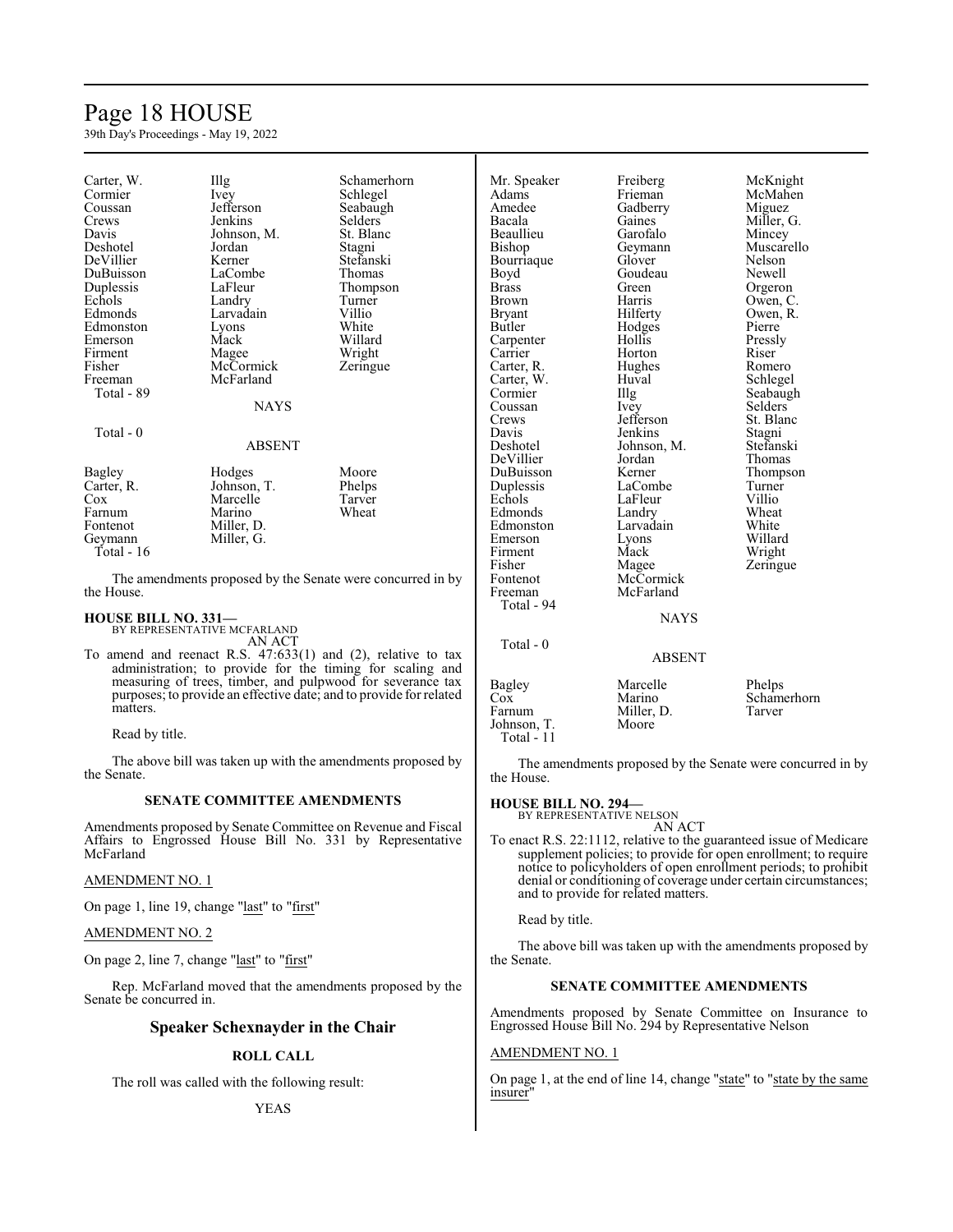## Page 19 HOUSE

39th Day's Proceedings - May 19, 2022

### AMENDMENT NO. 2

On page 2, delete line 7 in its entirety and insert in lieu thereof the following:

"with the termination date the plan terminates or the plan ceases to provide some or all health benefits to the individual or the individual leaves the plan'

#### AMENDMENT NO. 3

On page 2, line 8, delete "coverage"

#### **SENATE FLOOR AMENDMENTS**

Amendments proposed by Senator McMath to Engrossed House Bill No. 294 by Representative Nelson

#### AMENDMENT NO. 1

Senate Committee Amendment No. 2 proposed by the Senate Committee on Insurance and adopted by the Senate on April 14, 2022, on page 1, delete lines 5 and  $\dot{6}$ , and insert "with the termination" date of the plan, or the plan ceases to provide some, or all health benefits to the individual, or the individual leaves the plan"

Rep. Nelson moved that the amendments proposed by the Senate be rejected.

#### **ROLL CALL**

The roll was called with the following result:

#### YEAS

| Mr. Speaker   | Freiberg         | Miguez           |
|---------------|------------------|------------------|
| Adams         | Frieman          | Miller, G.       |
| Amedee        | Gadberry         | Mincey           |
| Bacala        | Gaines           | Muscarello       |
| Beaullieu     | Glover           | Nelson           |
| Bishop        | Goudeau          | Newell           |
| Bourriaque    | Green            |                  |
|               | Harris           | Orgeron          |
| Boyd<br>Brass | Hilferty         | Owen, C.         |
|               |                  | Owen, R.         |
| Brown         | Hodges<br>Hollis | Phelps<br>Pierre |
| Bryant        |                  |                  |
| Butler        | Horton           | Pressly          |
| Carpenter     | Hughes           | Riser            |
| Carrier       | Huval            | Romero           |
| Carter, R.    | Illg             | Schamerhorn      |
| Carter, W.    | <i>lvey</i>      | Schlegel         |
| Cormier       | Jefferson        | Seabaugh         |
| Coussan       | Jenkins          | Selders          |
| Crews         | Johnson, M.      | St. Blanc        |
| Davis         | Jordan           | Stagni           |
| Deshotel      | Kerner           | Stefanski        |
| DeVillier     | LaCombe          | Thomas           |
| DuBuisson     | LaFleur          | Thompson         |
| Duplessis     | Larvadain        | Turner           |
| Echols        | Lyons            | Villio           |
| Edmonston     | Mack             | Wheat            |
| Emerson       | Magee            | White            |
| Firment       | McCormick        | Willard          |
| Fisher        | McFarland        | Wright           |
| Fontenot      | McKnight         | Zeringue         |
| Freeman       | McMahen          |                  |
| Total - 92    |                  |                  |
|               | <b>NAYS</b>      |                  |
| Total - 0     |                  |                  |

ABSENT

Bagley Geymann Miller, D.<br>Cox Iohnson T Moore Edmonds<br>Farnum Garofalo Total - 13

Johnson, T. Moore<br>Landry Tarver Marcelle<br>Marino

The amendments proposed by the Senate were rejected.

Conference committee appointment pending.

#### **HOUSE BILL NO. 545—** BY REPRESENTATIVE WRIGHT

AN ACT To amend and reenact R.S. 22:821(B)(29), 1551(A) and (B), the heading of Subpart B of Part I of Chapter 5 of Title 22 of the Louisiana Revised Statutes of 1950, R.S. 22:1581(B)(1),  $1808.2(C)(6)$  and (E), and  $1808.6(A)$  and (B) and to repeal R.S. 22:513(B)(6), 1545(C), 1546(A)(4), 1571, 1574(A)(4), 22:513(B)(6), 1545(C), 1546(A)(4), 1571, 1574(A)(4), 1808.2(C)(1) through (5), and 1808.3(A)(4), relative to prelicensing requirements for insurance producers and bail enforcement agents; to repeal the prelicensing requirement for certain persons; to provide for an effective date; and to provide for related matters.

Read by title.

The above bill was taken up with the amendments proposed by the Senate.

### **SENATE COMMITTEE AMENDMENTS**

Amendments proposed by Senate Committee on Insurance to Reengrossed House Bill No. 545 by Representative Wright

AMENDMENT NO. 1

On page 1, line 5, delete "1571, 1574(A)(4),"

AMENDMENT NO. 2

On page 4, line 1, delete "1571, 1574(A)(4),"

#### **SENATE FLOOR AMENDMENTS**

Amendments proposed by Senator Talbot to Reengrossed House Bill No. 545 by Representative Wright

### AMENDMENT NO. 1

Delete Senate Committee Amendment Nos. 1 and 2 proposed by the Senate Committee on Insurance and adopted by the Senate on April 14, 2022.

#### AMENDMENT NO. 2

On page 1, line 4, delete "22:1581(B)(1)," and insert "22:1573(B),  $1574(\text{\AA})(4), 1581(\text{\AA})(1),$ "

AMENDMENT NO. 3

On page 1, line 5, delete "1574(A)(4),"

AMENDMENT NO. 4

On page 1, line 11, delete "22:1581(B)(1)," and insert "22:1573(B),  $1574(\text{\AA})(4)$ ,  $1581(\text{\AA})(1)$ ,"

#### AMENDMENT NO. 5

On page 2, line 21, delete "\* \* \* " and insert the following: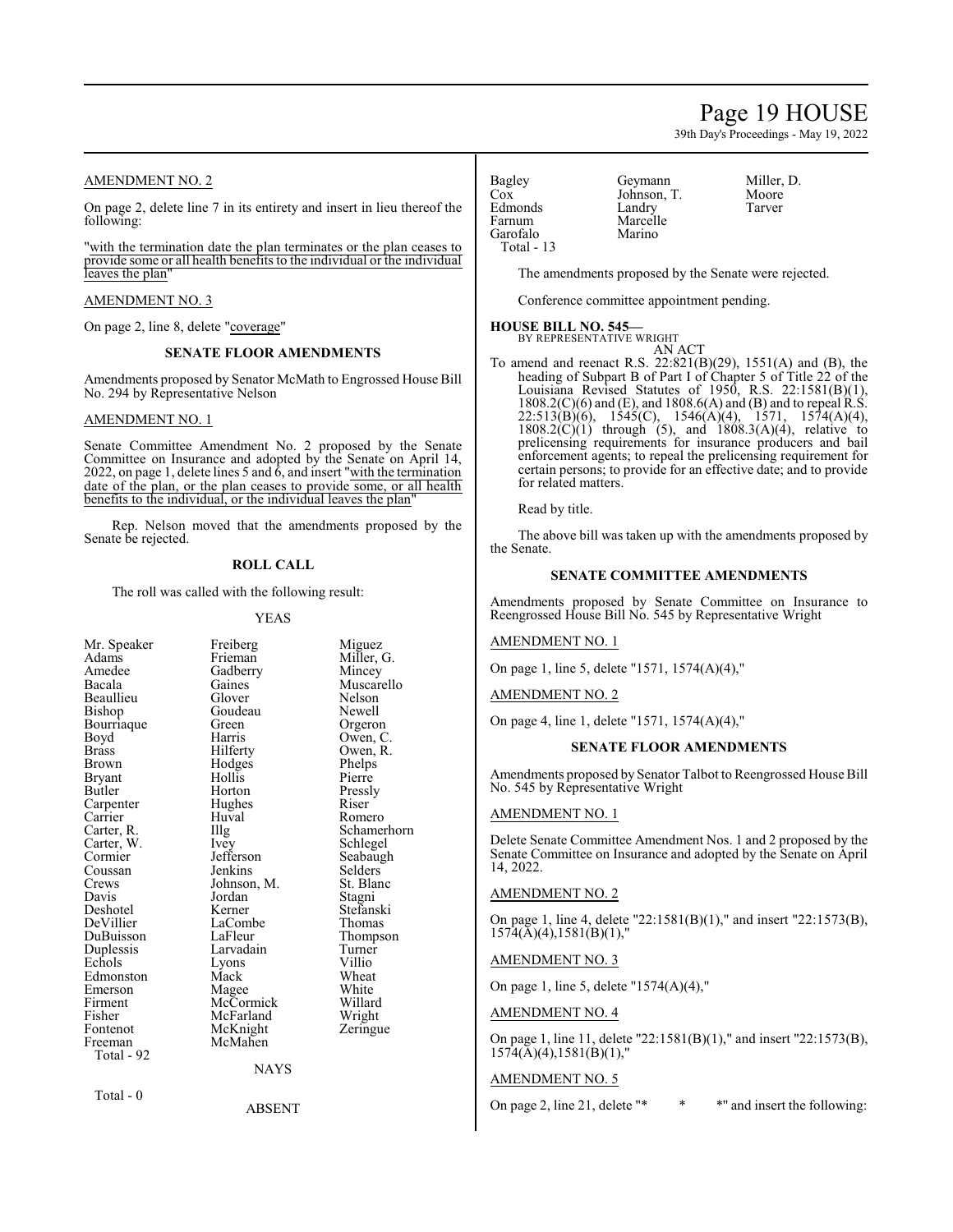## Page 20 HOUSE

39th Day's Proceedings - May 19, 2022

"§1573. Continuing education requirements

\* \* \*

B. The commissioner shall promulgate rules and regulations setting forth guidelines and requirements for the content and conduct of continuing education programs and for the procedure for approval of a continuing education program. The commissioner shall also promulgate rules and regulations specifying the qualifications which each instructor in an approved continuing education program shall possess. All such rules and regulations promulgated by the commissioner shall be promulgated pursuant to the provisions of the Administrative Procedure Act. The continuing education program shall be conducted by one of the entities set forth in R.S.  $22:1571(C)$ following:

(1) An insurance trade organization.

(2) An insurance company admitted to do business in Louisiana.

(3) An accredited public or private college or university.

(4) An organization recommended by and certified by the commissioner.

\* \* \*

§1574. Bail Bond Apprentice Program

 $A(1)$ \* \* \*

(4) Apprentices shall complete the registered insurance producer and bail bond producer prelicensing program as provided for in R.S. 22:1571 eight hours of instruction in applicable underwriting principles, state laws, and regulations, and ethical practices before the end of the apprenticeship program. The instruction shall be conducted by one of the following:

(1) An insurance trade association.

(2) An insurance company admitted to do business in Louisiana.

(3) An accredited public or private college or university.

\* \* \*"

### AMENDMENT NO. 6

On page 4, line 1, delete "1574(A)(4),"

Rep. Wright moved that the amendments proposed by the Senate be concurred in.

#### **ROLL CALL**

The roll was called with the following result:

Goudeau<br>Green

#### YEAS

| Mr. Speaker |
|-------------|
| Adams       |
| Amedee      |
| Bacala      |
| Beaullieu   |
| Bishop      |
| Bourriaque  |
| Boyd        |
| Brass       |
| Brown       |

Freeman Miguez<br>Freiberg Miller, 1 Freiberg Miller, D.<br>Gadberry Miller, G. Gadberry Miller, G.<br>
Gaines Mincey Gaines Mincey<br>Garofalo Muscar Garofalo Muscarello<br>Glover Nelson Nelson<br>Newell Green Orgeron<br>Harris Owen, C Harris Owen, C.<br>Hilferty Owen, R. Owen, R.

| Bryant<br>Butler<br>Carpenter<br>Carrier<br>Carter, R.<br>Carter, W.<br>Cormier<br>Coussan<br>Crews<br>Davis<br>Deshotel<br>DeVillier<br>DuBuisson<br>Duplessis<br>Echols<br>Edmonds<br>Edmonston<br>Emerson<br>Farnum<br>Firment<br>Fisher<br>Fontenot<br>Total - 94 | Hodges<br>Hollis<br>Horton<br>Hughes<br>Huval<br>Illg<br>Ivey<br>Jefferson<br>Jenkins<br>Johnson, M.<br>Jordan<br>Kerner<br>LaCombe<br>LaFleur<br>Landry<br>Larvadain<br>Lyons<br>Mack<br>McCormick<br>McFarland<br>McKnight<br>McMahen<br><b>NAYS</b> | Pierre<br>Pressly<br>Riser<br>Romero<br>Schamerhorn<br>Schlegel<br>Seabaugh<br>Selders<br>St. Blanc<br><b>Stagni</b><br>Stefanski<br>Thomas<br>Thompson<br>Turner<br>Villio<br>Wheat<br>White<br>Willard<br>Wright<br>Zeringue |
|-----------------------------------------------------------------------------------------------------------------------------------------------------------------------------------------------------------------------------------------------------------------------|--------------------------------------------------------------------------------------------------------------------------------------------------------------------------------------------------------------------------------------------------------|--------------------------------------------------------------------------------------------------------------------------------------------------------------------------------------------------------------------------------|
| Total - 0                                                                                                                                                                                                                                                             | <b>ABSENT</b>                                                                                                                                                                                                                                          |                                                                                                                                                                                                                                |
| Bagley<br>Cox<br>Frieman<br>Geymann<br>Total - 11                                                                                                                                                                                                                     | Johnson, T.<br>Magee<br>Marcelle<br>Marino                                                                                                                                                                                                             | Moore<br>Phelps<br>Tarver                                                                                                                                                                                                      |

The amendments proposed by the Senate were concurred in by the House.

#### **HOUSE BILL NO. 822—**

BY REPRESENTATIVE DAVIS AN ACT

To amend and reenact R.S. 37:563(introductory paragraph) and (6) and R.S. 40:2831(introductory paragraph) and (1)(b) and to enact R.S. 37:581(B)(6), relative to ear piercing; to exempt ear piercing from certain regulatory requirements; to provide for persons engaged in piercing; to provide requirements for exemption; to make technical changes; and to provide for related matters.

Read by title.

The above bill was taken up with the amendments proposed by the Senate.

#### **SENATE FLOOR AMENDMENTS**

Amendments proposed by Senator Barrow to Reengrossed House Bill No. 822 by Representative Davis

#### AMENDMENT NO. 1

On page 1, line 3, after "R.S. 37:581(B)(6)" insert "and (F)"

AMENDMENT NO. 2

On page 1, line 5, after "exemption;" insert "to prohibit certain ear piercing at home for remuneration;"

#### AMENDMENT NO. 3

On page 2, between lines 17 and 18, insert the following: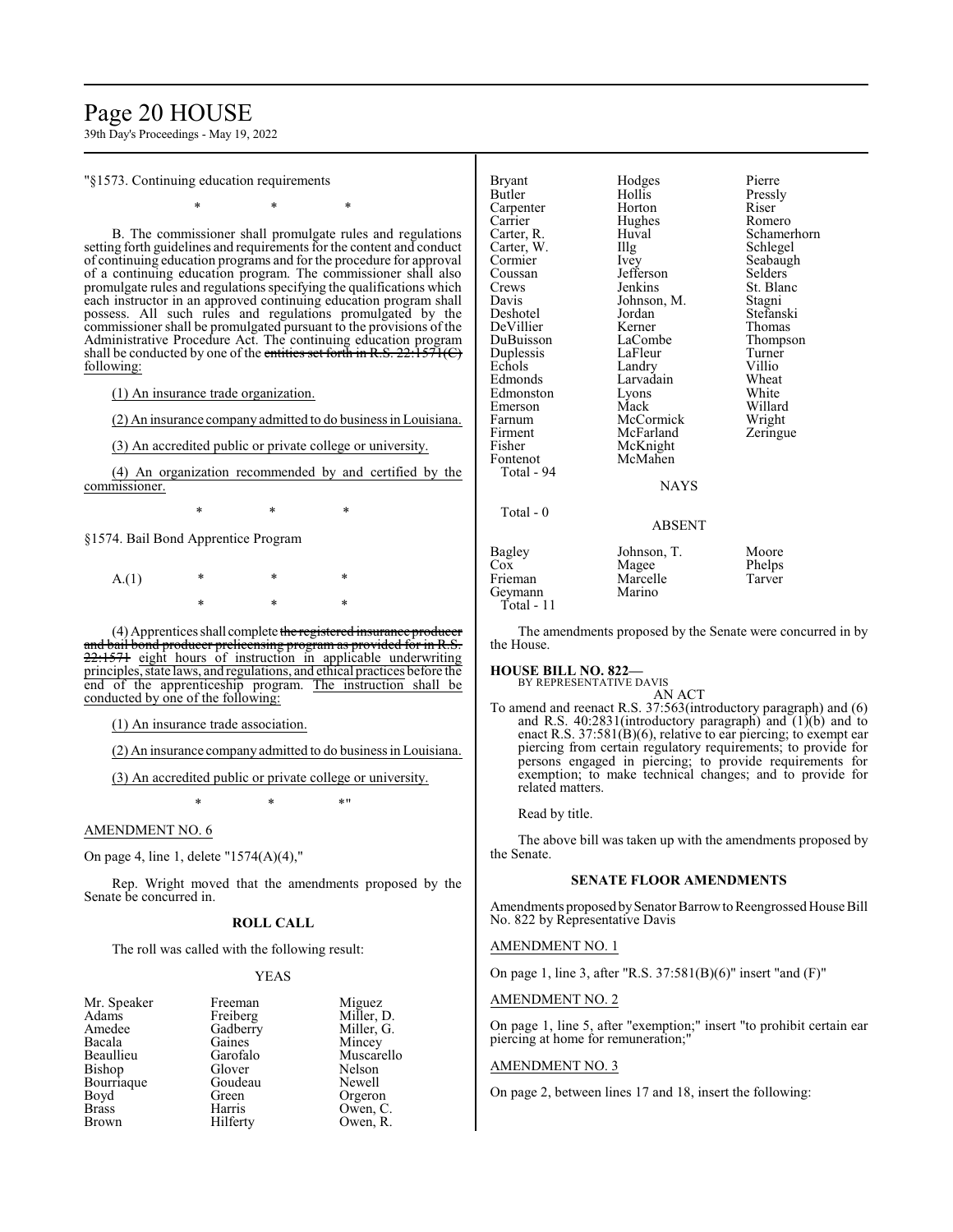## Page 21 HOUSE

39th Day's Proceedings - May 19, 2022

"F. No person shall engage in the practice of ear piercing at home for remuneration. Nothing in this Subsection shall be construed to prevent a person from piercing their own ears at home or gratuitously piercing the ears of another person at home if they disclose to the person that they are not a licensed or certified cosmetologist, esthetician, or qualified healthcare professional."

Rep. Davis moved that the amendments proposed by the Senate be concurred in.

#### **ROLL CALL**

The roll was called with the following result:

#### YEAS

| Mr. Speaker           | Freeman                                                | McKnight    |
|-----------------------|--------------------------------------------------------|-------------|
| Adams                 | Freiberg                                               | McMahen     |
| Bacala                | Gadberry                                               | Miguez      |
| Beaullieu             | Gaines                                                 | Miller, D.  |
| Bishop                | Garofalo                                               | Miller, G.  |
| Bourriaque            | Geymann                                                | Mincey      |
| Boyd                  | Glover                                                 | Muscarello  |
| Brass                 | Goudeau                                                | Nelson      |
| <b>Brown</b>          | Green                                                  | Newell      |
| <b>Bryant</b>         | Harris                                                 | Orgeron     |
| Butler                | Hilferty                                               | Owen, C.    |
| Carpenter             | Hodges                                                 | Owen, R.    |
| Carrier               | Hollis                                                 | Pierre      |
| Carter, R.            | Horton                                                 | Pressly     |
|                       |                                                        |             |
| Carter, W.<br>Cormier | Hughes<br>Huval                                        | Riser       |
|                       |                                                        | Romero      |
| Coussan               | Illg                                                   | Schamerhorn |
| Crews                 | Ivey                                                   | Schlegel    |
| Davis                 | Jefferson                                              | Seabaugh    |
| Deshotel              | Jenkins                                                | Selders     |
| DeVillier             | Johnson, M.                                            | St. Blanc   |
| DuBuisson             | Jordan                                                 | Stagni      |
| Duplessis             | Kerner                                                 | Stefanski   |
| Echols                | LaCombe                                                | Thomas      |
| Edmonds               | LaFleur                                                | Thompson    |
| Edmonston             | Landry                                                 | Turner      |
| Emerson               | Larvadain                                              | Villio      |
| Farnum                | Lyons                                                  | Wheat       |
| Firment               | Mack                                                   | White       |
| Fisher                | McCormick                                              | Wright      |
| Fontenot              | McFarland                                              | Zeringue    |
| Total - 93            |                                                        |             |
|                       | <b>NAYS</b>                                            |             |
| Total - 0             |                                                        |             |
|                       | <b>ABSENT</b>                                          |             |
| Amedee                | Johnson, T.                                            | Moore       |
| <b>Bagley</b>         | Magee                                                  | Phelps      |
| $\cos$                | Marcelle                                               | Tarver      |
| Frieman               | Marino                                                 | Willard     |
| Total - 12            |                                                        |             |
|                       |                                                        |             |
|                       | The amendments proposed by the Senate were concurred i |             |

The amendments proposed by the Senate were concurred in by the House.

### **Suspension of the Rules**

Rep. Zeringue moved to suspend the rules to take House Bill No. 1 out of its regular order, which motion was agreed to.

#### **HOUSE BILL NO. 1—**

**BY REPRESENTATIVE ZERINGUE** AN ACT

Making annual appropriations for Fiscal Year 2022-2023 for the ordinary expenses of the executive branch of state government, pensions, public schools, public roads, public charities, and state institutions and providing with respect to the expenditure of said appropriations.

Read by title.

The above bill was taken up with the amendments proposed by the Senate.

#### **SENATE COMMITTEE AMENDMENTS**

Amendments proposed by Senate Committee on Finance to Reengrossed House Bill No. 1 by Representative Zeringue

#### AMENDMENT NO. 1

On page 12, delete lines 21 through 30

AMENDMENT NO. 2

On page 13, delete lines 1 through 4

#### AMENDMENT NO. 3

On page 13, line 5, delete "Section 20." and insert "Section 19."

### AMENDMENT NO. 4

On page 14, between lines 31 and 32, insert the following:

| \$                                                         | 5,842"       |
|------------------------------------------------------------|--------------|
|                                                            |              |
| On page 20, between lines 36 and 37, insert the following: |              |
| \$                                                         | 1,520,536    |
| \$                                                         | 50,517       |
| \$                                                         | 500,000      |
|                                                            | \$2,367,807" |
|                                                            |              |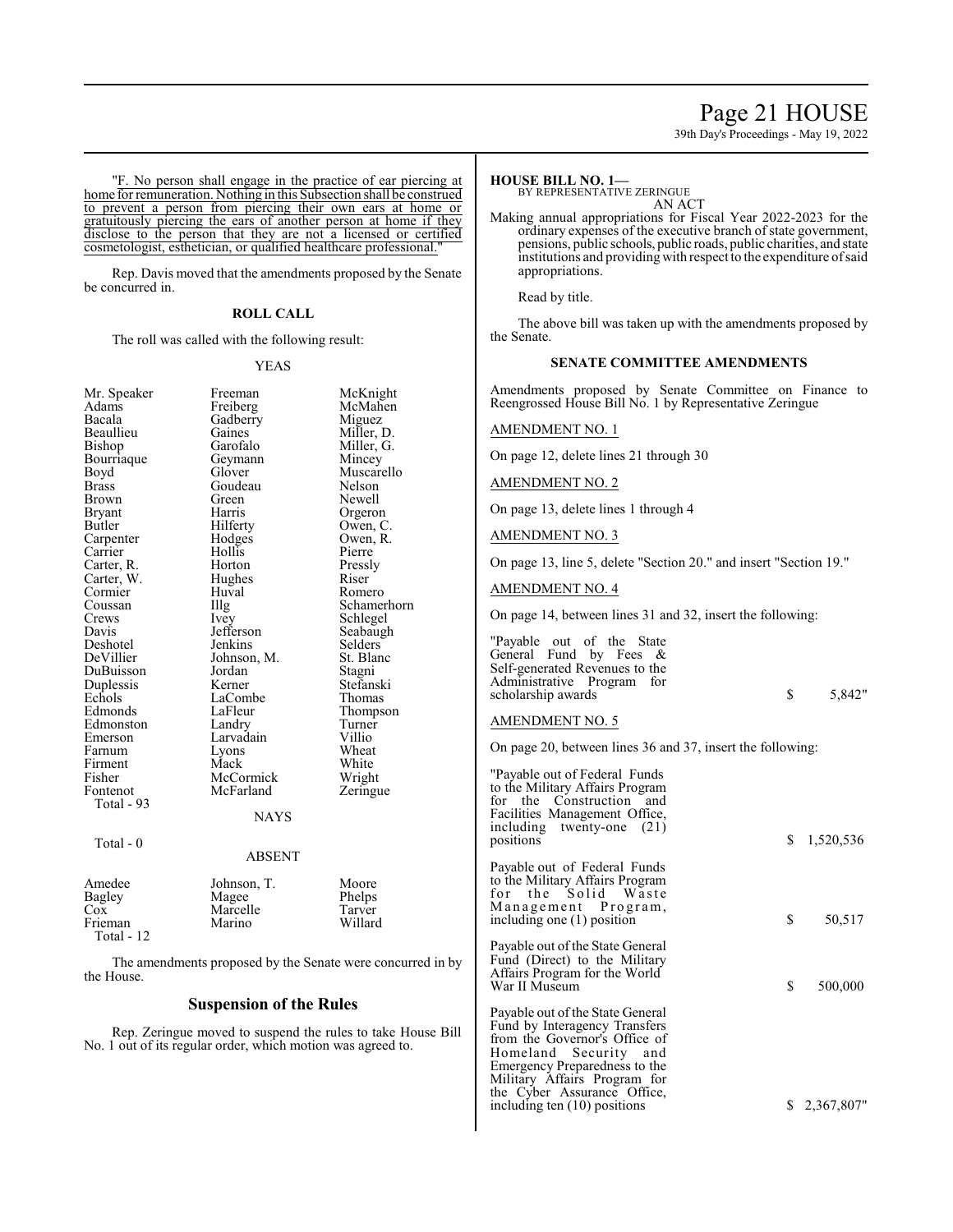## Page 22 HOUSE

| AMENDMENT NO. 6                                                                                                                             | "Payable out of Federal Funds"<br>to the Title III, Title V, Title                             |                |
|---------------------------------------------------------------------------------------------------------------------------------------------|------------------------------------------------------------------------------------------------|----------------|
| On page 21, between lines 29 and 30, insert the following:                                                                                  | VII and NSIP Program for<br>additional grant funding to                                        |                |
| "Payable out of the State"<br>General Fund by Statutory<br>Dedications out of the<br>Louisiana Public Defender Fund                         | provide services to the elderly<br>through Elderly Protective<br>Services                      | \$<br>362,029" |
| to the Louisiana Public                                                                                                                     | <b>AMENDMENT NO. 14</b>                                                                        |                |
| Defender Board Program for<br>district offices<br>2,500,000"<br>S                                                                           | On page 25, between lines 21 and 22, insert the following:                                     |                |
| <b>AMENDMENT NO. 7</b>                                                                                                                      | "Payable out of the State                                                                      |                |
| On page 22, at the end of line 26, delete " $$16,617,341$ " and insert<br>"\$16,596,410"                                                    | General Fund by Fees and<br>Self-generated Revenues to the<br>Office of Financial Institutions |                |
| <b>AMENDMENT NO. 8</b>                                                                                                                      | Program for Office of<br>Technology Services expenses                                          | \$<br>327,244" |
| On page 22, at the end of line 32, delete "\$62,301,416" and insert<br>"\$62,280,485"                                                       | AMENDMENT NO. 15                                                                               |                |
| <b>AMENDMENT NO. 9</b>                                                                                                                      | On page 26, after line 44, insert the following:                                               |                |
| On page 22, at the end of line 43, delete "\$2,141,667" and insert<br>"\$2,120,736"                                                         | "Payable out of the State<br>General Fund (Direct) to the<br>Administrative Program for two    |                |
| <b>AMENDMENT NO. 10</b>                                                                                                                     | (2) additional positions and<br>related benefits                                               | \$<br>120,000  |
| On page 22, at the end of line 46, delete "\$62,301,416" and insert<br>"\$62,280,485"                                                       | Payable out of the State General<br>Fund by Statutory Dedications                              |                |
| <b>AMENDMENT NO. 11</b>                                                                                                                     | out of the Louisiana Military<br>Family Assistance Fund to the                                 | \$             |
| On page 23, between lines 7 and 8, insert the following:                                                                                    | Administrative Program<br><b>AMENDMENT NO. 16</b>                                              | 100,000"       |
| "Payable out of the State"                                                                                                                  |                                                                                                |                |
| General Fund by Statutory<br>Dedications out of the                                                                                         | On page 31, between lines 28 and 29, insert the following:                                     |                |
| Innocence Compensation Fund<br>to the State Program for two (2)                                                                             | "Payable out of the State<br>General Fund by Fees and Self-                                    |                |
| new judgments of wrongful                                                                                                                   | generated Revenues to the                                                                      |                |
| conviction and imprisonment                                                                                                                 | Administrative Program for one                                                                 |                |
| and four $(4)$ old exonerees that<br>meet the requirements for                                                                              | (1) position including salary and<br>related benefits                                          | \$<br>94,467   |
| supplemental<br>\$<br>240,000"<br>compensation                                                                                              | Payable out of the State General                                                               |                |
|                                                                                                                                             | Fund (Direct) to the elections                                                                 |                |
| <b>AMENDMENT NO. 12</b>                                                                                                                     | Program for nineteen (19)                                                                      |                |
| On page 24, delete lines 8 through 11, and insert the following:                                                                            | positions for elections activities<br>including salaries and<br>related benefits               | \$1,561,172"   |
| "Payable out of the State                                                                                                                   |                                                                                                |                |
| General Fund (Direct) to the                                                                                                                | <b>AMENDMENT NO. 17</b>                                                                        |                |
| Senior Centers Program for an<br>increase in the distributions to<br>each parish council on aging                                           | On page 33, between lines 21 and 22, insert the following:                                     |                |
| 2,583,331<br>for senior centers<br>S.                                                                                                       | "Payable out of the State"                                                                     |                |
| Provided, however, notwithstanding the provisions of R.S. 46:1608,                                                                          | General Fund (Direct) to the<br>Civil Law Program for salaries                                 |                |
| that of the funding appropriated herein from the State General Fund                                                                         | and related benefits for the                                                                   |                |
| (Direct) to the Senior Centers Program, the funding amount<br>distributed to each parish council on aging for senior centers shall be       | restoration of one<br>$(1)$ position                                                           | \$<br>86,410   |
| a sum equal to fifty thousand dollars, plus five dollars and eighteen<br>cents per person above a base population of three thousand persons | Payable out of the State General                                                               |                |
| age sixty years or older who are residents of the parish, as shown by                                                                       | Fund (Direct) to the Criminal                                                                  |                |
| the latest official census estimate, but in no case less than fifty<br>thousand dollars in Fiscal Year 2022-2023."                          | Law and Medicaid Fraud<br>Program for salaries and related                                     |                |
|                                                                                                                                             | benefits for the restoration of                                                                |                |
| <b>AMENDMENT NO. 13</b>                                                                                                                     | three $(3)$ positions                                                                          | \$<br>259,229  |
| On page 24, between lines 11 and 12, insert the following:                                                                                  |                                                                                                |                |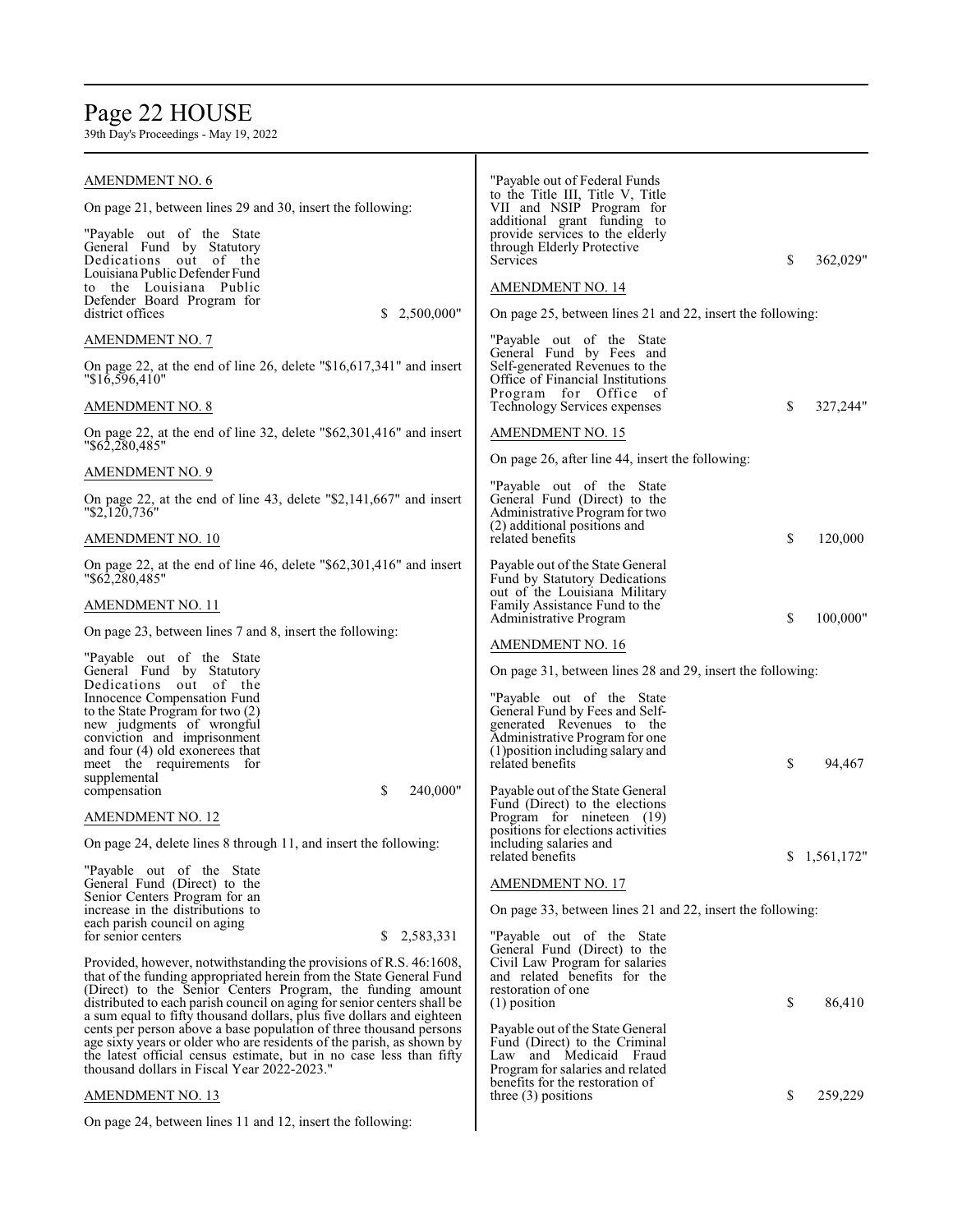## Page 23 HOUSE

| Payable out of the State General<br>Fund (Direct) to the Litigation                   | <b>AMENDMENT NO. 25</b>                                                                 |
|---------------------------------------------------------------------------------------|-----------------------------------------------------------------------------------------|
| Program for salaries and<br>relatedbenefits for<br>the                                | On page 45, between lines 7 and 8, insert the following:                                |
| restoration of two                                                                    | "Payable out of the State                                                               |
| \$<br>258,395<br>(2) positions                                                        | General Fund (Direct) to the<br>Museum Program for utility                              |
| Payable out of the State General<br>Fund (Direct) to the Office of                    | \$<br>350,000"<br>costs                                                                 |
| the Attorney General for<br>unclassified performance rate                             | <b>AMENDMENT NO. 26</b>                                                                 |
| \$<br>1,777,177<br>adjustments                                                        | On page 47, between lines 3 and 4, insert the following:                                |
| Payable out of the State General<br>Fund by Interagency Transfers                     | "Payable out of Federal Funds"<br>to the Cultural Development                           |
| from Louisiana State University<br>- A&M College to the Risk                          | Program for historic<br>\$<br>250,000"<br>preservation projects                         |
| Litigation Program for legal<br>\$<br>100,000"<br>representation                      | <b>AMENDMENT NO. 27</b>                                                                 |
| <b>AMENDMENT NO. 18</b>                                                               | On page 47, after line 44, insert the following:                                        |
| On page 34, between lines 20 and 21, insert the following:                            | "Payable out of the State"                                                              |
|                                                                                       | General Fund (Direct) to the                                                            |
| "Payable out of the State<br>General Fund (Direct) to the                             | Marketing Program for<br>marketing and promotion of                                     |
| Administrative Program for<br>2,000,000<br>litter abatement initiatives<br>\$         | Louisiana as a tourist<br>destination, including two (2)                                |
| Payable out of the State General                                                      | \$20,000,000"<br>positions                                                              |
| Fund (Direct) to the Grants<br>Program for supplies,                                  | <b>AMENDMENT NO. 28</b>                                                                 |
| acquisitions, travel, and training<br>\$<br>for Volunteer Louisiana<br>82,843"        | On page 52, between lines 7 and 8, insert the following:                                |
| <b>AMENDMENT NO. 19</b>                                                               | "Payable out of the State"<br>General Fund (Direct) to the                              |
| On page 38, delete lines 41 through 44                                                | Office of Management and<br>Finance Program for a Special                               |
| <b>AMENDMENT NO. 20</b>                                                               | \$8,819,993"<br>Entrance Rate adjustment                                                |
| On page 39, at the end of line 5, delete $(65)$ " and insert " $(70)$ "               | <b>AMENDMENT NO. 29</b>                                                                 |
| <b>AMENDMENT NO. 21</b>                                                               | On page 61, at the end of line 36, delete "\$154,452,747" and insert<br>"\$152,502,339" |
| On page 39, at the end of line 6, delete "\$13,808,812" and insert                    | <b>AMENDMENT NO. 30</b>                                                                 |
| "\$14,915,020"                                                                        | On page 62, at the end of line 13, delete "\$132,540,791" and insert                    |
| <b>AMENDMENT NO. 22</b>                                                               | "\$132,498,930"                                                                         |
| On page 39, at the end of line 11, delete " $(157)$ " and insert " $(152)$ "          | <b>AMENDMENT NO. 31</b>                                                                 |
| <b>AMENDMENT NO. 23</b>                                                               | On page 62, at the end of line 29, delete "\$349,134,441" and insert<br>"\$347,142,172" |
| On page 39, at the end of line 12, delete "\$22,602,497" and insert<br>"\$21,496,289" | <b>AMENDMENT NO. 32</b>                                                                 |
| <b>AMENDMENT NO. 24</b>                                                               | On page 63, at the end of line 9, delete "\$68,266,632" and insert<br>" \$66,316,224"   |
| On page 42, between lines 36 and 37, insert the following:                            | <b>AMENDMENT NO. 33</b>                                                                 |
| "Payable out of the State<br>General Fund (Direct) to the                             | On page 63, at the end of line 20, delete "\$4,283,333" and insert                      |
| Business Development Program                                                          | "\$4,241,472"                                                                           |
| to support regional economic<br>development activities                                | <b>AMENDMENT NO. 34</b>                                                                 |
| statewide and to be distributed<br>equally among the eight                            | On page 63, at the end of line 32, delete "\$349,134,441" and insert                    |
| regional economic development<br>organizations as recognized by                       | "\$347,142,172"                                                                         |
| the Department of Economic<br>Development<br>2,000,000"<br>S.                         |                                                                                         |
|                                                                                       |                                                                                         |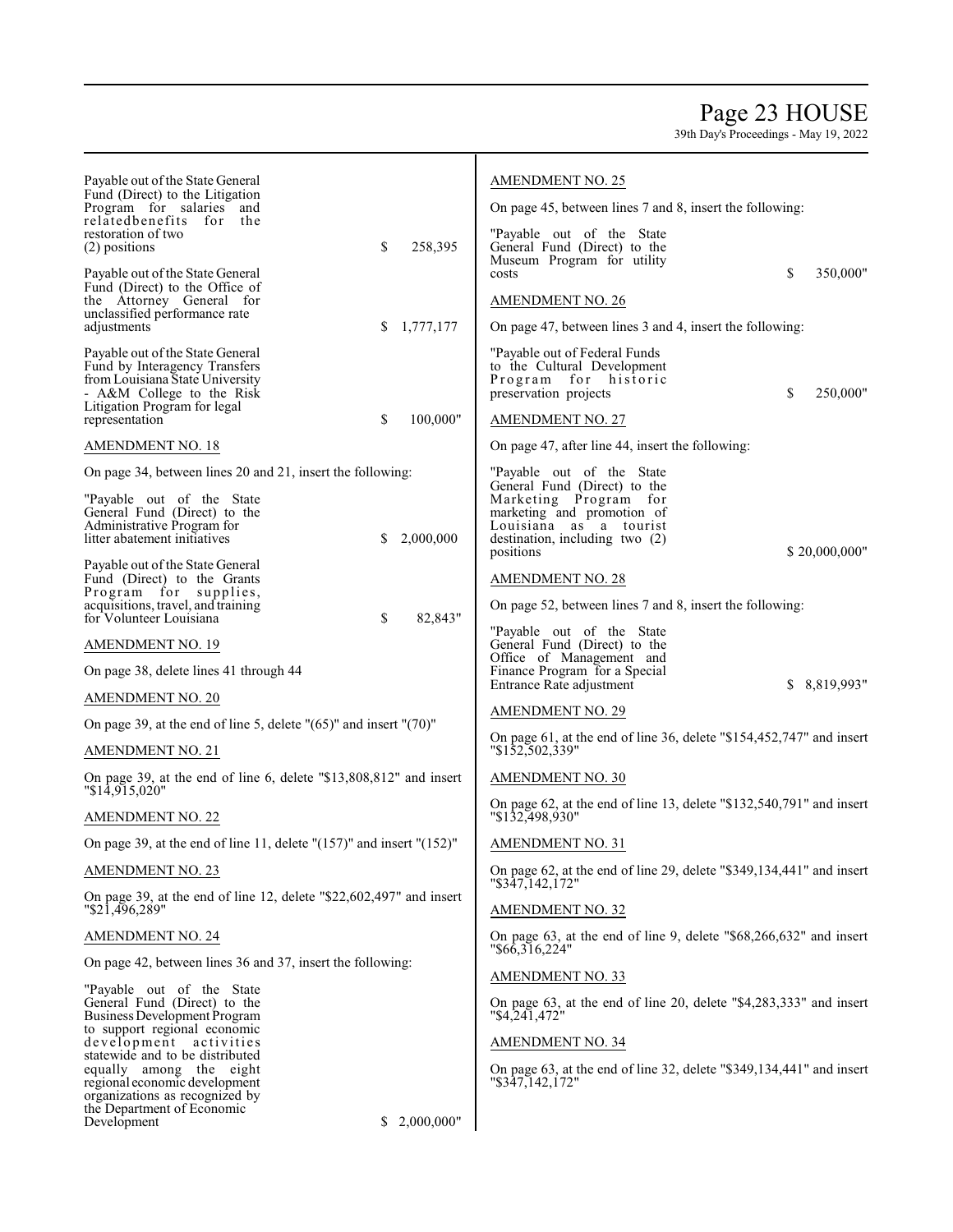## Page 24 HOUSE

| AMENDMENT NO. 35                                                                                                                          | department, is hereby directed to submit a calculation of the initial                                                                                                                            |
|-------------------------------------------------------------------------------------------------------------------------------------------|--------------------------------------------------------------------------------------------------------------------------------------------------------------------------------------------------|
| On page 63, after line 50, insert the following:                                                                                          | estimate of the amount of any excess state funding generated by the<br>6.2 percent enhancement and of any funding related to the 6.2<br>percent enhancement that may be necessary for use by the |
| "Payable out of the State"<br>General Fund (Direct) to the                                                                                | department to finance the increase in expenditures associated with<br>the corresponding extension of the public health emergency to the                                                          |
| Operational Support Program                                                                                                               | Joint Legislative Committee on the Budget for its review. The                                                                                                                                    |
| for a mobile virtual training                                                                                                             | commissioner of administration, working with the department, shall                                                                                                                               |
| 3,000,000<br>S<br>system                                                                                                                  | update the estimates on a quarterly basis and submit the updated                                                                                                                                 |
| Payable out of the State General                                                                                                          | estimates to the Joint Legislative Committee on the Budget on<br>October 15, 2022; January 15, 2023; and April 15, 2023.                                                                         |
| Fund (Direct) to the Operational<br>Support Program for an                                                                                | Beginning on October 15, 2022, and monthly thereafter, the                                                                                                                                       |
| additional six $(6)$ positions and                                                                                                        | department shall submit to the Joint Legislative Committee on the                                                                                                                                |
| operational expenses related to                                                                                                           | Budget for its review a report itemizing the means of financing and                                                                                                                              |
| automated expungement of                                                                                                                  | expenditures for Schedule 09-306 Medical Vendor Payments. The                                                                                                                                    |
| criminal records, in the event                                                                                                            | department may vary the forecasting methodologies utilized to                                                                                                                                    |
| that House Bill No. 707 of the                                                                                                            | produce the reports as necessary to ensure the submission of the most                                                                                                                            |
| 2022 Regular Session of the                                                                                                               | accurate projections of revenues and expenditures as practical.                                                                                                                                  |
| Louisiana Legislature is                                                                                                                  |                                                                                                                                                                                                  |
| \$<br>2,208,146"<br>enacted into law                                                                                                      | The first report shall include a detailed itemization of the actual                                                                                                                              |
| AMENDMENT NO. 36                                                                                                                          | means of financing and expenditures for Medical Vendor Payments<br>in Fiscal Year 2021-2022 and budgeted means of financing and the                                                              |
|                                                                                                                                           | initial allocation of payments and year-to-date expenditures for Fiscal                                                                                                                          |
| On page 65, at the end of line 5, delete "\$28,631,344" and insert                                                                        | Year 2022-2023 delineated by provider group, state agency, or                                                                                                                                    |
| "\$28,525,176"                                                                                                                            | managed care program. The reporting on the managed care                                                                                                                                          |
|                                                                                                                                           | expenditures shall differentiate between expenditures on the ACA                                                                                                                                 |
| AMENDMENT NO. 37                                                                                                                          | Expansion population and the non-expansion population. The first                                                                                                                                 |
|                                                                                                                                           | report shall also include, for both the prior and current fiscal years,                                                                                                                          |
| On page 65, at the end of line 16, delete "\$28,631,344" and insert                                                                       | an itemization of supplemental or directed payment programs by                                                                                                                                   |
| "\$28,525,176"                                                                                                                            | provider group as well as all supplemental or directed payments and<br>uncompensated care costs payments to the LSU Public Private                                                               |
| AMENDMENT NO. 38                                                                                                                          | Partnership hospitals. Finally, the report shall also provide the total                                                                                                                          |
|                                                                                                                                           | amount of the expenditures on the Managed Care Incentive Program                                                                                                                                 |
| On page 65, at the end of line 30, delete "\$22,058,969" and insert                                                                       | for both the prior and current fiscal years.                                                                                                                                                     |
| "\$21,952,801"                                                                                                                            |                                                                                                                                                                                                  |
|                                                                                                                                           | In the second report and each subsequent report submitted monthly                                                                                                                                |
| AMENDMENT NO. 39                                                                                                                          | thereafter, the department shall include a section detailing the                                                                                                                                 |
| On page 65, at the end of line 40, delete "\$28,631,344" and insert                                                                       | budgeted means of financing versus the projected use of those means<br>of financing to fund the projected expenditures and as adjusted for                                                       |
| "\$28,525,176"                                                                                                                            | projected revenue collections by source. In the event a surplus is                                                                                                                               |
|                                                                                                                                           | projected, the department shall provide an explanation of the source                                                                                                                             |
| AMENDMENT NO. 40                                                                                                                          | of any surplus revenues and the rationale of the department's                                                                                                                                    |
|                                                                                                                                           | proposed use of the means of financing. In the event a deficit is                                                                                                                                |
| On page 66, at the end of line 8, delete "\$7,458,721" and insert                                                                         | projected due to the budgeted means of finance or estimated revenue                                                                                                                              |
| "\$7,668,721"                                                                                                                             | collections being insufficient to finance projected expenditures, the                                                                                                                            |
| <b>AMENDMENT NO. 41</b>                                                                                                                   | department shall inform the committee of any other sources of<br>revenues that may be available or adjustments in expenditures that                                                              |
|                                                                                                                                           | could be implemented within the department to aid in alleviating the                                                                                                                             |
| On page 66, at the end of line 9, delete "\$7,458,721" and insert                                                                         | projected deficit. Also beginning with the second report and                                                                                                                                     |
| "\$7,668,721"                                                                                                                             | continuing in each report submitted monthly thereafter, the                                                                                                                                      |
|                                                                                                                                           | department shall delineate, in the same manner as presented in the                                                                                                                               |
| AMENDMENT NO. 42                                                                                                                          | first report of the fiscal year, the initial allocation of payments, total                                                                                                                       |
| On page 66, between lines 15 and 16, insert the following:                                                                                | projected expenditures, and year-to-date expenditures in Fiscal Year<br>2022-2023 for each allocation within the programs, the supplemental                                                      |
|                                                                                                                                           | or directed payment programs, the supplemental or directed                                                                                                                                       |
| 210,000"<br>"Two Percent Fire Insurance Fund<br>\$                                                                                        | payments and uncompensated care costs payments to the LSU Public                                                                                                                                 |
|                                                                                                                                           | Private Partnership hospitals, and the total expenditures on the                                                                                                                                 |
| AMENDMENT NO. 43                                                                                                                          | Managed Care Incentive Program.                                                                                                                                                                  |
| On page 66, at the end of line 19, delete "\$7,458,721" and insert                                                                        | Further, each report shall include a section specifying the total                                                                                                                                |
| "\$7,668,721"                                                                                                                             | amount of pharmacy rebates projected to be received by the end of                                                                                                                                |
|                                                                                                                                           | the fiscal year delineated between those generated by drug utilization                                                                                                                           |
| <b>AMENDMENT NO. 44</b>                                                                                                                   | of the expansion enrollees versus the non-expansion enrollees and,                                                                                                                               |
|                                                                                                                                           | for the non-expansion enrollees, between those receiving health care                                                                                                                             |
| On page 71, delete lines 1 through 7, and insert the following:                                                                           | services under the fee-for-service program versus the managed care                                                                                                                               |
|                                                                                                                                           | program. In addition, each report shall include a section on current                                                                                                                             |
| "Notwithstanding any provision of law to the contrary, in the event<br>that the 6.2 percent enhancement to the Federal Medical Assistance | expansion and non-expansion enrollment in the Medicaid program<br>and projected expansion and non-expansion enrollment through the                                                               |
| Percentage (FMAP) pursuant to the Families First Coronavirus                                                                              | end of the fiscal year. Finally, each report shall include a thorough                                                                                                                            |
| Response Act, P. L. 116-217, is extended into Fiscal Year                                                                                 | explanation of any policy changes proposed or implemented by the                                                                                                                                 |
| 2022-2023, the commissioner of administration, working with the                                                                           | department since the preceding report submitted to the committee,                                                                                                                                |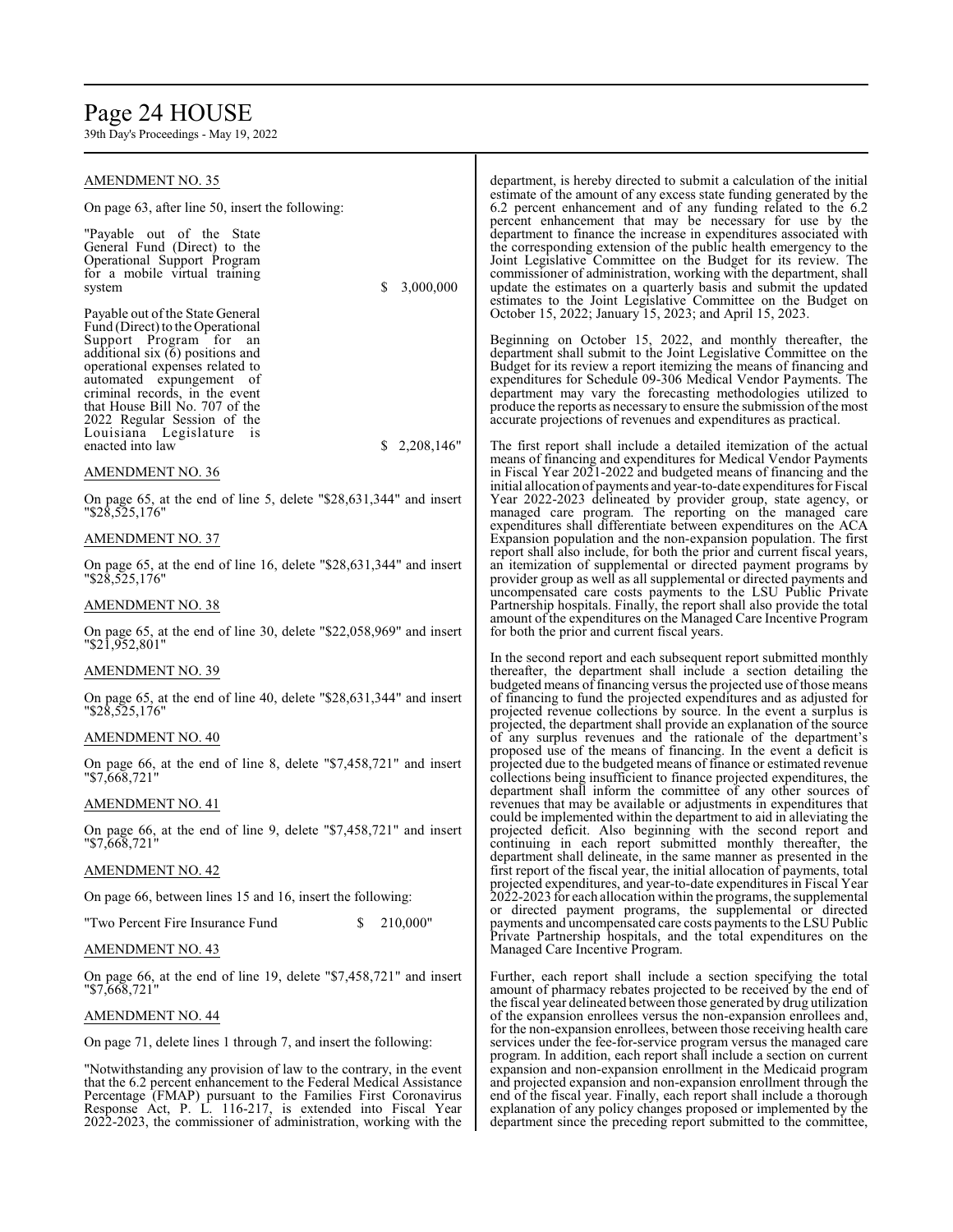## Page 25 HOUSE

39th Day's Proceedings - May 19, 2022



On page 77, delete lines 26 through 38, and insert the following: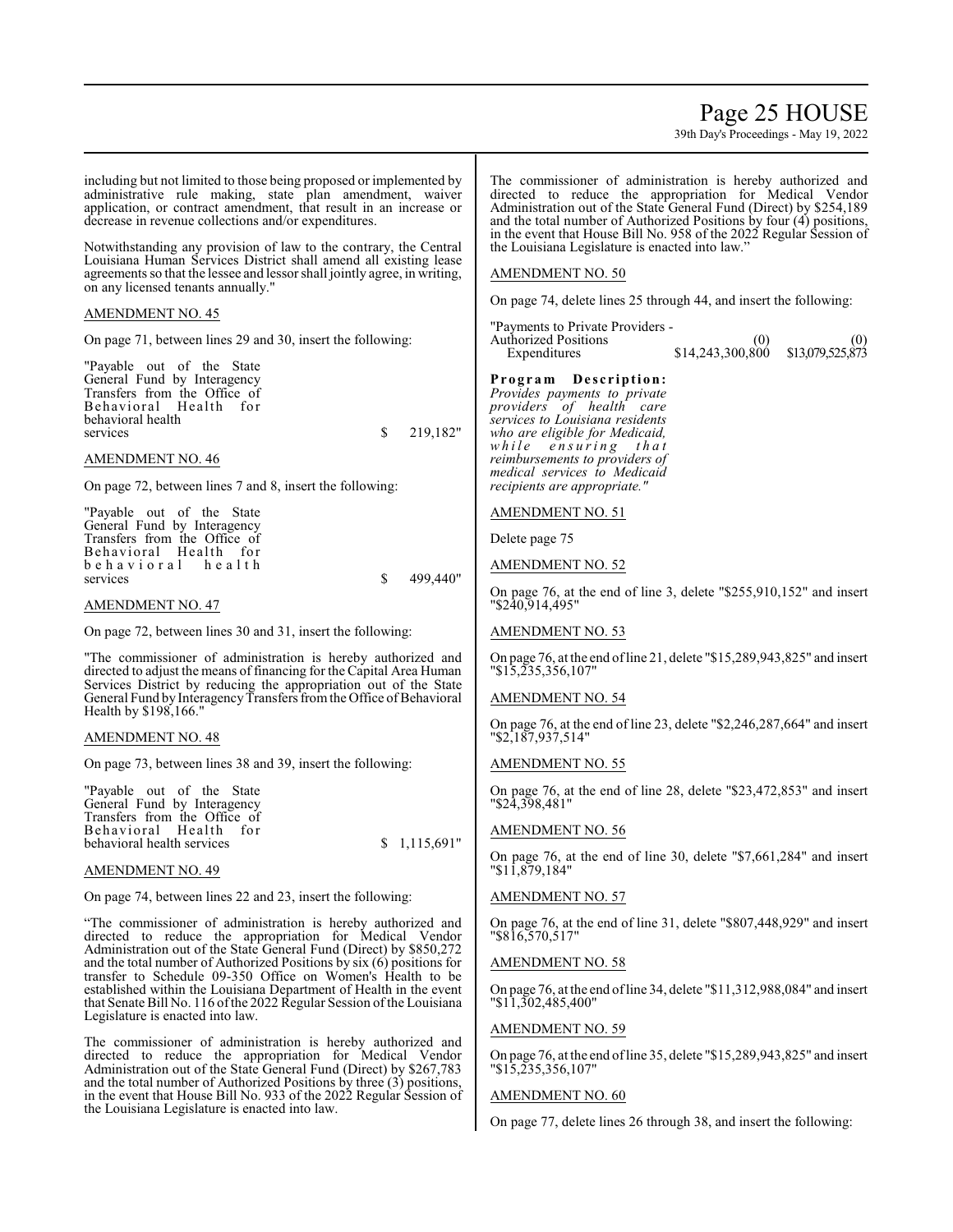## Page 26 HOUSE

39th Day's Proceedings - May 19, 2022

"Provided, however, that all rate increases for all intermediate care facilities and other entities providing intellectual or developmental disability waiver services shall fund wage increases to a minimum of \$9.00 per hour for all direct service workers at such facilities or entities and that all rate increases for Long Term Personal Care Services and Community Choices Personal Assistance Service Providers serving aging adults with physical disabilities shall fund wage increases to a minimum of \$9.00 per hour for all direct service workers at such providers. The department is hereby authorized to promulgate any necessary rules regarding the wage increase, including but not limited to utilization of add-on payments to fund the wage increase, determination of the percentage of rate increases allocated to staff wages, compliance requirements and enforcement. Provided, further, that the department shall provide a report, no later than May 15, 2023, to the House and Senate Health and Welfare Committees and to the Joint Medicaid Oversight Committee, regarding the data to date on the compliance of intermediate care facilities and other entities providing intellectual or developmental disability waiver services as to the \$9.00 per hour minimum wage increase for direct service workers." AMENDMENT NO. 61 On page 78, delete lines 6 through 11, and insert the following: "EXPENDITURES: Medical Vendor Payments for increases in the reimbursement rates paid to providers of services under the EarlySteps program by thirty (30) percent and providers of family support coordination services case<br>m a n a g e m e n t t o a  $m a n a g e m e n t$ flat rate of \$169.00 \$ 4,984,836 TOTAL EXPENDITURES \$ 4,984,836 MEANS OF FINANCE: State General Fund (Direct) \$ 1,621,567<br>Federal Funds \$ 3,363,269 Federal Funds TOTAL MEANS OF FINANCING \$ 4,984,836" AMENDMENT NO. 62 On page 78, between lines 21 and 22, insert the following: "EXPENDITURES: For an expansion of dental coverage to include Medicaid enrollees residing in intermediate care facilities, in the event that House Bill No. 55 of the 2022 Regular Session of the Louisiana Legislature is enacted into law  $\frac{1}{2}$  \$ 3,975,429 TOTAL EXPENDITURES \$ 3,975,429 MEANS OF FINANCE: State General Fund (Direct)<br>
Federal Funds<br>  $\begin{array}{r} 8 & 1,380,557 \\ 8 & 2,594,872 \end{array}$ 2,594,872 TOTAL MEANS OF FINANCING \$ 3,975,429 EXPENDITURES: For an increase in the absence per diem rate for non-state intermediate care facilities to applicable per diem rate, in the event that House Concurrent Resolution No. 4 of the 2022 Regular Session of the Louisiana Legislature is enacted into law \$ 2,078,349 TOTAL EXPENDITURES \$ 2,078,349 MEANS OF FINANCE: State General Fund (Direct)  $\$$  676,087<br>Federal Funds  $\$$  1,402,262 Federal Funds TOTAL MEANS OF FINANCING \$ 2,078,349 EXPENDITURES: Medical Vendor Payments for additional expenditures on dental managed care premiums due to the extension of the federal public health emergency declaration \$ 18,960,776 TOTAL EXPENDITURES \$18,960,776 MEANS OF FINANCE: State General Fund by: Fees & Self-generated Revenues \$ 1,467,915 Statutory Dedications: Louisiana Medical Assistance Trust Fund \$ 3,823,186<br>Federal Funds \$ 13,669,675  $$13,669,675$ TOTAL MEANS OF FINANCING \$18,960,776 EXPENDITURES: Medical Vendor Payments for an increase in the reimbursement rates for Pediatric Day Health  $$ 5,252,932$ TOTAL EXPENDITURES \$ 5,252,932 MEANS OF FINANCE: State General Fund (Direct)<br>
Federal Funds<br>
\$ 3,544,154<br>
\$ 3,544,154 Federal Funds TOTAL MEANS OF FINANCING \$ 5,252,932 EXPENDITURES: Medical Vendor Payments for an increase in the Medicaid reimbursement rates for ambulance transportation services \$ 3,187,988 TOTAL EXPENDITURES \$ 3,187,988 MEANS OF FINANCE: State General Fund (Direct) \$ 1,037,052<br>Federal Funds \$ 2,150,936 Federal Funds TOTAL MEANS OF FINANCING \$ 3,187,988 EXPENDITURES: Medical Vendor Payments for an increase in the Medicaid reimbursement rates for intermediate care facilities \$ 35,000,000

TOTAL EXPENDITURES \$35,000,000

85 percent of the current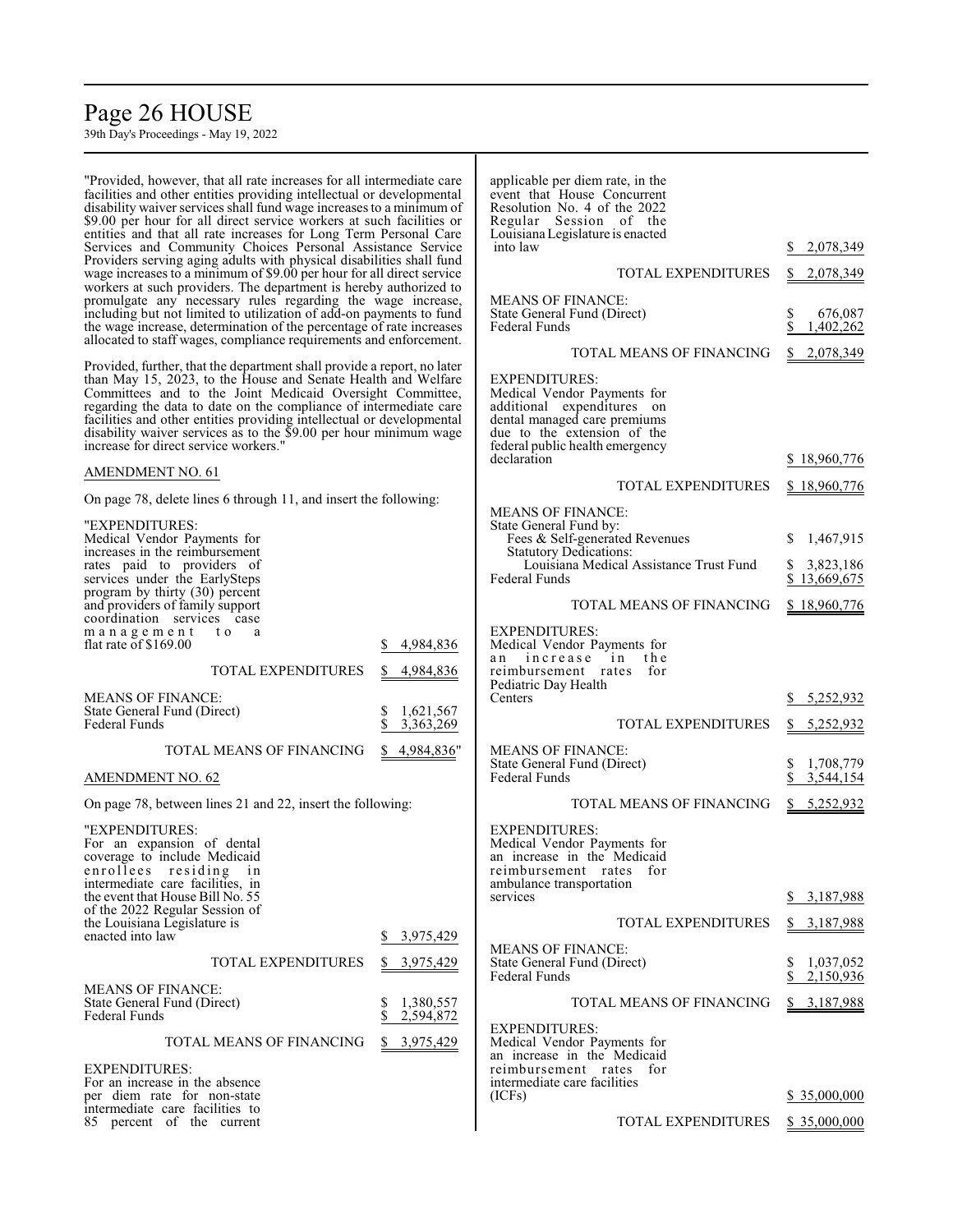## Page 27 HOUSE

| <b>MEANS OF FINANCE:</b>                                           |                      | and Community-based Services                                                                  |                       |
|--------------------------------------------------------------------|----------------------|-----------------------------------------------------------------------------------------------|-----------------------|
| State General Fund (Direct)                                        | \$11,385,500         | Spending Plan increase by the                                                                 |                       |
| <b>Federal Funds</b>                                               | \$23,614,500         | Centers for Medicare and<br>Medicaid Services                                                 |                       |
| TOTAL MEANS OF FINANCING                                           | \$35,000,000         | The commissioner of administration is hereby authorized and                                   | \$174,782,084         |
| <b>EXPENDITURES:</b>                                               |                      | directed to adjust the means of finance for Medical Vendor Payments                           |                       |
| Medical Vendor Payments for                                        |                      | by reducing the appropriation out of the State General Fund (Direct)                          |                       |
| expenses related to the                                            |                      | by \$67,042,862, the State General Fund by Interagency Transfers by                           |                       |
| extension of the federal public<br>health emergency declaration in |                      | \$11,701,902, and the State General Fund by Fees and Self-generated<br>Revenues by \$847,994. |                       |
| the Managed Care Incentive                                         |                      |                                                                                               |                       |
| Program                                                            | \$54,909,510         | <b>EXPENDITURES:</b>                                                                          |                       |
| <b>TOTAL EXPENDITURES</b>                                          | \$54,909,510         | Medical Vendor Payments for<br>expenses related to the                                        |                       |
| <b>MEANS OF FINANCE:</b>                                           |                      | extension of the federal public<br>health emergency declaration                               | 1,069,707,845         |
| State General Fund by:                                             |                      |                                                                                               |                       |
| Fees and Self-generated Revenues                                   | 8,951,929<br>S.      | TOTAL EXPENDITURES \$                                                                         | 1,069,707,845         |
| Federal Funds                                                      | \$45,957,581         |                                                                                               |                       |
|                                                                    |                      | <b>MEANS OF FINANCE:</b>                                                                      |                       |
| TOTAL MEANS OF FINANCING                                           | \$54,909,510         | State General Fund by:<br><b>Statutory Dedications:</b>                                       |                       |
| <b>EXPENDITURES:</b>                                               |                      | Louisiana Medical Assistance                                                                  |                       |
| Medical Vendor Payments for                                        |                      | Trust Fund<br>\$                                                                              | 162,425,571           |
| increases in the reimbursement                                     |                      | \$<br><b>Federal Funds</b>                                                                    | 907,282,274           |
| rates for providers of applied                                     |                      |                                                                                               |                       |
| behavioral analysis<br>services                                    | 7,383,476            | TOTAL MEANS OF FINANCING                                                                      | 1,069,707,845"        |
|                                                                    |                      | <b>AMENDMENT NO. 63</b>                                                                       |                       |
| <b>TOTAL EXPENDITURES</b>                                          | 7,383,476<br>S.      |                                                                                               |                       |
|                                                                    |                      | On page 79, between lines 15 and 16, insert the following:                                    |                       |
| <b>MEANS OF FINANCE:</b><br>State General Fund (Direct)            | 2,401,845            | "EXPENDITURES:                                                                                |                       |
| <b>Federal Funds</b>                                               | s<br>\$<br>4,981,631 | Management and Finance                                                                        |                       |
|                                                                    |                      | Program for the tracking,                                                                     |                       |
| TOTAL MEANS OF FINANCING                                           | 7,383,476<br>S.      | reviewing, and managing of<br>nursing home emergency                                          |                       |
| <b>EXPENDITURES:</b>                                               |                      |                                                                                               |                       |
| Medical Vendor Payments for                                        |                      | preparedness plans, including<br>four $(4)$ positions, in the event                           |                       |
| increases in the reimbursement                                     |                      | that House Bill No. 933 of the                                                                |                       |
| rates for transportation services                                  |                      | 2022 Regular Session of the                                                                   |                       |
| provided under the New                                             |                      | Louisiana Legislature is enacted                                                              |                       |
| Opportunities Waiver and<br>Residential Options Wavier             |                      | into law                                                                                      | 2,130,752             |
| programs and, subject to the                                       |                      | TOTAL EXPENDITURES                                                                            | \$2,130,752           |
| approval of the Centers for                                        |                      |                                                                                               |                       |
| Medicare and Medicare                                              |                      | <b>MEANS OF FINANCE:</b>                                                                      |                       |
| Services, the addition of<br>transportation services to the        |                      | State General Fund (Direct)                                                                   | \$<br>397,594         |
| Supports Waiver program                                            | 4,611,128<br>S.      | State General Fund by:<br><b>Interagency Transfers</b>                                        | \$<br>175,000         |
|                                                                    |                      | Federal Funds                                                                                 | 1,558,158<br>S        |
| TOTAL EXPENDITURES                                                 | 4,611,128            | TOTAL MEANS OF FINANCING                                                                      | $\frac{$2,130,752}{}$ |
| <b>MEANS OF FINANCE:</b>                                           |                      |                                                                                               |                       |
| State General Fund (Direct)<br>State General Fund by:              | 1,500,000<br>S       | Payable out of the State General                                                              |                       |
| <b>Federal Funds</b>                                               | 3,111,128            | Fund (Direct) for licensure and<br>regulation of nurse staffing                               |                       |
|                                                                    |                      | agencies, including four $(4)$                                                                |                       |
| TOTAL MEANS OF FINANCING                                           | 4,611,128            | positions, in the event that<br>House Bill No. 958 of the 2022                                |                       |
| Payable out of Federal Funds                                       |                      | Regular Session of the                                                                        |                       |
| for an enhanced match rate for                                     |                      | Louisiana Legislature is                                                                      |                       |
| home and community based                                           |                      | enacted into law                                                                              | \$<br>254,189"        |
| services                                                           | \$ 33,071,117        | <b>AMENDMENT NO. 64</b>                                                                       |                       |
| Payable out of Federal Funds                                       |                      |                                                                                               |                       |
| for retroactive payments for                                       |                      | On page 79, between lines 41 and 42, insert the following:                                    |                       |
| home and community based                                           |                      |                                                                                               |                       |
| services dating from March<br>2020 in accordance with the          |                      | "Payable out of the State<br>General Fund by Interagency                                      |                       |
| approval of the state's Home                                       |                      |                                                                                               |                       |
|                                                                    |                      |                                                                                               |                       |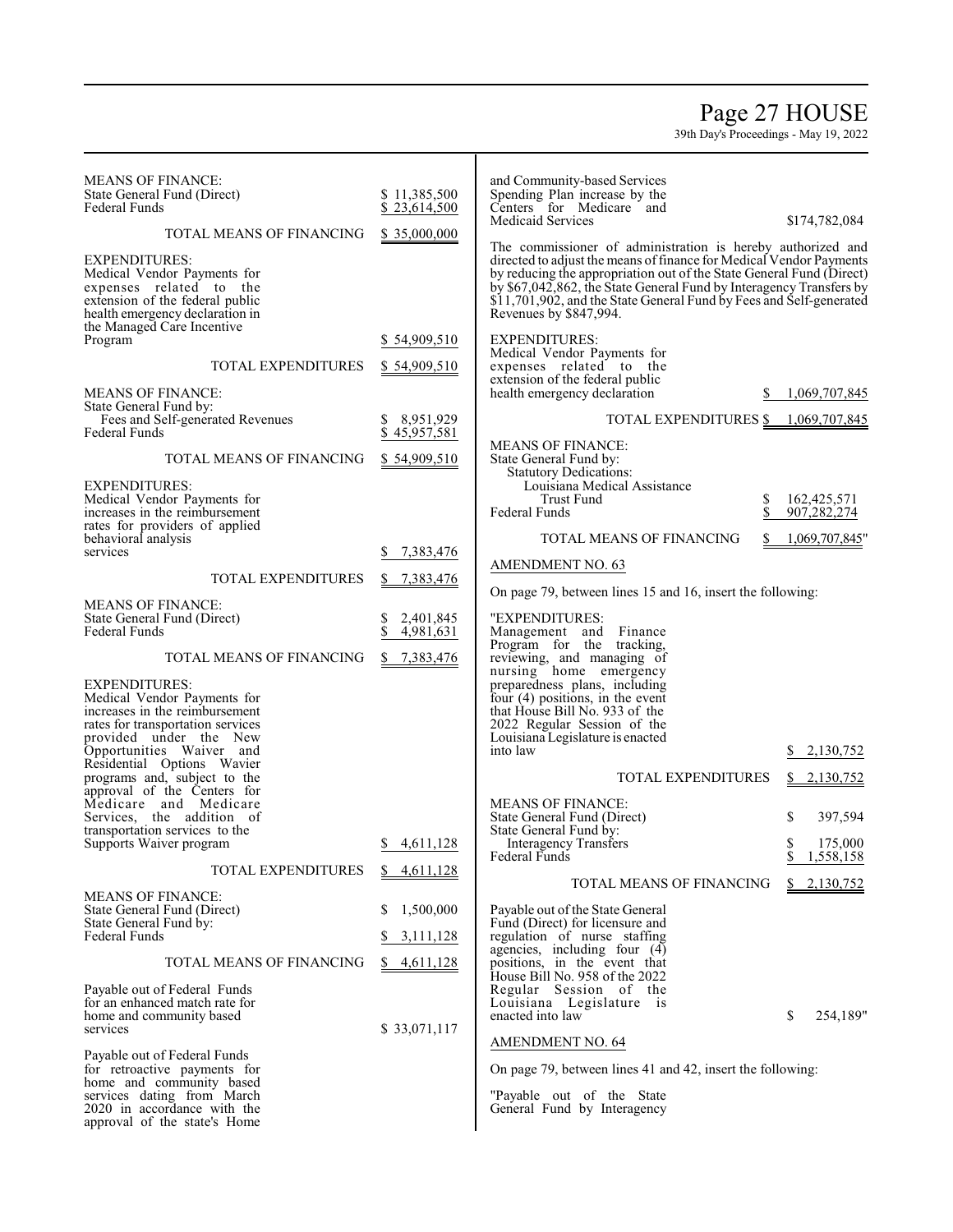## Page 28 HOUSE

| Transfers from the Office of<br>Behavioral Health<br>for<br>behavioral health services<br>\$1,748,490"                                                                                                 | reduce the number of<br>individuals on the waiting list<br>\$3,240,843<br>for hearing aids                                                                                                                           |
|--------------------------------------------------------------------------------------------------------------------------------------------------------------------------------------------------------|----------------------------------------------------------------------------------------------------------------------------------------------------------------------------------------------------------------------|
| AMENDMENT NO. 65                                                                                                                                                                                       | The commissioner of administration is hereby authorized and                                                                                                                                                          |
| On page 80, between lines 21 and 22, insert the following:                                                                                                                                             | directed to reduce the appropriation for the Public Health Services<br>Program out of the State General Fund (Direct) by \$129,811 and the<br>total number of Authorized Positions by one (1) position, in the event |
| "The commissioner of administration is hereby authorized and<br>directed to adjust the means of financing for the Northeast Delta<br>Human Services Authority by reducing the appropriation out of the | that House Bill No. 933 of the 2022 Regular Session of the Louisiana<br>Legislature is enacted into law."                                                                                                            |
| State General Fund by Interagency Transfers from the Office of<br>Behavioral Health by \$544,333."                                                                                                     | <b>AMENDMENT NO. 70</b>                                                                                                                                                                                              |
| AMENDMENT NO. 66                                                                                                                                                                                       | On page 85, delete lines 1 through 5, and insert the following:                                                                                                                                                      |
| On page 81, between lines 18 and 19, insert the following:                                                                                                                                             | "Payable out of Federal Funds<br>to the Behavioral Health                                                                                                                                                            |
|                                                                                                                                                                                                        | Administration and Community                                                                                                                                                                                         |
| "Payable out of the State<br>General Fund (Direct) to the                                                                                                                                              | Oversight Program for the<br>receipt of the National Suicide                                                                                                                                                         |
| Administration Protection and<br>Support Program for the                                                                                                                                               | Prevention Lifeline 988 State<br>Grant to ensure statewide 24/7                                                                                                                                                      |
| Traumatic Head and Spinal                                                                                                                                                                              | coverage of 988 calls,                                                                                                                                                                                               |
| Cord Injury Trust Fund<br>\$<br>800,000"<br>Program                                                                                                                                                    | chats and texts<br>676,467"<br>S                                                                                                                                                                                     |
| AMENDMENT NO. 67                                                                                                                                                                                       | AMENDMENT NO. 71                                                                                                                                                                                                     |
| On page 81, after line 43, insert the following:                                                                                                                                                       | On page 85, between lines 5 and 6, insert the following:                                                                                                                                                             |
| "Payable out of the State"<br>General Fund by Interagency                                                                                                                                              | "Payable out of the State"<br>General Fund by Interagency<br>Transfers from the Department                                                                                                                           |
| Transfers for two (2) job                                                                                                                                                                              | of Children and Family Services                                                                                                                                                                                      |
| appointments – one to work on<br>developing and implementing                                                                                                                                           | to the Behavioral Health<br>Administration and Community                                                                                                                                                             |
| trauma education programs and                                                                                                                                                                          | OversightProgram for substance                                                                                                                                                                                       |
| the other to oversee the EMS<br>Tactical Operations Center                                                                                                                                             | abuse initiatives<br>\$<br>926,420                                                                                                                                                                                   |
| \$<br>234,532"<br>during disaster events                                                                                                                                                               | The commissioner of administration is hereby authorized and<br>directed to adjust the means of financing for the Behavioral Health                                                                                   |
| AMENDMENT NO. 68                                                                                                                                                                                       | Administration and Community Oversight Program by reducing the<br>appropriation out of the State General Fund by Statutory Dedications                                                                               |
| On page 82, between lines 24 and 25, insert the following:                                                                                                                                             | out of the Tobacco Tax Health Care Fund by \$27,589."                                                                                                                                                                |
| "Payable out of the State<br>General Fund (Direct) for the                                                                                                                                             | AMENDMENT NO. 72                                                                                                                                                                                                     |
| operation of a 70-bed substance                                                                                                                                                                        | On page 86, line 30, between "for" and "rate" insert "a thirty (30)                                                                                                                                                  |
| abuse treatment facility<br>3,000,000<br>in Lafayette<br>S.                                                                                                                                            | percent"                                                                                                                                                                                                             |
| The commissioner of administration is hereby authorized and                                                                                                                                            | <b>AMENDMENT NO. 73</b>                                                                                                                                                                                              |
| directed to adjust the means of financing for the Acadiana Area<br>Human Services District by reducing the appropriation out of the                                                                    | On page 86, line 31, delete "increases" and insert "increase"                                                                                                                                                        |
| State General Fund by Interagency Transfers from the Office of<br>Behavioral Health by \$1,046,649."                                                                                                   | <b>AMENDMENT NO. 74</b>                                                                                                                                                                                              |
| AMENDMENT NO. 69                                                                                                                                                                                       | On page 86, at the end of line 33, delete "rate" and insert "an increase<br>to a flat rate of \$169.00"                                                                                                              |
| On page 83, between lines 40 and 41, insert the following:                                                                                                                                             | <b>AMENDMENT NO. 75</b>                                                                                                                                                                                              |
| "Payable out of the State<br>General Fund by Interagency<br>Transfers from the Governor's                                                                                                              | On page 86, at the beginning of line 34, delete "increases to" and<br>insert "for"                                                                                                                                   |
| Office of Homeland Security                                                                                                                                                                            | AMENDMENT NO. 76                                                                                                                                                                                                     |
| and Emergency Preparedness<br>for COVID-related expenses<br>\$79,986,700                                                                                                                               | On page 86, between lines 35 and 36, insert the following:                                                                                                                                                           |
| Payable out of the State General<br>Fund by Statutory Dedications                                                                                                                                      | "09-350 OFFICE ON WOMEN'S HEALTH                                                                                                                                                                                     |
| out of the Telecommunications                                                                                                                                                                          | <b>EXPENDITURES:</b><br><b>FY23 REC</b><br><b>FY22 EOB</b>                                                                                                                                                           |
| for the Deaf Fund to the Public<br>Health Services Program to                                                                                                                                          | Women's Health –<br><b>Authorized Positions</b><br>(0)<br>(6)                                                                                                                                                        |
|                                                                                                                                                                                                        |                                                                                                                                                                                                                      |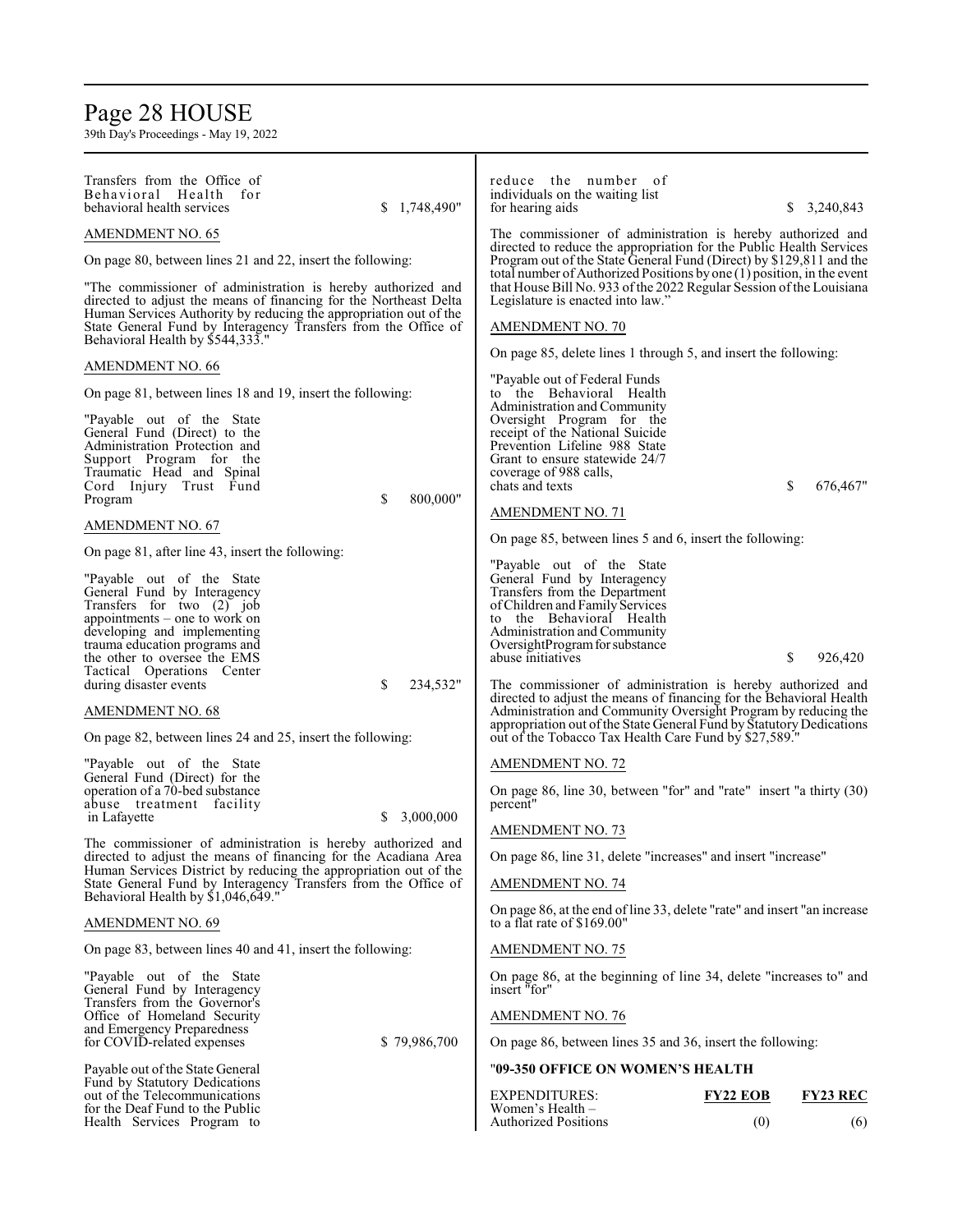Page 29 HOUSE

| Expenditures                                                                                                                                                                                                                                                                                                 | $\bf{0}$                                                             |                                                                                         | 850,272                                                            | <b>AMENDMENT NO. 83</b>                                                                                                                                                    |                                             |
|--------------------------------------------------------------------------------------------------------------------------------------------------------------------------------------------------------------------------------------------------------------------------------------------------------------|----------------------------------------------------------------------|-----------------------------------------------------------------------------------------|--------------------------------------------------------------------|----------------------------------------------------------------------------------------------------------------------------------------------------------------------------|---------------------------------------------|
| Program Description: Leads and coordinates efforts across the state<br>that are intended to improve women's health outcomes through<br>policy, education, evidence-based practices, programs, and services.                                                                                                  |                                                                      | On page 89, at the end of line 10, delete "\$301,006,036" and insert<br>"\$300,954,882" |                                                                    |                                                                                                                                                                            |                                             |
| TOTAL EXPENDITURES                                                                                                                                                                                                                                                                                           |                                                                      |                                                                                         |                                                                    | AMENDMENT NO. 84                                                                                                                                                           |                                             |
|                                                                                                                                                                                                                                                                                                              |                                                                      |                                                                                         | 850.272                                                            | On page 89, at the end of line 18, delete $"(1,918)"$ and insert<br>"(1,917)"                                                                                              |                                             |
| <b>MEANS OF FINANCE:</b><br>State General Fund (Direct)                                                                                                                                                                                                                                                      | $\boldsymbol{0}$                                                     | S                                                                                       | 850,272                                                            | <b>AMENDMENT NO. 85</b>                                                                                                                                                    |                                             |
| TOTAL MEANS OF FINANCING                                                                                                                                                                                                                                                                                     |                                                                      |                                                                                         | 0<br>850,272                                                       | On page 89, at the end of line 19, delete "\$366,877,081" and insert<br>"\$366,825,926"                                                                                    |                                             |
| BY EXPENDITURE CATEGORY:                                                                                                                                                                                                                                                                                     |                                                                      |                                                                                         |                                                                    | <b>AMENDMENT NO. 86</b>                                                                                                                                                    |                                             |
| <b>Personal Services</b><br><b>Operating Services</b><br>Professional Services<br>Other Charges<br>Acquisitions/Major Repairs                                                                                                                                                                                | \$<br>$\bf{0}$<br>\$<br>\$<br>0<br>$\boldsymbol{0}$<br>0<br>$\theta$ | \$<br>$\dot{\mathbb{S}}$<br>$\tilde{\S}$<br>\$                                          | 842,060<br>8,212<br>$\overline{0}$<br>$\mathbf{0}$<br>$\mathbf{0}$ | On page 90, between lines 16 and 17, insert the following:<br>"EXPENDITURES:<br>Division of Child Welfare for<br>the creation of Extended Foster                           |                                             |
| TOTAL BY EXPENDITURE CATEGORY <b>SO</b>                                                                                                                                                                                                                                                                      |                                                                      | \$                                                                                      | 850,272                                                            | Care positions and associated<br>costs, including twelve (12)                                                                                                              |                                             |
| Provided, however, that the total appropriation provided for herein                                                                                                                                                                                                                                          |                                                                      |                                                                                         |                                                                    | positions                                                                                                                                                                  | 1,235,973                                   |
| for the Office on Women's Health shall only take effect and become<br>operative in the event that Senate Bill No. 116 of the 2022 Regular                                                                                                                                                                    |                                                                      |                                                                                         |                                                                    | TOTAL EXPENDITURES                                                                                                                                                         | 1,235,973                                   |
| Session of the Louisiana Legislature is enacted into law."<br>AMENDMENT NO. 77                                                                                                                                                                                                                               |                                                                      |                                                                                         |                                                                    | <b>MEANS OF FINANCE:</b><br>State General Fund (Direct)<br><b>Federal Funds</b>                                                                                            | \$<br>926,979<br>\$<br>308,994              |
| On page 87, between lines 20 and 21, insert the following:                                                                                                                                                                                                                                                   |                                                                      |                                                                                         |                                                                    | TOTAL MEANS OF FINANCING                                                                                                                                                   | 1,235,973<br>S.                             |
| "The commissioner of administration is hereby authorized and<br>directed to adjust the means of financing for the Imperial Calcasieu<br>Human Services Authority by reducing the appropriation out of the<br>State General Fund by Interagency Transfers from the Office of Behavioral Health by \$534,349." |                                                                      |                                                                                         |                                                                    | <b>EXPENDITURES:</b><br>Division of Child Welfare for<br>the creation of human<br>trafficking positions<br>and<br>associated costs, including<br>thirteen $(13)$ positions | S.<br>1,649,133                             |
| <b>AMENDMENT NO. 78</b>                                                                                                                                                                                                                                                                                      |                                                                      |                                                                                         |                                                                    | TOTAL EXPENDITURES                                                                                                                                                         | S.<br>1,649,133                             |
| On page 87, after line 45, insert the following:                                                                                                                                                                                                                                                             |                                                                      |                                                                                         |                                                                    | <b>MEANS OF FINANCE:</b>                                                                                                                                                   |                                             |
| "Payable out of the State<br>General Fund by Interagency<br>Transfers from the Office of<br>Behavioral Health for                                                                                                                                                                                            |                                                                      |                                                                                         |                                                                    | State General Fund (Direct)<br>Federal Funds<br>TOTAL MEANS OF FINANCING                                                                                                   | \$<br>824,566<br>824,567<br>S.<br>1,649,133 |
| behavioral health services                                                                                                                                                                                                                                                                                   |                                                                      | \$                                                                                      | 561,149"                                                           | <b>EXPENDITURES:</b>                                                                                                                                                       |                                             |
| <b>AMENDMENT NO. 79</b>                                                                                                                                                                                                                                                                                      |                                                                      |                                                                                         |                                                                    | Division of Family Support to<br>provide a special entrance rate                                                                                                           |                                             |
| On page 88, between lines 25 and 26, insert the following:                                                                                                                                                                                                                                                   |                                                                      |                                                                                         |                                                                    | and premium pay for Social<br>Service Analysts and Disability                                                                                                              |                                             |
| "The commissioner of administration is hereby authorized and<br>directed to adjust the means of financing for the Northwest Louisiana<br>Human Services District by reducing the appropriation out of the                                                                                                    |                                                                      |                                                                                         |                                                                    | Determinations Examiners<br>that experience high turnover                                                                                                                  | 8,591,341<br>S.                             |
| State General Fund by Interagency Transfers from the Office of<br>Behavioral Health by \$136,055."                                                                                                                                                                                                           |                                                                      |                                                                                         |                                                                    | <b>TOTAL EXPENDITURES</b>                                                                                                                                                  | 8,591,341<br>S.                             |
| <b>AMENDMENT NO. 80</b>                                                                                                                                                                                                                                                                                      |                                                                      |                                                                                         |                                                                    | <b>MEANS OF FINANCE:</b><br>State General Fund (Direct)<br>Federal Funds                                                                                                   | 2,607,271<br>\$<br>\$<br>5,984,070          |
| On page 88, at the end of line 41, delete $''(262)''$ and insert $''(264)''$                                                                                                                                                                                                                                 |                                                                      |                                                                                         |                                                                    | TOTAL MEANS OF FINANCING                                                                                                                                                   | 8,591,341<br>S.                             |
| <b>AMENDMENT NO. 81</b>                                                                                                                                                                                                                                                                                      |                                                                      |                                                                                         |                                                                    | Payable out of Federal Funds to                                                                                                                                            |                                             |
| On page 88, at the end of line 42, delete "\$193,301,066" and insert<br>"\$193,403,375"                                                                                                                                                                                                                      |                                                                      |                                                                                         |                                                                    | the Division of Family Support<br>Program for the Temporary<br>Assistance for Needy Families                                                                               |                                             |
| <b>AMENDMENT NO. 82</b>                                                                                                                                                                                                                                                                                      |                                                                      |                                                                                         |                                                                    | Substance Abuse Initiative                                                                                                                                                 | S<br>926,420"                               |
| On page 89, at the end of line 9, delete " $(1,454)$ " and insert " $(1,453)$ "                                                                                                                                                                                                                              |                                                                      |                                                                                         |                                                                    |                                                                                                                                                                            |                                             |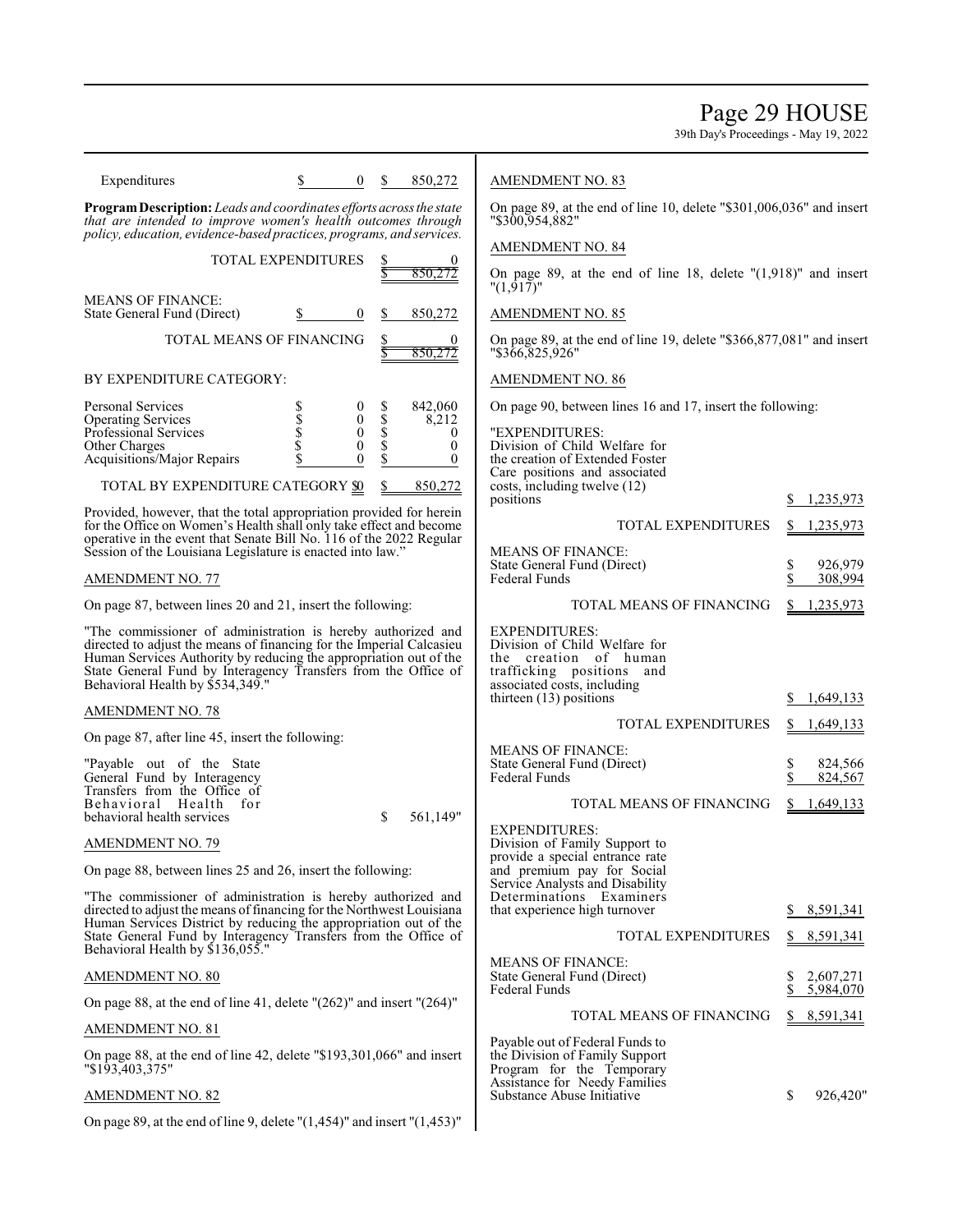# Page 30 HOUSE

| <b>AMENDMENT NO. 87</b>                                                                                                                               | On page 109, at the end of line 1, delete "\$38,288" and insert<br>$"\$37,173"$                                                                                                                  |                   |  |  |
|-------------------------------------------------------------------------------------------------------------------------------------------------------|--------------------------------------------------------------------------------------------------------------------------------------------------------------------------------------------------|-------------------|--|--|
| On page 95, at the end of line 45, delete "\$26,314,630" and insert<br>$"\$26,148,167"$                                                               | <b>AMENDMENT NO. 98</b>                                                                                                                                                                          |                   |  |  |
| AMENDMENT NO. 88                                                                                                                                      | On page 109, at the end of line 4, delete "\$537,957,624" and insert<br>"\$537,956,509"                                                                                                          |                   |  |  |
| On page 96, at the end of line 43, delete " $$40,630,681"$ and insert<br>"\$40,797,144"                                                               | <b>AMENDMENT NO. 99</b>                                                                                                                                                                          |                   |  |  |
| <b>AMENDMENT NO. 89</b>                                                                                                                               | On page 110, between lines 11 and 12, insert the following:                                                                                                                                      |                   |  |  |
| On page 97, between lines 34 and 35, insert the following:                                                                                            | "EXPENDITURES:                                                                                                                                                                                   |                   |  |  |
| "Payable out of the State"<br>General Fund by Fees and                                                                                                | Board of Regents for the Good<br>Jobs Challenge Program                                                                                                                                          | \$10,000,000      |  |  |
| Self-generated Revenues from<br>the Motor Fuels Underground                                                                                           | TOTAL EXPENDITURES                                                                                                                                                                               | \$10,000,000      |  |  |
| Storage Tank Trust Dedicated<br>Fund Account for the                                                                                                  | <b>MEANS OF FINANCE:</b><br>State General Fund by:                                                                                                                                               |                   |  |  |
| rehabilitation and remediation<br>of underground storage tank                                                                                         | <b>Statutory Dedications:</b><br>Higher Education Initiatives Fund                                                                                                                               | 1,666,667<br>S.   |  |  |
| sites<br>\$<br>600,000                                                                                                                                | Federal Funds                                                                                                                                                                                    | \$<br>8, 333, 333 |  |  |
| Payable out of the State General<br>Fund by Fees<br>and                                                                                               | TOTAL MEANS OF FINANCING                                                                                                                                                                         | \$10,000,000      |  |  |
| Self-generated Revenues from<br>the Waste Tire Management<br>Dedicated Fund Account for<br>550,000"<br>cleaning up abandoned tires<br>\$              | Payable out of the State General<br>Fund (Direct) to the Board of<br>Regents program for the<br>LaSTEM Program for regional                                                                      |                   |  |  |
| <b>AMENDMENT NO. 90</b>                                                                                                                               | <b>STEM</b> centers                                                                                                                                                                              | \$<br>1,000,000   |  |  |
| On page 102, line 1, delete "Stamp"                                                                                                                   | Payable out of the State General<br>Fund by Statutory Dedications                                                                                                                                |                   |  |  |
| <b>AMENDMENT NO. 91</b>                                                                                                                               | out of the Higher Education<br>Initiatives Fund to the Board of                                                                                                                                  |                   |  |  |
| On page 102, line 14, delete "Stamp"                                                                                                                  | Regents Program for master<br>plan goals related to dual                                                                                                                                         |                   |  |  |
| <b>AMENDMENT NO. 92</b>                                                                                                                               | enrollment, Math and English<br>co-requisite pathways, and                                                                                                                                       |                   |  |  |
| On page 106, between lines 23 and 24, insert the following:                                                                                           | credentialing for teachers                                                                                                                                                                       | 5,000,000<br>S    |  |  |
| "Payable out of the State"<br>General Fund (Direct) to the<br>Administration Program for<br>personnel costs for a deputy<br>\$<br>44,000"<br>position | Payable out of the State General<br>Fund by the Statutory<br>Dedications out of the Higher<br>Education Initiatives Fund to<br>the Board of Regents Program<br>for the Inclusive Program, in the |                   |  |  |
| <b>AMENDMENT NO. 93</b>                                                                                                                               | event Senate Bill No. 192 of the<br>2022 Regular Session of the                                                                                                                                  |                   |  |  |
| On page 108, at the end of line 21, delete "\$13,589,647" and insert<br>"\$13,588,532"                                                                | Louisiana Legislature is enacted<br>into law                                                                                                                                                     | \$1,000,000"      |  |  |
| <b>AMENDMENT NO. 94</b>                                                                                                                               | AMENDMENT NO. 100                                                                                                                                                                                |                   |  |  |
| On page 108, at the end of line 31, delete "\$537,957,624" and insert<br>"\$537,956,509"                                                              | On page 110, at the end of line 16, delete "\$1,190,549,767" and insert<br>"1,190,528,836"                                                                                                       |                   |  |  |
| <b>AMENDMENT NO. 95</b>                                                                                                                               | AMENDMENT NO. 101                                                                                                                                                                                |                   |  |  |
| On page 108, at the end of line 33, delete "\$365,766,115" and insert<br>"\$358,921,449"                                                              | On page 110, at the end of line 17, delete "\$1,190,549,767" and insert<br>"\$1,190,528,836"                                                                                                     |                   |  |  |
| <b>AMENDMENT NO. 96</b>                                                                                                                               | AMENDMENT NO. 102                                                                                                                                                                                |                   |  |  |
| On page 108, at the end of line 46, delete "\$58,285,760" and insert<br>$" $6\overline{5}, \overline{130}, 426"$                                      | On page 110, at the end of line 24, delete "\$5,493,684" and insert<br>"\$5,472,753"                                                                                                             |                   |  |  |
| <b>AMENDMENT NO. 97</b>                                                                                                                               | AMENDMENT NO. 103                                                                                                                                                                                |                   |  |  |
|                                                                                                                                                       | On page 110, at the end of line 33, delete "\$1,190,549,767" and insert<br>"\$1,190,528,836"                                                                                                     |                   |  |  |
|                                                                                                                                                       |                                                                                                                                                                                                  |                   |  |  |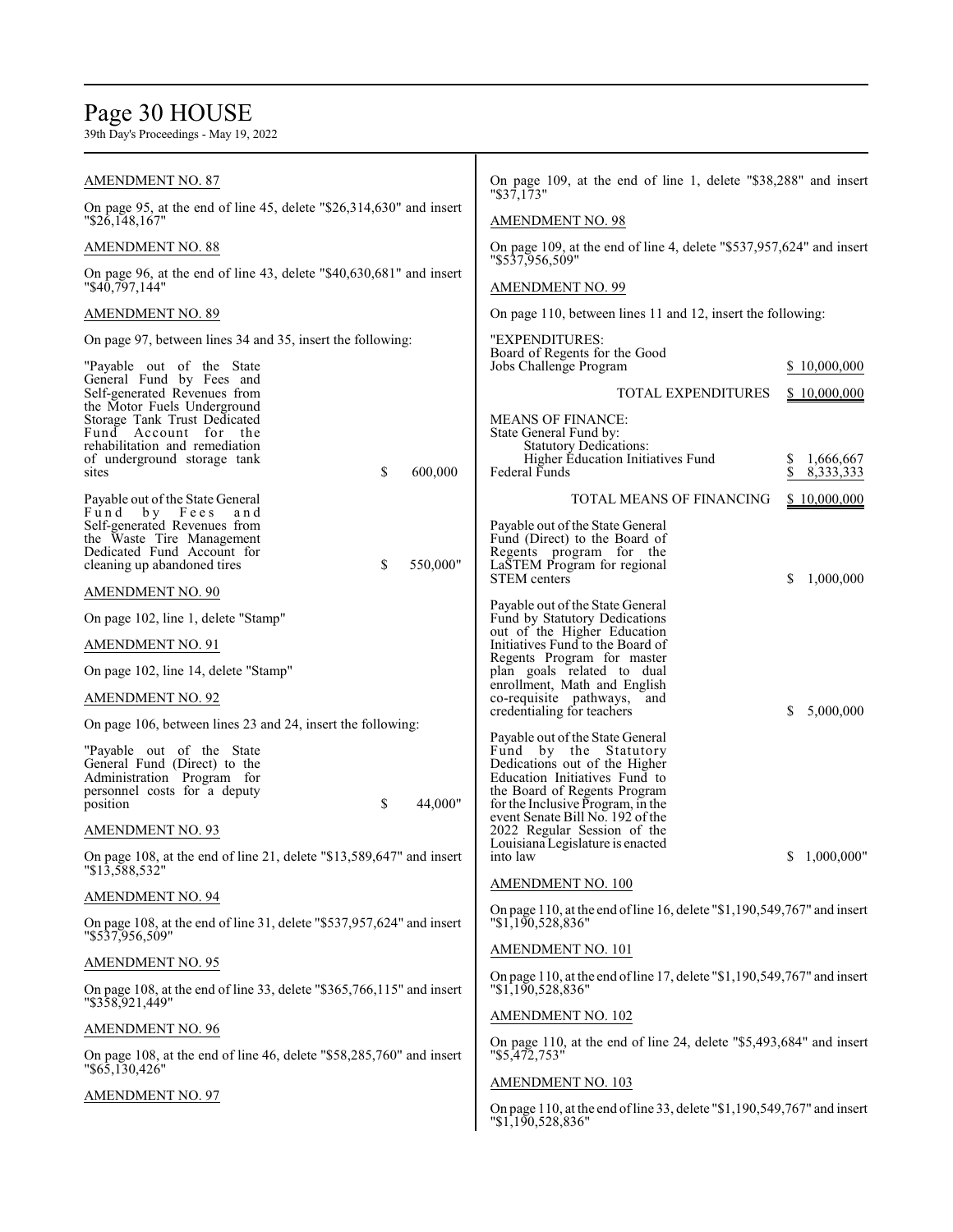## Page 31 HOUSE

| AMENDMENT NO. 104                                                                                                                                                                                                                                                                     |    |                                      | for new computation tools for                                                                                                                                                                                                                                                                                                                                                                                                                                                                     |                                |                                              |
|---------------------------------------------------------------------------------------------------------------------------------------------------------------------------------------------------------------------------------------------------------------------------------------|----|--------------------------------------|---------------------------------------------------------------------------------------------------------------------------------------------------------------------------------------------------------------------------------------------------------------------------------------------------------------------------------------------------------------------------------------------------------------------------------------------------------------------------------------------------|--------------------------------|----------------------------------------------|
| On page 110, between lines 44 and 45, insert the following:                                                                                                                                                                                                                           |    | parish-based storm surge<br>modeling | \$                                                                                                                                                                                                                                                                                                                                                                                                                                                                                                | 450,000                        |                                              |
| "Payable out of the State"<br>General Fund (Direct) to the<br>Louisiana State University<br>Board of Supervisors for the<br>Pennington Biomedical<br>Research Center for faculty<br>recruitment                                                                                       | \$ | 250,000                              | Payable out of the State General<br>Fund by Statutory Dedications<br>out of the Education Excellence<br>Fund to the Louisiana State<br>University Board of Supervisors<br>for Louisiana State University -<br>A&M College                                                                                                                                                                                                                                                                         | \$                             | 1,216                                        |
| Payable out of the State General<br>Fund (Direct) to the Louisiana<br>State University Board of<br>Supervisors for the Louisiana<br>State University Health<br>Sciences Center – New Orleans<br>for the extension of the dental<br>hygiene education program at                       |    |                                      | The commissioner of administration is hereby authorized and<br>directed to adjust the means of financing for the Louisiana State<br>University Board of Supervisors by reducing the appropriation out of<br>the State General Fund by Statutory Dedications out of the Support<br>Education in Louisiana First Fund by \$564,896, due to the most<br>recent Revenue Estimating Conference (REC) forecast and allocating<br>the reduction amount for each higher education institution as follows: |                                |                                              |
| the School of Dentistry into<br>Central Louisiana                                                                                                                                                                                                                                     | \$ | 250,000                              | Louisiana State University - A&M College<br>Louisiana State University - Alexandria<br>Louisiana State University Health                                                                                                                                                                                                                                                                                                                                                                          | \$<br>$\dot{\mathbb{S}}$       | 249,326<br>7,720                             |
| Payable out of the State General<br>Fund (Direct) to the Louisiana                                                                                                                                                                                                                    |    |                                      | Science Center - New Orleans<br>Louisiana State University Health                                                                                                                                                                                                                                                                                                                                                                                                                                 | \$                             | 118,836                                      |
| State University Board of<br>Supervisors for Louisiana State<br>University - A&M College for a<br>defense Cybersecurity<br>program                                                                                                                                                    | \$ | 2,500,000                            | Science Center - Shreveport<br>Louisiana State University - Eunice<br>Louisiana State University - Shreveport<br>Louisiana State University - Agricultural Center<br>Pennington Biomedical Research Center                                                                                                                                                                                                                                                                                        | \$<br><b>S</b><br>S<br>S<br>\$ | 77,284<br>7,185<br>18,170<br>83,665<br>2,710 |
| Payable out of the State General<br>Fund (Direct) to the Louisiana<br>State University Board of<br>Supervisors for the Louisiana<br>State University Health<br>Sciences Center - Shreveport<br>for the recruitment of faculty in<br>cancer-related fields                             | S  | 1,000,000                            | The commissioner of administration is hereby authorized and<br>directed to adjust the means of financing for the Louisiana State<br>University Board of Supervisors by reducing the appropriations out<br>of the State General Fund (Direct) by \$4,655,629.<br><b>AMENDMENT NO. 105</b><br>On page 112, at the end of line 30, delete " $$107,069,374"$ and insert                                                                                                                               |                                |                                              |
| Payable out of the State General<br>Fund (Direct) to the Louisiana<br>State University Board of<br>Supervisors for the Louisiana<br>State University Health<br>Sciences Center - New Orleans<br>for the recruitment of faculty in<br>cancer-related fields                            | S  | 1,000,000                            | "\$107,048,443"<br><b>AMENDMENT NO. 106</b><br>On page 113, at the end of line 5, delete "\$170,598,930" and insert<br>"\$170,598,763"<br><b>AMENDMENT NO. 107</b>                                                                                                                                                                                                                                                                                                                                |                                |                                              |
| Payable out of the State General<br>Fund (Direct) to the Louisiana<br>State University Board of<br>Supervisors for Louisiana State                                                                                                                                                    |    |                                      | On page 113, at the end of line 6, delete "\$170,598,930" and insert<br>"\$170,598,763"<br>AMENDMENT NO. 108                                                                                                                                                                                                                                                                                                                                                                                      |                                |                                              |
| University-Shreveport for a<br>defense Cybersecurity program                                                                                                                                                                                                                          | S. | 2,500,000                            | On page 113, at the end of line 19, delete "\$13,043" and insert<br>$"\$12,876"$                                                                                                                                                                                                                                                                                                                                                                                                                  |                                |                                              |
| Payable out of the State General<br>Fund (Direct) to the Louisiana<br>State University Board of<br>Supervisors for the Louisiana<br>State University - Agricultural<br>Center for the research and<br>demonstration<br>o n<br>storm-resistant housing and<br>housing resilience study | \$ | 500,000                              | <b>AMENDMENT NO. 109</b><br>On page 113, at the end of line 21, delete "\$170,598,930" and insert<br>"\$170,598,763"<br><b>AMENDMENT NO. 110</b><br>On page 113, between lines 21 and 22, insert the following:<br>"Payable out of the State"                                                                                                                                                                                                                                                     |                                |                                              |
| Payable out of the State General<br>Fund (Direct) to the Louisiana<br>State University Board of<br>Supervisors for the Louisiana<br>State University - A&M College                                                                                                                    |    |                                      | General Fund (Direct) to the<br>Southern University Board of<br>Supervisors for operation of the<br>Southern University - Law<br>Center                                                                                                                                                                                                                                                                                                                                                           | \$                             | 700,000                                      |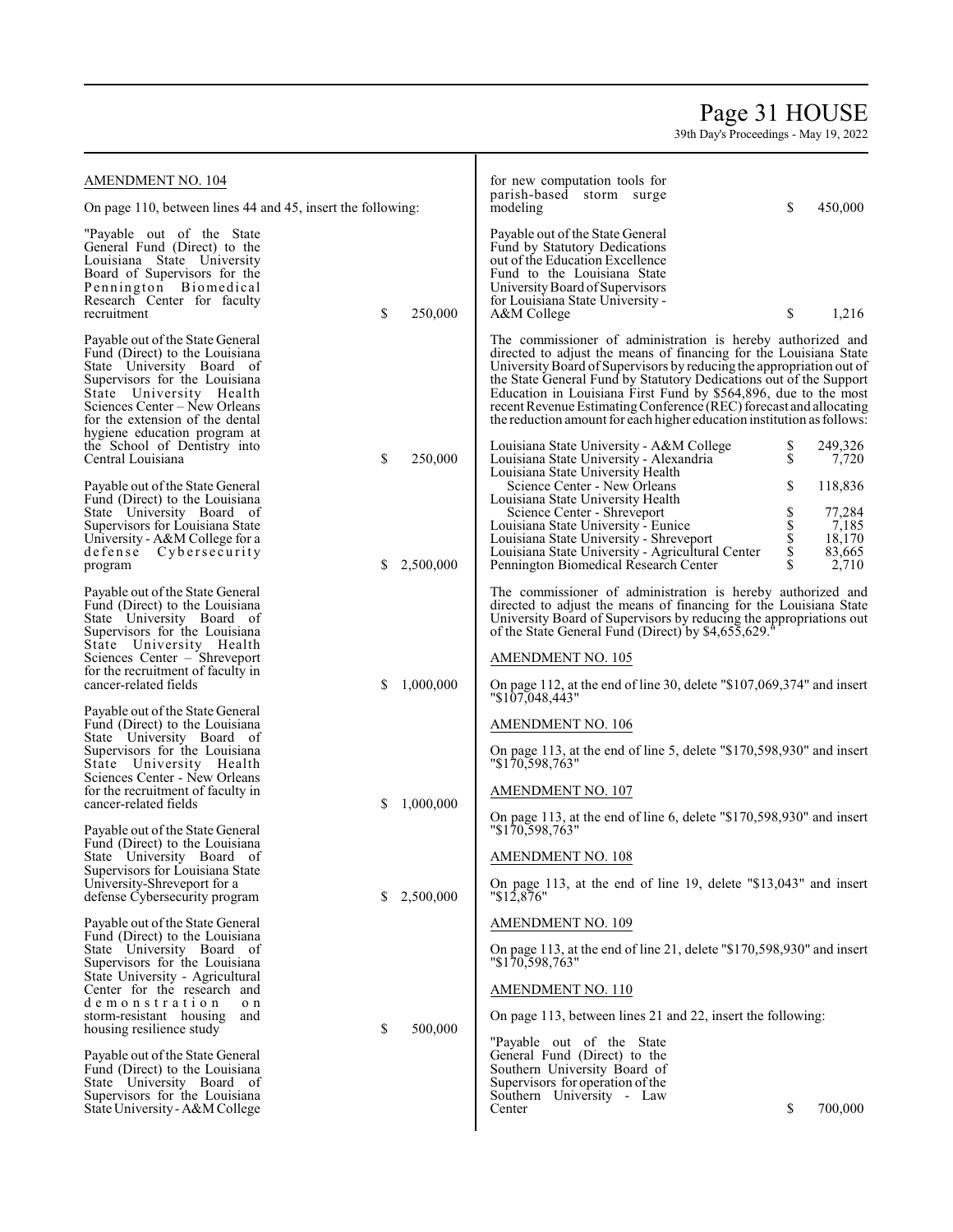# Page 32 HOUSE

39th Day's Proceedings - May 19, 2022

| Payable out of the State General                                                                                                         | \$<br>Governor's Gifted Program<br>150,000                                                                                     |
|------------------------------------------------------------------------------------------------------------------------------------------|--------------------------------------------------------------------------------------------------------------------------------|
| Fund (Direct) to the Southern                                                                                                            |                                                                                                                                |
| University Board of Supervisors                                                                                                          | Payable out of the State General                                                                                               |
| for operation of the Southern                                                                                                            | Fund (Direct) to the University                                                                                                |
| \$<br>400,000<br>University - Shreveport                                                                                                 | of Louisiana Board of                                                                                                          |
| Payable out of the State General                                                                                                         | Supervisors for the Louisiana<br>Tech University for the                                                                       |
| Fund (Direct) to the Southern                                                                                                            | \$<br>1,000,000<br>dental program                                                                                              |
| University Board of Supervisors                                                                                                          |                                                                                                                                |
| for the Southern University -                                                                                                            | Payable out of the State General                                                                                               |
| Agricultural Research &                                                                                                                  | Fund (Direct) to the University                                                                                                |
| Extension Center for LSU/SU                                                                                                              | of Louisiana Board of                                                                                                          |
| \$<br>300,000<br>joint appointments                                                                                                      | Supervisors for University of                                                                                                  |
|                                                                                                                                          | Louisiana System research                                                                                                      |
| Payable out of the State General                                                                                                         | \$<br>500,000<br>development                                                                                                   |
| Fund (Direct) to the Southern                                                                                                            |                                                                                                                                |
| University Board of Supervisors                                                                                                          | Payable out of the State General                                                                                               |
| for the Southern University -<br>Agricultural Research &                                                                                 | Fund (Direct) to the University<br>of Louisiana Board of                                                                       |
| Extension Center for beef cattle                                                                                                         | Supervisors for Grambling State                                                                                                |
| \$<br>400,000<br>research                                                                                                                | University for a security study                                                                                                |
|                                                                                                                                          | \$<br>350,000<br>of the campus                                                                                                 |
| Payable out of the State General                                                                                                         |                                                                                                                                |
| Fund (Direct) to the Southern                                                                                                            | Payable out of the State General                                                                                               |
| University Board of Supervisors                                                                                                          | Fund (Direct) to the University                                                                                                |
| for the Southern University -                                                                                                            | of Louisiana Board of                                                                                                          |
| New Orleans for the Online                                                                                                               | Supervisors for the Grambling                                                                                                  |
| 2,000,000<br>Programs<br>\$                                                                                                              | State University for the                                                                                                       |
| Payable out of the State General                                                                                                         | \$<br>750,000<br>the solar energy project                                                                                      |
|                                                                                                                                          | Payable out of the State General                                                                                               |
| Fund by Fees & Self-generated<br>Revenues to the Southern                                                                                | Fund (Direct) to the University                                                                                                |
| University Board of Supervisors                                                                                                          | of Louisiana Board of                                                                                                          |
| for the Southern University -                                                                                                            | Supervisors for the University                                                                                                 |
| Agricultural & Mechanical                                                                                                                | of Louisiana at Lafayette for                                                                                                  |
| 5,800,000<br>\$<br>College for operating expenses                                                                                        | hydraulic and hydrologic                                                                                                       |
|                                                                                                                                          | studies and feasibility analysis                                                                                               |
| The commissioner of administration is hereby authorized and                                                                              | of watershed projects in central                                                                                               |
| directed to adjust the means of financing for the Southern University                                                                    | \$<br>100,000<br>and South central Louisiana                                                                                   |
| Board of Supervisors by reducing the appropriation out of the State                                                                      |                                                                                                                                |
| General Fund by Statutory Dedications out of the Support Education                                                                       | The commissioner of administration is hereby authorized and<br>directed to adjust the means of financing for the University of |
| in Louisiana First Fund by \$81,536, due to the most recent Revenue<br>Estimating Conference (REC) forecast and allocating the reduction | Louisiana Board of Supervisors by reducing the appropriation out of                                                            |
| among each higher education institution as follows:                                                                                      | the State General Fund by Statutory Dedications out of the Support                                                             |
|                                                                                                                                          | Education in Louisiana First Fund by \$457,276, due to the most                                                                |
| Southern University - Agricultural $\&$                                                                                                  | recent Revenue Estimating Conference (REC) forecast and allocating                                                             |
| 53,386<br>Mechanical College                                                                                                             | the reduction amount for each higher education institution as follows:                                                         |
| 5,828<br>Southern University - Law Center                                                                                                |                                                                                                                                |
| <b>Տ</b><br>Տ<br>Տ<br>15,260<br>Southern University - New Orleans                                                                        | 32,190<br>Nicholls State University<br>\$<br>\$                                                                                |
| Southern University - Shreveport<br>5,462                                                                                                | Grambling State University<br>30,037                                                                                           |
| Southern University - Agricultural                                                                                                       | \$<br>56,852<br>Louisiana Tech University                                                                                      |
| Research & Extension Center<br>\$<br>1,600                                                                                               | McNeese State University<br>\$<br>36,662<br>54,253                                                                             |
| The commissioner of administration is hereby authorized and                                                                              | S<br>S<br>S<br>University of Louisiana at Monroe<br>37,553<br>Northwestern State University                                    |
| directed to adjust the means of financing for the Southern University                                                                    | 59,508<br>Southeastern Louisiana University                                                                                    |
| Board of Supervisors by reducing the appropriations out of the State                                                                     | \$<br>76,655<br>University of Louisiana at Lafayette                                                                           |
| General Fund (Direct) by \$904,259."                                                                                                     | \$<br>University of New Orleans<br>73,566                                                                                      |
|                                                                                                                                          |                                                                                                                                |
| AMENDMENT NO. 111                                                                                                                        | The commissioner of administration is hereby authorized and<br>directed to adjust the means of financing for the University of |
| On page 114, at the end of line 45, delete "\$12,304,171" and insert                                                                     | Louisiana Board of Supervisors by reducing the appropriations out                                                              |
| $"\$1\overline{2}, \overline{3}04, 004"$                                                                                                 | of the State General Fund (Direct) by \$4,641,743.                                                                             |
|                                                                                                                                          |                                                                                                                                |

### AMENDMENT NO. 112

On page 115, between lines 20 and 21, insert the following:

"Payable out of the State General Fund (Direct) to the University of Louisiana Board of Supervisors for McNeese State University for the

#### AMENDMENT NO. 114

"\$331,592,681"

AMENDMENT NO. 113

On page 118, at the end of line 43, delete "\$331,655,908" and insert "\$331,592,681"

On page 118, at the end of line 42, delete "\$331,655,908" and insert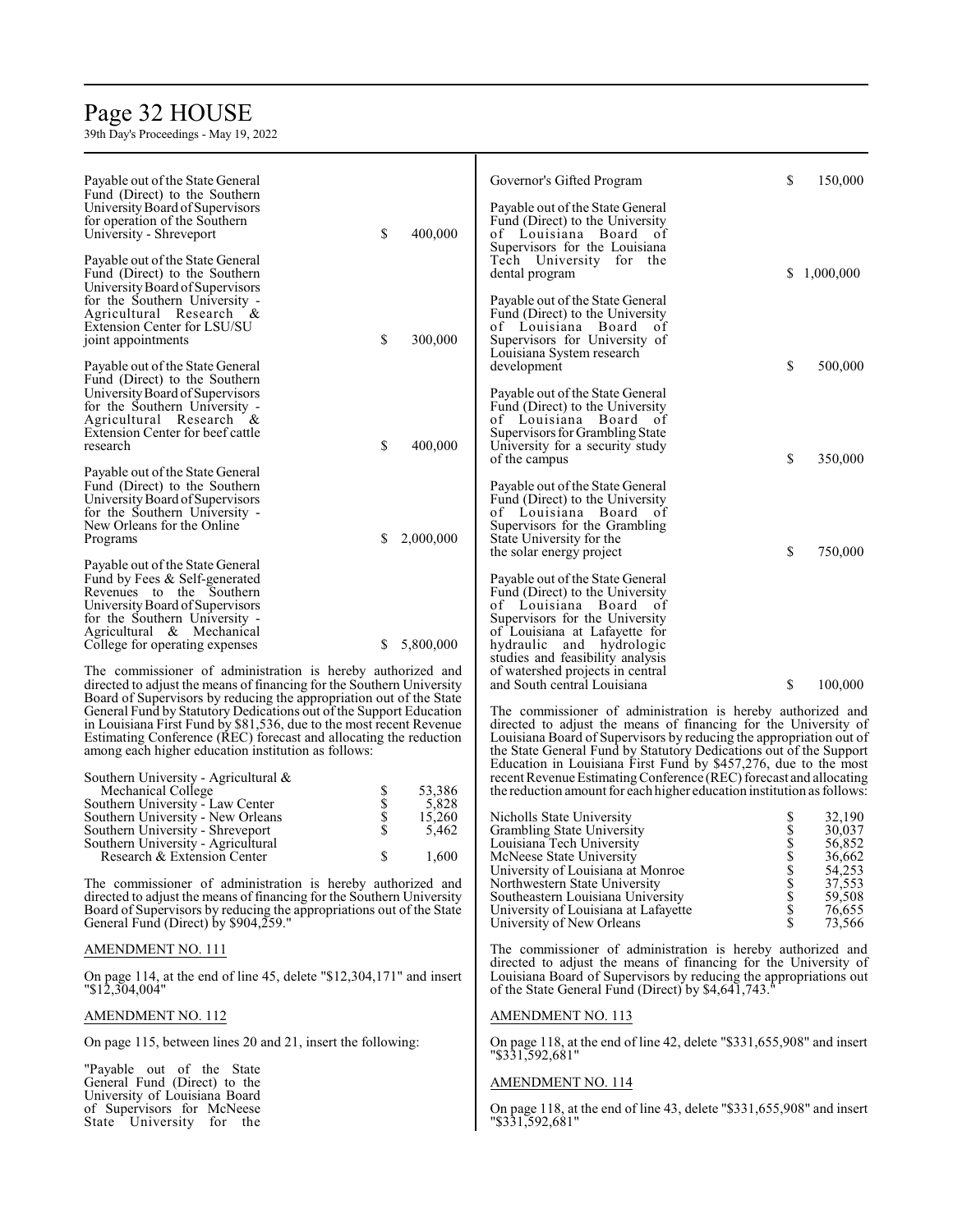## Page 33 HOUSE

39th Day's Proceedings - May 19, 2022

Fund (Direct) by\$940,245 in the event House Concurrent Resolution

| AMENDMENT NO. 115                                                                                                                     | Central Louisiana Technical Community College<br>9,125<br>S.                                                                                                                           |
|---------------------------------------------------------------------------------------------------------------------------------------|----------------------------------------------------------------------------------------------------------------------------------------------------------------------------------------|
| On page 118, at the end of line 49, delete "\$258,269" and insert<br>"\$252,423"                                                      | The commissioner of administration is hereby authorized and<br>directed to adjust the means of financing for the Louisiana<br>Community and Technical Colleges Board of Supervisors by |
| <u>AMENDMENT NO. 116</u>                                                                                                              | reducing the appropriations out of the State General Fund (Direct) by<br>\$2,490,277."                                                                                                 |
| On page 119, at the end of line 2, delete "\$560,531" and insert<br>"\$503,150"                                                       | <b>AMENDMENT NO. 119</b>                                                                                                                                                               |
| AMENDMENT NO. 117                                                                                                                     | On page 119, at the end of line 50, delete "\$79,687,991" and insert<br>$"$ \$79,630,610"                                                                                              |
| On page 119, at the end of line 4, delete "\$331,655,908" and insert<br>"\$331,592,681"                                               | AMENDMENT NO. 120                                                                                                                                                                      |
| AMENDMENT NO. 118                                                                                                                     | On page 121, at the end of line 21, delete "\$20,892,345" and insert                                                                                                                   |
| On page 119, between lines 19 and 20, insert the following:                                                                           | "\$20,886,499"<br>AMENDMENT NO. 121                                                                                                                                                    |
| "Payable out of the State<br>General Fund (Direct) to the                                                                             | On page 124, between lines 24 and 25, insert the following:                                                                                                                            |
| Louisiana Community and<br>Technical Colleges Board of                                                                                | "Payable out of the State"                                                                                                                                                             |
| Supervisors for the Delgado<br>1,000,000<br>Community College for a chiller<br>S                                                      | General Fund by Interagency<br>Transfers from the Minimum                                                                                                                              |
| Payable out of the State General<br>Fund by Fees                                                                                      | Foundation Program to the<br>Louisiana School for the Deaf                                                                                                                             |
| and<br>Self-generated Revenues to the                                                                                                 | in the event that House<br>Concurrent Resolution No. 23                                                                                                                                |
| Louisiana Community and                                                                                                               | of the 2022 Regular Session of                                                                                                                                                         |
| Technical Colleges Board of<br>Supervisors for Louisiana Delta                                                                        | the Louisiana Legislature<br>\$<br>is enacted into law<br>976,931                                                                                                                      |
| \$<br>400,000<br><b>Community Colleges</b>                                                                                            |                                                                                                                                                                                        |
|                                                                                                                                       | The commissioner of administration is hereby authorized and                                                                                                                            |
| Payable out of the State General<br>Fund by Statutory Dedications                                                                     | directed to adjust the means of financing for Louisiana School for the<br>Deaf by reducing the appropriation out of the State General Fund                                             |
| out of the Higher Education                                                                                                           | (Direct) by \$976,931 in the event House Concurrent Resolution No.                                                                                                                     |
| Initiatives Fund to the Louisiana                                                                                                     | 23 of the 2022 Regular Session of the Louisiana Legislature is                                                                                                                         |
| Community and Technical<br>Colleges Board of Supervisors                                                                              | enacted into law.                                                                                                                                                                      |
| for the LCTCS Broadband                                                                                                               | Payable out of the State General                                                                                                                                                       |
| \$10,000,000<br>Training Program                                                                                                      | Fund by Interagency Transfers                                                                                                                                                          |
|                                                                                                                                       | from the Minimum Foundation                                                                                                                                                            |
| Payable out of the State General<br>Fund by Statutory Dedications                                                                     | Program to the Louisiana<br>School for the Visually                                                                                                                                    |
| out of the Higher Education                                                                                                           | Impaired in the event that                                                                                                                                                             |
| Initiatives Fund to the Louisiana                                                                                                     | House Concurrent Resolution                                                                                                                                                            |
| Community and Technical                                                                                                               | No. 23 of the 2022 Regular<br>Session of the Louisiana                                                                                                                                 |
| Colleges Board of Supervisors<br>for the LCTCS Reboot LA 2.0                                                                          | 906,260<br>Legislature is enacted into law<br>S                                                                                                                                        |
| 10,000,000<br>Program<br>S                                                                                                            |                                                                                                                                                                                        |
|                                                                                                                                       | The commissioner of administration is hereby authorized and                                                                                                                            |
| The commissioner of administration is hereby authorized and<br>directed to adjust the means of financing for the Louisiana            | directed to adjust the means of financing for Louisiana School for the<br>Visually Impaired by reducing the appropriation out of the State                                             |
| Community and Technical Colleges Board of Supervisors by                                                                              | General Fund (Direct) by \$906,260 in the event House Concurrent                                                                                                                       |
| reducing the appropriation out of the State General Fund by Statutory                                                                 | Resolution No. 23 of the 2022 Regular Session of the Louisiana                                                                                                                         |
| Dedications out of the Support Education in Louisiana First Fund by                                                                   | Legislature is enacted into law.                                                                                                                                                       |
| \$148,225, due to the most recent Revenue Estimating Conference<br>(REC) forecast and allocating the reduction amount for each higher | Payable out of the State General                                                                                                                                                       |
| education institution as follows:                                                                                                     | Fund by Interagency Transfers                                                                                                                                                          |
|                                                                                                                                       | from the Minimum Foundation                                                                                                                                                            |
| <b>Baton Rouge Community College</b><br>21,531<br>\$\$\$\$\$\$\$\$\$\$\$\$<br>36,727<br>Delgado Community College                     | Program to the Special Schools<br>Programs in the event that                                                                                                                           |
| 4,214<br><b>Nunez Community College</b>                                                                                               | House Concurrent Resolution                                                                                                                                                            |
| 10,922<br><b>Bossier Parish Community College</b>                                                                                     | No. 23 of the 2022 Regular                                                                                                                                                             |
| 21,527<br>South Louisiana Community College<br>6,953<br>River Parish Community College                                                | Session of the Louisiana<br>\$<br>940,245                                                                                                                                              |
| Louisiana Delta Community College<br>11,610                                                                                           | Legislature is enacted into law                                                                                                                                                        |
| Northwest Louisiana Technical College<br>6,287                                                                                        | The commissioner of administration is hereby authorized and                                                                                                                            |
| SOWELA Technical Community College<br>7,907                                                                                           | directed to adjust the means of financing for the Special School                                                                                                                       |
| 4,961<br>L.E. Fletcher Technical Community College                                                                                    | Programs by reducing the appropriation out of the State General                                                                                                                        |

Northshore Technical Community College \$ 6,461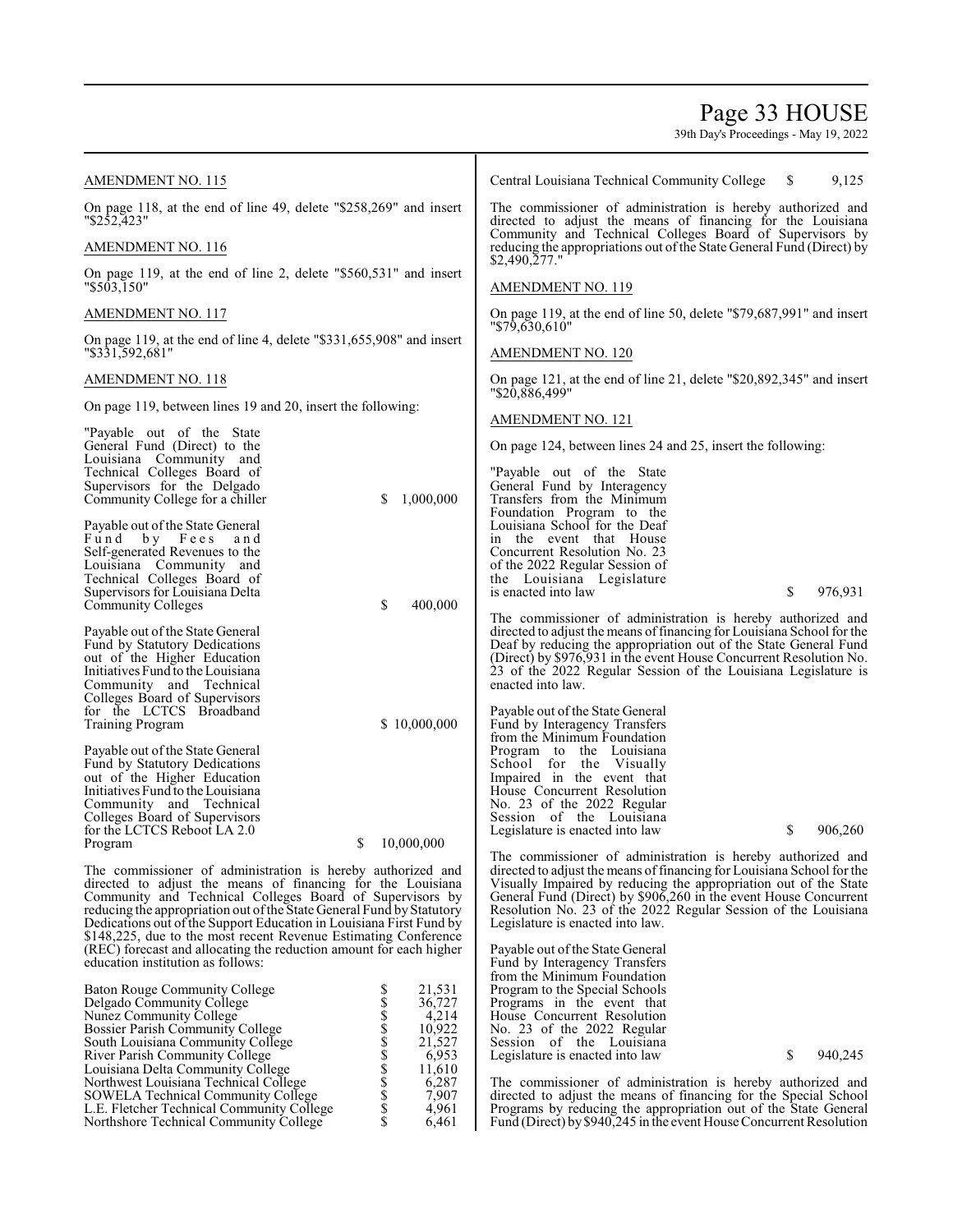## Page 34 HOUSE

| No. 23 of the 2022 Regular Session of the Louisiana Legislature is<br>enacted into law.                                                                                                              |               |      | <b>AMENDMENT NO. 129</b>                                                                                                                                                                                                                                                      |  |
|------------------------------------------------------------------------------------------------------------------------------------------------------------------------------------------------------|---------------|------|-------------------------------------------------------------------------------------------------------------------------------------------------------------------------------------------------------------------------------------------------------------------------------|--|
| Payable out of the State General<br>Fund by Statutory Dedications<br>out of the Education Excellence<br>Fund to the Special School<br>District for the Louisiana<br>School for the Visually Impaired | \$            | 107  | On page 130, delete lines 36 through 45, and insert the following:<br>"Payable out of the State<br>General Fund by Statutory<br>Dedications out of the Special<br>Education Classroom<br>Monitoring Fund to the                                                               |  |
| Payable out of the State General<br>Fund by Statutory Dedications<br>out of the Education Excellence<br>Fund to the Special School<br>District for the Louisiana<br>School for the Deaf              | \$            | 131  | Non-Federal Support Program<br>for cameras in the special<br>education classrooms as<br>provided in Act 456 of the 2021<br>Regular Session, in the event<br>House Bill No. 406 of the 2022<br>Regular Session of the<br>Louisiana Legislature is enacted                      |  |
| AMENDMENT NO. 122                                                                                                                                                                                    |               |      | \$<br>8,000,000<br>into law                                                                                                                                                                                                                                                   |  |
| On page 124, at the end of line 40, delete "\$10,836,648" and insert<br>"\$10,836,569"                                                                                                               |               |      | Payable out of the State General<br>Fund by Statutory Dedications                                                                                                                                                                                                             |  |
| <b>AMENDMENT NO. 123</b>                                                                                                                                                                             |               |      | out of the Education Excellence<br>Fund to the Non-Federal                                                                                                                                                                                                                    |  |
| On page 124, at the end of line 44, delete "\$11,036,648" and insert<br>"11,036,569"                                                                                                                 |               |      | Support program for PreK<br>through 12th grade students<br>instructional enhancement<br>\$<br>489,551"                                                                                                                                                                        |  |
| <b>AMENDMENT NO. 124</b>                                                                                                                                                                             |               |      | <b>AMENDMENT NO. 130</b>                                                                                                                                                                                                                                                      |  |
| On page 125, at the end of line 7, delete "\$80,527" and insert<br>"\$80,448"                                                                                                                        |               |      | On page 131, between lines 28 and 29, insert the following:                                                                                                                                                                                                                   |  |
| <b>AMENDMENT NO. 125</b>                                                                                                                                                                             |               |      | "Payable out of the State"<br>General Fund by Fees and                                                                                                                                                                                                                        |  |
| On page 125, at the end of line 8, delete "\$11,036,648" and insert<br>"\$11,036,569"                                                                                                                |               |      | Self-generated Revenues to the<br>Recovery School District -<br>Construction Program<br>\$18,000,000<br>for professional services                                                                                                                                             |  |
| AMENDMENT NO. 126                                                                                                                                                                                    |               |      |                                                                                                                                                                                                                                                                               |  |
| On page 125, after line 41, insert the following:<br>"Payable out of the State"                                                                                                                      |               |      | The Commissioner of Administration is hereby authorized and<br>directed to adjust the means of financing for the Recovery School<br>District - Construction Program by reducing the appropriation out of<br>the State General Fund by Interagency Transfers by \$18,000,000." |  |
| General Fund by Statutory<br>Dedications out of the<br>Education Excellence Fund to                                                                                                                  |               |      | <b>AMENDMENT NO. 131</b>                                                                                                                                                                                                                                                      |  |
| the Instruction Program for<br>operating expenses                                                                                                                                                    | \$            | 99"  | On page 131, at the end of line 39, delete "\$3,745,791,113" and insert<br>"\$3,750,663,892"                                                                                                                                                                                  |  |
| <b>AMENDMENT NO. 127</b>                                                                                                                                                                             |               |      | AMENDMENT NO. 132                                                                                                                                                                                                                                                             |  |
| On page 128, between lines 7 and 8, insert the following:                                                                                                                                            |               |      | On page 131, at the end of line 43, delete "\$106,813,289" and insert<br>"\$103,889,510"                                                                                                                                                                                      |  |
| "Payable out of the State<br>General Fund by Statutory<br>Dedications out of the                                                                                                                     |               |      | <b>AMENDMENT NO. 133</b>                                                                                                                                                                                                                                                      |  |
| Education Excellence Fund to<br>NOCCA Instruction<br>the                                                                                                                                             |               |      | On page 131, at the end of line 45, delete " $$192,900,000$ " and insert<br>"\$190,951,000"                                                                                                                                                                                   |  |
| Program for operating<br>expenses                                                                                                                                                                    | \$            | 131" | <b>AMENDMENT NO. 134</b>                                                                                                                                                                                                                                                      |  |
| <b>AMENDMENT NO. 128</b>                                                                                                                                                                             |               |      | On page 132, at the end of line 18, delete $\frac{1}{5}$ (\$37,379,339)" and insert<br>"(\$22,269,008)"                                                                                                                                                                       |  |
| On page 129, between lines 11 and 12, insert the following:                                                                                                                                          |               |      | <b>AMENDMENT NO. 135</b>                                                                                                                                                                                                                                                      |  |
| "Payable out of Federal Funds<br>from the Governor's Emergency<br>Education Relief Fund to the                                                                                                       |               |      | On page 133, after line 39, insert the following:                                                                                                                                                                                                                             |  |
| District Support Program for the<br>Emergency Assistance to<br>Non-public Schools                                                                                                                    | \$43,840,871" |      | "Payable out of the State General Fund<br>by Fees and Self-generated Revenues for operating<br>expenses of Lallie Kemp Regional Medical Center \$ 8,027,465"                                                                                                                  |  |
|                                                                                                                                                                                                      |               |      |                                                                                                                                                                                                                                                                               |  |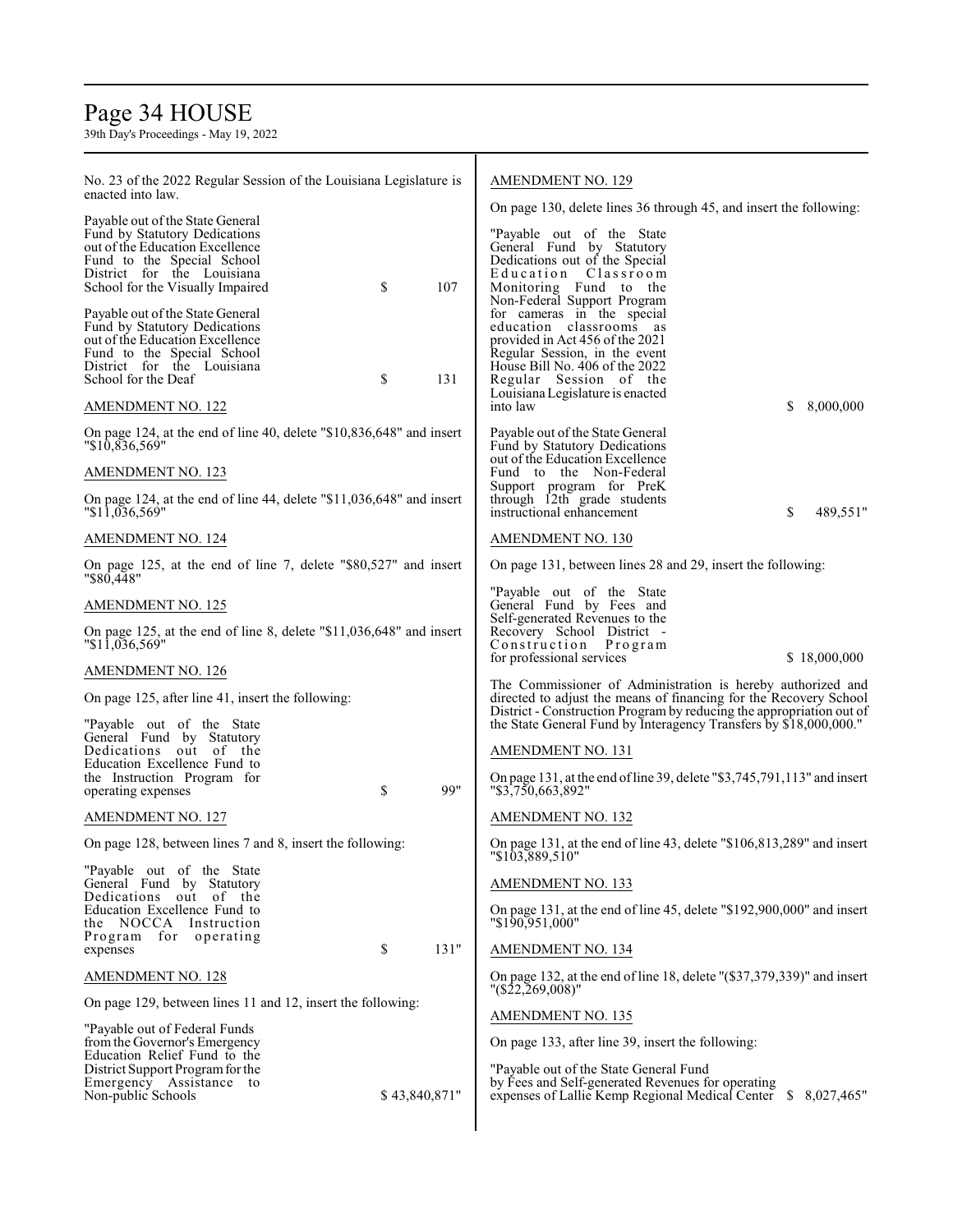## Page 35 HOUSE

| <b>AMENDMENT NO. 136</b>                                                                                                                                                                                                                                     |          |                   | Payable out of the State General<br>Fund by Statutory Dedications                                                                                                                                                                                                                                                                                                                                                                                                                                                                                                                      |               |
|--------------------------------------------------------------------------------------------------------------------------------------------------------------------------------------------------------------------------------------------------------------|----------|-------------------|----------------------------------------------------------------------------------------------------------------------------------------------------------------------------------------------------------------------------------------------------------------------------------------------------------------------------------------------------------------------------------------------------------------------------------------------------------------------------------------------------------------------------------------------------------------------------------------|---------------|
| On page 134, between lines 38 and 39, insert the following:                                                                                                                                                                                                  |          |                   | out of the St. Mary Parish<br>Visitor Enterprise Fund to the                                                                                                                                                                                                                                                                                                                                                                                                                                                                                                                           |               |
| "Payable out of the State"<br>General Fund (Direct) to the<br>Transitional Work Program for<br>a \$3 per diem increase                                                                                                                                       | S.       | 1,800,000"        | town of Berwick for the<br>Lighthouse Festival<br>Payable out of the State General                                                                                                                                                                                                                                                                                                                                                                                                                                                                                                     | \$<br>8,000   |
| <b>AMENDMENT NO. 137</b>                                                                                                                                                                                                                                     |          |                   | Fund by Statutory Dedications<br>out of the St. Mary Parish                                                                                                                                                                                                                                                                                                                                                                                                                                                                                                                            |               |
| On page 142, line 2, delete "\$200,000" and insert "\$250,000"                                                                                                                                                                                               |          |                   | Visitor Enterprise Fund to the<br>town of Berwick for the mural                                                                                                                                                                                                                                                                                                                                                                                                                                                                                                                        |               |
| AMENDMENT NO. 138                                                                                                                                                                                                                                            |          |                   | project                                                                                                                                                                                                                                                                                                                                                                                                                                                                                                                                                                                | \$<br>2,000   |
| On page 142, line 5, delete "\$100,000" and insert "\$50,000"                                                                                                                                                                                                |          |                   | Payable out of the State General<br>Fund by Statutory Dedications                                                                                                                                                                                                                                                                                                                                                                                                                                                                                                                      |               |
| <b>AMENDMENT NO. 139</b>                                                                                                                                                                                                                                     |          |                   | out of the St. Mary Parish<br>Visitor Enterprise Fund to the                                                                                                                                                                                                                                                                                                                                                                                                                                                                                                                           |               |
| On page 142, delete line 6, and insert the following:                                                                                                                                                                                                        |          |                   | city of Morgan City for the<br>Shrimp and Petroleum Festival                                                                                                                                                                                                                                                                                                                                                                                                                                                                                                                           | \$<br>35,000  |
| "for the Lafitte Fisheries Market. Any funds remaining after the<br>above obligations are met shall be allocated and distributed to the<br>Alario Center for maintenance and improvements. If the remaining<br>monies in the fund are insufficient to fully" |          |                   | Payable out of the State General<br>Fund by Statutory Dedications<br>out of the St. Mary Parish<br>Visitor Enterprise Fund to the<br>city of Franklin for the Main<br>Street Beautification                                                                                                                                                                                                                                                                                                                                                                                            |               |
| <b>AMENDMENT NO. 140</b><br>On page 142, between lines 9 and 10, insert the following:                                                                                                                                                                       |          |                   | Committee                                                                                                                                                                                                                                                                                                                                                                                                                                                                                                                                                                              | \$<br>20,000  |
| "Payable out of the State"<br>General Fund by Statutory<br>Dedications out of the<br>Shreveport Riverfront and<br>Convention Center and<br>Independence Stadium Fund to                                                                                      |          |                   | Payable out of the State General<br>Fund by Statutory Dedications<br>out of the St. Mary Parish<br>Visitor Enterprise Fund to the<br>city of Franklin for the Teche<br>Theatre for the Performing<br>Arts                                                                                                                                                                                                                                                                                                                                                                              | \$<br>25,000  |
| the village of Ida for the Ida<br>Harvest Festival                                                                                                                                                                                                           | \$       | 70,000            | Payable out of the State General                                                                                                                                                                                                                                                                                                                                                                                                                                                                                                                                                       |               |
| Payable out of the State General<br>Fund by Statutory Dedications<br>out of the Shreveport Riverfront<br>and Convention Center and<br>Independence Stadium Fund to<br>the Eddie E. Hughes Foundation<br>for the Shreveport                                   |          |                   | Fund by Statutory Dedications<br>out of the St. Mary Parish<br>Visitor Enterprise Fund to the<br>city of Franklin for the<br>development of a parishwide<br>internet market place for the<br>merchants and manufacturers<br>of St. Mary Parish                                                                                                                                                                                                                                                                                                                                         | \$<br>40,000  |
| Stuffed Shrimp Festival                                                                                                                                                                                                                                      | \$       | 12,500            | Payable out of the State General                                                                                                                                                                                                                                                                                                                                                                                                                                                                                                                                                       |               |
| Payable out of the State General<br>Fund by Statutory Dedications<br>out of the Shreveport Riverfront<br>and Convention Center and                                                                                                                           |          |                   | Fund by Statutory Dedications<br>out of the St. Mary Parish<br>Visitor Enterprise Fund to the<br>city of Patterson for the                                                                                                                                                                                                                                                                                                                                                                                                                                                             |               |
| Independence Stadium Fund to<br>the Louisiana State Oil and Gas                                                                                                                                                                                              |          |                   | Park Street park                                                                                                                                                                                                                                                                                                                                                                                                                                                                                                                                                                       | \$<br>15,000  |
| Museum<br>Payable out of the State General<br>Fund by Statutory Dedications<br>out of the Shreveport Riverfront<br>and Convention Center and<br>Independence Stadium Fund to<br>the Louisiana State Exhibit<br>Museum in Shreveport                          | \$<br>\$ | 25,000<br>100,000 | Payable out of the State General<br>Fund by Statutory Dedications<br>out of the St. Mary Parish<br>Visitor Enterprise Fund to the<br>Mary Parish Tourist<br>St.<br>Commission for the acquisition,<br>development, design, and<br>construction of a tourism office<br>in West St. Mary Parish                                                                                                                                                                                                                                                                                          | \$<br>300,000 |
| Payable out of the State General<br>Fund by Statutory Dedications<br>out of the Shreveport Riverfront<br>and Convention Center and<br>Independence Stadium Fund to<br>the Multicultural Center of the<br>South in Shreveport                                 | \$       | 50,000            | Provided, however, that from the funds appropriated herein out of the<br>Iberia Parish Tourist Commission Fund, the monies in the fund shall<br>be allocated and distributed as follows: \$10,000 shall be allocated<br>and distributed to the Jeanerette Museum; \$10,000 shall be allocated<br>and distributed to the Bayou Teche Museum. The remaining monies<br>in the fund shall be allocated and distributed as follows: forty-five<br>percent $(45%)$ to the Iberia Parish Convention & Visitors Bureau,<br>twenty-one percent $(21\%)$ to the Acadiana Fairgrounds Commission, |               |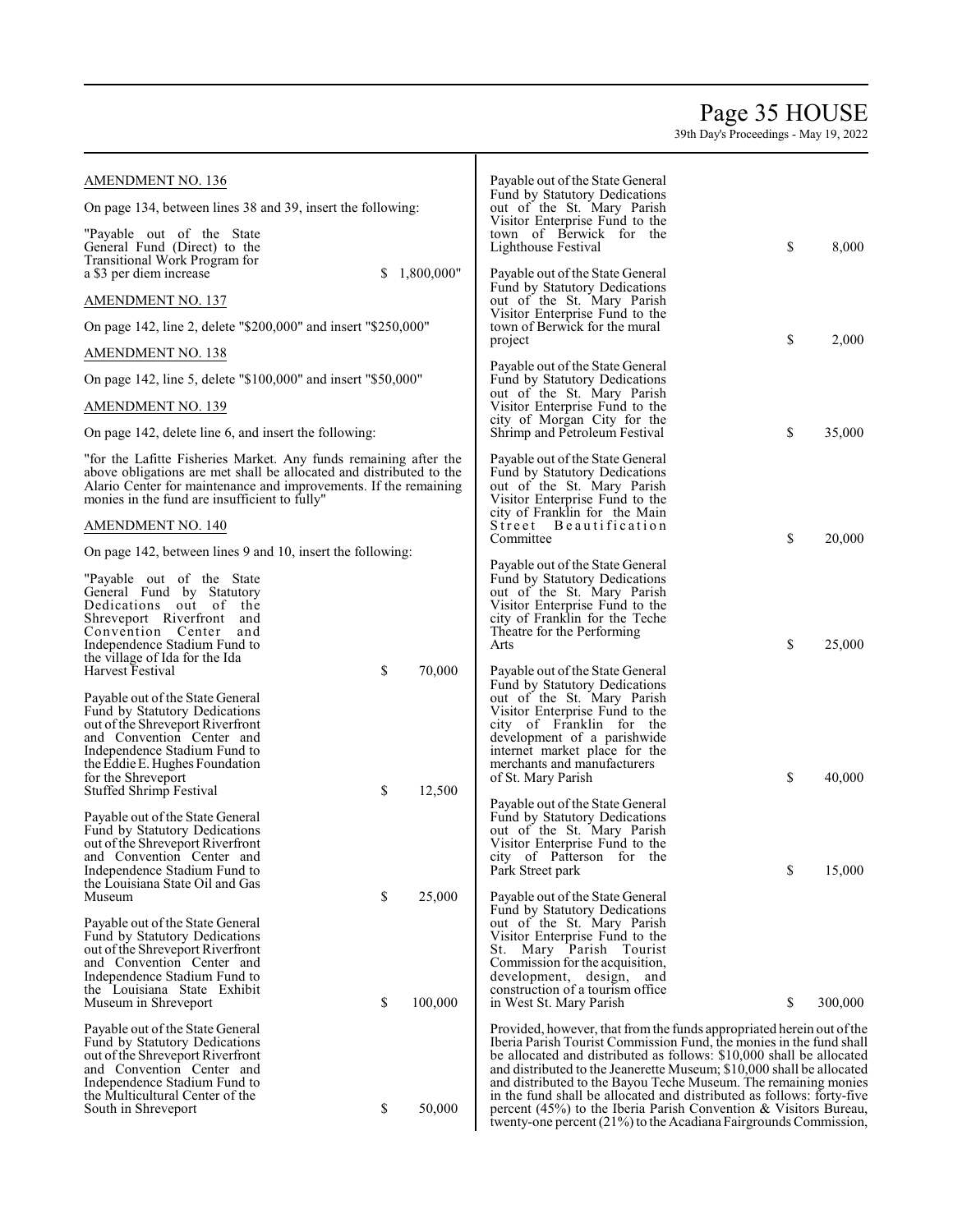## Page 36 HOUSE

39th Day's Proceedings - May 19, 2022

sixteen percent (16%) to the Iberia Economic Development Authority, four percent (4%) to the Iberia Parish Government for the Iberia Sports Complex Commission, three percent (3%) to the city of New Iberia for the Hopkins Street Economic Development District, four percent (4%) to the Iberia Parish Convention & Visitors Bureau for the Louisiana Sugar Cane Festival, four percent (4%) to the Iberia Parish Convention & Visitors Bureau for the Greater Iberia Chamber ofCommerce, and three percent (3%) to the Iberia ParishConvention & Visitors Bureau for the Delcambre Shrimp Festival.

Provided, however, that from the funds appropriated herein out of the Richland Parish Visitor Enterprise Fund, \$45,000 shall be allocated and distributed to the town of Delhi, of which the amount of \$5,000 shall be allocated to the Delhi Municipal Golf Course and the remainder shall be allocated to the Cave Theater, \$10,000 shall be allocated and distributed to the town of Mangham for downtown development, and \$25,000 shall be allocated and distributed to the town of Rayville for downtown development. In the event that total revenues deposited in this fund are insufficient to fully fund such allocations, each entity shall receive the same pro rata share of the monies available which its allocation represents to the total.

Provided, however, that from the funds appropriated herein out of the Shreveport Riverfront and Convention Center and Independence Stadium Fund, \$50,000 shall be allocated and distributed to the Southern University - Shreveport, Louisiana Museum of Art."

#### AMENDMENT NO. 141

On page 144, between lines 7 and 8, insert the following:

"Payable out of the State General Fund (Direct) to the District Attorneys and Assistant District Attorneys Program  $$ 2,500,000"$ 

AMENDMENT NO. 142

On page 145, between lines 7 and 8, insert the following:

"Payable out of the State General Fund by Statutory Dedications out of the Video Draw Poker Device Fund due to the most recent Revenue Estimating Conference (REC) forecast \$ 9,286,777

AMENDMENT NO. 143

On page 146, at the end of line 22, delete "\$9,610,637" and inser "\$8,750,943"

#### AMENDMENT NO. 144

On page 146, at the end of line 27, delete "\$16,464,988" and inser "\$17,324,682"

#### AMENDMENT NO. 145

On page 149, between lines 30 and 31, insert the following:

"Payable out of the State General Fund (Direct) to the Agricultural and Forestry - Pass Through Funds Program for the Market Match program extension of the Supplemental Nutrition Assistance Program (SNAP) \$ 889,000"

#### AMENDMENT NO. 146

On page 149, at the end of line 34, delete "\$31,390,860" and insert "\$28,500,296"

#### AMENDMENT NO. 147

On page 149, at the end of line 42, delete "\$1,077,339" and insert "\$1,042,267"

#### AMENDMENT NO. 148

On page 149, at the end of line 44, delete "\$3,000,000" and insert "\$250,000"

### AMENDMENT NO. 149

On page 150, at the end of line 2, delete "\$13,513,999" and insert "\$13,408,507"

#### AMENDMENT NO. 150

On page 150, at the end of line 15, delete "\$31,390,860" and insert "\$28,500,296"

#### AMENDMENT NO. 151

On page 150, at the end of line 17, delete "\$9,440,853" and insert "\$6,690,853"

#### AMENDMENT NO. 152

On page 150, at the end of line 27, delete "\$1,077,339" and insert "\$1,042,267"

#### AMENDMENT NO. 153

On page 150, at the end of line 44, delete "\$10,793,999" and insert "\$10,688,507"

#### AMENDMENT NO. 154

On page 150, at the end of line 45, delete "\$31,390,860" and insert "\$28,500,296"

#### AMENDMENT NO. 155

On page 151, between lines 13 and 14, insert the following:

| rt | "Payable out of the State"<br>General Fund (Direct) to the<br>city of Monroe for the<br><b>Biomedical Innovation Park</b>                                                                                                                                                              | S  | 2,000,000 |
|----|----------------------------------------------------------------------------------------------------------------------------------------------------------------------------------------------------------------------------------------------------------------------------------------|----|-----------|
| rt | Payable out of the State General<br>Fund (Direct) to the Louisiana<br>Alliance of Boys and Girls<br>Clubs                                                                                                                                                                              | \$ | 500,000   |
|    | Payable out of the State General<br>Fund by Statutory Dedications<br>out of the Beautification and<br>Improvement Project of the<br>New Orleans City Park Fund to<br>the Miscellaneous Aid Program<br>due to the most recent Revenue<br><b>Estimating Conference (REC)</b><br>forecast | \$ | 897,624   |
| Ħ  | Payable out of the State General<br>Fund by Statutory Dedications<br>of the Bossier Parish<br>out                                                                                                                                                                                      |    |           |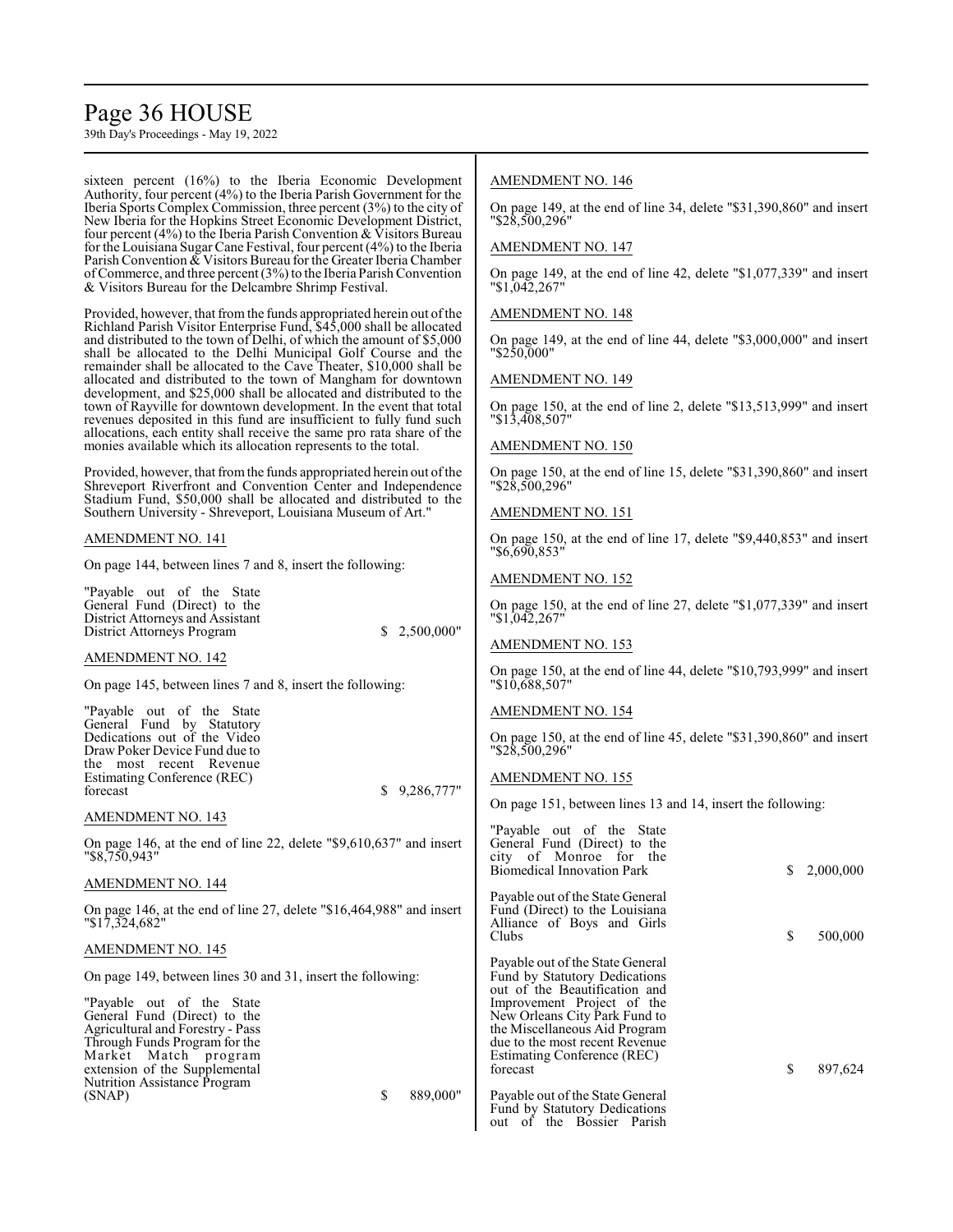## Page 37 HOUSE

| Truancy Program Fund to the<br>Miscellaneous Aid Program due<br>to the most recent Revenue<br>Estimating Conference (REC)<br>\$<br>44,883<br>forecast                                                                          | State General Fund (Direct) in the amount of \$240,000 into the<br>Innocence Compensation Fund.<br>Payable out of the State General<br>Fund (Direct) to the                                                                                                                               |
|--------------------------------------------------------------------------------------------------------------------------------------------------------------------------------------------------------------------------------|-------------------------------------------------------------------------------------------------------------------------------------------------------------------------------------------------------------------------------------------------------------------------------------------|
| Payable out of the State General<br>Fund by Statutory Dedications<br>out of the St. Landry Parish                                                                                                                              | Administrative Program for<br>transfer to the Louisiana Public<br>Defender Fund<br>S<br>2,500,000                                                                                                                                                                                         |
| Excellence Fund to the<br>Miscellaneous Aid Program due<br>to the most recent Revenue<br>Estimating Conference (REC)<br>\$<br>forecast<br>236,662"                                                                             | Provided, however, the state treasurer is hereby authorized and<br>directed to transfer monies from the appropriation above out of the<br>State General Fund (Direct) in the amount of \$2,500,000 into the<br>Louisiana Public Defender Fund.                                            |
| AMENDMENT NO. 156                                                                                                                                                                                                              | Payable out of the State General<br>Fund (Direct) to the                                                                                                                                                                                                                                  |
| On page 151, at the end of line 34, delete "\$35,274,090" and insert<br>"\$42,346,890"                                                                                                                                         | Administrative Program for<br>transfer to the Military Family<br>100,000<br>Assistance Fund<br>\$                                                                                                                                                                                         |
| AMENDMENT NO. 157                                                                                                                                                                                                              | Provided, however, the state treasurer is hereby authorized and                                                                                                                                                                                                                           |
| On page 151, at the end of line 36, delete "\$34,282,000" and insert<br>"\$41,292,400"                                                                                                                                         | directed to transfer monies from the appropriation above out of the<br>State General Fund (Direct) in the amount of \$100,000 into the<br>Military Family Assistance Fund."                                                                                                               |
| <b>AMENDMENT NO. 158</b>                                                                                                                                                                                                       | <b>SENATE FLOOR AMENDMENTS</b>                                                                                                                                                                                                                                                            |
| On page 151, at the end of line 39, delete "\$980,000" and insert<br>"\$1,859,600"                                                                                                                                             | Amendments proposed by Senator White to Reengrossed House Bill<br>No. 1 by Representative Zeringue                                                                                                                                                                                        |
| AMENDMENT NO. 159                                                                                                                                                                                                              | <b>AMENDMENT NO. 1</b>                                                                                                                                                                                                                                                                    |
| On page 151, at the end of line 41, delete "\$53,716,000" and insert<br>"\$64,484,800"                                                                                                                                         | In Senate Committee Amendment No. 12 proposed by the Senate<br>Committee on Finance and adopted by the Senate on May 15, 2022,<br>on page 2, delete lines 23 through 29 and insert the following:                                                                                         |
| AMENDMENT NO. 160                                                                                                                                                                                                              |                                                                                                                                                                                                                                                                                           |
| On page 151, at the end of line 46, delete "\$124,252,090" and insert<br>"\$149,983,690"                                                                                                                                       | "Provided, however, notwithstanding the provisions of R.S. 46:1608,<br>that of the funds appropriated herein from the State General Fund<br>(Direct) to the Senior Centers Program, the amount of \$7,391,034<br>shall be allocated for distribution to each parish council on aging for  |
| AMENDMENT NO. 161                                                                                                                                                                                                              | senior centers equal to a sum of fifty thousand dollars, plus five                                                                                                                                                                                                                        |
| On page 152, at the end of line 2, delete "\$124,252,090" and insert<br>"\$149,983,690"                                                                                                                                        | dollars and eighteen cents per person above a base population of<br>three thousand persons age sixty years or older who are residents of<br>the parish, as shown by the latest official census estimate, but in no<br>case less than fifty thousand dollars in Fiscal Year 2022-2023.     |
| <b>AMENDMENT NO. 162</b>                                                                                                                                                                                                       |                                                                                                                                                                                                                                                                                           |
| On page 152, at the end of line 3, delete "\$124,252,090" and insert<br>"\$149,983,690"                                                                                                                                        | Provided, further, that of the funds appropriated herein from the State<br>General Fund (Direct) to the Senior Centers Program, the amount of<br>\$1,521,928 shall be allocated for distribution to parish councils on<br>aging for supplemental senior center payments. The supplemental |
| <b>AMENDMENT NO. 163</b>                                                                                                                                                                                                       | payment amount to each parish council on aging shall be equal to the<br>supplemental amount distributed in Fiscal Year 2021-2022.""                                                                                                                                                       |
| On page 152, between lines 10 and 11, insert the following:                                                                                                                                                                    |                                                                                                                                                                                                                                                                                           |
| "Provided, however, that the amount of \$25,731,600 appropriated<br>herein for an increase in the monthly rate of Supplemental Payments<br>to Law Enforcement Personnel shall only be in effect for Fiscal Year<br>2022-2023." | <b>AMENDMENT NO. 2</b><br>Delete Senate Committee Amendment No. 17 proposed by the Senate<br>Committee on Finance and adopted by the Senate on May 15, 2022.                                                                                                                              |
| <b>AMENDMENT NO. 164</b>                                                                                                                                                                                                       | <b>AMENDMENT NO. 3</b>                                                                                                                                                                                                                                                                    |
| On page 153, between lines 30 and 31, insert the following:<br>"Payable out of the State                                                                                                                                       | In Senate Committee Amendment No. 27 proposed by the Senate<br>Committee on Finance and adopted by the Senate on May 15, 2022,<br>on page 4, at the end of line $36$ , delete "\$20,000,000" and insert<br>$"$ \$5,000,000"                                                               |
| General Fund (Direct) to the                                                                                                                                                                                                   |                                                                                                                                                                                                                                                                                           |
| Administrative Program for<br>transfer to the Innocence                                                                                                                                                                        | <b>AMENDMENT NO. 4</b>                                                                                                                                                                                                                                                                    |
| \$<br>Compensation Fund<br>240,000<br>Provided, however, the state treasurer is hereby authorized and<br>directed to transfer monies from the appropriation above out of the                                                   | In Senate Committee Amendment No. 28 proposed by the Senate<br>Committee on Finance and adopted by the Senate on May 15, 2022,<br>on page 5, delete line 5, and insert the following:                                                                                                     |
|                                                                                                                                                                                                                                | "Program for a Special Entrance Rate adjustment<br>8,819,993<br>S.                                                                                                                                                                                                                        |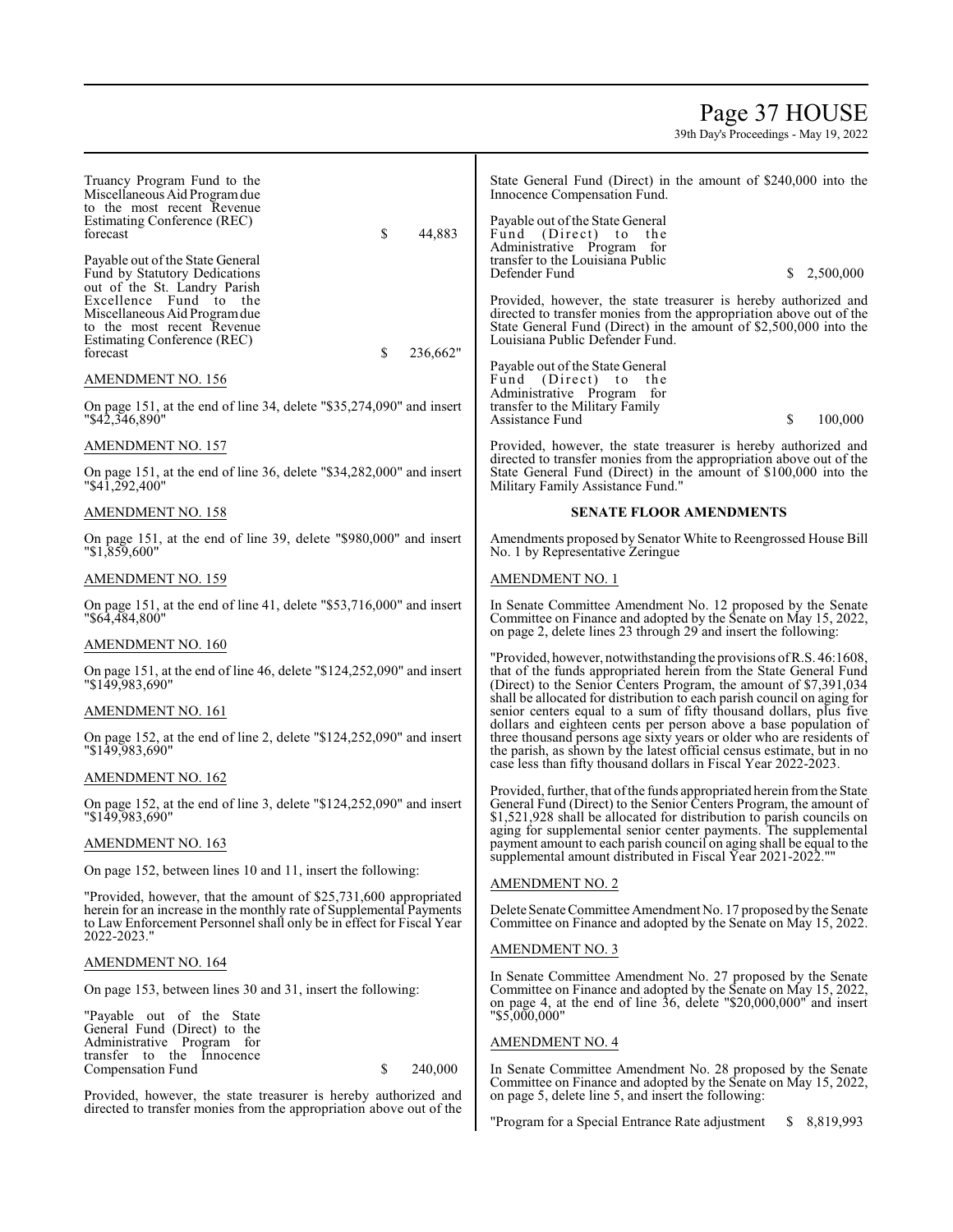## Page 38 HOUSE

39th Day's Proceedings - May 19, 2022

Provided, however, that of the funds appropriated above for the Office of Management and Finance Program, the commissioner of administration is hereby authorized to adjust the means of financing by reducing the State General Fund (Direct) by \$8,819,993 and allocating to the appropriate facilities for the correctional security officers' Special Entrance Rate adjustment.""

## AMENDMENT NO. 5

In Senate Committee Amendment No. 29 proposed by the Senate Committee on Finance and adopted by the Senate on May 15, 2022, on page 5, at the end of line 7, delete "\$152,502,339" and insert "\$154,502,339"

## AMENDMENT NO. 6

In Senate Committee Amendment No. 31 proposed by the Senate Committee on Finance and adopted by the Senate on May 15, 2022, on page 5, at the end of line 11, delete "\$347,142,172" and insert "\$349,142,172"

## AMENDMENT NO. 7

In Senate Committee Amendment No. 34 proposed by the Senate Committee on Finance and adopted by the Senate on May 15, 2022, on page 5, at the end of line 17, delete "\$347,142,172" and insert "\$349,142,172"

## AMENDMENT NO. 8

In Senate Committee Amendment No. 62 proposed by the Senate Committee on Finance and adopted by the Senate on May 15, 2022, on page 11, delete lines 13 through 18 and insert the following:

| "intermediate care facilities (ICFs)                              |                                                                                                                                | \$27,974,178                |
|-------------------------------------------------------------------|--------------------------------------------------------------------------------------------------------------------------------|-----------------------------|
|                                                                   | <b>TOTAL EXPENDITURES</b>                                                                                                      | \$27,974,178                |
| MEANS OF FINANCE:<br>State General Fund (Direct)<br>Federal Funds |                                                                                                                                | \$9,100,000<br>\$18,874,178 |
|                                                                   | TOTAL MEANS OF FINANCING                                                                                                       | \$27,974,178"               |
| AMENDMENT NO. 9                                                   |                                                                                                                                |                             |
|                                                                   | In Senate Committee Amendment No. 63 proposed by the Senate<br>Committee on Finance and adopted by the Senate on May 15, 2022, |                             |

on page 12, delete lines 36 through 46 and insert the following: ""Payable out of the State

| General Fund (Direct) to the     |          |
|----------------------------------|----------|
| Management and Finance           |          |
| Program for the tracking.        |          |
| reviewing, and managing of       |          |
| nursing home emergency           |          |
| preparedness plans, including    |          |
| four (4) positions, in the event |          |
| that House Bill No. 933 of the   |          |
| 2022 Regular Session of the      |          |
| Louisiana Legislature is enacted |          |
| into law                         | 397,594" |
|                                  |          |

### AMENDMENT NO. 10

In Senate Committee Amendment No. 63 proposed by the Senate Committee on Finance and adopted by the Senate on May 15, 2022, on page 13, delete lines 1 through 4

## AMENDMENT NO. 11

In Senate Committee Amendment No. 104 proposed by the Senate Committee on Finance and adopted by the Senate on May 15, 2022, on page 19, after line 44, insert the following:

"Provided, however, that of the monies appropriated above from the State General Fund (Direct) to the Louisiana State University - Agricultural Center, the amount of \$500,000 shall not be used for any other purpose than provided herein and shall be in addition to and not supplant funds appropriated to the Louisiana State University - Agricultural Center.

## AMENDMENT NO. 12

In Senate Committee Amendment No. 104 proposed by the Senate Committee on Finance and adopted by the Senate on May 15, 2022, on page 20, at the end of line 27, delete "."" and insert "and allocate the reduction amount to the Louisiana State University - A&M College."

### AMENDMENT NO. 13

Delete Senate Committee Amendment No. 111 proposed by the Senate Committee on Finance and adopted by the Senate on May 15, 2022.

### AMENDMENT NO. 14

In Senate Committee Amendment No. 112 proposed by the Senate Committee on Finance and adopted by the Senate on May 15, 2022, on page 22, at the end of line 35, delete "\$4,641,743" and insert "\$3,141,743"

## AMENDMENT NO. 15

In Senate Committee Amendment No. 118 proposed by the Senate Committee on Finance and adopted by the Senate on May 15, 2022, on page 23, at the end of line 41, insert """ and delete lines 42 through 44

## AMENDMENT NO. 16

Delete Senate Committee Amendment No. 139 proposed by the Senate Committee on Finance and adopted by the Senate on May 15, 2022.

## AMENDMENT NO. 17

In Senate Committee Amendment No. 141 proposed by the Senate Finance Committee on and adopted by the Senate on May 15, 2022, on page 28, delete line 40 and insert the following:

"Attorneys Program, in the event that House Bill No. 477 of the 2022 Regular Session of the Louisiana Legislature is enacted

 $$ 2,500,000$ ""

#### AMENDMENT NO. 18

In Senate Committee Amendment No. 145 proposed by the Senate Committee on Finance and adopted by the Senate on May 15, 2022, on page 29, line 7, between "Program" and "for", insert "to the Market Umbrella"

## AMENDMENT NO. 19

Delete Senate Amendment Nos. 156, 157, 158, 159, 160, 161, 162, and 163 proposed by the Senate Committee on Finance and adopted by the Senate on May 15, 2022.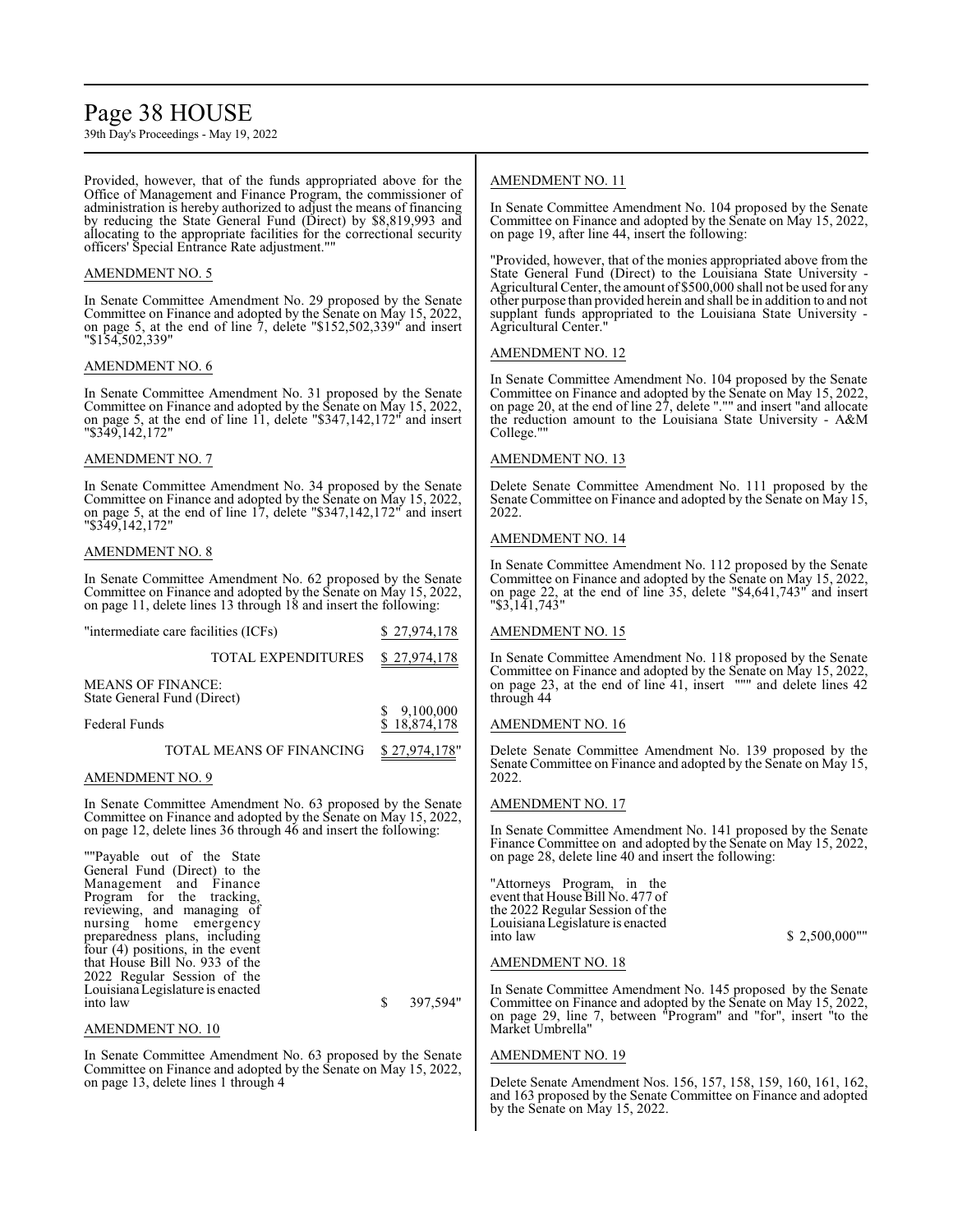Page 39 HOUSE

| <b>AMENDMENT NO. 20</b>                                                                                                                                     |          | <b>AMENDMENT NO. 29</b> |                                                                                                                                                                                             |          |                    |  |
|-------------------------------------------------------------------------------------------------------------------------------------------------------------|----------|-------------------------|---------------------------------------------------------------------------------------------------------------------------------------------------------------------------------------------|----------|--------------------|--|
| On page 14, between lines 7 and 8, insert the following:                                                                                                    |          |                         | On page 33, between lines 21 and 22, insert the following:                                                                                                                                  |          |                    |  |
| "EXPENDITURES:<br>Administrative Program for<br>reimbursement grants to child<br>abuse and neglect programs<br>statewide                                    | S        | 334,527                 | "Payable out of the State"<br>General Fund (Direct) to the<br>Civil Law Program for salaries<br>and related benefits for the<br>restoration of one (1) authorized                           |          |                    |  |
| <b>TOTAL EXPENDITURES</b>                                                                                                                                   | S        | 334,527                 | position                                                                                                                                                                                    | \$       | 104,300            |  |
| <b>MEANS OF FINANCE:</b><br>State General Fund by:<br>Fees and Self-generated Revenues<br>Dedicated Fund Account:<br>Children's Trust Fund<br>Federal Funds | \$<br>\$ | 250,000<br>84,527       | Payable out of the State General<br>Fund (Direct) to the Criminal<br>Law and Medicaid Fraud<br>Program for salaries and related<br>benefits for the restoration of<br>three $(3)$ positions | \$       | 241,339            |  |
| <b>TOTAL MEANS OF FINANCE</b>                                                                                                                               |          | 334,527"                | Payable out of State General<br>Fund by Interagency Transfers                                                                                                                               |          |                    |  |
| <b>AMENDMENT NO. 21</b>                                                                                                                                     |          |                         | to the Risk Litigation Program<br>for salaries and related benefits                                                                                                                         |          |                    |  |
| On page 16, at the end of line 31, delete $\frac{1}{220,971,414}$ and insert<br>"\$217,679,886"                                                             |          |                         | for the restoration of two $(2)$<br>positions                                                                                                                                               | \$       | 258,395            |  |
| <b>AMENDMENT NO. 22</b>                                                                                                                                     |          |                         | Payable out of the State General<br>Fund by Interagency Transfers                                                                                                                           |          |                    |  |
| On page 17, at the end of line 5, delete "\$884,239,435" and insert<br>"\$880,947,907"                                                                      |          |                         | from Louisiana State<br>University-A&M College to the<br>Risk Litigation Program for                                                                                                        |          |                    |  |
| <b>AMENDMENT NO. 23</b>                                                                                                                                     |          |                         | legal representation                                                                                                                                                                        | \$       | 100,000            |  |
| On page 17, at the end of line 7, delete $\degree$ \$62,010,957" and insert<br>"\$59,531,957"                                                               |          |                         | EXPENDITURES:<br>Administrative Program for salaries and related<br>benefits pertaining to unclassified performance                                                                         | \$       |                    |  |
| <b>AMENDMENT NO. 24</b>                                                                                                                                     |          |                         | rate adjustments                                                                                                                                                                            |          | 160,722            |  |
| On page 17, at the end of line 9, delete "\$69,154,622" and insert<br>"\$68,427,534"                                                                        |          |                         | Civil Law Program for salaries and related benefits<br>pertaining to unclassified performance rate<br>adjustments                                                                           | \$       | 360,585            |  |
| <b>AMENDMENT NO. 25</b>                                                                                                                                     |          |                         | Criminal Law and Medicaid Fraud Program for                                                                                                                                                 |          |                    |  |
| On page 17, at the end of line 11, delete "\$36,779,040" and insert<br>"\$36,693,600"                                                                       |          |                         | salaries and related benefits pertaining to<br>unclassified performance<br>rate adjustments                                                                                                 | \$       | 459,315            |  |
| <b>AMENDMENT NO. 26</b>                                                                                                                                     |          |                         | Risk Litigation Program for salaries and related                                                                                                                                            |          |                    |  |
| On page 17, at the end of line 18, delete "\$884,239,435" and insert<br>"\$880,947,907"                                                                     |          |                         | benefits pertaining to unclassified performance<br>rate adjustments                                                                                                                         | \$       | 598,312            |  |
| <b>AMENDMENT NO. 27</b>                                                                                                                                     |          |                         | Gaming Program for salaries and related benefits<br>pertaining to unclassified performance rate<br>adjustments                                                                              | \$       | 198,243            |  |
| On page 17, delete lines 38 through 41                                                                                                                      |          |                         | <b>TOTAL EXPENDITURES</b>                                                                                                                                                                   |          | 1,777,177          |  |
| <b>AMENDMENT NO. 28</b>                                                                                                                                     |          |                         | <b>MEANS OF FINANCE:</b>                                                                                                                                                                    |          |                    |  |
| On page 17, after line 48, insert the following:                                                                                                            |          |                         | State General Fund (Direct)<br>State General Fund by:                                                                                                                                       | \$       | 756,414            |  |
| "Payable out of State General<br>Fund by Statutory Dedications                                                                                              |          |                         | <b>Interagency Transfers</b><br>Fees $\&$ Self-generated Revenues                                                                                                                           | \$<br>\$ | 624,916<br>102,064 |  |
| out of the Fiscal Year<br>2022-2023 Louisiana Tourism<br>Revival Fund to the Executive                                                                      |          |                         | <b>Statutory Dedications:</b><br>Department of Justice Debt<br>Collection Fund                                                                                                              | \$       | 65,660             |  |
| Administration Program, in the<br>event House Bill No. 406 of the                                                                                           |          |                         | Medical Assistance Programs Fraud<br>Detection Fund                                                                                                                                         | \$       | 54,903             |  |
| 2022 Regular Session of the<br>Louisiana Legislature is enacted                                                                                             |          |                         | Federal Funds                                                                                                                                                                               | S        | 173,220            |  |
| into law                                                                                                                                                    |          | \$15,000,000"           | TOTAL MEANS OF FINANCING                                                                                                                                                                    | S.       | 1,777,177'         |  |
|                                                                                                                                                             |          |                         |                                                                                                                                                                                             |          |                    |  |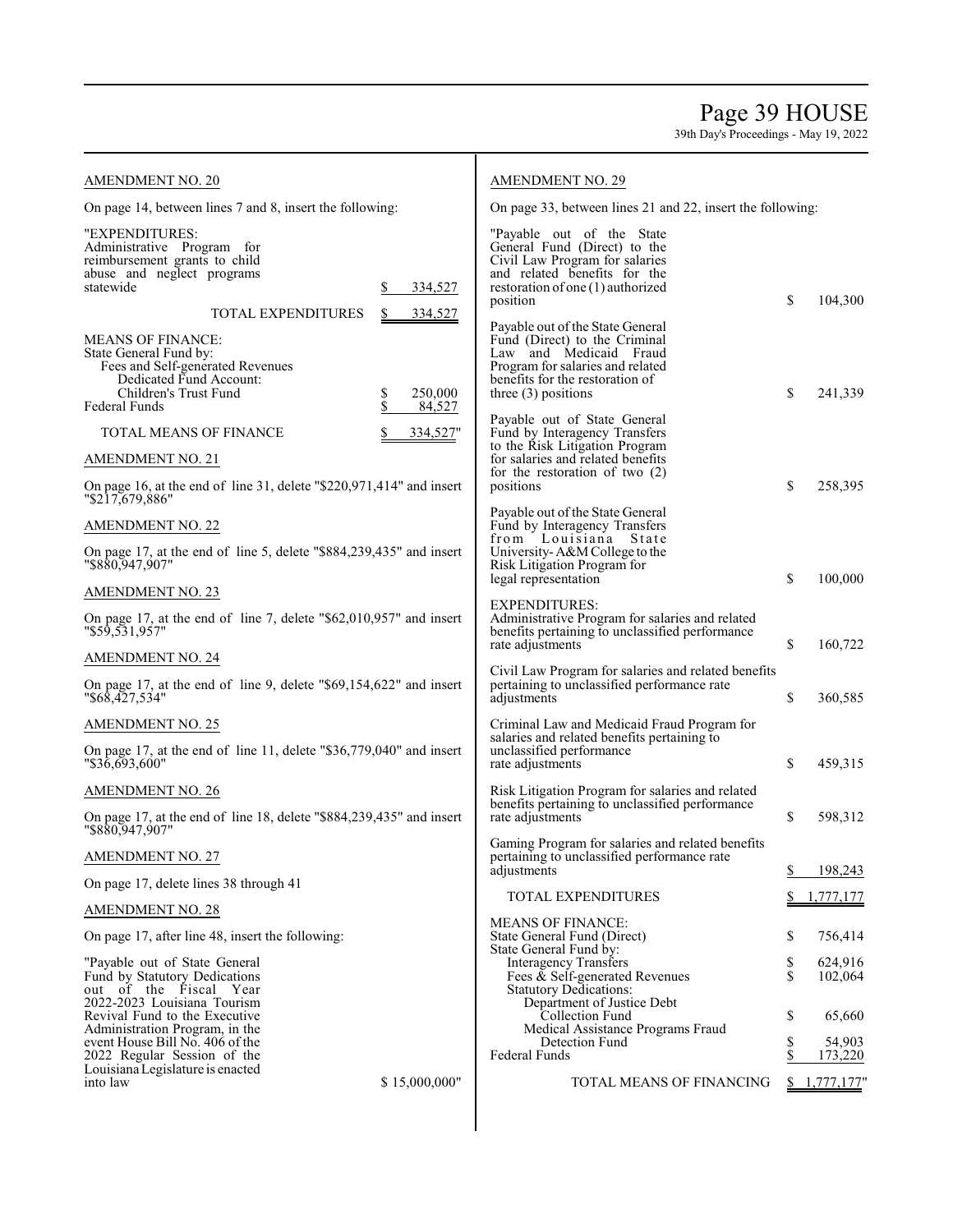# Page 40 HOUSE

| AMENDMENT NO. 30                                                                                                                    | <b>AMENDMENT NO. 39</b>                                                                 |
|-------------------------------------------------------------------------------------------------------------------------------------|-----------------------------------------------------------------------------------------|
| On page 34, delete lines 16 through 20 and insert the following:                                                                    | On page 43, at the end of line 32, delete " $$5,911,667"$ and insert                    |
| "The commissioner of administration is hereby authorized and                                                                        | "\$8,390,667"                                                                           |
| directed to adjust the means of financing for the Administrative<br>Program by reducing the appropriation out of State General Fund | <b>AMENDMENT NO. 40</b>                                                                 |
| (Direct) by \$1,550,000, out of State General Fund by Statutory<br>Dedications out of the Litter Abatement and Education Account by | On page 43, at the end of line 34, delete "\$1,639,129" and insert<br>"\$2,366,217"     |
| \$630,000, and the total number of Authorized Positions by one (1)<br>authorized position."                                         | <b>AMENDMENT NO. 41</b>                                                                 |
| <b>AMENDMENT NO. 31</b>                                                                                                             | On page 43, between lines 34 and 35, insert:                                            |
| On page 35, between lines 33 and 34, insert the following:                                                                          | "Fees and Self-generated Revenues \$<br>0 S<br>85,440"                                  |
| "Payable out of the State"<br>General Fund by Interagency                                                                           | <b>AMENDMENT NO. 42</b>                                                                 |
| Transfers from the Hurricane<br>Ida Recovery Fund to the                                                                            | On page 43, at the end of line 37, delete "\$7,840,347" and insert<br>"11,131,875"      |
| Administrative Program for<br>administration of the recovery                                                                        | <b>AMENDMENT NO. 43</b>                                                                 |
| program in the event House Bill<br>No. 406 of the 2022 Regular<br>Session of Louisiana                                              | On page 43, after line 44, insert:                                                      |
| Legislature<br>\$<br>is enacted into law<br>990,000                                                                                 | "Payable out of State General                                                           |
|                                                                                                                                     | Fund (Direct) to the Dew<br>Drop-America's Rock and Roll                                |
| Payable out of the State General<br>Fund (Direct) to the                                                                            | Museum Program, including<br>one (1) authorized unclassified                            |
| Administrative Program for an<br>online reporting system of                                                                         | position, for operating expenses<br>in the event that House Bill No.                    |
| public school board finances,<br>including one (1) authorized                                                                       | 889 of the 2022 Regular Session<br>of the Louisiana Legislature is                      |
| position, in the event that House                                                                                                   | enacted<br>into                                                                         |
| Bill No. 526 of the 2022<br>Regular Session of the                                                                                  | S.<br>1,000,000"<br>law                                                                 |
| \$<br>Legislature is enacted into law<br>232,710"                                                                                   | <b>AMENDMENT NO. 44</b>                                                                 |
| AMENDMENT NO. 32                                                                                                                    | On page 47, at the end of line 14, delete " $(15)$ " and insert " $(16)$ "              |
| On page 41, at the end of line 12, delete "\$24,653,300" and insert<br>"\$24,153,300"                                               | <b>AMENDMENT NO. 45</b>                                                                 |
| AMENDMENT NO. 33                                                                                                                    | On page 47, at the end of line 16, delete "\$21,306,094" and insert<br>"\$25,806,094"   |
| On page 41, at the end of line 29, delete "\$26,681,937" and insert<br>"\$26,181,937"                                               | <b>AMENDMENT NO. 46</b>                                                                 |
| AMENDMENT NO. 34                                                                                                                    | On page 47, at the end of line 28, delete "\$27,302,279" and insert<br>$"\$31,802,279"$ |
| On page 41, at the end of line 31, delete " $$18,823,393$ " and insert<br>"\$18,323,393"                                            | <b>AMENDMENT NO. 47</b>                                                                 |
| <b>AMENDMENT NO. 35</b>                                                                                                             | On page 47, at the end of line 30, delete "0" and insert "\$500,000"                    |
| On page 41, at the end of line 45, delete "\$26,681,937" and insert                                                                 | <b>AMENDMENT NO. 48</b>                                                                 |
| "\$26,181,937"                                                                                                                      | On page 47, between lines 35 and 36, insert:                                            |
| <b>AMENDMENT NO. 36</b>                                                                                                             | \$4,000,000"<br>"Major Events Incentive Fund<br>S<br>$\bf{0}$                           |
| On page 43, at the end of line 12, change " $(36)$ " to " $(42)$ "                                                                  | <b>AMENDMENT NO. 49</b>                                                                 |
| <u>AMENDMENT NO. 37</u>                                                                                                             | On page 47, at the end of line 37, delete "\$27,302,279" and insert<br>"\$31,802,279"   |
| On page 43, at the end of line 13, delete "\$6,062,938" and insert<br>"\$9,354,466"                                                 | <b>AMENDMENT NO. 50</b>                                                                 |
| <u>AMENDMENT NO. 38</u>                                                                                                             | On page 63, at the end of line 30, delete "\$175,000" and insert<br>$"$ \$2,175,000"    |
| On page 43, at the end of line 30, delete "\$7,840,347" and insert<br>$"\$1\overline{1}, \overline{131}, \overline{875"$            |                                                                                         |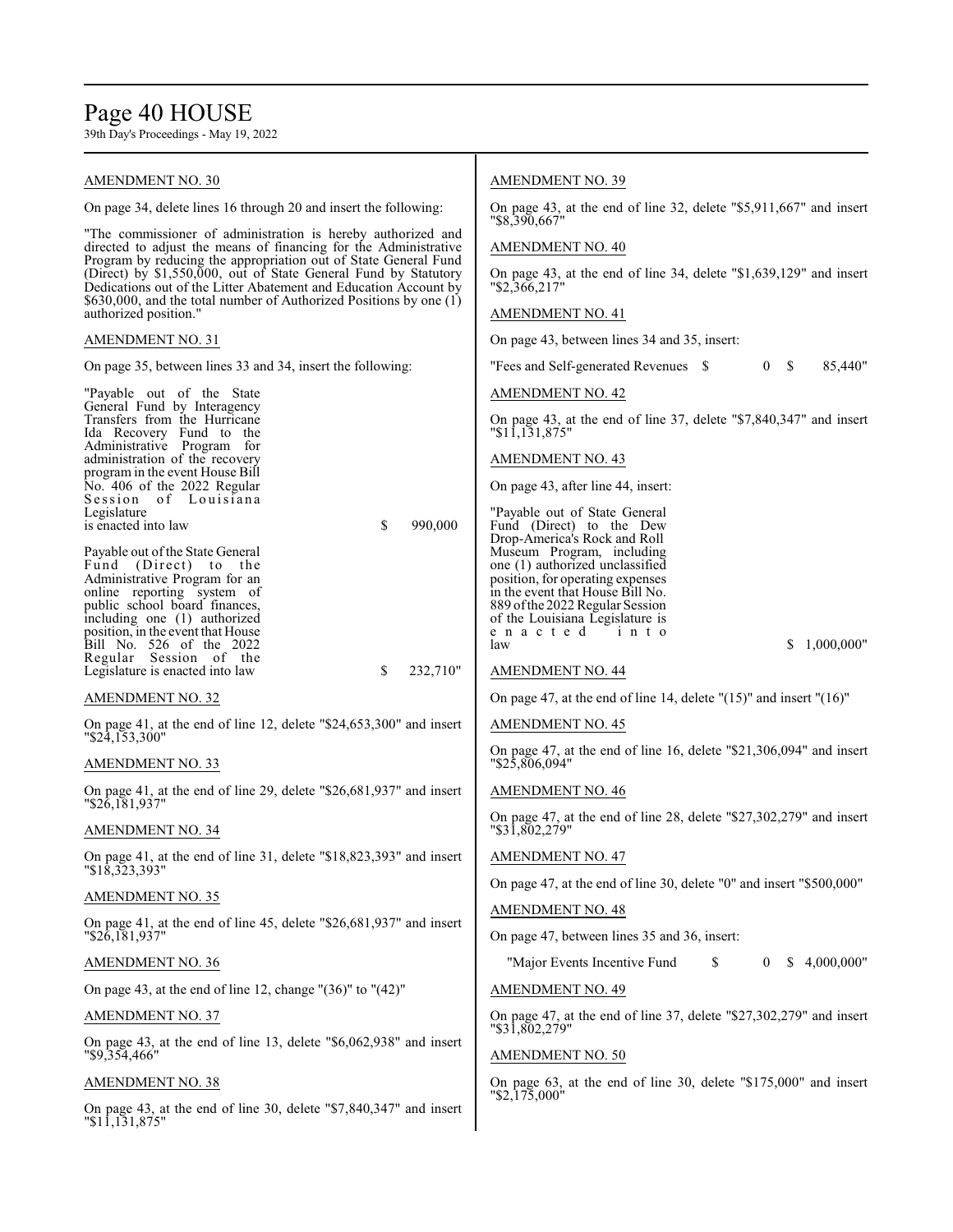## Page 41 HOUSE

| <b>AMENDMENT NO. 51</b>                                                                                                                          |                 | On page 113, at the end of line 46, delete "\$89,327,059" and insert<br>"\$89,326,892" |    |             |  |  |
|--------------------------------------------------------------------------------------------------------------------------------------------------|-----------------|----------------------------------------------------------------------------------------|----|-------------|--|--|
| On page 83, between lines 40 and 41, insert the following:                                                                                       |                 |                                                                                        |    |             |  |  |
| "Provided, however, that of the total appropriated herein, the amount<br>of \$94,000 shall be allocated to the five Sickle Cell Foundations: The |                 | <b>AMENDMENT NO. 56</b>                                                                |    |             |  |  |
| Sickle Cell Association of South Louisiana; The Southwest Louisiana                                                                              |                 | On page 129, between lines 11 and 12, insert the following:                            |    |             |  |  |
| Sickle Cell Anemia, Inc.; The Sickle Cell Anemia Research<br>Foundation, Inc.; The Sickle Cell Disease Association of America,                   |                 | "Payable out of the State<br>General Fund (Direct) to the                              |    |             |  |  |
| Inc. Northwest Louisiana Chapter; and The Northeast Louisiana<br>Sickle Cell Anemia Technical Resource Foundation, Inc."                         |                 | District Support Program for<br>planning and administration                            |    |             |  |  |
| <b>AMENDMENT NO. 52</b>                                                                                                                          |                 | cost of the Education Savings<br>Account Program, including                            |    |             |  |  |
| On page 90, between lines 16 and 17, insert the following:                                                                                       |                 | two (2) authorized positions, in<br>the event Senate Bill No. 203 of                   |    |             |  |  |
| "EXPENDITURES:                                                                                                                                   |                 | the 2022 Regular Session of the<br>Louisiana Legislature is enacted                    |    |             |  |  |
| Division of Child Welfare for<br>child victims of human                                                                                          |                 | into law                                                                               |    | \$223,954"  |  |  |
| trafficking, including five (5)<br>authorized positions, in the                                                                                  |                 | <b>AMENDMENT NO. 57</b>                                                                |    |             |  |  |
| event that Senate Bill No. 63 of<br>the 2022 Regular Session of the                                                                              |                 | On page 130, between lines 45 and 46, insert the following:                            |    |             |  |  |
| Louisiana Legislature is enacted<br>into law                                                                                                     | 3,370,742<br>S. | "Payable out of the State<br>General Fund by Statutory                                 |    |             |  |  |
| <b>TOTAL EXPENDITURES</b>                                                                                                                        | \$3,370,742     | Dedications out of the Early<br>Childhood Education Fund to                            |    |             |  |  |
|                                                                                                                                                  |                 | the Non-Federal Support                                                                |    |             |  |  |
| <b>MEANS OF FINANCE:</b><br>State General Fund (Direct)                                                                                          | \$<br>2,528,056 | Program for the Early<br>Childhood Community Networks                                  |    | \$3,476,000 |  |  |
| <b>Federal Funds</b>                                                                                                                             | \$<br>842,686   | Provided, however, that the funds appropriated above for the                           |    |             |  |  |
| TOTAL MEANS OF FINANCING                                                                                                                         | \$3,370,742"    | Non-Federal Support Program appropriation shall be allocated as<br>follows:            |    |             |  |  |
| AMENDMENT NO. 53                                                                                                                                 |                 | Agenda for Children (New Orleans                                                       |    |             |  |  |
| On page 101, between lines 27 and 28, insert the following:                                                                                      |                 | Early Education Network)<br>Jefferson Parish (Jefferson Parish                         | \$ | 3,000,000   |  |  |
| "EXPENDITURES:<br>Administrative Program for the                                                                                                 |                 | Ready Start Network)<br>Caddo Parish (Caddo Smart Start                                | \$ | 225,000     |  |  |
| Keep Louisiana Beautiful program,                                                                                                                |                 | Early Childhood Network)                                                               | \$ | 200,000     |  |  |
| including one (1) authorized position                                                                                                            | 2,180,000       | Northwestern State University<br>(Bossier Ready Start Network)                         | \$ | 51,000"     |  |  |
| <b>TOTAL EXPENDITURES</b>                                                                                                                        | \$2,180,000     | <b>AMENDMENT NO. 58</b>                                                                |    |             |  |  |
| <b>MEANS OF FINANCE:</b><br>State General Fund (Direct)                                                                                          | 1,550,000       | On page 142, line 9, after "available.", insert the following:                         |    |             |  |  |
| State General Fund by:<br><b>Statutory Dedications:</b>                                                                                          |                 | "Any funds remaining after the above obligations are met shall be                      |    |             |  |  |
| Litter Abatement and Education Account                                                                                                           | 630,000<br>\$   | allocated and distributed to the Alario Center for maintenance and<br>improvements."   |    |             |  |  |
| TOTAL MEANS OF FINANCING                                                                                                                         | \$2,180,000"    | <b>AMENDMENT NO. 59</b>                                                                |    |             |  |  |
| <b>AMENDMENT NO. 54</b>                                                                                                                          |                 | On page 152, between lines 21 and 22, insert the following:                            |    |             |  |  |
| On page 110, between lines 44 and 45, insert the following:                                                                                      |                 | "Payable out of the State                                                              |    |             |  |  |
| "Payable out of the State"<br>General Fund by Statutory                                                                                          |                 | General Fund (Direct) to<br>Municipal Police Supplemental                              |    |             |  |  |
| Dedications out of the                                                                                                                           |                 | Payments for a one-time lump-                                                          |    |             |  |  |
| Shreveport Riverfront and<br>Convention Center<br>and                                                                                            |                 | sum payment of \$1,200 to each<br>recipient eligible for state                         |    |             |  |  |
| Independence Stadium Fund to                                                                                                                     |                 | supplemental pay pursuant to                                                           |    |             |  |  |
| the Louisiana State University<br>Board of Supervisors for the                                                                                   |                 | R.S. 40:1667.1 or 1667.9                                                               | S. | 7,072,798   |  |  |
| Louisiana State University                                                                                                                       |                 | Payable out of the State General                                                       |    |             |  |  |
| Health Sciences Center at<br>Shreveport                                                                                                          | \$<br>200,000"  | Fund (Direct) to Firefighters'<br>Supplemental Payments for a                          |    |             |  |  |
|                                                                                                                                                  |                 | one-time lump-sum payment of                                                           |    |             |  |  |
| <b>AMENDMENT NO. 55</b>                                                                                                                          |                 | \$1,200 to each recipient eligible<br>for state supplemental pay                       |    |             |  |  |
|                                                                                                                                                  |                 | pursuant to R.S. $40:1666.1$                                                           | S. | 7,010,400   |  |  |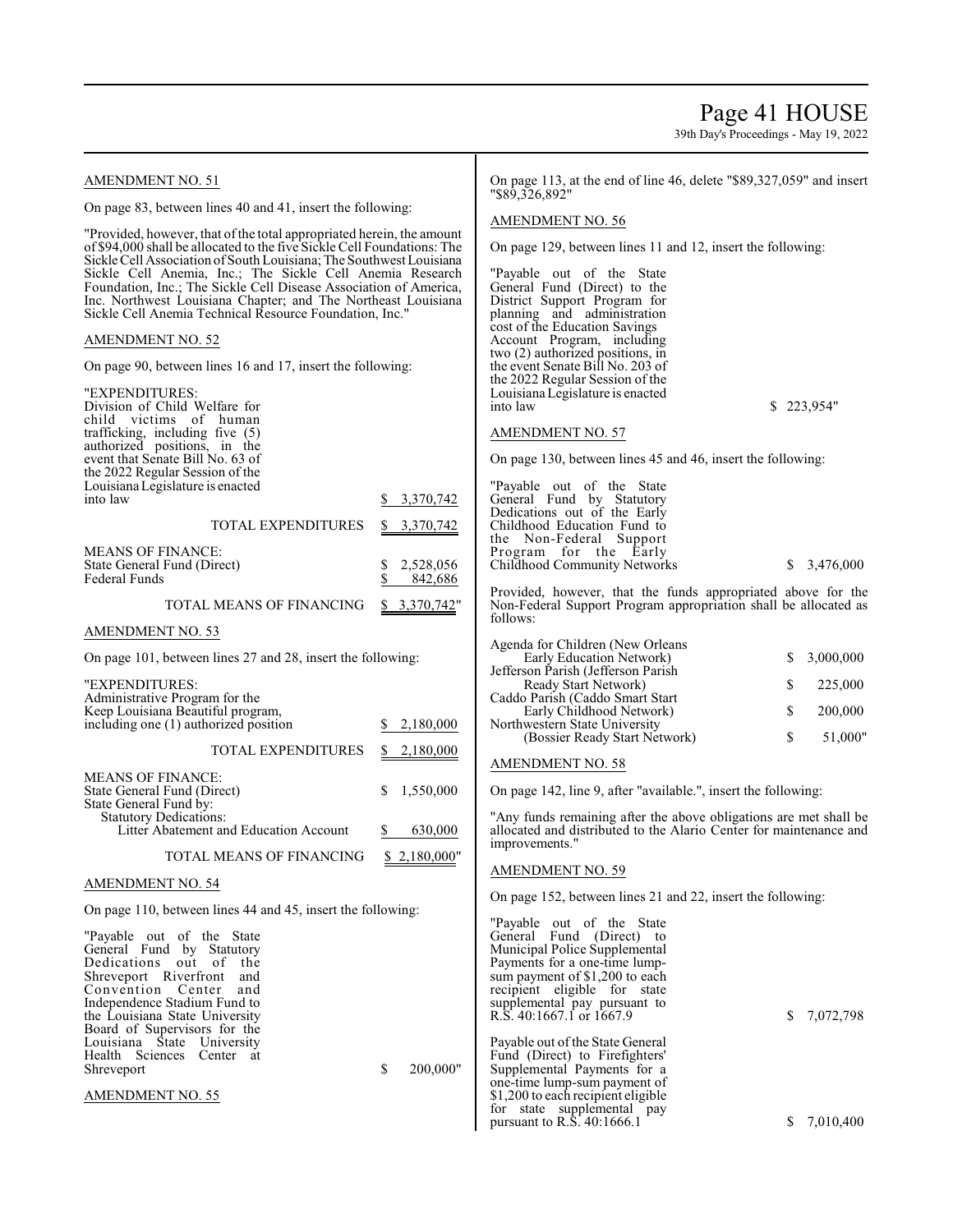## Page 42 HOUSE

| Payable out of the State General<br>Fund (Direct) to Constables and<br>Justices of the Peace<br>Supplemental Payments for a      |                                                                                                                                           |                                                                                                                                   | Emerson<br>Total - 7                              | McCormick<br><b>ABSENT</b>                                                                                                                                                                                                                                                                                                                                                                                                                                                                                                                                                                                                                                                                                                                                                                                                                            |                                                       |
|----------------------------------------------------------------------------------------------------------------------------------|-------------------------------------------------------------------------------------------------------------------------------------------|-----------------------------------------------------------------------------------------------------------------------------------|---------------------------------------------------|-------------------------------------------------------------------------------------------------------------------------------------------------------------------------------------------------------------------------------------------------------------------------------------------------------------------------------------------------------------------------------------------------------------------------------------------------------------------------------------------------------------------------------------------------------------------------------------------------------------------------------------------------------------------------------------------------------------------------------------------------------------------------------------------------------------------------------------------------------|-------------------------------------------------------|
| one-time lump-sum payment of<br>\$240 to each recipient eligible<br>for state supplemental<br>pay pursuant to R.S. 13:2591       |                                                                                                                                           | \$<br>175,920                                                                                                                     | Bagley<br>Cox<br>Deshotel<br>Hodges<br>Total - 10 | Johnson, T.<br>Marcelle<br>Marino<br>Moore                                                                                                                                                                                                                                                                                                                                                                                                                                                                                                                                                                                                                                                                                                                                                                                                            | Phelps<br>Tarver                                      |
| Payable out of the State General<br>Fund (Direct) to Deputy<br>Sheriff's Supplemental                                            |                                                                                                                                           |                                                                                                                                   | the House.                                        | The amendments proposed by the Senate were concurred in by                                                                                                                                                                                                                                                                                                                                                                                                                                                                                                                                                                                                                                                                                                                                                                                            |                                                       |
| Payments for a one-time lump-<br>sum payment of \$1,200 for each<br>recipient eligible for state<br>supplemental pay pursuant to |                                                                                                                                           |                                                                                                                                   |                                                   | <b>STATE OF LOUISIANA</b><br>Legislative Fiscal Office                                                                                                                                                                                                                                                                                                                                                                                                                                                                                                                                                                                                                                                                                                                                                                                                |                                                       |
| R.S. 40:1667.7<br>AMENDMENT NO. 60                                                                                               |                                                                                                                                           | \$10,768,800"                                                                                                                     | TO:                                               | The Honorable Clay Schexnayder,<br>Speaker of the House of Representatives                                                                                                                                                                                                                                                                                                                                                                                                                                                                                                                                                                                                                                                                                                                                                                            | Honorable Members of the House of Representatives     |
| insert "Section 20."                                                                                                             |                                                                                                                                           | On page 153, at the beginning of line 32, delete "Section 21." and                                                                | FROM:                                             | Evan Brasseaux, Interim Deputy Fiscal Officer                                                                                                                                                                                                                                                                                                                                                                                                                                                                                                                                                                                                                                                                                                                                                                                                         | Alan M. Boxberger, Interim Legislative Fiscal Officer |
| AMENDMENT NO. 61                                                                                                                 |                                                                                                                                           |                                                                                                                                   | DATE:                                             | May 19, 2022                                                                                                                                                                                                                                                                                                                                                                                                                                                                                                                                                                                                                                                                                                                                                                                                                                          |                                                       |
| insert "Section 21."                                                                                                             |                                                                                                                                           | On page 165, at the beginning of line 1, delete "Section 22." and                                                                 | <b>SUBJECT:</b>                                   | House Rule 7.19, HB 1 Reengrossed with Senate<br>Amendments                                                                                                                                                                                                                                                                                                                                                                                                                                                                                                                                                                                                                                                                                                                                                                                           |                                                       |
| Senate be concurred in.                                                                                                          |                                                                                                                                           | Rep. Zeringue moved that the amendments proposed by the                                                                           |                                                   | Pursuant to House Rule 7.19, the Legislative Fiscal Office (LFO) is<br>required to submit a report to the House of Representatives, which<br>indicates whether the appropriation bill appropriates one-time money                                                                                                                                                                                                                                                                                                                                                                                                                                                                                                                                                                                                                                     |                                                       |
|                                                                                                                                  | <b>ROLL CALL</b>                                                                                                                          |                                                                                                                                   |                                                   | for ordinary recurring expenses within the Reengrossed version of<br>House Bill 1 (HB 1) with Senate Amendments.                                                                                                                                                                                                                                                                                                                                                                                                                                                                                                                                                                                                                                                                                                                                      |                                                       |
|                                                                                                                                  | The roll was called with the following result:                                                                                            |                                                                                                                                   |                                                   | HR 7.19 One-Time Money List                                                                                                                                                                                                                                                                                                                                                                                                                                                                                                                                                                                                                                                                                                                                                                                                                           |                                                       |
| Mr. Speaker<br>Adams<br>Amedee<br>Bacala<br>Beaullieu<br>Bishop<br>Bourriaque<br>Boyd<br>Brass<br>Brown<br>Bryant<br>Butler      | <b>YEAS</b><br>Frieman<br>Gadberry<br>Gaines<br>Geymann<br>Glover<br>Goudeau<br>Green<br>Harris<br>Hilferty<br>Hollis<br>Horton<br>Hughes | Miller, G.<br>Mincey<br>Muscarello<br>Nelson<br>Newell<br>Orgeron<br>Owen, C.<br>Owen, R.<br>Pierre<br>Pressly<br>Riser<br>Romero |                                                   | Pursuant to HR $7.19(C)(2)$ , appropriations from one-time money for<br>ordinary recurring expenses may not exceed the projected growth of<br>the state general fund from the fiscal year for which the appropriation<br>is proposed and the subsequent fiscal year according to the most<br>recent official forecast. The threshold calculation is the difference<br>between the official SGF revenue forecast adopted by the Revenue<br>Estimating Conference (REC) on May 9, 2022, for FY 23 of<br>\$11,039.8 M and for FY 24 of \$10,834.1 M, which equates to \$205.7<br>M of SGF revenue loss. The amount of one-time funds, as defined by<br>HR 7.19, allowed to be appropriated in HB 1 for FY 23 expenditure<br>is $(\$0)$ . There is no $(\$0)$ one-time money as defined in House Rule<br>7.19 in HB 1 Reengrossed with Senate Amendments. |                                                       |
| Carpenter<br>Carrier                                                                                                             | Huval                                                                                                                                     | Schamerhorn<br>Schlegel                                                                                                           |                                                   | FY 23 Replacement Financing Decision List                                                                                                                                                                                                                                                                                                                                                                                                                                                                                                                                                                                                                                                                                                                                                                                                             |                                                       |
| Carter, R.<br>Cormier<br>Coussan<br>Crews<br>Davis<br>DeVillier<br>DuBuisson                                                     | Illg<br>Jefferson<br>Jenkins<br>Johnson, M.<br>Jordan<br>Kerner<br>LaCombe<br>LaFleur                                                     | Seabaugh<br>Selders<br>St. Blanc<br>Stagni<br>Stefanski<br>Thomas<br>Thompson<br>Turner                                           |                                                   | Although HB 7.19 contains a definition of "one-time money", the<br>rule itself is not indicative of the financing decisions that will have<br>to be made in FY 24 relative to the current structure of the FY 23<br>proposed operating budget. Due to this issue, the LFO not only<br>provides the HR 7.19 list to comply with the House Rule, but also<br>provides details of significant potential FY 24 financing replacements<br>that will have to be made as a result of the proposed FY 23 budget.                                                                                                                                                                                                                                                                                                                                              |                                                       |
| Duplessis<br>Echols<br>Edmonds<br>Farnum<br>Firment                                                                              | Landry<br>Larvadain<br>Lyons<br>Mack<br>Magee                                                                                             | Villio<br>Wheat<br>White<br>Willard                                                                                               |                                                   | Approximately \$136.2 M in funds that may not be available in the<br>future are proposed to support recurring expenditures in HB 1 for FY<br>23 and beyond. The \$136.2 M is for FY 23 projected emergency<br>Federal Medical Assistance Percentage (FMAP) for Medicaid.                                                                                                                                                                                                                                                                                                                                                                                                                                                                                                                                                                              |                                                       |
| Fisher<br>Fontenot<br>Freeman<br>Freiberg<br>Total - 88                                                                          | McFarland<br>McKnight<br>McMahen<br>Miller, D.<br><b>NAYS</b>                                                                             | Wright<br>Zeringue                                                                                                                |                                                   | The current REC forecast for FY 24 is projected to decline by<br>approximately \$205.7 M from FY 23. Therefore, this leaves \$341.9<br>$\overline{M}$ (\$136.2 M + \$205.7 M) in recurring expenditures that do not<br>currently have an identified recurring revenue source. The amount of<br>non-recurring SGF expenditures funded with recurring revenues is                                                                                                                                                                                                                                                                                                                                                                                                                                                                                       |                                                       |
| Carter, W.<br>Edmonston                                                                                                          | Garofalo<br>Ivey                                                                                                                          | Miguez                                                                                                                            |                                                   | not sufficient to offset these amounts in their entirety; these include:<br>\$45.6 M for the 27th pay period                                                                                                                                                                                                                                                                                                                                                                                                                                                                                                                                                                                                                                                                                                                                          |                                                       |
|                                                                                                                                  |                                                                                                                                           |                                                                                                                                   |                                                   |                                                                                                                                                                                                                                                                                                                                                                                                                                                                                                                                                                                                                                                                                                                                                                                                                                                       |                                                       |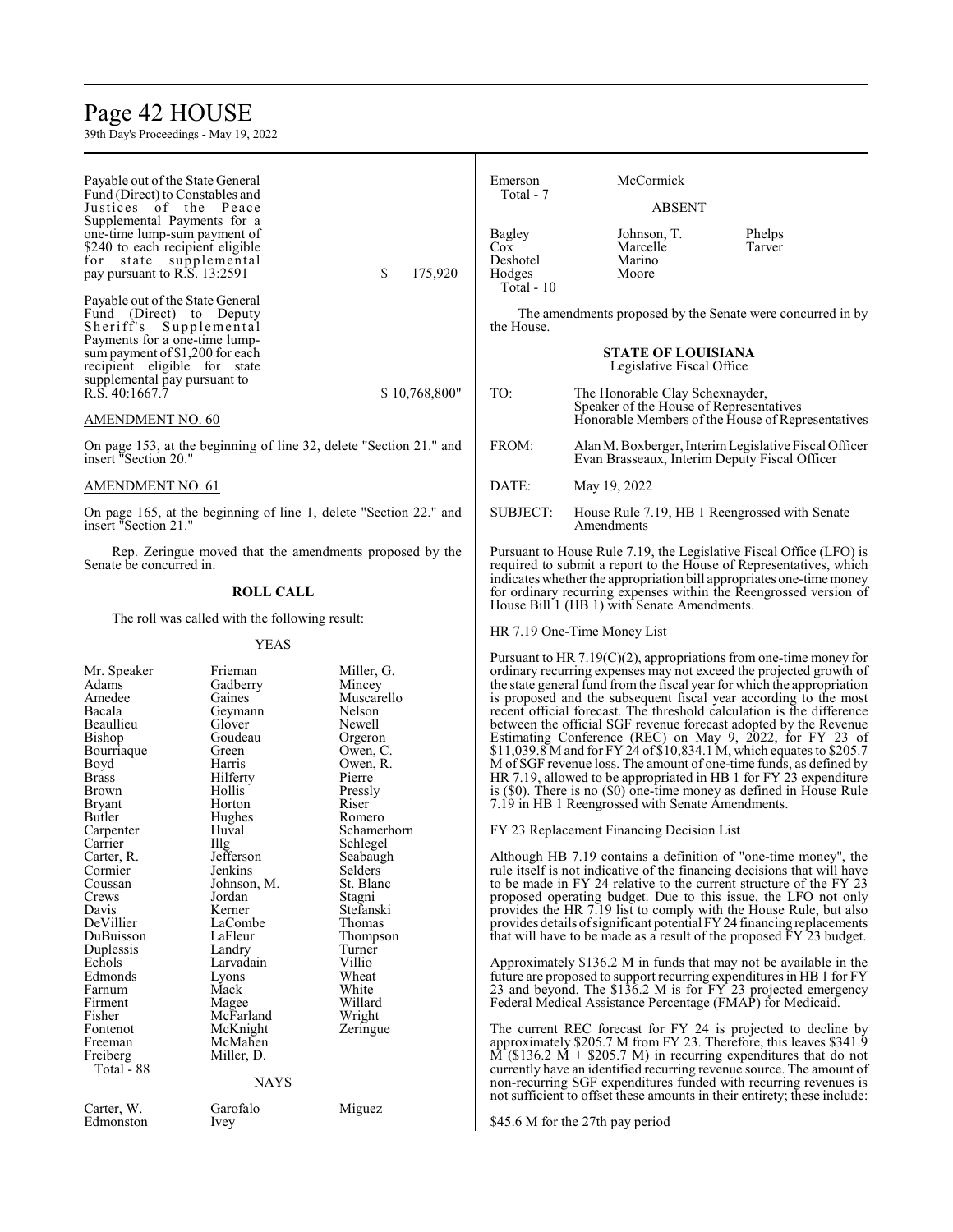39th Day's Proceedings - May 19, 2022

\$36.8 M for acquisitions and major repairs

- \$170.5 M for deposits in HB 406 (funds bill) for non-recurring expenditures
- \$25.0  $\dot{M}$  for enhanced supplemental pay for law enforcement
- \$50.0 M for Facility Planning and Control for statewide deferred maintenance

Total: \$327.9 M Remaining: \$14.0 M

## **Suspension of the Rules**

Rep. Zeringue moved to suspend the rules to take House Bill No. 592 out of its regular order, which motion was agreed to.

## **HOUSE BILL NO. 592—**

BY REPRESENTATIVE ZERINGUE AN ACT

To appropriate funds and to make certain reductions from certain sources to be allocated to designated agencies and purposes in specific amounts for the making of supplemental appropriations and reductions for said agencies and purposes for Fiscal Year 2021-2022; to provide for an effective date; and to provide for related matters.

Read by title.

The above bill was taken up with the amendments proposed by the Senate.

## **SENATE COMMITTEE AMENDMENTS**

Amendments proposed by Senate Committee on Finance to Reengrossed House Bill No. 592 by Representative Zeringue

#### AMENDMENT NO. 1

On page 1, after line 22, insert the following:

| "Payable out of the State<br>General Fund (Direct) to the<br>Community Development Block<br>Grant Program for local match<br>for federal grants via the<br>Infrastructure Investment and<br>Jobs Act          | \$20,000,000    |
|---------------------------------------------------------------------------------------------------------------------------------------------------------------------------------------------------------------|-----------------|
| Payable out of the State General<br>Fund (Direct) to the Community<br>Development Block Grant<br>Program to assist locals for<br>federal grants proposal via the<br>Infrastructure Investment and<br>Jobs Act | \$<br>5,000,000 |
|                                                                                                                                                                                                               |                 |
| 01-109 COASTAL PROTECTION AND RESTORATION<br><b>AUTHORITY</b>                                                                                                                                                 |                 |
| Payable out of the State General<br>Fund (Direct) to the<br>Implementation Program for<br>climate initiatives for the Water<br>Institute                                                                      | \$<br>254,975   |
| Payable out of the State General<br>Fund (Direct) to<br>the<br>Implementation Program for the<br>Amite River Basin Commission                                                                                 |                 |

## AMENDMENT NO. 2

On page 2, at the end of line 6, delete "\$30,670,535" and insert "\$59,535,535"

## AMENDMENT NO. 3

On page 2, at the end of line 20, delete "\$175,191,773" and insert "\$59,826,799"

## AMENDMENT NO. 4

On page 2, at the end of line 25, delete "\$158,659" and insert "\$7,908,543"

AMENDMENT NO. 5

On page 2, at the end of line 31, delete "\$393,686" and insert "\$855,974"

## AMENDMENT NO. 6

On page 2, at the end of line 36, delete "\$20,555" and insert "\$170,926"

## AMENDMENT NO. 7

On page 2, at the end of line 41, delete "\$64,517" and insert "\$1,419,326"

## AMENDMENT NO. 8

On page 2, at the end of line 46, delete "\$14,230" and insert "\$270,784"

## AMENDMENT NO. 9

On page 3, delete lines 1 through 3

## AMENDMENT NO. 10

On page 3, at the end of line 6, delete "\$1,934,175" and insert "\$1,962,340"

## AMENDMENT NO. 11

On page 3, at the end of line 9, delete "\$57,840" and insert "\$63,211"

## AMENDMENT NO. 12

On page 3, at the end of line 12, delete "\$5,751,571" and insert "\$5,941,779"

## AMENDMENT NO. 13

On page 3, at the end of line 15, delete "\$940,945" and insert "\$947,630"

## AMENDMENT NO. 14

On page 3, at the end of line 18, delete "\$14,407,184" and insert "\$14,448,837"

## AMENDMENT NO. 15

On page 3, at the end of line 24, delete "\$20,773,791" and insert "\$19,753,878"

## AMENDMENT NO. 16

On page 3, at the end of line 28, delete "\$20,589,858" and insert "\$20,600,732"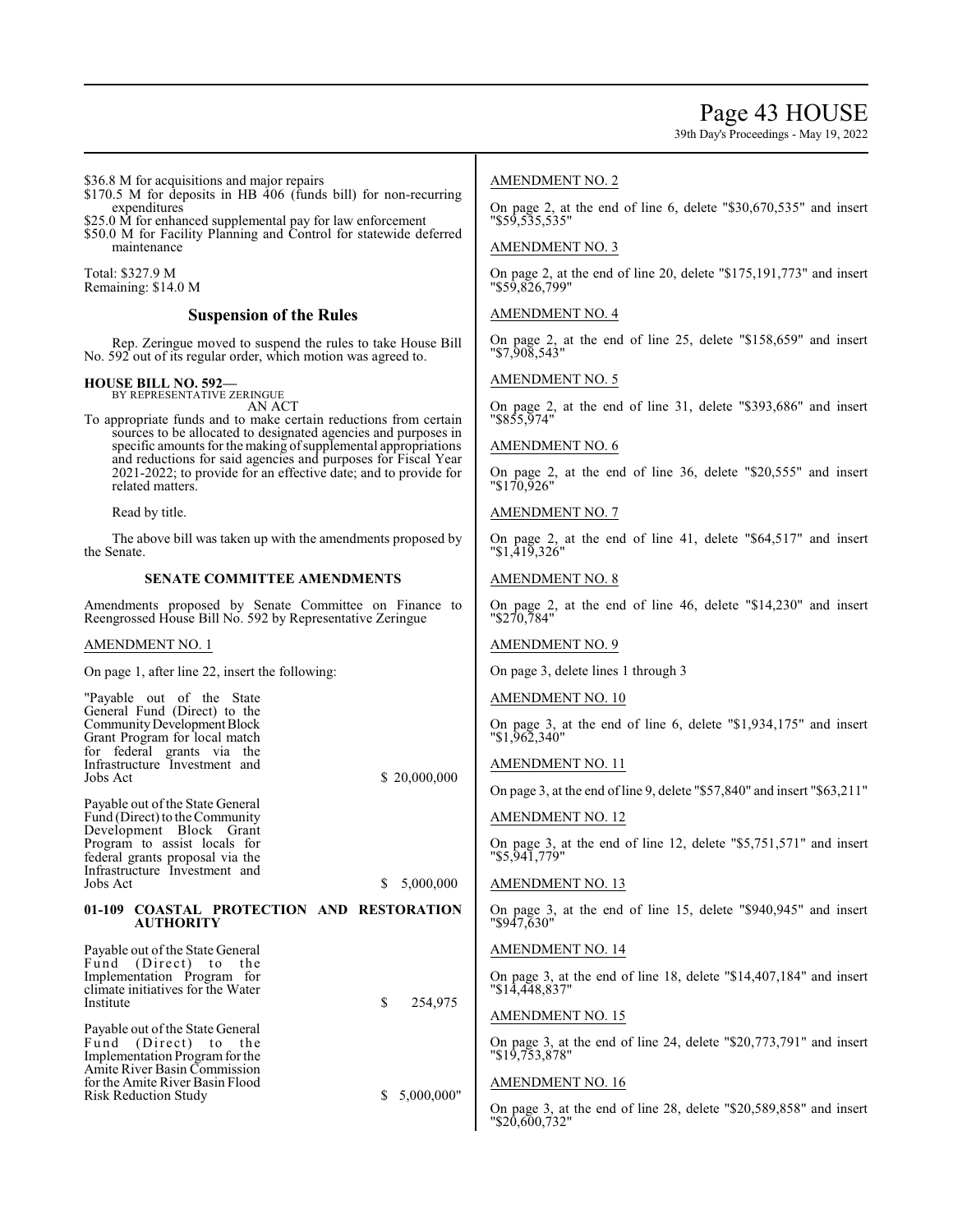## Page 44 HOUSE

| <b>AMENDMENT NO. 17</b>                                                                                                                                         |                  | AMENDMENT NO. 23                                                                                                                                                                                                                                       |
|-----------------------------------------------------------------------------------------------------------------------------------------------------------------|------------------|--------------------------------------------------------------------------------------------------------------------------------------------------------------------------------------------------------------------------------------------------------|
| On page 3, at the end of line 32, delete "\$29,113,121" and insert                                                                                              |                  | On page 4, between lines 31 and 32, insert the following:                                                                                                                                                                                              |
| "\$26,397,113"                                                                                                                                                  |                  | "Payable out of Federal Funds"                                                                                                                                                                                                                         |
| AMENDMENT NO. 18<br>On page 3, between lines 36 and 37, insert the following:                                                                                   |                  | to the Title III, V, VII, and<br>NSIP Program from the<br>Department of Health and                                                                                                                                                                     |
| "Payable out of the Federal<br>Funds to the Administrative                                                                                                      |                  | Human Services for disaster<br>response and Elderly Protective<br>Services<br>S<br>483,304"                                                                                                                                                            |
| Program to reimburse Louisiana<br>Department of Health - Office                                                                                                 |                  | <b>AMENDMENT NO. 24</b>                                                                                                                                                                                                                                |
| of Public Health for surge<br>protection hospital staffing<br>contracts                                                                                         |                  | On page 4, between lines 36 and 37, insert the following:                                                                                                                                                                                              |
|                                                                                                                                                                 | \$318,820,244    | "Payable out of the State"                                                                                                                                                                                                                             |
| Payable out of the State General<br>Fund (Direct) to the<br>Administrative Program for the<br>Louisiana Wireless Information<br>System $(LWIN)$ with four $(4)$ |                  | General Fund (Direct) to the<br>Department of Veterans Affairs<br>for the American Legion Post<br>\$<br>150,000<br>No. 504 in Lafayette                                                                                                                |
| master site controllers for<br>Ethernet service and fifty-five<br>(55) generators to tower sites                                                                | 6,867,514<br>S   | Payable out of the State General<br>Fund (Direct) to the<br>Administrative Program from<br>the Contact Assistance Program                                                                                                                              |
| Payable out of the State General<br>Fund (Direct) to the<br>Administrative Program for a                                                                        |                  | for the Louisiana Veterans<br>Memorial Park monument project<br>100,000<br>S                                                                                                                                                                           |
| radio tower in Thibodaux for<br>the LWIN system                                                                                                                 | 1,500,000"<br>\$ | The commissioner of administration is hereby authorized and<br>directed to adjust the means of finance for the Contact Assistance                                                                                                                      |
| AMENDMENT NO. 19                                                                                                                                                |                  | Program, as contained in Act No. 119 of the 2021 Regular Session of<br>the Legislature, by reducing the appropriation out of the State<br>General Fund (Direct) by (\$100,000).                                                                        |
| On page 3, at the end of line 40, delete $\text{\degree$3,750,000\degree$}$ and insert<br>"\$3,500,000"                                                         |                  | The commissioner of administration is hereby authorized and                                                                                                                                                                                            |
| AMENDMENT NO. 20<br>On page 4, between lines 4 and 5, insert the following:                                                                                     |                  | directed to adjust the means of finance for the Contact Assistance<br>Program, as contained in Act No. 119 of the 2021 Regular Session of<br>the Legislature, by reducing the appropriation out of the State<br>General Fund (Direct) by (\$400,000)." |
| "Payable out of the State"                                                                                                                                      |                  | <b>AMENDMENT NO. 25</b>                                                                                                                                                                                                                                |
| General Fund (Direct) to the<br>Military Affairs Program for                                                                                                    |                  | On page 5, between lines 4 and 5, insert the following:                                                                                                                                                                                                |
| emergency response missions<br>associated with Hurricane Ida,                                                                                                   |                  | "DEPARTMENT OF JUSTICE                                                                                                                                                                                                                                 |
| March 2022 severe weather, and<br>an Emergency Management                                                                                                       |                  | 04-141 OFFICE OF THE ATTORNEY GENERAL                                                                                                                                                                                                                  |
| Assistance Compact with<br>California to combat wildfires                                                                                                       | \$<br>158,929"   | Payable out of the State General<br>Fund by Fees<br>and                                                                                                                                                                                                |
| <b>AMENDMENT NO. 21</b>                                                                                                                                         |                  | Self-generated Revenues to the<br>Criminal Law and Medicaid                                                                                                                                                                                            |
| On page 4, between lines 14 and 15, insert the following:                                                                                                       |                  | Fraud Program from the Civil<br>Law Program for the purchase                                                                                                                                                                                           |
| "Payable out of the State<br>General Fund by Statutory<br>Dedications out of the Sports                                                                         |                  | of a new vehicle and tracking<br>and locating equipment in the<br><b>Fugitive Apprehension Unit</b><br>S.<br>1,160,425                                                                                                                                 |
| Facility Assistance Fund to the<br>Administrative Program<br>for expenses                                                                                       | 924,069"<br>\$   | The commissioner of administration is hereby authorized and<br>directed to adjust the means of finance for the Civil Law Program, as                                                                                                                   |
| <u>AMENDMENT NO. 22</u>                                                                                                                                         |                  | contained in Act No. 119 of the 2021 Regular Session of the<br>Legislature, by reducing the appropriation out of the State General<br>Fund by Fees and Self-generated Revenues by (\$1,160,425)."                                                      |
| On page 4, between lines 18 and 19, insert the following:                                                                                                       |                  | <b>AMENDMENT NO. 26</b>                                                                                                                                                                                                                                |
| "Payable out of the State"<br>General Fund (Direct) to the                                                                                                      |                  | On page 5, after line 42, insert the following:                                                                                                                                                                                                        |
| State Program for the St.<br>Landry Parish Truancy<br>Program                                                                                                   | \$<br>100,000"   | "Payable out of Federal Funds<br>to the Forestry Program for the<br>acquisition of five (5) ATV's,                                                                                                                                                     |
|                                                                                                                                                                 |                  |                                                                                                                                                                                                                                                        |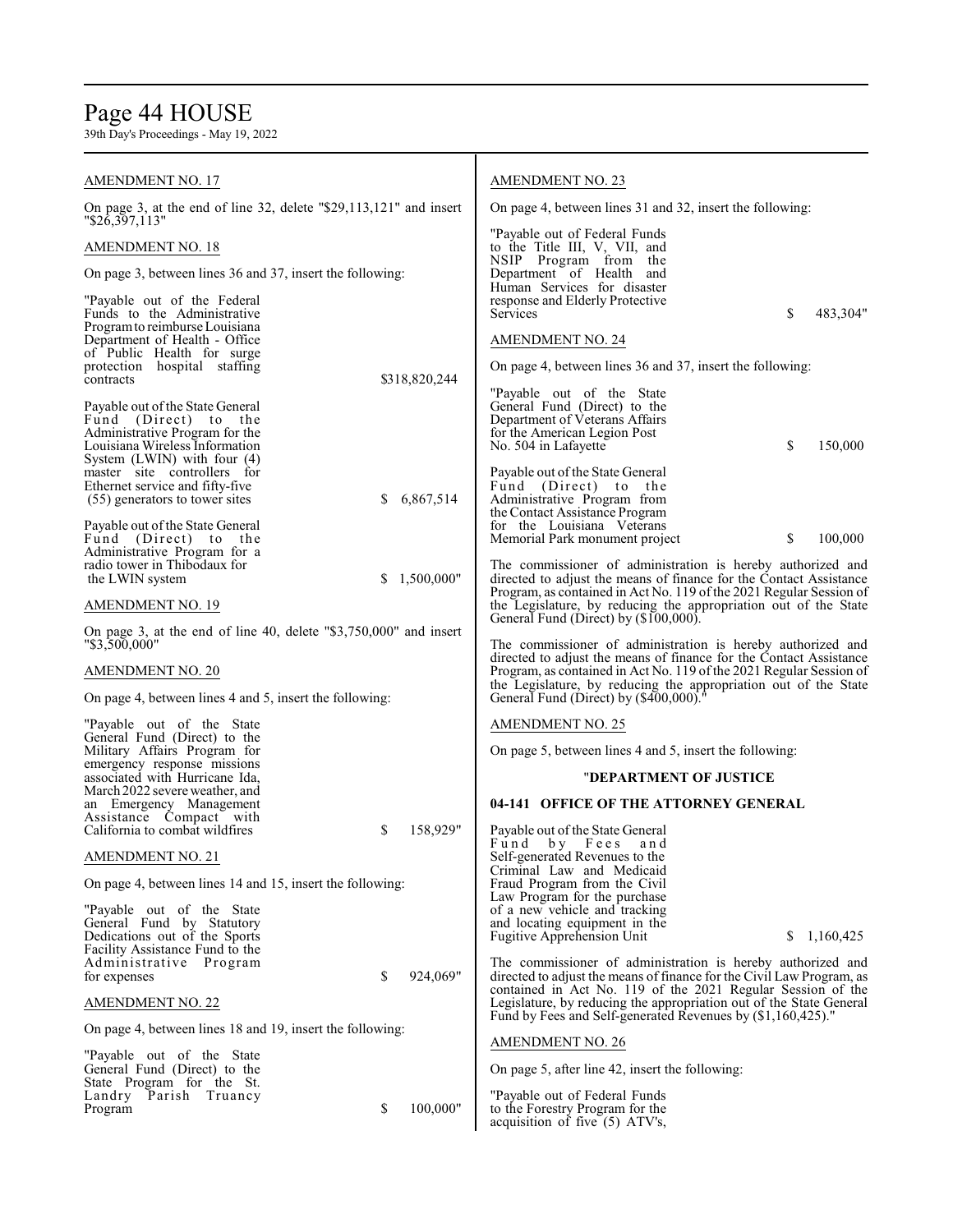## Page 45 HOUSE

| three (3) mulching heads, two<br>$(2)$ dump trailers, two $(2)$ Ford<br>F-350 trucks, one (1) John<br>Deere Backhoe, and one (1)                                             |    |               | "06-264 OFFICE OF STATE PARKS<br>Payable out of the State General<br>Fund by Statutory Dedications                                                                                                     |    |           |
|------------------------------------------------------------------------------------------------------------------------------------------------------------------------------|----|---------------|--------------------------------------------------------------------------------------------------------------------------------------------------------------------------------------------------------|----|-----------|
| JLG Scissor Lift<br>Payable out of the State General<br>Fund (Direct) to the<br>Agricultural and Environmental<br>Science Program for the<br>acquisition of one (1) Orbitrap | \$ | 425,000       | out of the Poverty Point<br>Reservoir Development Fund to<br>the Parks and Recreation<br>Program for expenses related to<br>the new conference center and<br>ground improvements to the<br>golf course | \$ | 100,000   |
| Mass Spectromer including                                                                                                                                                    |    |               |                                                                                                                                                                                                        |    |           |
| funding for a five (5) year<br>service contract and a<br><b>UPLC/UV</b> instrument                                                                                           | \$ | 617,400       | 06-265 OFFICE OF CULTURAL DEVELOPMENT<br>Payable out of Federal Funds<br>from the U.S. Department of                                                                                                   |    |           |
| Payable out of the State General<br>Fund (Direct) to the<br>Management and Finance<br>Program for cyber protection                                                           | \$ | 500,000       | Interior - National Park Service<br>to the Cultural Development<br>Program for the revitalization of<br>historic commercial structures<br>in Louisiana's main street                                   |    |           |
| Payable out of the State General<br>Fund (Direct) to the<br>Management and Finance                                                                                           |    |               | districts<br>06-267 OFFICE OF TOURISM                                                                                                                                                                  | \$ | 250,000   |
| Program for the purchase of a<br>generator at the Baton Rouge<br>Headquarters Office                                                                                         | S  | 1,000,000     | Payable out of the State General<br>Fund (Direct) to<br>the<br>Administrative Program for                                                                                                              |    |           |
| Payable out of the State General<br>Fund (Direct) to the<br>Management and Finance<br>Program for the purchase of                                                            |    |               | New Orleans & Company<br>DEPARTMENT OF TRANSPORTATION AND<br><b>DEVELOPMENT</b>                                                                                                                        | \$ | 500,000   |
| thirty (30) fuel trailers and<br>related equipment                                                                                                                           | \$ | 733,600"      | 07-276 ENGINEERING AND OPERATIONS                                                                                                                                                                      |    |           |
| <b>AMENDMENT NO. 27</b>                                                                                                                                                      |    |               | Payable out of the State General                                                                                                                                                                       |    |           |
| On page 6, between lines 10 and 11, insert the following:                                                                                                                    |    |               | Fund (Direct) to the Operations<br>Program for State Highway<br>District 3 for overlay on La.                                                                                                          |    |           |
| "Payable out of the State<br>General Fund by Interagency<br>Transfers to the Business<br>Development Program for                                                             |    |               | Highway 714 in Vermilion<br>Parish from La. Highway 91 to<br>Alvie Road                                                                                                                                | \$ | 300,000   |
| expenses associated with the<br>2022 Small Business Summit<br>for Louisiana business<br>owners                                                                               | \$ | 2,500         | Payable out of the State General<br>Fund (Direct) to the Operations<br>Program for State Highway<br>District 3 for a surface overlay                                                                   |    |           |
| Payable out of the State General                                                                                                                                             |    |               | on Highway 92 from Highway<br>333 to Theall Road                                                                                                                                                       | \$ | 300,000"  |
| Fund (Direct) to the the<br><b>Business Development Program</b>                                                                                                              |    |               |                                                                                                                                                                                                        |    |           |
| for the Lafayette Economic                                                                                                                                                   |    |               | <b>AMENDMENT NO. 30</b>                                                                                                                                                                                |    |           |
| Development Authority for the                                                                                                                                                |    |               | On page 6, between lines 36 and 37, insert the following:                                                                                                                                              |    |           |
| Lafayette Entrepreneurship and<br>Economic Development (LEED)<br>Program                                                                                                     | \$ | 500,000"      | "Payable out of the State<br>General Fund (Direct) to the                                                                                                                                              |    |           |
| <b>AMENDMENT NO. 28</b>                                                                                                                                                      |    |               | Adult Services Program for<br>reentry services for offenders                                                                                                                                           | \$ | 150,000"  |
| On page 6, between lines 11 and 12, insert the following:                                                                                                                    |    |               | <b>AMENDMENT NO. 31</b>                                                                                                                                                                                |    |           |
| "06-261 OFFICE OF THE SECRETARY                                                                                                                                              |    |               | On page 9, between lines 18 and 19, insert the following:                                                                                                                                              |    |           |
| Payable out of the State General<br>Fund (Direct) to the<br>Administrative Program for the<br>microbial mitigation and<br>restoration of state buildings                     |    | \$14,564,665" | "Payable out of the State"<br>General Fund (Direct) to the<br>Gaming Enforcement Program<br>for replacement of the<br>Louisiana Integrated Gaming                                                      |    |           |
| <b>AMENDMENT NO. 29</b>                                                                                                                                                      |    |               | History Tracking System<br>(LIGHTS)                                                                                                                                                                    | S  | 5,200,000 |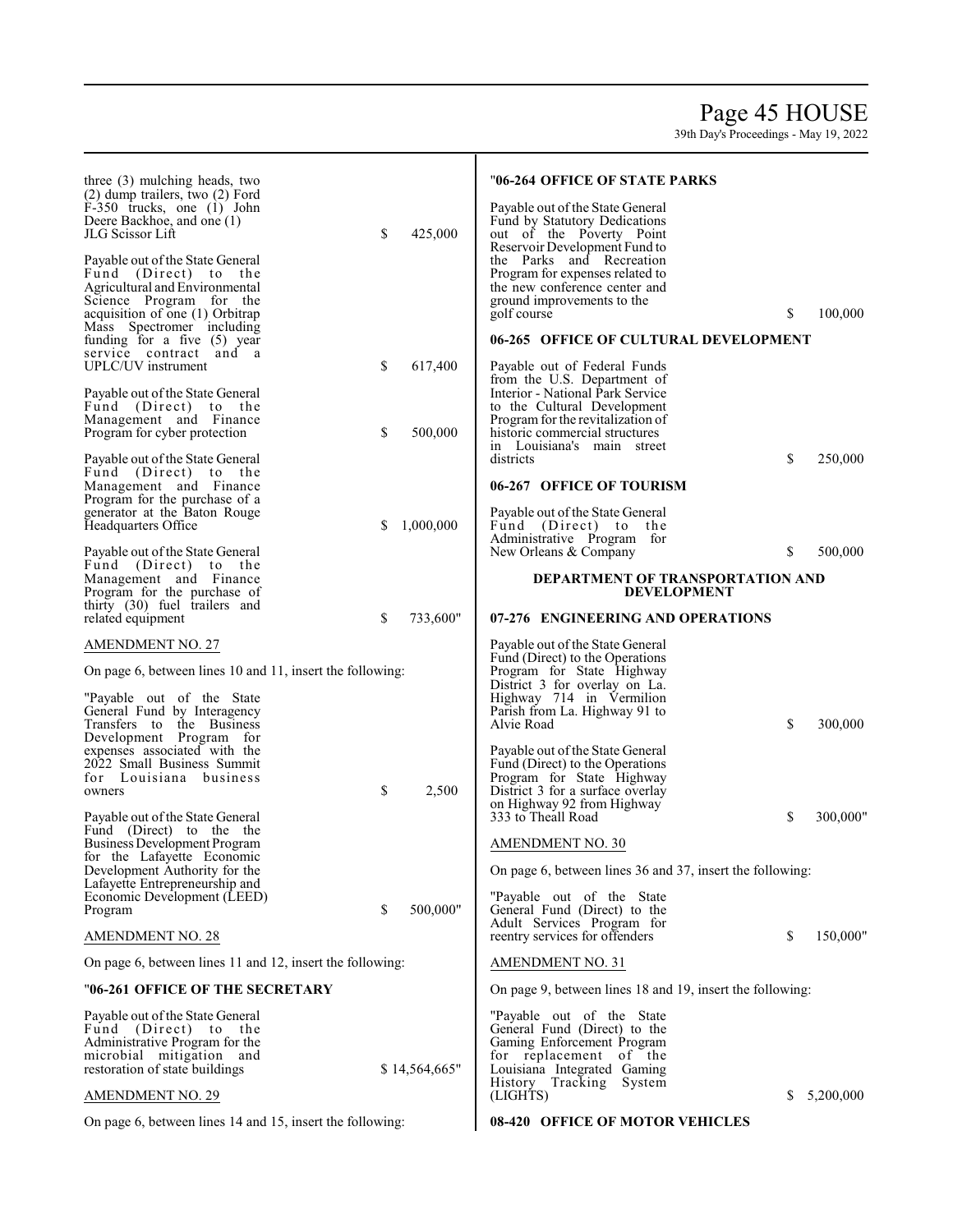# Page 46 HOUSE

| Payable out of the State General<br>Fund (Direct) to the Licensing<br>Program for the Legacy Donor<br>Foundation for organ donor<br>awareness                                                      | \$ | 100,000    | Payable out of the State General<br>Fund (Direct) for the state cost<br>of disaster-related expenses for<br>Hurricane Ida                                                                            | \$ | 414,856                |
|----------------------------------------------------------------------------------------------------------------------------------------------------------------------------------------------------|----|------------|------------------------------------------------------------------------------------------------------------------------------------------------------------------------------------------------------|----|------------------------|
| Payable out of the State General<br>Fund (Direct) to the Licensing<br>Program for a generator for the<br>public office on Independence<br>Boulevard in Baton Rouge to<br>ensure emergency electric |    |            | Payable out of the State General<br>Fund (Direct) for a ten percent<br>increase in the allocation for the<br>St. Martin Parish School-Based<br><b>Health Centers</b><br>Payable out of Federal Funds | \$ | 40,532                 |
| power is available<br>Payable out of the State General                                                                                                                                             | \$ | 450,000    | COVID-related<br>for<br>epidemiology and lab capacity<br>enhancement activities                                                                                                                      |    | \$176,820,812          |
| Fund (Direct) to the Licensing<br>Program for a Mobile OMV<br>Office Vehicle                                                                                                                       | \$ | 450,000    | Payable out of the State General<br>Fund by Interagency Transfers<br>from the Governor's Office of                                                                                                   |    |                        |
| Payable out of the State General<br>Fund (Direct) to the Licensing<br>Program for conversion of a                                                                                                  |    |            | Homeland Security and<br>Emergency Preparedness for<br>surge hospital staffing contracts                                                                                                             |    | \$67,988,782           |
| legacy document imaging<br>system to a consolidated<br>Enterprise Architecture (EA)<br>System for utilization by                                                                                   |    |            | 09-340 OFFICE FOR CITIZENS WITH DEVELOPMENTAL<br><b>DISABILITIES</b>                                                                                                                                 |    |                        |
| multiple agencies and sections<br>in the department for document<br>scanning and retention                                                                                                         | S  | 7,000,000" | Payable out of the State General<br>Fund by Interagency Transfers<br>additional expenses<br>for<br>associated with the transfer of                                                                   |    |                        |
| <b>AMENDMENT NO. 32</b>                                                                                                                                                                            |    |            | the former Louisiana Special                                                                                                                                                                         |    |                        |
| On page 9, between lines 34 and 35, insert the following:                                                                                                                                          |    |            | Education Center to the<br>Louisiana Department of                                                                                                                                                   |    |                        |
| "YOUTH SERVICES                                                                                                                                                                                    |    |            | Health                                                                                                                                                                                               | S. | 1,600,723"             |
|                                                                                                                                                                                                    |    |            |                                                                                                                                                                                                      |    |                        |
| 08-403 OFFICE OF JUVENILE JUSTICE                                                                                                                                                                  |    |            | <b>AMENDMENT NO. 35</b>                                                                                                                                                                              |    |                        |
|                                                                                                                                                                                                    |    |            | On page 11, between lines 8 and 9, insert the following:                                                                                                                                             |    |                        |
| Payable out of the State General<br>Fund (Direct) to the Office of<br>Juvenile<br>Justice for<br>enhancements to secure<br>facilities                                                              | S  | 5,000,000  | "Payable out of the State"<br>General Fund (Direct) to the<br>Division of Family Support for<br>Empowering Families to Live<br>Well                                                                  | \$ | 225,000                |
| Payable out of the State General<br>Fund (Direct) to Office of<br>Juvenile Justice for cabin roof<br>repairs at the Picard<br>Recreational and Education                                           |    |            | <b>EXPENDITURES:</b><br>Division of Management and Finance<br>for DSNAP Hurricane Ida<br>response                                                                                                    | S  | 464,559                |
| Center                                                                                                                                                                                             | \$ | 50,000"    | Division of Family Support<br>for DSNAP Hurricane Ida response                                                                                                                                       |    | 3,394,698              |
| <b>AMENDMENT NO. 33</b>                                                                                                                                                                            |    |            | TOTAL EXPENDITURES                                                                                                                                                                                   |    |                        |
| On page 9, between lines 35 and 36, insert the following:                                                                                                                                          |    |            |                                                                                                                                                                                                      |    | \$3,859,257            |
| "09-303 DEVELOPMENTAL DISABILITIES COUNCIL                                                                                                                                                         |    |            | <b>MEANS OF FINANCE:</b><br>State General Fund (Direct)<br>Federal Funds                                                                                                                             |    | 1,929,628<br>1,929,629 |
| Payable out of the State General<br>Fund<br>by Fees<br>and<br>Self-generated Revenues to                                                                                                           |    |            | TOTAL MEANS OF FINANCING                                                                                                                                                                             |    | \$3,859,257"           |
| increase the capacity of health<br>programs for disabled                                                                                                                                           |    |            | <b>AMENDMENT NO. 36</b>                                                                                                                                                                              |    |                        |
| individuals during emergencies<br>and disasters and to improve                                                                                                                                     |    |            | On page 11, between lines 30 and 31, insert the following:                                                                                                                                           |    |                        |
| access to COVID-19 vaccines<br>disabilities                                                                                                                                                        | \$ | 3,000"     | "Payable out of Federal Funds<br>to the Office of Workforce                                                                                                                                          |    |                        |
| <b>AMENDMENT NO. 34</b>                                                                                                                                                                            |    |            | Development Program for<br>increased demand for the                                                                                                                                                  |    |                        |
| On page 10, between lines 38 and 39, insert the following:                                                                                                                                         |    |            | Community Services Block<br>Grant (CSBG) and the Disaster<br>Dislocated Worker Grant                                                                                                                 |    |                        |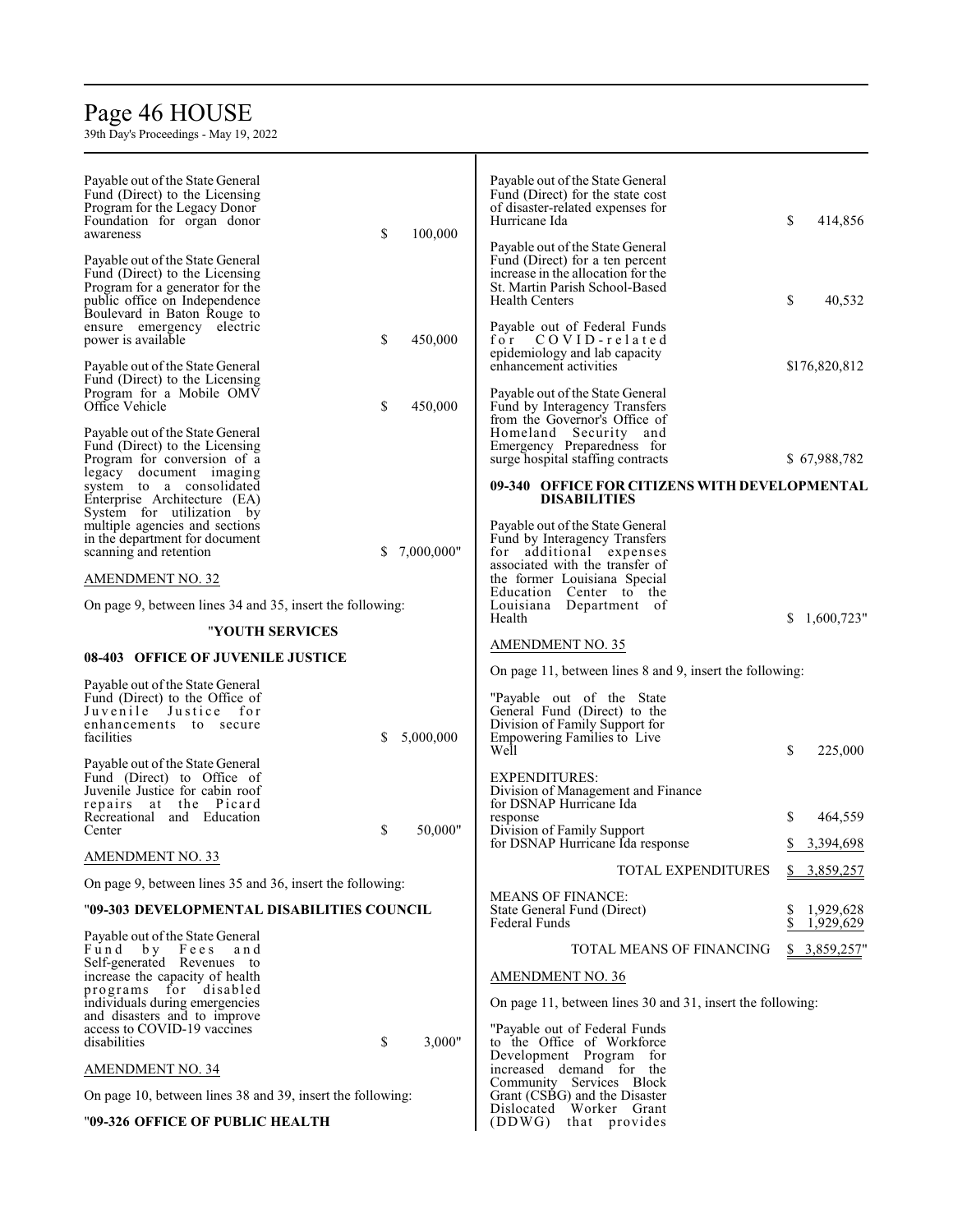## Page 47 HOUSE

| employment and training<br>services for adults, youth, and<br>businesses due to the<br>COVID-19 pandemic<br><b>AMENDMENT NO. 37</b>                                                                                                                                                                                | \$10,539,498"   | The commissioner of administration is hereby authorized and<br>directed to adjust the means of finance for the Office of Student<br>Financial Assistance Program, as contained in Act No. 119 of the<br>2021 Regular Session of the Legislature, by reducing the<br>appropriation out of the State General Fund (Direct) by<br>$(\$20,668,102).$ |                 |
|--------------------------------------------------------------------------------------------------------------------------------------------------------------------------------------------------------------------------------------------------------------------------------------------------------------------|-----------------|--------------------------------------------------------------------------------------------------------------------------------------------------------------------------------------------------------------------------------------------------------------------------------------------------------------------------------------------------|-----------------|
| On page 12, between lines 3 and 4, insert the following:                                                                                                                                                                                                                                                           |                 | Payable out of the State General                                                                                                                                                                                                                                                                                                                 |                 |
| "Payable out of the State"<br>General Fund (Direct) to the<br>Office of the Secretary for the<br>acquisition of approximately<br>two thousand $(2,000)$ acres of<br>land from Bayou Chevreuil<br>Land Company, LLC located in<br>St. James and Lafourche<br>Parishes to be owned by the<br>University of Louisiana |                 | Fund (Direct) by Statutory<br>Dedications out of the Higher<br>Education Initiatives Fund to<br>the Board of Regents Program<br>for chest compression device<br>expenditures, in the event the<br>House Concurrent Resolution<br>No. 15 of the 2022 Regular<br>Session of the Louisiana<br>Legislature is adopted                                | \$<br>220,000"  |
| -Lafayette and used for                                                                                                                                                                                                                                                                                            |                 | <b>AMENDMENT NO. 41</b>                                                                                                                                                                                                                                                                                                                          |                 |
| collaborations on wetland<br>assimilation, mitigation, as well                                                                                                                                                                                                                                                     |                 | On page 13, between lines 18 and 19, insert the following:                                                                                                                                                                                                                                                                                       |                 |
| as ecological, environmental,<br>and carbon capture research and<br>operations                                                                                                                                                                                                                                     | 9,000,000"<br>S | "Payable out of the State"<br>General Fund by Interagency<br>Transfers from the Department                                                                                                                                                                                                                                                       |                 |
| <b>AMENDMENT NO. 38</b>                                                                                                                                                                                                                                                                                            |                 | of Education - Minimum<br>Foundation Program to the                                                                                                                                                                                                                                                                                              |                 |
| On page 12, between lines 10 and 11, insert the following:                                                                                                                                                                                                                                                         |                 | Louisiana State University<br>Board of Supervisors for the                                                                                                                                                                                                                                                                                       |                 |
| "Payable out of the State"<br>General Fund (Direct) to the<br>Office of Wildlife for the                                                                                                                                                                                                                           |                 | Louisiana State University<br>laboratory school                                                                                                                                                                                                                                                                                                  | \$<br>323,391   |
| acquisition of two $(2)$ 36-inch<br>hydraulic pumps and to fund a<br>waterfowl research project<br>through the Rockefeller<br>Wildlife<br>Refuge Research<br>program                                                                                                                                               | 640,000"<br>\$  | Payable out of the State General<br>Fund (Direct) to the Louisiana<br>State University Board of<br>Supervisors for the Louisiana<br>State University A&M College<br>athletic department                                                                                                                                                          | \$<br>125,000   |
| <b>AMENDMENT NO. 39</b>                                                                                                                                                                                                                                                                                            |                 | Payable out of the State General                                                                                                                                                                                                                                                                                                                 |                 |
| On page 12, between lines 14 and 15, insert the following:                                                                                                                                                                                                                                                         |                 | Fund (Direct) to the Louisiana<br>State University Board of                                                                                                                                                                                                                                                                                      |                 |
| "Payable out of the State"<br>General Fund (Direct) to the<br>Office of Fisheries for the                                                                                                                                                                                                                          |                 | Supervisors for Louisiana State<br>University - Agricultural Center<br>for feral hog eradication                                                                                                                                                                                                                                                 | \$<br>50,000    |
| Atchafalaya Basin Welcome<br>Center Boat Launch Mooring<br>Dock                                                                                                                                                                                                                                                    | 250,000"<br>\$  | Payable out of the State General<br>Fund (Direct) to the Louisiana<br>State University Board of<br>Supervisors for Louisiana State                                                                                                                                                                                                               |                 |
| <b>AMENDMENT NO. 40</b>                                                                                                                                                                                                                                                                                            |                 | University - A&M College for<br>an artificial intelligence                                                                                                                                                                                                                                                                                       |                 |
| On page 13, between lines 12 and 13, insert the following:                                                                                                                                                                                                                                                         |                 | supercomputer                                                                                                                                                                                                                                                                                                                                    | \$12,500,000    |
| "19-671 BOARD OF REGENTS                                                                                                                                                                                                                                                                                           |                 | Payable out of the State General                                                                                                                                                                                                                                                                                                                 |                 |
| Payable out of the State General<br>Fund (Direct) to the Board of<br>Regents Program for<br>administrative expenses<br>associated with the creation of<br>the M. J. Foster Promise<br>Program                                                                                                                      | \$<br>150,000   | Fund (Direct) to the Louisiana<br>State University Board of<br>Supervisors for the Louisiana<br>State University Health<br>Sciences Center - Shreveport<br>for the Ochsner LSU Health<br>- Monroe Medical Center<br>Cancer Center                                                                                                                | S.<br>5,000,000 |
| Payable out of the State General<br>Fund by Statutory Dedications<br>out of the TOPS Fund to the<br>Office of Student Financial<br>Assistance Program for the<br><b>TOPS</b> Program                                                                                                                               | 7,199,366<br>S  | Payable out of the State General<br>Fund (Direct) to the Louisiana<br>State University Board of<br>Supervisors for Louisiana State<br>University - Shreveport for<br>operating expenses                                                                                                                                                          | 1,000,000<br>S. |
|                                                                                                                                                                                                                                                                                                                    |                 |                                                                                                                                                                                                                                                                                                                                                  |                 |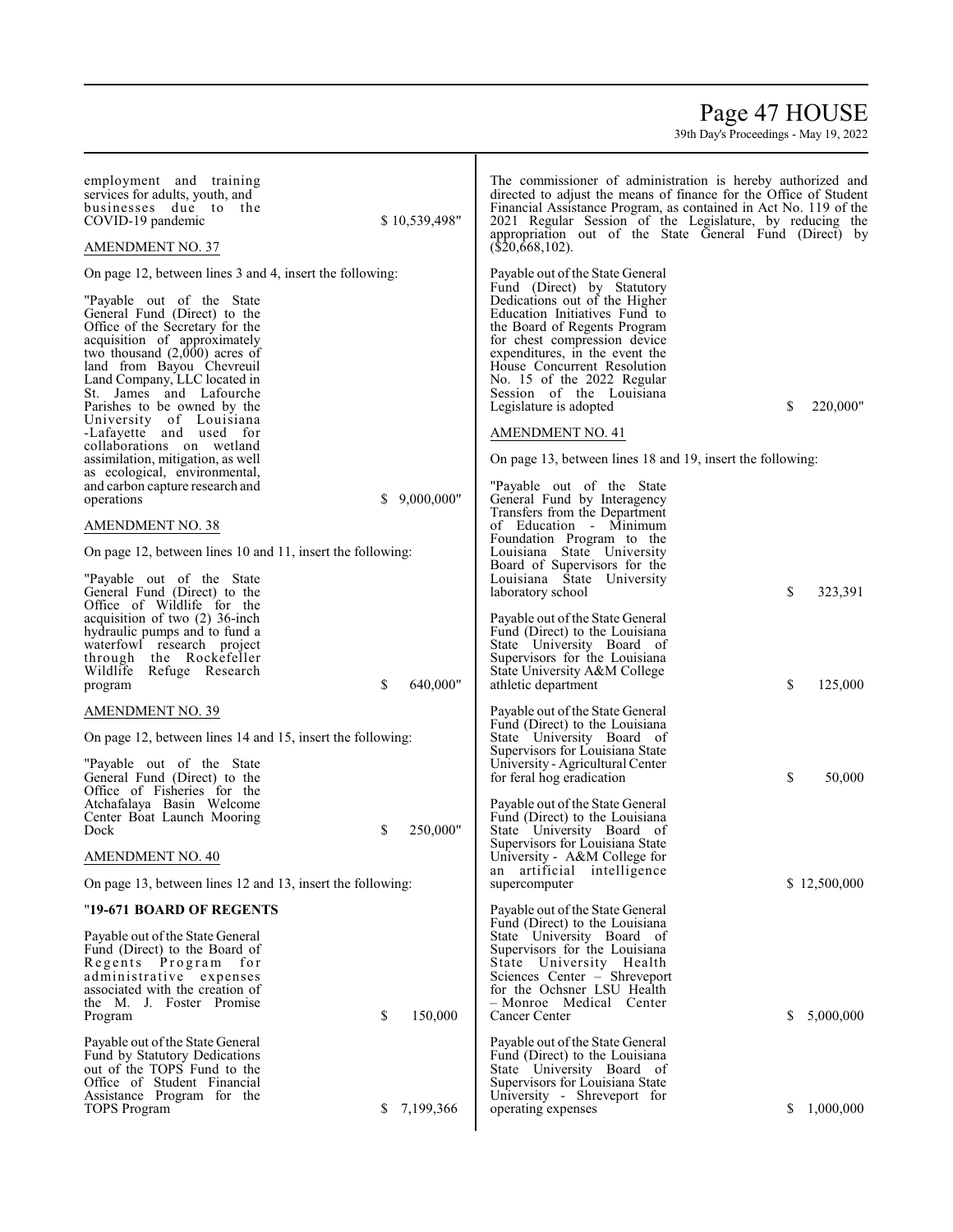# Page 48 HOUSE

| Payable out of the State General                                   |                  | the activity center                                                 | \$ | 468,500    |
|--------------------------------------------------------------------|------------------|---------------------------------------------------------------------|----|------------|
| Fund (Direct) to the Louisiana<br>State University Board of        |                  | Payable out of the State General                                    |    |            |
| Supervisors for the Louisiana                                      |                  | Fund (Direct) to the University                                     |    |            |
| State University Health                                            |                  | of Louisiana Board of                                               |    |            |
| Sciences Center – New Orleans<br>for the replacement of dental     |                  | Supervisors for McNeese State<br>University for Hurricane           |    |            |
| chairs at the School of                                            |                  | Recovery and Stabilization                                          | \$ | 5,000,000  |
| Dentistry Public Clinics                                           | 2,000,000<br>S   |                                                                     |    |            |
| Payable out of the State General                                   |                  | Payable out of the State General<br>Fund (Direct) to the University |    |            |
| Fund (Direct) to the Louisiana                                     |                  | of Louisiana Board of                                               |    |            |
| State University Board of                                          |                  | Supervisors for Southeastern                                        |    |            |
| Supervisors for Louisiana State<br>University - Alexandria for the |                  | Louisiana University for ERP<br>upgrades and implementation         | \$ | 1,500,000  |
| startup cost of a dental hygienist                                 |                  |                                                                     |    |            |
| program                                                            | \$<br>270,000    | Payable out of the State General                                    |    |            |
| Payable out of the State General                                   |                  | Fund (Direct) to the University<br>of Louisiana Board of            |    |            |
| Fund (Direct) to the Louisiana                                     |                  | Supervisors for University of                                       |    |            |
| State University Board of                                          |                  | New Orleans for ERP upgrades                                        |    |            |
| Supervisors for the Louisiana<br>State University - A&M College    |                  | and implementation                                                  | \$ | 1,500,000  |
| for the National Cancer Institute                                  |                  | Payable out of the State General                                    |    |            |
| designation effort                                                 | 1,000,000<br>S   | Fund (Direct) to the University                                     |    |            |
| Payable out of the State General                                   |                  | of Louisiana System Board of<br>Supervisors for Louisiana Tech      |    |            |
| Fund (Direct) to the Louisiana                                     |                  | University for ERP upgrades                                         |    |            |
| State University Board of                                          |                  | and implementation                                                  | \$ | 1,500,000  |
| Supervisors for the Louisiana<br>State University - A&M College    |                  | Payable out of the State General                                    |    |            |
| for the carbon capture and                                         |                  | Fund (Direct) to the University                                     |    |            |
| hydrogen fuel initiative                                           | 5,000,000"<br>S. | of Louisiana Board of                                               |    |            |
| <b>AMENDMENT NO. 42</b>                                            |                  | Supervisors for the University<br>of Louisiana at Lafayette for the |    |            |
| On page 14, between lines 8 and 9, insert the following:           |                  | Cajun Advanced Picosatellite                                        | \$ | 250,000    |
|                                                                    |                  | Experiment                                                          |    |            |
| "Payable out of the State"                                         |                  | Payable out of the State General                                    |    |            |
| General Fund by Interagency<br>Transfers from the Department       |                  | Fund (Direct) to the University<br>of Louisiana Board of            |    |            |
| of Education - Minimum                                             |                  | Supervisors for Nicholls State                                      |    |            |
| Foundation Program to the                                          |                  | University for the baseball                                         |    |            |
| Southern University Board of<br>Supervisors for the Southern       |                  | sports complex                                                      | \$ | 500,000    |
| University laboratory school                                       | 45,893<br>\$     | Payable out of the State General                                    |    |            |
|                                                                    |                  | Fund (Direct) to the University                                     |    |            |
| Payable out of the State General<br>Fund (Direct) to the Southern  |                  | of Louisiana Board of<br>Supervisors for Nicholls State             |    |            |
| University Board of Supervisors                                    |                  | University for Hurricane                                            |    |            |
| for the Southern University                                        |                  | Recovery and Stabilization                                          | S. | 1,000,000  |
| Agricultural & Mechanical<br>College for cyber protection          | 1,500,000<br>\$  | Payable out of the State General                                    |    |            |
|                                                                    |                  | Fund (Direct) to the University                                     |    |            |
| Payable out of the State General                                   |                  | of Louisiana Board of                                               |    |            |
| Fund by fees and Self-generated<br>Revenues to the Southern        |                  | Supervisors for Southeastern<br>Louisiana University for            |    |            |
| University Board of Supervisors                                    |                  | Hurricane Recovery and                                              |    |            |
| for the Southern University<br>Agricultural & Mechanical           |                  | Stabilization                                                       | S. | 1,000,000  |
| College for operating expenses                                     | 6,800,000"<br>S. | Payable out of the State General                                    |    |            |
|                                                                    |                  | Fund (Direct) to the University                                     |    |            |
| <b>AMENDMENT NO. 43</b>                                            |                  | of Louisiana Board of<br>Supervisors for University of              |    |            |
| On page 14, between lines 18 and 19, insert the following:         |                  | New Orleans for Hurricane                                           |    |            |
|                                                                    |                  | Recovery and Stabilization                                          | S. | 1,000,000" |
| "Payable out of the State"<br>General Fund (Direct) to the         |                  | <b>AMENDMENT NO. 44</b>                                             |    |            |
| University of Louisiana Board                                      |                  |                                                                     |    |            |
| of Supervisors for the                                             |                  | On page 14, between lines 23 and 24, insert the following:          |    |            |
| University of Louisiana at<br>Monroe for generators<br>at          |                  |                                                                     |    |            |
|                                                                    |                  |                                                                     |    |            |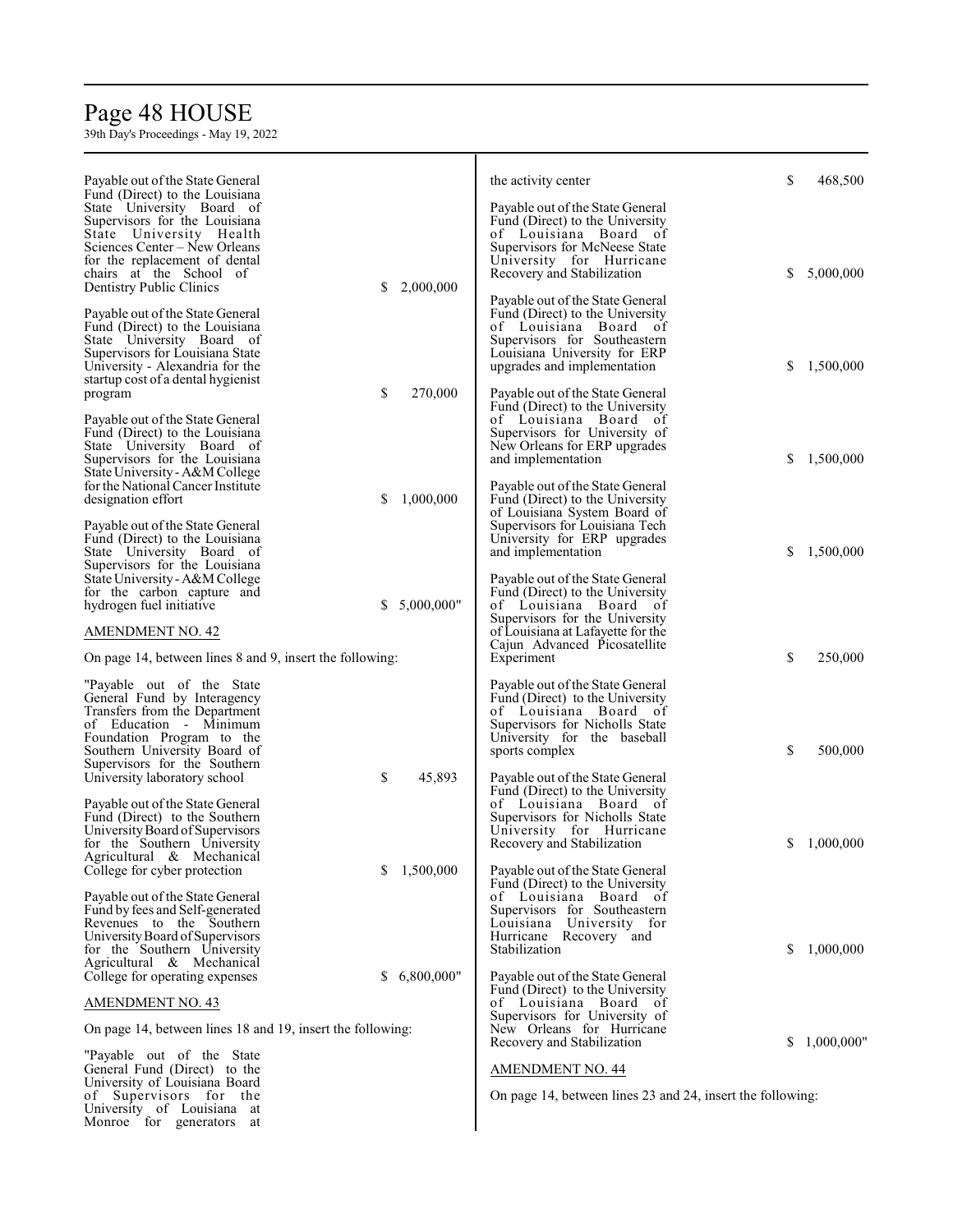# Page 49 HOUSE

| "Payable out of the State"<br>General Fund (Direct) to the<br>Louisiana Community and<br>Technical College Board of<br>Supervisors for Bossier<br>Parish Community College<br>S<br>500,000                 | Broadcasting Program for<br>improvements and repairs to the<br>KLPA transmitter in Dry<br>\$<br>350,000<br>Prong<br>Payable out of the State General<br>Fund (Direct) to the                                                 |
|------------------------------------------------------------------------------------------------------------------------------------------------------------------------------------------------------------|------------------------------------------------------------------------------------------------------------------------------------------------------------------------------------------------------------------------------|
| Payable out of the State General<br>by Fees<br>Fund<br>and<br>Self-generated Revenues to the<br>Louisiana Community and                                                                                    | Broadcasting Program for<br>improvements to the WLPB<br>transmitter and antenna<br>\$<br>475,704                                                                                                                             |
| Technical College Board of<br>Supervisors for River Parishes<br>Community College for the<br>petroleum engineering<br>technology facility<br>2,500,000<br>S                                                | Payable out of the State General<br>Fund (Direct) to<br>the<br>Broadcasting Program for<br>studio equipment, building<br>repair and ground maintenance<br>S<br>1,450,000<br>supplies                                         |
| Payable out of the State General<br>Fund by Fees<br>and<br>Self-generated Revenues to the<br>Louisiana Community and<br>Technical College Board of<br>Supervisors for Louisiana Delta                      | Payable out of the State General<br>Fund (Direct) to the<br>Broadcasting Program for the<br>\$<br>WLAE television station<br>250,000                                                                                         |
| Community College for<br>\$<br>400,000"<br>operating expenses<br><b>AMENDMENT NO. 45</b>                                                                                                                   | Payable out of the State General<br>Fund (Direct) to the<br>Broadcasting Program for the<br>WYES television station<br>250,000<br>\$                                                                                         |
| On page 14, between lines 24 and 25, insert the following:                                                                                                                                                 | 19-673 NEW ORLEANS CENTER FOR THE CREATIVE                                                                                                                                                                                   |
| "19-656 SPECIAL SCHOOL DISTRICT                                                                                                                                                                            | <b>ARTS</b>                                                                                                                                                                                                                  |
| Payable out of the State General<br>Fund by Statutory Dedications<br>out of the Education Excellence<br>Fund to the Louisiana School<br>for the Deaf for operating                                         | Payable out of the State General<br>Fund by Statutory Dedications<br>out of the Education Excellence<br>Fund to the NOCCA Instruction<br>\$<br>132"<br>Program for operating expenses                                        |
| 47"<br>\$<br>expenses                                                                                                                                                                                      | <b>AMENDMENT NO. 50</b>                                                                                                                                                                                                      |
| <b>AMENDMENT NO. 46</b>                                                                                                                                                                                    | On page 15, between lines 26 and 27, insert the following:                                                                                                                                                                   |
| On page 14, between lines 28 and 29, insert the following:<br>"Payable out of the State"<br>General Fund by Statutory<br>Dedications out of the<br>Education Excellence Fund to<br>the Instruction Program | "Payable out of the Federal<br>Funds to the Federal Support<br>Program for flow-through<br>expenditures related to<br>Covid-19 and U.S. Department<br>of Agriculture, Food and<br><b>Nutrition Services</b><br>\$305,041,256 |
| 445"<br>\$<br>for operating expenses                                                                                                                                                                       | Payable out of the State General                                                                                                                                                                                             |
| <b>AMENDMENT NO. 47</b><br>On page 14, at the end of line 39, delete "\$873,125" and insert<br>"\$1,200,102"                                                                                               | Fund by Statutory Dedications<br>out of the Education Excellence<br>Fund for the Non-Federal<br>Program<br>Support<br>for                                                                                                    |
| <b>AMENDMENT NO. 48</b>                                                                                                                                                                                    | instructional enhancement to<br>\$<br>729,875<br>students                                                                                                                                                                    |
| On page 14, at the end of line 41, delete "\$46,000" and insert<br>"\$75,000"                                                                                                                              | The commissioner of administration is hereby authorized and<br>directed to adjust the means of finance for the Non Federal Support                                                                                           |
| <b>AMENDMENT NO. 49</b>                                                                                                                                                                                    | Program, as contained in Act 119 of the 2021 Regular Session of the<br>Legislature, by reducing the appropriation out of the State General<br>Fund (Direct) by (\$1,000,000).                                                |
| On page 14, after line 44, insert the following:                                                                                                                                                           | <b>AMENDMENT NO. 51</b>                                                                                                                                                                                                      |
| "Payable out of the State"<br>General Fund (Direct) to the<br>Broadcasting Program for the<br>Tele-Louisiane French<br>\$<br>264,000<br>programing with LPB                                                | On page 15, after line 44, insert the following:<br>"Payable out of the State"<br>General Fund by Statutory                                                                                                                  |
| Payable out of the State General<br>Fund (Direct) to the                                                                                                                                                   | Dedications out of the Lottery<br>Proceeds Fund for the Minimum<br>1,138,188<br><b>Foundation Program</b><br>S.                                                                                                              |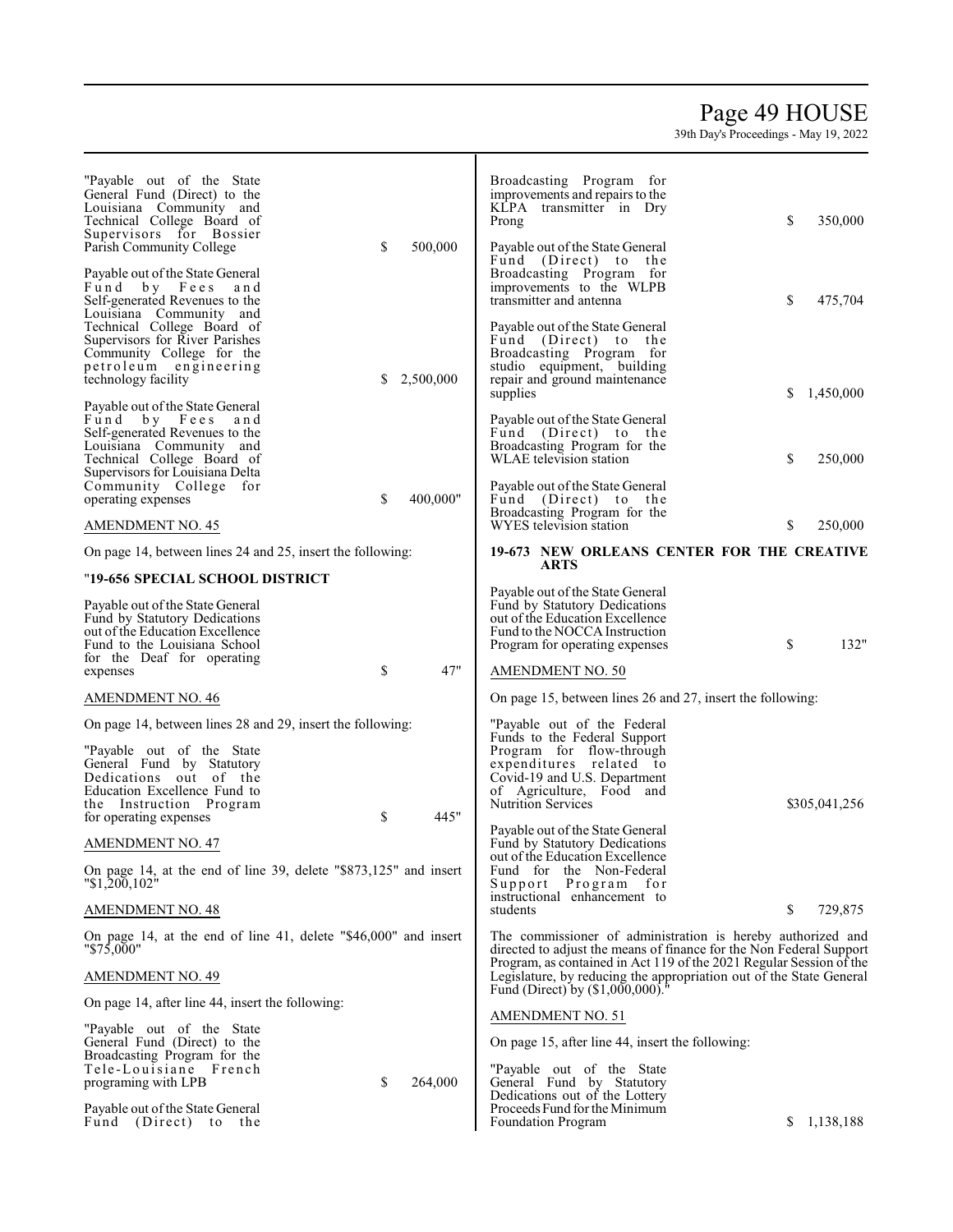## Page 5 0 HOUSE

| Payable out of the State General<br>Fund by Statutory Dedications<br>out of the Support Education in<br>Louisiana First (SELF) Fund for<br>the Minimum Foundation                                                                                                                                                   | Payable out of the State General<br>Fund (Direct) to the New<br>Orleans Council on Aging<br>Payable out of the State General | \$<br>300,000  |
|---------------------------------------------------------------------------------------------------------------------------------------------------------------------------------------------------------------------------------------------------------------------------------------------------------------------|------------------------------------------------------------------------------------------------------------------------------|----------------|
| 1,203,291<br>Program<br>\$                                                                                                                                                                                                                                                                                          | Fund (Direct) for the 7th Ward<br>Marshal's Office in Hammond                                                                | \$<br>100,000  |
| The commissioner of administration hereby authorized and directed<br>to adjust the means of finance for the Minimum Foundation Program,<br>as contained in Act No. 119 of the 2021 Regular Session of the<br>Legislature, by reducing the appropriation out of the State General<br>Fund (Direct) by (\$2,341,479). | Payable out of the State General<br>Fund (Direct) for the<br>Central Police Department                                       | \$<br>500,000  |
| AMENDMENT NO. 52                                                                                                                                                                                                                                                                                                    | Payable out of the State General<br>Fund (Direct) for the Northeast                                                          |                |
| On page 16, between lines 30 and 31, insert the following:                                                                                                                                                                                                                                                          | Louisiana Children's Museum                                                                                                  | \$<br>175,000  |
| "20-924 VIDEO DRAW POKER                                                                                                                                                                                                                                                                                            | Payable out of the State General<br>Fund (Direct) for the River                                                              |                |
| Payable out of the State General                                                                                                                                                                                                                                                                                    | Road African-American<br>Museum                                                                                              | \$<br>50,000   |
| Fund by Statutory Dedications<br>out of the Video Draw Poker<br>Device Fund to Video Draw<br>Poker - Local Government Aid                                                                                                                                                                                           | Payable out of the State General<br>Fund (Direct) to BREC                                                                    | \$<br>75,000   |
| due to the most recent Revenue<br>Estimating Conference<br>\$10,613,746"<br>(REC) forecast                                                                                                                                                                                                                          | Payable out of the State General<br>Fund (Direct) to Crossroads<br>NOLA for operating expenses                               | \$<br>100,000  |
| AMENDMENT NO. 53                                                                                                                                                                                                                                                                                                    | Payable out of the State General<br>Fund (Direct) to Family Road of                                                          |                |
| On page 16, after line 44, insert the following:                                                                                                                                                                                                                                                                    | Greater Baton Rouge                                                                                                          | \$<br>100,000  |
| "20-932 TWO PERCENT FIRE INSURANCE FUND                                                                                                                                                                                                                                                                             |                                                                                                                              |                |
| Payable out of the State General<br>Fund by Statutory Dedications                                                                                                                                                                                                                                                   | Payable out of the State General<br>Fund (Direct) to Healthy BR                                                              | \$<br>225,000  |
| out of the Two Percent Fire<br>Insurance Fund to the State<br>\$11,918,835"<br>Aid Program                                                                                                                                                                                                                          | Payable out of the State General<br>Fund (Direct) to Jackson Parish<br>Government for a work truck                           | \$<br>75,000   |
| AMENDMENT NO. 54                                                                                                                                                                                                                                                                                                    | Payable out of the State General                                                                                             |                |
| On page 17, between lines 9 and 10, insert the following:                                                                                                                                                                                                                                                           | Fund (Direct) to JRF Outreach<br>for operating expenses                                                                      | \$<br>225,000  |
| "Payable out of the State"<br>General Fund (Direct) to the<br>Agriculture and Forestry - Pass<br>Through Funds Program for the                                                                                                                                                                                      | Payable out of the State General<br>Fund (Direct) to Lafourche Fire<br>District 8A for expenses                              | \$<br>450,000  |
| Louisiana Equine Promotion<br>and Research Advisory Board<br>S<br>500,000"                                                                                                                                                                                                                                          | Payable out of the State General<br>Fund (Direct) to Louisiana<br>Endowment for the Humanities                               | 3,000,000<br>S |
| AMENDMENT NO. 55                                                                                                                                                                                                                                                                                                    | Payable out of the State General                                                                                             |                |
| On page 18, delete line 40, and insert the following:                                                                                                                                                                                                                                                               | Fund (Direct) to Magnolia Care<br>Center Veterans Home                                                                       | \$<br>150,000  |
| "to the Louisiana Alliance of Boys and Girls Clubs for"                                                                                                                                                                                                                                                             | Payable out of the State General                                                                                             |                |
| AMENDMENT NO. 56                                                                                                                                                                                                                                                                                                    | Fund (Direct) to Of Moving<br><b>Colors Productions</b>                                                                      | \$<br>100,000  |
| On page 19, line 21, delete "and vests"                                                                                                                                                                                                                                                                             | Payable out of the State General                                                                                             |                |
| <b>AMENDMENT NO. 57</b>                                                                                                                                                                                                                                                                                             | Fund (Direct) to Port Wonder in<br>Lake Charles                                                                              | \$<br>500,000  |
| On page 26, between lines 29 and 30, insert the following:                                                                                                                                                                                                                                                          | Payable out of the State General                                                                                             |                |
| "Payable out of the State"<br>General Fund (Direct) to the<br>Miscellaneous Aid Program for                                                                                                                                                                                                                         | Fund (Direct) to St. Charles<br>Parish for West Bank Splash Park                                                             | \$<br>750,000  |
| the New Orleans City Park<br>Improvement Association for<br>operational expenses due to<br>revenue loss<br>\$<br>500,000                                                                                                                                                                                            | Payable out of the State General<br>Fund (Direct) to the American<br>Rose Society for lighting                               | \$<br>100,000  |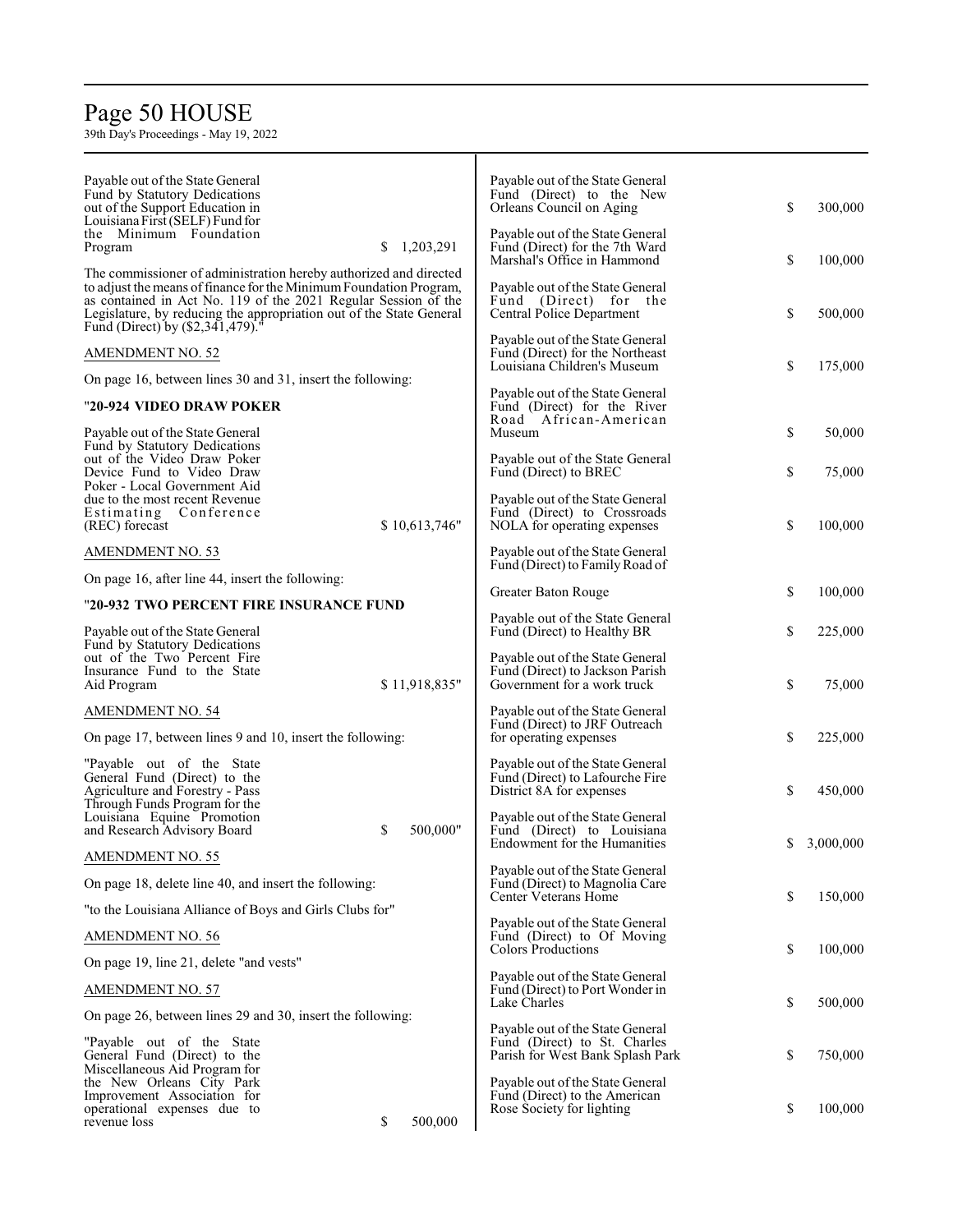# Page 5 1 HOUSE

39th Da y's Pro c e edings - Ma y 19, 2022

| Payable out of the State General<br>Fund (Direct) to the Calcasieu<br>Council on Aging                 | \$<br>40,000    | Payable out of the State General<br>Fund (Direct) to the Louisiana<br>Art and Science Museum,       | \$<br>200,000 |
|--------------------------------------------------------------------------------------------------------|-----------------|-----------------------------------------------------------------------------------------------------|---------------|
| Payable out of the State General<br>Fund (Direct) to the Central<br>Athletic Foundation                | \$<br>1,100,000 | lnc.<br>Payable out of the State General<br>Fund (Direct) to the Mary<br>Bird Perkins Cancer Center | \$<br>200,000 |
| Payable out of the State General<br>Fund (Direct) to the City of<br>Carencro for operating<br>expenses | \$<br>500,000   | Payable out of the State General<br>Fund (Direct) to the New<br>Orleans Center for Creative         |               |
| Payable out of the State General<br>Fund (Direct) to the city of<br>Gonzales for Cares Center          | \$<br>50,000    | Arts<br>Payable out of the State General<br>Fund (Direct) to the New                                | \$<br>100,000 |
| Payable out of the State General<br>Fund (Direct) to the city of<br>Gretna for City Hall repairs       | \$<br>100,000   | Orleans Department of Capital<br>Projects<br>Payable out of the State General                       | \$<br>100,000 |
| Payable out of the State General<br>Fund (Direct) to the city of                                       |                 | Fund (Direct) to the St. Mary<br>Council on Aging                                                   | \$<br>250,000 |
| Jeanerette for road repairs<br>Payable out of the State General                                        | \$<br>500,000   | Payable out of the State General<br>Fund (Direct) to the Teche<br><b>Action Clinic</b>              | \$<br>750,000 |
| Fund (Direct) to the city of New<br>Iberia for operating expenses<br>Payable out of the State General  | \$<br>100,000   | Payable out of the State General<br>Fund (Direct) to the town<br>of Blanchard                       | \$<br>100,000 |
| Fund (Direct) to the city of<br>New Orleans                                                            | \$<br>600,000   | Payable out of the State General<br>Fund (Direct) to the town of                                    |               |
| Payable out of the State General<br>Fund (Direct) to the city of<br>Ruston for equipment               |                 | Gilbert for sewer repairs<br>Payable out of the State General                                       | \$<br>30,000  |
| purchases<br>Payable out of the State General<br>Fund (Direct) to the City of                          | \$<br>45,000    | Fund (Direct) to the town of<br>Grayson for sewer and drainage<br>repairs                           | \$<br>30,000  |
| Washington for the acquisition<br>of utility/equipment truck for<br>systems maintenance                | \$<br>40,000    | Payable out of the State General<br>Fund (Direct) to the town<br>of Jena for equipment              | \$<br>100,000 |
| Payable out of the State General<br>Fund (Direct) to the City of<br>Zachary for operating<br>expenses  | \$<br>75,000    | Payable out of the State General<br>Fund (Direct) to the town of<br>Many for the fire station       | \$<br>300,000 |
| Payable out of the State General<br>Fund (Direct) to the East Baton<br>Rouge Council on Aging          | \$<br>50,000    | Payable out of the State General<br>Fund (Direct) to the town of<br>Melville for operating expenses | \$<br>100,000 |
| Payable out of the State General<br>Fund (Direct) to the East Baton                                    |                 | Payable out of the State General<br>Fund (Direct) to the town of<br>New Llano for fire station      |               |
| Rouge Parish School<br>System<br>Payable out of the State General                                      | \$<br>50,000    | repairs<br>Payable out of the State General<br>Fund (Direct) to the town                            | \$<br>181,000 |
| Fund (Direct) to the Gentilly<br>Economic Development<br>District                                      | \$<br>200,000   | of Oil City<br>Payable out of the State General                                                     | \$<br>50,000  |
| Payable out of the State General<br>Fund (Direct) to the Knock                                         |                 | Fund (Direct) to the town of<br>Olla for road repairs                                               | \$<br>30,000  |
| Knock Children's Museum,<br>Inc.<br>Payable out of the State General                                   | \$<br>400,000   | Payable out of the State General<br>Fund (Direct) to the town of<br>Urania for sewer repairs        | \$<br>30,000  |
| Fund (Direct) to the Liberty<br>Theater Association                                                    | \$<br>50,000    | Payable out of the State General<br>Fund (Direct) to the town<br>of Vivian                          | \$<br>100,000 |

Т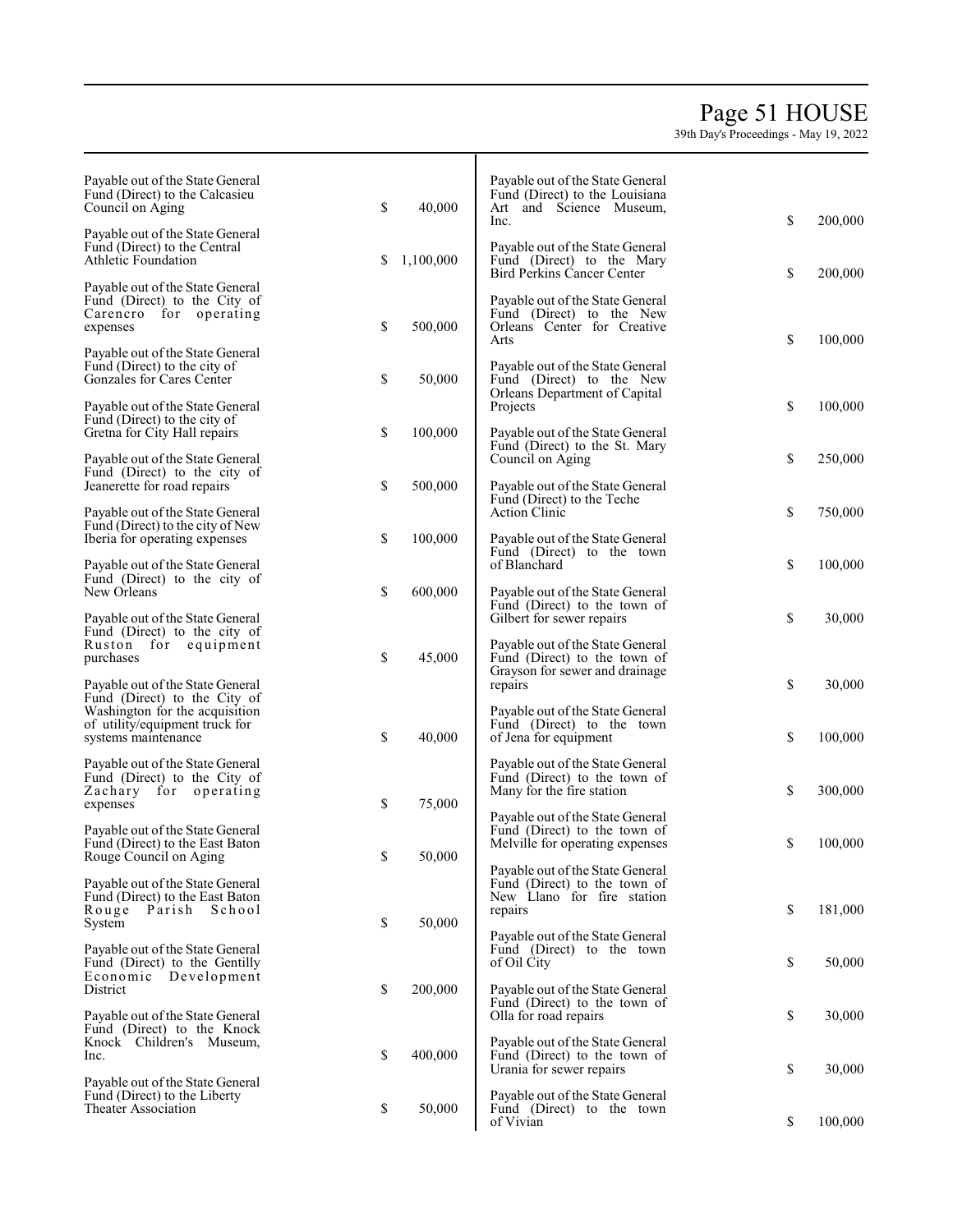# Page 5 2 HOUSE

| Payable out of the State General<br>Fund (Direct) to the town of                                                                                                                                      |    |           | Benton Road at Interstate 220                                                                                                                  | \$ | 75,000    |
|-------------------------------------------------------------------------------------------------------------------------------------------------------------------------------------------------------|----|-----------|------------------------------------------------------------------------------------------------------------------------------------------------|----|-----------|
| Winnsboro for office equipment<br>Payable out of the State General                                                                                                                                    | \$ | 75,000    | Payable out of the State General<br>Fund (Direct) to Bossier City<br>for street improvements on                                                |    |           |
| Fund (Direct) to the village of<br>Clarks for road repairs                                                                                                                                            | \$ | 20,000    | Hamilton Road at the KCS<br>underpass                                                                                                          | \$ | 75,000    |
| Payable out of the State General<br>Fund (Direct) to the<br>village of Ida                                                                                                                            | \$ | 50,000    | Payable out of the State General<br>Fund (Direct) to Family<br>Promise of St. Tammany Willie<br>Paretti Day Center for                         |    |           |
| Payable out of the State General<br>Fund (Direct) to the village of<br>Mooringsport                                                                                                                   | \$ | 50,000    | operating expenses<br>Payable out of the State General                                                                                         | \$ | 100,000   |
| Payable out of the State General<br>Fund (Direct) to the<br>village of Rodessa                                                                                                                        | \$ | 50,000    | Fund (Direct) to Grambling<br>State University to overlay<br>Central Avenue                                                                    | \$ | 200,000   |
| Payable out of the State General<br>Fund (Direct) to the YWCA<br>Greater Baton Rouge                                                                                                                  | \$ | 50,000    | Payable out of the State General<br>Fund (Direct) to Iberville Parish<br>Government for dredging<br>Breaux Bayou                               | \$ | 300,000   |
| Payable out of the State General<br>Fund (Direct) to the Zachary<br><b>Community School District</b>                                                                                                  | \$ | 50,000    | Payable out of the State General<br>Fund (Direct) to Jefferson<br>Parish for Parc Des Familles for<br>construction of new soccer               |    |           |
| Payable out of the State General<br>Fund (Direct) to Feeding<br>Louisiana                                                                                                                             | S  | 2,500,000 | fields, lighting, and drainage                                                                                                                 | \$ | 200,000   |
| Payable out of the State General<br>Fund (Direct) to the City of                                                                                                                                      |    |           | Payable out of the State General<br>Fund (Direct) to Jefferson<br>Parish for the Pontiff Booster<br>Club for Pontiff Playground                | S  | 1,600,000 |
| Sulphur for public works<br>Payable out of the State General                                                                                                                                          | \$ | 200,000   | Payable out of the State General<br>Fund (Direct) to Mercy Medical                                                                             |    |           |
| Fund (Direct) to the Family<br>Justice Center of Central<br>Louisiana                                                                                                                                 | S  | 1,000,000 | Health Center in Jackson<br>Parish for a portable<br>X-ray machine                                                                             | \$ | 35,000    |
| Payable out of the State General<br>Fund (Direct) to the Jefferson<br>Davis Police Jury                                                                                                               | \$ | 500,000   | Payable out of the State General<br>Fund (Direct) to Northshore<br>Technical and Community<br>College - Livingston Branch                      | \$ | 100,000   |
| Payable out of the State General<br>Fund (Direct) to the Louisiana<br>Leadership<br>Institute for<br>foperations                                                                                      | S  | 1,500,000 | Payable out of the State General<br>Fund (Direct) to Ouachita<br>Parish Government for                                                         |    |           |
| Payable out of the State General<br>Fund (Direct) for the Concordia                                                                                                                                   |    |           | audio-visual equipment for the<br>courthouse                                                                                                   | S  | 140,000   |
| Parish Community Swimming<br>Pool upgrade                                                                                                                                                             | \$ | 150,000   | Payable out of the State General<br>Fund (Direct) to Pointe Coupee<br>Parish Government<br>for                                                 |    |           |
| Payable out of the State General<br>Fund (Direct) to the town of<br>Livingston for renovation of the<br>old courthouse                                                                                | \$ | 100,000   | courthouse annex repairs<br>Payable out of the State General<br>Fund (Direct) to Pointe Coupee                                                 | \$ | 390,000   |
| Payable out of the State General                                                                                                                                                                      |    |           | Parish Government for Richey<br>Street drainage                                                                                                | \$ | 390,000   |
| Fund (Direct) to Ascension<br>Parish Government for fire<br>districts, to be distributed as<br>\$30,000 for Fire<br>follows:<br>District No. 1; $$5,000$ for Fire<br>District No. 2; and $$5,000$ for |    |           | Payable out of the State General<br>Fund (Direct) to Southeast<br>Louisiana Underwater Search<br>and Recovery for the Mesotech<br>sonar system | \$ | 80,000    |
| Fire District No. 3<br>Payable out of the State General                                                                                                                                               | \$ | 40,000    | Payable out of the State General<br>Fund (Direct) to St. Charles                                                                               |    |           |
| Fund (Direct) to Bossier City<br>for street improvements on                                                                                                                                           |    |           | Parish for West Bank Bridge<br>Park for revitalization after                                                                                   |    |           |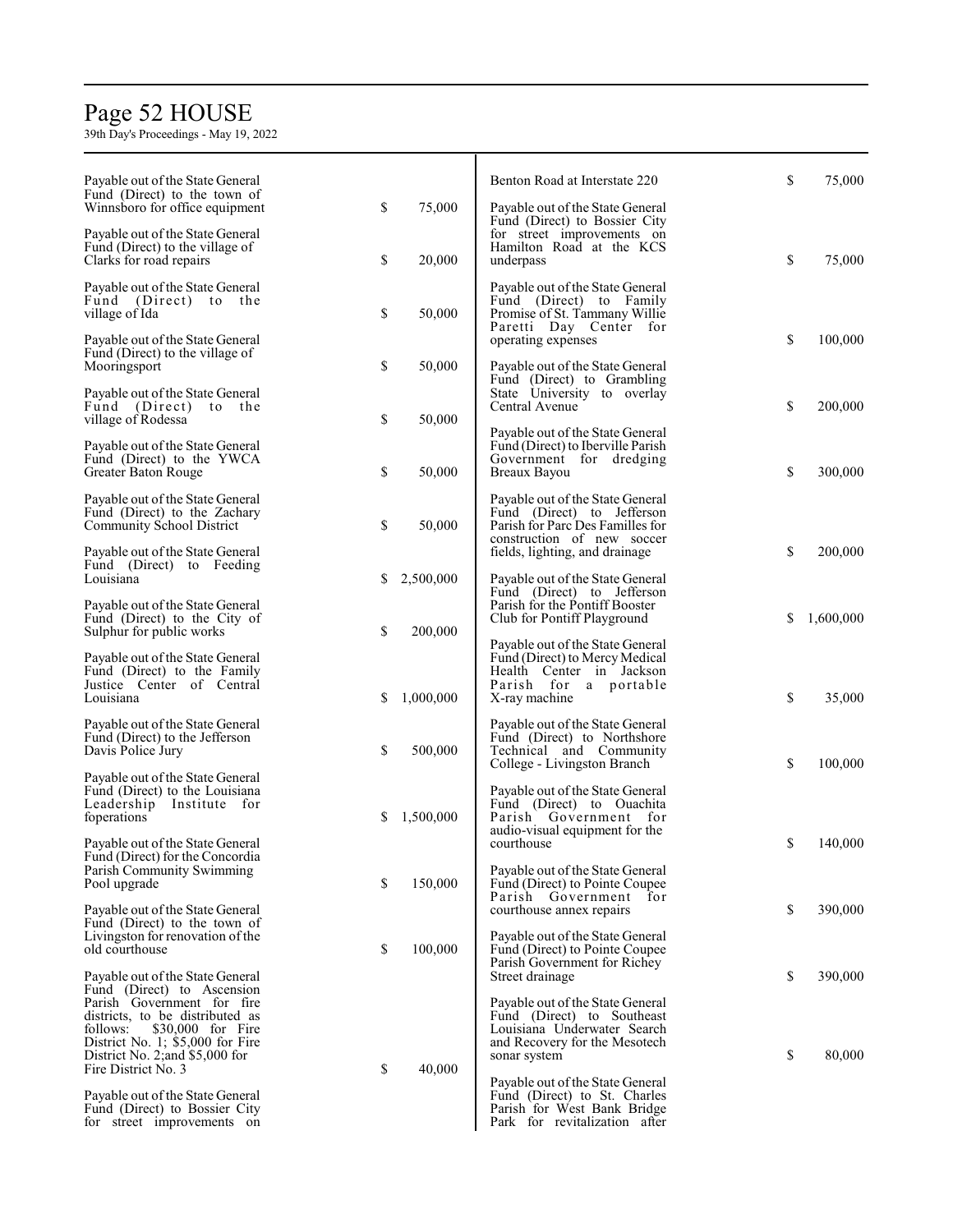## Page 5 3 HOUSE

| Hurricane Ida                                                                                                                                              | \$<br>750,000 | Payable out of the State General<br>Fund (Direct) to the Allen                                                                                                |               |
|------------------------------------------------------------------------------------------------------------------------------------------------------------|---------------|---------------------------------------------------------------------------------------------------------------------------------------------------------------|---------------|
| Payable out of the State General<br>Fund (Direct) to St. Helena<br>Economic Development<br>Foundation for expenses                                         | \$<br>44,000  | Parish Police Jury for the Clerk<br>of Court E-File and redaction<br>software system and installation<br>services for civil records digital<br>storage        | \$<br>25,000  |
| Payable out of the State General<br>Fund (Direct) to St. James<br>Parish Government to be<br>equally divided among<br>volunteer fire departments           | \$<br>30,000  | Payable out of the State General<br>Fund (Direct) to the Allen<br>Parish Sheriff's Office for<br>construction and materials for<br>emergency response staging |               |
| Payable out of the State General<br>Fund (Direct) to St. James<br>Parish School Board for the<br>intern and apprentice program<br>and other operations and |               | area and two school resource<br>police units for parish-wide use<br>Payable out of the State General<br>Fund (Direct) to the Ascension                        | \$<br>200,000 |
| maintenance for parish schools<br>Payable out of the State General                                                                                         | \$<br>200,000 | Parish Government for La.<br>Highway 44 and Parker Road<br>roundabout and intersection                                                                        |               |
| Fund (Direct) to St. Martin<br>Parish Government for security<br>cameras for parks and boat<br>landings                                                    | \$<br>20,000  | improvements<br>Payable out of the State General<br>Fund (Direct) to the Assumption                                                                           | \$<br>150,000 |
| Payable out of the State General<br>Fund (Direct) to the 23rd<br>Judicial District Attorney's                                                              |               | Parish Sheriff's Office to update<br>radio equipment<br>Payable out of the State General                                                                      | \$<br>75,000  |
| Office for computer and<br>security upgrades                                                                                                               | \$<br>38,000  | Fund (Direct) to the Avoyelles<br>Parish Police Jury for drainage<br>improvements and equipment                                                               | \$<br>50,000  |
| Payable out of the State General<br>Fund (Direct) to the ABC<br>Pregnancy Resource Center in<br>Lake Charles for operation                                 | \$<br>62,500  | Payable out of the State General<br>Fund (Direct) to the Avoyelles<br>Parish Police Jury for Log Road<br>drainage, repairs, and materials                     |               |
| Payable out of the State General<br>Fund (Direct) to the Algiers<br>Development District for                                                               |               | in Bordelonville<br>Payable out of the State General                                                                                                          | \$<br>150,000 |
| beautification and litter<br>abatement                                                                                                                     | \$<br>100,000 | Fund (Direct) to the Avoyelles<br>Parish Police Jury for the<br>Avoyelles Youth Community                                                                     |               |
| Payable out of the State General<br>Fund (Direct) to the Algiers<br>Development District for<br>recreational infrastructure                                | \$<br>100,000 | Based Program for planning,<br>construction, acquisition and<br>equipment                                                                                     | \$<br>350,000 |
| Payable out of the State General<br>Fund (Direct) to the Algiers<br>Development District for                                                               |               | Payable out of the State General<br>Fund (Direct) to the Avoyelles<br>Parish Sheriff's Office for<br>twenty (20) officer body                                 |               |
| Federal City infrastructure and<br>maintenance                                                                                                             | \$<br>100,000 | cameras and a litter abatement<br>truck for parish-wide use                                                                                                   | \$<br>50,000  |
| Payable out of the State General<br>Fund (Direct) to the Algiers<br>Development District for the<br>Human Assistance Needs and<br>Development Program      | \$<br>100,000 | Payable out of the State General<br>Fund (Direct) to the Barbe High<br>School Bucaneers Baseball<br>Program for improvements                                  | \$<br>800,000 |
| Payable out of the State General<br>Fund (Direct) to the Algiers<br>Economic Development                                                                   |               | Payable out of the State General<br>Fund (Direct) to the Baton<br>Rouge North Economic<br>Development District                                                | \$<br>150,000 |
| Foundation for the Algiers<br>Career and Educational<br>Development Program                                                                                | \$<br>100,000 | Payable out of the State General<br>Fund (Direct) to the Baton<br>Rouge Police Department for                                                                 |               |
| Payable out of the State General<br>Fund (Direct) to the Allen<br>Parish Police Jury for road<br>construction and drainage                                 |               | operational expenses<br>Payable out of the State General<br>Fund (Direct) to the Beauregard                                                                   | \$<br>750,000 |
| maintenance equipment                                                                                                                                      | \$<br>70,000  | Parish Police Jury for building                                                                                                                               |               |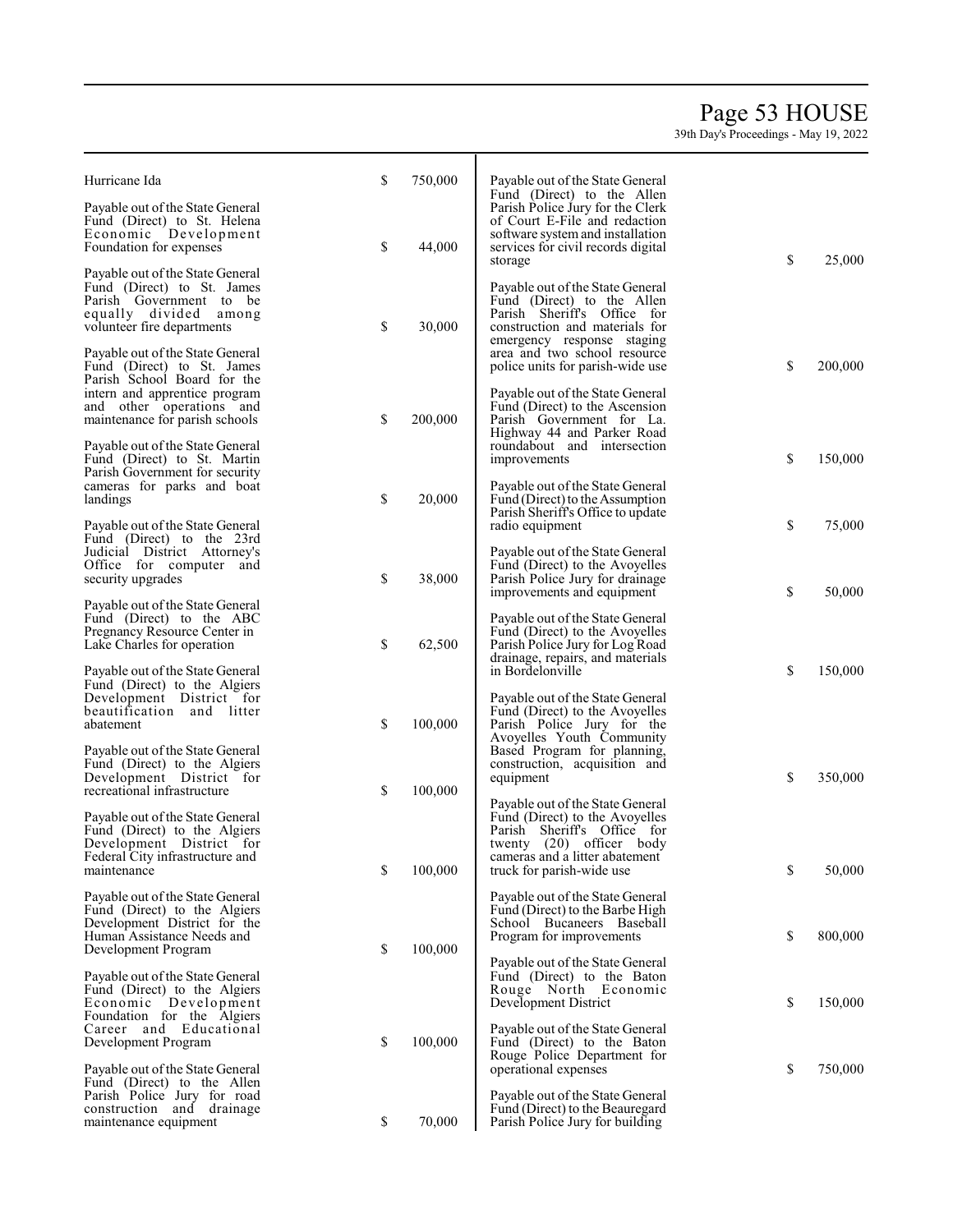# Page 5 4 HOUSE

| renovations                                                                                                                 | \$<br>250,000 | Payable out of the State General                                                                                                  |               |
|-----------------------------------------------------------------------------------------------------------------------------|---------------|-----------------------------------------------------------------------------------------------------------------------------------|---------------|
| Payable out of the State General<br>Fund (Direct) to the Bienville<br>Parish Police Jury for repairs                        |               | Fund (Direct) to the city of<br>Denham Springs for drainage<br>projects                                                           | \$<br>300,000 |
| and improvement of parish<br>roads<br>Payable out of the State General                                                      | \$<br>100,000 | Payable out of the State General<br>Fund (Direct) to the city of<br>DeQuincy for police department                                | \$<br>70,000  |
| Fund (Direct) to the Bossier<br>Parish Police Jury for<br>improvements to South Bossier<br>Park                             | \$<br>75,000  | equipment<br>Payable out of the State General<br>Fund (Direct) to the city of<br>DeRidder for the Kingdom                         |               |
| Payable out of the State General                                                                                            |               | Center after school program                                                                                                       | \$<br>75,000  |
| Fund (Direct) to the Bossier<br>Parish Police Jury for sewer and<br>water lines for a new sawmill                           | \$<br>300,000 | Payable out of the State General<br>Fund (Direct) to the city of<br>Franklin for the replacement of<br>the historic lamp posts on |               |
| Payable out of the State General<br>Fund (Direct) to the Bright<br>School for the Deaf in New<br>Orleans                    | \$<br>50,000  | Northwest Boulevard<br>Payable out of the State General<br>Fund (Direct) to the City of                                           | \$<br>300,000 |
| Payable out of the State General<br>Fund (Direct) to the Caldwell<br>Parish Police Jury for drainage                        |               | Harahan for a sewer plant<br>centrifugation system and two<br>blowers                                                             | \$<br>470,638 |
| improvements and equipment<br>Payable out of the State General                                                              | \$<br>100,000 | Payable out of the State General<br>Fund (Direct) to the city of<br>Henderson for back overhang                                   |               |
| Fund (Direct) to the Catahoula<br>Parish Police Jury for drainage<br>improvements and equipment                             | \$<br>100,000 | for parking and furniture<br>Payable out of the State General                                                                     | \$<br>28,000  |
| Payable out of the State General<br>Fund (Direct) to the Catholic<br>Cemetery Restoration Project                           |               | Fund (Direct) to the city of<br>Henderson for Huval Street<br>drainage improvements                                               | \$<br>100,000 |
| for renovation and repairs to the<br>Old Catholic Cemetery in Lake<br>Charles                                               | \$<br>175,000 | Payable out of the State General<br>Fund (Direct) to the City of<br>Kenner for body cameras and<br>radios for police              | \$<br>529,362 |
| Payable out of the State General<br>Fund (Direct) to the Central<br>Community School District for<br>Autism Park            | \$<br>500,000 | Payable out of the State General<br>Fund (Direct) to the city of<br>Leesville for the Martin Luther                               |               |
| Payable out of the State General<br>Fund (Direct) to the Children's                                                         |               | King Center after school<br>program                                                                                               | \$<br>75,000  |
| Advocacy Center - Hope House<br>of Covington for operating<br>expenses                                                      | \$<br>100,000 | Payable out of the State General<br>Fund (Direct) to the city of<br>Mandeville Police Department<br>for equipment                 | \$<br>122,000 |
| Payable out of the State General<br>Fund (Direct) to the City of<br>Alexandria for Southland Street<br>repairs project      | \$<br>100,000 | Payable out of the State General<br>Fund (Direct) to the city of<br>Minden for improvements to                                    |               |
| Payable out of the State General<br>Fund (Direct) to the City of<br>Central Chamber of Commerce<br>for economic development | \$<br>50,000  | Victory Park<br>Payable out of the State General<br>Fund (Direct) to the city of<br>Monroe for a vacuum truck                     | \$<br>100,000 |
| Payable out of the State General<br>Fund (Direct) to the city of<br>Central for restoration of old                          |               | for wastewater<br>Payable out of the State General<br>Fund (Direct) to the city of                                                | \$<br>112,000 |
| monuments in Greenwell<br>Springs                                                                                           | \$<br>25,000  | Monroe for Twin City BMX<br>facility upgrades                                                                                     | \$<br>200,000 |
| Payable out of the State General<br>Fund (Direct) to the city of<br>Covington Police Department<br>for equipment            | \$<br>100,000 | Payable out of the State General<br>Fund (Direct) to the city of<br>Natchitoches for Big Brothers<br>Big Sisters                  | \$<br>75,000  |
|                                                                                                                             |               |                                                                                                                                   |               |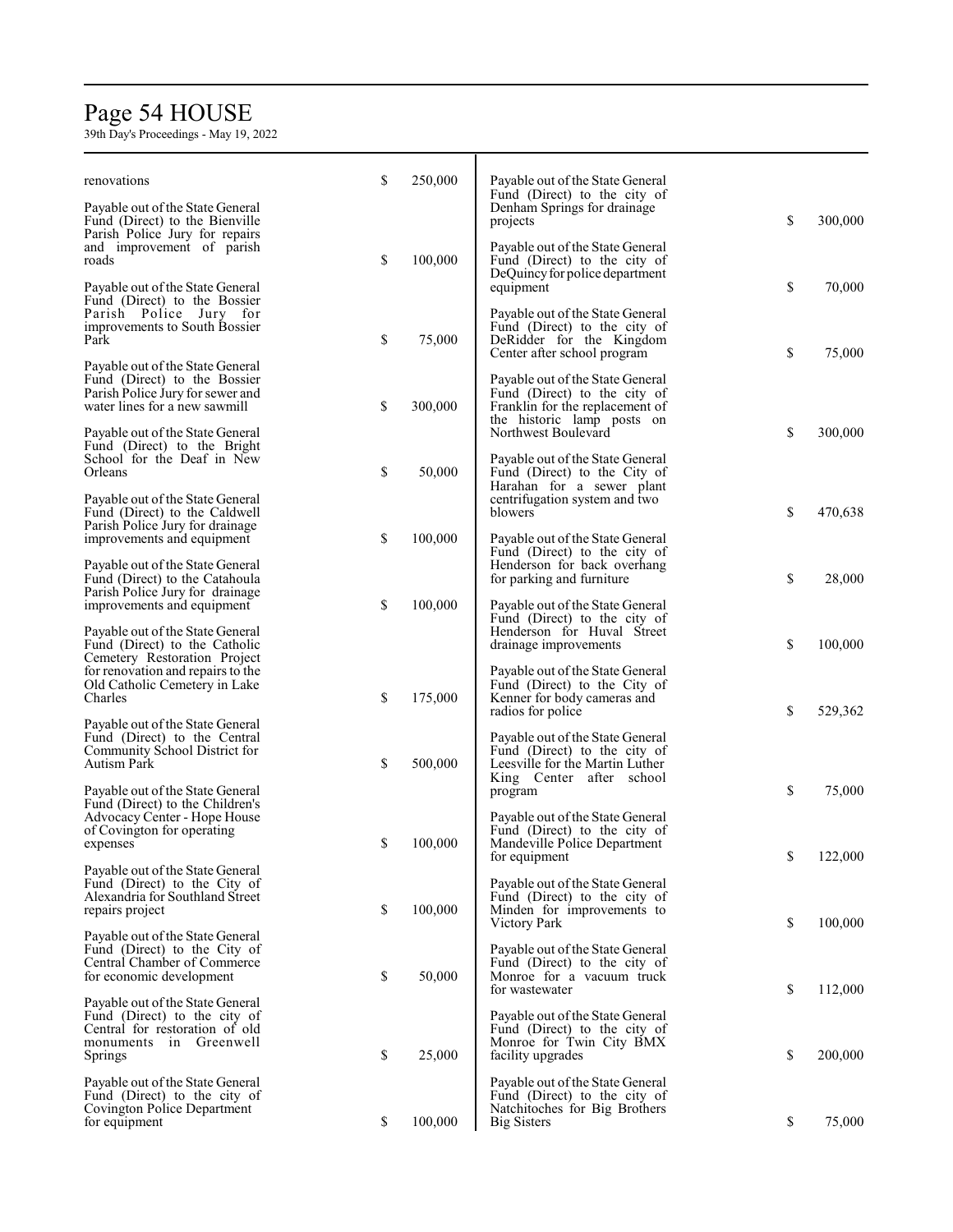# Page 5 5 HOUSE

39th Da y's Pro c e edings - Ma y 19, 2022

| Payable out of the State General<br>Fund (Direct) to the city of New<br>Orleans for two (2) waste<br>drop-off sites to control illegal<br>dumping | \$<br>1,100,000 | Payable out of the State General<br>Fund (Direct) to the Desoto<br>Parish Bible Charity School<br>Society for building repairs<br>Payable out of the State General<br>Fund (Direct) to the Dr. James | \$ | 10,000    |
|---------------------------------------------------------------------------------------------------------------------------------------------------|-----------------|------------------------------------------------------------------------------------------------------------------------------------------------------------------------------------------------------|----|-----------|
| Payable out of the State General<br>Fund (Direct) to the City of<br>Pineville for Burns<br>Street/College Drive Street and<br>Sewer improvements  | \$<br>100,000   | Gilmore, Jr. Institute for Human<br>Development and Excellence<br>Payable out of the State General                                                                                                   | \$ | 150,000   |
| Payable out of the State General<br>Fund (Direct) to the city of<br>Ponchatoula for Ponchatoula<br><b>Athletic Park</b>                           | \$<br>150,000   | Fund (Direct) to the East Baton<br>Rouge Sheriff's Office for<br>Rapid Response DNA Testing<br>and the Central Area Fentanyl<br>and Human<br>Trafficking<br>Task Force                               | \$ | 1,000,000 |
| Payable out of the State General<br>Fund (Direct) to the city of<br>Rayne for roof repairs to the<br>Rayne Civic Center                           | \$<br>200,000   | Payable out of the State General<br>Fund (Direct) to the Ecole<br>Pointe-au-Chien Elementary<br>school, in the event House Bill                                                                      |    |           |
| Payable out of the State General<br>Fund (Direct) to the city of<br>Shreveport for the Southern<br>Hills Business Association                     |                 | No. 261 of the 2022 Regular<br>Session of the Louisiana<br>Legislature is enacted into law                                                                                                           | S  | 2,000,000 |
| for a dog park<br>Payable out of the State General<br>Fund (Direct) to the city of                                                                | \$<br>50,000    | Payable out of the State General<br>Fund (Direct) to the Evangeline<br>Parish Police Jury for road<br>construction and drainage                                                                      |    |           |
| Slidell for Olde Towne Main<br>Street streetscaping                                                                                               | \$<br>200,000   | maintenance equipment<br>Payable out of the State General                                                                                                                                            | \$ | 70,000    |
| Payable out of the State General<br>Fund (Direct) to the city of<br>Slidell for SCADA for<br>floodgates in Lee Street Basin                       | \$<br>250,000   | Fund (Direct) to the Evangeline<br>Parish Sheriff's Office for<br>officer body cameras                                                                                                               | \$ | 15,000    |
| Payable out of the State General<br>Fund (Direct) to the city of St.<br>Martinville for operating<br>expenses                                     | \$<br>75,000    | Payable out of the State General<br>Fund (Direct) to the Franklin<br>Parish Police Jury for drainage<br>improvements and equipment                                                                   | \$ | 150,000   |
| Payable out of the State General<br>Fund (Direct) to the city of<br>Walker for a generator and<br>lights for disability and                       |                 | Payable out of the State General<br>Fund (Direct) to the Friends of<br>Safety Town/Caddo Sheriff<br>Department for new equipment                                                                     | \$ | 50,000    |
| recreation parks<br>Payable out of the State General<br>Fund (Direct) to the city of<br>West Monroe for new sidewalks                             | \$<br>400,000   | Payable out of the State General<br>Fund (Direct) to the Grant<br>Parish Police Jury for the<br>voting precinct                                                                                      | \$ | 50,000    |
| for safe access to Kiroli<br>Elementary School and Kiroli<br>Park                                                                                 | \$<br>290,000   | Payable out of the State General<br>Fund (Direct) to the Grant<br>Parish Sheriff's Office for the<br>evidence room                                                                                   | \$ | 280,000   |
| Payable out of the State General<br>Fund (Direct) to the City of<br>Westlake for Gas Meter<br>Drive-by System                                     | \$<br>200,000   | Payable out of the State General<br>Fund (Direct) to the Grant<br>Parish Sheriff's Office for the<br>Grant Parish Law Enforcement                                                                    |    |           |
| Payable out of the State General<br>Fund (Direct) to the Claiborne<br>Parish Police Jury for<br>emergency road repairs                            | \$<br>300,000   | District for annex improvements<br>Payable out of the State General<br>Fund (Direct) to the Gretna<br>Police Department for dash                                                                     | \$ | 109,125   |
| Payable out of the State General<br>Fund (Direct) to the Concordia<br>Parish Police Jury for drainage                                             |                 | camera equipment<br>Payable out of the State General                                                                                                                                                 | \$ | 250,000   |
| improvements and equipment                                                                                                                        | \$<br>150,000   | Fund (Direct) to the H.O.P.E.<br>Outreach (Monroe) for<br>operating expenses                                                                                                                         | \$ | 200,000   |

Т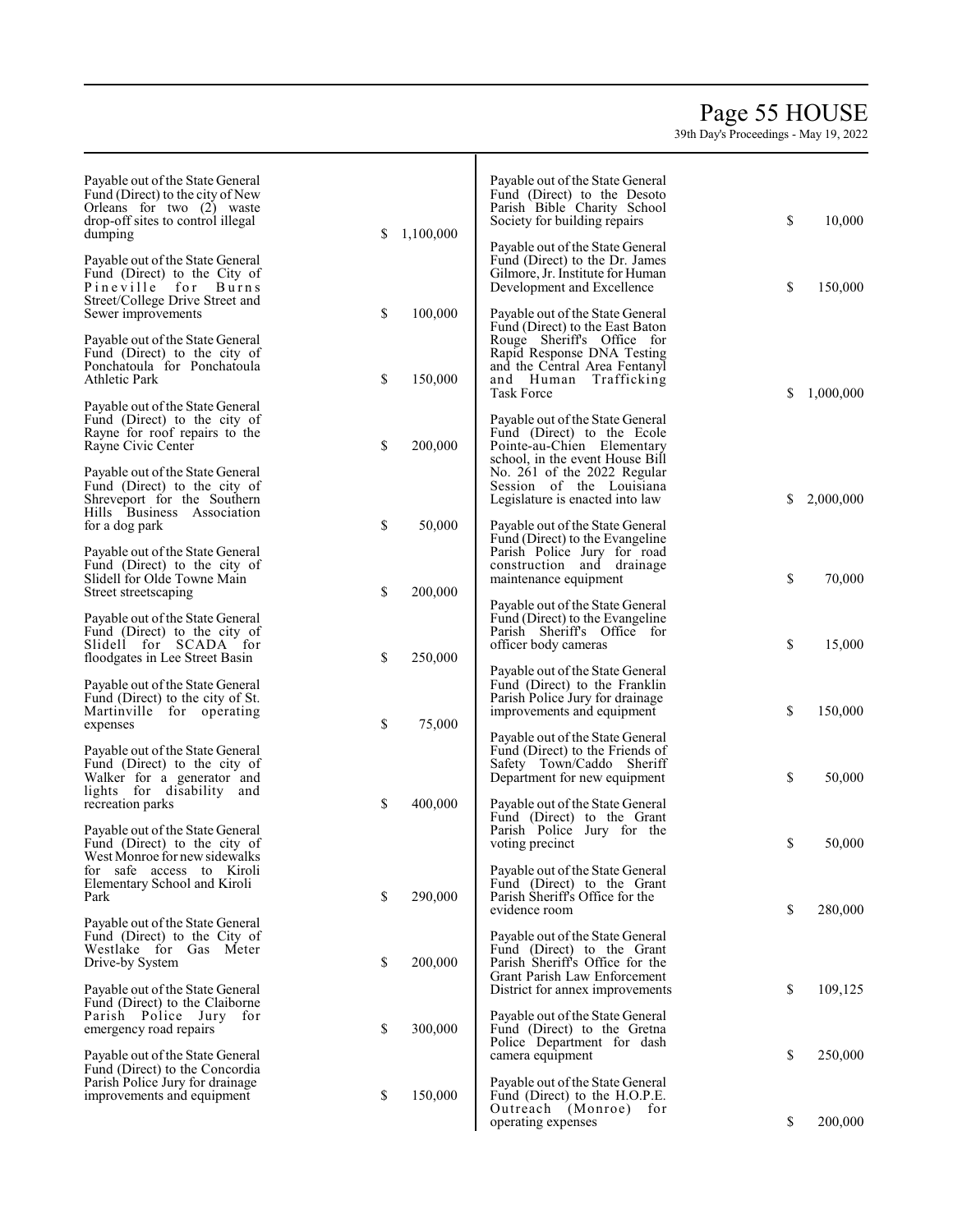# Page 5 6 HOUSE

| Payable out of the State General<br>Fund (Direct) to the<br>Houma-Terrebonne Airport for<br>the Remotely Piloted Aircraft                                                                              |    |           | body armor<br>Payable out of the State General<br>Fund (Direct) to the Jefferson                                                                                                        | \$<br>33,000  |
|--------------------------------------------------------------------------------------------------------------------------------------------------------------------------------------------------------|----|-----------|-----------------------------------------------------------------------------------------------------------------------------------------------------------------------------------------|---------------|
| Theater and drone program<br>Payable out of the State General<br>Fund (Direct) to the Iberia<br>Parish Government for                                                                                  | \$ | 3,000,000 | Parish Sheriff's Office Narcotics<br>Group for flashlights, optics,<br>sights, and mounting hardware<br>for rifles                                                                      | \$<br>65,600  |
| improvements to Labbe Road<br>Payable out of the State General<br>Fund (Direct) to the Iberia<br>Parish Government for the                                                                             | \$ | 400,000   | Payable out of the State General<br>Fund (Direct) to the Jefferson<br>Parish Sheriff's Office SWAT<br>Team for thirty (30)<br>replacement rifles                                        | \$<br>40,000  |
| Acadiana Regional Airport<br>Dash North Taxi Lane<br>improvements, North Connector<br>Payable out of the State General                                                                                 | S  | 1,207,000 | Payable out of the State General<br>Fund (Direct) to the Jefferson<br>Parish Sheriff's Office SWAT<br>Team for stand-alone rifle                                                        |               |
| Fund (Direct) to the Iberia<br>Parish Sheriff's Office for<br>police radios                                                                                                                            | \$ | 200,000   | threat plates<br>Payable out of the State General<br>Fund (Direct) to the Jefferson                                                                                                     | \$<br>60,000  |
| Payable out of the State General<br>Fund (Direct) to the Iberia<br>Parish Sheriff's Office for<br>radios, drones, and software                                                                         | \$ | 145,000   | Parish Sheriff's Office SWAT<br>Team for eight (8) truck<br>camper tops                                                                                                                 | \$<br>38,000  |
| Payable out of the State General<br>Fund (Direct) to the Iberville<br>Parish Sheriff's Office for<br>portable radios for units                                                                         | \$ | 75,000    | Payable out of the State General<br>Fund (Direct) to the Jefferson<br>Parish Sheriff's Office SWAT<br>Team for one $(1)$ air compressor<br>to fill scuba tanks                          | \$<br>5,700   |
| Payable out of the State General<br>Fund (Direct) to the Jefferson<br>Parish Council for historical,<br>recreational, and athletic<br>facilities located in Jefferson<br>Parish Council District No. 2 | \$ | 1,000,000 | Payable out of the State General<br>Fund (Direct) to the Lafayette<br>Economic Development<br>Authority (LEDA) for the<br>Louisiana Entrepreneurship and<br>Economic Development Center |               |
| Payable out of the State General<br>Fund (Direct) to the Jefferson<br>Parish Council, District 3 for<br>recreational infrastructure                                                                    | \$ | 100,000   | (LEED) Accelerate Programs<br>Payable out of the State General<br>Fund (Direct) to the LaSalle<br>Parish Police Jury for drainage                                                       | \$<br>250,000 |
| Payable out of the State General<br>Fund (Direct) to the Jefferson<br>Parish Sheriff's Office for the<br>Mesotech sonar system                                                                         | \$ | 80,000    | improvements and equipment<br>Payable out of the State General<br>Fund (Direct) to the Lincoln                                                                                          | \$<br>150,000 |
| Payable out of the State General<br>Fund (Direct) to the Jefferson<br>Parish Sheriff's Office Narcotics<br>Group for thirty-eight (38)                                                                 |    |           | Parish Sheriff's Office for a<br>vehicle purchase<br>Payable out of the State General<br>Fund (Direct) to the Livingston                                                                | \$<br>20,000  |
| modernized patrol rifles<br>Payable out of the State General<br>Fund (Direct) to the Jefferson                                                                                                         | \$ | 50,600    | Parish Government for road<br>improvements to Miller Road<br>Payable out of the State General                                                                                           | \$<br>102,000 |
| Parish Sheriff's Office Narcotics<br>Group for upgrades of<br>existing rifles                                                                                                                          | \$ | 24,100    | Fund (Direct) to the Livingston<br>Parish School Board for<br>improvements to French<br>Settlement High School,                                                                         |               |
| Payable out of the State General<br>Fund (Direct) to the Jefferson<br>Parish Sheriff's Office Narcotics<br>Group for fifteen (15) night<br>vision goggles                                              | \$ | 68,300    | Maurepas schools,<br>and<br>Springfield High School<br>Payable out of the State General<br>Fund (Direct) to the Logansport                                                              | \$<br>150,000 |
| Payable out of the State General<br>Fund (Direct) to the Jefferson<br>Parish Sheriff's Office Narcotics<br>Group for fifteen $(15)$ sets of                                                            |    |           | Chamber of Commerce for a<br>new building                                                                                                                                               | \$<br>50,000  |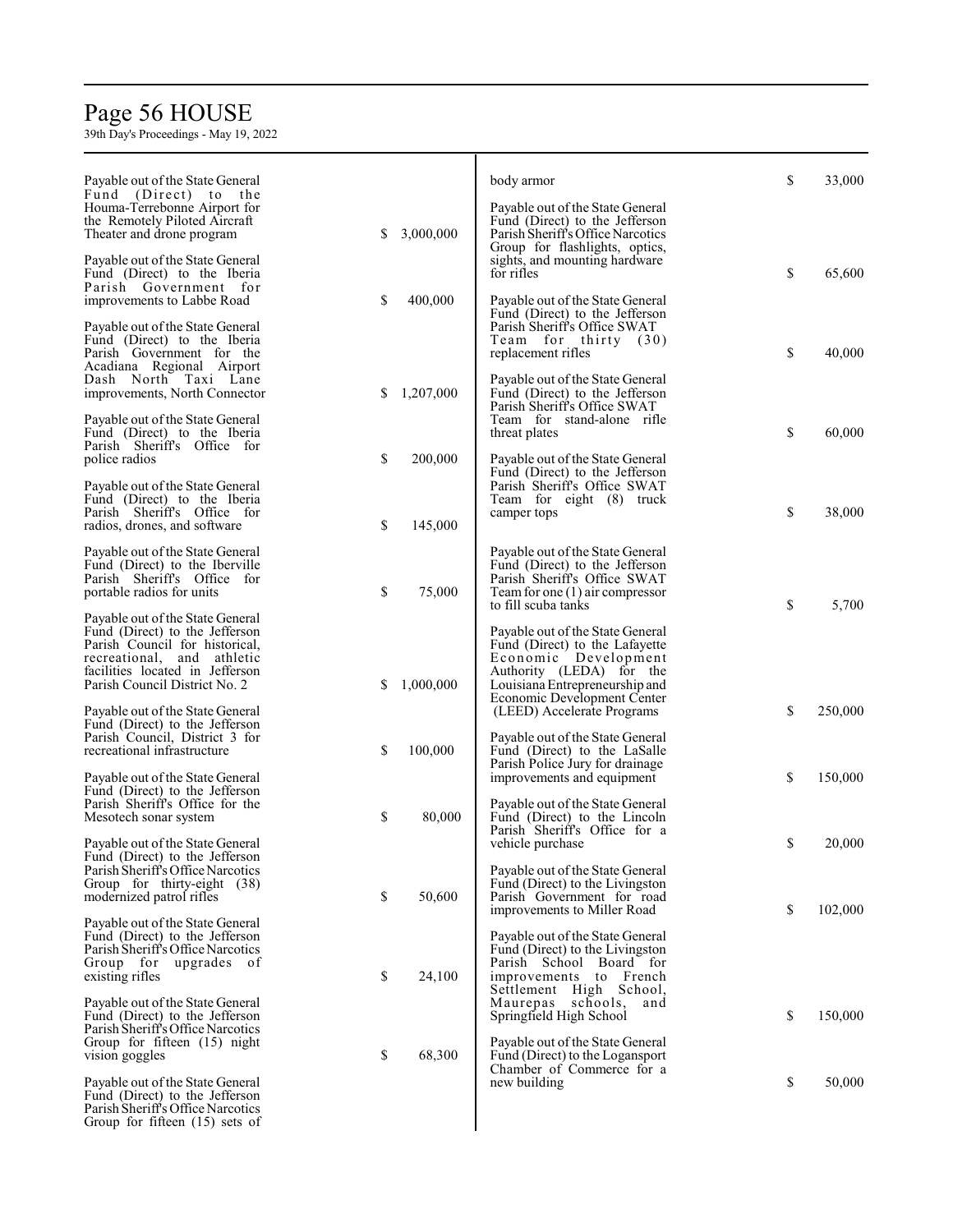## Page 5 7 HOUSE

| Payable out of the State General<br>Fund (Direct) to the Louisiana<br>Alliance of Boys and Girls<br>Clubs                                               | \$<br>500,000   | Opportunities Industrialization<br>Center of Ouachita, Inc. for<br>operating expenses                                                                      | \$<br>200,000 |
|---------------------------------------------------------------------------------------------------------------------------------------------------------|-----------------|------------------------------------------------------------------------------------------------------------------------------------------------------------|---------------|
| Payable out of the State General<br>Fund (Direct) to the Louisiana<br>Center Against Poverty for<br>operating expenses                                  | \$<br>300,000   | Payable out of the State General<br>Fund (Direct) to the Orleans<br>Parish Civil District Court for<br>the Assistive Outpatient<br>Treatment Program       | \$<br>100,000 |
| Payable out of the State General<br>Fund (Direct) to the Louisiana<br>National Guard Foundation, Inc.<br>for utility and infrastructure<br>improvements | \$<br>5,000,000 | Payable out of the State General<br>Fund (Direct) to the Ouachita<br>Parish Sheriff's Office for a<br>vehicle purchase                                     | \$<br>30,000  |
| Payable out of the State General<br>Fund (Direct) to the Louisiana<br>Sheriff's Task Force for mobile<br>operations command post                        | \$<br>300,000   | Payable out of the State General<br>Fund (Direct) to the<br>Plaquemines Parish Sheriff's<br>Office for the acquisition of<br>body cameras                  | \$<br>150,000 |
| Payable out of the State General<br>Fund (Direct) to the Louisiana<br>Sports Hall of Fame for<br>operating expenses                                     | \$<br>250,000   | Payable out of the State General<br>Fund (Direct) to the Pointe<br>Coupee Parish Detention Center<br>for repairs                                           | \$<br>500,000 |
| Payable out of the State General<br>Fund (Direct) to the Lower<br>Ninth Ward Economic<br>Development District                                           | \$<br>200,000   | Payable out of the State General<br>Fund (Direct) to the Rapides<br>Parish Police Jury for drainage<br>improvements and equipment                          | \$<br>100,000 |
| Payable out of the State General<br>Fund (Direct) to the Morehouse<br>Parish Police Jury for<br>emergency repairs to George<br>Franklin Road            | \$<br>500,000   | Payable out of the State General<br>Fund (Direct) to the Rapides<br>Parish Police Jury for the<br>acquisition of a mini excavator<br>with mower attachment | \$<br>105,000 |
| Payable out of the State General<br>Fund (Direct) to the National<br>Alliance on Mental Illness - St.<br>Tammany for operating expenses                 | \$<br>200,000   | Payable out of the State General<br>Fund (Direct) to the Richland<br>Parish Police Jury for drainage<br>improvements and equipment                         | \$<br>100,000 |
| Payable out of the State General<br>Fund (Direct) to the New Life<br>Pregnancy Center in Lake<br>Charles for operation                                  | \$<br>62,500    | Payable out of the State General<br>Fund (Direct) to the<br>Robinson/Williams Restoration<br>of Hope Community Center for<br>operating expenses            | \$<br>75,000  |
| Payable out of the State General<br>Fund (Direct) to the New<br>Orleans Office of Economic<br>Development                                               | \$<br>100,000   | Payable out of the State General<br>Fund (Direct) to the<br>Shreveport-Bossier Sports<br>Commission for the 2022 FIVB                                      |               |
| Payable out of the State General<br>Fund (Direct) to the New<br>Orleans Parks and Parkway<br>Department                                                 | \$<br>200,000   | Volleyball Nations League<br>Women's Preliminary Round<br>event<br>Payable out of the State General                                                        | \$<br>300,000 |
| Payable out of the State General<br>Fund (Direct) to the New<br>Orleans Police Department for<br>operational materials and                              |                 | Fund (Direct) to the Society of<br>the Holy Family for elevator<br>equipment                                                                               | \$<br>100,000 |
| information technology<br>equipment<br>Payable out of the State General                                                                                 | \$<br>100,000   | Payable out of the State General<br>Fund (Direct) to the Southern<br>University Board of Supervisors<br>for the Southern University                        |               |
| Fund (Direct) to the Northwest<br>Louisiana Game and Fish<br>Preserve Commission                                                                        | \$<br>150,000   | Museum of Art (SUMA) -<br><b>Baton Rouge</b><br>Payable out of the State General                                                                           | \$<br>100,000 |
| Payable out of the State General<br>Fund (Direct) to<br>the                                                                                             |                 | Fund (Direct) to the St. Bernard<br>Parish Housing<br>and<br>Redevelopment                                                                                 | \$<br>100,000 |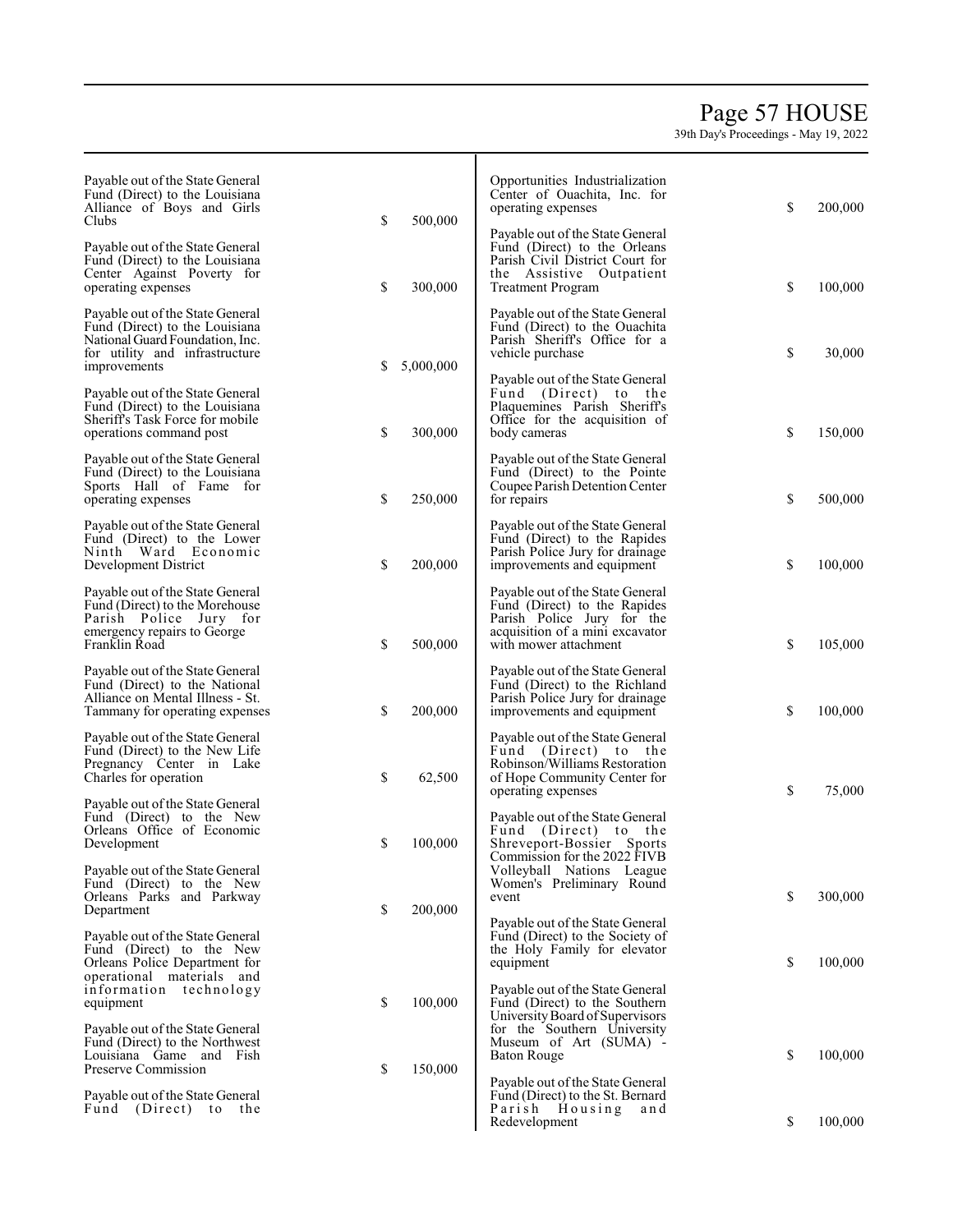# Page 5 8 HOUSE

| Payable out of the State General<br>Fund (Direct) to the St. George<br>Firefighters Foundation for first<br>responder and community<br>training and equipment | \$  | 500,000   | Payable out of the State General<br>Fund (Direct) to the town of<br>Greenwood for park<br>improvements<br>Payable out of the State General         | \$<br>200,000 |
|---------------------------------------------------------------------------------------------------------------------------------------------------------------|-----|-----------|----------------------------------------------------------------------------------------------------------------------------------------------------|---------------|
| Payable out of the State General<br>Fund (Direct) to the St. George<br>Transition District<br>for<br>expenses                                                 | \$. | 1,000,000 | Fund (Direct) to the town of<br>Harrisonburg for equipment and<br>road repairs<br>Payable out of the State General                                 | \$<br>50,000  |
| Payable out of the State General<br>Fund (Direct) to the St. James<br>Parish Airport<br>and<br>Transportation Authority for<br>operations, maintenance,       |     |           | Fund (Direct) to the town of<br>Leonville for boat launch<br>improvements<br>Payable out of the State General                                      | \$<br>300,000 |
| and improvements<br>Payable out of the State General<br>Fund (Direct) to the St. Landry                                                                       | \$  | 200,000   | Fund (Direct) to the town of<br>Logansport for downtown<br>canopies                                                                                | \$<br>125,000 |
| Parish Government for the St.<br>Landry Parish Veterans<br>Memorial Welcome Center<br>Payable out of the State General                                        | \$  | 150,000   | Payable out of the State General<br>Fund (Direct) to the town of<br>Madisonville Police Department<br>for equipment                                | \$<br>20,000  |
| Fund (Direct) to the St. Martin<br>Parish Government for the<br>Bayou Ami-West Atchafalaya<br>Levee Borrow Pit Hydrologic<br>and Hydraulic Study              | \$  | 150,000   | Payable out of the State General<br>Fund (Direct) to the town of<br>Pearl River for lift station<br>generators                                     | \$<br>200,000 |
| Payable out of the State General<br>Fund (Direct) to the St. Martin<br>Parish Sheriff's Office for<br>radios, drones, and software                            | \$  | 124,000   | Payable out of the State General<br>Fund (Direct) to the town of<br>Pearl River for parks and<br>recreation<br>Payable out of the State General    | \$<br>100,000 |
| Payable out of the State General<br>Fund (Direct) to the St.<br>Tammany Parish Sheriff's<br>Office for equipment                                              | \$  | 520,000   | Fund (Direct) to the town of<br>Plain Dealing for sewer and<br>water supply lines to a new<br>lumber mill                                          | \$<br>300,000 |
| Payable out of the State General<br>Fund (Direct) to the Terrebonne<br>Parish Levee Board for<br>building improvements                                        | \$  | 500,000   | Payable out of the State General<br>Fund (Direct) to the town of<br>Plain Dealing for street and<br>bridge repairs and improvement                 | \$<br>75,000  |
| Payable out of the State General<br>Fund (Direct) to the town of<br>Albany for emergency<br>equipment and drainage                                            | \$  | 150,000   | Payable out of the State General<br>Fund (Direct) to the town of<br>Stonewall for playground<br>equipment                                          | \$<br>75,000  |
| Payable out of the State General<br>Fund (Direct) to the town of<br>Benton for street repairs and<br>improvement                                              | \$  | 75,000    | Payable out of the State General<br>Fund (Direct) to the town of<br>Vinton for first responder<br>equipment for the police and<br>fire departments | \$<br>100,000 |
| Payable out of the State General<br>Fund (Direct) to the town of<br>Boyce for the purchase of<br>grounds<br>maintenance<br>equipment                          | \$  | 50,000    | Payable out of the State General<br>Fund (Direct) to the town of<br>Washington for street and<br>drainage improvements                             | \$<br>50,000  |
| Payable out of the State General<br>Fund (Direct) to the Town of<br>Grambling for Plan B<br>Subdivision Lift Station<br>Rehabilitation project                | \$  | 100,000   | Payable out of the State General<br>Fund (Direct) to the town of<br>Washington for the purchase of<br>vehicles and public works<br>projects        | \$<br>50,000  |
| Payable out of the State General<br>Fund (Direct) to the town of<br>Grand Cane for patio<br>improvements                                                      | \$  | 40,000    | Payable out of the State General<br>Fund (Direct) to the town of<br>Wisner for equipment and<br>road repairs                                       | \$<br>30,000  |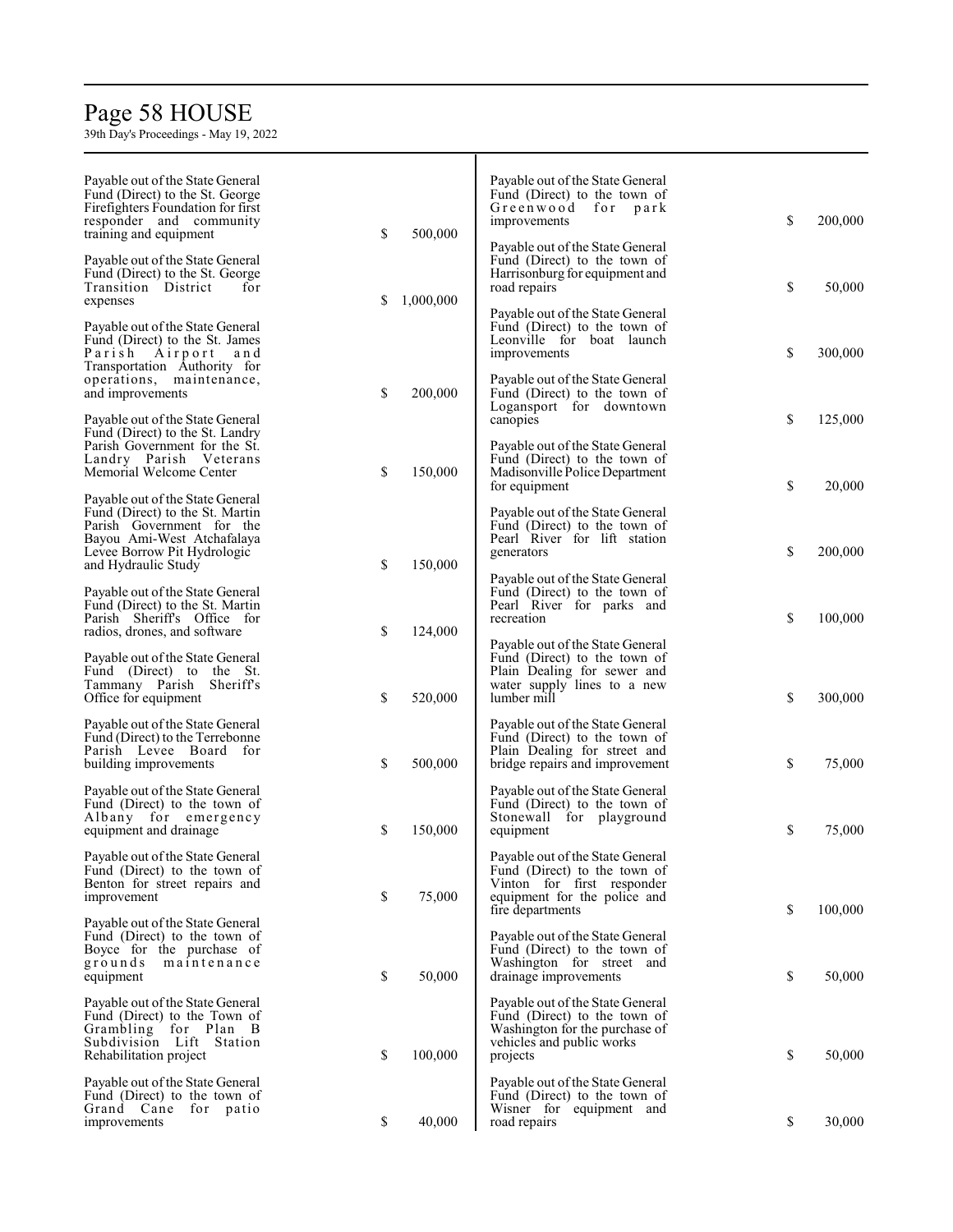## Page 5 9 HOUSE

| Payable out of the State General<br>Fund (Direct) to the town of<br>Woodworth for the Mollie Wise<br>Senior Living Center                                   | \$<br>300,000 | planning, construction,<br>materials and equipment<br>acquisition                                                                                                                                                                                                                                                                               | \$<br>300,000  |
|-------------------------------------------------------------------------------------------------------------------------------------------------------------|---------------|-------------------------------------------------------------------------------------------------------------------------------------------------------------------------------------------------------------------------------------------------------------------------------------------------------------------------------------------------|----------------|
| Payable out of the State General<br>Fund (Direct) to the Union<br>Parish Police Jury for the<br>acquisition of a hydraulic                                  |               | Payable out of the State General<br>Fund (Direct) to the West<br>Carroll Police Jury for<br>emergency road repairs                                                                                                                                                                                                                              | \$<br>300,000  |
| excavator                                                                                                                                                   | \$<br>300,000 | Payable out of the State General<br>Fund (Direct) to the West                                                                                                                                                                                                                                                                                   |                |
| Payable out of the State General<br>Fund (Direct) to the Vermilion<br>Parish Police Jury for drainage<br>improvements                                       | \$<br>100,000 | Feliciana Police Jury for<br>drainage improvements and<br>equipment                                                                                                                                                                                                                                                                             | \$<br>100,000  |
| Payable out of the State General<br>Fund (Direct) to the Vermilion<br>Parish Police Jury for<br>roofrepairs to the Cecil                                    |               | Payable out of the State General<br>Fund (Direct) to the Zwolle<br>Historical Museum for<br>operating expenses                                                                                                                                                                                                                                  | \$<br>25,000   |
| McCrory Exhibit Building                                                                                                                                    | \$<br>300,000 | Payable out of the State General<br>Fund (Direct) to the town of                                                                                                                                                                                                                                                                                |                |
| Payable out of the State General<br>Fund (Direct) to the Vernon<br>Parish Police Jury for road<br>repairs and equipment                                     | \$<br>400,000 | Columbia for equipment,<br>drainage improvements, and<br>road repairs                                                                                                                                                                                                                                                                           | \$<br>50,000   |
| Payable out of the State General<br>Fund (Direct) to the Vernon<br>Parish School Board for sewer<br>treatment system                                        | \$<br>250,000 | Payable out of the State General<br>Fund (Direct) to the Avoyelles<br>Parish Airport Authority for the<br><b>Aviation Weather Monitoring</b><br>System (AWOS)                                                                                                                                                                                   | \$<br>100,000  |
| Payable out of the State General<br>Fund (Direct) to the Vernon<br>Parish Sheriff's Office for law<br>enforcement equipment                                 | \$<br>75,000  | Payable out of the State General<br>Fund (Direct) to the city of<br>Zachary for upgrades to the<br>Sports Complex                                                                                                                                                                                                                               | \$<br>400,000  |
| Payable out of the State General<br>Fund (Direct) to the village of<br>Hessmer for road repairs and<br>drainage, maintenance,<br>materials and construction | \$<br>30,000  | Payable out of the State General<br>Fund (Direct) to the River Oaks<br>Hospital in New Orleans and<br>Brentwood Hospital<br>1n<br>Shreveport                                                                                                                                                                                                    | \$<br>460,000" |
| Payable out of the State General<br>Fund (Direct) to the village of                                                                                         |               | <b>AMENDMENT NO. 58</b>                                                                                                                                                                                                                                                                                                                         |                |
| Loreauville for operating<br>expenses                                                                                                                       | \$<br>75,000  | On page 26, line 31, delete "\$4,734,287" and insert "\$6,741,287"                                                                                                                                                                                                                                                                              |                |
| Payable out of the State General<br>Fund (Direct) to the village of                                                                                         |               | AMENDMENT NO. 59<br>On page 30, between lines 9 and 10, insert the following:                                                                                                                                                                                                                                                                   |                |
| Loreauville for operating<br>expenses                                                                                                                       | \$<br>100,000 | $"(26)$ The sum of \$100,000.00 for payment of the consent                                                                                                                                                                                                                                                                                      |                |
| Payable out of the State General<br>Fund (Direct) to the village of<br>Norwood for restoration of the<br>town hall                                          | \$<br>235,000 | judgment captioned "Vickie Ormand, on behalf of the minor child<br>Joshua J. Ormand and Jessie J. Ormand versus the State of Louisiana<br>through the Department of Transportation and Development", signed<br>on July 27, 2018, between the state of Louisiana, through the<br>Department of Transportation and Development and Vickie Ormand, |                |
| Payable out of the State General<br>Fund (Direct) to the village of<br>Parks for parks and recreational<br>improvements                                     | \$<br>50,000  | bearing Number 20035, Division B, on the docket of the Twenty-first<br>Judicial District Court, parish of St. Helena, state of Louisiana.<br>$(27)$ The sum of \$75,000.00 for payment of the consent<br>judgment captioned "Jerry Watson and Debra Watson, individually                                                                        |                |
| Payable out of the State General<br>Fund (Direct) to the village of<br>Sicily Island for equipment and<br>road repairs                                      | \$<br>25,000  | and on behalf of their minor child, Amber L. Watson versus the State<br>of Louisiana through the Department of Transportation and<br>Development, Parish of East Baton Rouge and State Farm Mutual<br>Automobile Insurance Company", signed on June 3, 2021, between<br>the state of Louisiana, through the Department of Transportation and    |                |
| Payable out of the State General<br>Fund (Direct) to the village of<br>Turkey Creek Community<br>Based Youth Program for                                    |               | Development and Jerry Watson and Debra Watson, bearing Number<br>532445, Section 25, on the docket of the Nineteenth Judicial District<br>Court, parish of East Baton Rouge, state of Louisiana.                                                                                                                                                |                |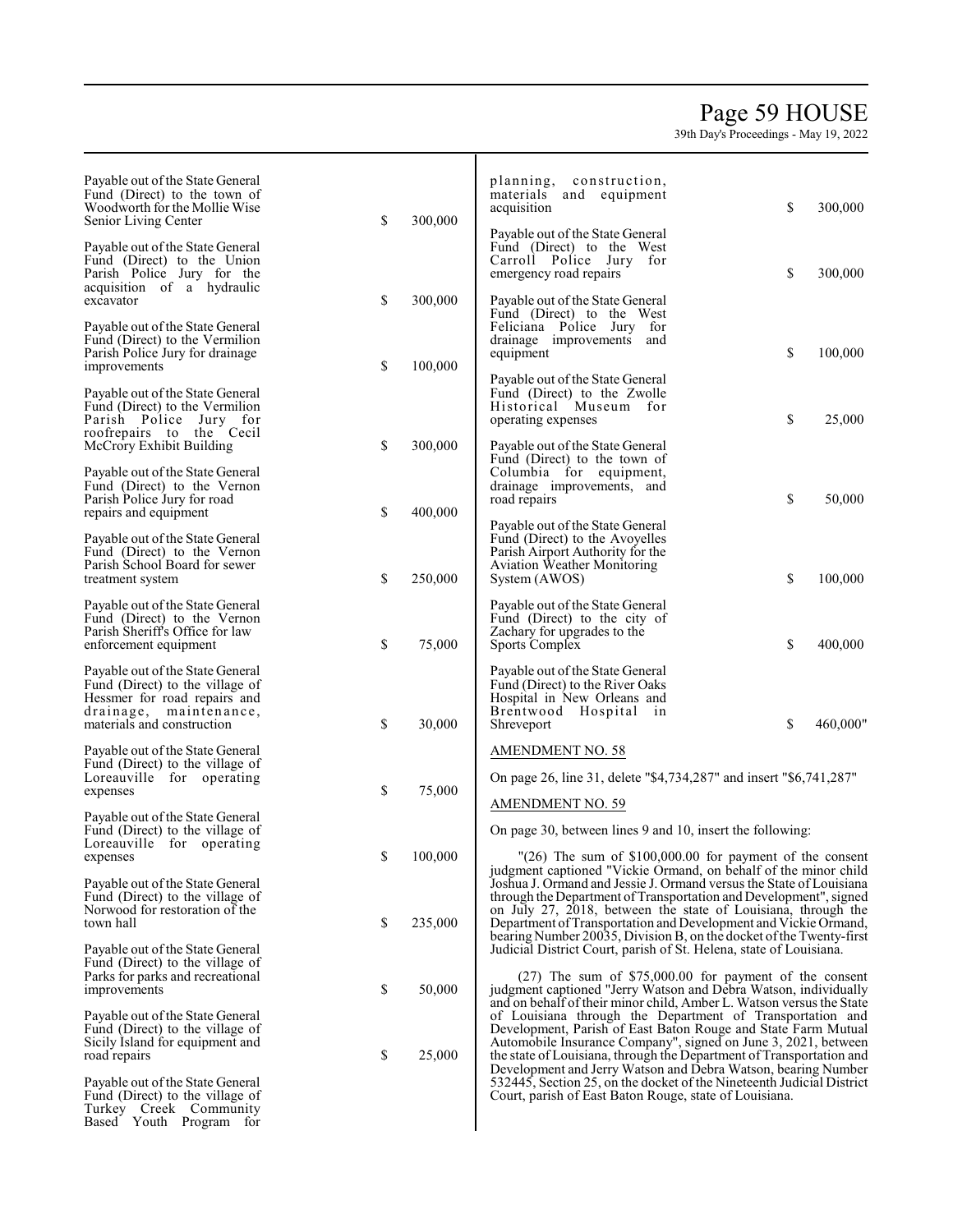## Page 60 HOUSE

39th Day's Proceedings - May 19, 2022

(28) The sum of \$18,860.00 for payment of the consent judgment captioned "Steven Frost versus the State of Louisiana through the Department of Transportation and Development, and Jatavious Logwood", signed on October 11, 2021, between the state of Louisiana, through the Department of Transportation and Development and Steven Frost, bearing Number C-20200884 CV3, on the docket of the Fourth Judicial District Court, parish of Ouachita, state of Louisiana.

(29) The sum of \$495,000.00 for payment of the consent judgment captioned "Anna Menard versus SPX Cooling Technologies, Inc., f/k/a/ Marley Cooling Technologies,Inc., f/k/a The Marley Cooling Tower Company, et al", signed on November 19, 2021, between the state of Louisiana, through the Board of Supervisors for the University of Louisiana System, bearing Number C-682510, Section 25, on the docket of the Nineteenth Judicial District Court, parish of East Baton Rouge, state of Louisiana.

(30) The sum of \$130,000.00 for payment of the consent judgment captioned "Gerald Guillot versus the State of Louisiana through the Department of Transportation and Development and St. Landry Parish", signed on March 14, 2022, between the state of Louisiana, through the Department of Transportation and Development and Gerald Guillot, bearing Number 17-C-0685 C, on the docket ofthe Twenty-seventh Judicial District Court, parish of St. Landry, state of Louisiana.

(31) The sum of \$30,000.00 for payment of the consent judgment captioned "JefferyCanterbury versus the State ofLouisiana through the Department of Transportation and Development and the Village of Hall Summit", signed on May 9, 2022, between the state of Louisiana, through the Department of Transportation and Development and Jeffery Canterbury, bearing Number 37,007, on the docket of the Thirty-ninth Judicial District Court, parish of Red River, state of Louisiana.

(32) The sumof \$5,564.73 for payment of the consent judgment captioned "Janesse Brown versus the State of Louisiana through the Department of Transportation and Development", signed on May 10, 2022, between the state of Louisiana, through the Department of Transportation and Development and Janesse Brown, bearing Number 20-C-2721 "B", on the docket of the Twenty-seventh Judicial District Court, parish of St. Landry, state of Louisiana.

(33) The sum of \$150,000.00 for payment of the consent judgment captioned "Nina Keele, individually and on behalf of the deceased, Kenneth Keele versus FCA US LLC, the State of Louisiana through the Department of Transportation and Development", signed on May 10, 2022, between the state of Louisiana, through the Department of Transportation and Development and Nina Keele, bearing Number 258,312, on the docket of the Ninth Judicial District Court, parish of Rapides, state of Louisiana.

(34) The sum of \$25,761.90, for reimbursement of the cost of attorney fees for Mr. Todd Price, an employee of the Louisiana Department of Veteran Affairs, in accordance with the April 22, 2022, determination by the Attorney Fee Review Board that such attorney fees were reasonable.

(35) The sum of \$164,287.00 for payment of the recommendation of a claim against the state rendered by the Board of Tax Appeals in the claim against the state captioned "Southold Properties Inc. v. Department of Revenue, State of Louisiana", signed on January 13, 2016, against the State of Louisiana and in favor of Southold Properties, Inc., bearing Docket No. 7584 on the docket of the Board of Tax Appeals, state of Louisiana.

(36) The sum of \$125,619.45 for payment of the recommendation of a claim against the state rendered by the Board of Tax Appeals and the claim against the state captioned "Bessemer LGB, Inc. v Department of Revenue, State of Louisiana", signed on March 9, 2016, against the State of Louisiana and in favor of Bessemer LGB, Inc., bearing Docket No. 7488 on the docket of the Board of Tax Appeals, state of Louisiana.

(37) The sum of \$113,524.00 for payment of the recommendation of a claim against the state rendered by the Board of Tax Appeals in the claim against the state captioned "Crown Castle Operating Company v. Department of Revenue, State of Louisiana", signed on August 8, 2017, against the State of Louisiana and in favor of Crown Castle Operating Company, bearing Docket No. 8813 on the docket of the Board of Tax Appeals, state of Louisiana.

(38) The sum of \$215,063.00 for payment of the recommendation of a claim against the state rendered by the Board of Tax Appeals in the claim against the state captioned "VEC SPV, LLC v. Department of Revenue, State of Louisiana", signed on September 12, 2017, against the State of Louisiana and in favor of VEC SPV, LLC, bearing Docket No. 10792D on the docket of the Board of Tax Appeals, state of Louisiana.

(39) The sumof \$36,012.00 for payment ofthe recommendation of a claim against the state rendered by the Board of Tax Appeals in the claimagainst the state captioned "Browning-Ferris Industries, Inc v. Secretary, Department of Revenue, State of Louisiana", signed on April 11, 2017, against the State of Louisiana and in favor of Browning-Ferris Industries, Inc., bearing Docket No. 7745 on the docket of the Board of Tax Appeals, state of Louisiana.

(40) The sum of \$5,136.00 for payment of the recommendation for payment of a claim against the state rendered by the Board of Tax Appeals in the claim against the state captioned "Claudia B. Phillips, Trustee of The Robert McClain Phillips 2016 GST Exempt Trust versus State ofLouisiana, through its AttorneyGeneral, JeffLandry," signed on April 7, 2022, against the State of Louisiana and in favor of Claudia B. Phillips, Trustee of the Robert McClain Phillips 2016 GST Exempt Trust, bearing Number 11800C on the docket of the Board of Tax Appeals, state of Louisiana.

(42) The sum of \$5,132.00 for payment of the recommendation for payment of a claim against the state rendered by the Board of Tax Appeals in the claim against the state captioned "Claudia B. Phillips, Trustee of the Andrew Baker Phillips 2016 GST Exempt Trust versus State ofLouisiana, through its AttorneyGeneral, JeffLandry," signed on April 7, 2022, against the state of Louisiana and in favor of Claudia B. Phillips, Trustee of the Andrew Baker Phillips 2016 OST Exempt Trust, bearing Number 11802C on the docket of the Board of Tax Appeals, state of Louisiana.

(42) The sum of \$5,136.00 for payment of the recommendation for payment of a claim against the state rendered by the Board of Tax Appeals in the claim against the state captioned "Claudia B. Phillips, Trustee of the Elizabeth Anne Phillips 2016 GST Exempt Trust versus State of Louisiana, through its Attorney General, Jeff Landry," signed on April 7, 2022, against the state of Louisiana and in favor of Claudia B. Phillips, Trustee of the Elizabeth Anne Phillips 2016 GST Exempt Trust, bearing Number 11803C on the docket of the Board of Tax Appeals, state of Louisiana.

(43) The sumof \$58,788.00 for payment ofthe recommendation for payment of a claim against the state rendered by the Board of Tax Appeals in the claim against the state captioned "Gary L. Phillips, Trustee of the Elizabeth Anne Phillips Testamentary Trust versus State ofLouisiana, through its AttorneyGeneral, JeffLandry," signed on April 7, 2022, against the state of Louisiana and in favor of Gary L. Phillips, Trustee of the Elizabeth Anne Phillips Testamentary Trust, bearing Number 11804D on the docket of the Board of Tax Appeals, state of Louisiana.

(44) The sumof \$55,832.00 for payment ofthe recommendation for payment of a claim against the state rendered by the Board of Tax Appeals in the claim against the state captioned "Gary L. Phillips,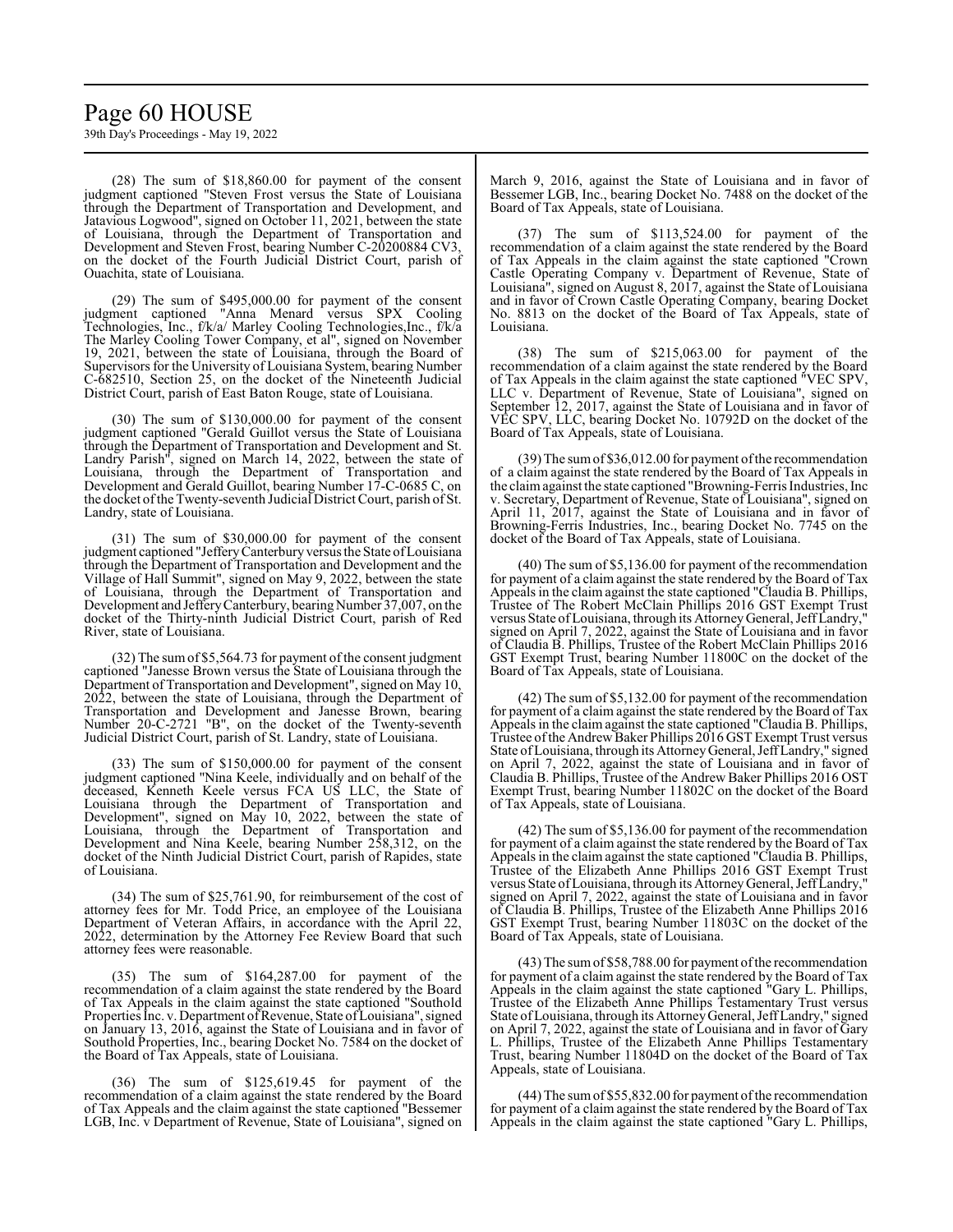## Page 61 HOUSE

39th Day's Proceedings - May 19, 2022

Trustee of the Andrew Baker Phillips Testamentary Trust versus State of Louisiana, through its Attorney General, Jeff Landry," signed on April 7, 2022, against the state of Louisiana and in favor of Gary L. Phillips, Trustee of the Andrew Baker Phillips Testamentary Trust, bearing Number 11805C on the docket of the Board of Tax Appeals, state of Louisiana. (45) The sum of \$133,484.00 for payment of the recommendation for payment of a claim against the state rendered by the Board of Tax Appeals in the claim against the state captioned "Gary L. Phillips and Claudia B. Phillips versus State of Louisiana, through its Attorney General, Jeff Landry," signed on April 7, 2022, against the state of Louisiana and in favor of Gary L. Phillips and Claudia B. Phillips, bearing Number 11806C on the docket of the Board of Tax Appeals, state of Louisiana. (46) The sumof \$58,790.00 for payment ofthe recommendation for payment of a claim against the state rendered by the Board of Tax Appeals in the claim against the state captioned "Gary L. Phillips, Trustee of the Robert McClain Phillips Testamentary Trust versus State ofLouisiana, through its AttorneyGeneral, JeffLandry," signed on May 4, 2022, against the state of Louisiana and in favor of Gary L. Phillips, Trustee of the Robert McClain Phillips Testamentary Trust, bearing Number l 1807D on the docket of the Board of Tax Appeals, state of Louisiana." AMENDMENT NO. 60 On page 30, at the end of line 14, delete "\$503,000" and insert "\$120,000" AMENDMENT NO. 61 On page 30, at the end of line 18, delete "(\$1,500,000)" and insert "(\$1,600,000)" AMENDMENT NO. 62 On page 30, between lines 22 and 23, insert the following: "The commissioner of administration is hereby authorized and directed to adjust the means of finance for the Deputy Sheriffs' Supplemental Payments Program, as contained in Act No. 119 of the 2021 Regular Session of the Legislature, by reducing the appropriation out of the State General Fund (Direct) by (\$2,000,000)." AMENDMENT NO. 63 On page 30, between lines 23 and 24, insert the following: "**21-804 OFFICE OF RISK MANGEMENT** Payable out of the State General Fund (Direct) to the Risk Management Program for the premium of the Louisiana Stadium and Exposition District  $$5,210,522"$ AMENDMENT NO. 64 On page 30, between lines 38 and 39, insert the following: "Payable out of the State Cyber and IT projects \$ 3,700,000 Payable out of the State General Fund by Interagency Transfers from the Office of Motor Vehicles to the Technology Services Program for conversion of an outdated data imaging system  $$ 7,000,000$ **21-860 ENVIRONMENTAL STATE REVOLVING LOAN FUNDS** Payable out of the Federal Funds to the Environmental State Revolving Funds Program for local municipalities to plan, design and construct water quality improvement and protection projects  $$755,000$ **JUDICIAL EXPENSE 23-949 LOUISIANA JUDICIARY** Payable out of the State General Fund (Direct) to the 19th Judicial District Court for expenses  $$ 4,000,000"$ AMENDMENT NO. 65 On page 31, line 8, delete "29," and insert "30," AMENDMENT NO. 66 On page 31, at the beginning of line 9, delete "December 31, 2022," and insert "June 30, 2023," AMENDMENT NO. 67 On page 31, line 20, delete "29," and insert "30," AMENDMENT NO. 68 On page 31, line 28, delete "29," and insert "30," AMENDMENT NO. 69 On page 32, line 6, delete "29," and insert "30," AMENDMENT NO. 70 On page 32, between lines 10 and 11, insert the following: "D. (1) Notwithstanding any provision of law to the contrary, anyappropriation contained in Other Requirements, Schedule 20-945 State Aid to Local Government Entities in Act 10 of the 2019 Regular Session ofthe Legislature for Beautification Project for New Orleans Neighborhoods which has a valid Cooperative Endeavor Agreement on June 30, 2020, shall be deemed a bona fide obligation of the state through June 30, 2023, and all provisions of the Cooperative Endeavor Agreement between Beautification Project for New Orleans Neighborhoods and the Department of Treasury, including but not limited to the reporting requirements, shall be performed as agreed.

General Fund by Interagency Transfers from the Southern University Board of Supervisors, Department of Agriculture and Forestry, and the Department of Wildlife and Fisheries to the Technology Services Program for

(2) Notwithstanding any provision of law to the contrary, any appropriation contained in Other Requirements, Schedule 20-945 State Aid to Local Government Entities in Act 1 of the 2020 First Extraordinary Session of the Legislature for Beautification Projects for New Orleans Neighborhoods which has a valid Cooperative Endeavor Agreement on June 30, 2021, shall be deemed a bona fide obligation of the state through June 30, 2023, and all provisions of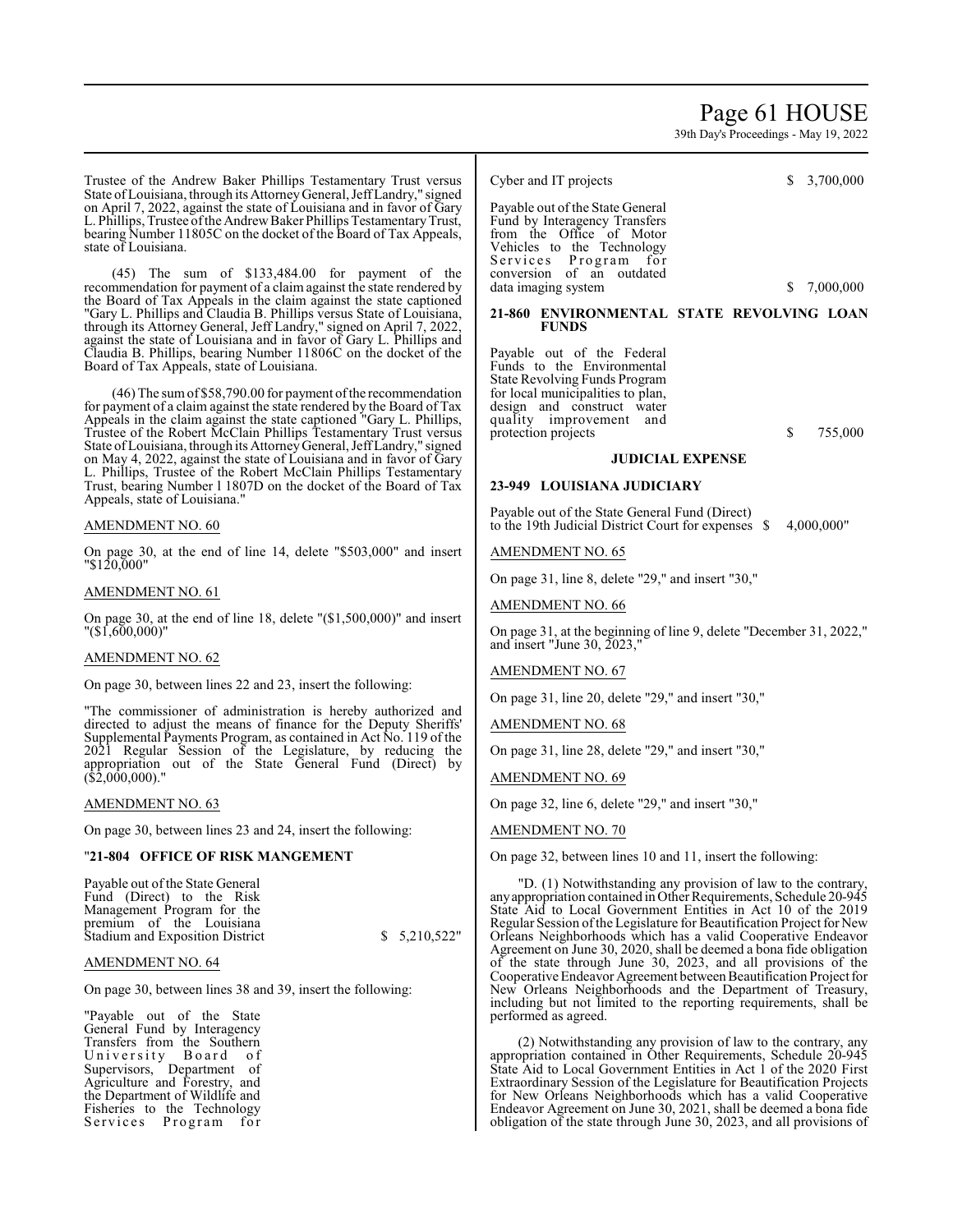## Page 62 HOUSE

39th Day's Proceedings - May 19, 2022

the Cooperative Endeavor Agreement between Beautification Project for New Orleans Neighborhoods and the Department of Treasury, including but not limited to the reporting requirements, shall be performed as agreed.

(3) Notwithstanding any provision of law to the contrary, any appropriation contained in Other Requirements, Schedule 20-945 State Aid to Local Government Entities in Act 45 ofthe 2020 Second Extraordinary Session of the Legislature for Beautification Project for New Orleans Neighborhoods which has a valid Cooperative Endeavor Agreement on June 30, 2021, shall be deemed a bona fide obligation of the state through June 30, 2023, and all provisions of the Cooperative Endeavor Agreement between Beautification Project for New Orleans Neighborhoods and the Department of Treasury, including but not limited to the reporting requirements, shall be performed as agreed.

E. Notwithstanding any provision of law to the contrary, any appropriation contained in Other Requirements, Schedule 20-945 State Aid to Local Government Entities in Act 1 of the 2020 First Extraordinary Session of the Legislature for the Gentilly Development District which has a valid Cooperative Endeavor Agreement on June 30, 2021, shall be deemed a bona fide obligation of the state through June 30, 2023, and all provisions of the Cooperative Endeavor Agreement between the Gentilly Development District and the Department of Treasury, including but not limited to the reporting requirements, shall be performed as agreed.

F. Notwithstanding any provision of law to the contrary, any appropriation contained in Other Requirements, Schedule 20-901 Sales Tax Dedications out of the St. Charles Parish Enterprise Fund in Act 119 of the 2021 Regular Session of the Legislature, in Other Requirements, Schedule 20-945 out of the State General Fund in Act 119 of the 2021 Regular Session, and in Other Requirements, Schedule 20-945 out of the State General Fund in Act 120 of the 2021 Regular Session of the Legislature for St. Charles Parish which has a valid Cooperative Endeavor Agreement on June 30, 2022, shall be deemed a bona fide obligation of the state through June 30, 2023, and all provisions of the Cooperative Endeavor Agreement between St. Charles Parish and the Department of Treasury, including but not limited to the reporting requirements, shall be performed as agreed.

G. Notwithstanding any provisions of law to the contrary, any appropriation contained in Other Requirements, Schedule 20-945 State Aid to Local Government Entities in Act No. 45 of the 2020 Second Extraordinary Session of the Legislature to the city of Central for the Central Community Sports Complex that was further clarified by the Joint Legislative Committee on the Budget at its meeting on March 19, 2021, to be to the Central Community School System for improvements to the Central Community Sports Complex and has a valid Cooperative Endeavor Agreement on June 30, 2021, shall be deemed a bona fide obligation through June 30, 2023, and all provisions of the Cooperative Endeavor Agreement executed between the Central Community School System and the Department of Treasury, including but not limited to, the reporting requirements, shall be performed as agreed.

H. (1) Notwithstanding any provision oflaw to the contrary, any appropriations contained in Other Requirements, Schedule 20-901 Sales Tax Dedications – Local Entities in Act 1 of the 2020 Regular Session of the Legislature payable to the City of Franklin for renovations to the Old Franklin Post Office in the amount of \$20,000 shall be deemed a bona fide obligation through June 30, 2023 and all provisions of the Cooperative Endeavor Agreement executed between the City of Franklin and the Department of Treasury, including but not limited to the reporting requirements, shall be performed as agreed.

(2) Notwithstanding any provision of law to the contrary, any appropriations contained in Other Requirements, Schedule 20-901 Sales Tax Dedications – Local Entities in Act 10 of the 2019 Regular Session of the Legislature payable to the City of Franklin for renovations to the Old Franklin Post Office in the amount of \$25,000 shall be deemed a bona fide obligation through June 30, 2023 and all provisions of the Cooperative Endeavor Agreement executed between the City of Franklin and the Department of Treasury, including but not limited to the reporting requirements, shall be performed as agreed.

(3) Notwithstanding any provision of law to the contrary, any appropriations contained in Other Requirements, Schedule 20-901 Sales Tax Dedications – Local Entities in Act 10 of the 2019 Regular Session of the Legislature payable to the City of Franklin for the Teche Theatre for the Performing Arts in the amount of \$20,000 shall be deemed a bona fide obligation through June 30, 2023 and all provisions of the Cooperative Endeavor Agreement executed between the City of Franklin and the Department of Treasury, including but not limited to the reporting requirements, shall be performed as agreed.

I. Notwithstanding any provision of law to the contrary, any appropriation contained in Other Requirements, Schedule 20-945 State Aid to Local Government Entities in Act 45 of the 2020 Second Extraordinary Session of the Legislature to the Assumption Parish Government for installation of parish-wide fire hydrants which has a valid Cooperative Endeavor Agreement on June 30, 2021, shall be deemed a bona fide obligation of the state through June 30, 2023, and all provisions of the Cooperative Endeavor Agreement between Assumption Parish and the Department of Treasury, including but not limited to the reporting requirements, shall be performed as agreed."

#### AMENDMENT NO. 71

On page 32, line 11, delete "Section 4." and insert "Section 4.A."

AMENDMENT NO. 72

On page 32, between lines 16 and 17, insert the following:

"B. The appropriation contained in Section 1 of Act 120 of the 2021 Regular Session of the Legislature for Schedule 20-945 State Aid to Local Government Entities of \$25,000 to the Bossier Parish Police Jury for the Save 537 Coalition Engineering Report is hereby amended and reenacted to read as follows:

On page 29, delete lines 16 and 17, and insert the following:

"to the Bossier Parish Police Jury for the Bossier Parish Kingston Park pavilion and equipment  $\$ 

#### **SENATE FLOOR AMENDMENTS**

Amendments proposed by Senator White to Reengrossed House Bill No. 592 by Representative Zeringue

#### AMENDMENT NO. 1

In Senate Committee Amendment No. 1 proposed by the Senate Committee on Finance and adopted by the Senate on May 15, 2022, on page 1, delete lines 3 through 10 and at the beginning of line 11 insert """

#### AMENDMENT NO. 2

In Senate Committee Amendment No. 1 proposed by the Senate Committee on Finance and adopted by the Senate on May 15, 2022, on page 1, at the end of line 18, delete "\$5,000,000" and insert "\$8,000,000"

#### AMENDMENT NO. 3

In Senate Committee Amendment No.16 proposed by the Senate Committee on Finance and adopted by the Senate on May 15, 2022,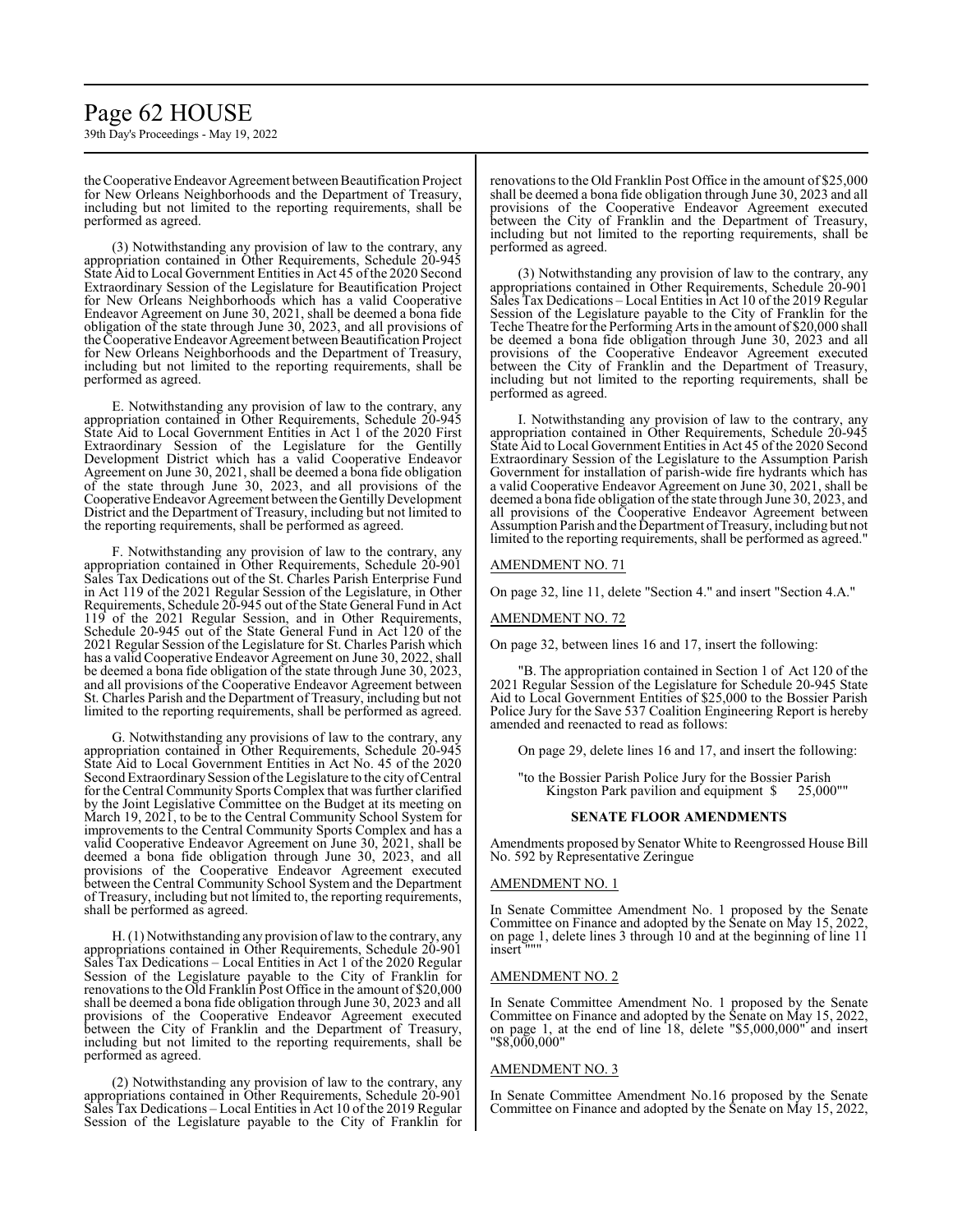## Page 63 HOUSE

39th Day's Proceedings - May 19, 2022

on page 2, at the end of line 16, delete "\$20,600,732" and insert "\$20,690,732"

### AMENDMENT NO. 4

In Senate Committee Amendment No. 18 proposed by the Senate Committee on Finance and adopted by the Senate on May 15, 2022, on page 2, at the end of line 24, insert """ and delete lines 25 through 32

## AMENDMENT NO. 5

In Senate Committee Amendment No. 26 proposed by the Senate Committee on Finance and adopted by the Senate on May 15, 2022, on page 4, at the end of line 21, insert """ and delete lines 22 through 37

### AMENDMENT NO. 6

In Senate Committee Amendment No. 27 proposed by the Senate Committee on Finance and adopted by the Senate on May 15, 2022, on page 5, delete lines 1 through 5 and insert the following:

"Payable out of the State General Fund (Direct) to the Business Development Program for grant program funding in the event House Bill No. 724 of the 2022 Regular Session of the Legislature is enacted into law \$ 8,000,000"

#### AMENDMENT NO. 7

In Senate Committee Amendment No. 29 proposed by the Senate Committee on Finance and adopted by the Senate on May 15, 2022, on page 5, at the end of line 40, change "Highway 92" to "Highway  $82$ 

#### AMENDMENT NO. 8

In Senate Committee Amendment No. 29 proposed by the Senate Committee on Finance and adopted by the Senate on May 15, 2022, on page 5, at the end of line 41, delete """ and insert the following:

| "Payable out of the State"   |                        |
|------------------------------|------------------------|
| General Fund (Direct) to the |                        |
| Office of Multimodal         |                        |
| Commerce for Port Security   |                        |
| Projects                     | $\frac{\$}{2.000,000}$ |

Provided, however, that the funds appropriated herein for Port Security Projects shall be made available by the Department of Transportation and Development through a separate grant mechanism to Louisiana Ports that are eligible recipients of Port Program Awards."

#### AMENDMENT NO. 9

In Senate Committee Amendment No. 35 proposed by the Senate Committee on Finance and adopted by the Senate on May 15, 2022, on page 7, at the end of line 33, insert """ and delete lines 34 through 43

#### AMENDMENT NO. 10

In Senate Committee Amendment No.40 proposed by the Senate Committee on Finance and adopted by the Senate on May 15, 2022, on page 9, at the end of line 4, insert """ and delete lines 5 through 12

## AMENDMENT NO. 11

In Senate Committee Amendment No. 41 proposed by the Senate Committee on Finance and adopted by the Senate on May 15, 2022, on page 9, line 32, delete "supercomputer" and insert "super computer to be operated under the authority of the Louisiana Optical Network Infrastructure for research purposes"

### AMENDMENT NO. 12

In Senate Committee Amendment No. 42 proposed by the Senate Committee on Finance and adopted by the Senate on May 15, 2022, on page 10, delete lines 21 through 24

### AMENDMENT NO. 13

Delete Senate Committee Amendment No. 47 proposed bythe Senate Committee on Finance and adopted by the Senate on May 15, 2022.

### AMENDMENT NO. 14

In Senate Committee Amendment No. 54 proposed by the Senate Committee on Finance and adopted by the Senate on May 15, 2022, on page 14, at the end of line 3, change "\$500,000" to "\$200,000"

## AMENDMENT NO. 15

In Senate Committee Amendment No. 57 proposed by the Senate Committee on Finance and adopted by the Senate on May 15, 2022, Committee on Finance and adopted by the Senate on May 15, 2022, on page 14, delete lines 11 through 14 and at the beginning of line 15, insert """

### AMENDMENT NO. 16

In Senate Committee Amendment No. 57 proposed by the Senate Committee on Finance and adopted by the Senate on May 15, 2022, on page 14, at the end of line 36, delete "\$225,000" and insert "\$200,000"

## AMENDMENT NO. 17

In Senate Committee Amendment No. 57 proposed by the Senate Committee on Finance and adopted by the Senate on May 15, 2022, on page 18, at the end of line  $27$ , change "\$390,000" to "\$260,000"

#### AMENDMENT NO. 18

In Senate Committee Amendment No. 57 proposed by the Senate Committee on Finance and adopted by the Senate on May 15, 2022, on page 19, at the end of line 3, delete "\$38,000" and insert "\$40,000"

## AMENDMENT NO. 19

In Senate Committee Amendment No. 57 proposed by the Senate Committee on Finance and adopted by the Senate on May 15, 2022, on page 19, at the end of line 40, delete "\$150,000" and insert "\$600,000"

## AMENDMENT NO. 20

In Senate Committee Amendment No. 57 proposed by the Senate Committee on Finance and adopted by the Senate on May 15, 2022, on page 21, at the end of line 3, change "\$100,000" to "\$340,000"

#### AMENDMENT NO. 21

In Senate Committee Amendment No. 57 proposed by the Senate Committee on Finance and adopted by the Senate on May 15, 2022, on page 21, line 11, delete "city of Central" and insert "Central Community School System"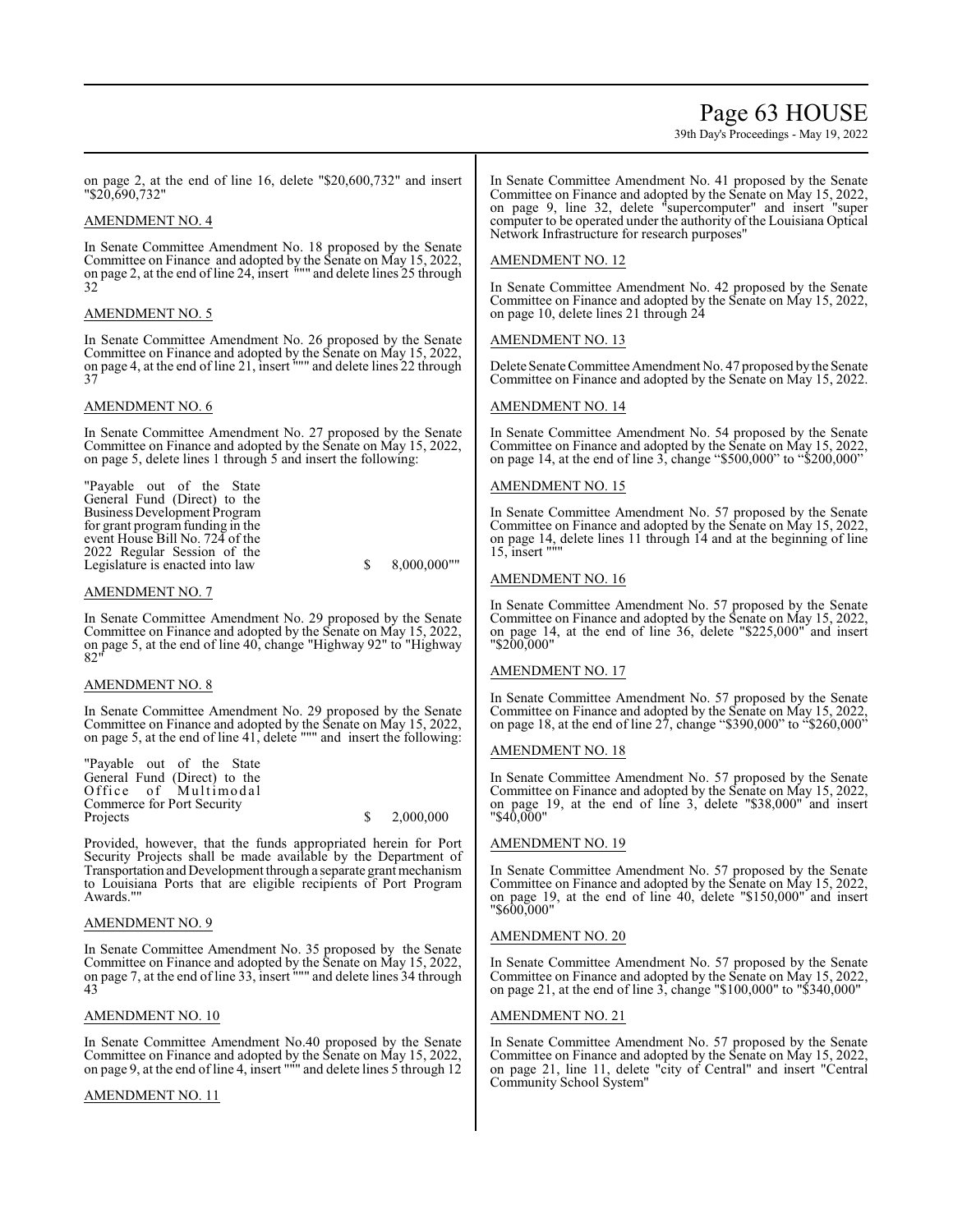## Page 64 HOUSE

39th Day's Proceedings - May 19, 2022

### AMENDMENT NO. 22

In Senate Committee Amendment No. 57 proposed by the Senate Committee on Finance and adopted by the Senate on May 15, 2022, on page 24, at the end of line 2, delete "\$200,000" and insert "\$75,000"

### AMENDMENT NO. 23

In Senate Committee Amendment No. 57 proposed by the Senate Committee on Finance and adopted by the Senate on May 15, 2022, on page 24, line 8, delete "Labbe" and insert "Labit"

### AMENDMENT NO. 24

In Senate Committee Amendment No. 57 proposed by the Senate Committee on Finance and adopted by the Senate on May 15, 2022, on page 25, at the end of line 17, delete "\$250,000" and insert "\$500,000"

### AMENDMENT NO. 25

In Senate Committee Amendment No. 57 proposed by the Senate Committee on Finance and adopted by the Senate on May 15, 2022, on page 25, at the end of line 26, delete "\$102,000" and insert "\$300,000"

#### AMENDMENT NO. 26

In Senate Committee Amendment No. 57 proposed by the Senate Committee on Finance and adopted by the Senate on May 15, 2022, on page 25, at the end of line 30, delete "\$150,000" and insert "\$75,000"

#### AMENDMENT NO. 27

In Senate Committee Amendment No. 57 proposed by the Senate Committee on Finance and adopted by the Senate on May 15, 2022, on page 26, at the end of line 31, delete "\$200,000" and insert "\$175,000"

#### AMENDMENT NO. 28

In Senate Committee Amendment No. 57 proposed by the Senate Committee on Finance and adopted by the Senate on May 15, 2022, on page 27, at the end of line 9, delete "\$75,000" and insert "\$25,000"

## AMENDMENT NO. 29

In Senate Committee Amendment No. 57 proposed by the Senate Committee of Finance and adopted by the Senate on May 15, 2022, on page 27, at the end of line 23, delete "\$100,000" and insert "\$200,000"

#### AMENDMENT NO. 30

In Senate Committee Amendment No. 57 proposed by the Senate Committee on Finance and adopted by the Senate on May 15, 2022, on page 27, line 30, delete "St. James Parish Airport and Transportation" and insert "Ascension-St. James Airport"

#### AMENDMENT NO. 31

In Senate Committee Amendment No. 57 proposed by the Senate Committee on Finance and adopted by the Senate on May 15, 2022, on page 27, at the end of line 31, delete "\$200,000" and insert "\$300,000"

## AMENDMENT NO. 32

In Senate Committee Amendment No. 57 proposed by the Senate Committee on Finance and adopted by the Senate on May 15, 2022, on page 30, delete lines 26 through 28 and insert the following:

"Payable out of the State General Fund (Direct) to the town of Albany for police and emergency vehicles  $$ 100,000$ ""

In Senate Committee Amendment No. 58 proposed by the Senate Committee on Finance and adopted by the Senate on May 15, 2022, on page 30, at the end of line 30, delete "\$6,741,287" and insert "\$6,747,787"

### AMENDMENT NO. 34

AMENDMENT NO. 33

In Senate Committee Amendment No. 59 proposed by the Senate Committee on Finance and adopted by the Senate on May 15, 2022, on page 30, line 33, after "judgment" and before "captioned" insert "to LUBU Casualty Insurance Company, Inc. as intervenor in the matter"

### AMENDMENT NO. 35

In Senate Committee Amendment No. 59 proposed by the Senate Committee on Finance and adopted by the Senate on May 15, 2022, on page 32, at the end of line 54, delete """ and insert the following:

"(47) The sum of \$6,500 for payment of the consent judgment captioned "Clinton Pollen versus East Baton Rouge Parish, State of Louisiana through the Department of Transportation and Development", signed on January 20, 2022, between the state of Louisiana through the Department of Transportation and Development and Clinton Pollen, bearing Number 662,282; Sec. "24", on the docket of the Nineteenth Judicial District Court, parish of East Baton Rouge, state of Louisiana.""

#### AMENDMENT NO. 36

Delete Senate Committee Amendment No. 63 proposed bythe Senate Committee on Finance and adopted by the Senate on May 15, 2022.

#### AMENDMENT NO. 37

In Senate Committee Amendment No. 64 proposed by the Senate Committee on Finance and adopted by the Senate on May 15, 2022, on page 33, at the end of line 34, insert """ and delete lines 35 through 38

#### AMENDMENT NO. 38

In Senate Committee Amendment No. 72 proposed by the Senate Committee on Finance and adopted by the Senate on May 15, 2022, on page 35, at the end of line 53, delete """ and insert the following:

"C. The appropriation contained in Section 20 of Act 119 of the 2021 Regular Session of the Legislature for Schedule 20-945 State Aid to Local Government Entities of \$225,000 to the Beauregard Parish Police Jury for building demolition and site preparation for road realignment is hereby amended and reenacted to read as follows:

On page 198, delete line 31, and insert the following:

"renovations \$ 225,000""

## AMENDMENT NO. 39

On page 1, after line 22, insert the following: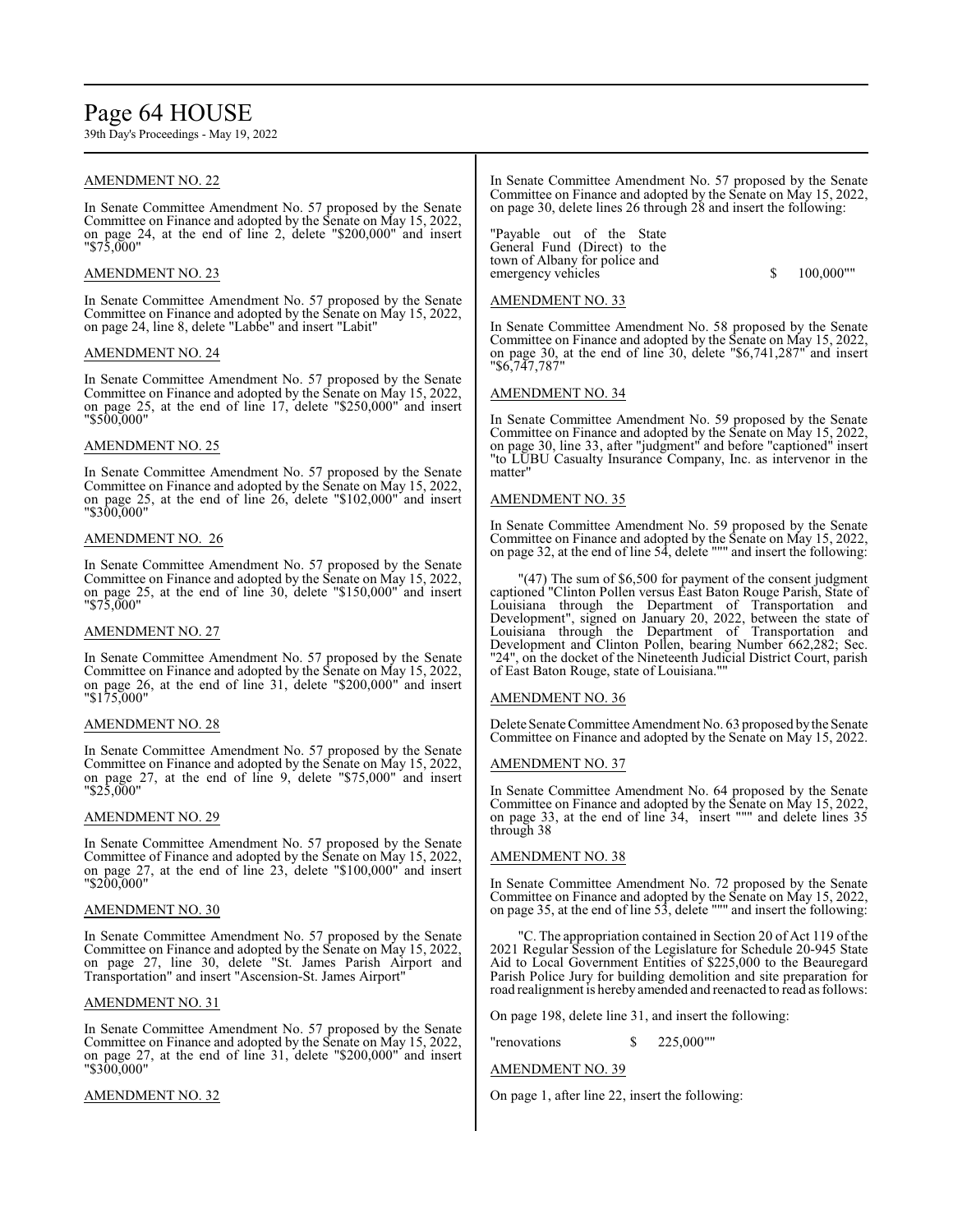# Page 65 HOUSE

| "Payable out of the State<br>General Fund (Direct) to the<br>Executive Administration<br>Program for a Broadband<br>and Telehealth<br>Access<br>\$2,000,000"<br>program | of Supervisors for the<br>University of Louisiana at<br>Lafayette for the Louisiana C1<br>200,000"<br>extension service<br>S<br><b>AMENDMENT NO. 48</b>       |
|-------------------------------------------------------------------------------------------------------------------------------------------------------------------------|---------------------------------------------------------------------------------------------------------------------------------------------------------------|
| AMENDMENT NO. 40                                                                                                                                                        | On page 14, between lines 23 and 24, insert the following:                                                                                                    |
| On page 5, delete lines 39 through 42<br><b>AMENDMENT NO. 41</b><br>On page 6, between lines 11 and 12, insert the following:                                           | "Payable out the State General"<br>Fund (Direct) to the Louisiana<br>Community and Technical<br>Colleges Board of Supervisors<br>for L. E. Fletcher Technical |
| "06-261 OFFICE OF THE SECRETARY                                                                                                                                         | Community College for<br>resiliency upgrades at the                                                                                                           |
| Payable out of the State General                                                                                                                                        | Schriever and Houma-Dickson<br>\$<br>750,000"<br>Road campuses                                                                                                |
| Fund (Direct) for the Dew<br>Drop-America's Rock and Roll                                                                                                               | <b>AMENDMENT NO. 49</b>                                                                                                                                       |
| Museum Program, including<br>one (1) authorized unclassified                                                                                                            | On page 14, between lines 24 and 25, insert the following:                                                                                                    |
| position, for operating expenses<br>in the event that House Bill No.<br>889 of the 2022 Regular Session                                                                 | "19-656 SPECIAL SCHOOL DISTRICT                                                                                                                               |
| of the Legislature is<br>\$1,000,000"<br>enacted into law                                                                                                               | Payable out of the State General<br>Fund (Direct) to the Special<br>Schools Program for the River                                                             |
| <b>AMENDMENT NO. 42</b>                                                                                                                                                 | Oaks Hospital in New Orleans<br>and Brentwood Hospital in                                                                                                     |
| On page 7, at the end of line 26, delete "\$1,395,000" and insert<br>"\$695,000"                                                                                        | \$<br>460,000"<br>Shreveport                                                                                                                                  |
| AMENDMENT NO. 43                                                                                                                                                        | <b>AMENDMENT NO. 50</b>                                                                                                                                       |
| On page 8, at the end of line 3, delete "\$873,000" and insert<br>$"\$1, \frac{5}{7} \overline{3},000"$                                                                 | On page 15, at the end of line 26, delete "\$1,750,000" and insert<br>"\$3,500,000"                                                                           |
| AMENDMENT NO. 44                                                                                                                                                        | <b>AMENDMENT NO. 51</b>                                                                                                                                       |
| On page 11, between lines 14 and 15, insert the following:                                                                                                              | On page 17, between lines 9 and 10, insert the following:                                                                                                     |
| "Payable out of Federal Funds<br>to the Coastal Management<br>\$<br>300,000"<br>Program                                                                                 | "Payable out of the State"<br>General Fund (Direct) to the<br>Agriculture and Forestry - Pass<br>Through Funds Program for<br>activities related to expanding |
| AMENDMENT NO. 45                                                                                                                                                        | 325,800"<br>the feral hog trap leasing program<br>S                                                                                                           |
| On page 11, between lines 31 and 32, insert the following:                                                                                                              | <b>AMENDMENT NO. 52</b>                                                                                                                                       |
| "16-511 OFFICE OF MANAGEMENT AND FINANCE                                                                                                                                | On page 19, delete lines 28 through 32                                                                                                                        |
| Payable out of the State General<br>Fund by Statutory Dedications                                                                                                       | <b>AMENDMENT NO. 53</b>                                                                                                                                       |
| out of the Conservation Fund to<br>the Management and Finance                                                                                                           | On page 21, delete lines 19 through 30                                                                                                                        |
| Program for IT expenses<br>incurred through the Office of                                                                                                               | <b>AMENDMENT NO. 54</b>                                                                                                                                       |
| 1,700,000"<br><b>Technology Services</b><br>S.<br>AMENDMENT NO. 46                                                                                                      | On page 22, at the end of line 33, delete "\$250,000" and insert<br>"\$500,000"                                                                               |
| On page 14, at the end of line 14, delete "\$1,000,000" and insert                                                                                                      | <b>AMENDMENT NO. 55</b>                                                                                                                                       |
| "\$3,600,000"                                                                                                                                                           | On page 26, line 21, delete "Evangeline" and insert "St. Landry"                                                                                              |
| AMENDMENT NO. 47                                                                                                                                                        | <b>AMENDMENT NO. 56</b>                                                                                                                                       |
| On page 14, between lines 18 and 19, insert the following:                                                                                                              | On page 26, between lines 29 and 30, insert the following:                                                                                                    |
| "Payable out of the State"<br>General Fund (Direct) to the<br>University of Louisiana Board                                                                             | "Payable out of the State"<br>General Fund (Direct) to the<br>Gueydan Museum and Cultural                                                                     |
|                                                                                                                                                                         |                                                                                                                                                               |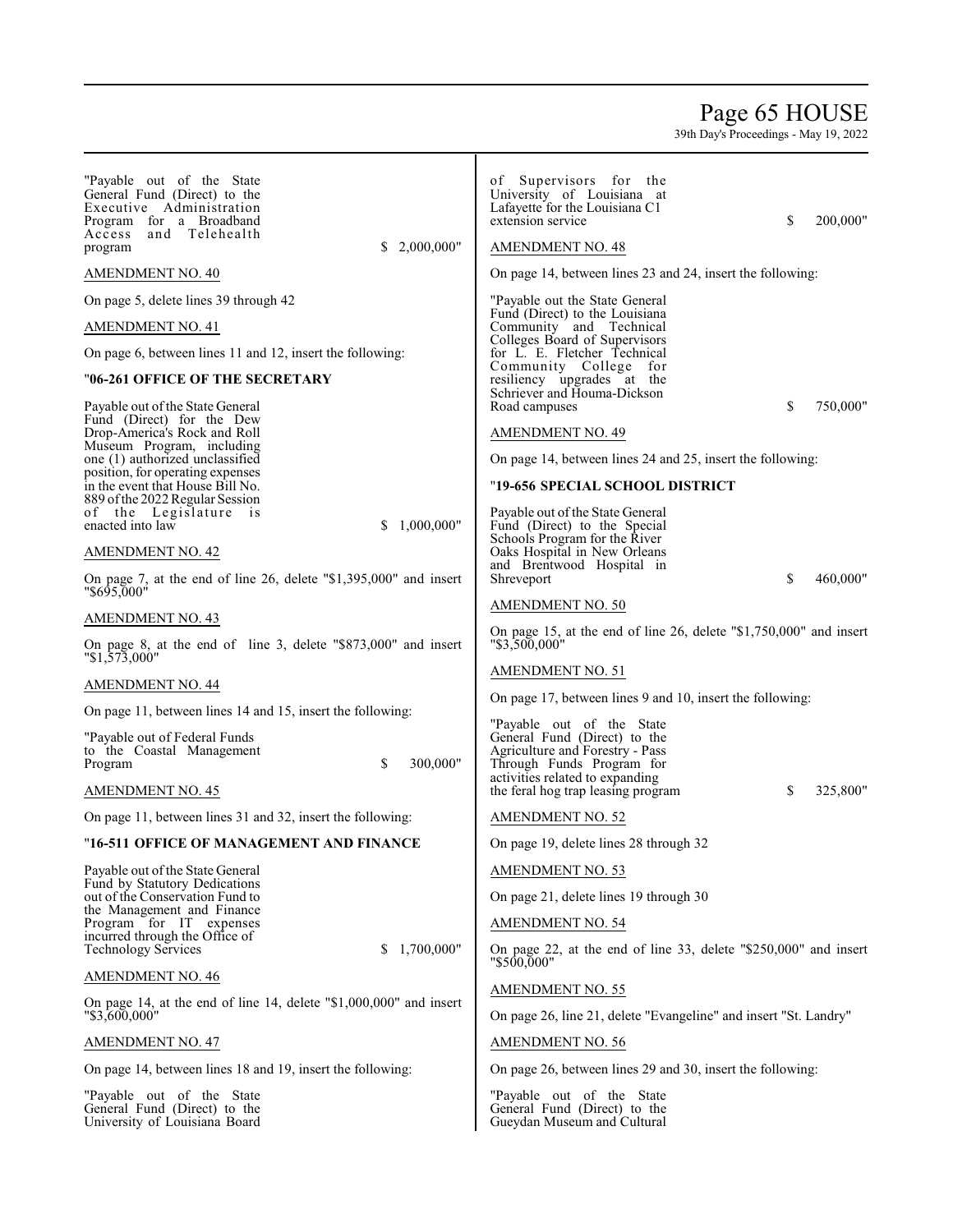# Page 6 6 HOUSE

| Society                                                             | \$ | 30,000  | Payable out of the State General                              |                                                          |                                                                                                                                          |
|---------------------------------------------------------------------|----|---------|---------------------------------------------------------------|----------------------------------------------------------|------------------------------------------------------------------------------------------------------------------------------------------|
|                                                                     |    |         | Fund (Direct) to the Lake<br>Pontchartrain Basin Maritime     |                                                          |                                                                                                                                          |
| Payable out of the State General<br>Fund (Direct) to Helping Assist |    |         | Museum for environmental                                      |                                                          |                                                                                                                                          |
| Multi-Purpose Community                                             |    |         | education                                                     |                                                          | \$<br>100,000                                                                                                                            |
| Organization, Inc. (HAMPCO,                                         |    |         |                                                               |                                                          |                                                                                                                                          |
| Inc.) for operating expenses                                        | \$ | 150,000 | Payable out of the State General<br>Fund (Direct) to the Winn |                                                          |                                                                                                                                          |
| Payable out of the State General                                    |    |         | Parish Police Jury for road                                   |                                                          |                                                                                                                                          |
| Fund (Direct) to PEEP, Inc. in                                      |    |         | repairs                                                       |                                                          | \$<br>800,000"                                                                                                                           |
| Monroe for operating expenses                                       | \$ | 25,000  | <b>AMENDMENT NO. 57</b>                                       |                                                          |                                                                                                                                          |
| Payable out of the State General                                    |    |         |                                                               |                                                          |                                                                                                                                          |
| Fund (Direct) to the Northeast                                      |    |         |                                                               |                                                          | On page 33, line 5, delete "\$42,500,000" and insert "\$127,500,000"                                                                     |
| Louisiana Delta African<br>American Heritage Museum for             |    |         | <b>AMENDMENT NO. 58</b>                                       |                                                          |                                                                                                                                          |
| operating expenses                                                  | \$ | 25,000  |                                                               |                                                          |                                                                                                                                          |
|                                                                     |    |         |                                                               | On page 33, between lines 5 and 6, insert the following: |                                                                                                                                          |
| Payable out of the State General                                    |    |         |                                                               |                                                          |                                                                                                                                          |
| Fund (Direct) to the Northeast<br>Louisiana Sickle Cell Anemia      |    |         |                                                               |                                                          | "Provided, however, \$75,000,000 of the above appropriation shall<br>be utilized for the DOTD Opportunity Fund and \$10,000,000 shall be |
| Foundation for operating                                            |    |         | utilized for the Northern Rail Project."                      |                                                          |                                                                                                                                          |
| expenses                                                            | \$ | 25,000  |                                                               |                                                          |                                                                                                                                          |
| Payable out of the State General                                    |    |         | Senate be concurred in.                                       |                                                          | Rep. Zeringue moved that the amendments proposed by the                                                                                  |
| Fund (Direct) to the Hammond                                        |    |         |                                                               |                                                          |                                                                                                                                          |
| Northshore Regional Airport                                         | \$ | 200,000 |                                                               | <b>ROLL CALL</b>                                         |                                                                                                                                          |
| Payable out of State General                                        |    |         |                                                               | The roll was called with the following result:           |                                                                                                                                          |
| Fund (Direct) to the West                                           |    |         |                                                               |                                                          |                                                                                                                                          |
| Carroll Parish Dixie Youth Park                                     |    |         |                                                               | <b>YEAS</b>                                              |                                                                                                                                          |
| for lighting and repairs                                            | \$ | 500,000 |                                                               |                                                          |                                                                                                                                          |
| Payable out of the State General                                    |    |         | Mr. Speaker<br>Adams                                          | Freiberg<br>Frieman                                      | Miller, D.<br>Miller, G.                                                                                                                 |
| Fund (Direct) to the Pierre Part                                    |    |         | Amedee                                                        | Gadberry                                                 | Mincey                                                                                                                                   |
| Belle River Museum, Inc. for                                        |    |         | Bacala                                                        | Gaines                                                   | Muscarello                                                                                                                               |
| operating expenses of the<br>museum                                 | \$ | 100,000 | Beaullieu<br>Bishop                                           | Geymann<br>Glover                                        | Nelson<br>Newell                                                                                                                         |
|                                                                     |    |         | Bourriaque                                                    | Goudeau                                                  | Orgeron                                                                                                                                  |
| Payable out of the State General                                    |    |         | Boyd                                                          | Green                                                    | Owen, C.                                                                                                                                 |
| Fund (Direct) to the Iberville                                      |    |         | <b>Brass</b>                                                  | Harris                                                   | Owen, R.                                                                                                                                 |
| Museum Association, Inc. for<br>operating expenses of the           |    |         | <b>Brown</b><br><b>Bryant</b>                                 | Hollis<br>Horton                                         | Phelps<br>Pierre                                                                                                                         |
| museum                                                              | \$ | 100,000 | Butler                                                        | Hughes                                                   | Pressly                                                                                                                                  |
|                                                                     |    |         | Carrier                                                       | Huval                                                    | Riser                                                                                                                                    |
| Payable out of the State General                                    |    |         | Carter, R.                                                    | Illg                                                     | Romero                                                                                                                                   |
| Fund (Direct) to the town of<br>Sorrento<br>for<br>roads            |    |         | Carter, W.<br>Cormier                                         | <i>lvey</i><br>Jefferson                                 | Schamerhorn<br>Schlegel                                                                                                                  |
| improvements                                                        | \$ | 150,000 | Coussan                                                       | Jenkins                                                  | Seabaugh                                                                                                                                 |
|                                                                     |    |         | Crews                                                         | Johnson, M.                                              | Selders <sup>7</sup>                                                                                                                     |
| Payable out of the State General                                    |    |         | Davis<br>DeVillier                                            | Jordan                                                   | St. Blanc                                                                                                                                |
| Fund (Direct) to the Grant<br>Parish Sheriff's Office for an        |    |         | DuBuisson                                                     | Kerner<br>LaCombe                                        | Stagni<br>Stefanski                                                                                                                      |
| evidence storage facility                                           | \$ | 350,000 | Duplessis                                                     | LaFleur                                                  | Thomas                                                                                                                                   |
|                                                                     |    |         | Echols                                                        | Landry                                                   | Thompson                                                                                                                                 |
| Payable out of the State General<br>Fund (Direct) to the office of  |    |         | Edmonds<br>Edmonston                                          | Larvadain<br>Lyons                                       | Turner<br>Villio                                                                                                                         |
| the District Attorney in the                                        |    |         | Emerson                                                       | Mack                                                     | Wheat                                                                                                                                    |
| Third Judicial District                                             | \$ | 100,000 | Farnum                                                        | Magee                                                    | White                                                                                                                                    |
| Payable out of the State General                                    |    |         | Firment<br>Fisher                                             | McFarland<br>McKnight                                    | Willard<br>Wright                                                                                                                        |
| Fund (Direct) to the Zachary                                        |    |         | Fontenot                                                      | McMahen                                                  | Zeringue                                                                                                                                 |
| Taylor Parkway Commission                                           |    |         | Freeman                                                       | Miguez                                                   |                                                                                                                                          |
| for operating expenses                                              | S  | 100,000 | Total - 92                                                    |                                                          |                                                                                                                                          |
| Payable out of the State General                                    |    |         |                                                               | NAYS                                                     |                                                                                                                                          |
| Fund (Direct) to the Northwest                                      |    |         | Garofalo                                                      | McCormick                                                |                                                                                                                                          |
| Louisiana Youth Golf and                                            |    |         | Total - 2                                                     |                                                          |                                                                                                                                          |
| Education Foundation, Inc. for<br>improvements at the Jerry Tim     |    |         |                                                               | <b>ABSENT</b>                                            |                                                                                                                                          |
| <b>Brooks Golf Course</b>                                           | \$ | 594,500 | <b>Bagley</b>                                                 | Hilferty                                                 | Marino                                                                                                                                   |
|                                                                     |    |         | Carpenter                                                     | Hodges                                                   | Moore                                                                                                                                    |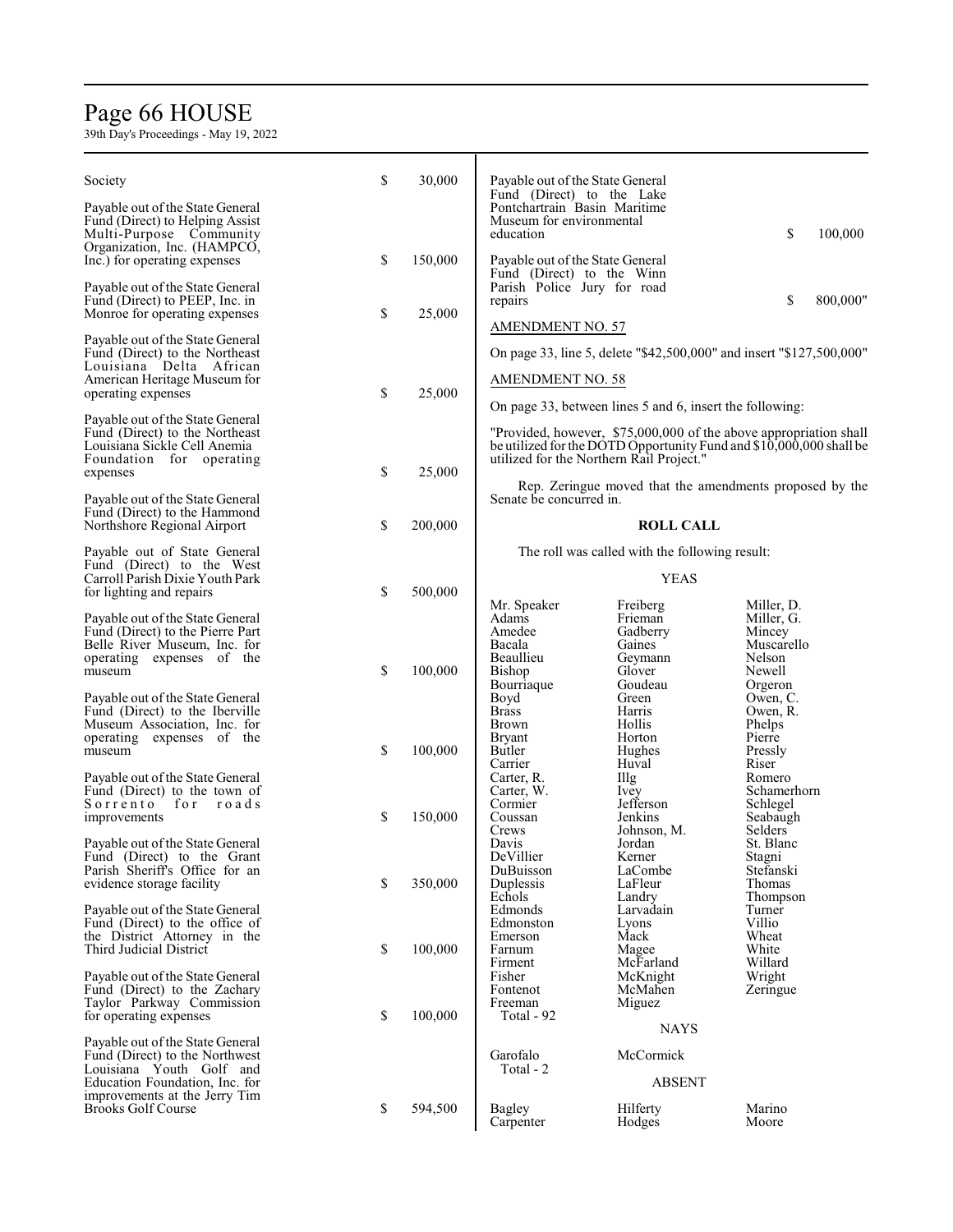Page 67 HOUSE

39th Day's Proceedings - May 19, 2022

| Cox<br>Deshotel<br>Total - 11                                                                                                                                                                                                                                                                                                                                   | Johnson, T.<br>Tarver<br>Marcelle                                                                                               | <b>AMENDMENT NO. 2</b><br>On page 1, line 2, after "39:100.52(D)," delete the remainder of the                                                                                                                                                                                                                                                                                                                         |  |
|-----------------------------------------------------------------------------------------------------------------------------------------------------------------------------------------------------------------------------------------------------------------------------------------------------------------------------------------------------------------|---------------------------------------------------------------------------------------------------------------------------------|------------------------------------------------------------------------------------------------------------------------------------------------------------------------------------------------------------------------------------------------------------------------------------------------------------------------------------------------------------------------------------------------------------------------|--|
| the House.                                                                                                                                                                                                                                                                                                                                                      | The amendments proposed by the Senate were concurred in by                                                                      | line and insert "Subpart O-1 of Part II-A of Chapter 1 of Subtitle I of<br>Title 39 of the Louisiana Revised Statutes of 1950, to be comprised<br>of R.S. 39:100.65, Subpart O-3 of Part II-A of Chapter 1 of"                                                                                                                                                                                                         |  |
|                                                                                                                                                                                                                                                                                                                                                                 | <b>STATE OF LOUISIANA</b><br>Legislative Fiscal Office                                                                          | <b>AMENDMENT NO. 3</b>                                                                                                                                                                                                                                                                                                                                                                                                 |  |
| TO:                                                                                                                                                                                                                                                                                                                                                             | The Honorable Clay Schexnayder,<br>Speaker of the House of Representatives<br>Honorable Members of the House of Representatives | On page 1, delete lines 3 and 4<br><b>AMENDMENT NO. 4</b>                                                                                                                                                                                                                                                                                                                                                              |  |
| FROM:                                                                                                                                                                                                                                                                                                                                                           | Alan M. Boxberger, Interim Legislative Fiscal Officer<br>Evan Brasseaux, Interim Deputy Fiscal Officer                          | On page 1, line 17, delete $"1.(A)"$ and insert $"1."$<br><b>AMENDMENT NO. 5</b>                                                                                                                                                                                                                                                                                                                                       |  |
| DATE:                                                                                                                                                                                                                                                                                                                                                           | May 19, 2022                                                                                                                    | On page 2, delete lines 3 through 7                                                                                                                                                                                                                                                                                                                                                                                    |  |
| <b>SUBJECT:</b>                                                                                                                                                                                                                                                                                                                                                 | House Rule 7.19, HB 592 Reengrossed with Senate<br><b>A</b> mendments                                                           | <b>AMENDMENT NO. 6</b>                                                                                                                                                                                                                                                                                                                                                                                                 |  |
| Pursuant to House Rule 7.19, the Legislative Fiscal Office (LFO) is<br>required to submit a report to the House of Representatives, which<br>indicates whether the Supplemental Appropriations bill appropriates<br>one-time money. The Legislative Fiscal Office has determined there<br>is no one-time money in HB 592 Reengrossed with Senate<br>Amendments. |                                                                                                                                 | On page 3, line 8, delete "\$45,000,000" and insert "\$50,000,000"<br><b>AMENDMENT NO. 7</b><br>On page 4, line 5, delete "\$500,000,000" and insert "\$600,000,000"<br><b>AMENDMENT NO. 8</b>                                                                                                                                                                                                                         |  |
| <b>Suspension of the Rules</b><br>Rep. Zeringue moved to suspend the rules to take House Bill<br>No. 406 out of its regular order, which motion was agreed to.                                                                                                                                                                                                  |                                                                                                                                 | On page 4, delete lines 6 and 7, and insert "(Direct) to the<br>Megaprojects Leverage Fund contingent upon the Act that originated<br>as Senate Bill No. 277 of the 2022 Regular Session of the Louisiana<br>Legislature becoming law. Monies in the fund shall be allocated as<br>follows: \$300,000,000 for the Baton Rouge Bridge, \$150,000,000 for<br>Preservation Projects, \$100,000,000 for I-49 South,<br>and |  |
|                                                                                                                                                                                                                                                                                                                                                                 | <b>HOUSE BILL NO. 406-</b><br>BY REPRESENTATIVE ZERINGUE                                                                        | \$100,000,000 for the Lake Charles I-10 Bridge."                                                                                                                                                                                                                                                                                                                                                                       |  |

AN ACT

To amend and reenact R.S. 39:100.52(C) and to enact R.S. 39:100.52(D), Subpart Q-2 of Part II-A of Chapter 1 of Subtitle I of Title 39 of the Louisiana Revised Statutes of 1950, to be comprised of R.S. 39:100.123, Subpart Q-3 of Part II-A of Chapter 1 of Subtitle I of Title 39 of the Louisiana Revised Statutes of 1950, to be comprised of R.S. 39:100.124, Subpart Q-4 of Part II-A of Chapter 1 of Subtitle I of Title 39 of the Louisiana Revised Statutes of 1950, to be comprised of R.S. 39:100.125, Subpart S of Part II-A of Chapter 1 of Subtitle I of Title 39 of the Louisiana Revised Statutes of 1950, to be comprised of R.S. 39:100.146, Subpart V of Part II-A of Chapter 1 of Subtitle I of Title 39 of the Louisiana Revised Statutes of 1950, to be comprised of R.S. 39:100.171, and Subpart W of Part II-A of Chapter 1 of Subtitle I of Title 39 of the Louisiana Revised Statutes of 1950, to be comprised of R.S. 39:100.181, relative to certain treasury funds; to provide for the transfer, deposit, and use, as specified, of monies in certain treasury funds and accounts; to provide an effective date; and to provide for related matters.

Read by title.

The above bill was taken up with the amendments proposed by the Senate.

## **SENATE COMMITTEE AMENDMENTS**

Amendments proposed by Senate Committee on Finance to Reengrossed House Bill No. 406 by Representative Zeringue

## AMENDMENT NO. 1

On page 1, line 2, between "39:100.52(C)," and "and" insert "and  $100.71(D)^{11}$ 

AMENDMENT NO. 9

On page 4, delete lines 21 through 23

AMENDMENT NO. 10

On page 4, line 24, change " $(V)$ " to " $(U)$ "

AMENDMENT NO. 11

On page 4, after line 28, insert the following:

"(V) Notwithstanding any provision of law to the contrary, the state treasurer is hereby authorized and directed to transfer \$8,000,000 from the State General Fund (Direct) to the Special Education Classroom Monitoring Fund, as established in this Act.

(W) Notwithstanding any provision of law to the contrary, the state treasurer is hereby authorized and directed to transfer \$1,000,000 from the State General Fund (Direct) to the Blue Tarp Fund."

## AMENDMENT NO. 12

On page 5, between lines 9 and 10, insert the following:

"(D) Notwithstanding any provision of law to the contrary, the state treasurer is hereby authorized and directed to transfer \$50,000,000 from the State General Fund (Direct) to the Megaprojects Leverage Fund contingent upon the Act that originated as Senate Bill No. 277 of the 2022 Regular Session of the Louisiana Legislature becoming law."

AMENDMENT NO. 13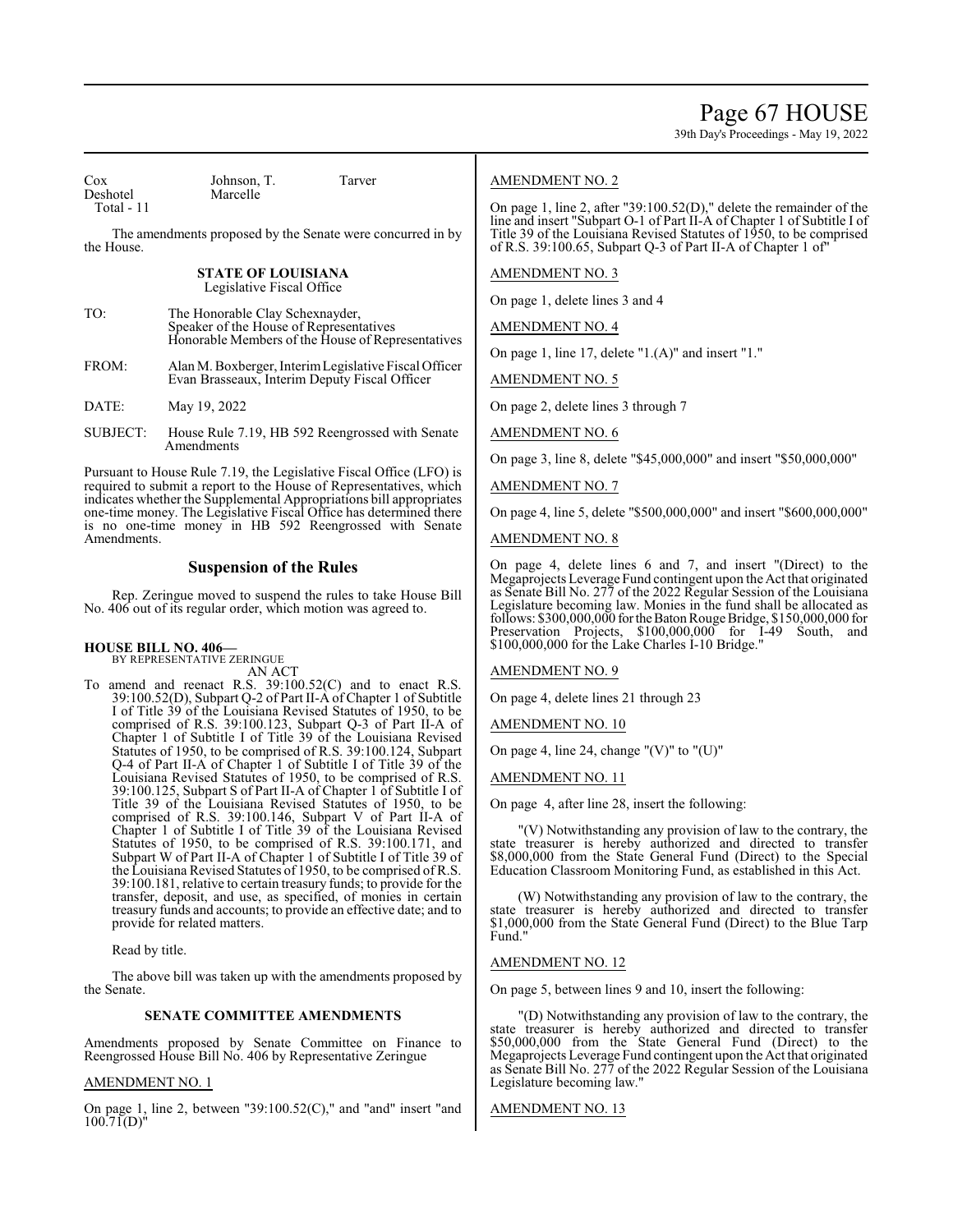## Page 68 HOUSE

39th Day's Proceedings - May 19, 2022

On page 5, line 10, delete "is" and insert "and 100.71(D) are"

### AMENDMENT NO. 14

On page 5, line 11, after "39.100.52(D), delete the remainder of the line and insert "Subpart O-1 of Part II-A of Chapter 1 of Subtitle I of Title 39 of the Louisiana Revised Statutes of 1950, to be comprised of R.S. 39:100.65,"

### AMENDMENT NO. 15

On page 5, line 12, delete "Revised Statutes of 1950, comprised of R.S.39.100.123,"

## AMENDMENT NO. 16

On page 6, at the end of line 8, insert the following: "No monies shall be expended from the subfund without approval of the Water Sector Commission and the Joint Legislative Committee on the Budget."

### AMENDMENT NO. 17

On page 6, delete lines 10 through 28 and insert the following:

#### "SUBPART O-1. SPECIAL EDUCATION CLASSROOM MONITORING FUND

#### §100.65. Special Education Classroom Monitoring Fund

There is hereby created in the state treasury, as a special fund, the Special Education Classroom Monitoring Fund, hereinafter referred to as the "fund." The fund shall consist of any monies appropriated, allocated, or transferred to the fund.

B. Monies in the fund shall be invested in the same manner as monies in the state general fund. Interest earned on investment of monies in the fund shall be credited to this fund. Unexpended and unencumbered monies in the fund at the end of the fiscal year shall remain in the fund.

٦ C. Subject to an appropriation by the legislature, monies in the fund shall be solely used for the installation of cameras in classrooms as provided for in R.S. 17:1948 and R.S. 17:3996(B)(59).

\* \* \*

§100.71. Blue Tarp Fund; purpose

\* \* \*

D. Monies in the fund shall be appropriated and used for roof repairs for homeowners. The division of administration, office community development **Louisiana Housing Corporation** shall develop a plan and promulgate rules for the distribution of funds."

#### AMENDMENT NO. 18

On page 7, delete lines 1 through 10

### **SENATE FLOOR AMENDMENTS**

Amendments proposed by Senator White to Reengrossed House Bill No. 406 by Representative Zeringue

#### AMENDMENT NO. 1

Delete Amendments No. 2, 8, and 14 proposed by the Senate Committee on Finance and adopted by the Senate on May 15, 2022.

#### AMENDMENT NO. 2

In Senate Committee Amendment No. 11, proposed by the Senate Committee on Finance and adopted by the Senate on May 15, 2022, on page  $2$ , at the end of line  $3$ , delete the quotation mark """ and insert the following:

"(X) Notwithstanding any provision of law to the contrary, the state treasurer is hereby authorized and directed to transfer \$6,867,514 from the State General Fund (Direct) to the Emergency Communications Interoperability Fund, contingent upon the Act that originated as House Bill No. 1070 ofthis 2022 Regular Session ofthe Legislature becoming law.

(Y) Notwithstanding any provision of law to the contrary, the state treasurer is hereby authorized and directed to transfer \$10,000,000 from the State General Fund (Direct) to the Major Events Incentive Fund, contingent upon the Act which originated as House Bill No. 1015 of this 2022 Regular Session of the Legislature becoming law.

(Z) Notwithstanding any provision of law to the contrary, the state treasurer is hereby authorized and directed to transfer \$5,000,000 from the State General Fund (Direct) to the Events Incentive Fund, contingent upon the Act which originated as House Bill No. 1015 of this 2022 Regular Session of the Legislature becoming law.

(AA) Notwithstanding any provision of law to the contrary, the state treasurer is hereby authorized and directed to transfer \$130,000,000 from the State General Fund (Direct) to the Capital Outlay Savings Fund.""

#### AMENDMENT NO. 3

In Senate Committee Amendment No. 12, proposed by the Senate Committee on Finance and adopted by the Senate on May 15, 2022, on page 2, line 8, delete "Megaprojects Leverage Fund" and insert "Construction Subfund Preservation Account"

#### AMENDMENT NO. 4

In Senate Committee Amendment No. 12, proposed by the Senate Committee on Finance and adopted by the Senate on May 15, 2022, on page 2, at the end of line 9, delete the quotation mark """ and insert the following:

"(E) Notwithstanding any provision of law to the contrary, the state treasurer is hereby authorized and directed to transfer \$15,000,000 from the State General Fund (Direct) to the Fiscal Year 2022-2023 Louisiana Tourism Revival Fund, as established in this Act.""

### AMENDMENT NO. 5

In Senate Committee Amendment No. 16, proposed by the Senate Committee on Finance and adopted by the Senate on May 15, 2022, on page 2, line 21, after "Commission" insert a period "." followed by a quotation mark """ and delete the remainder of the line and delete line 22

## AMENDMENT NO. 6

In Senate Committee Amendment No. 17 proposed by the Senate Committee on Finance and adopted by the Senate on May 15, 2022, on page 2, delete line 39 and insert "17:3996(B)(65)"

#### AMENDMENT NO. 7

In Senate Committee Amendment No. 17 proposed by the Senate Committee on Finance and adopted by the Senate on May 15, 2022, on page 3, line 3, at the end of the line delete """ and insert the following: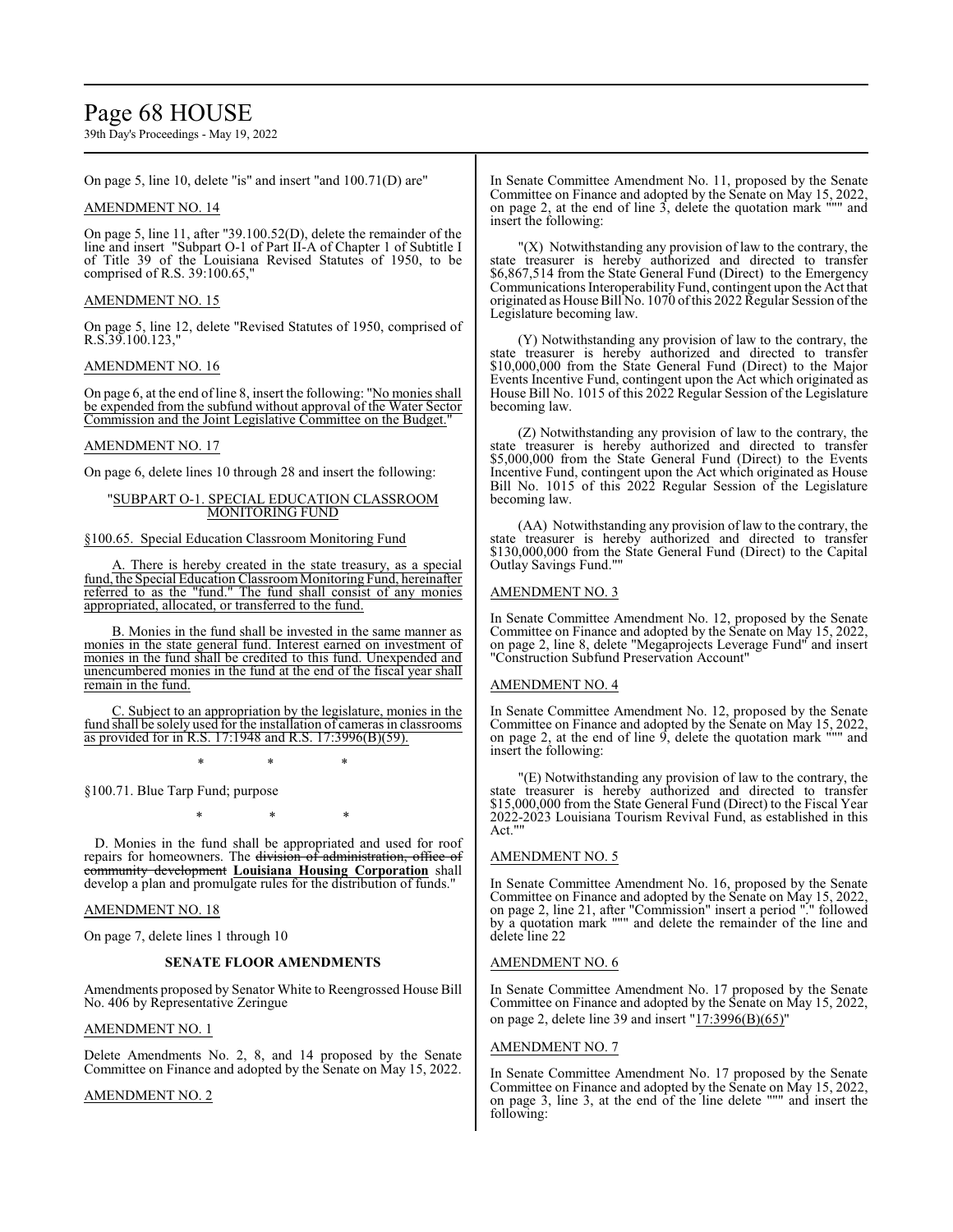"\* \* \*

### SUBPART Q-2. CONSTRUCTION SUBFUND PRESERVATION ACCOUNT

#### §100.123. Construction Subfund Preservation Account

A. There is hereby established in the state treasury an account within the Construction Subfund of the Transportation Trust Fund the Construction Subfund Preservation Account, hereafter referred to in this Section as the "Preservation Account". Monies appropriated or transferred to the Preservation Account shall be deposited by the state treasurer after compliance with the provisions of Article VII, Section 9(B) of the Constitution of Louisiana.

B. Monies in the Preservation Account shall be invested by the treasurer in the same manner as state general fund monies. Interest earned on monies in the Preservation Account shall be credited to the Preservation Account. Unexpended and unencumbered monies in the Preservation Account at the end of the fiscal year shall remain in the Preservation Account to which they are credited.

Monies in the Preservation Account shall be used by the Department of Transportation and Development solely for the direct costs associated with actual project delivery, construction, and maintenance of highway and bridge preservation projects approved by the Joint Legislative Committee on the Budget.

### AMENDMENT NO. 8

On page 1, line 2, after "R.S. 39:100.52(D)," insert "Subpart O-1 of Part II-A of Chapter 1 of Subtitle I of Title 39 of the Louisiana Revised Statutes of 1950, to be comprised of R.S. 39:100.65,"

#### AMENDMENT NO. 9

On page 1, line 11, delete "and"

#### AMENDMENT NO. 10

On page 1, line 12, between "39:100.181," and "relative", insert "and Subpart X of Part II-A of Chapter 1 of Subtitle I of Title 39 of the Louisiana Revised Statutes of 1950, to be comprised of R.S. 39:100.191,"

### AMENDMENT NO. 11

On page 4, delete lines 6 and 7, and insert the following:

"(Direct) to the Construction Subfund of the Transportation Trust Fund. All monies deposited in the fund from this transfer shall be immediatelytransferred as follows: \$100,000,000 to the Construction Subfund Preservation Account as established in this Act and \$500,000,000 to the following Megaprojects Leverage Fund accounts contingent upon the Act that originated as Senate Bill No. 277 of the 2022 Regular Session of the Louisiana Legislature becoming law: \$300,000,000 to the Mississippi River Bridge at Baton Rouge and Connections Account, \$100,000,000 to the I-49 South Leverage Fund Account, and \$100,000,000 to the I-10 Calcasieu River Bridge and I-10 Improvements Account."

## AMENDMENT NO. 12

On page 5, line 11, after "39:100.52(D)," insert "Subpart O-1 of Part II-A of Chapter 1 of Subtitle I of Title 39 of the Louisiana Revised Statutes of 1950, to be comprised of R.S. 39:100.65,

## AMENDMENT NO. 13

On page 5, line 18, delete "and"

## AMENDMENT NO. 14

On page 5, line 20, between "39:100.181," and "are", insert "and Subpart X of Part II-A of Chapter 1 of Subtitle I of Title 39 of the Louisiana Revised Statutes of 1950, to be comprised of R.S. 39:100.191,"

### AMENDMENT NO. 15

On page 9, delete lines 16 and 17 and insert the following:

'Monies in the fund shall be used to make full or partial payments to political subdivisions, including school boards, that suffered property loss or damage caused by Hurricane Ida and were not fully compensated for such propertyloss or damage by insurance and other federal and state disaster resources. Any payment to a political subdivision made from the fund pursuant to the provisions of this Section shall be applied by the governing authority of the political subdivision to the cost of repair or replacement of the damaged property.

## AMENDMENT NO. 16

On page 9, between lines 24 and 25, insert the following:

"C. Up to three percent of monies initially deposited into the fund may be retained by the treasurer for administrative expenses. Subject to final approval of the Joint Legislative Committee on the Budget prior to implementation, the treasurer is hereby authorized and directed to develop policies and procedures for the distribution and administration of monies in the fund. Notwithstanding any provision of law to the contrary, the treasurer may enter into consulting services, professional services, and information and technology services contracts for the purpose of the procurement of any goods or services necessary to implement and expedite the distribution of monies in the fund as emergency procurements exempt from the provisions of the Louisiana Procurement Code and corresponding rules and regulations. The cost of such contracts shall be an administrative expense of the recovery program.

## AMENDMENT NO. 17

On page 10, between lines 11 and 12, insert the following:

"SUBPART X. FISCAL YEAR 2022-2023 LOUISIANA TOURISM REVIVAL FUND

#### §100.191. Fiscal Year 2022-2023 Louisiana Tourism Revival Fund

A. There is hereby created in the state treasury, as a special fund, the Fiscal Year 2022-2023 Louisiana Tourism Revival Fund, hereinafter referred to in this Section as the "fund". The fund shall consist of any monies appropriated, allocated, or transferred to the fund.

 B. All unexpended and unencumbered monies in the fund at the end of the fiscal year shall remain in the fund. Monies in the fund shall be invested in the same manner as monies in the state general fund. Interest earned on the investment of monies in the fund shall be deposited in and credited to the fund.

C. Monies in the fund shall be utilized to provide grants to local and regional tourist commissions for marketing and promoting Louisiana as a tourism destination for in-state and out-of-state travel activity. In order to qualify to receive a grant award, the recipient shall be an official tourism commission, convention and visitors bureau, or official destination marketing organization.

 D. Monies in the fund shall be administered by the division of administration in the same manner as provided for R.S. 39:100.55."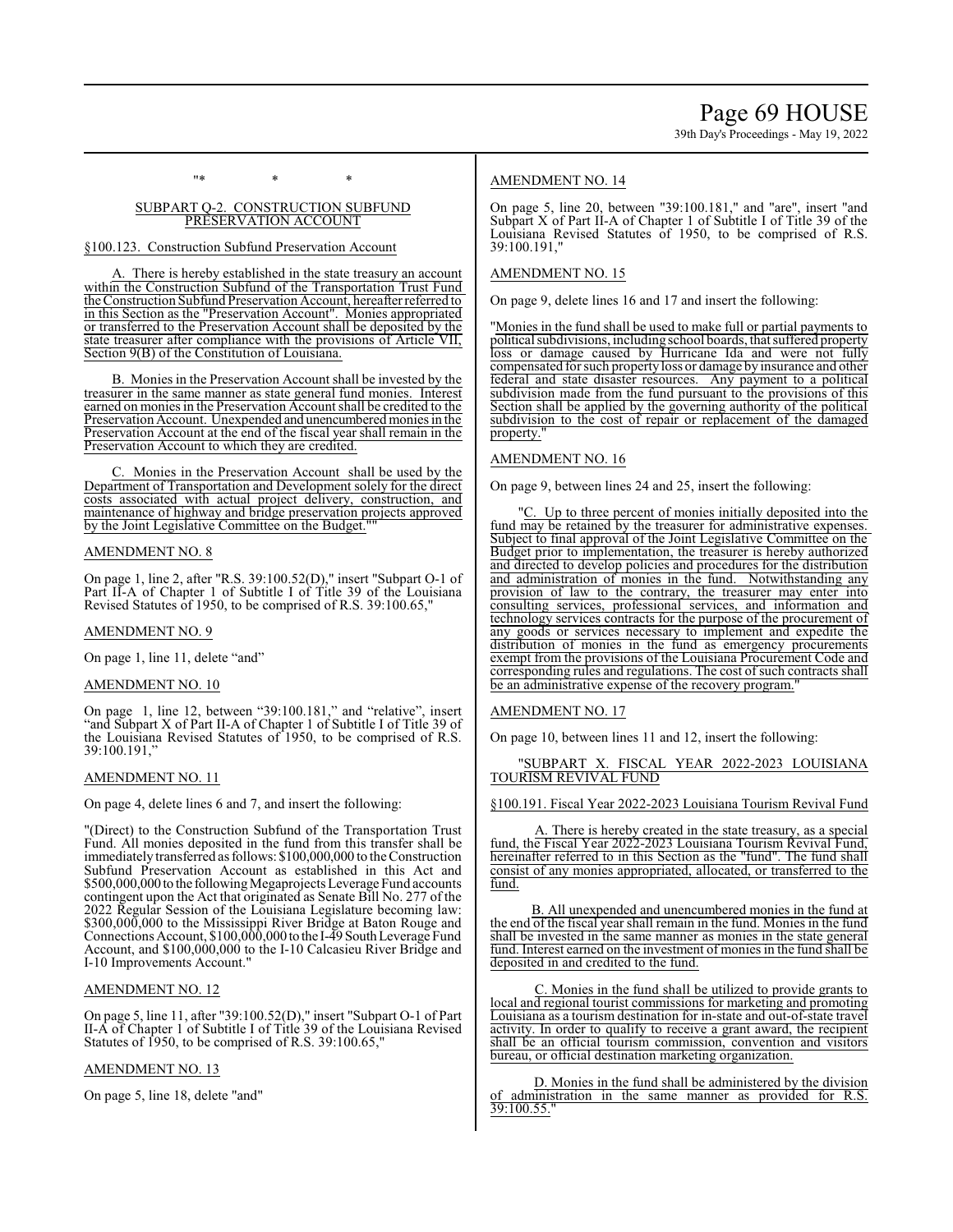## Page 70 HOUSE

39th Day's Proceedings - May 19, 2022

Rep. Zeringue moved that the amendments proposed by the Senate be concurred in.

## **ROLL CALL**

The roll was called with the following result:

#### YEAS

| Mr. Speaker   | Freiberg                                                   | McKnight    |
|---------------|------------------------------------------------------------|-------------|
| Adams         | Frieman                                                    | McMahen     |
| Amedee        | Gadberry                                                   | Miguez      |
| Bacala        | Gaines                                                     | Miller, D.  |
| Beaullieu     | Garofalo                                                   | Miller, G.  |
| Bishop        | Geymann                                                    | Mincey      |
| Bourriaque    | Glover                                                     | Muscarello  |
| Boyd          | Goudeau                                                    | Nelson      |
| <b>Brass</b>  | Green                                                      | Newell      |
| Brown         | Harris                                                     | Orgeron     |
| <b>Bryant</b> | Hilferty                                                   | Owen, C.    |
| Butler        | Hollis                                                     | Owen, R.    |
| Carpenter     | Horton                                                     | Pierre      |
| Carrier       | Hughes                                                     | Pressly     |
| Carter, R.    | Huval                                                      | Riser       |
| Carter, W.    | Illg                                                       | Romero      |
| Cormier       | Ivey                                                       | Schamerhorn |
| Coussan       | Jefferson                                                  | Schlegel    |
| Crews         | Jenkins                                                    | Seabaugh    |
| Davis         | Johnson, M.                                                | Selders     |
| DeVillier     | Johnson, T.                                                | St. Blanc   |
| DuBuisson     | Jordan                                                     | Stagni      |
| Duplessis     | Kerner                                                     | Stefanski   |
| Echols        | LaCombe                                                    | Thomas      |
| Edmonds       | LaFleur                                                    | Thompson    |
| Edmonston     | Landry                                                     | Turner      |
| Emerson       | Larvadain                                                  | Villio      |
| Farnum        | Lyons                                                      | Wheat       |
| Firment       | Mack                                                       | White       |
| Fisher        | Magee                                                      | Willard     |
| Fontenot      | McCormick                                                  | Wright      |
| Freeman       | McFarland                                                  | Zeringue    |
| Total - 96    |                                                            |             |
|               | <b>NAYS</b>                                                |             |
| Total - 0     |                                                            |             |
|               | <b>ABSENT</b>                                              |             |
| Bagley        | Hodges                                                     | Moore       |
| Cox           | Marcelle                                                   | Phelps      |
| Deshotel      | Marino                                                     | Tarver      |
| Total - 9     |                                                            |             |
|               |                                                            |             |
| the House.    | The amendments proposed by the Senate were concurred in by |             |
|               |                                                            |             |

## **Suspension of the Rules**

Rep. Zeringue moved to suspend the rules to take House Bill No. 633 out of its regular order, which motion was agreed to.

## **HOUSE BILL NO. 633—** BY REPRESENTATIVE ZERINGUE

AN ACT

To provide with respect to the Revenue Sharing Fund and the allocation and distribution thereof for Fiscal Year 2022-2023 and to provide for related matters.

### Read by title.

The above bill was taken up with the amendments proposed by the Senate.

## **SENATE COMMITTEE AMENDMENTS**

Amendments proposed by Senate Committee on Finance to Engrossed House Bill No. 633 by Representative Zeringue

## AMENDMENT NO. 1

On page 9, line 4, delete "(\$1,189,051)" and insert "(\$1,184,778)" and delete "(\$9,723,762)" and insert "(\$9,738,267)"

### AMENDMENT NO. 2

On page 9, line 12, delete "(\$1,189,051)" and insert "(\$1,184,778)"

AMENDMENT NO. 3

On page 9, line 13, delete "(\$1,993,780)" and insert "(\$1,996,754)"

## AMENDMENT NO. 4

On page 42, delete lines 8 through 29, delete page 43, and on page 44, delete lines 1 through 14, and insert the following:

|           |             | \$20,906  |
|-----------|-------------|-----------|
| 467,048   | 71,966      | 9,485     |
| 2,564,599 | 124,942     | 19,668    |
| 419,446   | 84,820      | 7,967     |
| 797,037   | 122,994     | 16,194    |
| 734,076   | 81,996      | 11,641    |
| 260,997   | 58,040      | 8,087     |
| 2,474,742 | 166,037     | 45,546    |
| 4,484,371 | 534,630     | 207,163   |
| 4,016,827 | 459,548     | 120,824   |
| 207,050   | 46,062      | 6,370     |
| 122,318   | 48,497      | 7,987     |
| 190,762   | 45,575      | 6,050     |
| 290,029   | 52,879      | 6,509     |
| 379,986   | 71,089      | 9,704     |
| 565,352   | 53,268      | 6,969     |
| 8,644,757 | 693,169     | 239,151   |
| 134,110   | 43,141      | 6,609     |
| 396,469   | 47,620      | 4,752     |
| 646,559   | 71,089      | 10,483    |
| 407,036   | 71,187      | 15,115    |
| 456,750   | 59,793      | 7,128     |
| 1,393,277 | 216,287     | 36,880    |
| 600,753   | 135,459     | 16,174    |
|           | \$1,155,480 | \$145,198 |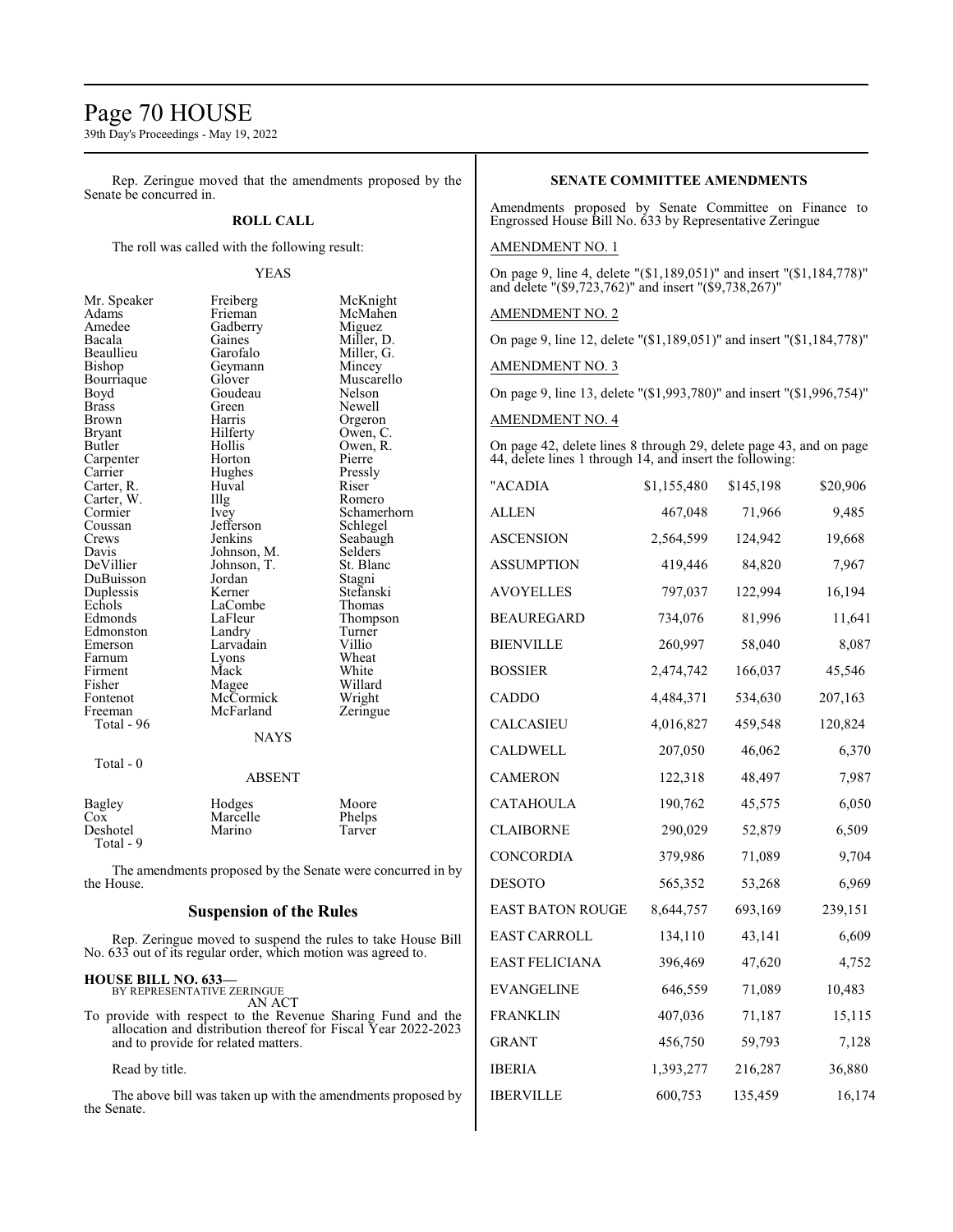## Page 71 HOUSE

39th Day's Proceedings - May 19, 2022

| <b>JACKSON</b>         | 301,609   | 63,591       | 9,884        | <b>WEBSTER</b>               | 757,587                                                    | 104,005                     | 22,583       |
|------------------------|-----------|--------------|--------------|------------------------------|------------------------------------------------------------|-----------------------------|--------------|
| <b>JEFFERSON</b>       | 8,382,812 | 1,296,357    | 276,670      | WEST BATON ROUGE             | 541,882                                                    | 72,745                      | 10,303       |
| <b>JEFFERSON DAVIS</b> | 635,318   | 67,486       | 15,295       | WEST CARROLL                 | 199,894                                                    | 45,186                      | 9,305        |
| <b>LAFAYETTE</b>       | 4,729,461 | 300,036      | 56,768       | WEST FELICIANA               | 281,428                                                    | 39,343                      | 3,754        |
| <b>LAFOURCHE</b>       | 1,516,396 | 187,754      | 39,096       | <b>WINN</b>                  | 272,985                                                    | 61,643                      | 7,528        |
| <b>LASALLE</b>         | 298,853   | 53,366       | 6,969        | <b>TOTAL</b>                 | \$90,000,000                                               | \$9,738,267                 | \$1,996,754" |
| <b>LINCOLN</b>         | 893,007   | 70,797       | 18,410       |                              | Rep. Zeringue moved that the amendments proposed by the    |                             |              |
| <b>LIVINGSTON</b>      | 2,864,028 | 163,506      | 26,397       | Senate be concurred in.      |                                                            |                             |              |
| <b>MADISON</b>         | 187,487   | 43,141       | 8,007        |                              | <b>ROLL CALL</b>                                           |                             |              |
| <b>MOREHOUSE</b>       | 505,241   | 97,480       | 18,111       |                              | The roll was called with the following result:             |                             |              |
| NATCHITOCHES           | 727,940   | 104,394      | 15,475       |                              | <b>YEAS</b>                                                |                             |              |
| <b>ORLEANS</b>         | 6,981,049 | $\mathbf{0}$ | $\mathbf{0}$ | Mr. Speaker<br>Adams         | Freiberg<br>Frieman                                        | McMahen<br>Miguez           |              |
| <b>OUACHITA</b>        | 3,017,873 | 266,439      | 63,896       | Amedee<br>Bacala             | Gadberry<br>Gaines                                         | Miller, D.<br>Miller, G.    |              |
| <b>PLAQUEMINES</b>     | 445,591   | 139,842      | 24,780       | Beaullieu<br>Bishop          | Garofalo<br>Geymann                                        | Mincey<br>Muscarello        |              |
| POINTE COUPEE          | 428,685   | 62,422       | 8,426        | Bourriaque<br>Boyd           | Glover<br>Goudeau                                          | Nelson<br>Newell            |              |
| <b>RAPIDES</b>         | 2,586,331 | 316,494      | 74,898       | <b>Brass</b><br><b>Brown</b> | Green<br>Harris                                            | Orgeron<br>Owen, C.         |              |
| <b>RED RIVER</b>       | 158,297   | 40,998       | 2,936        | <b>Bryant</b><br>Butler      | Hilferty<br>Hollis                                         | Owen, R.<br>Pierre          |              |
| <b>RICHLAND</b>        | 406,017   | 63,786       | 13,638       | Carpenter<br>Carrier         | Horton<br>Hughes                                           | Pressly<br>Riser            |              |
| <b>SABINE</b>          | 465,080   | 66,707       | 10,323       | Carter, R.<br>Carter, W.     | Huval<br>Illg                                              | Romero<br>Schamerhorn       |              |
| <b>ST. BERNARD</b>     | 845,681   | 337,626      | 60,002       | Cormier<br>Coussan           | Ivey<br>Jefferson                                          | Schlegel<br>Seabaugh        |              |
| <b>ST. CHARLES</b>     | 1,037,107 | 103,226      | 19,149       | Crews<br>Davis               | Jenkins<br>Johnson, M.                                     | <b>Selders</b><br>St. Blanc |              |
| <b>ST. HELENA</b>      | 228,620   | 43,433       | 5,811        | DeVillier<br>DuBuisson       | Jordan<br>Kerner                                           | Stagni<br>Stefanski         |              |
| <b>ST. JAMES</b>       | 401,565   | 90,371       | 15,155       | Duplessis<br>Echols          | LaCombe<br>LaFleur                                         | Thomas<br>Thompson          |              |
| ST. JOHN               | 846,582   | 115,301      | 14,057       | Edmonds<br>Edmonston         | Landry<br>Larvadain                                        | Turner<br>Villio            |              |
| <b>ST. LANDRY</b>      | 1,630,777 | 266,829      | 40,195       | Emerson<br>Farnum            | Lyons<br>Mack                                              | Wheat<br>White              |              |
| <b>ST. MARTIN</b>      | 1,050,581 | 109,166      | 12,500       | Firment<br>Fisher            | Magee<br>McCormick                                         | Willard<br>Wright           |              |
| ST. MARY               | 1,004,751 | 184,540      | 36,461       | Fontenot<br>Freeman          | McFarland<br>McKnight                                      | Zeringue                    |              |
| ST. TAMMANY            | 5,293,152 | 267,997      | 47,842       | Total - 95                   | <b>NAYS</b>                                                |                             |              |
| <b>TANGIPAHOA</b>      | 2,632,970 | 270,042      | 37,200       | Total - 0                    |                                                            |                             |              |
| <b>TENSAS</b>          | 81,947    | 33,402       | 5,311        |                              | <b>ABSENT</b>                                              |                             |              |
| <b>TERREBONNE</b>      | 2,125,853 | 217,456      | 43,429       | Bagley<br>Cox                | Johnson, T.<br>Marcelle                                    | Phelps<br>Tarver            |              |
| <b>UNION</b>           | 433,096   | 57,456       | 8,167        | Deshotel<br>Hodges           | Marino<br>Moore                                            |                             |              |
| <b>VERMILION</b>       | 1,153,424 | 118,807      | 20,047       | Total - $10$                 |                                                            |                             |              |
| <b>VERNON</b>          | 942,805   | 158,442      | 22,204       | the House.                   | The amendments proposed by the Senate were concurred in by |                             |              |
| WASHINGTON             | 896,407   | 131,369      | 18,410       |                              | <b>Suspension of the Rules</b>                             |                             |              |

 $\mathbf I$ 

**Suspension of the Rules**

Rep. Zeringue moved to suspend the rules to take House Bill No. 437 out of its regular order, which motion was agreed to.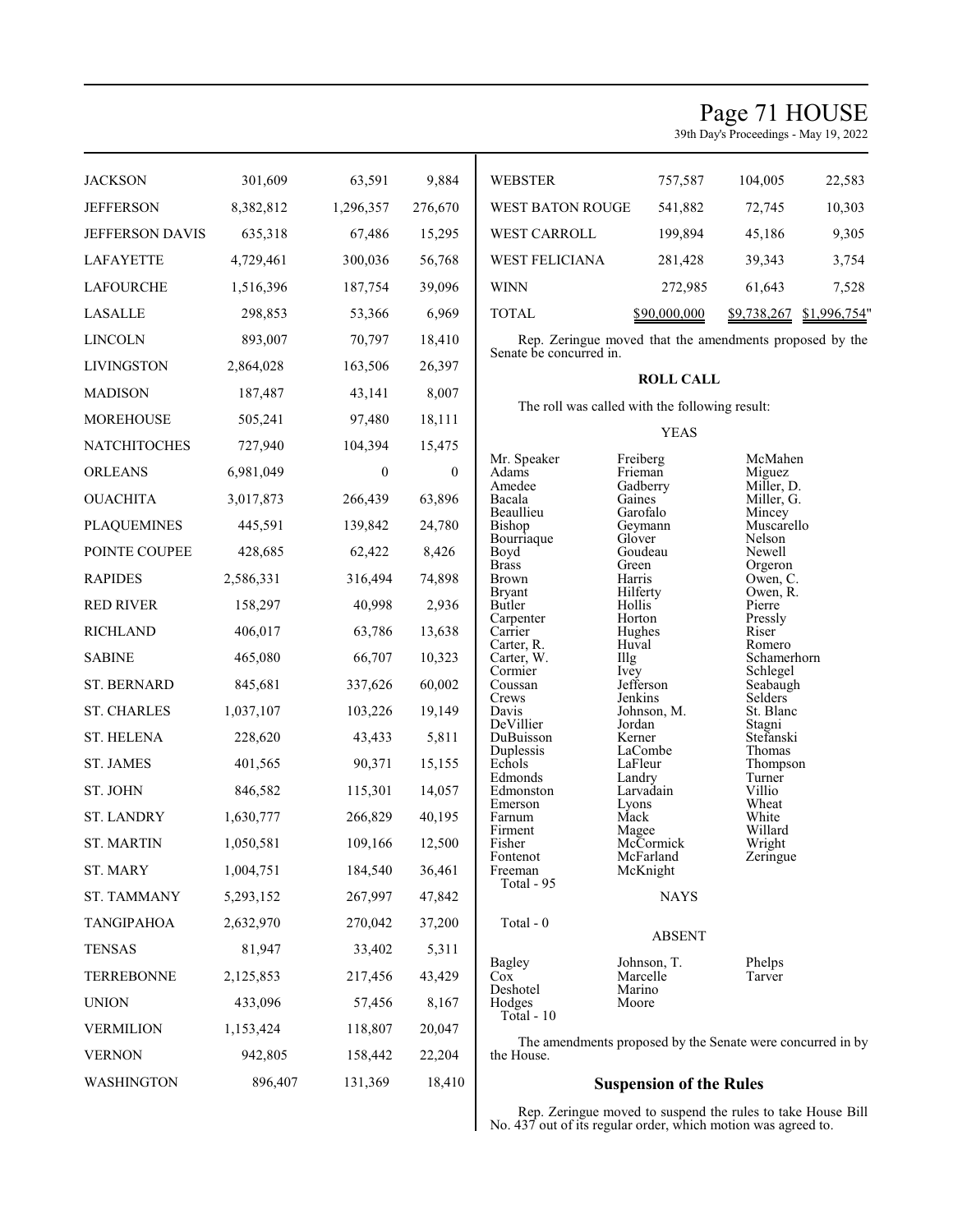## Page 72 HOUSE

39th Day's Proceedings - May 19, 2022

## **HOUSE BILL NO. 437—**

BY REPRESENTATIVE ZERINGUE AN ACT

To appropriate funds to defray the expenses of the Louisiana Judiciary, including the Supreme Court, Courts of Appeal, District Courts, Criminal District Court of Orleans Parish, and other courts; to provide for an effective date; and to provide for related matters.

Read by title.

The above bill was taken up with the amendments proposed by the Senate.

#### **SENATE COMMITTEE AMENDMENTS**

Amendments proposed by Senate Committee on Finance to Engrossed House Bill No. 437 by Representative Zeringue

#### AMENDMENT NO. 1

On page 8, at the beginning of line 38, delete "Section 2." and insert "Section 2.A."

#### AMENDMENT NO. 2

On page 9, between lines 2 and 3, insert the following:

"B. The sum of Eight Hundred Forty-One Thousand Six Hundred Seventy and  $\overline{N}o/100$  (\$841,670) Dollars is hereby appropriated from State General Fund (Direct) for implementing the automated expungement of criminal records, in the event that House Bill No. 707 of the 2022 Regular Session of the Legislature is enacted into law."

Rep. Zeringue moved that the amendments proposed by the Senate be concurred in.

#### **ROLL CALL**

The roll was called with the following result:

#### YEAS

| Mr. Speaker | Freiberg    | McKn    |
|-------------|-------------|---------|
| Adams       | Frieman     | McMa    |
| Amedee      | Gadberry    | Migue   |
| Bacala      | Gaines      | Miller, |
| Beaullieu   | Garofalo    | Miller  |
| Bishop      | Geymann     | Mince   |
| Bourriaque  | Glover      | Musca   |
| Boyd        | Goudeau     | Nelson  |
| Brass       | Green       | Newel   |
| Brown       | Harris      | Orgero  |
| Bryant      | Hilferty    | Owen,   |
| Butler      | Hollis      | Pierre  |
| Carpenter   | Horton      | Pressly |
| Carrier     | Hughes      | Riser   |
| Carter, R.  | Huval       | Romer   |
| Carter, W.  | Illg        | Scham   |
| Cormier     | Ivey        | Schleg  |
| Coussan     | Jefferson   | Seabai  |
| Crews       | Jenkins     | Selder  |
| Davis       | Johnson, M. | St. Bla |
| DeVillier   | Jordan      | Stagni  |
| Duplessis   | Kerner      | Stefan  |
| Echols      | LaCombe     | Thoma   |
| Edmonds     | LaFleur     | Thomp   |
| Edmonston   | Landry      | Turnei  |
| Emerson     | Larvadain   | Villio  |
| Farnum      | Lyons       | Wheat   |
| Firment     | Mack        | White   |
|             |             |         |

erg McKnight<br>an McMahen an McMahen<br>1981 - Miguez Miguez s<br>alo Miller, D.<br>Miller, G. alo Miller, G.<br>ann Mincev Mincey exter Muscarello<br>Bourney Muscarello<br>Nelson Nelson Newell brown Harris Orgeron<br>Brown Harris Owen, C Owen, C. Pierre n Pressly<br>es Riser Romero Schamerhorn Schlegel<br>Seabaugh Seabaugh Crews Jenkins Selders St. Blanc Stagni Duplessis Kerner Stefanski mbe Thomas<br>
ur Thomas Thompson y Turner<br>
lain Villio

| Fisher<br>Fontenot<br>Freeman<br>Total $-93$ | Magee<br>McCormick<br>McFarland<br><b>NAYS</b> | Willard<br>Wright<br>Zeringue         |
|----------------------------------------------|------------------------------------------------|---------------------------------------|
| Total $-0$                                   | <b>ABSENT</b>                                  |                                       |
| Bagley<br>$\cos$<br>Deshotel<br>DuBuisson    | Hodges<br>Johnson, T.<br>Marcelle<br>Marino    | Moore<br>Owen, R.<br>Phelps<br>Tarver |

The amendments proposed by the Senate were concurred in by the House.

#### **STATE OF LOUISIANA** Legislative Fiscal Office

TO: The Honorable Clay Schexnayder, Speaker of the House of Representatives Honorable Members of the House of Representatives

| FROM: | Alan M. Boxberger,                 |
|-------|------------------------------------|
|       | Interim Legislative Fiscal Officer |
|       | Evan Brasseaux,                    |
|       | Interim Deputy Fiscal Officer      |
|       |                                    |

DATE: May 19, 2022

Total - 12

SUBJECT: House Rule 7.19, HB 437 Engrossed with Senate Amendments

Pursuant to House Rule 7.19, the Legislative Fiscal Office (LFO) is required to submit a report to the House of Representatives, which indicates whether the Judicial Expense bill appropriates one-time money. The Legislative Fiscal Office has determined there is no one-time money in HB 437 Engrossed with Senate Amendments.

## **Suspension of the Rules**

Rep. Zeringue moved to suspend the rules to take House Bill No. 465 out of its regular order, which motion was agreed to.

#### **HOUSE BILL NO. 465—**

BY REPRESENTATIVE ZERINGUE AN ACT

To provide for the establishment and reestablishment of agency ancillary funds, to be specifically known as internal service funds, auxiliary accounts, or enterprise funds for certain state institutions, officials, and agencies; to provide for appropriation of funds for Fiscal Year 2022-2023; to provide for an effective date; and to regulate the administration of said funds.

Read by title.

The above bill was taken up with the amendments proposed by the Senate.

## **SENATE COMMITTEE AMENDMENTS**

Amendments proposed by Senate Committee on Finance to Reengrossed House Bill No. 465 by Representative Zeringue

#### AMENDMENT NO. 1

On page 6, between lines 45 and 46, insert the following: "Payable out of State General Fund by Interagency Transfers from the Department of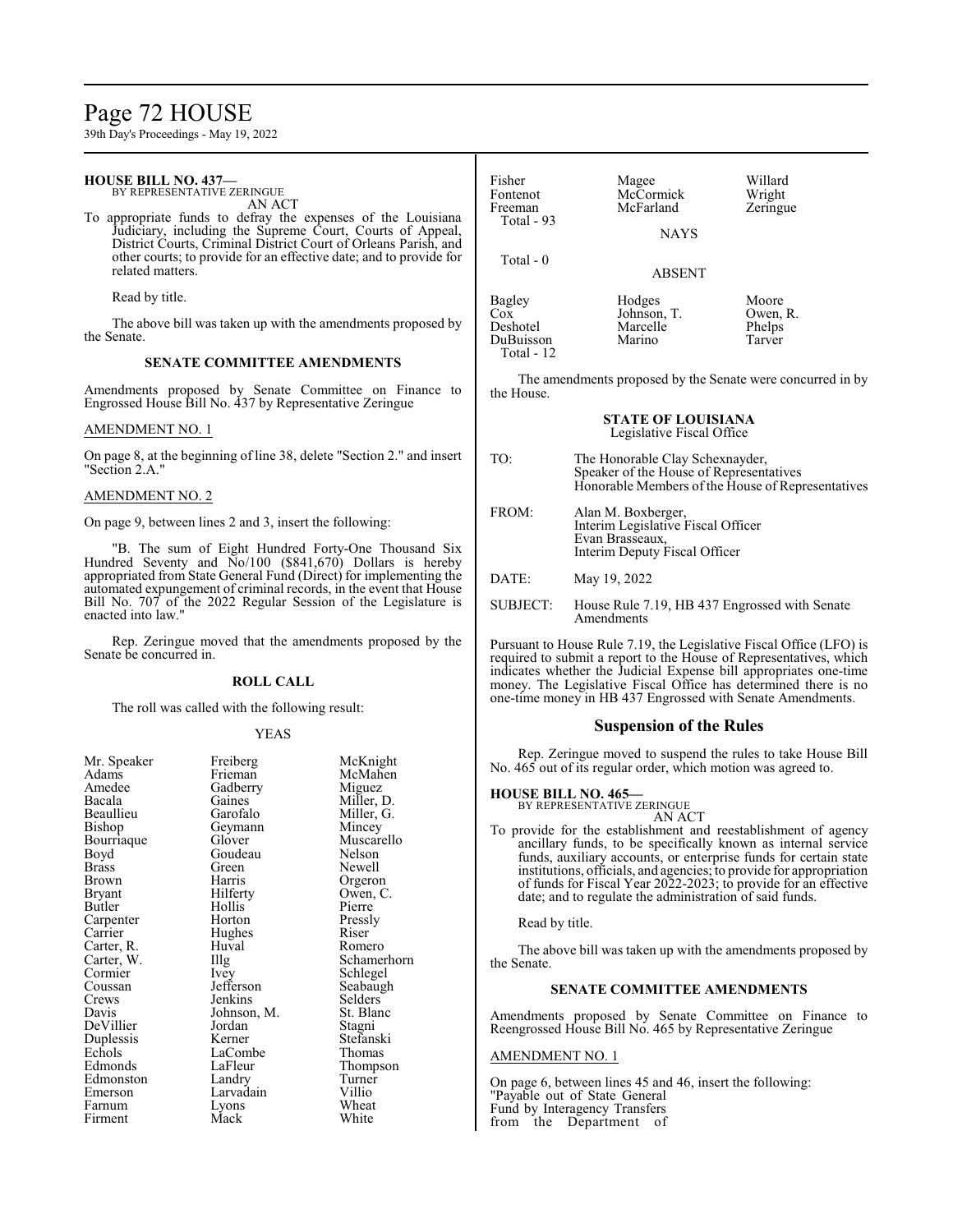# Page 73 HOUSE

| Education to the Technology                                                                                                                                                                                                                  |                                                                                                                                                                                                                    |                                                                                                                                                                                                                                    | Total - 95                                                                                                                   |                                                                                                                                                                                                                                                                                                                                                                                                                                                                                                                                                                                                       |                 |
|----------------------------------------------------------------------------------------------------------------------------------------------------------------------------------------------------------------------------------------------|--------------------------------------------------------------------------------------------------------------------------------------------------------------------------------------------------------------------|------------------------------------------------------------------------------------------------------------------------------------------------------------------------------------------------------------------------------------|------------------------------------------------------------------------------------------------------------------------------|-------------------------------------------------------------------------------------------------------------------------------------------------------------------------------------------------------------------------------------------------------------------------------------------------------------------------------------------------------------------------------------------------------------------------------------------------------------------------------------------------------------------------------------------------------------------------------------------------------|-----------------|
| Services Program for the<br>purchase of IT equipment and<br>software as authorized through                                                                                                                                                   |                                                                                                                                                                                                                    |                                                                                                                                                                                                                                    | Total - 0                                                                                                                    | <b>NAYS</b>                                                                                                                                                                                                                                                                                                                                                                                                                                                                                                                                                                                           |                 |
| Emergency Assistance for<br>Non-Public Schools                                                                                                                                                                                               |                                                                                                                                                                                                                    | \$24,000,000"                                                                                                                                                                                                                      |                                                                                                                              | <b>ABSENT</b>                                                                                                                                                                                                                                                                                                                                                                                                                                                                                                                                                                                         |                 |
| AMENDMENT NO. 2                                                                                                                                                                                                                              |                                                                                                                                                                                                                    |                                                                                                                                                                                                                                    | Bagley<br><b>Cox</b>                                                                                                         | Johnson, T.<br>Marcelle                                                                                                                                                                                                                                                                                                                                                                                                                                                                                                                                                                               | Moore<br>Tarver |
|                                                                                                                                                                                                                                              | On page 8, between lines 37 and 38, insert the following:                                                                                                                                                          |                                                                                                                                                                                                                                    | Deshotel<br>Hodges<br>Total - 10                                                                                             | Marino<br>McCormick                                                                                                                                                                                                                                                                                                                                                                                                                                                                                                                                                                                   |                 |
| "Payable out of Federal Funds<br>to the Environmental State<br>Revolving Loan Funds Program<br>for municipalities to improve<br>storm water management to<br>address sewer overflows and                                                     |                                                                                                                                                                                                                    | The amendments proposed by the Senate were concurred in by<br>the House.<br><b>STATE OF LOUISIANA</b><br>Legislative Fiscal Office                                                                                                 |                                                                                                                              |                                                                                                                                                                                                                                                                                                                                                                                                                                                                                                                                                                                                       |                 |
| reduce pollution                                                                                                                                                                                                                             |                                                                                                                                                                                                                    | \$1,169,000"                                                                                                                                                                                                                       |                                                                                                                              |                                                                                                                                                                                                                                                                                                                                                                                                                                                                                                                                                                                                       |                 |
|                                                                                                                                                                                                                                              | <b>SENATE FLOOR AMENDMENTS</b>                                                                                                                                                                                     | Amendments proposed by Senator White to Reengrossed House Bill                                                                                                                                                                     | TO:                                                                                                                          | The Honorable Clay Schexnayder, Speaker of the<br>House of Representatives<br>Honorable Members of the House of Representatives                                                                                                                                                                                                                                                                                                                                                                                                                                                                       |                 |
| No. 465 by Representative Zeringue<br>AMENDMENT NO. 1                                                                                                                                                                                        |                                                                                                                                                                                                                    |                                                                                                                                                                                                                                    | FROM:                                                                                                                        | Alan M. Boxberger, Interim Legislative Fiscal Officer<br>Evan Brasseaux, Interim Deputy Fiscal Officer                                                                                                                                                                                                                                                                                                                                                                                                                                                                                                |                 |
|                                                                                                                                                                                                                                              |                                                                                                                                                                                                                    | In Senate Committee Amendment No. 1 proposed by the Senate                                                                                                                                                                         | DATE:                                                                                                                        | May 19, 2022                                                                                                                                                                                                                                                                                                                                                                                                                                                                                                                                                                                          |                 |
|                                                                                                                                                                                                                                              |                                                                                                                                                                                                                    | Committee on Finance and adopted by the Senate on May 13, 2022,<br>on page 1, line 2, delete "page 6, between lines 45 and 46" and insert                                                                                          | SUBJECT:                                                                                                                     | House Rule 7.19, HB 465 Reengrossed with Senate                                                                                                                                                                                                                                                                                                                                                                                                                                                                                                                                                       |                 |
| "page 7, between lines 3 and 4"                                                                                                                                                                                                              |                                                                                                                                                                                                                    |                                                                                                                                                                                                                                    |                                                                                                                              | Amendments                                                                                                                                                                                                                                                                                                                                                                                                                                                                                                                                                                                            |                 |
| Rep. Zeringue moved that the amendments proposed by the<br>Senate be concurred in.                                                                                                                                                           |                                                                                                                                                                                                                    | Pursuant to House Rule 7.19, the Legislative Fiscal Office (LFO) is<br>required to submit a report to the House of Representatives, which<br>indicates whether the Ancillary Appropriations bill appropriates                      |                                                                                                                              |                                                                                                                                                                                                                                                                                                                                                                                                                                                                                                                                                                                                       |                 |
| <b>ROLL CALL</b>                                                                                                                                                                                                                             |                                                                                                                                                                                                                    |                                                                                                                                                                                                                                    | one-time money. The Legislative Fiscal Office has determined there<br>is no one-time money in HB 465 Reengrossed with Senate |                                                                                                                                                                                                                                                                                                                                                                                                                                                                                                                                                                                                       |                 |
| The roll was called with the following result:                                                                                                                                                                                               |                                                                                                                                                                                                                    | Amendments.                                                                                                                                                                                                                        |                                                                                                                              |                                                                                                                                                                                                                                                                                                                                                                                                                                                                                                                                                                                                       |                 |
|                                                                                                                                                                                                                                              | <b>YEAS</b>                                                                                                                                                                                                        |                                                                                                                                                                                                                                    |                                                                                                                              | <b>Suspension of the Rules</b>                                                                                                                                                                                                                                                                                                                                                                                                                                                                                                                                                                        |                 |
| Mr. Speaker<br>Adams<br>Amedee<br>Bacala<br>Beaullieu<br>Bishop<br>Bourriaque<br>Boyd<br><b>Brass</b><br><b>Brown</b><br><b>Bryant</b><br>Butler<br>Carpenter<br>Carrier<br>Carter, R.<br>Carter, W.<br>Cormier<br>Coussan<br>Crews<br>Davis | Freiberg<br>Frieman<br>Gadberry<br>Gaines<br>Garofalo<br>Geymann<br>Glover<br>Goudeau<br>Green<br>Harris<br>Hilferty<br>Hollis<br>Horton<br>Hughes<br>Huval<br>Illg<br>Ivey<br>Jefferson<br>Jenkins<br>Johnson, M. | Miguez<br>Miller, D.<br>Miller, G.<br>Mincey<br>Muscarello<br>Nelson<br>Newell<br>Orgeron<br>Owen, C.<br>Owen, R.<br>Phelps<br>Pierre<br>Pressly<br>Riser<br>Romero<br>Schamerhorn<br>Schlegel<br>Seabaugh<br>Selders<br>St. Blanc | <b>HOUSE BILL NO. 2-</b><br>related matters.<br>Read by title.<br>the Senate.                                                | Rep. Bishop moved to suspend the rules to take House Bill No.<br>2 out of its regular order, which motion was agreed to.<br>BY REPRESENTATIVE BISHOP<br>AN ACT<br>To provide with respect to the capital outlay budget and the capital<br>outlay program for state government, state institutions, and<br>other public entities; to provide for the designation of<br>projects and improvements; to provide for the financing thereof<br>making appropriations from certain sources; and to provide for<br>The above bill was taken up with the amendments proposed by<br>SENATE COMMITTEE AMENDMENTS |                 |
| DeVillier<br>DuBuisson<br>Duplessis<br>Echols                                                                                                                                                                                                | Jordan<br>Kerner<br>LaCombe<br>LaFleur                                                                                                                                                                             | Stagni<br>Stefanski<br>Thomas<br>Thompson                                                                                                                                                                                          | <b>AMENDMENT NO. 1</b>                                                                                                       | Amendments proposed by Senate Committee on Finance to Re-<br>Reengrossed House Bill No. 2 by Representative Bishop                                                                                                                                                                                                                                                                                                                                                                                                                                                                                    |                 |
| Edmonds                                                                                                                                                                                                                                      | Landry                                                                                                                                                                                                             | Turner                                                                                                                                                                                                                             |                                                                                                                              |                                                                                                                                                                                                                                                                                                                                                                                                                                                                                                                                                                                                       |                 |
| Edmonston<br>Emerson                                                                                                                                                                                                                         | Larvadain<br>Lyons                                                                                                                                                                                                 | Villio<br>Wheat                                                                                                                                                                                                                    |                                                                                                                              | In Senate Committee Amendment No. 7, proposed by the Senate<br>Committee on Revenue and Fiscal Affairs on May 11, 2022, and                                                                                                                                                                                                                                                                                                                                                                                                                                                                           |                 |
| Farnum                                                                                                                                                                                                                                       | Mack                                                                                                                                                                                                               | White                                                                                                                                                                                                                              |                                                                                                                              | adopted by the Senate on May 12, 2022, on page 2, delete lines 3 and                                                                                                                                                                                                                                                                                                                                                                                                                                                                                                                                  |                 |
| Firment<br>Fisher                                                                                                                                                                                                                            | Magee<br>McFarland                                                                                                                                                                                                 | Willard<br>Wright                                                                                                                                                                                                                  |                                                                                                                              | 4, and insert the following:                                                                                                                                                                                                                                                                                                                                                                                                                                                                                                                                                                          |                 |
| Fontenot<br>Freeman                                                                                                                                                                                                                          | McKnight<br>McMahen                                                                                                                                                                                                | Zeringue                                                                                                                                                                                                                           |                                                                                                                              | "Payable from Federal Funds via<br><b>Interagency Transfers</b>                                                                                                                                                                                                                                                                                                                                                                                                                                                                                                                                       | \$2,654,233     |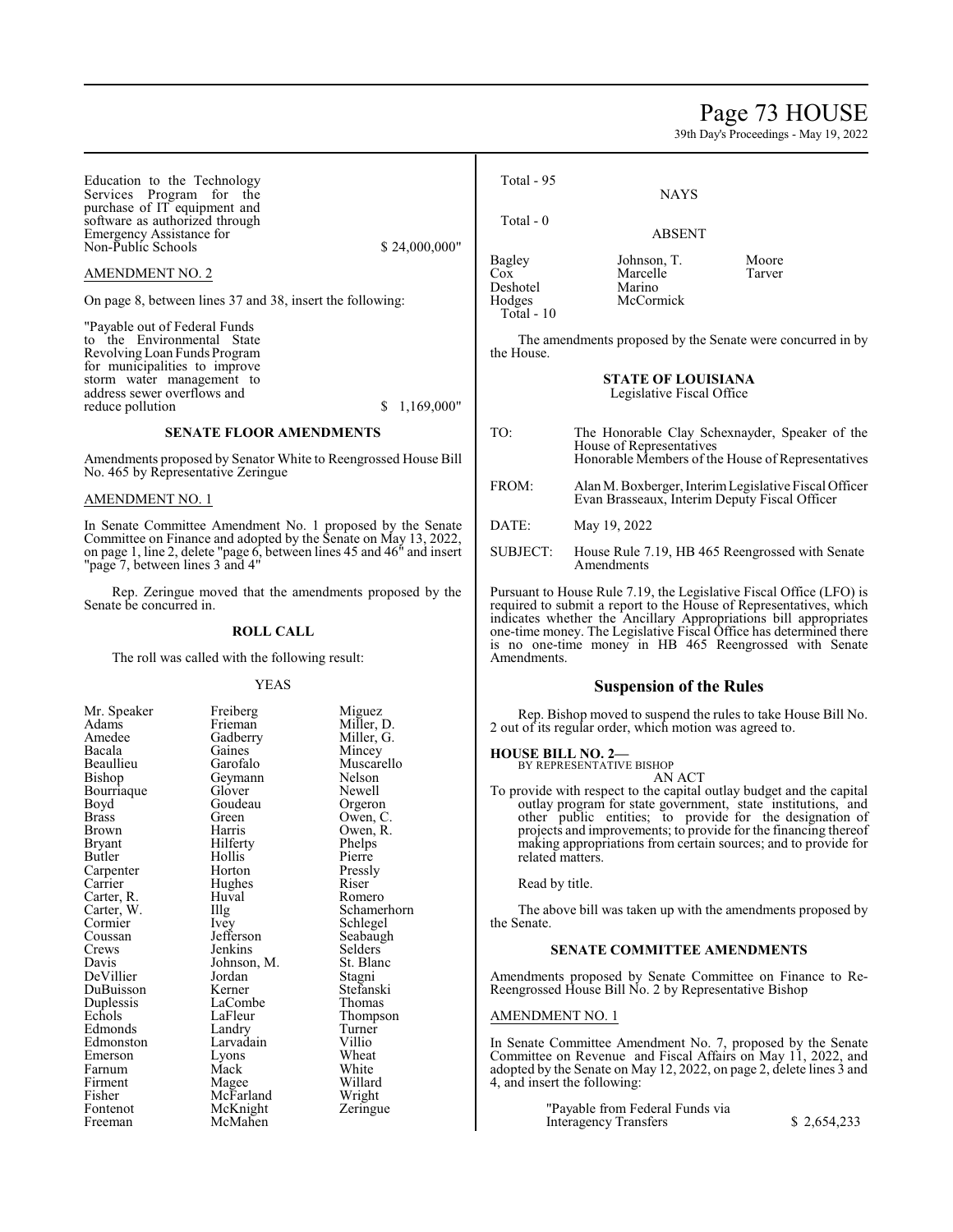### Page 74 HOUSE

| Payable from State General Fund<br>(Direct)<br>Non-Recurring Revenues<br>Total                                                                                                                                                 | 295,000<br>S.                        | In Senate Committee Amendment No. 36, proposed by the Senate<br>Committee on Revenue and Fiscal Affairs on May 11, 2022, and<br>adopted by the Senate on May 12, 2022, on page 5, delete line 29,<br>and insert the following:                           |                              |
|--------------------------------------------------------------------------------------------------------------------------------------------------------------------------------------------------------------------------------|--------------------------------------|----------------------------------------------------------------------------------------------------------------------------------------------------------------------------------------------------------------------------------------------------------|------------------------------|
| <b>AMENDMENT NO. 2</b>                                                                                                                                                                                                         | \$2,949,233"                         | "Priority 5<br>Payable from State General Fund                                                                                                                                                                                                           | \$1,150,000                  |
| In Senate Committee Amendment No. 9, proposed by the Senate<br>Committee on Revenue and Fiscal Affairs on May 11, 2022, and<br>adopted by the Senate on May 12, 2022, on page 2, delete line 16,<br>and insert the following:  |                                      | (Direct)<br>Non-Recurring Revenues<br>Total                                                                                                                                                                                                              | 499,961<br>.649,961'         |
| "Priority 5<br>Payable from State General Fund<br>(Direct)<br>Non-Recurring Revenues<br>Total                                                                                                                                  | \$1,855,000<br>145,000<br>2,000,000" | <b>AMENDMENT NO. 8</b><br>In Senate Committee Amendment No. 37, proposed by the Senate<br>Committee on Revenue and Fiscal Affairs on May 11, 2022, and<br>adopted by the Senate on May 12, 2022, on page 5, delete line 35,<br>and insert the following: |                              |
| <b>AMENDMENT NO. 3</b>                                                                                                                                                                                                         |                                      | "Priority 5                                                                                                                                                                                                                                              | \$5,000,000                  |
| In Senate Committee Amendment No. 19, proposed by the Senate<br>Committee on Revenue and Fiscal Affairs on May 11, 2022, and<br>adopted by the Senate on May 12, 2022, on page 3, delete line 15,<br>and insert the following: |                                      | Payable from State General Fund<br>(Direct)<br>Non-Recurring Revenues<br>Total                                                                                                                                                                           | 500,000<br>$5,500,000$ "     |
| "Priority 5                                                                                                                                                                                                                    | \$7,200,000                          | <b>AMENDMENT NO. 9</b>                                                                                                                                                                                                                                   |                              |
| Payable from State General Fund<br>(Direct)<br>Non-Recurring Revenues<br>Total                                                                                                                                                 | 800,000<br>$8,000,000$ "             | In Senate Committee Amendment No. 39, proposed by the Senate<br>Committee on Revenue and Fiscal Affairs on May 11, 2022, and<br>adopted by the Senate on May 12, 2022, on page 6, delete line 10,<br>and insert the following:                           |                              |
| <b>AMENDMENT NO. 4</b>                                                                                                                                                                                                         |                                      | "Priority 5<br>Payable from State General Fund                                                                                                                                                                                                           | \$7,500,000                  |
| In Senate Committee Amendment No. 19, proposed by the Senate<br>Committee on Revenue and Fiscal Affairs on May 11, 2022, and<br>adopted by the Senate on May 12, 2022, on page 3, line 30, insert the<br>following:            |                                      | (Direct)<br>Non-Recurring Revenues<br>Total                                                                                                                                                                                                              | 750,000<br>8,250,000"        |
| "Priority 5                                                                                                                                                                                                                    | \$5,000,000                          | <b>AMENDMENT NO. 10</b>                                                                                                                                                                                                                                  |                              |
| Payable from the Capital Outlay<br>Savings<br>Fund<br>Total                                                                                                                                                                    | \$15,250,000<br>\$20,250,000"        | In Senate Committee Amendment No. 44, proposed by the Senate<br>Committee on Revenue and Fiscal Affairs on May 11, 2022, and<br>adopted by the Senate on May 12, 2022, on page 6, delete lines 28<br>and 29, and insert the following:                   |                              |
| <b>AMENDMENT NO. 5</b>                                                                                                                                                                                                         |                                      | "Non-Recurring Revenues<br>Payable from Fees &                                                                                                                                                                                                           | \$ 3,000,000                 |
| In Senate Committee Amendment No. 20, proposed by the Senate<br>Committee on Revenue and Fiscal Affairs on May 11, 2022, and<br>adopted by the Senate on May 12, 2022, on page 3, delete line 41,<br>and insert the following: |                                      | Self-Generated<br>Revenues<br>Total                                                                                                                                                                                                                      | \$1,000,000<br>$9,000,000$ " |
| "Priority 5<br>Payable from Louisiana Rescue<br>Plan<br>Fund                                                                                                                                                                   | \$10,000,000<br>\$10,000,000         | AMENDMENT NO. 11<br>In Senate Committee Amendment No. 48, proposed by the Senate<br>Committee on Revenue and Fiscal Affairs on May 11, 2022, and<br>adopted by the Senate on May 12, 2022, on page 7, delete lines 11                                    |                              |
| Total                                                                                                                                                                                                                          | \$48,029,300"                        | and 12, and insert the following:                                                                                                                                                                                                                        |                              |
| <b>AMENDMENT NO. 6</b>                                                                                                                                                                                                         |                                      | "Priority 5<br>Payable from State General Fund                                                                                                                                                                                                           | \$4,500,000                  |
| In Senate Committee Amendment No. 27, proposed by the Senate<br>Committee on Revenue and Fiscal Affairs on May 11, 2022, and<br>adopted by the Senate on May 12, 2022, on page 4, delete line 28,<br>and insert the following: |                                      | Non-Recurring Revenues<br>Total<br><b>AMENDMENT NO. 12</b>                                                                                                                                                                                               | 125,000<br>5,000,000"        |
| "Priority 5<br>Payable from State General Fund<br>(Direct)<br>Non-Recurring Revenues<br>Total                                                                                                                                  | \$2,453,200<br>95,600<br>548,800"    | In Senate Committee Amendment No. 52, proposed by the Senate<br>Committee on Revenue and Fiscal Affairs on May 11, 2022, and<br>adopted by the Senate on May 12, 2022, on page 7, delete lines 32<br>and 33, and insert the following:<br>"Revenues      | \$12,000,000                 |
| <b>AMENDMENT NO. 7</b>                                                                                                                                                                                                         |                                      | Total                                                                                                                                                                                                                                                    | \$27,100,000"                |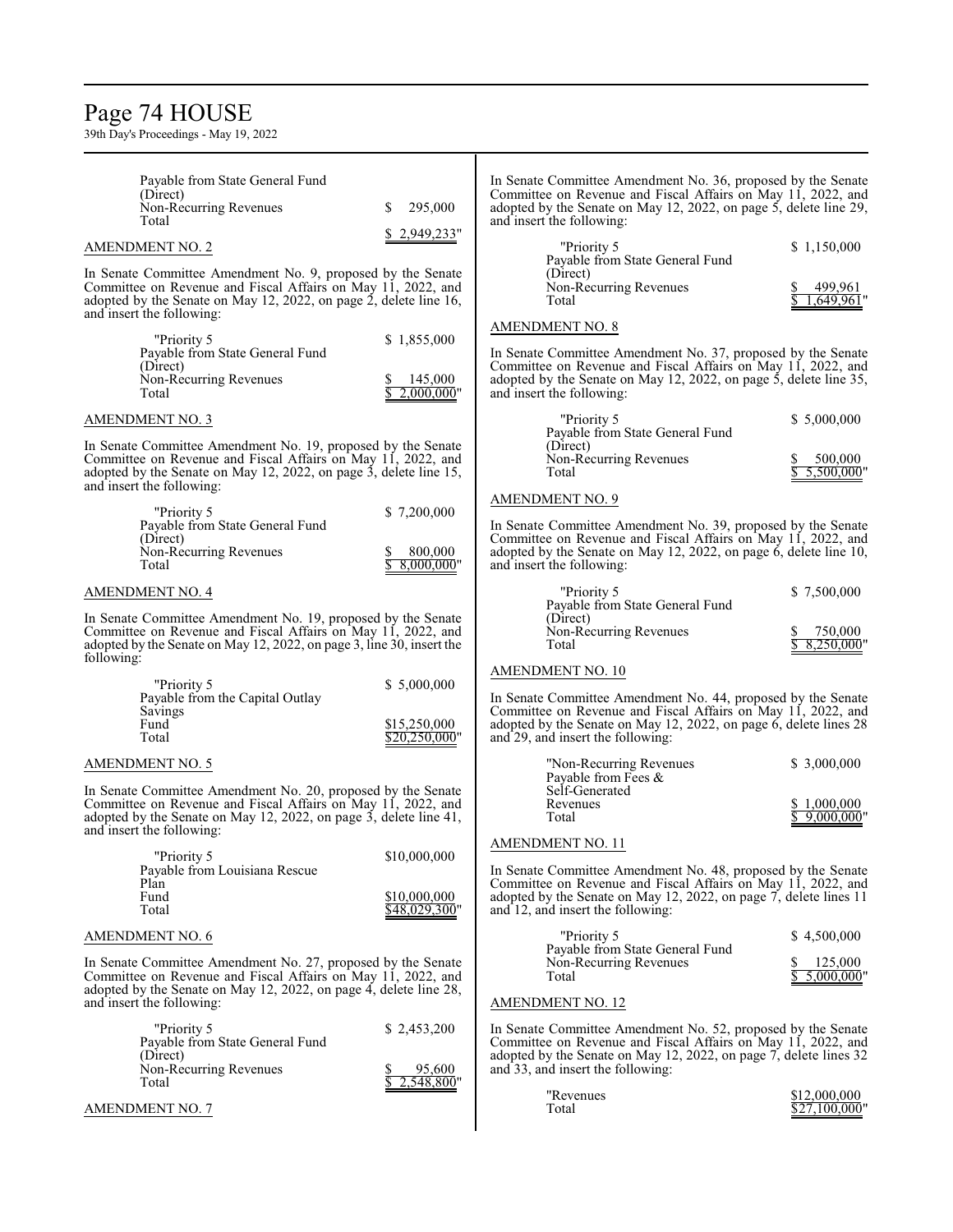### Page 75 HOUSE

39th Day's Proceedings - May 19, 2022

#### AMENDMENT NO. 13 In Senate Committee Amendment No. 53, proposed by the Senate Committee on Revenue and Fiscal Affairs on May 11, 2022, and adopted by the Senate on May 12, 2022, on page 7, delete lines 37 and 38, and insert the following: "Payable from the Capital Outlay Savings Fund \$ 6,000,000 Payable from State General Fund (Direct) Non-Recurring Revenues  $\frac{$2,000,000}{29,400,000}$  $$29,400,000$ " AMENDMENT NO. 14 In Senate Committee Amendment No. 54, proposed by the Senate Committee on Revenue and Fiscal Affairs on May 11, 2022, and adopted by the Senate on May 12, 2022, on page 8, delete lines 10 and 11, and insert the following: "Priority 5 \$14,500,000 Payable from Fees and Self-Generated Revenues  $\frac{$1,500,000}{$1,6500,000}$  $$16,500,000$ " AMENDMENT NO. 15 In Senate Committee Amendment No. 54, proposed by the Senate Committee on Revenue and Fiscal Affairs on May 11, 2022, and adopted by the Senate on May 12, 2022, on page 8, delete line 17, and insert the following: "Priority 5 \$ 2,500,000 Payable from Capital Outlay Savings Fund  $\frac{$2,500,000}{2}$  $\frac{6}{3}$   $\frac{2,500,000}{3}$  Total AMENDMENT NO. 16 In Senate Committee Amendment No. 55, proposed by the Senate Committee on Revenue and Fiscal Affairs on May 11, 2022, and adopted by the Senate on May 12, 2022, on page 8, delete line 24, and insert the following: "Priority 5 \$17,500,000 Payable from State General Fund (Direct) Non-Recurring Revenues  $\frac{$8,500,000}{$18,000,000}$  $$18,000,000$ " AMENDMENT NO. 17 I In Senate Committee Amendment No. 56, proposed by the Senate Committee on Revenue and Fiscal Affairs on May 11, 2022, and adopted by the Senate on May 12, 2022, on page 8, delete lines 27 and 28, and insert the following: "Priority 5 \$4,000,000 Payable from State General Fund (Direct) Non-Recurring Revenues  $\frac{$80,000}{$5.030,000}$  $5,030,000$ " AMENDMENT NO. 18 In Senate Committee Amendment No. 57, proposed by the Senate Committee on Revenue and Fiscal Affairs on May 11, 2022, and adopted by the Senate on May 12, 2022, on page 8, delete line 31, and insert the following: "Priority 5 \$ 8,000,000 Payable from State General Fund (Direct) Non-Recurring Revenues  $\frac{$1,000,000}{\$ 9,000,000}$  $$9,000,000"$ AMENDMENT NO. 19 ٦ In Senate Committee Amendment No. 63, proposed by the Senate Committee on Revenue and Fiscal Affairs on May 11, 2022, and adopted by the Senate on May 12, 2022, on page 9, delete line 16, and insert the following: "Priority 5 \$ 3,500,000 Payable from State General Fund (Direct) Non-Recurring Revenues  $\begin{array}{r} \n\text{8} \quad 270,000 \\
\text{Total} \quad \text{9} \quad \text{10000} \\
\end{array}$  $3,770,000$ " AMENDMENT NO. 20 In Senate Committee Amendment No. 65, proposed by the Senate Committee on Revenue and Fiscal Affairs on May 11, 2022, and adopted by the Senate on May 12, 2022, on page 9, delete line 21, and insert the following:  $"Priority 1$   $$ 143,250$ Payable from State General Fund (Direct) Non-Recurring Revenues  $\frac{$8,765,000}{$908,250}$  $908,250"$ AMENDMENT NO. 21 In Senate Committee Amendment No. 66, proposed by the Senate Committee on Revenue and Fiscal Affairs on May 11, 2022, and adopted by the Senate on May 12, 2022, on page  $\dot{9}$ , delete line 30, and insert the following: "Priority 5 \$ 5,000,000 Payable from State General Fund (Direct)  $\frac{$600,000}{$5,600,000}$  $$5,600,000$ " AMENDMENT NO. 22 In Senate Committee Amendment No. 67, proposed by the Senate Committee on Revenue and Fiscal Affairs on May 11, 2022, and adopted by the Senate on May 12, 2022, on page 9, delete line 38, and insert the following: "Priority 5 \$ 2,000,000 Payable from State General Fund (Direct) Non-Recurring Revenues  $\frac{\$}{\$}$  250,000<br>Total  $\frac{\$}{\$}$  2.250,000  $2,250,000$ " AMENDMENT NO. 23 ٦ In Senate Committee Amendment No. 70, proposed by the Senate Committee on Revenue and Fiscal Affairs on May 11, 2022, and adopted by the Senate on May 12, 2022, on page 10, delete lines 14 and 15, and insert the following:  $\gamma$  Priority 5  $\frac{1}{2}$  9,855,000 Payable from State General Fund (Direct) Non-Recurring Revenues \$ 959,813 Payable from Louisiana Rescue Plan Fund \$ 1,536,887 \$13,319,387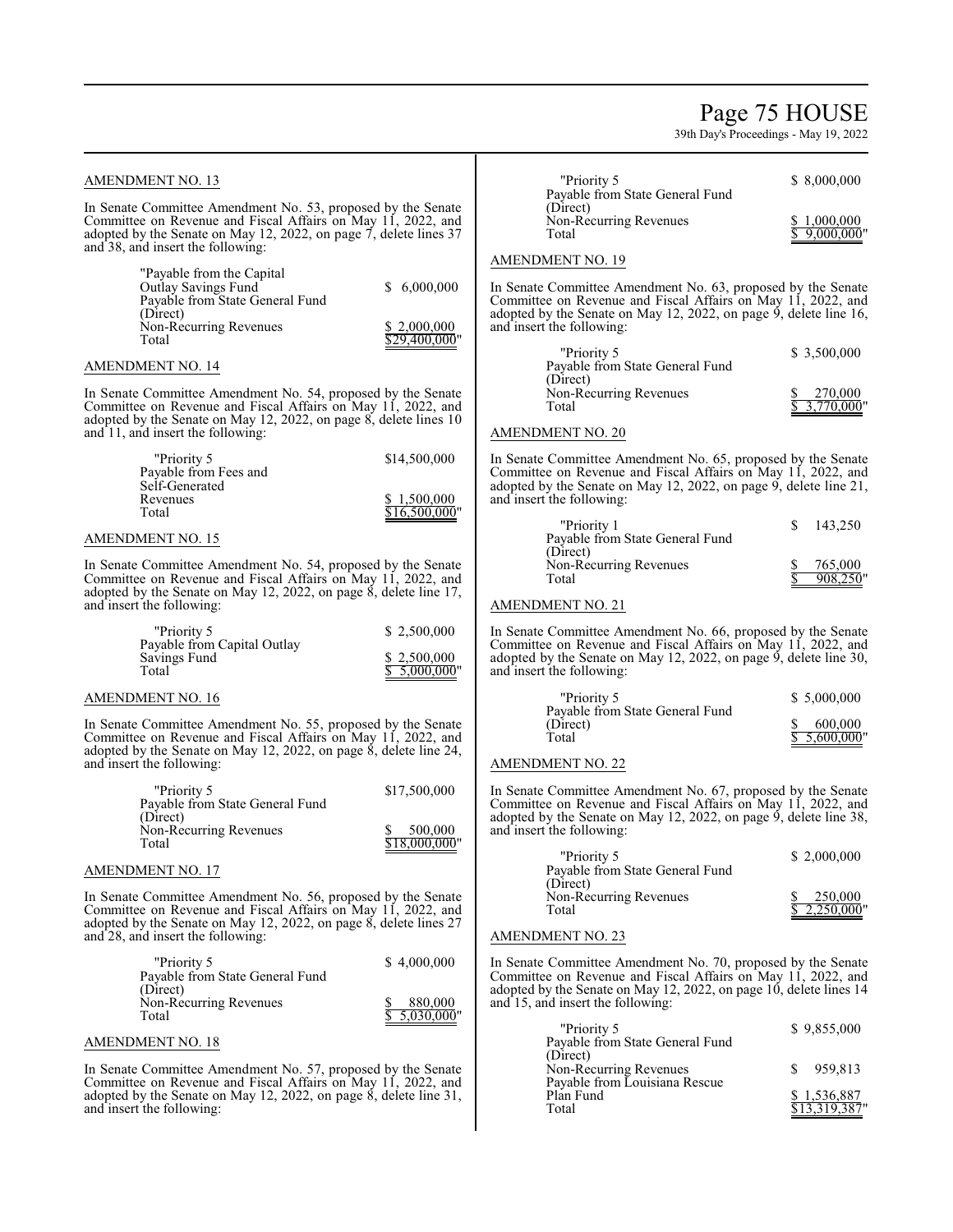### Page 76 HOUSE

| <b>AMENDMENT NO. 24</b>                                                                                                                                                                                                         |                                            | "Priority 5<br>Payable from State General Fund                                                                                                                                                                                          | \$1,575,000                   |
|---------------------------------------------------------------------------------------------------------------------------------------------------------------------------------------------------------------------------------|--------------------------------------------|-----------------------------------------------------------------------------------------------------------------------------------------------------------------------------------------------------------------------------------------|-------------------------------|
| In Senate Committee Amendment No. 72, proposed by the Senate<br>Committee on Revenue and Fiscal Affairs on May 11, 2022, and<br>adopted by the Senate on May 12, 2022, on page 10, delete line 38,<br>and insert the following: |                                            | (Direct)<br>Non-Recurring Revenues<br>Total                                                                                                                                                                                             | 175,000<br>1,750,000"         |
|                                                                                                                                                                                                                                 |                                            | <b>AMENDMENT NO. 30</b>                                                                                                                                                                                                                 |                               |
| "Priority 5<br>Payable from State General Fund<br>(Direct)<br>Non-Recurring Revenues<br>Total                                                                                                                                   | \$5,000,000<br>\$1,000,000<br>\$6,000,000" | In Senate Committee Amendment No. 88, proposed by the Senate<br>Committee on Revenue and Fiscal Affairs on May 11, 2022, and<br>adopted by the Senate on May 12, 2022, on page 13, delete line 23,<br>and insert the following:         |                               |
| <b>AMENDMENT NO. 25</b>                                                                                                                                                                                                         |                                            | "Priority 5                                                                                                                                                                                                                             | \$<br>500,000                 |
| In Senate Committee Amendment No. 74, proposed by the Senate<br>Committee on Revenue and Fiscal Affairs on May 11, 2022, and<br>adopted by the Senate on May 12, 2022, on page 11, delete line 15,<br>and insert the following: |                                            | Payable from State General Fund<br>(Direct)<br>Non-Recurring Revenues<br>Total                                                                                                                                                          | 500,000<br>1,000,000"         |
| "Priority 5                                                                                                                                                                                                                     | \$3,000,000                                | <b>AMENDMENT NO. 31</b>                                                                                                                                                                                                                 |                               |
| Payable from State General Fund<br>(Direct)<br>Non-Recurring Revenues<br>Total                                                                                                                                                  | 500,000<br>3,500,000"                      | In Senate Committee Amendment No. 92, proposed by the Senate<br>Committee on Revenue and Fiscal Affairs on May 11, 2022, and<br>adopted by the Senate on May 12, 2022, on page 14, delete lines 8<br>and 9, and insert the following:   |                               |
| <b>AMENDMENT NO. 26</b>                                                                                                                                                                                                         |                                            | "Priority 5                                                                                                                                                                                                                             | \$10,000,000                  |
| In Senate Committee Amendment No. 75, proposed by the Senate<br>Committee on Revenue and Fiscal Affairs on May 11, 2022, and<br>adopted by the Senate on May 12, 2022, on page 11, delete line 31,                              |                                            | Payable from State General Fund<br>(Direct)<br>Non-Recurring Revenues<br>Total                                                                                                                                                          | \$22,000,000<br>\$35,000,000" |
| and insert the following:                                                                                                                                                                                                       |                                            | <b>AMENDMENT NO. 32</b>                                                                                                                                                                                                                 |                               |
| "Priority 5<br>Payable from State General Fund<br>(Direct)<br>Non-Recurring Revenues<br>Total                                                                                                                                   | \$ 3,000,000<br>400,000<br>3,400,000"      | In Senate Committee Amendment No. 96, proposed by the Senate<br>Committee on Revenue and Fiscal Affairs on May 11, 2022, and<br>adopted by the Senate on May 12, 2022, on page 14, delete lines 31<br>and 32, and insert the following: |                               |
| <b>AMENDMENT NO. 27</b>                                                                                                                                                                                                         |                                            | "Priority 5                                                                                                                                                                                                                             | \$ 3,580,000                  |
| In Senate Committee Amendment No. 81, proposed by the Senate<br>Committee on Revenue and Fiscal Affairs on May 11, 2022, and<br>adopted by the Senate on May 12, 2022, on page 12, delete line 27,<br>and insert the following: |                                            | Payable from State General Fund<br>(Direct)<br>Non-Recurring Revenues<br>Total                                                                                                                                                          | 320,000<br>4,284,137          |
| \$<br>"Priority 5                                                                                                                                                                                                               | 840,000                                    | <b>AMENDMENT NO. 33</b>                                                                                                                                                                                                                 |                               |
| Payable from State General Fund<br>(Direct)<br>Non-Recurring Revenues<br>Total                                                                                                                                                  | 120,000<br>960,000"                        | In Senate Committee Amendment No. 97, proposed by the Senate<br>Committee on Revenue and Fiscal Affairs on May 11, 2022, and<br>adopted by the Senate on May 12, 2022, on page 14, delete line 39,<br>and insert the following:         |                               |
| <b>AMENDMENT NO. 28</b>                                                                                                                                                                                                         |                                            | "Priority 5                                                                                                                                                                                                                             | \$2,000,000                   |
| In Senate Committee Amendment No. 85, proposed by the Senate<br>Committee on Revenue and Fiscal Affairs on May 11, 2022, and<br>adopted by the Senate on May 12, 2022, on page 13, delete line 8,                               |                                            | Payable from State General Fund<br>(Direct)<br>Non-Recurring Revenues<br>Total                                                                                                                                                          | 250,000<br>2,250,000          |
| and insert the following:                                                                                                                                                                                                       |                                            | <b>AMENDMENT NO. 34</b>                                                                                                                                                                                                                 |                               |
| "Priority 5<br>Payable from State General Fund<br>(Direct)<br>Non-Recurring Revenues                                                                                                                                            | \$6,840,000<br>760,000                     | In Senate Committee Amendment No. 98, proposed by the Senate<br>Committee on Revenue and Fiscal Affairs on May 11, 2022, and<br>adopted by the Senate on May 12, 2022, on page 15, delete line 9,                                       |                               |
| Total                                                                                                                                                                                                                           | 7,600,000"                                 | and insert the following:                                                                                                                                                                                                               |                               |
| <b>AMENDMENT NO. 29</b>                                                                                                                                                                                                         |                                            | "Priority 5<br>Payable from State General Fund                                                                                                                                                                                          | \$2,000,000                   |
| In Senate Committee Amendment No. 86, proposed by the Senate<br>Committee on Revenue and Fiscal Affairs on May 11, 2022, and<br>adopted by the Senate on May 12, 2022, on page 13, delete line 15,<br>and insert the following: |                                            | (Direct)<br>Non-Recurring Revenues<br>Total                                                                                                                                                                                             | 700,000<br>2.700.000'         |
|                                                                                                                                                                                                                                 |                                            | <b>AMENDMENT NO. 35</b>                                                                                                                                                                                                                 |                               |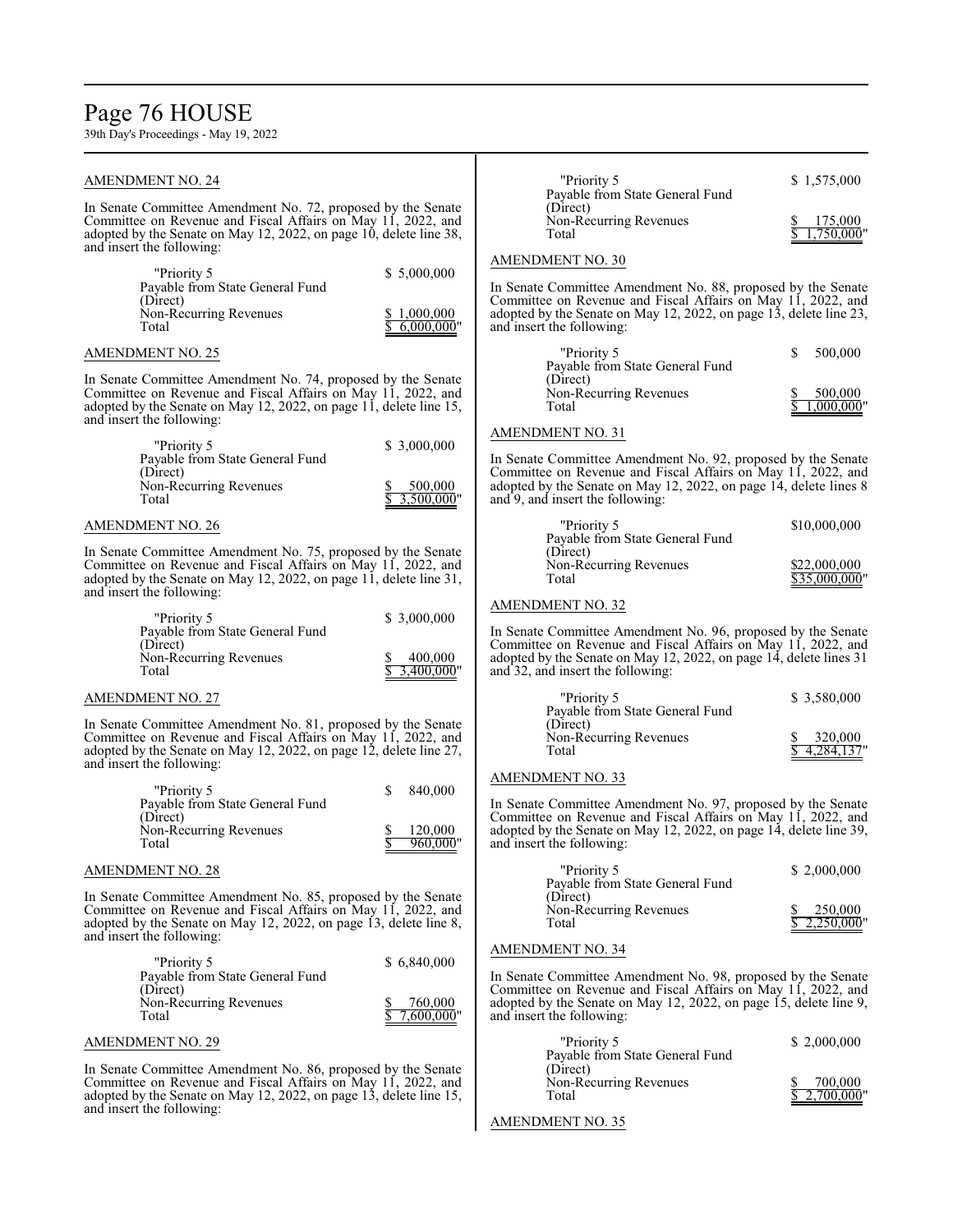Page 77 HOUSE

39th Day's Proceedings - May 19, 2022

In Senate Committee Amendment No. 104, proposed by the Senate Committee on Revenue and Fiscal Affairs on May 11, 2022, and adopted by the Senate on May 12, 2022, on page 16, delete line 20, and insert the following:

| "Priority 5<br>Payable from State General Fund | \$13,000,000                 |
|------------------------------------------------|------------------------------|
| (Direct)<br>Non-Recurring Revenues<br>Total    | \$1,015,000<br>\$14,015,000" |

#### AMENDMENT NO. 36

In Senate Committee Amendment No. 105, proposed by the Senate Committee on Revenue and Fiscal Affairs on May 11, 2022, and adopted by the Senate on May 12, 2022, on page 16, delete line 27, and insert the following:

| "Priority 5                     | \$6.125.000  |
|---------------------------------|--------------|
| Payable from State General Fund |              |
| (Direct)                        |              |
| Non-Recurring Revenues          | 500,000      |
| Total                           | \$6,625,000" |
|                                 |              |

#### AMENDMENT NO. 37

٦ In Senate Committee Amendment No. 107, proposed by the Senate Committee on Revenue and Fiscal Affairs on May 11, 2022, and adopted by the Senate on May 12, 2022, on page 16, delete line 37, and insert the following:

| "Priority 5<br>Payable from State General Fund | \$6,000,000             |
|------------------------------------------------|-------------------------|
| (Direct)                                       |                         |
| Non-Recurring Revenues<br>Total                | 420,000<br>\$6,420,000" |

#### AMENDMENT NO. 38

In Senate Committee Amendment No. 108, proposed by the Senate Committee on Revenue and Fiscal Affairs, on May 11, 2022, and adopted by the Senate on May 12, 2022, on page 16, delete lines 42 and 43, and insert the following:

| "(Direct) Non-Recurring Revenues | \$ 5,750,000  |
|----------------------------------|---------------|
| Total                            | \$11,525,000" |

#### AMENDMENT NO. 39

In Senate Committee Amendment No. 109, proposed by the Senate Committee on Revenue and Fiscal Affairs on May 11, 2022, and adopted by the Senate on May 12, 2022, on page 17, delete line 3, and insert the following:

| "Priority 5<br>Payable from State General Fund | \$4.000.000                 |
|------------------------------------------------|-----------------------------|
| (Direct)<br>Non-Recurring Revenues<br>Total    | \$2,600,000<br>\$6,600,000" |

#### AMENDMENT NO. 40

In Senate Committee Amendment No. 115, proposed by the Senate Committee on Revenue and Fiscal Affairs on May 11, 2022, and adopted by the Senate on May 12, 2022, on page 18, delete line 5, and insert the following:

| "Priority 5<br>Payable from State General Fund | \$1,825,000            |
|------------------------------------------------|------------------------|
| (Direct)<br>Non-Recurring Revenues<br>Total    | 50,000<br>\$1,875,000" |

#### AMENDMENT NO. 41

In Senate Committee Amendment No. 115, proposed by the Senate Committee on Revenue and Fiscal Affairs on May 11, 2022, and adopted by the Senate on May 12, 2022, on page 18, delete line 12, and insert the following:

| "Priority 5                     | \$2,600,000  |
|---------------------------------|--------------|
| Payable from State General Fund |              |
| (Direct)                        |              |
| Non-Recurring Revenues          | 100,000      |
| Total                           | \$2,700,000" |
|                                 |              |

AMENDMENT NO. 42

٦ In Senate Committee Amendment No. 115, proposed by the Senate Committee on Revenue and Fiscal Affairs on May 11, 2022, and adopted by the Senate on May 12, 2022, on page 18, line 13, delete "submittal and"

#### AMENDMENT NO. 43

In Senate Committee Amendment No. 117, proposed by the Senate Committee on Revenue and Fiscal Affairs on May 11, 2022, and adopted by the Senate on May 12, 2022, on page 18, delete line 25, and insert the following:

| "Priority 5                     | \$9,500,000   |
|---------------------------------|---------------|
| Payable from State General Fund |               |
| (Direct)                        |               |
| Non-Recurring Revenues          | \$4,000,000   |
| Total                           | \$13,500,000" |
|                                 |               |

#### AMENDMENT NO. 44

In Senate Committee Amendment No. 118, proposed by the Senate Committee on Revenue and Fiscal Affairs on May 11, 2022, and adopted by the Senate on May 12, 2022, on page 18, line 18, delete "Distrect" and insert "District"

#### AMENDMENT NO. 45

In Senate Committee Amendment No. 118, proposed by the Senate Committee on Revenue and Fiscal Affairs on May 11, 2022, and adopted by the Senate on May 12, 2022, on page 18, delete line 33, and insert the following:

| "Priority 5<br>Payable from State General Fund | 300,000             |
|------------------------------------------------|---------------------|
| (Direct)<br>Non-Recurring Revenues<br>Total    | 100,000<br>400,000" |

#### AMENDMENT NO. 46

In Senate Committee Amendment No. 126, proposed by the Senate Committee on Revenue and Fiscal Affairs on May 11, 2022, and adopted by the Senate on May 12, 2022, on page 20, delete line 8, and insert the following:

| "Priority 5<br>Payable from State General Fund | \$1,470,000             |
|------------------------------------------------|-------------------------|
| (Direct)<br>Non-Recurring Revenues<br>Total    | 160,000<br>\$1,630,000" |

#### AMENDMENT NO. 47

In Senate Committee Amendment No. 128, proposed by the Senate Committee on Revenue and Fiscal Affairs on May 11, 2022, and adopted by the Senate on May 12, 2022, on page 20, delete lines 24 and 25, and insert the following: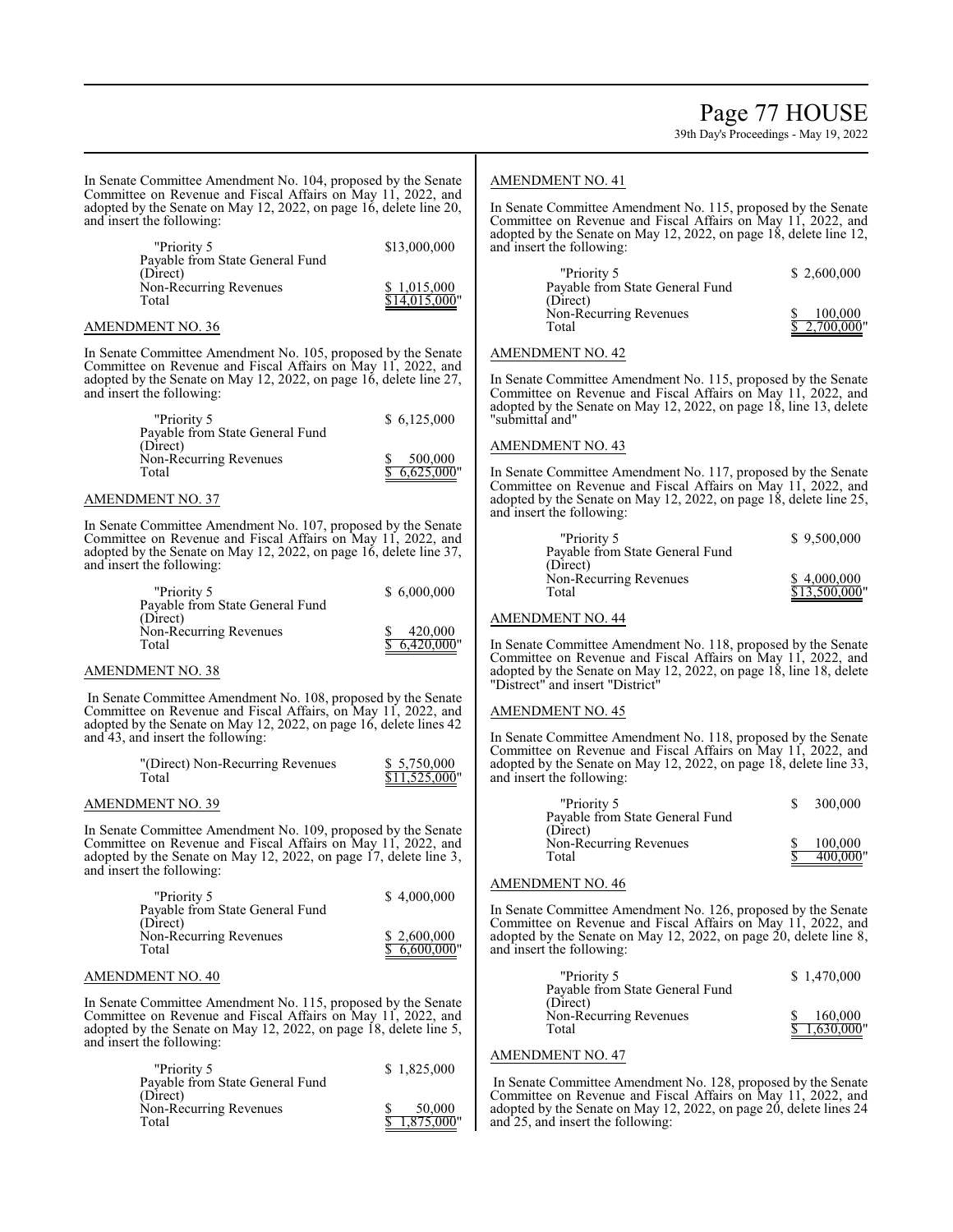### Page 78 HOUSE

| "Priority 5                                                                                                                                                                                                                                                 | \$2,150,000                                  | AMENDMENT NO. 53                                                                                                                                                                                                                 |                                      |
|-------------------------------------------------------------------------------------------------------------------------------------------------------------------------------------------------------------------------------------------------------------|----------------------------------------------|----------------------------------------------------------------------------------------------------------------------------------------------------------------------------------------------------------------------------------|--------------------------------------|
| Payable from State General Fund<br>(Direct)<br>Non-Recurring Revenues<br>Total                                                                                                                                                                              | 130,000<br>$2,400,000$ "                     | In Senate Committee Amendment No. 149, proposed by the Senate<br>Committee on Revenue and Fiscal Affairs on May 11, 2022, and<br>adopted by the Senate on May 12, 2022, on page 23, delete line 25,<br>and insert the following: |                                      |
| <b>AMENDMENT NO. 48</b>                                                                                                                                                                                                                                     |                                              |                                                                                                                                                                                                                                  |                                      |
| In Senate Committee Amendment No. 130, proposed by the Senate<br>Committee on Revenue and Fiscal Affairs on May 11, 2022, and<br>adopted by the Senate on May 12, 2022, on page 20, delete line 36,<br>and insert the following:                            |                                              | "Priority 5<br>Payable from State General Fund<br>(Direct)<br>Non-Recurring Revenues<br>Total                                                                                                                                    | \$<br>400,000<br>400,000<br>800,000" |
| "Priority 1<br>Payable from State General Fund<br>(Direct)<br>Non-Recurring Revenues                                                                                                                                                                        | 105,465<br>S.<br>\$1,500,000                 | AMENDMENT NO. 54<br>In Senate Committee Amendment No. 150, proposed by the Senate<br>Committee on Revenue and Fiscal Affairs on May 11, 2022, and                                                                                |                                      |
| Total                                                                                                                                                                                                                                                       | $1,605,465$ "                                | adopted by the Senate on May 12, 2022, on page 23, delete line 33,<br>and insert the following:                                                                                                                                  |                                      |
| <b>AMENDMENT NO. 49</b><br>In Senate Committee Amendment No. 132, proposed by the Senate<br>Committee on Revenue and Fiscal Affairs on May 11, 2022, and<br>adopted by the Senate on May 12, 2022, on page 21, delete line 10,<br>and insert the following: |                                              | "Priority 5<br>Payable from State General Fund<br>(Direct)<br>Non-Recurring Revenues<br>Total                                                                                                                                    | \$1,213,614<br>600,000<br>1,813,614" |
| "Priority 5                                                                                                                                                                                                                                                 | \$9,000,000                                  | AMENDMENT NO. 55                                                                                                                                                                                                                 |                                      |
| Payable from State General Fund<br>(Direct)<br>Non-Recurring Revenues<br>Total                                                                                                                                                                              | \$2,500,000<br>\$11,500,000"                 | In Senate Committee Amendment No. 150, proposed by the Senate<br>Committee on Revenue and Fiscal Affairs on May 11, 2022, and<br>adopted by the Senate on May 12, 2022, on page 23, delete line 38,<br>and insert the following: |                                      |
| <b>AMENDMENT NO. 50</b>                                                                                                                                                                                                                                     |                                              |                                                                                                                                                                                                                                  |                                      |
| In Senate Committee Amendment No. 139, proposed by the Senate<br>Committee on Revenue and Fiscal Affairs on May 11, 2022, and<br>adopted by the Senate on May 12, 2022, on page 22, delete line 10,<br>and insert the following:                            |                                              | "Priority 5<br>Payable from State General Fund<br>(Direct)<br>Non-Recurring Revenues<br>Total                                                                                                                                    | \$5,000,000<br>925,000<br>5.925.000  |
| "Priority 5<br>Payable from State General Fund<br>(Direct)<br>Non-Recurring Revenues<br>Total                                                                                                                                                               | \$11,090,000<br>\$1,000,000<br>\$12,090,000" | AMENDMENT NO. 56<br>In Senate Committee Amendment No. 150, proposed by the Senate<br>Committee on Revenue and Fiscal Affairs on May 11, 2022, and<br>adopted by the Senate on May 12, 2022, on page 24, delete line 3,           |                                      |
| <b>AMENDMENT NO. 51</b>                                                                                                                                                                                                                                     |                                              | and insert the following:                                                                                                                                                                                                        |                                      |
| In Senate Committee Amendment No. 142, proposed by the Senate<br>Committee on Revenue and Fiscal Affairs on May 11, 2022, and<br>adopted by the Senate on May 12, 2022, on page 22, delete line 27,<br>and insert the following:                            |                                              | "Priority 5<br>Payable from State General Fund<br>(Direct)<br>Non-Recurring Revenues<br>Total                                                                                                                                    | \$1,375,000<br>500,000<br>1,875,000  |
| "Priority 5<br>Payable from State General Fund                                                                                                                                                                                                              | 690,000<br>S.                                | <b>AMENDMENT NO. 57</b>                                                                                                                                                                                                          |                                      |
| (Direct)<br>Non-Recurring Revenues<br>Total                                                                                                                                                                                                                 | 150,000<br>\$<br>840,000"                    | In Senate Committee Amendment No. 154, proposed by the Senate<br>Committee on Revenue and Fiscal Affairs on May 11, 2022, and<br>adopted by the Senate on May 12, 2022, on page 24, delete line 27,<br>and insert the following: |                                      |
| <b>AMENDMENT NO. 52</b>                                                                                                                                                                                                                                     |                                              | "Priority 5                                                                                                                                                                                                                      | \$4,900,000                          |
| In Senate Committee Amendment No. 145, proposed by the Senate<br>Committee on Revenue and Fiscal Affairs on May 11, 2022, and<br>adopted by the Senate on May 12, 2022, on page 23, delete line 3,<br>and insert the following:                             |                                              | Payable from State General Fund<br>(Direct)<br>Non-Recurring Revenues<br>Total                                                                                                                                                   | 500,000<br>5,400,000"                |
| "Priority 5<br>Payable from State General Fund                                                                                                                                                                                                              | \$3,373,650                                  | <b>AMENDMENT NO. 58</b>                                                                                                                                                                                                          |                                      |
| (Direct)<br>Non-Recurring Revenues<br>Total                                                                                                                                                                                                                 | 375,000<br>3,748,650"                        | In Senate Committee Amendment No. 154, proposed by the Senate<br>Committee on Revenue and Fiscal Affairs on May 11, 2022, and<br>adopted by the Senate on May 12, 2022, on page 24, delete line 32,<br>and insert the following: |                                      |
|                                                                                                                                                                                                                                                             |                                              |                                                                                                                                                                                                                                  |                                      |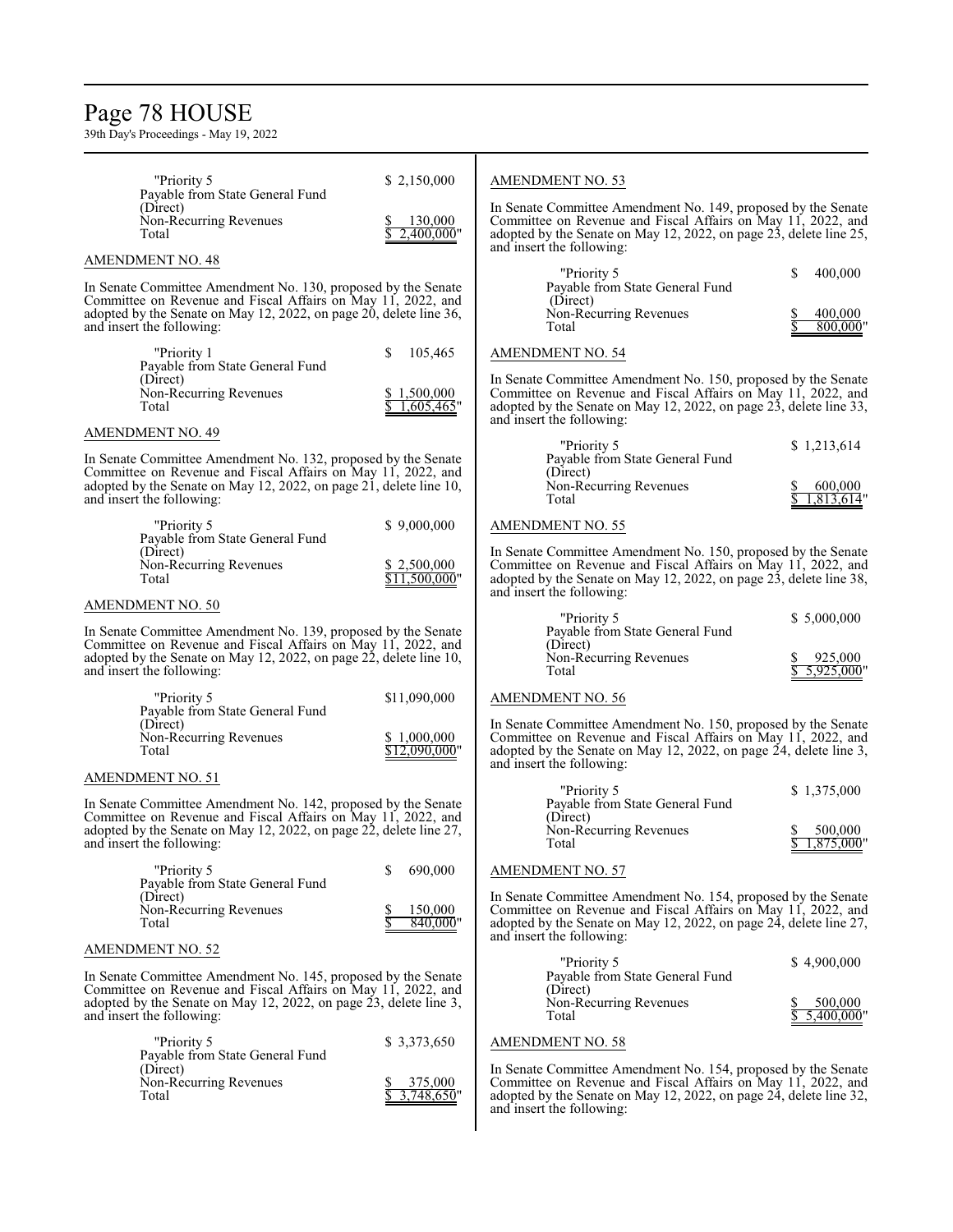### Page 79 HOUSE

| "Priority 5<br>Payable from State General Fund<br>(Direct)<br>Non-Recurring Revenues<br>Total                                                                                                                                                  | \$4,930,000<br>20,000<br>4,950,000"           | In Senate Committee Amendment No. 164, proposed by the Senate<br>Committee on Revenue and Fiscal Affairs on May 11, 2022, and<br>adopted by the Senate on May 12, 2022, on page 26, delete line 12,<br>and insert the following:                                             |                             |
|------------------------------------------------------------------------------------------------------------------------------------------------------------------------------------------------------------------------------------------------|-----------------------------------------------|------------------------------------------------------------------------------------------------------------------------------------------------------------------------------------------------------------------------------------------------------------------------------|-----------------------------|
| <b>AMENDMENT NO. 59</b>                                                                                                                                                                                                                        |                                               | "Priority 5<br>Payable from State General Fund                                                                                                                                                                                                                               | \$<br>600,000               |
| In Senate Committee Amendment No. 154, proposed by the Senate<br>Committee on Revenue and Fiscal Affairs on May 11, 2022, and<br>adopted by the Senate on May 12,2022, on page 24, delete line 37,<br>and insert the following:                |                                               | (Direct)<br>Non-Recurring Revenues<br>Total<br><b>AMENDMENT NO. 65</b>                                                                                                                                                                                                       | 600,000<br>.200,000"        |
| "Priority 5<br>Payable from State General Fund<br>(Direct)<br>Non-Recurring Revenues<br>Total                                                                                                                                                  | \$4,480,000<br>20,000<br>4.500.000"           | In Senate Committee Amendment No. 167, proposed by the Senate<br>Committee on Revenue and Fiscal Affairs on May 11, 2022, and<br>adopted by the Senate on May 12, 2022, on page 26, delete line 25,<br>and insert the following:                                             |                             |
| <b>AMENDMENT NO. 60</b>                                                                                                                                                                                                                        |                                               | "Priority 5<br>Payable from State General Fund                                                                                                                                                                                                                               | \$6,364,182                 |
| In Senate Committee Amendment No. 157, proposed by the Senate<br>Committee on Revenue and Fiscal Affairs on May 11, 2022, and<br>adopted by the Senate on May 12, 2022, on page 25, delete line 10,<br>and insert the following:               |                                               | (Direct)<br>Non-Recurring Revenues<br>Total<br>AMENDMENT NO. 66                                                                                                                                                                                                              | \$4,763,900<br>\$11,128,182 |
| "Priority 5<br>Payable from Capital Outlay Savings<br>Fund<br>Total                                                                                                                                                                            | \$9,500,000<br>\$9,500,000<br>$$19,000,000$ " | In Senate Committee Amendment No. 169, proposed by the Senate<br>Committee on Revenue and Fiscal Affairs on May 11, 2022, and<br>adopted by the Senate on May 12, 2022, on page 26, delete lines 34<br>and 35, and insert the following:                                     |                             |
| <b>AMENDMENT NO. 61</b>                                                                                                                                                                                                                        |                                               | "Priority 5<br>Payable from State General Fund                                                                                                                                                                                                                               | \$4,500,000                 |
| In Senate Committee Amendment No. 161, proposed by the Senate<br>Committee on Revenue and Fiscal Affairs on May 11, 2022, and<br>adopted by the Senate on May 12, 2022, on page 25, delete line 24,<br>and insert the following:               |                                               | (Direct)<br>Non-Recurring Revenues<br>Total                                                                                                                                                                                                                                  | \$1,000,000<br>7,000,000    |
| "Priority 5<br>Payable from State General Fund<br>(Direct)<br>Non-Recurring Revenues<br>Total                                                                                                                                                  | \$1,000,000<br>200,000<br>.200.000"           | <b>AMENDMENT NO. 67</b><br>In Senate Committee Amendment No. 170, proposed by the Senate<br>Committee on Revenue and Fiscal Affairs on May 11, 2022, and<br>adopted by the Senate on May 12, 2022, on page 27, delete line 5,<br>and insert the following:                   |                             |
| <b>AMENDMENT NO. 62</b>                                                                                                                                                                                                                        |                                               | "Priority 5<br>Payable from State General Fund                                                                                                                                                                                                                               | \$3,750,000                 |
| In Senate Committee Amendment No. 162, proposed by the Senate<br>Committee on Revenue and Fiscal Affairs on May 11, 2022, and<br>adopted by the Senate on May 12, 2022, on page $2\overline{5}$ , delete line 31,<br>and insert the following: |                                               | (Direct)<br>Non-Recurring Revenues<br>Total                                                                                                                                                                                                                                  | 375,000<br>4.125.000'       |
| "Priority 5<br>Payable from State General Fund<br>(Direct)<br>Non-Recurring Revenues<br>Total                                                                                                                                                  | \$<br>395,400<br>100,000<br>495,000"          | <b>AMENDMENT NO. 68</b><br>In Senate Committee Amendment No. 173, proposed by the Senate<br>Committee on Revenue and Fiscal Affairs on May 11, 2022, and<br>adopted by the Senate on May 12, 2022, on page 27, delete line 18,<br>and insert the following:                  |                             |
| <b>AMENDMENT NO. 63</b>                                                                                                                                                                                                                        |                                               | "Priority 5<br>Payable from State General Fund                                                                                                                                                                                                                               | \$<br>495,000               |
| In Senate Committee Amendment No. 163, proposed by the Senate<br>Committee on Revenue and Fiscal Affairs on May 11, 2022, and<br>adopted by the Senate on May 12, 2022, on page 26, delete line 3,<br>and insert the following:                |                                               | (Direct)<br>Non-Recurring Revenues<br>Total                                                                                                                                                                                                                                  | 225,000<br>720,000"         |
| "Priority 5<br>Payable from State General Fund<br>(Direct)<br>Non-Recurring Revenues<br>Total                                                                                                                                                  | 800,000<br>S<br>100,000<br>$900,000$ "        | <b>AMENDMENT NO. 69</b><br>In Senate Committee Amendment No. 173, proposed by the Senate<br>Committee on Revenue and Fiscal Affairs, on May 11, 2022, and<br>adopted by the Senate on May 12, 2022, on page 27, delete line 36<br>in its entirety, and insert the following: |                             |
| <b>AMENDMENT NO. 64</b>                                                                                                                                                                                                                        |                                               | "39:112.                                                                                                                                                                                                                                                                     |                             |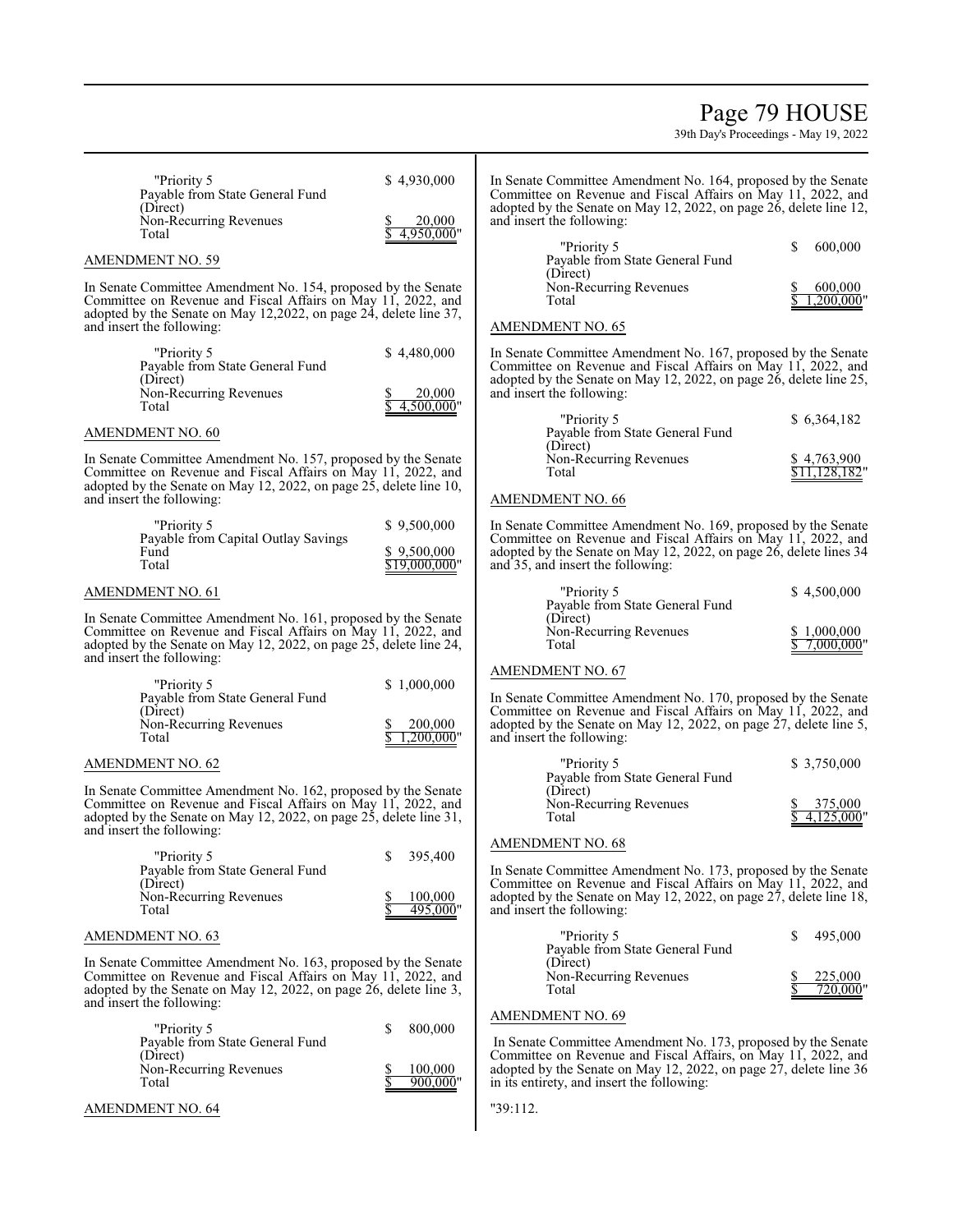### Page 80 HOUSE

39th Day's Proceedings - May 19, 2022

#### **50/NKT GARYVILLE TIMBERMILL MUSEUM ASSOCIATION** (1595) Garyville Timbermill Museum Storm Damage Repairs and Renovation, Planning and Construction (St. John the Baptist) Payable from State General Fund (Direct) Non-Recurring Revenues \$ 3,000,000 Pending late approval of the capital outlay budget request pursuant to the provisions of R.S. 39:112." AMENDMENT NO. 70 In Senate Committee Amendment No. 174, proposed by the Senate Committee on Revenue and Fiscal Affairs on May 11, 2022, and adopted by the Senate on May 12, 2022, on page 28, delete line 4, and insert the following: "Priority 5 \$4,750,000 Payable from State General Fund (Direct) Non-Recurring Revenues  $\begin{array}{r} 8600,000 \\ \text{Total} \end{array}$ 5,350,000" AMENDMENT NO. 71 In Senate Committee Amendment No. 177, proposed by the Senate Committee on Revenue and Fiscal Affairs on May 11, 2022, and adopted by the Senate on May 12, 2022, on page 28, delete line 22, and insert the following: "Priority 5 \$ 7,184,000 Payable from State General Fund (Direct) Non-Recurring Revenues  $\frac{$1,000,000}{\$8,184,000}$ <br>Total  $8,184,000$ " AMENDMENT NO. 72 In Senate Committee Amendment No. 180, proposed by the Senate Committee on Revenue and Fiscal Affairs on May 11, 2022, and adopted by the Senate on May 12, 2022, on page 28, delete lines 30 and 31, and insert the following: "Priority 5 \$ 3,200,000 Payable from State General Fund (Direct) Non-Recurring Revenues  $\frac{$4,739,583}{12,439,583}$  $$12,439,583$ " AMENDMENT NO. 73 In Senate Committee Amendment No. 182, proposed by the Senate Committee on Revenue and Fiscal Affairs on May 11, 2022, and adopted by the Senate on May 12, 2022, on page 29, delete lines 4 and 5, and insert the following: "Non-Recurring Revenues  $\frac{\$}{\$}$  250,000<br>Total  $\frac{\$}{\$}$  930,000  $930,000$ " AMENDMENT NO. 74 In Senate Committee Amendment No. 185, proposed by the Senate Committee on Revenue and Fiscal Affairs on May 11, 2022, and adopted by the Senate on May 12, 2022, on page 29, delete lines 18 through 22, and insert the following: Payable from Revenue Bonds \$46,000,000 Payable from Federal Funds via Interagency<br>Transfers Transfers 543,946,819<br>Total 5149.817.819  $$149,817,819"$ AMENDMENT NO. 75 On page 7, delete line 16, and insert the following: "Priority 5 \$11,000,000 Payable from State General Fund (Direct) Non-Recurring Revenues  $\frac{\$ 1,000,000}{\$ 12,000,000}$  $$12,000,000$ " AMENDMENT NO. 76 On page 10, delete lines 55 and 56, and insert the following: "Payable from Interagency Transfers \$ 2,500,000 Payable from State General Fund (Direct) Non-Recurring Revenues  $\frac{$1,000,000}{\$6,000,000}$  $$6,000,000"$ AMENDMENT NO. 77 On page 12, delete lines 43 and 44, and insert the following: "Payable from Federal Funds \$20,200,000 Payable from State General Fund (Direct) Non-Recurring Revenues  $\frac{$4,600,000}{\$27,300,000}$  $$27,300,000$ " AMENDMENT NO. 78 On page 13, between lines 37 and 38, insert the following: "( ) Central Louisiana Veterans Cemetery Columbarium Addition, Improvements and Repairs, Planning and Construction (Vernon) Payable from Federal Funds via Interagency Transfers \$ 1,500,000" AMENDMENT NO. 79 On page 14, delete line 14, and insert the following: "Priority 5 \$ 8,400,000 Payable from State General Fund (Direct) Non-Recurring Revenues  $\frac{$8,00,000}{$8,000,000}$  $8,900,000$ " AMENDMENT NO. 80 On page 15, delete lines 26 and 27, and insert the following: "Payable from Federal Funds via Interagency Transfers \$ 4,000,000 Payable from State General Fund (Direct) Non-Recurring Revenues  $\frac{$1,000,000}{\$25,000,000}$  $$25,000,000"$

Priority 5 <br>yable from Interagency Transfers \$16,871,000

Payable from Interagency Transfers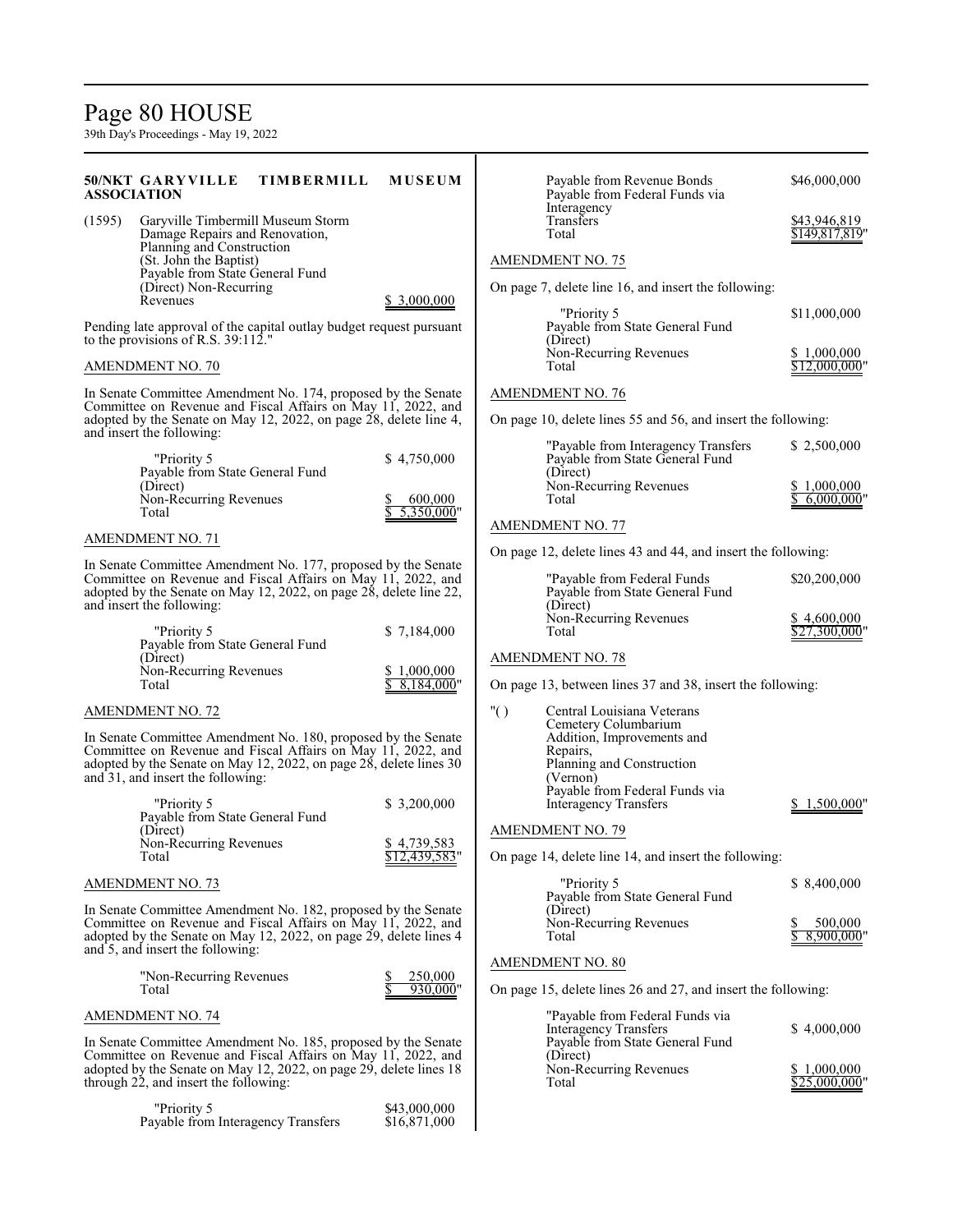### Page 81 HOUSE

39th Day's Proceedings - May 19, 2022

| <b>AMENDMENT NO. 81</b>                                                                                                                                                                          |                                      | <b>AMENDMENT NO. 88</b>                                                                                                                                  |                                         |
|--------------------------------------------------------------------------------------------------------------------------------------------------------------------------------------------------|--------------------------------------|----------------------------------------------------------------------------------------------------------------------------------------------------------|-----------------------------------------|
| On page 15, after line 46, insert the following:                                                                                                                                                 |                                      | On page 22, between lines 26 and 27, insert the following:                                                                                               |                                         |
| "(1323)<br>Splash Park,<br>Planning and Construction<br>(Orleans)<br>Payable from State General Fund<br>(Direct)<br>Non-Recurring Revenues                                                       | 21,074"                              | "(1213) LA 14, Main Street - LA 82,<br>Planning and Construction<br>(Vermilion)<br>Payable from State General Fund<br>(Direct)<br>Non-Recurring Revenues | 550,000                                 |
| <b>AMENDMENT NO. 82</b>                                                                                                                                                                          |                                      | <b>AMENDMENT NO. 89</b>                                                                                                                                  |                                         |
| On page 16, delete line 8, and insert the following:                                                                                                                                             |                                      | On page 22, delete line 30, and insert the following:                                                                                                    |                                         |
| "Priority 5<br>Payable from State General Fund<br>(Direct)<br>Non-Recurring Revenues<br>Total                                                                                                    | \$3,600,000<br>100,000<br>3.700.000" | "Priority 5<br>Payable from General Fund<br>(Direct)<br>Non-Recurring Revenues<br>Total                                                                  | \$4,750,000<br>100,000<br>4.850.000     |
| <b>AMENDMENT NO. 83</b>                                                                                                                                                                          |                                      | <b>AMENDMENT NO. 90</b>                                                                                                                                  |                                         |
| On page 16, after line 29, insert the following:                                                                                                                                                 |                                      | On page 22, delete line 34, and insert the following:                                                                                                    |                                         |
| " (337)<br><b>Evaluation of Regional Freeway</b><br>System Expansion (East Baton)<br>Rouge, West Baton Rouge)<br>Payable from State General Fund                                                 |                                      | "Priority 5<br>Payable from State General Fund<br>(Direct)<br>Non-Recurring Revenues                                                                     | \$3,000,000<br>100,000                  |
| (Direct)<br>Non-Recurring Revenues                                                                                                                                                               | 85"                                  | Total                                                                                                                                                    | 3,100,000                               |
| AMENDMENT NO. 84                                                                                                                                                                                 |                                      | <b>AMENDMENT NO. 91</b>                                                                                                                                  |                                         |
| On page 18, delete line 26, and insert the following:                                                                                                                                            |                                      | On page 22, delete line 38, and insert the following:                                                                                                    |                                         |
| "Payable from Louisiana Rescue<br>Plan Fund<br><b>AMENDMENT NO. 85</b>                                                                                                                           | \$122,800,000"                       | "Priority 5<br>Payable from State General Fund<br>(Direct)<br>Non-Recurring Revenues<br>Total                                                            | \$3,500,000<br>\$1,000,000<br>4,500,000 |
| On page 18, delete line 34, and insert the following:                                                                                                                                            |                                      | <b>AMENDMENT NO. 92</b>                                                                                                                                  |                                         |
| "Total                                                                                                                                                                                           | \$1,347,900,550"                     | On page 23, delete line 4, and insert the following:                                                                                                     |                                         |
|                                                                                                                                                                                                  |                                      | "Priority 5                                                                                                                                              | \$12,600,000                            |
| AMENDMENT NO. 86<br>On page 21, delete line 33, and insert the following:                                                                                                                        |                                      | Payable from State General Fund<br>(Direct)<br>Non-Recurring Revenues                                                                                    | \$1,100,000                             |
| "Priority 1<br>Payable from State General Fund<br>(Direct)                                                                                                                                       | \$12,265,000                         | Total<br><b>AMENDMENT NO. 93</b>                                                                                                                         | \$13,700,000'                           |
| Non-Recurring Revenues<br>Total                                                                                                                                                                  | \$4,000,000<br>\$16,265,000"         | On page 23, delete line 12, and insert the following:                                                                                                    |                                         |
| <b>AMENDMENT NO. 87</b>                                                                                                                                                                          |                                      | "Priority 5                                                                                                                                              | \$9.600,000                             |
| On page 22, delete lines 13 and 14, and insert the following:                                                                                                                                    |                                      | Payable from State General Fund<br>(Direct)<br>Non-Recurring Revenues                                                                                    | \$1,000,000                             |
| "Payable from Louisiana Rescue<br>Plan Fund                                                                                                                                                      | \$100,000,000                        | Total                                                                                                                                                    | \$10.600.000"                           |
| Payable from State General Fund<br>(Direct)                                                                                                                                                      |                                      | <b>AMENDMENT NO. 94</b>                                                                                                                                  |                                         |
| Non-Recurring Revenues<br>Total                                                                                                                                                                  | \$ 3,500,000<br>\$232,961,000        | On page 26, delete line 9, and insert the following:                                                                                                     |                                         |
| Provided, however that the \$3,500,000 appropriated from State<br>General Fund (Direct) Non-Recurring Revenues shall be used for<br>utilities relocation in the Ambassador Caffery Interchange." |                                      | "Payable from Transportation Trust Fund-<br>Regular<br><b>AMENDMENT NO. 95</b>                                                                           | \$28,041,133"                           |

On page 26, delete lines 35 and 36, and insert the following: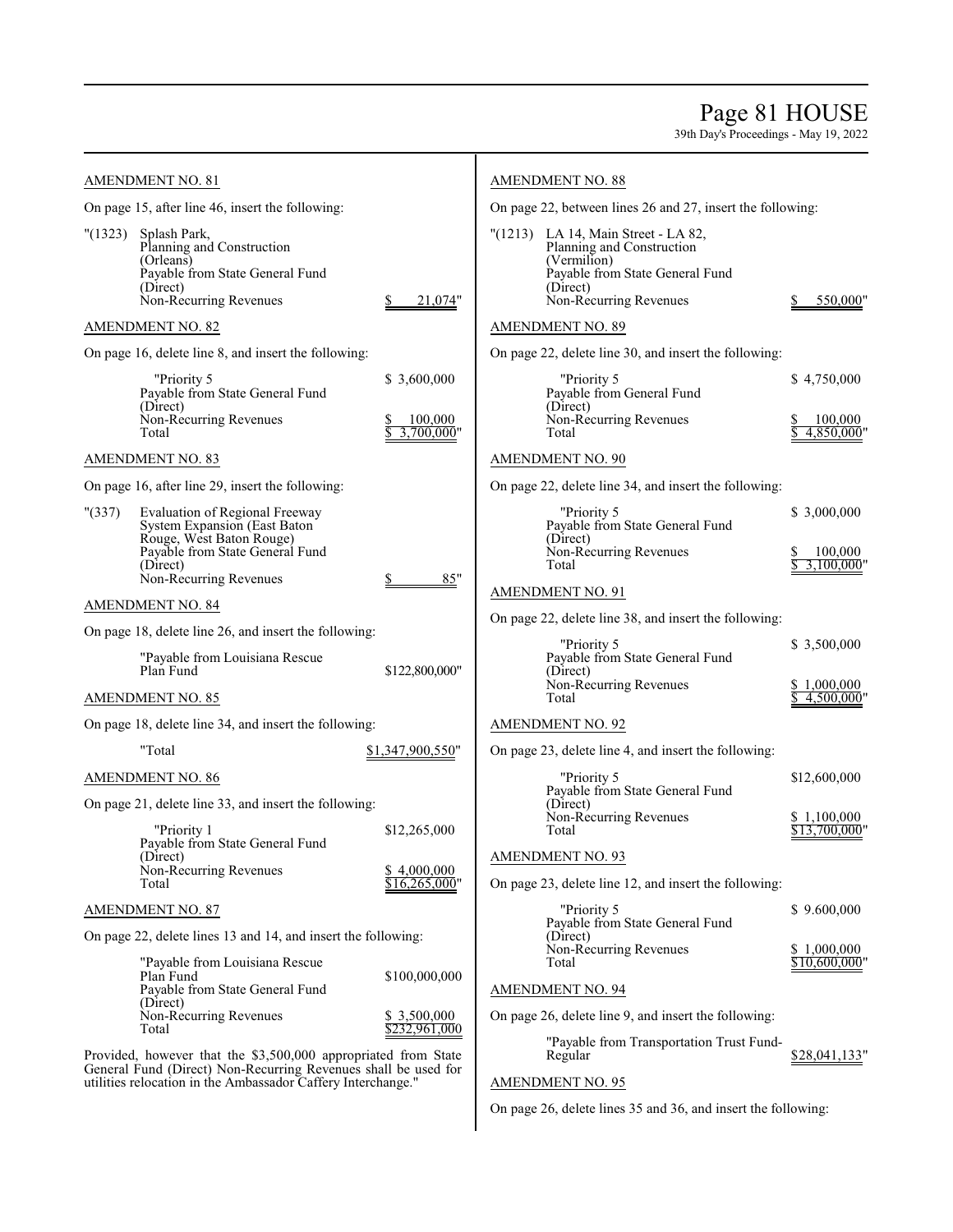### Page 82 HOUSE

|        | "Priority 5<br>Payable from Interagency Transfers<br>Payable from State General Fund | \$66,500,000<br>\$10,000,000 |         | Non-Recurring Revenues<br>Total                                       | 410,000<br>3,509,917"         |
|--------|--------------------------------------------------------------------------------------|------------------------------|---------|-----------------------------------------------------------------------|-------------------------------|
|        | (Direct)                                                                             |                              |         | <b>AMENDMENT NO. 103</b>                                              |                               |
|        | Non-Recurring Revenues<br>Total                                                      | \$5,000,000<br>\$87,500,000" |         | On page 33, delete line 27, and insert the following:                 |                               |
|        | <b>AMENDMENT NO. 96</b>                                                              |                              |         | "Priority 5                                                           | \$31,000,600                  |
|        | On page 26, after line 41, insert the following:                                     |                              |         | Payable from Capital Outlay<br>Savings Fund<br>Total                  | \$ 5,000,000<br>\$37,000,600" |
| "(317) | Louisiana Correctional Institute<br>for Women/ Jetson                                |                              |         | AMENDMENT NO. 104                                                     |                               |
|        | Center for Youth Site; Repair,<br>Equipment and Replacement,                         |                              |         | On page 35, at the beginning of line 1, insert the following:         |                               |
|        | Planning and Construction                                                            |                              |         |                                                                       |                               |
|        | (East Baton Rouge)<br>Payable from State General Fund                                |                              | "(13)   | Stopher Hall Restroom ADA<br>Upgrade,                                 |                               |
|        | (Direct)<br>Non-Recurring Revenues                                                   | 215,000"                     |         | Planning and Construction<br>(Lafourche)                              |                               |
|        | <b>AMENDMENT NO. 97</b>                                                              |                              |         | Payable from State General Fund<br>(Direct)                           |                               |
|        | On page 26, delete lines 42 through 46                                               |                              |         | Non-Recurring Revenues                                                | \$1,058,995"                  |
|        | <b>AMENDMENT NO. 98</b>                                                              |                              |         | AMENDMENT NO. 105                                                     |                               |
|        | On page 29, delete line 43, and insert the following:                                |                              |         | On page 35, between lines 11 and 12, insert the following:            |                               |
|        | "Priority 5                                                                          | \$22,000,000                 | " $($ ) | Renovation and Addition to<br>Athletic Facility, Phase II,            |                               |
|        | Payable from State General Fund<br>(Direct)                                          |                              |         | Planning and Construction<br>(Lafourche)                              |                               |
|        | Non-Recurring Revenues<br>Total                                                      | \$1,000,000<br>\$23,000,000" |         | Payable from State General Fund<br>(Direct) Non-Recurring<br>Revenues | \$1,500,000                   |
|        | <b>AMENDMENT NO. 99</b>                                                              |                              |         | Pending submittal and late approval of the capital outlay budget      |                               |
|        | On page 30, after line 23, insert the following:                                     |                              |         | request pursuant to the provisions of R.S. 39:112."                   |                               |
|        | "(1522) Health Science Center Facility                                               |                              |         | AMENDMENT NO. 106                                                     |                               |
|        | Renovations-<br>Dental School Simulation Facility<br>(Orleans)                       |                              |         | On page 35, after line 40, insert the following:                      |                               |
|        | Payable from State General Fund<br>(Direct)                                          |                              | "(221)  | Comprehensive ADA Assessment/<br>Remediation,                         |                               |
|        | Non-Recurring Revenues                                                               | 54,607"                      |         | Planning and Construction                                             |                               |
|        | <b>AMENDMENT NO. 100</b>                                                             |                              |         | (Lincoln)<br>Payable from State General Fund                          |                               |
|        | On page 31, delete lines 11 and 12, and insert the following:                        |                              |         | (Direct)<br>Non-Recurring Revenues                                    | 28,762                        |
|        | "Payable from the Capital Outlay                                                     |                              |         | <b>AMENDMENT NO. 107</b>                                              |                               |
|        | Savings Fund<br>Total                                                                | \$1,000,000<br>6,000,000"    |         | On page 36, delete lines 13 and 14, and insert the following:         |                               |
|        | AMENDMENT NO. 101                                                                    |                              |         | "Priority 5                                                           | \$9,000,000                   |
|        | On page 31, delete lines 34 and 35, and insert the following:                        |                              |         | Payable from Fees and<br>Self-Generated                               |                               |
|        | "Revenues                                                                            | \$1,000,000                  |         | Revenues<br>Total                                                     | \$5,000,000<br>\$15,000,000"  |
|        | Payable from Fees and<br>Self-Generated                                              |                              |         | <b>AMENDMENT NO. 108</b>                                              |                               |
|        | Revenues                                                                             | \$1,500,000                  |         |                                                                       |                               |
|        | Total                                                                                | \$12,250,000"                |         | On page 36, delete lines 19 and 20, and insert the following:         |                               |
|        | <b>AMENDMENT NO. 102</b>                                                             |                              |         | "Priority 5<br>Payable from Fees and                                  | \$7,000,000                   |
|        | On page 31, delete line 41, and insert the following:                                |                              |         | Self-Generated<br>Revenues                                            | \$4,000,000                   |
|        | "Priority 1<br>Payable from State General Fund<br>(Direct)                           | \$3,099,917                  |         | Total                                                                 | $$11,500,000$ "               |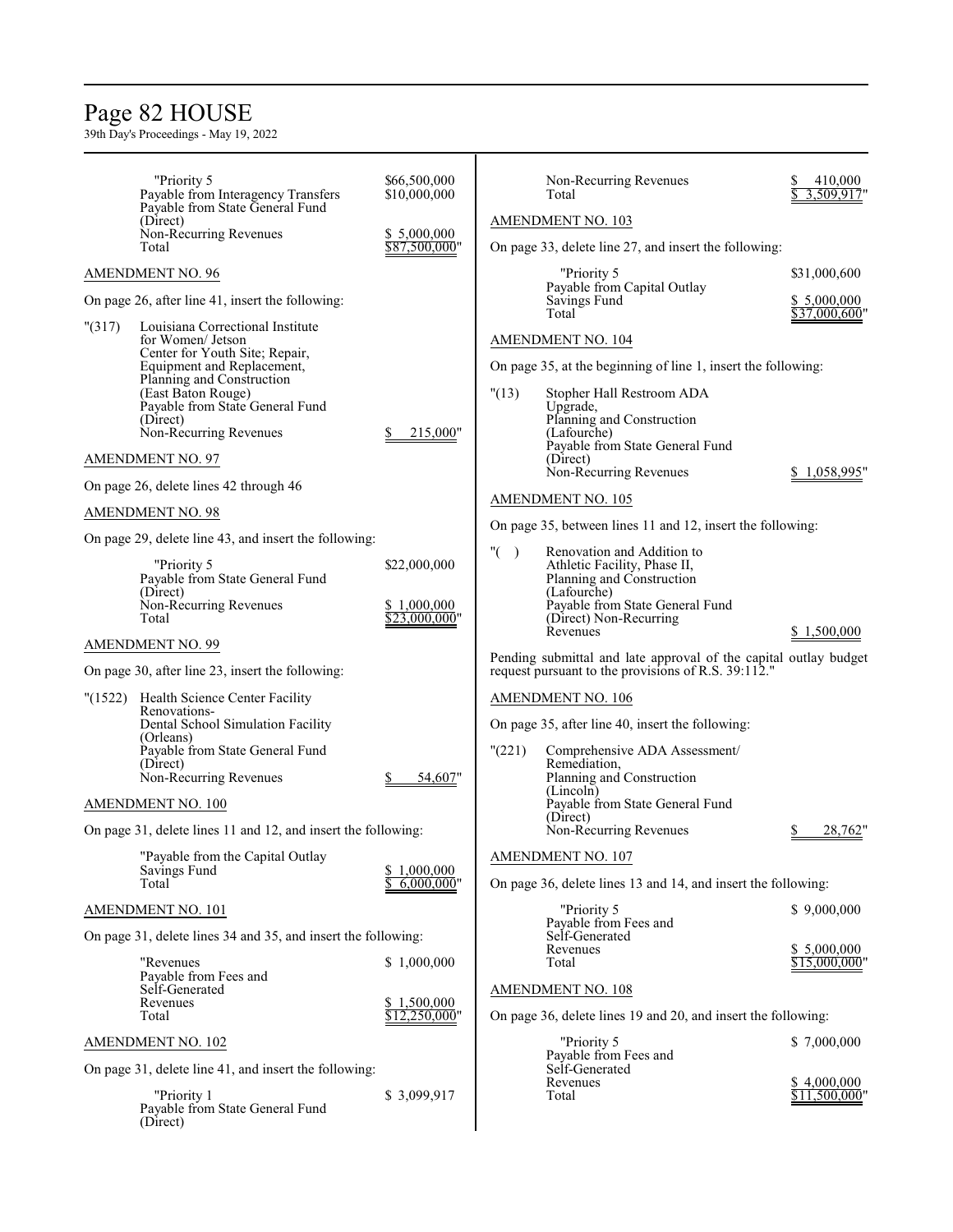### Page 83 HOUSE

|                         | <b>AMENDMENT NO. 109</b>                                                                                                                  |                                         |                 | <b>AMENDMENT NO. 116</b>                                                                                                                                   |                          |
|-------------------------|-------------------------------------------------------------------------------------------------------------------------------------------|-----------------------------------------|-----------------|------------------------------------------------------------------------------------------------------------------------------------------------------------|--------------------------|
|                         | On page 38, delete lines 36 and 37, and insert the following:                                                                             |                                         |                 | On page 47, delete lines 5 and 6, and insert the following:                                                                                                |                          |
|                         | "Payable from the Capital Outlay<br>Savings Fund<br>Total                                                                                 | \$16,000,000<br>\$26,600,000"           |                 | "Priority 5<br>Payable from State General Fund<br>(Direct)                                                                                                 | \$1,428,000              |
|                         | AMENDMENT NO. 110                                                                                                                         |                                         |                 | Non-Recurring Revenues<br>Total                                                                                                                            | 400,000<br>2,128,000     |
|                         | On page 40, after line 10, insert the following:                                                                                          |                                         |                 | <b>AMENDMENT NO. 117</b>                                                                                                                                   |                          |
|                         | "19/673 NEW ORLEANS CENTER FOR THE CREATIVE                                                                                               |                                         |                 | On page 47, between lines 7 and 8, insert the following:                                                                                                   |                          |
| ARTS<br>(1212)          | Roof Replacement,<br>Planning and Construction<br>(Orleans)<br>Payable from State General Fund<br>(Direct)<br>Non-Recurring Revenues      | 453,206"                                | "(709)          | Courthouse Elevator Renovation,<br>Planning and Construction<br>(Avoyelles)<br>Payable from State General Fund<br>(Direct)<br>Non-Recurring Revenues       | 225,000"                 |
|                         | AMENDMENT NO. 111                                                                                                                         |                                         |                 | AMENDMENT NO. 118                                                                                                                                          |                          |
|                         | On page 40, between lines 15 and 16, insert the following:                                                                                |                                         |                 | On page 47, delete line 18, and insert the following:                                                                                                      |                          |
| "(1216)                 | Emergency Stairs Repair,<br>Planning and Construction<br>(Orleans)                                                                        |                                         |                 | "Priority 5<br>Payable from State General Fund<br>(Direct)<br>Non-Recurring Revenues                                                                       | \$<br>312,000<br>675,000 |
|                         | Payable from State General Fund<br>(Direct)                                                                                               |                                         |                 | Total                                                                                                                                                      | 987,000                  |
|                         | Non-Recurring Revenues                                                                                                                    | 2,500"                                  |                 | AMENDMENT NO. 119                                                                                                                                          |                          |
|                         | AMENDMENT NO. 112                                                                                                                         |                                         |                 | On page 47, between lines 23 and 24, insert the following:                                                                                                 |                          |
| $"$ (1586) <sup>"</sup> | On page 41, at the beginning of line 19, delete $"$ ( $"$ )" and insert                                                                   |                                         | "(814)          | Greentown Road Improvements,<br>Beauregard<br>Parish Police Jury,                                                                                          |                          |
|                         | AMENDMENT NO. 113                                                                                                                         |                                         |                 | Planning and Construction<br>(Beauregard)                                                                                                                  |                          |
|                         | On page 43, delete line 37, and insert the following:                                                                                     |                                         |                 | Payable from State General Fund<br>(Direct)                                                                                                                |                          |
|                         | "Priority 5<br>Payable from State General Fund<br>(Direct)<br>Non-Recurring Revenues                                                      | \$ 3,745,000<br>500,000                 | (816)           | Non-Recurring Revenues<br>Longview Road Improvements,<br>Beauregard Parish                                                                                 | 360,000                  |
|                         | Total<br>AMENDMENT NO. 114                                                                                                                | 4,245,000"                              |                 | Police Jury,<br>Planning and Construction<br>(Beauregard)                                                                                                  |                          |
|                         | On page 45, delete line 6, and insert the following:                                                                                      |                                         |                 | Payable from State General Fund<br>(Direct)<br>Non-Recurring Revenues                                                                                      | 750,000                  |
|                         | "Payable from General Obligation<br>Bonds<br>Priority 2<br>Payable from State General Fund<br>(Direct)<br>Non-Recurring Revenues<br>Total | \$<br>275,000<br>326,000<br>$601,000$ " | 50/J09<br>(905) | <b>CADDO PARISH</b><br>Walter B. Jacobs Memorial Nature<br>Center.<br>Planning and Construction<br>(Caddo)<br>Payable from State General Fund              | $\overline{p}$           |
|                         | AMENDMENT NO. 115                                                                                                                         |                                         |                 | (Direct)                                                                                                                                                   |                          |
|                         | On page 46, delete line 47, and insert the following:                                                                                     |                                         |                 | Non-Recurring Revenues                                                                                                                                     | 300,000"                 |
|                         | "Priority 1<br>Payable from State General Fund<br>(Direct)<br>Non-Recurring Revenues<br>Total                                             | \$1,800,000<br>200,000<br>2.000.000"    | (370)           | AMENDMENT NO. 120<br>On page 47, after line 46, insert the following:<br>"50/J15 CONCORDIA PARISH<br>Courthouse HVAC Systems,<br>Planning and Construction |                          |
|                         |                                                                                                                                           |                                         |                 | (Concordia)                                                                                                                                                |                          |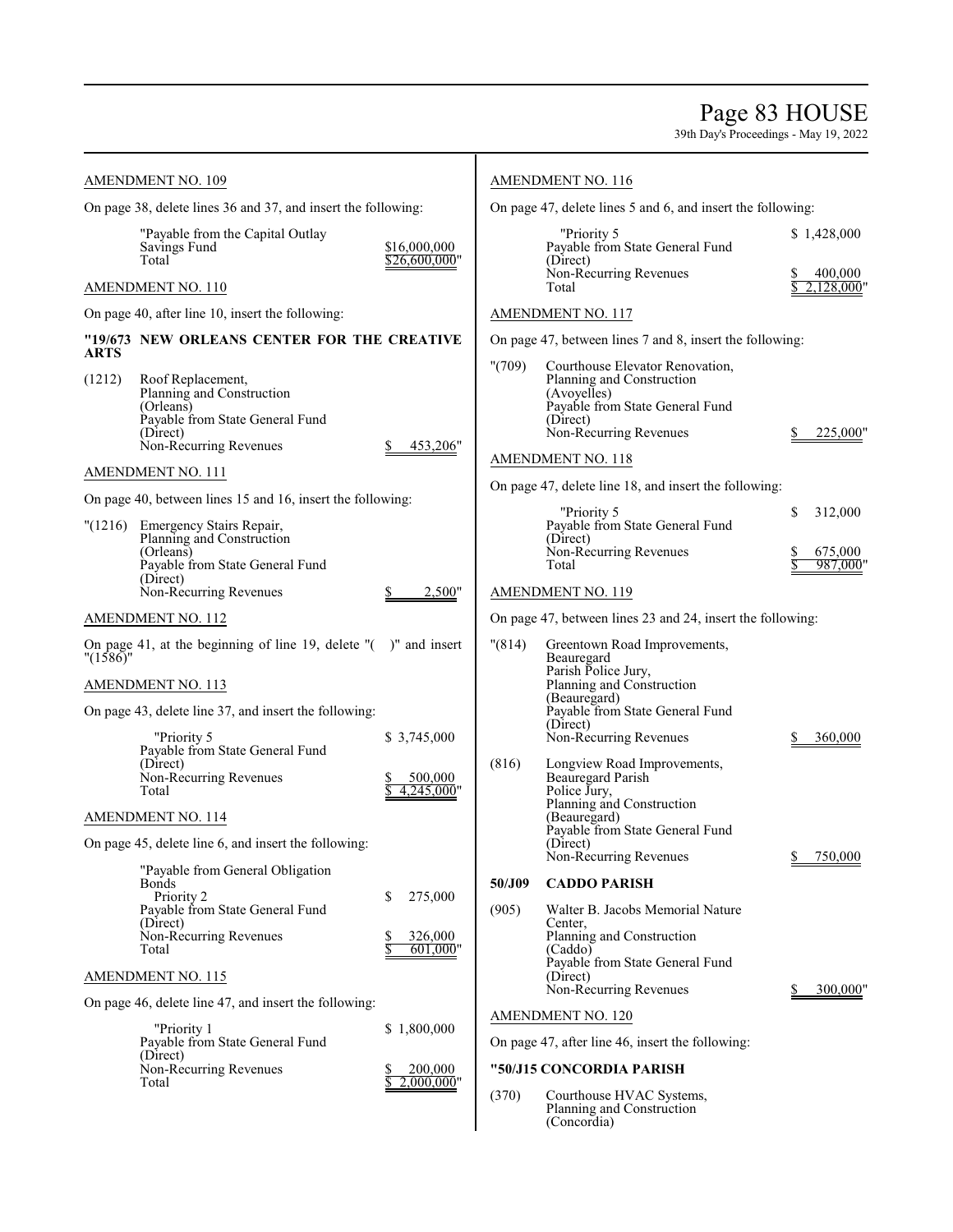### Page 84 HOUSE

|          | Payable from State General Fund<br>(Direct)<br>Non-Recurring Revenues                                                      | 230,000"                                    |         | Payable from State General Fund<br>(Direct)<br>Non-Recurring Revenues                                                                                                                                                                               | 180,000                                  |
|----------|----------------------------------------------------------------------------------------------------------------------------|---------------------------------------------|---------|-----------------------------------------------------------------------------------------------------------------------------------------------------------------------------------------------------------------------------------------------------|------------------------------------------|
|          | AMENDMENT NO. 121                                                                                                          |                                             |         | Total                                                                                                                                                                                                                                               | 500,000'                                 |
|          | On page 49, delete line 14, and insert the following:                                                                      |                                             |         | <b>AMENDMENT NO. 129</b>                                                                                                                                                                                                                            |                                          |
|          | "Priority 5<br>Payable from State General Fund<br>(Direct)<br>Non-Recurring Revenues<br>Total                              | \$8,000,000<br>\$1,000,000<br>$9,000,000$ " | " (509) | On page 59, between lines 20 and 21, insert the following:<br>Capital Improvements and<br>Construction for<br>Recreation Dist. #3,<br>Planning and Construction<br>(St. Mary)                                                                       |                                          |
|          | <b>AMENDMENT NO. 122</b>                                                                                                   |                                             |         | Payable from State General Fund<br>(Direct)                                                                                                                                                                                                         |                                          |
|          | On page 49, delete line 33, and insert the following:                                                                      |                                             |         | Non-Recurring Revenues                                                                                                                                                                                                                              | 200,000                                  |
|          | "Priority 5<br>Payable from State General Fund<br>(Direct)<br>Non-Recurring Revenues<br>Total<br><b>AMENDMENT NO. 123</b>  | \$2,400,000<br>900,000<br>3,300,000"        | (510)   | Walking/Bike Path and Associated<br>Improvements at Bayou Vista<br>Parkway for St. Mary Parish<br>Government,<br>Planning and Construction<br>(St. Mary)<br>Payable from State General Fund<br>(Direct)                                             |                                          |
|          | On page 50, delete line 44, and insert the following:                                                                      |                                             |         | Non-Recurring Revenues                                                                                                                                                                                                                              | 100,000                                  |
|          | "Priority 1<br>Payable from State General Fund<br>(Direct) Non-Recurring<br>Revenues<br>Total                              | \$<br>99,600<br>\$4,500,000<br>4,599,600"   | (511)   | Drainage Culvert Installations for<br>Sub-Gravity Drainage District #1<br>of St. Mary Parish Gravity<br>Drainage District #2,<br>Planning and Construction<br>(St. Mary)                                                                            |                                          |
|          | <b>AMENDMENT NO. 124</b>                                                                                                   |                                             |         | Payable from State General Fund                                                                                                                                                                                                                     |                                          |
|          | On page 51, delete line 23, and insert the following:                                                                      |                                             |         | (Direct)<br>Non-Recurring Revenues                                                                                                                                                                                                                  | 375,000                                  |
|          | "Priority 1<br>Payable from State General Fund<br>(Direct)<br>Non-Recurring Revenues<br>Total<br><b>AMENDMENT NO. 125</b>  | \$<br>99,862<br>300,000<br>399,862"         | (561)   | Installation of Additional Pump at<br>Bertrand-Vining Pump Station for<br>Expanded Pumping Capacity for<br>Bayou Vista for Sub-Gravity<br>Drainage District #1 of the St. Mary<br>Parish Gravity Drainage District #2,<br>Planning and Construction |                                          |
|          | On page 54, delete lines 27 and 28, and insert the following:                                                              |                                             |         | (St. Mary)<br>Payable from State General Fund                                                                                                                                                                                                       |                                          |
|          | "Revenues<br>Total                                                                                                         | \$1,250,000<br>7,755,000"                   |         | (Direct)<br>Non-Recurring Revenues                                                                                                                                                                                                                  | 500,000"                                 |
|          | <b>AMENDMENT NO. 126</b>                                                                                                   |                                             |         | AMENDMENT NO. 130                                                                                                                                                                                                                                   |                                          |
|          | On page 55, between lines 33 and 34, insert the following:                                                                 |                                             |         | On page 60, delete line 14, and insert the following:                                                                                                                                                                                               |                                          |
| " (302)  | Tedeton Road Bridge Replacement,<br>Planning and Construction<br>(Ouachita)<br>Payable from State General Fund<br>(Direct) | 109,000"                                    |         | "Priority 5<br>Payable from State General Fund<br>(Direct)<br>Non-Recurring Revenues<br>Total                                                                                                                                                       | \$13,300,000<br>931,000<br>\$14,231,000" |
|          | Non-Recurring Revenues                                                                                                     |                                             |         | <b>AMENDMENT NO. 131</b>                                                                                                                                                                                                                            |                                          |
|          | <b>AMENDMENT NO. 127</b>                                                                                                   |                                             |         | On page 60, between lines 21 and 22, insert the following:                                                                                                                                                                                          |                                          |
| "(1589)" | On page 58, at the beginning of line 1, delete $"$ ( $"$ )", and insert                                                    |                                             | " (559) | Animal Services Upgrades and<br>Improvements,                                                                                                                                                                                                       |                                          |
|          | <b>AMENDMENT NO. 128</b>                                                                                                   |                                             |         | Planning and Construction<br>(St. Tammany)                                                                                                                                                                                                          |                                          |
|          | On page 58, delete line 13, and insert the following:                                                                      |                                             |         | Payable from General Fund<br>(Direct)                                                                                                                                                                                                               |                                          |
|          | "Priority 2                                                                                                                | \$<br>320,000                               |         | Non-Recurring Revenues                                                                                                                                                                                                                              | 270,000"                                 |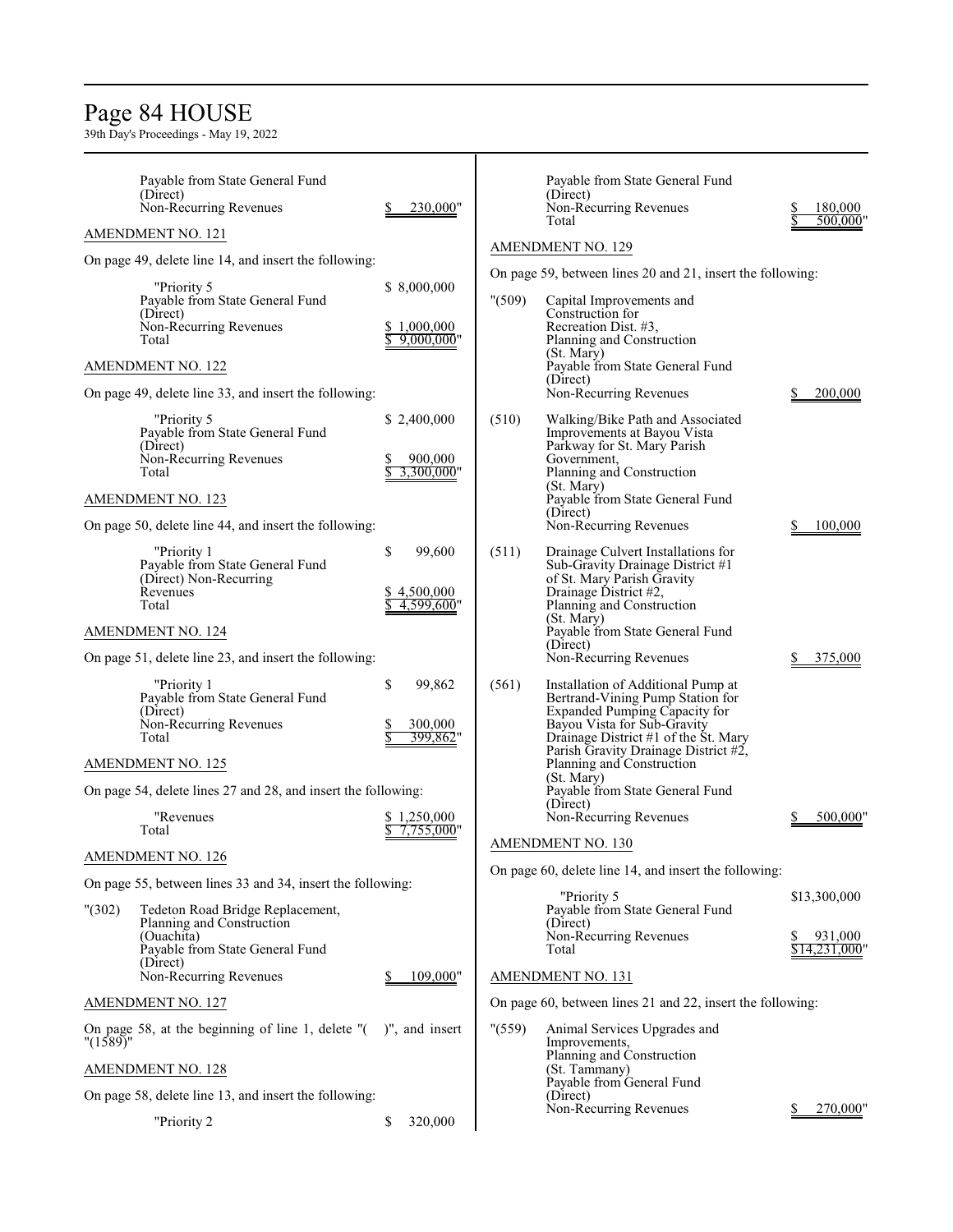### Page 85 HOUSE

|         | <b>AMENDMENT NO. 132</b>                                                                                         |                                          |          | Payable from State General Fund                                                                                               |                |                    |
|---------|------------------------------------------------------------------------------------------------------------------|------------------------------------------|----------|-------------------------------------------------------------------------------------------------------------------------------|----------------|--------------------|
|         | On page 61, delete line 41, and insert the following:                                                            |                                          |          | (Direct)<br>Non-Recurring Revenues                                                                                            |                | 375,000"           |
|         | "Priority 1<br>Payable from State General Fund<br>(Direct)<br>Non-Recurring Revenues<br>Total                    | \$1,939,000<br>\$2,000,000<br>3,939,000" |          | AMENDMENT NO. 138<br>On page 68, between lines 7 and 8, insert the following:<br>"(1296) Downtown Historic District Overlays, |                |                    |
|         | AMENDMENT NO. 133                                                                                                |                                          |          | Phase 2,<br>Planning and Construction                                                                                         |                |                    |
|         | On page 62, between lines 19 and 20, insert the following:                                                       |                                          |          | (St. Tammany)<br>Payable from State General Fund<br>(Direct)                                                                  |                |                    |
| " (992) | Extension of Pavilion, Sidewalk<br>Awning, Wastewater Line                                                       |                                          |          | Non-Recurring Revenues                                                                                                        |                | 2,000,000"         |
|         | Extension, Storm Drainage<br>Relocation, Foundations, and Other                                                  |                                          |          | <b>AMENDMENT NO. 139</b>                                                                                                      |                |                    |
|         | Associated Infrastructure                                                                                        |                                          |          | On page 69, between lines 6 and 7, insert the following:                                                                      |                |                    |
|         | at Rodeo Arena,<br>Planning and Construction, Phase 2<br>(Vernon)<br>Payable from State General Fund<br>(Direct) |                                          | " (525)  | Street Rehabilitation,<br>Planning and Construction<br>(Calcasieu)<br>Payable from State General Fund                         |                |                    |
|         | Non-Recurring Revenues                                                                                           | 360,000                                  |          | (Direct)<br>Non-Recurring Revenues                                                                                            |                | 750,000"           |
| (995)   | VPPJ - Fal Road Rehabilitation,<br>Planning and Construction<br>(Vernon)                                         |                                          |          | AMENDMENT NO. 140                                                                                                             |                |                    |
|         | Payable from State General Fund                                                                                  |                                          |          | On page 69, between lines 19 and 20, insert the following:                                                                    |                |                    |
|         | (Direct)<br>Non-Recurring Revenues                                                                               | 99,000"                                  | "(728)   | Street Rehabilitation,                                                                                                        |                |                    |
|         | <b>AMENDMENT NO. 134</b>                                                                                         |                                          |          | Planning and Construction<br>(Beauregard)                                                                                     |                |                    |
|         | On page 62, delete line 44, and insert the following:                                                            |                                          |          | Payable from State General Fund<br>(Direct)                                                                                   |                |                    |
|         | "Priority 2<br>Payable from State General Fund                                                                   | \$<br>500,000                            |          | Non-Recurring Revenues                                                                                                        |                | 750,000"           |
|         | (Direct)<br>Non-Recurring Revenues                                                                               |                                          |          | AMENDMENT NO. 141                                                                                                             |                |                    |
|         | Total                                                                                                            | 500,000<br>.000.000"                     | "(1590)" | On page 69, at the beginning of line 33, delete $"$ ( $"$ )", and insert                                                      |                |                    |
|         | <b>AMENDMENT NO. 135</b>                                                                                         |                                          |          | <b>AMENDMENT NO. 142</b>                                                                                                      |                |                    |
|         | On page 65, between lines 42 and 43, insert the following:                                                       |                                          |          | On page 69, delete line 37, and insert the following:                                                                         |                |                    |
| " (49)  | Pride Fire District No. 8, Indian<br>Mound Station,                                                              |                                          |          | "Priority 2<br>Payable from State General Fund                                                                                | \$             | 300,000            |
|         | Replacement of Fire Station,<br>Planning and Construction<br>(East Baton Rouge)                                  |                                          |          | (Direct)<br>Non-Recurring Revenues<br>1 otal                                                                                  | \$<br><u>ъ</u> | 300,000<br>600,000 |
|         | Payable from State General Fund<br>(Direct)                                                                      |                                          |          | <b>AMENDMENT NO. 143</b>                                                                                                      |                |                    |
|         | Non-Recurring Revenues                                                                                           | 820,000"                                 |          | On page 70, delete lines 19 and 20, and insert the following:                                                                 |                |                    |
|         | AMENDMENT NO. 136                                                                                                |                                          |          | "Revenues                                                                                                                     | \$             | 250,000            |
|         | On page 67, delete line 29, and insert the following:                                                            |                                          |          | Total                                                                                                                         |                | 600,000"           |
|         | "Revenues                                                                                                        | 250,000"                                 |          | AMENDMENT NO. 144                                                                                                             |                |                    |
|         | <b>AMENDMENT NO. 137</b>                                                                                         |                                          |          | On page 70, delete line 24, and insert the following:                                                                         |                |                    |
|         | On page 67, between lines 41 and 42, insert the following:                                                       |                                          |          | "Revenues"                                                                                                                    |                | 250,000"           |
|         | "50/M55 COTTONPORT                                                                                               |                                          |          | <b>AMENDMENT NO. 145</b>                                                                                                      |                |                    |
| (642)   | Elevated Water Storage Tank<br>Rehabilitation,                                                                   |                                          |          | On page 70, delete line 35, and insert the following:                                                                         |                |                    |
|         | Planning and Construction<br>(Avoyelles)                                                                         |                                          |          | "Priority 5<br>Payable from State General Fund                                                                                |                | \$5,185,000        |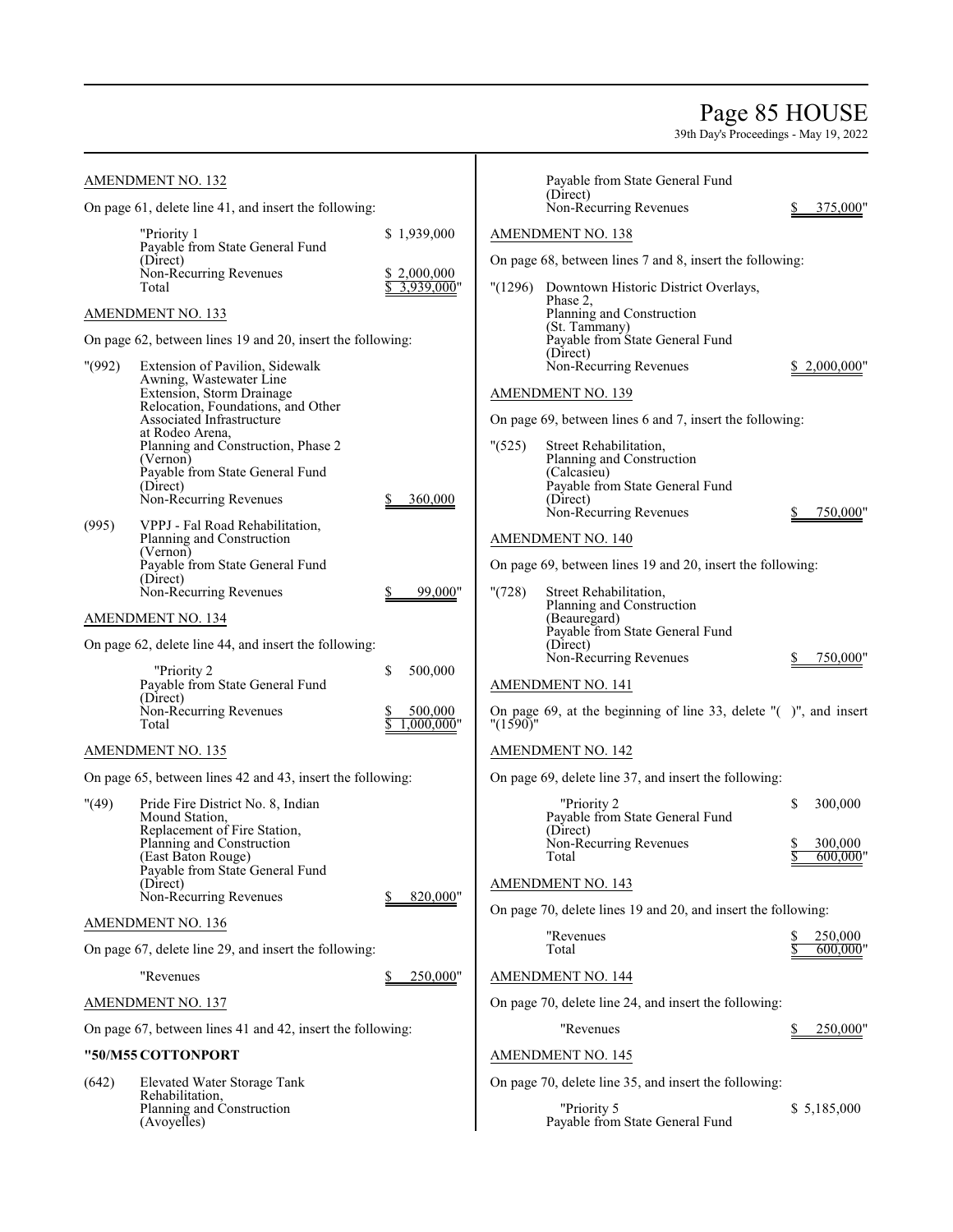# Page 86 HOUSE

39th Day's Proceedings - May 19, 2022

|        | (Direct)<br>Non-Recurring Revenues<br>Total                   | 500,000<br>5,685,000"    |         | (Direct)<br>Non-Recurring Revenues<br>Total                     | \$7,000,000<br>9.295.000' |  |
|--------|---------------------------------------------------------------|--------------------------|---------|-----------------------------------------------------------------|---------------------------|--|
|        | <b>AMENDMENT NO. 146</b>                                      |                          |         | <b>AMENDMENT NO. 153</b>                                        |                           |  |
|        | On page 72, delete lines 1 through 8                          |                          |         | On page 78, between lines 7 and 8, insert the following:        |                           |  |
|        | AMENDMENT NO. 147                                             |                          |         | "50/MK1 MOREAUVILLE                                             |                           |  |
|        | On page 72, between lines 8 and 9, insert the following:      |                          | (828)   | Sidewalk Rehabilitation,                                        |                           |  |
|        | "50/M97 GEORGETOWN                                            |                          |         | Planning and Construction<br>(Avoyelles)                        |                           |  |
| (1375) | Water Tank Rehabilitation,                                    |                          |         | Payable from State General Fund<br>(Direct)                     |                           |  |
|        | Planning and Construction<br>(Grant)                          |                          |         | Non-Recurring Revenues                                          | 75,000"                   |  |
|        | Payable from State General Fund<br>(Direct)                   |                          |         | <b>AMENDMENT NO. 154</b>                                        |                           |  |
|        | Non-Recurring Revenues                                        | 135,000"                 |         | On page 78, after line 47, insert the following:                |                           |  |
|        | AMENDMENT NO. 148                                             |                          | " (553) | Cyr Gates Center Sprinkler System,<br>Planning and Construction |                           |  |
|        | On page 74, delete lines 24 and 25, and insert the following: |                          |         | Payable from State General Fund<br>(Direct)                     |                           |  |
|        | "Priority 5                                                   | 500,000<br>\$            |         | Non-Recurring Revenues                                          | 300,000                   |  |
|        | Payable from State General Fund<br>(Direct) Non-Recurring     |                          |         | <b>AMENDMENT NO. 155</b>                                        |                           |  |
|        | Revenues<br>Total                                             | 500,000<br>$2,179,000$ " |         | On page 79, between lines 7 and 8, insert the following:        |                           |  |
|        | <b>AMENDMENT NO. 149</b>                                      |                          |         | "50/ML2NEW LLANO                                                |                           |  |
|        | On page 74, between lines 30 and 31, insert the following:    |                          | (668)   | Storm Drainage Improvements,                                    |                           |  |
| (401)  | Renovations to National Guard                                 |                          |         | Planning and Construction<br>(Vernon)                           |                           |  |
|        | Armory Building,<br>Planning and Construction                 |                          |         | Payable from State General Fund<br>(Direct)                     |                           |  |
|        | (Catahoula)<br>Payable from State General Fund                |                          |         | Non-Recurring Revenues                                          | 300,000"                  |  |
|        | (Direct)<br>Non-Recurring Revenues                            | 390,000"                 |         | <b>AMENDMENT NO. 156</b>                                        |                           |  |
|        | AMENDMENT NO. 150                                             |                          |         | On page 79, between lines 41 and 42, insert the following:      |                           |  |
|        | On page 76, delete lines 12 and 13, and insert the following: |                          | " (539) | Algiers Playgrounds, Renovation of<br>Restrooms, Lighting,      |                           |  |
|        | "Priority 5                                                   | 250,000<br>S             |         | Fencing and Playground Equipment,<br>Planning and Construction  |                           |  |
|        | Payable from State General Fund<br>(Direct)                   |                          |         | (Orleans)<br>Payable from State General Fund                    |                           |  |
|        | Non-Recurring Revenues<br>Total                               | 500,000                  |         | (Direct)                                                        |                           |  |
|        |                                                               | $1,000,000$ "            |         | Non-Recurring Revenues                                          | 100,000"                  |  |
|        | AMENDMENT NO. 151                                             |                          |         | <b>AMENDMENT NO. 157</b>                                        |                           |  |
|        | On page 76, between lines 19 and 20, insert the following:    |                          |         | On page 80, between lines 29 and 30, insert the following:      |                           |  |
|        | "50/MG7 LIVINGSTON                                            |                          |         | "50/ML9OAK GROVE                                                |                           |  |
| (812)  | Old Couthouse Renovations,<br>Planning and Construction       |                          | (1304)  | Elevated Water Storage Tank<br>Renovation,                      |                           |  |
|        | (Livingston)<br>Payable from State General Fund               |                          |         | Planning and Construction<br>(West Carroll)                     |                           |  |
|        | (Direct)<br>Non-Recurring Revenues                            | \$2,000,000"             |         | Payable from State General Fund<br>(Direct)                     |                           |  |
|        | <b>AMENDMENT NO. 152</b>                                      |                          |         | Non-Recurring Revenues                                          | 250,000"                  |  |
|        | On page 76, delete line 38, and insert the following:         |                          |         | <b>AMENDMENT NO. 158</b>                                        |                           |  |
|        | "Priority 5                                                   | \$2,295,000              |         | On page 81, between lines 19 and 20, insert the following:      |                           |  |
|        | Payable from State General Fund                               |                          |         | "50/MM8 PARKS                                                   |                           |  |
|        |                                                               |                          |         |                                                                 |                           |  |

Т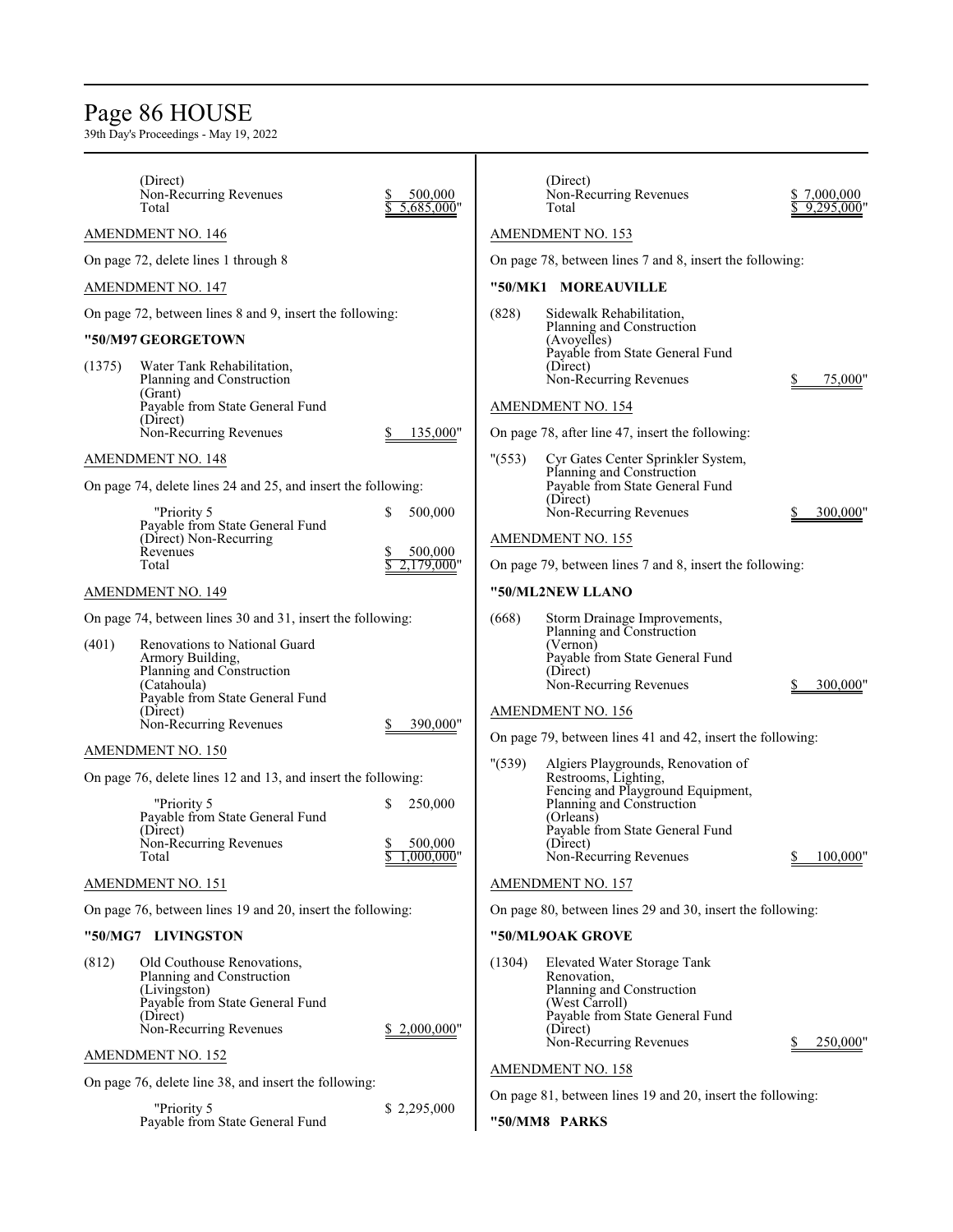### Page 87 HOUSE

| (202)   | Parks Water System Improvements,<br>Planning and Construction                                                                                                  |                    |        | (Direct) Non-Recurring<br>Revenues                                               |                                                                | 305,000"                 |  |
|---------|----------------------------------------------------------------------------------------------------------------------------------------------------------------|--------------------|--------|----------------------------------------------------------------------------------|----------------------------------------------------------------|--------------------------|--|
|         | (St. Martin)<br>Payable from State General Fund                                                                                                                |                    |        | AMENDMENT NO. 164                                                                |                                                                |                          |  |
|         | (Direct)<br>Non-Recurring Revenues                                                                                                                             | 350,000"           |        |                                                                                  | On page 96, delete line 33, and insert the following:          |                          |  |
|         | AMENDMENT NO. 159                                                                                                                                              |                    |        | "Priority 1                                                                      |                                                                | \$ 2,191,547             |  |
|         | On page 85, delete line 6, and insert the following:                                                                                                           |                    |        | Payable from State General Fund<br>(Direct)                                      |                                                                |                          |  |
|         | "Priority 1                                                                                                                                                    | \$<br>35,000       |        | Non-Recurring Revenues<br>Total                                                  |                                                                | \$1,500,000<br>3,691,547 |  |
|         | Payable from State General Fund<br>(Direct)                                                                                                                    |                    |        | <b>AMENDMENT NO. 165</b>                                                         |                                                                |                          |  |
|         | Non-Recurring Revenues<br>Total                                                                                                                                | 75,000<br>110.000" |        |                                                                                  | On page 97, between lines 35 and 36, insert the following:     |                          |  |
|         | AMENDMENT NO. 160                                                                                                                                              |                    |        |                                                                                  | "50/NHU SOUTH GRANT WATER CORPORATION                          |                          |  |
|         | On page 85, at the beginning of line 8, delete "()", and insert<br>"(1593)", and after "Storm" and before "Repairs", delete "Drainage",<br>and insert "Damage" |                    | (630)  | Southern Grant Sewerage System<br>Improvements,<br>Study and Design/Construction |                                                                |                          |  |
|         | AMENDMENT NO. 161                                                                                                                                              |                    |        | (Grant)<br>Payable from State General Fund                                       |                                                                |                          |  |
|         | On page 85, after line 30, insert the following:                                                                                                               |                    |        | (Direct)<br>Non-Recurring Revenues                                               |                                                                | 300,000"                 |  |
| "(1524) | <b>Upgrade Regional Sewerage</b>                                                                                                                               |                    |        | <b>AMENDMENT NO. 166</b>                                                         |                                                                |                          |  |
|         | <b>Pumping Stations</b><br>(Arizona and Highway 108),                                                                                                          |                    |        |                                                                                  | On page 98, delete line 13, and insert the following:          |                          |  |
|         | Planning and Construction<br>(Calcasieu)<br>Payable from State General Fund                                                                                    |                    |        | "Priority 5<br>Payable from State General Fund                                   |                                                                | \$1,000,000              |  |
|         | (Direct)<br>Non-Recurring Revenues                                                                                                                             | 14,015"            |        | (Direct)<br>Non-Recurring Revenues<br>Total                                      |                                                                | 500,000<br>1.500.000'    |  |
|         | <b>AMENDMENT NO. 162</b>                                                                                                                                       |                    |        | <b>AMENDMENT NO. 167</b>                                                         |                                                                |                          |  |
|         | On page 89, between lines 9 and 10, insert the following:                                                                                                      |                    |        |                                                                                  | On page 98, between lines 36 and 37, insert the following:     |                          |  |
|         | "50/N03 AUDUBON NATURE INSTITUTE, INC.                                                                                                                         |                    |        |                                                                                  | "50/NM1 RAPIDES WATER WORKS DISTRICT #3                        |                          |  |
| ( )     | Audubon 2020 Exhibits<br>(Orleans)<br>Payable from State General Fund<br>(Direct)                                                                              |                    | (715)  | Planning and Construction<br>(Rapides)                                           | Water Main Replacement Curtis Park,                            |                          |  |
|         | Non-Recurring Revenues                                                                                                                                         | \$1,472,880"       |        | Payable from State General Fund<br>(Direct)                                      |                                                                |                          |  |
|         | AMENDMENT NO. 163                                                                                                                                              |                    |        | Non-Recurring Revenues                                                           |                                                                | 315,000                  |  |
|         | On page 91, between lines 6 and 7, insert the following:                                                                                                       |                    |        | AMENDMENT NO. 168                                                                |                                                                |                          |  |
|         | "50/N52 LAFAYETTE PARISH SHERIFF                                                                                                                               |                    |        |                                                                                  | On page 100, between lines 20 and 21, insert the following:    |                          |  |
| (1581)  | Crime Scene and Evidence Storage,<br>Planning and Construction<br>(Lafayette)                                                                                  |                    |        | "50/NU2 LOUISIANA<br><b>HUMANITIES</b>                                           | <b>ENDOWMENT</b>                                               | <b>FOR</b><br>THE        |  |
|         | Payable from State General Fund<br>(Direct)<br>Non-Recurring Revenues                                                                                          | 350,000            | (1038) | Historic<br>Turner's Hall,                                                       | Critical Repairs and Restoration of                            |                          |  |
| (1582)  | Fitness Center,                                                                                                                                                |                    |        | Planning and Construction<br>(Orleans)                                           |                                                                |                          |  |
|         | Planning and Construction<br>(Lafayette)<br>Payable from State General Fund                                                                                    |                    |        | Payable from State General Fund<br>(Direct)<br>Non-Recurring Revenues            |                                                                | 375,000"                 |  |
|         | (Direct) Non-Recurring<br>Revenues                                                                                                                             | 220,000            |        |                                                                                  |                                                                |                          |  |
| (1583)  | Range Upgrades,                                                                                                                                                |                    |        | <b>AMENDMENT NO. 169</b>                                                         |                                                                |                          |  |
|         | Planning and Construction                                                                                                                                      |                    |        |                                                                                  | On page 101, delete lines 29 and 30, and insert the following: |                          |  |
|         | (Lafayette)<br>Payable from State General Fund                                                                                                                 |                    |        | "Priority 5<br>Payable from State General Fund                                   |                                                                | \$32,620,000             |  |
|         |                                                                                                                                                                |                    |        |                                                                                  |                                                                |                          |  |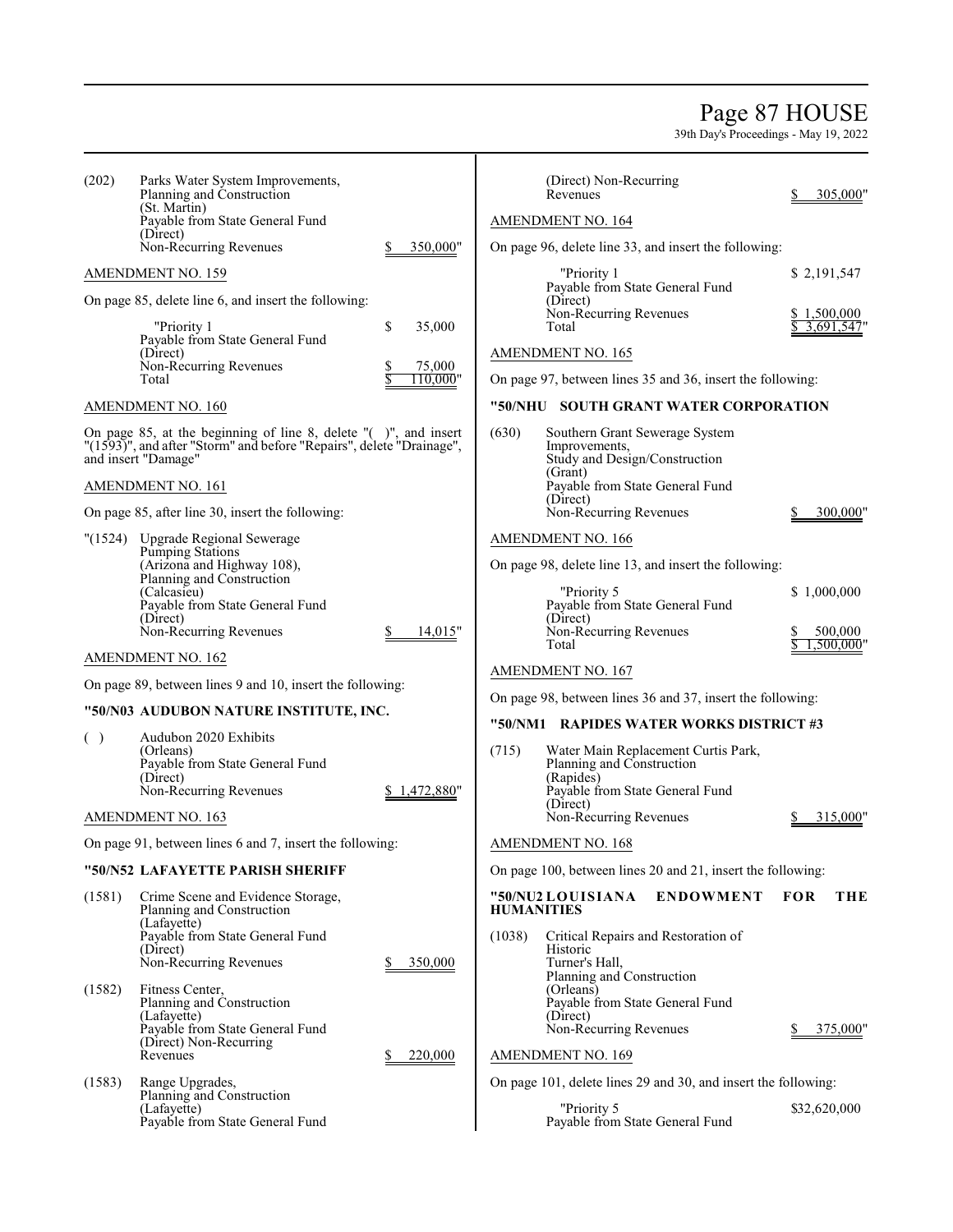### Page 88 HOUSE

39th Day's Proceedings - May 19, 2022

|                                                                                                                                                                                                                                                                                                                                                                                                   | (Direct)                                                                                                                                                        |                                               |         | <b>AMENDMENT NO. 3</b>                                                                                                                         |                                                                                                                                                                                                                |
|---------------------------------------------------------------------------------------------------------------------------------------------------------------------------------------------------------------------------------------------------------------------------------------------------------------------------------------------------------------------------------------------------|-----------------------------------------------------------------------------------------------------------------------------------------------------------------|-----------------------------------------------|---------|------------------------------------------------------------------------------------------------------------------------------------------------|----------------------------------------------------------------------------------------------------------------------------------------------------------------------------------------------------------------|
|                                                                                                                                                                                                                                                                                                                                                                                                   | Non-Recurring Revenues<br>Total                                                                                                                                 | 500,000<br>\$34.120.000"                      |         | On page 11, delete line 14, and insert the following:                                                                                          |                                                                                                                                                                                                                |
|                                                                                                                                                                                                                                                                                                                                                                                                   | AMENDMENT NO. 170                                                                                                                                               |                                               |         | "Total                                                                                                                                         | \$1,412,545,614"                                                                                                                                                                                               |
|                                                                                                                                                                                                                                                                                                                                                                                                   | On page 102, between lines 35 and 36, insert the following:                                                                                                     |                                               |         | <b>AMENDMENT NO. 4</b>                                                                                                                         |                                                                                                                                                                                                                |
|                                                                                                                                                                                                                                                                                                                                                                                                   | "50/NZ3 BEAUREGARD MEMORIAL HOSPITAL                                                                                                                            |                                               |         | On page 11, between lines 30 and 31, insert the following:                                                                                     |                                                                                                                                                                                                                |
| (1286)                                                                                                                                                                                                                                                                                                                                                                                            | Chiller Replacement and Equipment,<br>Planning and Construction<br>(Beauregard)<br>Payable from State General Fund<br>(Direct)                                  |                                               |         | Tammany Parish.                                                                                                                                | "Provided, however that \$4,700,00 of the Priority 5 appropriation<br>from General Obligation Bonds be used for the South Slidell -<br>Fritchie Coastal Resilience, Planning and Construction project in St.   |
|                                                                                                                                                                                                                                                                                                                                                                                                   | Non-Recurring Revenues<br>AMENDMENT NO. 171                                                                                                                     | 487,000"                                      | Parish. |                                                                                                                                                | Provided, however that \$4,500,000 of the Priority 5 appropriation<br>from General Obligation Bonds be used for the Military Road Flood<br>Risk Reduction, Planning and Construction project in St. Tammany    |
|                                                                                                                                                                                                                                                                                                                                                                                                   | On page 103, delete lines 6 and 7, and insert the following:<br>"Priority 5<br>Payable from State General Fund<br>(Direct)<br>Non-Recurring Revenues<br>Total   | S.<br>485,000<br>\$1,000,000<br>$2,821,741$ " |         | St. Tammany Parish."<br><b>AMENDMENT NO. 5</b>                                                                                                 | Provided, however that \$4,500,000 of the Priority 5 appropriation<br>from General Obligation Bonds be used for the Eden Isle Roadway<br>Infrastructure Flood Resilience, Planning and Construction project in |
|                                                                                                                                                                                                                                                                                                                                                                                                   | AMENDMENT NO. 172                                                                                                                                               |                                               |         | On page 13, between lines 10 and 11, insert the following:                                                                                     |                                                                                                                                                                                                                |
|                                                                                                                                                                                                                                                                                                                                                                                                   | On page 103, delete lines 14 and 15, and insert the following:<br>"Priority 5<br>Payable from State General Fund<br>(Direct)<br>Non-Recurring Revenues<br>Total | \$1,000,000<br>\$1,000,000<br>3,986,500"      | "(1405) | Zephyr Field Improvements,<br>Planning and Construction<br>(Jefferson)<br>Payable from General Obligation<br><b>Bonds</b><br>Priority 5        | \$10,000,000"                                                                                                                                                                                                  |
|                                                                                                                                                                                                                                                                                                                                                                                                   | <b>AMENDMENT NO. 173</b>                                                                                                                                        |                                               |         | <b>AMENDMENT NO. 6</b>                                                                                                                         |                                                                                                                                                                                                                |
|                                                                                                                                                                                                                                                                                                                                                                                                   | On page 105, delete lines 21 and 22, and insert the following:                                                                                                  |                                               |         |                                                                                                                                                | On page 13, delete lines 19 through 21, and insert the following:                                                                                                                                              |
|                                                                                                                                                                                                                                                                                                                                                                                                   | "Payable from Interest Earnings<br>Total                                                                                                                        | \$1,765,000<br>\$20,765,000"                  |         | "Priority 1<br><b>AMENDMENT NO. 7</b>                                                                                                          | \$30,094,290"                                                                                                                                                                                                  |
|                                                                                                                                                                                                                                                                                                                                                                                                   | AMENDMENT NO. 174                                                                                                                                               |                                               |         |                                                                                                                                                | On page 13, delete lines 27 through 30, and insert the following:                                                                                                                                              |
| On page 119, between lines 17 and 18, insert the following:<br>"(T) Notwithstanding anything contained in this Act or any<br>other provision of law, the appropriations included herein identified<br>as "Payable from State General Fund (Direct) Non-Recurring<br>Revenues" are appropriated for the purpose of making supplemental<br>capital outlay appropriations for Fiscal Year 2021-2022. |                                                                                                                                                                 |                                               |         | "Payable from Federal Funds via<br>Interagency<br>Transfers<br><b>AMENDMENT NO. 8</b><br>On page 15, delete line 37, and insert the following: | 2,654,233'                                                                                                                                                                                                     |
|                                                                                                                                                                                                                                                                                                                                                                                                   | SENATE COMMITTEE AMENDMENTS                                                                                                                                     |                                               |         | "Priority 1                                                                                                                                    | 1,121,057<br>S                                                                                                                                                                                                 |
| Bishop                                                                                                                                                                                                                                                                                                                                                                                            | Amendments proposed by Senate Committee on Revenue and Fiscal<br>Affairs to Re-Reengrossed House Bill No. 2 by Representative                                   |                                               |         | Priority 5<br>Total<br><b>AMENDMENT NO. 9</b>                                                                                                  | 960,000<br>2,081,057"                                                                                                                                                                                          |
|                                                                                                                                                                                                                                                                                                                                                                                                   | <b>AMENDMENT NO. 1</b>                                                                                                                                          |                                               |         | On page 15, between lines 37 and 38, insert the following:                                                                                     |                                                                                                                                                                                                                |
|                                                                                                                                                                                                                                                                                                                                                                                                   | On page 10, delete lines 44 and 45, and insert the following:<br>"Priority 1<br>Priority 5                                                                      | \$35,285,237<br>\$60,000,000"                 | " (693) | Native Plant Program,<br>Planning and Construction<br>(Orleans)<br>Payable from General Obligation                                             |                                                                                                                                                                                                                |
|                                                                                                                                                                                                                                                                                                                                                                                                   | <b>AMENDMENT NO. 2</b>                                                                                                                                          |                                               |         | <b>Bonds</b><br>Priority 5                                                                                                                     | \$1,855,000"                                                                                                                                                                                                   |

### AMENDMENT NO. 2

On page 11, delete line 5, and insert the following:

"Priority 5  $\text{S}$  203,720,000" On page 15, delete lines 42 through 50

AMENDMENT NO. 10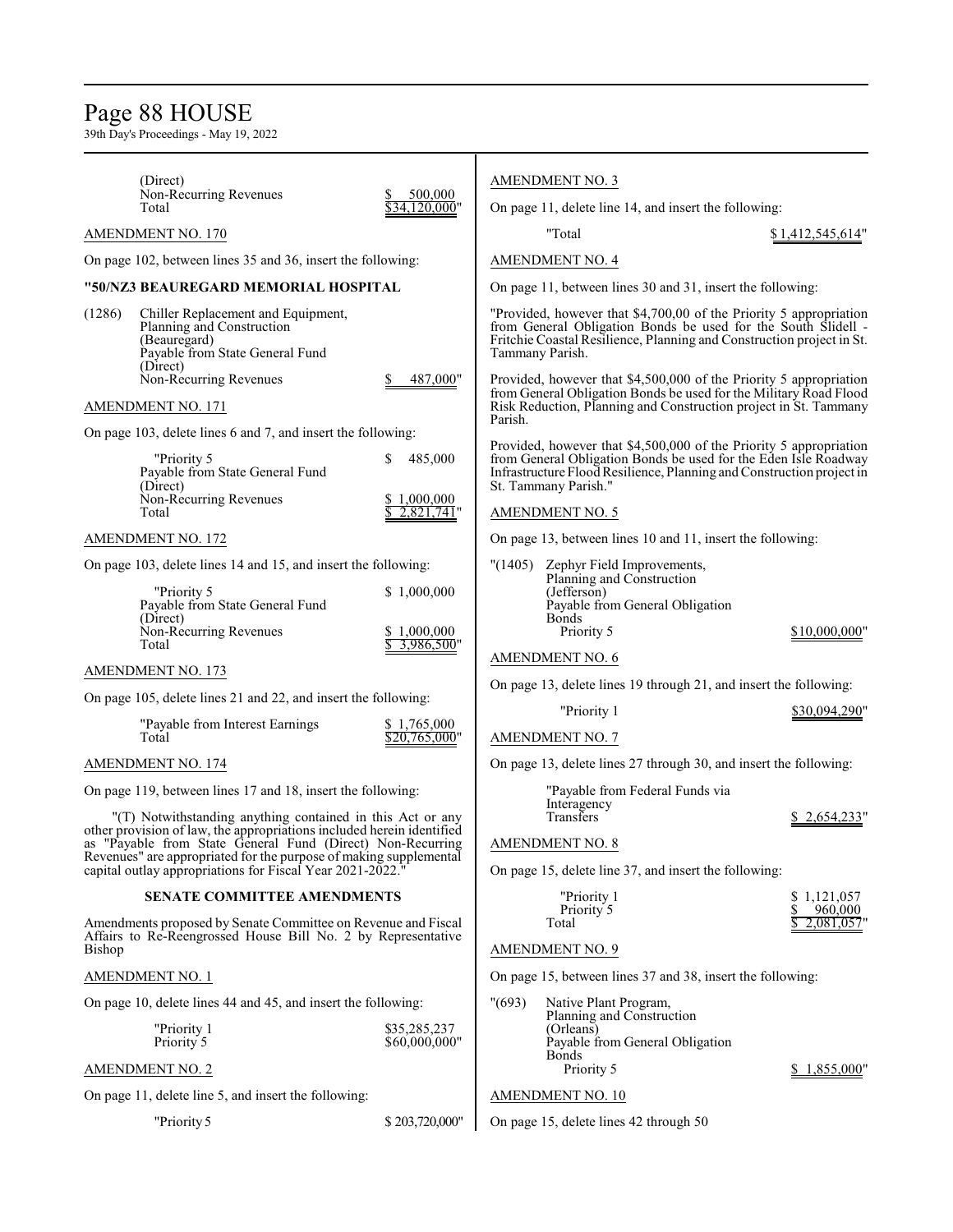### Page 89 HOUSE

|         | AMENDMENT NO. 11                                                      |                               |        | Pending approval of the capital outlay budget request pursuant to the<br>provisions of R.S. 39:112.                |                                 |
|---------|-----------------------------------------------------------------------|-------------------------------|--------|--------------------------------------------------------------------------------------------------------------------|---------------------------------|
|         | On page 16, delete lines 30 through 33                                |                               | (1308) | Interchange Improvements on La.                                                                                    |                                 |
|         | <b>AMENDMENT NO. 12</b>                                               |                               |        | Highways in Lafayette Parish,<br>Planning and Construction                                                         |                                 |
|         | On page 17, delete lines 26 and 27, and insert the following:         |                               |        | (Lafayette)<br>Payable from General Obligation                                                                     |                                 |
|         | "Priority 1                                                           | \$2,748,500"                  |        | <b>Bonds</b><br>Priority 5                                                                                         | \$ 5,000,000                    |
|         | AMENDMENT NO. 13                                                      |                               | $($ )  | I-610 Fence Removal, Replacement,                                                                                  |                                 |
|         | On page 17, delete lines 28 through 32                                |                               |        | and Repairs,<br>due to Hurricane Ida Damage,                                                                       |                                 |
|         | AMENDMENT NO. 14                                                      |                               |        | Planning and Construction<br>(Orleans)                                                                             |                                 |
|         | On page 19, delete lines 24 and 25, and insert the following:         |                               |        | Payable from General Obligation<br><b>Bonds</b>                                                                    |                                 |
|         | "Priority 1<br>Priority 5                                             | \$1,719,800<br>\$26,000,000"  |        | Priority 5                                                                                                         | 600,000                         |
|         | <b>AMENDMENT NO. 15</b>                                               |                               |        | Pending submittal and approval of the capital outlay budget request<br>pursuant to the provisions of R.S. 39:112." |                                 |
|         | On page 19, delete lines 33 and 34, and insert the following:         |                               |        | <b>AMENDMENT NO. 20</b>                                                                                            |                                 |
|         | "(1051) Intersection Improvements<br>(Roundabouts)                    |                               |        | On page 23, delete lines 36 and 37, and insert the following:                                                      |                                 |
|         | Planning and Construction"                                            |                               |        | "Priority 1<br>Priority 5                                                                                          | \$28,029,300<br>\$10,000,000"   |
|         | AMENDMENT NO. 16                                                      |                               |        | <b>AMENDMENT NO. 21</b>                                                                                            |                                 |
|         | On page 20, delete lines 11 and 12, and insert the following:         |                               |        | On page 24, delete lines 47 and 48, and insert the following:                                                      |                                 |
|         | "Priority 1<br>Priority 5                                             | \$ 5,000,000<br>\$87,000,000" |        | "Priority 1                                                                                                        | \$ 5,135,000                    |
|         | <b>AMENDMENT NO. 17</b>                                               |                               |        | Priority 5                                                                                                         | \$14,650,000"                   |
|         | On page 21, delete lines 25 through 27, and insert the following:     |                               |        | <b>AMENDMENT NO. 22</b>                                                                                            |                                 |
|         | "Priority 1                                                           | \$8,900,000"                  |        | On page 25, delete lines 42 and 43, and insert the following:                                                      |                                 |
|         | AMENDMENT NO. 18                                                      |                               |        | "Priority 1<br>Priority 5                                                                                          | \$5,198,900<br>\$17,000,000"    |
|         | On page 22, delete line 19, and insert the following:                 |                               |        | <b>AMENDMENT NO. 23</b>                                                                                            |                                 |
|         | "Priority 5                                                           | 2,000,000"                    |        | On page 26, delete line 22, and insert the following:                                                              |                                 |
|         | AMENDMENT NO. 19                                                      |                               |        | "Priority 1<br>Priority 5                                                                                          | 250,000<br>\$1,356,000          |
|         | On page 23, between lines 29 and 30, insert the following:            |                               |        | Total                                                                                                              | 1,606,000'                      |
| " (546) | Beaver Creek, LA Highway 106,<br>Planning and Construction            |                               |        | <b>AMENDMENT NO. 24</b>                                                                                            |                                 |
|         | (Evangeline)<br>Payable from General Obligation                       |                               |        | On page 26, delete line 27, and insert the following:                                                              |                                 |
|         | <b>Bonds</b><br>Priority 5                                            | \$7,200,000                   |        | "Priority 1<br>Priority 5                                                                                          | 400,000<br>S<br>\$<br>4,194,000 |
|         | Pending approval of the capital outlay budget request pursuant to the |                               |        | Total                                                                                                              | 4.594.000                       |
|         | provisions of R.S. 39:112.                                            |                               |        | <b>AMENDMENT NO. 25</b>                                                                                            |                                 |
| (547)   | St. Landry, LA 106,<br>Planning and Construction                      |                               |        | On page 27, delete lines 1 through 6                                                                               |                                 |
|         | (Evangeline)<br>Payable from General Obligation                       |                               |        | <b>AMENDMENT NO. 26</b>                                                                                            |                                 |
|         | <b>Bonds</b><br>Priority 2                                            | 600,000                       |        | On page 27, delete line 11, and insert the following:                                                              |                                 |
|         | Priority 5                                                            | \$<br>5,400,000               |        | "Priority 1                                                                                                        | 250,000<br>S                    |
|         | Total                                                                 | 6,000,000                     |        | Priority 5<br>Total                                                                                                | \$<br>1,845,000<br>2,095,000    |
|         |                                                                       |                               |        |                                                                                                                    |                                 |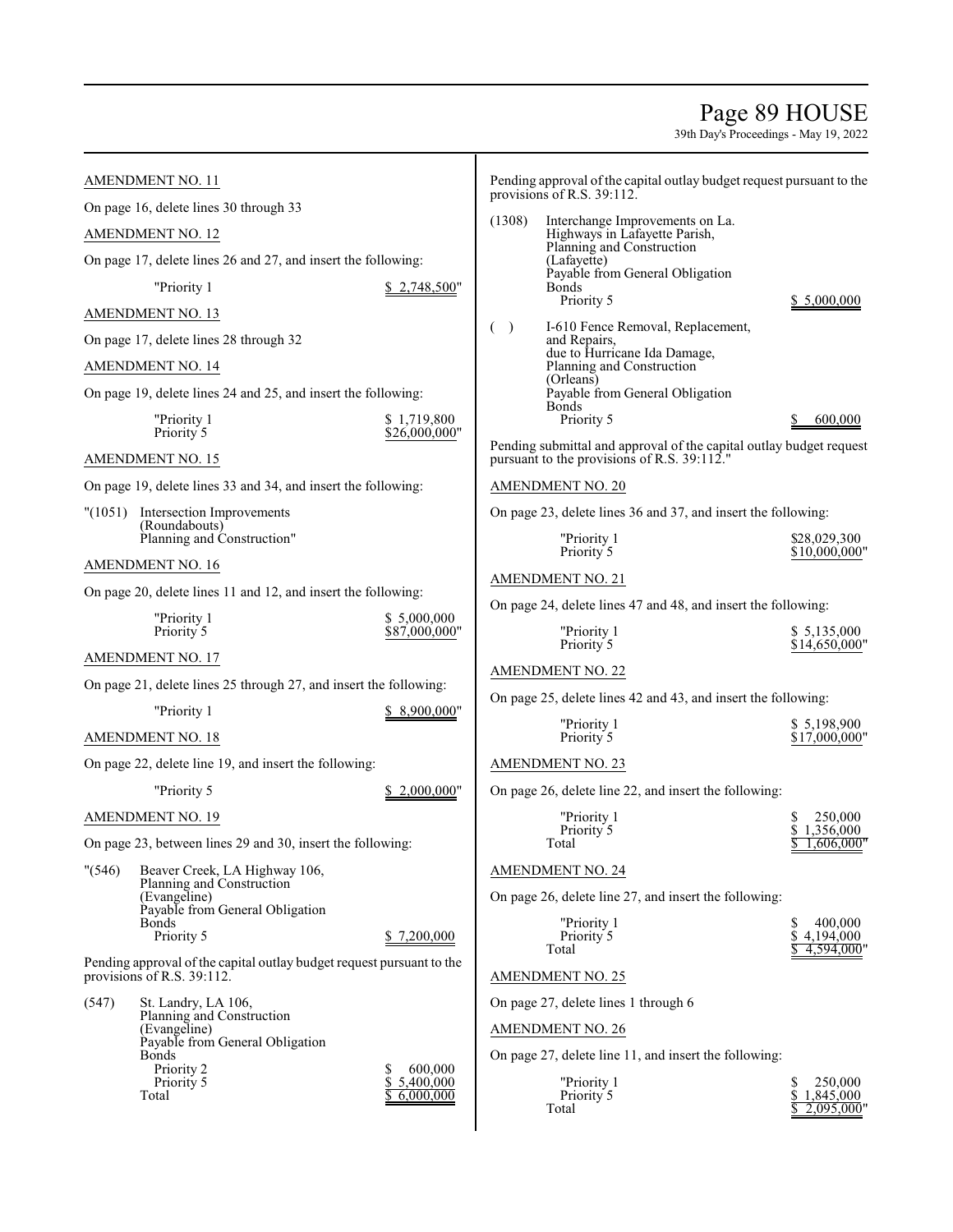### Page 90 HOUSE

| <b>AMENDMENT NO. 27</b>                                           |                                 | (Orleans)                                                                                                          |                               |
|-------------------------------------------------------------------|---------------------------------|--------------------------------------------------------------------------------------------------------------------|-------------------------------|
| On page 27, delete lines 37 through 39, and insert the following: |                                 | Payable from General Obligation<br>Bonds                                                                           |                               |
| "Priority 5                                                       | \$2,453,200"                    | Priority 5                                                                                                         | \$5,000,000                   |
| <b>AMENDMENT NO. 28</b>                                           |                                 | Pending submittal and approval of the capital outlay budget request<br>pursuant to the provisions of R.S. 39:112." |                               |
| On page 29, delete line 8, and insert the following:              |                                 | <b>AMENDMENT NO. 38</b>                                                                                            |                               |
| "Priority 5                                                       | \$55,175,000"                   | On page 34, delete lines 21 and 22, and insert the following:                                                      |                               |
| <b>AMENDMENT NO. 29</b>                                           |                                 | "Priority 1                                                                                                        | 749,961                       |
| On page 30, delete lines 24 through 28                            |                                 | Priority 5                                                                                                         | 3,255,000"                    |
| AMENDMENT NO. 30                                                  |                                 | <b>AMENDMENT NO. 39</b>                                                                                            |                               |
| On page 30, delete lines 34 through 36, and insert the following: |                                 | On page 34, between lines 23 and 24, insert the following:                                                         |                               |
| "Priority 1                                                       | \$2,125,000"                    | "(1340)<br>Gym Complex,<br>Planning and Construction                                                               |                               |
| <b>AMENDMENT NO. 31</b>                                           |                                 | (Caddo)<br>Payable from General Obligation                                                                         |                               |
| On page 30, delete lines 42 and 43, and insert the following:     |                                 | Bonds<br>Priority 5                                                                                                | \$7,500,000"                  |
| "Priority 5                                                       | \$26,000,000                    | <b>AMENDMENT NO. 40</b>                                                                                            |                               |
| Payable from Fees and<br>Self-Generated                           |                                 | On page 35, delete lines 1 through 5                                                                               |                               |
| Revenues<br>Total                                                 | \$16,000,000<br>$$60,750,000$ " | <b>AMENDMENT NO. 41</b>                                                                                            |                               |
| <b>AMENDMENT NO. 32</b>                                           |                                 | On page 35, delete lines 9 and 10, and insert the following:                                                       |                               |
| On page 31, delete line 17, and insert the following:             |                                 | "Priority 2                                                                                                        | \$4,250,000<br>\$15,750,000"  |
| "Priority 1                                                       | \$1,000,000                     | Priority 5                                                                                                         |                               |
| Priority 5<br>Total                                               | \$6,501,650<br>7,501,650"       | <b>AMENDMENT NO. 42</b>                                                                                            |                               |
| AMENDMENT NO. 33                                                  |                                 | On page 35, delete lines 41 through 45                                                                             |                               |
| On page 32, delete line 13, and insert the following:             |                                 | <b>AMENDMENT NO. 43</b>                                                                                            |                               |
| "Priority 1                                                       | \$1,000,000                     | On page 36, delete lines 47 and 48, and insert the following:                                                      |                               |
| Priority 5<br>Total                                               | \$3,100,000<br>4.100.000"       | "Priority 5<br>Total                                                                                               | \$6,600,000<br>\$16,322,729"  |
| <b>AMENDMENT NO. 34</b>                                           |                                 | <b>AMENDMENT NO. 44</b>                                                                                            |                               |
| On page 33, delete lines 33 through 35, and insert the following: |                                 | On page 37, delete lines 5 and 6, and insert the following:                                                        |                               |
| "Priority 1<br>Priority 5                                         | \$2,250,000                     | "Payable from General Obligation<br>Bonds                                                                          |                               |
| Total                                                             | \$42,250,000<br>\$44,500,000"   | Priority 5                                                                                                         | \$5,000,000                   |
| <b>AMENDMENT NO. 35</b>                                           |                                 | Payable from State General Fund<br>(Direct)                                                                        |                               |
| On page 33, delete lines 36 and 37                                |                                 | Non-Recurring Revenues<br>Total                                                                                    | \$ 5,000,000<br>\$10,000,000" |
| AMENDMENT NO. 36                                                  |                                 | AMENDMENT NO. 45                                                                                                   |                               |
| On page 34, delete lines 8 through 10, and insert the following:  |                                 | On page 37, delete lines 15 and 16, and insert the following:                                                      |                               |
| "Priority 5                                                       | \$1,150,000"                    | "Priority 1<br>Priority 5                                                                                          | \$7,907,680                   |
| <b>AMENDMENT NO. 37</b>                                           |                                 |                                                                                                                    | \$29,195,000"                 |
| On page 34, between lines 15 and 16, insert the following:        |                                 | <b>AMENDMENT NO. 46</b>                                                                                            |                               |
| University Cafeteria,<br>" $( )$                                  |                                 | On page 37, delete lines 28 through 31, and insert the following:                                                  |                               |
| Planning and Construction                                         |                                 | "(Tangipahoa, East Baton Rouge)                                                                                    |                               |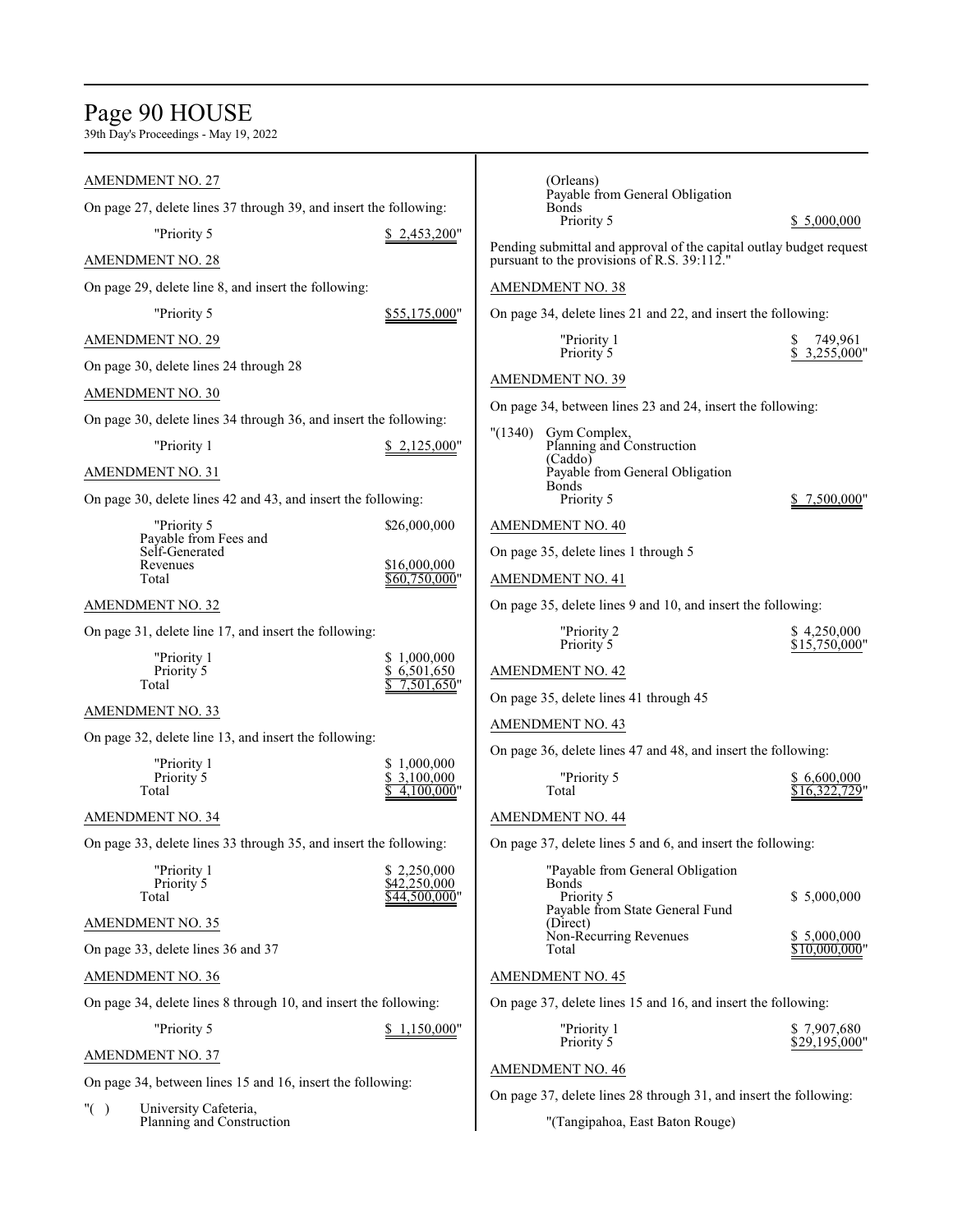### Page 91 HOUSE

39th Day's Proceedings - May 19, 2022

| Payable from General Obligation<br><b>Bonds</b><br>Priority 1<br>Priority 5        | \$<br>780,000<br>9,220,000"        | Complex, Engineering,<br>Stabilization, Equipment,<br>Planning and Construction<br>(Lafayette)      |                                              |
|------------------------------------------------------------------------------------|------------------------------------|-----------------------------------------------------------------------------------------------------|----------------------------------------------|
| <b>AMENDMENT NO. 47</b>                                                            |                                    | Payable from General Obligation<br><b>Bonds</b>                                                     |                                              |
| On page 37, delete lines 37 and 38, and insert the following:                      |                                    | "Priority 2<br>Priority 5<br>Total                                                                  | 500,000<br>S<br>\$14,500,000<br>\$15,000,000 |
| "Priority 1<br>Priority 5                                                          | 800,000<br>\$12,500,000"           | 19/644<br><b>BOSSIER PARISH COMMUNITY COLLEGE</b>                                                   |                                              |
| <b>AMENDMENT NO. 48</b>                                                            |                                    | Land Acquisition,<br>$\rightarrow$<br>$\left($                                                      |                                              |
| On page 38, delete line 5, and insert the following:                               |                                    | Planning and Construction<br>(Bossier)                                                              |                                              |
| "Priority 1<br>Priority 5<br>Total                                                 | 375,000<br>4,500,000<br>4,875,000" | Payable from General Obligation<br><b>Bonds</b><br>Priority 5                                       | \$2,500,000"                                 |
| <b>AMENDMENT NO. 49</b>                                                            |                                    | <b>AMENDMENT NO. 55</b>                                                                             |                                              |
| On page 38, delete lines 10 and 11, and insert the following:                      |                                    | On page 39, between lines 9 and 10, insert the following:                                           |                                              |
| "Priority 5<br>Total                                                               | \$4.000,000<br>$4,500,000$ "       | "(247)<br>Campus Development for Louisiana<br>Delta Community College,<br>Planning and Construction |                                              |
| AMENDMENT NO. 50                                                                   |                                    | (Union)<br>Payable from General Obligation                                                          |                                              |
| On page 38, delete line 15, and insert the following:                              |                                    | <b>Bonds</b><br>Priority 5                                                                          | \$17,500,000"                                |
| "Priority 1                                                                        | \$6,000,000                        | <b>AMENDMENT NO. 56</b>                                                                             |                                              |
| Priority 5<br>Total                                                                | \$12,000,000<br>\$18,000,000"      | On page 39, delete lines 15 and 16, and insert the following:                                       |                                              |
| <b>AMENDMENT NO. 51</b>                                                            |                                    | "Priority 5<br>Total                                                                                | \$4,000,000<br>$4,150,000$ "                 |
| On page 38, delete lines 16 and 17, and insert the following:                      |                                    | <b>AMENDMENT NO. 57</b>                                                                             |                                              |
| "(8)<br>Health Care Education and<br><b>Training Facility</b>                      |                                    | On page 39, delete line 21, and insert the following:                                               |                                              |
| and UL/LSU Health Science<br><b>Education Collaboration</b><br>Building, Planning" |                                    | "Priority 5                                                                                         | 8,000,000"                                   |
| <b>AMENDMENT NO. 52</b>                                                            |                                    | <b>AMENDMENT NO. 58</b>                                                                             |                                              |
| On page 38, delete lines 28 through 30, and insert the following:                  |                                    | On page 39, delete lines 45 and 46, and insert the following:                                       |                                              |
| "Priority 1                                                                        | \$7,233,427                        | "Priority 1<br>Priority 5                                                                           | \$2,495,412<br>\$1,500,000"                  |
| Priority 5<br>Payable from Fees and                                                | \$7,866,573                        | <b>AMENDMENT NO. 59</b>                                                                             |                                              |
| Self-Generated<br>Revenues                                                         | \$10,000,000                       | On page 40, at the end of line 2, change "Facility" to "Property"                                   |                                              |
| Total                                                                              | \$25,100,000"                      | AMENDMENT NO. 60                                                                                    |                                              |
| <b>AMENDMENT NO. 53</b>                                                            |                                    | On page 40, delete lines 11 through 15                                                              |                                              |
| On page 38, delete lines 42 through 44, and insert the following:<br>"Priority 5   |                                    | AMENDMENT NO. 61                                                                                    |                                              |
| Payable from Capital Outlay                                                        | \$21,400,000                       | On page 40, delete line 39, and insert the following:                                               |                                              |
| Savings Fund<br>Total                                                              | \$6,000,000<br>\$27,400,000"       | "Priority 1                                                                                         | \$1,000,000                                  |
| <b>AMENDMENT NO. 54</b>                                                            |                                    | Priority 5<br>Total                                                                                 | \$9,140,000<br>\$10.140.000'                 |
| On page 38, after line 44, insert the following:                                   |                                    | <b>AMENDMENT NO. 62</b>                                                                             |                                              |
| " $($ )<br>Kinesiology, Hospitality<br>Management, and<br>Athletic Administration  |                                    | On page 41, delete lines 1 and 2                                                                    |                                              |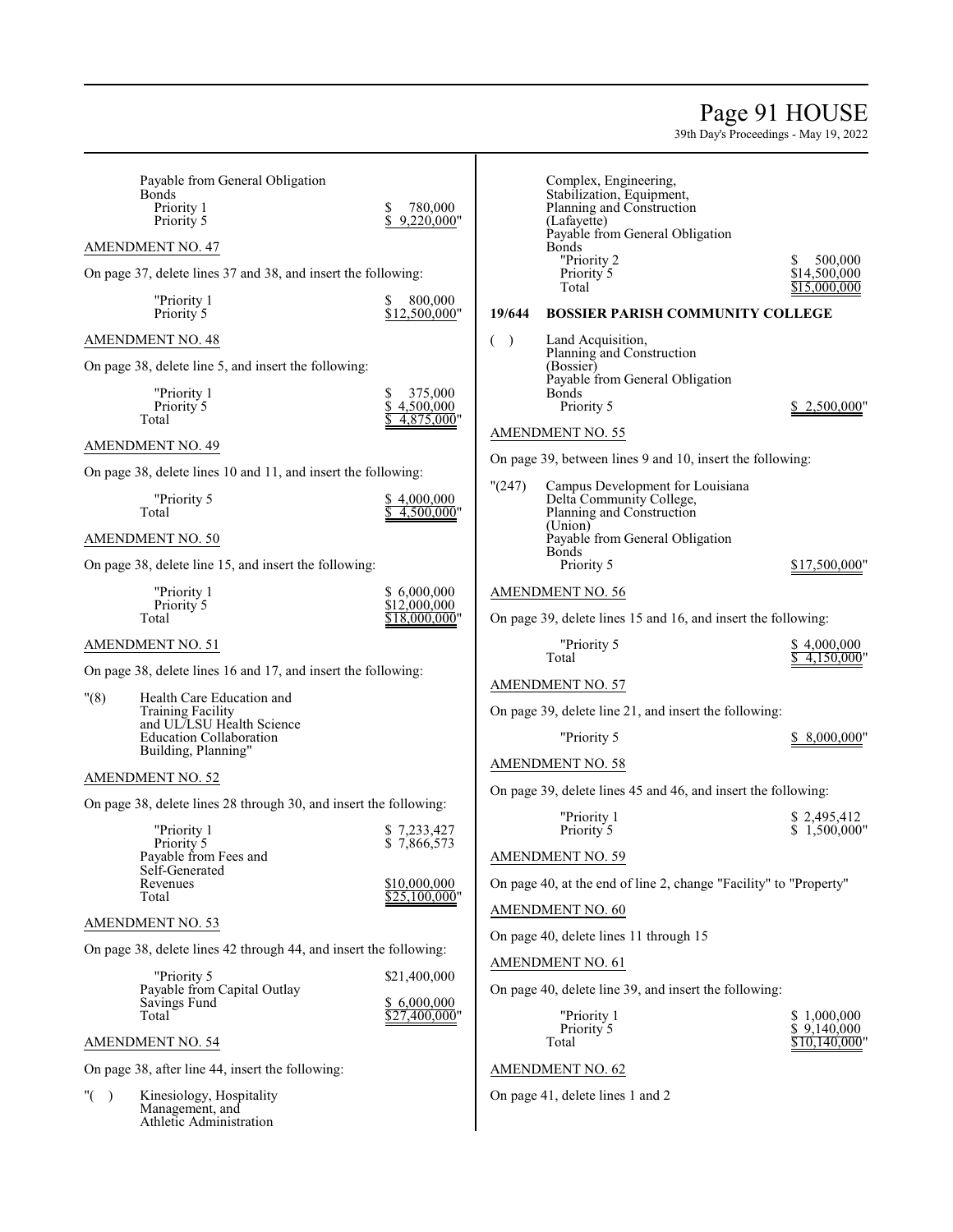### Page 92 HOUSE

39th Day's Proceedings - May 19, 2022

On page 44, delete lines 37 and 38, and insert the following:

|         | <b>AMENDMENT NO. 63</b>                                                                                                                                        |                                              |                                                            | "Priority 5<br>Total                                                                                                                                                                        | \$9,855,000<br>\$10,822,687           |
|---------|----------------------------------------------------------------------------------------------------------------------------------------------------------------|----------------------------------------------|------------------------------------------------------------|---------------------------------------------------------------------------------------------------------------------------------------------------------------------------------------------|---------------------------------------|
|         | On page 41, between lines 2 and 3, insert the following:                                                                                                       |                                              |                                                            |                                                                                                                                                                                             |                                       |
|         | "19/772 NORTHWEST LA TECH COMMUNITY COLLEGE<br><b>MANSFIELD</b>                                                                                                |                                              |                                                            | <b>AMENDMENT NO. 71</b><br>On page 44, after line 46, insert the following:                                                                                                                 |                                       |
| (1188)  | Campus Nursing Lab and Student<br>Center,<br>Planning and Construction<br>(Desoto)<br>Payable from General Obligation<br><b>Bonds</b><br>Priority 5            | \$3,500,000"                                 | "(1552)                                                    | Globalplex Roadway Improvements at<br>Parking Area Near Building 2,<br>Planning and Construction<br>(St. John the Baptist)<br>Payable from General Obligation<br><b>Bonds</b><br>Priority 2 | \$2,940,000                           |
|         | AMENDMENT NO. 64                                                                                                                                               |                                              | (1553)                                                     | Globalplex Roadway Improvements:<br>Parking Area Near Building 60,                                                                                                                          |                                       |
|         | On page 42, delete lines 1 through 19                                                                                                                          |                                              |                                                            |                                                                                                                                                                                             |                                       |
|         | <b>AMENDMENT NO. 65</b>                                                                                                                                        |                                              |                                                            | Payable from General Obligation<br><b>Bonds</b>                                                                                                                                             |                                       |
|         | On page 42, delete lines 37 through 39, and insert the following:                                                                                              |                                              |                                                            | Priority 5                                                                                                                                                                                  | 1,290,000"                            |
|         | "Priority 1                                                                                                                                                    | 143,250"                                     |                                                            | <b>AMENDMENT NO. 72</b>                                                                                                                                                                     |                                       |
|         | AMENDMENT NO. 66                                                                                                                                               |                                              | On page 45, between lines 29 and 30, insert the following: |                                                                                                                                                                                             |                                       |
|         | On page 42, between lines 39 and 40, insert the following:                                                                                                     |                                              |                                                            | "36/P34 WEST ST. MARY PARISH PORT                                                                                                                                                           |                                       |
|         | "36/L27 TERREBONNE LEVEE DISTRICT                                                                                                                              |                                              | (114)                                                      | Warehouse Facilities and Related                                                                                                                                                            |                                       |
| (1211)  | Lower Dularge Flood Control,<br>Planning and Construction<br>(Terrebonne)<br>Payable from General Obligation<br><b>Bonds</b><br>Priority 5                     | \$ 5,000,000"                                |                                                            | Infrastructure Improvements<br>(Baldwin Campus),<br>Planning and Construction<br>(St. Mary)<br>Payable from General Obligation<br><b>Bonds</b><br>Priority 5                                | 5,000,000                             |
|         | <b>AMENDMENT NO. 67</b>                                                                                                                                        |                                              |                                                            | <b>AMENDMENT NO. 73</b>                                                                                                                                                                     |                                       |
|         | On page 43, between lines 21 and 22, insert the following:                                                                                                     |                                              |                                                            | On page 45, after line 48, insert the following:                                                                                                                                            |                                       |
|         | "36/P05 WEST CALCASIEU PORT                                                                                                                                    |                                              | "(<br>$\lambda$                                            | Restore Rail Connection and                                                                                                                                                                 |                                       |
| (797)   | New Property Along Gulf Intracoastal<br>Waterway,<br>Planning and Construction<br>(Calcasieu)<br>Payable from General Obligation<br><b>Bonds</b><br>Priority 5 | \$2,000,000"                                 |                                                            | Crossing to Avondale Marine,<br>Planning and Construction<br>(Jefferson)<br>Payable from General Obligation<br><b>Bonds</b><br>Priority 2<br>Priority 5<br>Total                            | 100,000<br>\$3,700,000<br>\$3,800,000 |
|         | <b>AMENDMENT NO. 68</b>                                                                                                                                        |                                              |                                                            | Pending submittal and late approval of the capital outlay budget                                                                                                                            |                                       |
|         | On page 44, between lines 11 and 12, insert the following:                                                                                                     |                                              |                                                            | request pursuant to the provisions of R.S. 39:112"                                                                                                                                          |                                       |
| "(1206) | St. Bernard Transportation Corridor,<br>Planning and Construction<br>(St. Bernard)<br>Payable from General Obligation                                          |                                              |                                                            | <b>AMENDMENT NO. 74</b><br>On page 47, between lines 23 and 24, insert the following:<br>"50/J08 BOSSIER PARISH                                                                             |                                       |
|         | Bonds<br>Priority 2<br>Priority 5<br>Total                                                                                                                     | \$2,000,000<br>\$48,000,000<br>\$50,000,000" | (840)                                                      | Improvements to LA Highway 3<br>(Benton Road) and<br>I-220 Interchange,<br>Planning and Construction                                                                                        |                                       |
|         | <b>AMENDMENT NO. 69</b>                                                                                                                                        |                                              |                                                            | (Bossier)<br>Payable from General Obligation                                                                                                                                                |                                       |
|         | On page 44, delete lines 17 through 23                                                                                                                         |                                              |                                                            | Bonds<br>Priority 5                                                                                                                                                                         | \$ 3,000,000                          |
|         | <b>AMENDMENT NO. 70</b>                                                                                                                                        |                                              | 50/J10                                                     | <b>CALCASIEU PARISH</b>                                                                                                                                                                     |                                       |

 $\overline{\phantom{a}}$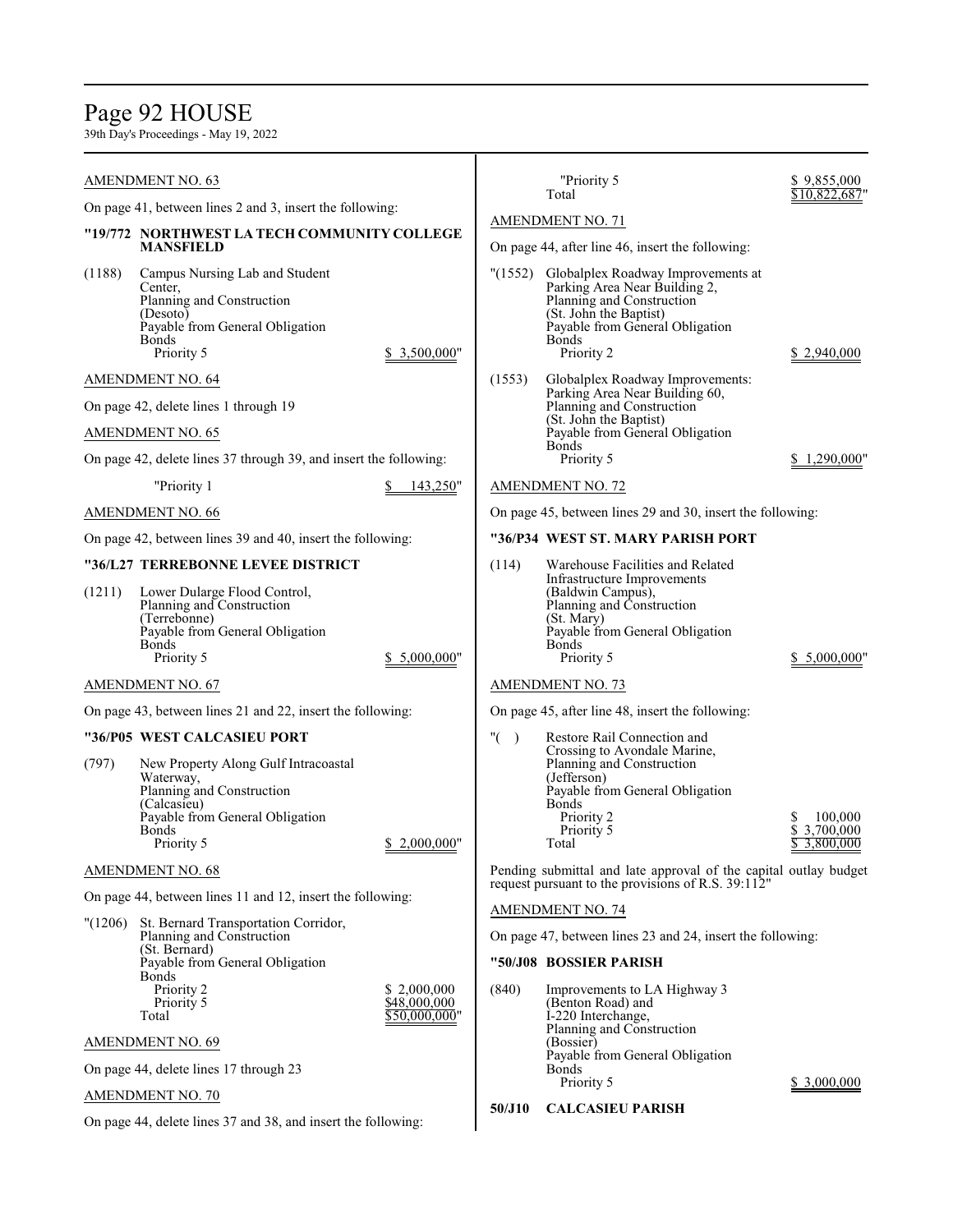### Page 93 HOUSE

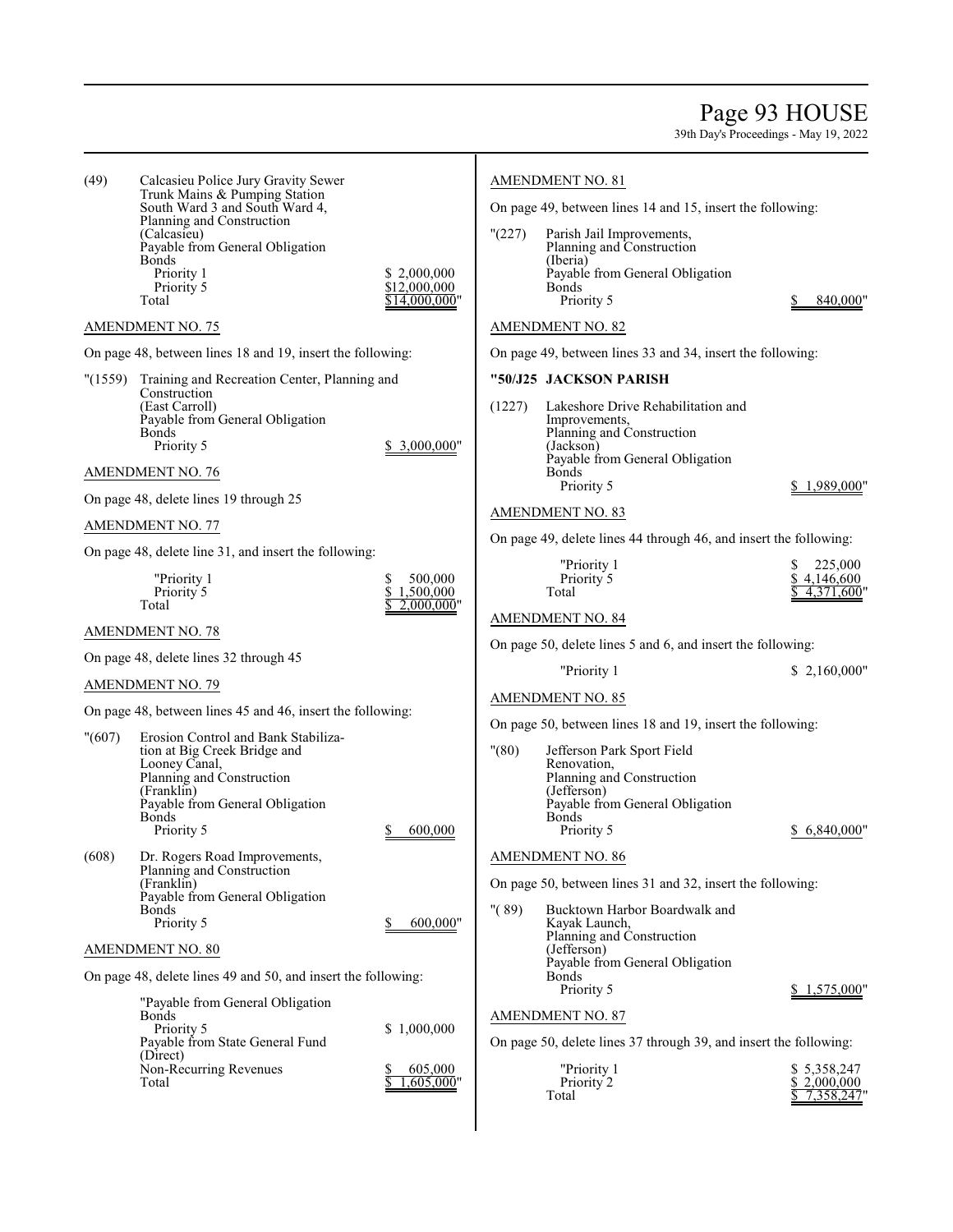# Page 94 HOUSE

|        | <b>AMENDMENT NO. 88</b>                                           |                               |        | Payable from State General Fund                                        |                                      |
|--------|-------------------------------------------------------------------|-------------------------------|--------|------------------------------------------------------------------------|--------------------------------------|
|        | On page 52, delete line 22, and insert the following:             |                               |        | (Direct)<br>Non-Recurring Revenues                                     | 250,000                              |
|        | "Priority 5                                                       | 500,000"                      |        | Total                                                                  | 5,755,000'                           |
|        | <b>AMENDMENT NO. 89</b>                                           |                               |        | <b>AMENDMENT NO. 96</b>                                                |                                      |
|        | On page 52, between lines 37 and 38, insert the following:        |                               |        | On page 55, delete line 24, and insert the following:                  |                                      |
| "(120) | Bucktown Harbor Marsh<br>Restoration and Living                   |                               |        | "Priority 1<br>Priority 5<br>Total                                     | 384,137<br>\$3,580,000<br>3,964,137' |
|        | Shoreline,<br>Planning and Construction                           |                               |        | <b>AMENDMENT NO. 97</b>                                                |                                      |
|        | (Jefferson)<br>Payable from General Obligation                    |                               |        | On page 55, after line 47, insert the following:                       |                                      |
|        | <b>Bonds</b><br>Priority 5                                        | \$9,000,000"                  | "(875) | Portage Canal Drainage Project,                                        |                                      |
|        | <b>AMENDMENT NO. 90</b>                                           |                               |        | Planning and Construction<br>(Pointe Coupee)                           |                                      |
|        | On page 52, after line 48, insert the following:                  |                               |        | Payable from General Obligation<br><b>Bonds</b><br>Priority 5          | \$2,000,000'                         |
|        | "50/J27 JEFFERSON DAVIS PARISH                                    |                               |        | <b>AMENDMENT NO. 98</b>                                                |                                      |
| (1371) | Regional Storage Facility,<br>Planning and Construction           |                               |        | On page 56, between lines 5 and 6, insert the following:               |                                      |
|        | (Jefferson Davis)<br>Payable from General Obligation              |                               | (1382) | Watershed Drainage Improvements                                        |                                      |
|        | <b>Bonds</b><br>Priority 5                                        | \$ 3,200,000"                 |        | Bayou Grosse Tete, Bayou Cholpe,<br>Bayou Choctaw, False River Outfall |                                      |
|        | <b>AMENDMENT NO. 91</b>                                           |                               |        | Channel, and Johnson Bayou,<br>Planning and Construction               |                                      |
|        | On page 53, delete line 13, and insert the following:             |                               |        | (Pointe Coupee)<br>Payable from General Obligation                     |                                      |
|        | "Priority 1                                                       | 975,250<br>\$                 |        | <b>Bonds</b><br>Priority 5                                             | 2,000,000                            |
|        | Priority 5<br>Total                                               | \$1,000,000<br>1,975,250"     |        | <b>AMENDMENT NO. 99</b>                                                |                                      |
|        | <b>AMENDMENT NO. 92</b>                                           |                               |        | On page 56, between lines 33 and 34, insert the following:             |                                      |
|        | On page 53, delete lines 28 through 30, and insert the following: |                               | "(805) | Sabine Parish Arena Complex,                                           |                                      |
|        | "Priority 5                                                       | \$10,000,000                  |        | Planning and Construction<br>(Sabine)                                  |                                      |
|        | Total                                                             | \$13,000,000"                 |        | Payable from General Obligation<br><b>Bonds</b>                        |                                      |
|        | <b>AMENDMENT NO. 93</b>                                           |                               |        | Priority 5                                                             | \$1,000,000"                         |
|        | On page 53, between lines 35 and 36, insert the following:        |                               |        | <b>AMENDMENT NO. 100</b>                                               |                                      |
|        | "(324) Veterans Drive Roadway Improvements<br>(Phase III),        |                               |        | On page 56, delete lines 39 through 41, and insert the following:      |                                      |
|        | Planning and Construction                                         |                               |        | "Priority 1                                                            | \$2,500,000                          |
|        | (Lafayette)<br>Payable from General Obligation                    |                               |        | Priority 5<br>Total                                                    | \$3,465,000<br>5,965,000             |
|        | <b>Bonds</b><br>Priority 2                                        | 950,000"                      |        | AMENDMENT NO. 101                                                      |                                      |
|        | <b>AMENDMENT NO. 94</b>                                           |                               |        | On page 57, between lines 29 and 30, insert the following:             |                                      |
|        | On page 53, delete lines 39 through 41, and insert the following: |                               | "(895) | Audubon Library,                                                       |                                      |
|        | "Priority 2                                                       | \$1,000,000                   |        | Planning and Construction<br>(St. Helena)                              |                                      |
|        | Priority 5<br>Total                                               | \$23,000,000<br>\$24,000,000" |        | Payable from General Obligation<br><b>Bonds</b>                        |                                      |
|        | <b>AMENDMENT NO. 95</b>                                           |                               |        | Priority 1                                                             | \$1,163,600"                         |
|        | On page 54, delete lines 25 through 28, and insert the following: |                               |        | AMENDMENT NO. 102                                                      |                                      |
|        |                                                                   |                               |        | On page 58, after line 50, insert the following:                       |                                      |
|        | "Priority 5                                                       | \$5,505,000                   |        |                                                                        |                                      |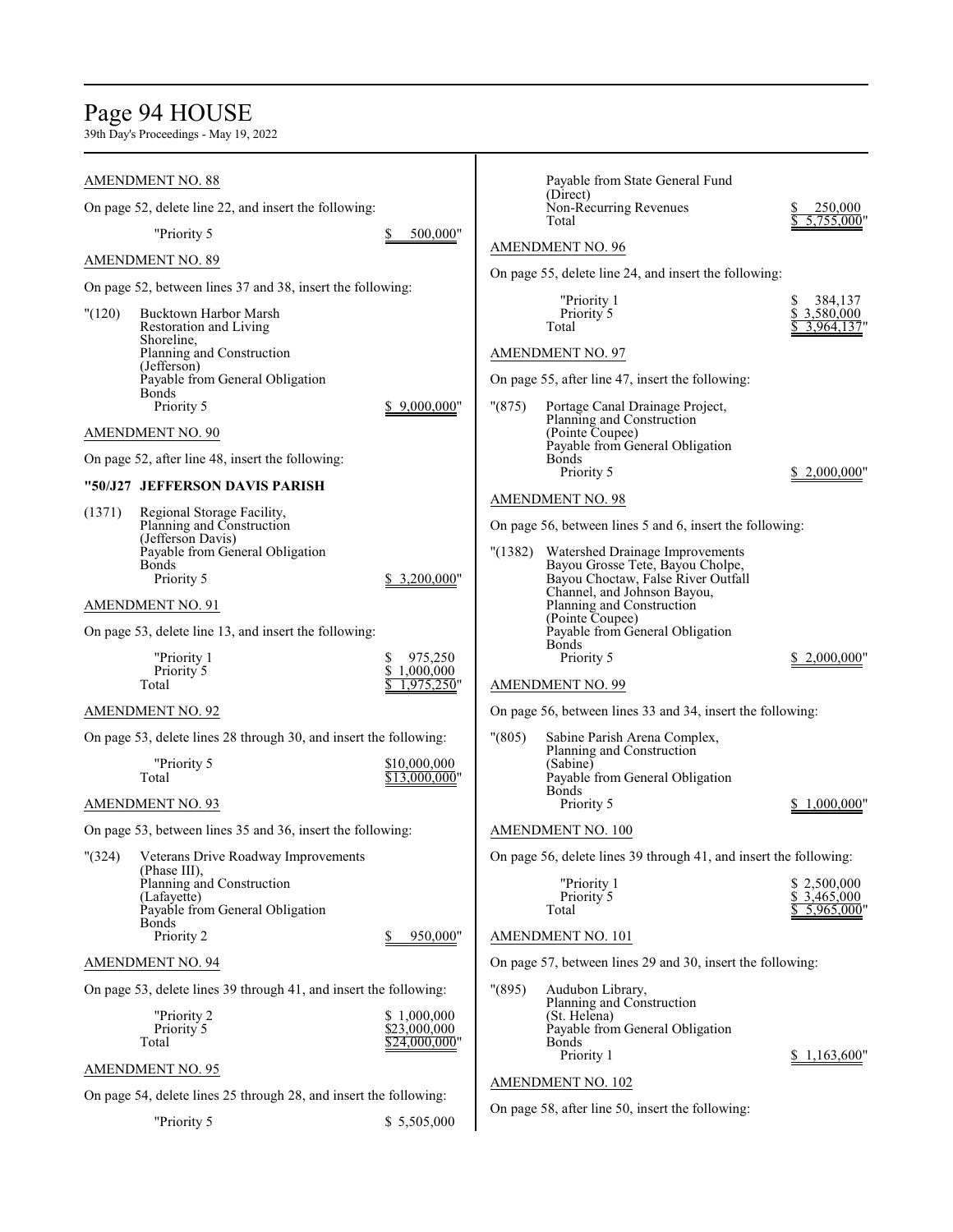### Page 95 HOUSE

| "(277)  | Highway 94, Water System<br>Improvements,                       |               |                | <b>AMENDMENT NO. 106</b>                                          |                           |
|---------|-----------------------------------------------------------------|---------------|----------------|-------------------------------------------------------------------|---------------------------|
|         | Planning and Construction<br>(St. Martin)                       |               | "(Tangipahoa)" | On page 60, line 25, delete "(St. Tammany)" and insert            |                           |
|         | Payable from General Obligation<br><b>Bonds</b>                 |               |                | AMENDMENT NO. 107                                                 |                           |
|         | Priority 5                                                      | \$1,000,000   |                | On page 60, between lines 29 and 30, insert the following:        |                           |
| (933)   | Water System Improvements,                                      |               |                |                                                                   |                           |
|         | Waterworks District No. 4,<br>Planning and Construction         |               | " (463)        | Region 9 Emergency Distribution<br>Center                         |                           |
|         | (St. Martin)<br>Payable from General Obligation                 |               |                | and Public Works,<br>Planning and Construction                    |                           |
|         | <b>Bonds</b><br>Priority 5                                      | \$2,400,000   |                | (Tangipahoa)<br>Payable from General Obligation                   |                           |
| (936)   | Expansion/Renovation of Central                                 |               |                | <b>Bonds</b><br>Priority 5                                        | \$6,000,000"              |
|         | Office Complex,<br>Planning and Construction                    |               |                | AMENDMENT NO. 108                                                 |                           |
|         | (St. Martin)                                                    |               |                |                                                                   |                           |
|         | Payable from General Obligation<br><b>Bonds</b>                 |               |                | On page 61, delete lines 28 through 31, and insert the following: |                           |
|         | Priority 5                                                      | 900,000"      |                | "Priority 5<br>Payable from State General Fund                    | \$ 5,775,000              |
|         | AMENDMENT NO. 103                                               |               |                | (Direct) Non-Recurring Revenues<br>Total                          | \$2,125,000<br>7,900,000" |
|         | On page 59, between lines 20 and 21, insert the following:      |               |                | <b>AMENDMENT NO. 109</b>                                          |                           |
| " (508) | New Central Fire Station for St.<br>Mary Parish Fire Protection |               |                | On page 61, delete line 46, and insert the following:             |                           |
|         | District No. 11 in the Four<br>Corners Community,               |               |                | "Priority 5                                                       | \$4,000,000"              |
|         | Planning and Construction                                       |               |                |                                                                   |                           |
|         | (St. Mary)<br>Payable from General Obligation                   |               |                | <b>AMENDMENT NO. 110</b>                                          |                           |
|         | <b>Bonds</b><br>Priority 5                                      | 900,000       |                | On page 61, after line 46, insert the following:                  |                           |
| (520)   | Reconstruction and Overlay of                                   |               | "(1199)        | Terrebonne Basin Watershed (HNC<br>@ Bayou Grand Cailliou)        |                           |
|         | Deslignes Road<br>(Parish Rd. 126),                             |               |                | Pump Station - Phase 1 & 2,<br>Planning and Construction          |                           |
|         | Planning and Construction<br>(St. Mary)                         |               |                | (Terrebonne)<br>Payable from General Obligation                   |                           |
|         | Payable from General Operating                                  |               |                | Bonds                                                             |                           |
|         | Funds<br>Priority 5                                             | \$1,500,000"  |                | Priority 5                                                        | \$ 6,000,000"             |
|         | AMENDMENT NO. 104                                               |               |                | <b>AMENDMENT NO. 111</b>                                          |                           |
|         | On page 60, between lines 10 and 11, insert the following:      |               |                | On page 62, between lines 19 and 20, insert the following:        |                           |
|         | "(431) Emerald Forrest Boulevard to                             |               | " (991)        | Creation of Vernon Lake<br>Cultural Center,                       |                           |
|         | LA 59, Design,<br>Planning and Construction                     |               |                | Recreation and Tourism Park,<br>Planning and Construction         |                           |
|         | (St. Tammany)                                                   |               |                | (Vernon)                                                          |                           |
|         | Payable from General Obligation<br>Bonds                        |               |                | Payable from State General Obligation<br><b>Bonds</b>             |                           |
|         | Priority 5                                                      | \$13,000,000" |                | Priority 5                                                        | 260,000"                  |
|         | <b>AMENDMENT NO. 105</b>                                        |               |                | AMENDMENT NO. 112                                                 |                           |
|         | On page 60, between lines 21 and 22, insert the following:      |               |                | On page 64, between lines 16 and 17, insert the following:        |                           |
| " (557) | Sharp Road Improvements and<br>Sidewalk,                        |               |                | "50/M02 ABITA SPRINGS                                             |                           |
|         | Planning and Construction                                       |               | (750)          | Wastewater Treatment System                                       |                           |
|         | (St. Tammany)<br>Payable from General Obligation                |               |                | Improvement and<br>Consolidation,                                 |                           |
|         | Bonds<br>Priority 5                                             | \$6,125,000"  |                | Planning and Construction<br>(St. Tammany)                        |                           |
|         |                                                                 |               |                | Payable from General Obligation<br>Bonds                          |                           |
|         |                                                                 |               |                |                                                                   |                           |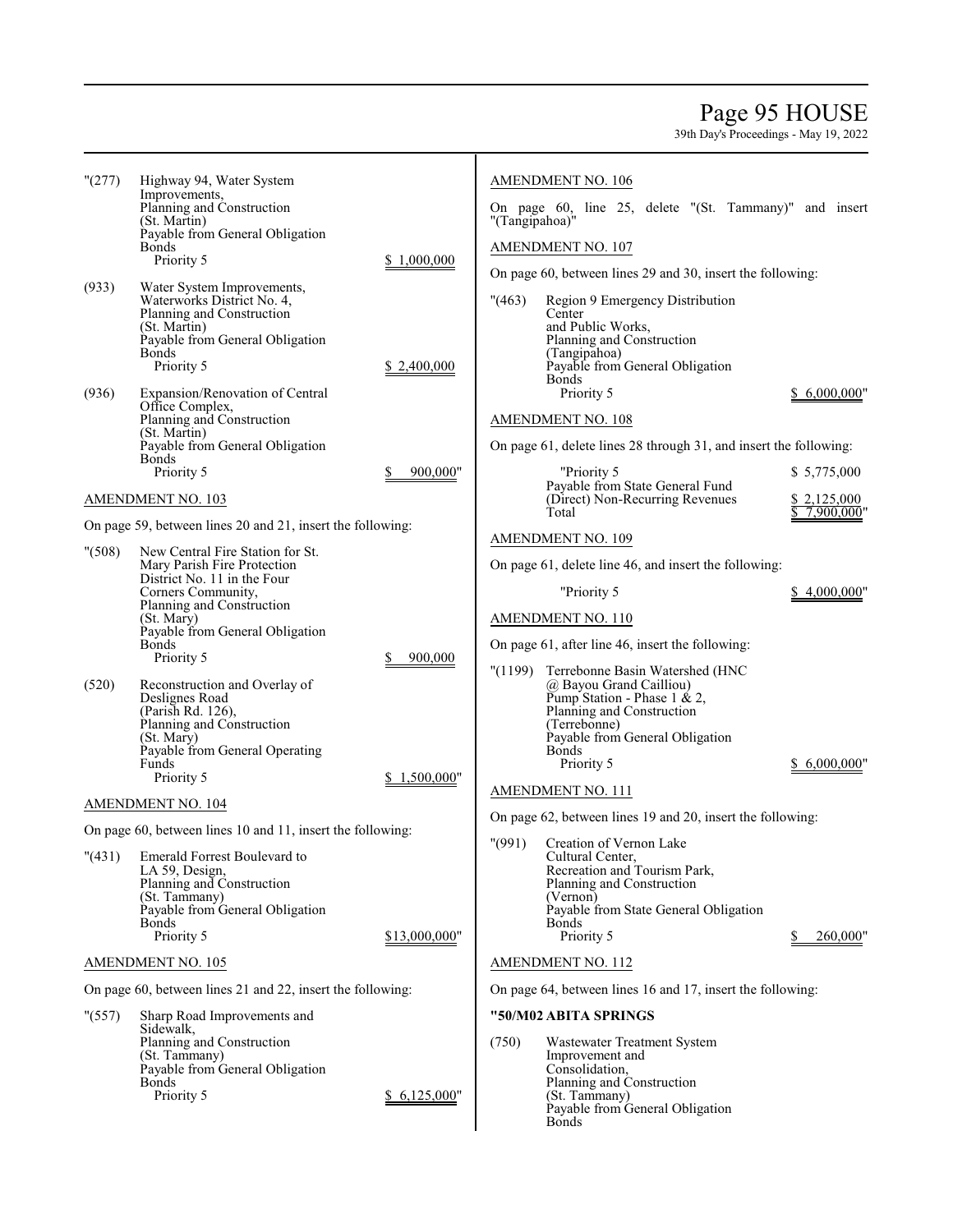# Page 96 HOUSE

|        | Priority 5                                                                                                                                                                                 | 2,590,000"   |           | Reames Road Fire Station,                                                                                                                                                                                                       |                                    |
|--------|--------------------------------------------------------------------------------------------------------------------------------------------------------------------------------------------|--------------|-----------|---------------------------------------------------------------------------------------------------------------------------------------------------------------------------------------------------------------------------------|------------------------------------|
|        | <b>AMENDMENT NO. 113</b>                                                                                                                                                                   |              |           | Planning and Construction<br>(East Baton Rouge)                                                                                                                                                                                 |                                    |
|        | On page 64, after line 47, insert the following:                                                                                                                                           |              |           | Payable from General Obligation<br><b>Bonds</b>                                                                                                                                                                                 |                                    |
|        | "50/M10 ARNAUDVILLE                                                                                                                                                                        |              |           | Prioity 5                                                                                                                                                                                                                       | 300,000                            |
| (603)  | Water System - Automated Meter<br>Reading System,<br>Planning and Construction<br>(St. Landry)<br>Payable from General Obligation<br><b>Bonds</b><br>Priority 5                            | 300.000"     | (380)     | <b>AMENDMENT NO. 119</b><br>On page 66, between lines 23 and 24, insert the following:<br>"50/M29 BOSSIER CITY<br>Louisiana Technology Research<br>Institute,                                                                   |                                    |
|        | AMENDMENT NO. 114                                                                                                                                                                          |              |           | Planning and Construction<br>(Bossier)                                                                                                                                                                                          |                                    |
|        | On page 65, delete lines 1 through 10<br>AMENDMENT NO. 115                                                                                                                                 |              |           | Payable from General Obligation<br><b>Bonds</b><br>Priority 5                                                                                                                                                                   | 1,000,000"                         |
|        |                                                                                                                                                                                            |              |           | <b>AMENDMENT NO. 120</b>                                                                                                                                                                                                        |                                    |
|        | On page 65, between lines 10 and 11, insert the following:<br>"50/M14 BAKER                                                                                                                |              |           | On page 66, delete line 29, and insert the following:                                                                                                                                                                           |                                    |
| (1556) | Sidewalk Construction for Under-<br>developed Streets and Culverts,<br>Planning and Construction<br>(East Baton Rouge)<br>Payable from General Obligation                                  |              |           | Priority 1<br>Priority 5<br>Total<br><b>AMENDMENT NO. 121</b>                                                                                                                                                                   | S<br>35,000<br>310,000<br>345,000' |
| (1560) | <b>Bonds</b><br>Priority 5<br>Pending submittal and approval of the capital outlay budget request<br>pursuant to the provisions of R.S. $39:112$<br>Drainage Improvements and<br>Upgrades, | \$1,875,000  | "(1437)   | On page 68, between lines 21 and 22, insert the following:<br>Covington Wastewater Collection<br>System Upgrade,<br>Planning and Construction<br>(St. Tammany)<br>Payable from General Obligation<br><b>Bonds</b><br>Priority 5 |                                    |
|        | Planning and Construction<br>(East Baton Rouge)<br>Payable from General Obligation<br><b>Bonds</b><br>Priority 5                                                                           | \$2,600,000  |           | <b>AMENDMENT NO. 122</b><br>On page 68, after line 47, insert the following:                                                                                                                                                    | 104,500"                           |
|        | Pending submittal and approval of the capital outlay budget request<br>pursuant to the provisions of R.S. 39:112"                                                                          |              |           | "50/M63 DENHAM SPRINGS                                                                                                                                                                                                          |                                    |
|        | <b>AMENDMENT NO. 116</b><br>On page 65, between lines 18 and 19, insert the following:<br>"50/M16 BALL                                                                                     |              | $\lambda$ | Demco Drive,<br>Planning and Construction<br>(Livingston)<br>Payable from General Obligation<br><b>Bonds</b><br>Priority 5                                                                                                      | \$4,000,000                        |
| (660)  | Curtis Park Sewer Rehabilitation,<br>Planning and Construction<br>(Rapides)<br>Payable from General Obligation<br><b>Bonds</b><br>Priority 5                                               | 700,000"     |           | Pending submittal and approval of the capital outlay budget request<br>pursuant to the provisions of R.S. 39:112"<br><b>AMENDMENT NO. 123</b><br>On page 69, delete line 13 and 14, and insert the following:                   |                                    |
|        | AMENDMENT NO. 117                                                                                                                                                                          |              |           | "Priority 5                                                                                                                                                                                                                     | \$2,500,000                        |
|        | On page 65, delete line 34, and insert the following:                                                                                                                                      |              |           | Total                                                                                                                                                                                                                           | 2,703,462                          |
|        | "Priority 5                                                                                                                                                                                | \$9,500,000" |           | AMENDMENT NO. 124                                                                                                                                                                                                               |                                    |
|        | <b>AMENDMENT NO. 118</b>                                                                                                                                                                   |              |           | On page 72, delete line 20, and insert the following:                                                                                                                                                                           |                                    |
|        | On page 65, between lines 42 and 43, insert the following:                                                                                                                                 |              |           | "Priority 1<br>Priority 5                                                                                                                                                                                                       | \$1,200,000<br>\$2,705,000         |
| "(51)  | Chaneyville Fire Distrect No. 7                                                                                                                                                            |              |           | Total                                                                                                                                                                                                                           | 3,905,000'                         |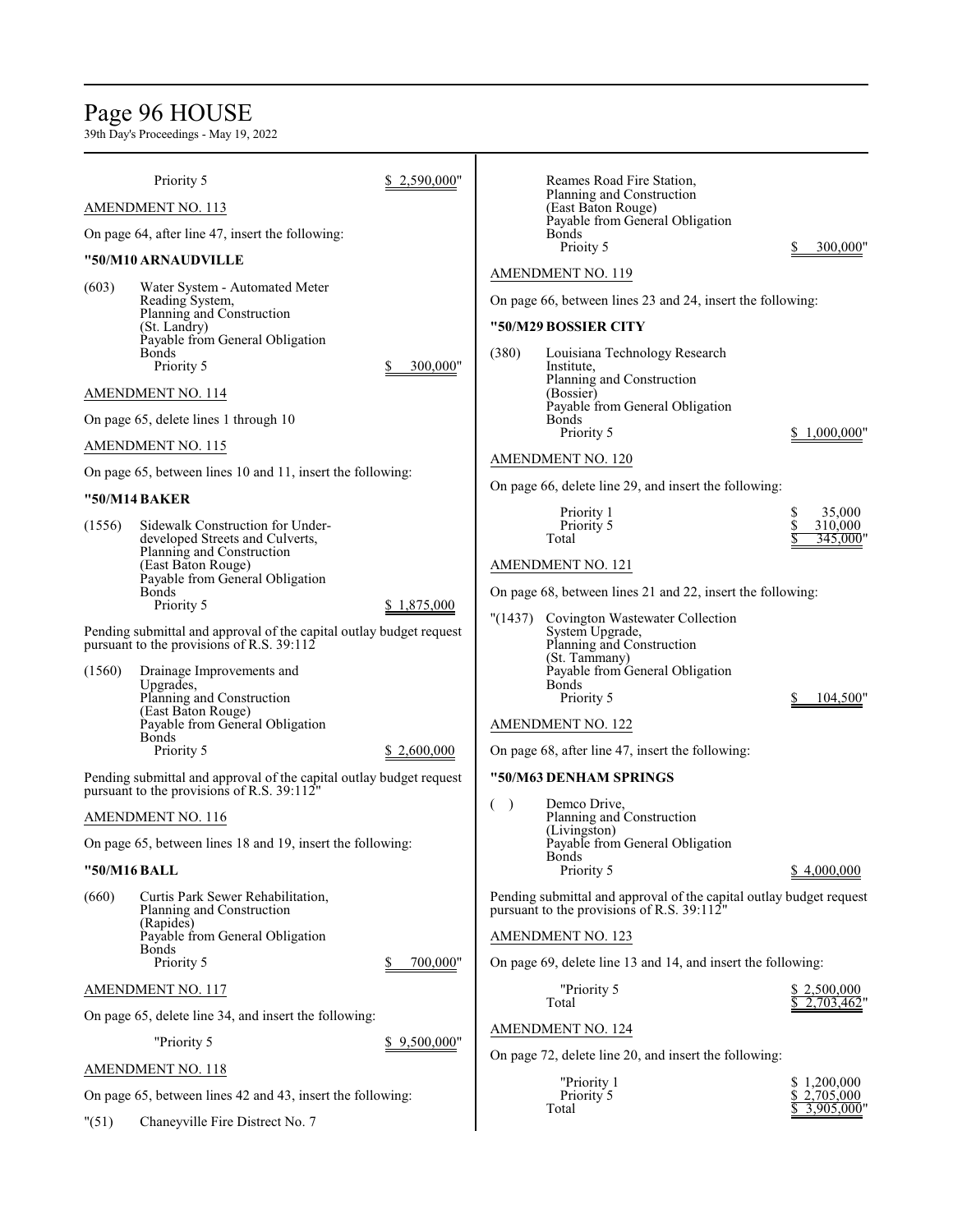### Page 97 HOUSE

39th Day's Proceedings - May 19, 2022

|        | <b>AMENDMENT NO. 125</b>                                                                                                                                                                     |                                    |         | AMENDMENT NO. 131                                                                                                                                                   |                                           |
|--------|----------------------------------------------------------------------------------------------------------------------------------------------------------------------------------------------|------------------------------------|---------|---------------------------------------------------------------------------------------------------------------------------------------------------------------------|-------------------------------------------|
|        | On page 72, between lines 36 and 37, insert the following:                                                                                                                                   |                                    |         | On page 75, between lines 1 and 2, insert the following:                                                                                                            |                                           |
| (527)  | "50/MA9 GRAND COTEAU<br>Wastewater System Improvements,<br>Planning and Construction<br>(St. Landry)<br>Payable from General Obligation<br><b>Bonds</b><br>Priority 5                        | 225,000"                           | "(937)  | Susan Park Drainage Improvements,<br>Planning and Construction<br>(Jefferson)<br>Payable from General Obligation<br><b>Bonds</b><br>Priority 5<br>AMENDMENT NO. 132 | 900,000"                                  |
|        | <b>AMENDMENT NO. 126</b>                                                                                                                                                                     |                                    |         | On page 75, delete lines 46 and 47, and insert the following:                                                                                                       |                                           |
|        | On page 72, after line 42, insert the following:                                                                                                                                             |                                    | "(1500) | Relocation of Public Works Campus,                                                                                                                                  |                                           |
|        | "50/MB4GREENWOOD                                                                                                                                                                             |                                    |         | Planning and Construction<br>(Calcasieu)                                                                                                                            |                                           |
| (1088) | New Municipal Complex,<br>Planning and Construction<br>(Caddo)<br>Payable from General Obligation<br><b>Bonds</b><br>Priority 5                                                              | \$1,470,000"                       |         | Payable from General Obligation<br><b>Bonds</b><br>Priority 5<br>AMENDMENT NO. 133<br>On page 76, delete line 6, and insert the following:                          | 9.000.000"                                |
|        | <b>AMENDMENT NO. 127</b>                                                                                                                                                                     |                                    |         | "Priority 1                                                                                                                                                         | \$2,477,500                               |
|        | On page 73, between lines 7 and 8, insert the following:                                                                                                                                     |                                    |         | Priority 5<br>Total                                                                                                                                                 | \$4,000,000<br>6,477,500"                 |
|        | "(1136) Downtown Drainage Improvements,<br>Planning and Construction<br>(Jefferson)<br>Payable from General Obligation<br><b>Bonds</b><br>Priority 5                                         | 1,000,000"                         | " (524) | <b>AMENDMENT NO. 134</b><br>On page 76, between lines 13 and 14, insert the following:<br>Leesville Municipal Airport Hangar<br>Construction.                       |                                           |
|        | <b>AMENDMENT NO. 128</b>                                                                                                                                                                     |                                    |         | Planning and Construction<br>(Vernon)                                                                                                                               |                                           |
|        | On page 73, between lines 18 and 19, insert the following:                                                                                                                                   |                                    |         | Payable from General Obligation<br><b>Bonds</b><br>Priority 5                                                                                                       | 250,000"                                  |
|        | "50/MC3 HAUGHTON                                                                                                                                                                             |                                    |         |                                                                                                                                                                     |                                           |
| (1053) | <b>Additional Water Supply Wells</b><br>and Elevated Tank,<br>Planning and Construction<br>(Bossier)<br>Payable from General Obligation<br><b>Bonds</b><br>Priority 1<br>Priority 5<br>Total | 120,000<br>2,150,000<br>2,270,000" |         | <b>AMENDMENT NO. 135</b><br>On page 77, delete line 18, and insert the following:<br>"Priority 1<br>Priority 5<br>Total<br><b>AMENDMENT NO. 136</b>                 | S<br>145,000<br>\$2,800,000<br>2.945.000" |
|        | <b>AMENDMENT NO. 129</b>                                                                                                                                                                     |                                    |         | On page 79, delete lines 19 through 21, and insert the following:                                                                                                   |                                           |
|        | On page 73, between lines 26 and 27, insert the following:                                                                                                                                   |                                    |         | "Priority 1<br>Priority 5                                                                                                                                           | 250,000<br>\$<br>1,750,000                |
|        | "50/MC6 HENDERSON                                                                                                                                                                            |                                    |         | Total                                                                                                                                                               | 2,000,000"                                |
| (199)  | Henderson Sewer System<br>Improvements,<br>Planning and Construction<br>(St. Martin)<br>Payable from General Obligation<br><b>Bonds</b><br>Priority 5                                        | 1,000,000"                         | (1370)  | AMENDMENT NO. 137<br>On page 81, between lines 9 and 10, insert the following:<br>"50/MM5 OLLA<br>Roadway Reconstruction, Church<br>Street,                         |                                           |
|        | AMENDMENT NO. 130                                                                                                                                                                            |                                    |         | Planning and Construction<br>(LaSalle)                                                                                                                              |                                           |
|        | On page 73, delete lines 44 through 46, and insert the following:                                                                                                                            |                                    |         | Payable from General Obligation<br><b>Bonds</b><br>Priority 5                                                                                                       | 225,000"                                  |
|        |                                                                                                                                                                                              |                                    |         |                                                                                                                                                                     |                                           |

"Priority 1  $$\underline{\$} 105,465"$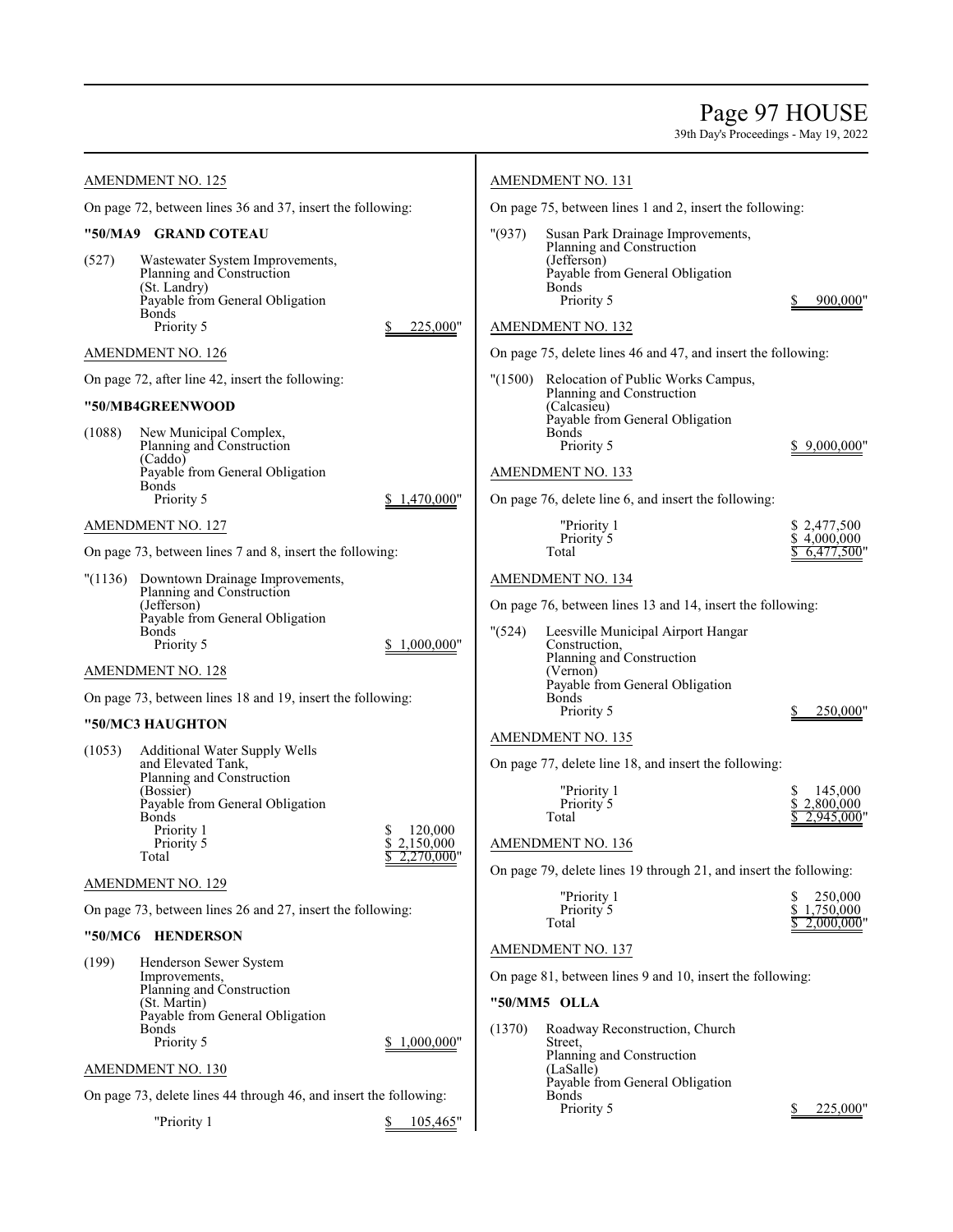# Page 98 HOUSE

|                                                                   | <b>AMENDMENT NO. 138</b>                                                                                                            |                              |                                                                   | <b>AMENDMENT NO. 146</b>                                                                                                                    |                                           |
|-------------------------------------------------------------------|-------------------------------------------------------------------------------------------------------------------------------------|------------------------------|-------------------------------------------------------------------|---------------------------------------------------------------------------------------------------------------------------------------------|-------------------------------------------|
| On page 81, delete lines 25 through 27, and insert the following: |                                                                                                                                     |                              | On page 84, delete lines 46 through 48, and insert the following: |                                                                                                                                             |                                           |
|                                                                   | "Priority 1<br><b>AMENDMENT NO. 139</b>                                                                                             | 451,000"                     |                                                                   | "Priority 1<br>Priority 5<br>Total                                                                                                          | \$1,742,810<br>S<br>500,000<br>2,242,810" |
|                                                                   | On page 81, between lines 33 and 34, insert the following:                                                                          |                              |                                                                   | <b>AMENDMENT NO. 147</b>                                                                                                                    |                                           |
| "(669)                                                            | Consolidated Municipal and Court                                                                                                    |                              |                                                                   | On page 85, between lines 14 and 15, insert the following:                                                                                  |                                           |
|                                                                   | Complex,<br>Planning and Construction                                                                                               |                              |                                                                   | "50/MS5 SPRINGHILL                                                                                                                          |                                           |
|                                                                   | (Rapides)<br>Payable from General Obligation<br>Bonds<br>Priority 5                                                                 | \$11,090,000"                | (459)                                                             | Wastewater Treatment Plant<br>Rehabilitation,<br>Planning and Construction                                                                  |                                           |
|                                                                   | AMENDMENT NO. 140                                                                                                                   |                              |                                                                   | (Webster)<br>Payable from General Obligation                                                                                                |                                           |
|                                                                   | On page 81, delete lines 39 and 40, and insert the following:                                                                       |                              |                                                                   | Bonds<br>Priority 5                                                                                                                         | 600,000"                                  |
|                                                                   | "Priority 1<br>Priority 5                                                                                                           | \$1,075,000<br>800,000"      |                                                                   | <b>AMENDMENT NO. 148</b>                                                                                                                    |                                           |
|                                                                   | <b>AMENDMENT NO. 141</b>                                                                                                            |                              |                                                                   | On page 85, delete lines 31 through 36                                                                                                      |                                           |
|                                                                   | On page 83, delete line 25, and insert the following:                                                                               |                              |                                                                   | <b>AMENDMENT NO. 149</b>                                                                                                                    |                                           |
|                                                                   | "Priority 2                                                                                                                         | 200,000<br>S                 |                                                                   | On page 85, after line 47, insert the following:                                                                                            |                                           |
|                                                                   | Priority 5<br>Total                                                                                                                 | \$<br>1.060.000<br>.260,000" | " (377)                                                           | Sunset Police and Fire Emergency<br>Facility,                                                                                               |                                           |
|                                                                   | <b>AMENDMENT NO. 142</b>                                                                                                            |                              |                                                                   | Planning and Construction<br>(St. Landry)                                                                                                   |                                           |
|                                                                   | On page 83, between lines 32 and 33, insert the following:                                                                          |                              |                                                                   | Payable from General Obligation<br><b>Bonds</b>                                                                                             |                                           |
|                                                                   | "50/MQ4 ST. JOSEPH                                                                                                                  |                              |                                                                   | Priority 5                                                                                                                                  | 400,000"                                  |
| (1579)                                                            | St. Joseph's Community House,                                                                                                       |                              |                                                                   | AMENDMENT NO. 150                                                                                                                           |                                           |
|                                                                   | Planning and Construction<br>(Tensas)                                                                                               |                              |                                                                   | On page 87, between lines 18 and 19S, insert the following:                                                                                 |                                           |
|                                                                   | Payable from General Obligation<br><b>Bonds</b>                                                                                     |                              |                                                                   | "50/MV2 WEST MONROE                                                                                                                         |                                           |
|                                                                   | Priority 5                                                                                                                          | 690,000"                     | (1012)                                                            | New Drago Street Sanitary Sewer Lift<br>Station, Planning and Construction                                                                  |                                           |
|                                                                   | <b>AMENDMENT NO. 143</b>                                                                                                            |                              |                                                                   | (Ouachita)<br>Payable from General Obligation                                                                                               |                                           |
|                                                                   | On page 83, between lines 38 and 39, insert the following:                                                                          |                              |                                                                   | <b>Bonds</b><br>Priority 5                                                                                                                  | \$1,213,614                               |
| $"({885})"$                                                       | SLCC Sewer Extension,<br>Planning and Construction<br>(St. Martin)<br>Payable from General Obligation<br><b>Bonds</b><br>Priority 5 | 500.000"                     | (1071)                                                            | Mid-City Drainage Improvements,<br>Planning and Construction<br>(Ouachita)<br>Payable from General Obligation<br><b>Bonds</b><br>Priority 5 | \$ 5,000,000                              |
|                                                                   | AMENDMENT NO. 144                                                                                                                   |                              |                                                                   |                                                                                                                                             |                                           |
|                                                                   | On page 84, delete lines 7 and 8, and insert the following:                                                                         |                              | (1075)                                                            | Sunshine Heights Drainage<br>Improvements,<br>Planning and Construction                                                                     |                                           |
|                                                                   | "Priority 5<br>Total                                                                                                                | \$2,275,000<br>2.525,000"    |                                                                   | (Ouachita)<br>Payable from General Obligation<br>Bonds                                                                                      |                                           |
|                                                                   | <b>AMENDMENT NO. 145</b>                                                                                                            |                              |                                                                   | Priority 5                                                                                                                                  | \$1,375,000"                              |
|                                                                   | On page 84, delete lines 14 through 16, and insert the following:                                                                   |                              |                                                                   | <b>AMENDMENT NO. 151</b>                                                                                                                    |                                           |
|                                                                   | "Priority 5                                                                                                                         | \$3,373,650"                 |                                                                   | On page 88, between lines 29 and 30, insert the following:                                                                                  |                                           |
|                                                                   |                                                                                                                                     |                              |                                                                   | "50/MV9 WISNER                                                                                                                              |                                           |
|                                                                   |                                                                                                                                     |                              |                                                                   |                                                                                                                                             |                                           |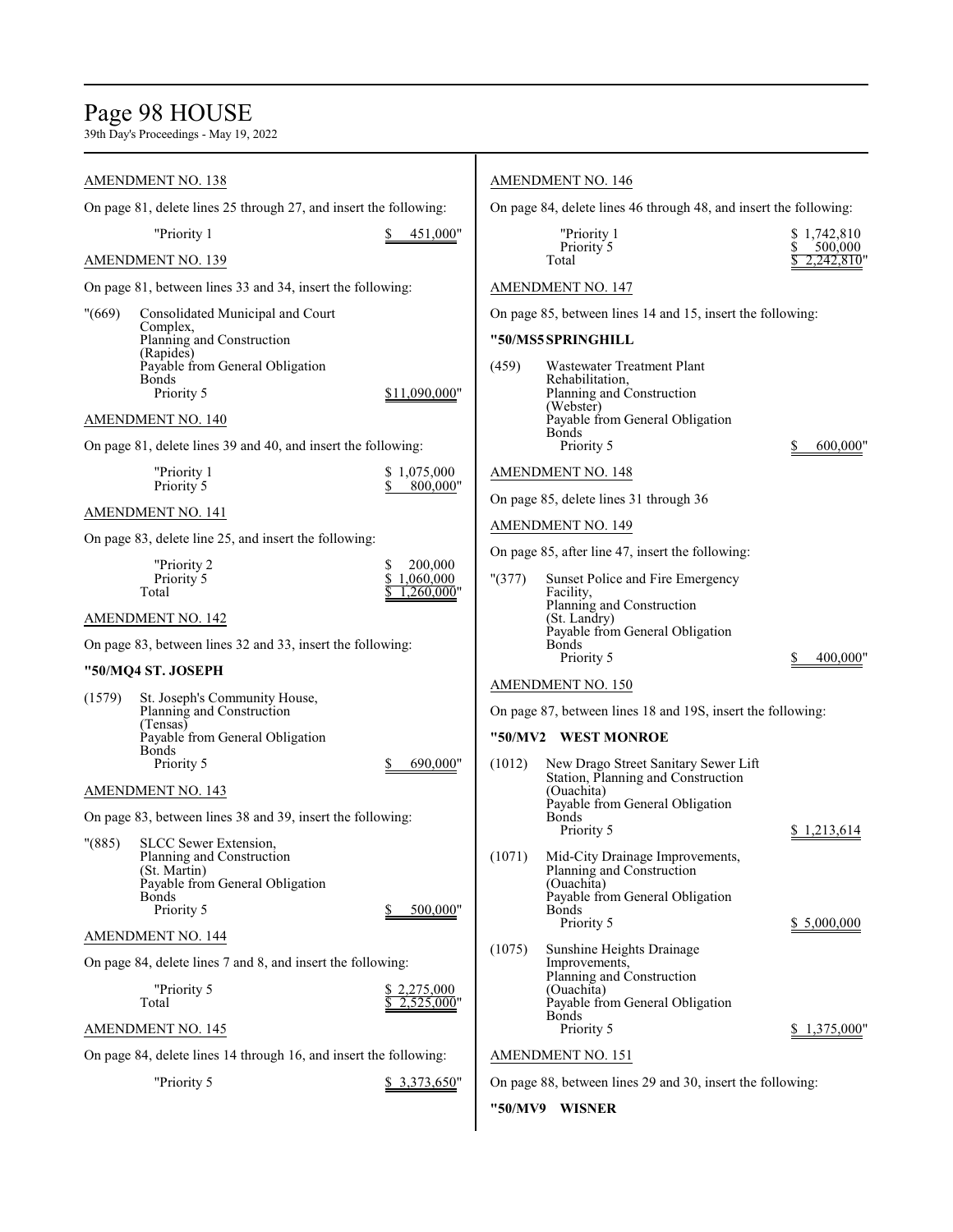### Page 99 HOUSE

| (1259) | Street Improvements,<br>Planning and Construction<br>(Franklin)<br>Payable from General Obligation<br>Bonds                                    |                                                | Priority 5<br>AMENDMENT NO. 158<br>On page 89, delete line 14, and insert the following:                                          | 9,500,000"                                   |
|--------|------------------------------------------------------------------------------------------------------------------------------------------------|------------------------------------------------|-----------------------------------------------------------------------------------------------------------------------------------|----------------------------------------------|
|        | Priority 5<br><b>AMENDMENT NO. 152</b>                                                                                                         | 750,000"                                       | "Priority 1<br>Priority 5<br>Total                                                                                                | \$1,000,000<br>\$24,000,000<br>\$25.000.000' |
|        | On page 88, delete line 34, and insert the following:<br>"Priority 1<br>Priority 5<br>Total                                                    | \$5,644,485<br>\$3,355,515<br>9,000,000"       | <b>AMENDMENT NO. 159</b><br>On page 89, delete lines 37 and 38                                                                    |                                              |
|        | AMENDMENT NO. 153                                                                                                                              |                                                | AMENDMENT NO. 160<br>On page 91, delete lines 31 and 32, and insert the following:                                                |                                              |
|        | On page 88, delete lines 38 and 39, and insert the following:                                                                                  |                                                |                                                                                                                                   |                                              |
|        | "Priority 1<br>Priority 5                                                                                                                      | \$1,850,000<br>\$2,035,000"                    | "Priority 1<br>Priority 5                                                                                                         | \$1,225,000<br>2,750,000"                    |
|        | AMENDMENT NO. 154                                                                                                                              |                                                | AMENDMENT NO. 161                                                                                                                 |                                              |
|        |                                                                                                                                                |                                                | On page 91, delete line 39, and insert the following:                                                                             |                                              |
|        | On page 88, between lines 40 and 41, insert the following:                                                                                     |                                                | "Priority 5                                                                                                                       | 1,000,000"                                   |
| "(706) | Highway 92 Improvements,<br>Planning and Construction<br>(Lafavette)                                                                           |                                                | <b>AMENDMENT NO. 162</b>                                                                                                          |                                              |
|        | Payable from General Obligation                                                                                                                |                                                | On page 92, between lines 26 and 27, insert the following:                                                                        |                                              |
|        | <b>Bonds</b><br>Priority 5                                                                                                                     | \$4,900,000                                    | "50/NAAPOINTE COUPEE COUNCIL ON AGING                                                                                             |                                              |
| (707)  | Langlinais Road Extension,<br>Planning and Construction<br>(Lafayette)<br>Payable from General Obligation<br>Bonds<br>Priority 5               | \$4,930,000                                    | (454)<br>Senior Center,<br>Planning and Construction<br>(Pointe Coupee)<br>Payable from General Obligation<br>Bonds<br>Priority 5 | 395,400"                                     |
| (719)  | Chemin Metairie Parkway Widening,<br>Planning and Construction<br>(Lafayette)<br>Payable from General Obligation<br><b>Bonds</b><br>Priority 5 | \$4,480,000"                                   | <b>AMENDMENT NO. 163</b><br>On page 93, between lines 22 and 23, insert the following:<br>"50/NBJ JONESVILLE FIRE DISTRICT        |                                              |
|        | AMENDMENT NO. 155                                                                                                                              |                                                | New Fire Station at U.S. Hwy. 84<br>(1317)<br>and 3rd Street,                                                                     |                                              |
|        | On page 88, delete line 46, and insert the following:<br>"Priority 1<br>Priority 5<br>Total                                                    | 2,000,000<br>\$<br>700,000<br>\$<br>2,700,000" | Planning and Construction<br>(Catahoula)<br>Payable from General Obligation<br><b>Bonds</b><br>Priority 5                         | 800,000                                      |
|        | <b>AMENDMENT NO. 156</b>                                                                                                                       |                                                | AMENDMENT NO. 164                                                                                                                 |                                              |
|        |                                                                                                                                                |                                                | On page 94, between lines 24 and 25, insert the following:                                                                        |                                              |
|        | On page 88, delete lines 47 and 48<br><b>AMENDMENT NO. 157</b>                                                                                 |                                                | "50/NCR LAFAYETTE PARISH WATERWORKS<br><b>DISTRICT NORTH</b>                                                                      |                                              |
|        | On page 89, between lines 9 and 10, insert the following:                                                                                      |                                                | (1087)<br>Electronic Meter Program,                                                                                               |                                              |
|        | "50/N03 AUDUBON NATURE INSTITUTE, INC.                                                                                                         |                                                | Planning and Construction<br>(Lafayette)<br>Payable from General Obligation                                                       |                                              |
| (625)  | Audubon Facility Renovations<br>and Improvements:<br>Audubon Zoo,<br>Planning and Construction<br>(Orleans)                                    |                                                | <b>Bonds</b><br>Priority 5<br><b>AMENDMENT NO. 165</b>                                                                            | 600,000"                                     |
|        | Payable from General Obligation<br>Bonds                                                                                                       |                                                | On page 95, delete lines 11 and 12                                                                                                |                                              |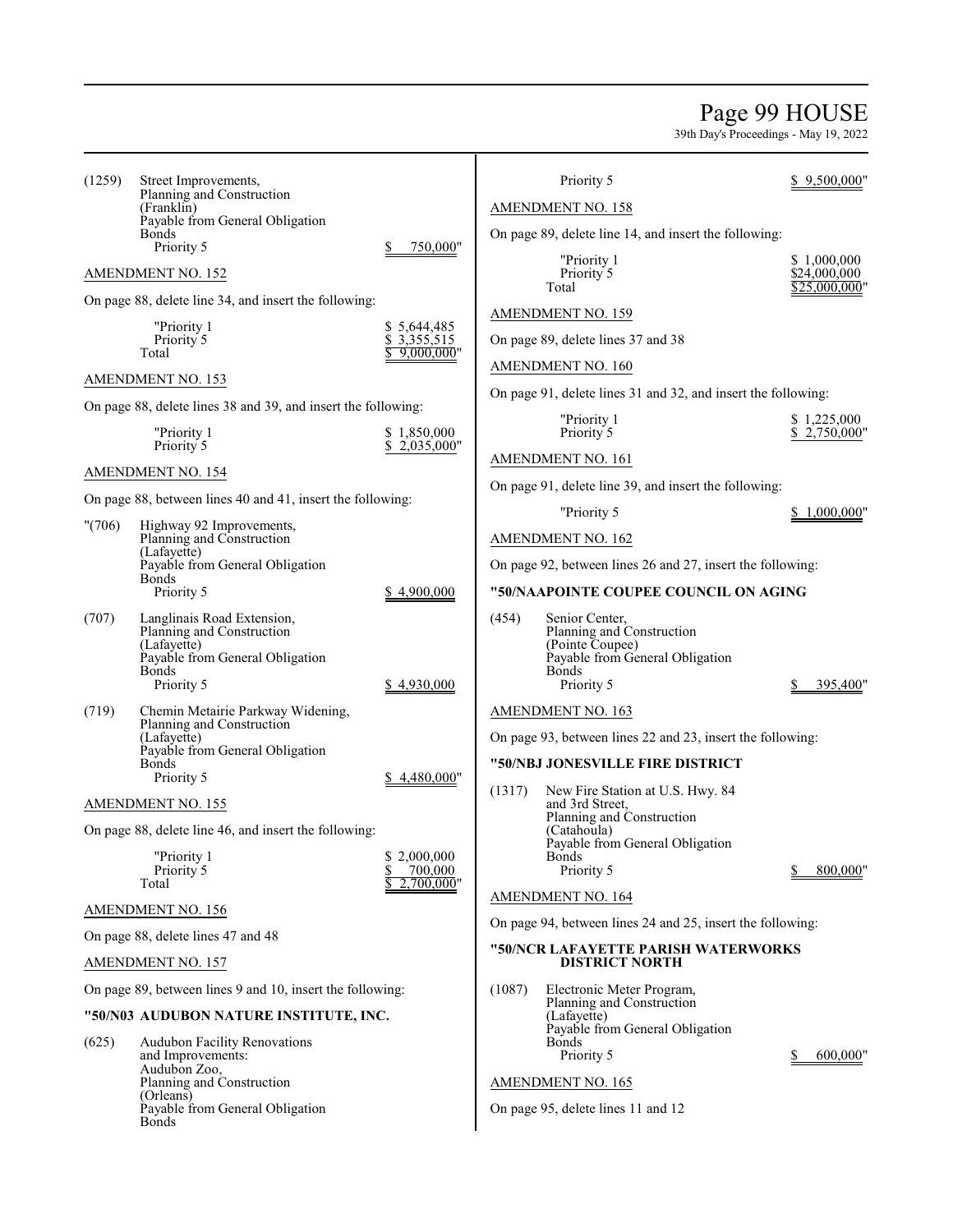### Page 100 HOUSE

39th Day's Proceedings - May 19, 2022

#### AMENDMENT NO. 166

On page 95, delete lines 34 and 35

AMENDMENT NO. 167

On page 95, after line 44, insert the following:

#### **"50/NFE CAJUNDOME**

| (1118) | Cajundome and Convention Center |              |
|--------|---------------------------------|--------------|
|        | Indoor                          |              |
|        | Air Quality Improvements,       |              |
|        | Planning and Construction       |              |
|        | (Lafayette)                     |              |
|        | Payable from General Obligation |              |
|        | Bonds                           |              |
|        | Priority 5                      | \$6,364,182" |

#### AMENDMENT NO. 168

On page 96, delete lines 12 through 14, and insert the following:

| "Priority 2 | \$4,000,000   |
|-------------|---------------|
| Priority 5  | \$40,000,000  |
| Total       | \$44,000,000" |

#### AMENDMENT NO. 169

On page 96, delete line 28, and insert the following:

| "Priority 2 | \$1,500,000  |
|-------------|--------------|
| Priority 5  | \$4.500,000  |
| Total       | \$6,000,000" |

#### AMENDMENT NO. 170

On page 97, between lines 22 and 23, insert the following:

#### **"50/NH7 CEMETERY MAINTENANCE ZACHARY**

| (397) | Public Cemetery Maintenance,    |              |
|-------|---------------------------------|--------------|
|       | Planning and Construction       |              |
|       | (East Baton Rouge)              |              |
|       | Payable from General Obligation |              |
|       | <b>Bonds</b>                    |              |
|       | Priority 5                      | \$3,750,000" |

AMENDMENT NO. 171

On page 97, delete line 35, and insert the following:

"Priority 5 \$ 500,000"

AMENDMENT NO. 172

On page 98, delete lines 14 through 20

AMENDMENT NO. 173

On page 98, between lines 20 and 21, insert the following:

#### "**50/NJA CECILIA WATER CORPORATION**

(1347) Water System Improvements, Planning and Construction (St. Martin) Payable from General Obligation Bonds Priority 5 \$ 495,000

**50/NJL BASTION COMMUNITY OF RESILIENCE**

| (1565) | Veterans Wellness Facility in<br>New Orleans.<br>Planning and Construction<br>(Orleans)<br>Payable from General Obligation<br><b>Bonds</b> |                      |
|--------|--------------------------------------------------------------------------------------------------------------------------------------------|----------------------|
|        | Priority 2<br>Priority 5                                                                                                                   | 100,000<br>1,900,000 |
|        | Total                                                                                                                                      |                      |

Pending submittal and approval of the capital outlay budget request pursuant to the provisions of R.S. 39:112

#### **50/NKQ THIBODAUX REGIONAL HEALTH SYSTEM**

| Emergency Power System Replace- |             |
|---------------------------------|-------------|
| ment and Upgrade,               |             |
| Planning and Construction       |             |
| (Lafourche)                     |             |
| Payable from General Obligation |             |
| <b>Bonds</b>                    |             |
| Priority 5                      | \$3,000,000 |
|                                 |             |

Pending approval of the capital outlay budget request pursuant to the provisions of R.S. 39:112"

#### AMENDMENT NO. 174

On page 98, between lines 36 and 37, insert the following:

#### **"50/NMB CALCASIEU PARISH WATERWORKS DISTRICT 1, WARD 1**

(392) New Water Treatment Plant C, Planning and Construction (Calcasieu) Payable from General Obligation Bonds<br>Priority 5  $$4,750,000"$ 

#### AMENDMENT NO. 175

On page 99, delete lines 25 through 27, and insert the following:

| "Priority 1 | \$2,100,000  |
|-------------|--------------|
| Priority 5  | \$2,000,000  |
| Total       | \$4,100,000" |

#### AMENDMENT NO. 176

On page 99, delete line 42, and insert the following:

| "Priority 1 | \$6,000,000   |
|-------------|---------------|
| Priority 5  | \$20,000,000  |
| Total       | \$26,000,000" |

#### AMENDMENT NO. 177

On page 100, between lines 5 and 6, insert the following:

#### **"50/NRUEAST BATON ROUGE COUNCIL ON AGING**

(1349) Lotus Village at the Lakes Senior Community, Planning, Development and Construction (East Baton Rouge) Payable from General Obligation Bonds<br>Priority 5

 $$7,184,000"$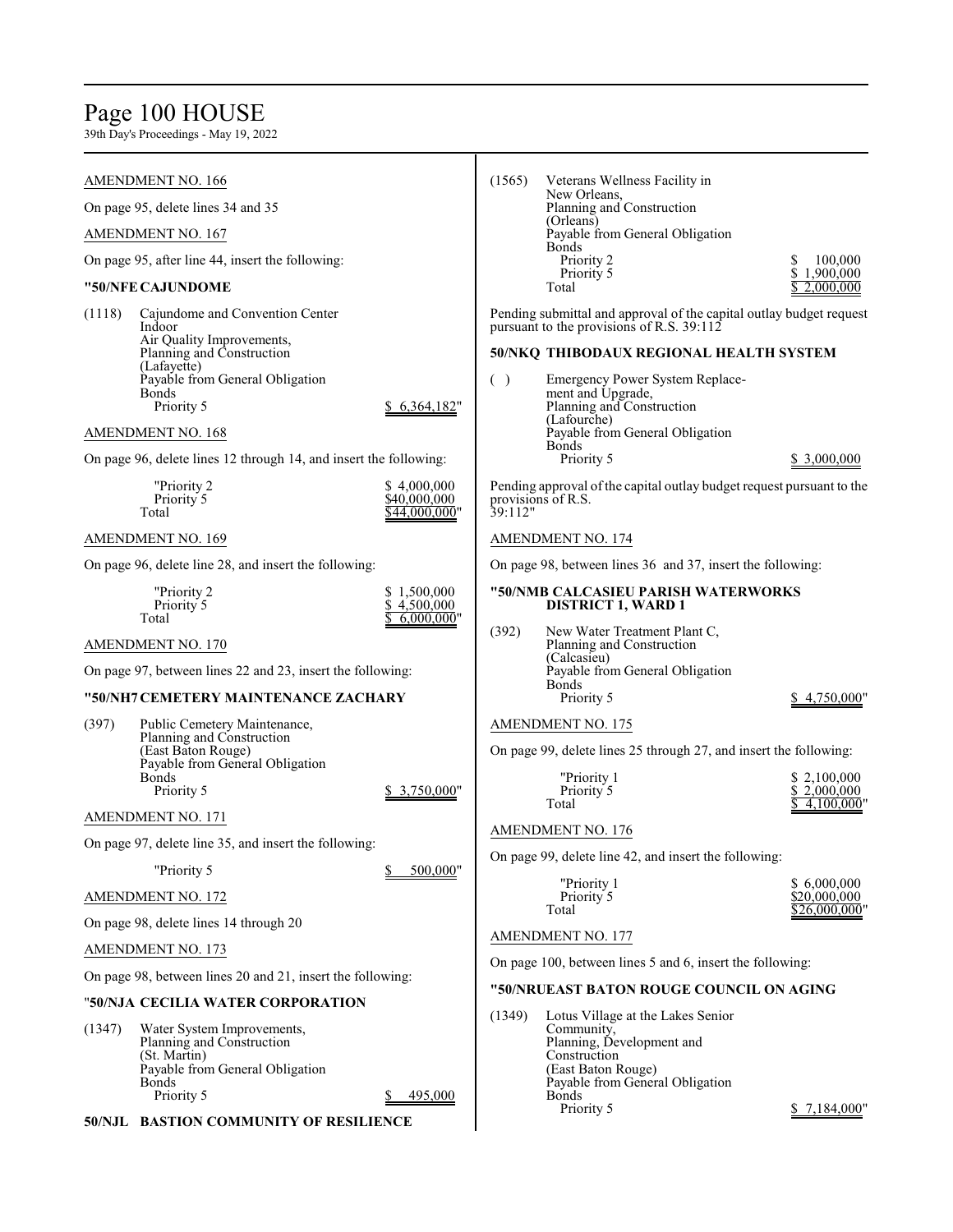#### AMENDMENT NO. 178

On page 100, delete lines 26 through 28, and insert the following:

"Priority 1 \$ 3,450,000"

#### AMENDMENT NO. 179

On page 100, delete lines 29 and 30

#### AMENDMENT NO. 180

On page 102, delete lines 26 and 27, and insert the following:

"Priority 5 <br>
Total <br>
Total <br>
T.700.000  $7,700,000$ 

#### AMENDMENT NO. 181

On page 102, delete line 28, and insert the following:

### **"50/NYVNOTRE DAME HEALTH SYSTEM"**

#### AMENDMENT NO. 182

On page 102, delete lines 41 and 42, and insert the following:

| 680,000    |
|------------|
|            |
|            |
| 340,000    |
| 1.020.000" |
|            |

#### AMENDMENT NO. 183

On page 103, between lines 20 and 21, insert the following:

#### **"50/NZRLOWER CAMERON HOSPITAL SERVICE DISTRICT**

| (681) | Hospital Facility and Equipment |            |
|-------|---------------------------------|------------|
|       | Upgrade,                        |            |
|       | Planning and Construction       |            |
|       | (Cameron)                       |            |
|       | Payable from General Obligation |            |
|       | Bonds                           |            |
|       | Priority 5                      | 4,700,000" |
|       |                                 |            |

#### AMENDMENT NO. 184

On page 103, delete lines 29 and 30

#### AMENDMENT NO. 185

On page 104, delete lines 32 through 36, and insert the following:

| \$43,000,000   |
|----------------|
|                |
| \$16,871,000   |
| \$46,000,000   |
| \$40,446,819   |
| \$146,317,819" |
|                |

#### AMENDMENT NO. 186

On page 117, at the beginning of line 7, after "(P)" and before "Notwithstanding" insert "(1)"

#### AMENDMENT NO. 187

On page 117, between lines 17 and 18, insert the following:

"(2) Notwithstanding anything contained in this Act or any other provision of law, Lafayette Parish is authorized to execute contracts for the Bayou Vermilion Flood Control project prior to execution of a cooperative endeavor agreement, the granting of a line of credit or the sale of bonds. The appropriation for this project may be used to pay any obligation incurred or to reimburse any expenditure made pursuant to such contracts unless the Commissioner of Administration is advised by bond counsel to the state that such may violate federal tax law. The office of facility planning and control shall consult with bond counsel to the State relative to any federal tax issues.

(3) Notwithstanding anything contained in this Act or any other provision of law, Lafayette Parish is authorized to execute contracts for the Parish Government Complex, ParishCourthouse project prior to execution of a cooperative endeavor agreement, the granting of a line of credit, or the sale of bonds. The appropriation for this project may be used to pay any obligation incurred or to reimburse any expenditure made pursuant to such contracts unless the Commissioner of Administration is advised by bond counsel to the state that such may violate federal tax law. The office of facility planning and control shall consult with bond counsel to the State relative to any federal tax issues."

#### AMENDMENT NO. 188

On page 119, between lines 17 and 18, insert the following:

"(T) Notwithstanding anything contained in this Act, any prior Capital Outlay Act to the contrary, any other provisions of law, or the provisions of R.S. 39:112(E)(2), the Livingston Parish Emergency Response and Evacuation Center, Planning and Construction project for the Livingston Parish Sheriff's Office shall be exempt from all local match requirements."

#### **SENATE FLOOR AMENDMENTS**

Amendments proposed by Senator Allain to Re-Reengrossed House Bill No. 2 by Representative Bishop

#### AMENDMENT NO. 1

In Senate Committee Amendment No. 1, proposed by the Senate Committee on Revenue and Fiscal Affairs on May 11, 2022, and adopted by the Senate on May 12, 2022, on page 1, delete lines 3 and 4, and insert the following:

| "Priority 1 | \$40,285,237  |
|-------------|---------------|
| Priority 5  | \$55,000,000" |

#### AMENDMENT NO. 2

Delete Senate Committee Amendment Nos. 2, 3, and 4, proposed by the Senate Committee on Revenue and Fiscal Affairs on May 11, 2022, and adopted by the Senate on May 12, 2022.

#### AMENDMENT NO. 3

In Senate Committee No. 12, proposed by the Senate Committee on Revenue and Fiscal Affairs on May 11, 2022, and adopted by the Senate on May 12, 2022, on page 2, line 22, delete "26 and" and insert "25 through"

#### AMENDMENT NO. 4

٦ Delete Senate Committee Amendment No. 13, proposed by the Senate Committee on Revenue and Fiscal Affairs on May 11, 2022, and adopted by the Senate on May 12, 2022.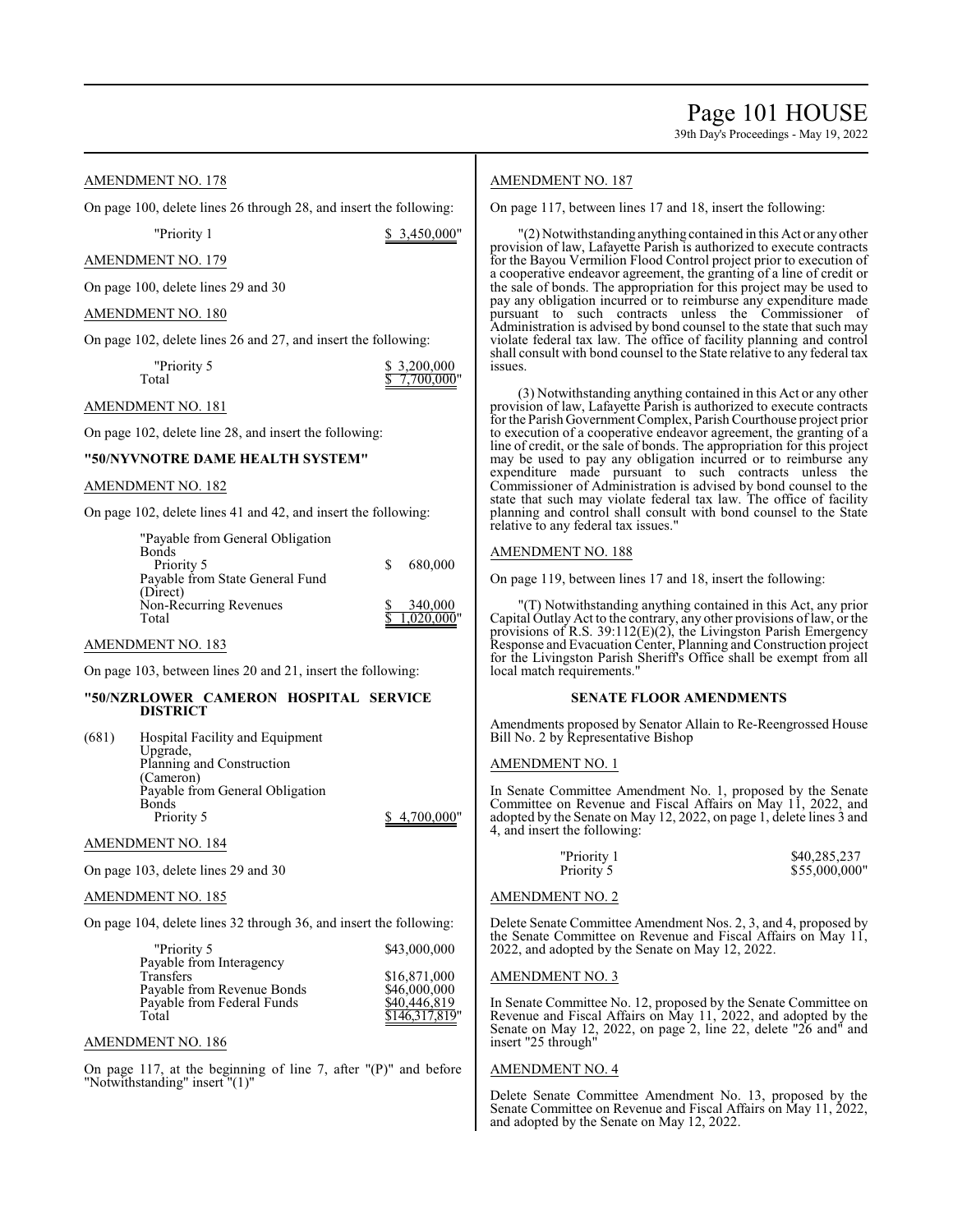### Page 102 HOUSE

39th Day's Proceedings - May 19, 2022

#### AMENDMENT NO. 5 ٦

In Senate Committee Amendment No. 19, proposed by the Senate Committee on Revenue and Fiscal Affairs on May 11, 2022, and adopted by the Senate on May 12, 2022, on page 3, line 11, change "(546)" to "(1600)"

#### AMENDMENT NO. 6

In Senate Committee Amendment No. 19, proposed by the Senate Committee on Revenue and Fiscal Affairs on May 11, 2022, and adopted by the Senate on May 12, 2022, on page 3, line 16, change "approval<sup>"</sup> to "submittal"

#### AMENDMENT NO. 7

٦ In Senate Committee Amendment No. 19, proposed by the Senate Committee on Revenue and Fiscal Affairs on May 11, 2022, and adopted by the Senate on May 12, 2022, on page 3, line 18, change "(547)" to "(1601)"

#### AMENDMENT NO. 8

In Senate Committee Amendment No. 19, proposed by the Senate Committee on Revenue and Fiscal Affairs on May 11, 2022, and adopted by the Senate on May 12, 2022, on page 3, delete lines 21 and 22, and insert the following;

| \$5,400,000 |
|-------------|
|             |
|             |
| 600,000"    |
|             |

#### AMENDMENT NO. 9

In Senate Committee Amendment No. 19, proposed by the Senate Committee on Revenue and Fiscal Affairs on May 11, 2022, and adopted by the Senate on May 12, 2022, on page 3, line 24, change "approval" to "submittal"

#### AMENDMENT NO. 10

In Senate Committee Amendment No. 19, proposed by the Senate Committee on Revenue and Fiscal Affairs on May 11, 2022, and adopted by the Senate on May 12, 2022, on page 3, line 26, change "(1308)" to "(1599)"

#### AMENDMENT NO. 11

٦ In Senate Committee Amendment No. 19, proposed by the Senate Committee on Revenue and Fiscal Affairs on May 11, 2022, and adopted by the Senate on May 12, 2022, on page 3, at the beginning of line 31, delete "( )" and insert "(1598)"

#### AMENDMENT NO. 12

In Senate Committee Amendment No. 19, proposed by the Senate Committee on Revenue and Fiscal Affairs on May 11, 2022, and adopted by the Senate on May 12, 2022, on page 3, delete lines 36 and 37 in their entirety, and insert the following:

|  | "(1606) LA 173 (Ford Street) Overlay, |          |
|--|---------------------------------------|----------|
|  | 1.32 Miles.                           |          |
|  | Planning and Construction             |          |
|  | (Caddo)                               |          |
|  | Payable from General Obligation       |          |
|  | Bonds                                 |          |
|  | Priority 5                            | 750,000" |
|  |                                       |          |

AMENDMENT NO. 13 ٦

In Senate Committee Amendment No. 37, proposed by the Senate Committee on Revenue and Fiscal Affairs on May 11, 2022, and adopted by the Senate on May 12, 2022, on page 5, line 36, delete "and approval"

#### AMENDMENT NO. 14

Delete Senate Committee Amendment No. 53, proposed by the Senate Committee on Revenue and Fiscal Affairs on May 11, 2022, and adopted by the Senate on May 12, 2022.

#### AMENDMENT NO. 15 ٦

In Senate Committee Amendment No. 54, proposed by the Senate Committee on Revenue and Fiscal Affairs, on May 11, 2022, and adopted by the Senate on May 12, 2022, on page 8, line 13, after "Acquisition," insert "Purchase and Development,"

#### AMENDMENT NO. 16

In Senate Committee Amendment No. 58, proposed by the Senate Committee on Revenue and Fiscal Affairs on May 11, 2022, and adopted by the Senate on May 12, 2022, on page 8, delete line 35, and insert the following:

| "Payable from State General Fund |              |
|----------------------------------|--------------|
| (Direct)                         |              |
| Non-Recurring Revenues           | \$1,500,000" |

#### AMENDMENT NO. 17

In Senate Committee Amendment No. 65, proposed by the Senate Committee on Revenue and Fiscal Affairs on May 11, 2022, and adopted by the Senate on May 12, 2022, on page 9, delete line 21, and insert the following:

| "Priority 1<br>Payable from State General Fund | 143.250             |
|------------------------------------------------|---------------------|
| (Direct)<br>Non-Recurring Revenues<br>Total    | 765,000<br>908.250" |

#### AMENDMENT NO. 18

In Senate Committee Amendment No. 71, proposed by the Senate Committee on Revenue and Fiscal Affairs, on May 11, 2022, and adopted by the Senate on May 12, 2022, on page, 10, delete line 29, and insert the following:

### "Priority 2  $\frac{$1,290,000"}{ }$

#### AMENDMENT NO. 19

In Senate Committee Amendment No. 72, proposed by the Senate Committee on Revenue and Fiscal Affairs on May 11, 2022, and adopted by the Senate on May 12, 2022, on page 10, delete line 38, and insert the following:

| "Priority 5                     | \$2,000,000  |
|---------------------------------|--------------|
| Payable from State General Fund |              |
| (Direct)                        |              |
| Non-Recurring Revenues          | \$3,000,000  |
| Total                           | \$5,000,000" |

#### AMENDMENT NO. 20

٦ In Senate Committee Amendment No. 73, proposed by the Senate Committee on Revenue and Fiscal Affairs on May 11, 2022, and adopted by the Senate on May 12, 2022, on page 10, at the beginning of line 41, delete "( )" and insert "(1597)"

#### AMENDMENT NO. 21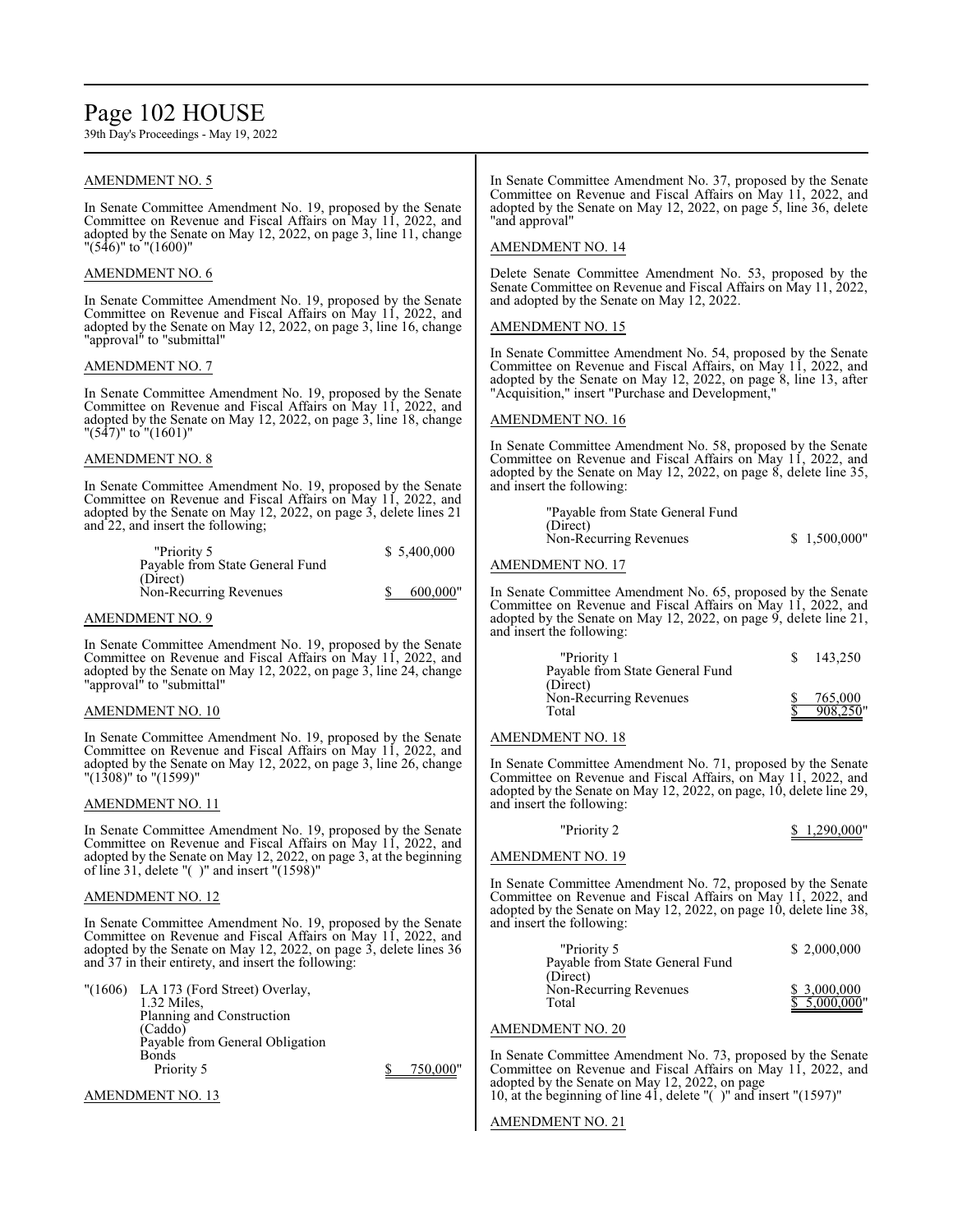In Senate Committee Amendment No. 79, proposed by the Senate AMENDMENT NO. 28

Committee on Revenue and Fiscal Affairs on May 11, 2022, and adopted by the Senate on May 12, 2022, on page 12, delete line 8, and insert the following:

| "Priority 5                     | 600,000  |
|---------------------------------|----------|
| Payable from State General Fund |          |
| (Direct)                        |          |
| Non-Recurring Revenues          | 150,000  |
| Total                           | 750.000" |
|                                 |          |

#### AMENDMENT NO. 22

In Senate Committee Amendment No. 79, proposed by the Senate Committee on Revenue and Fiscal Affairs on May 11, 2022, and adopted by the Senate on May 12, 2022, on page 12, delete line 13, and insert the following:

| "Priority 5                                 | S. | 600,000     |
|---------------------------------------------|----|-------------|
| Payable from State General Fund<br>(Direct) |    |             |
| Non-Recurring Revenues                      |    | 150,000     |
| Total                                       |    | $750,000$ " |

#### AMENDMENT NO. 23

In Senate Committee Amendment No. 82, proposed by the Senate Committee on Revenue and Fiscal Affairs on May 11, 2022, and adopted by the Senate on May 12, 2022, on page 12, delete line 35, and insert the following:

| "Priority 2      | 315,000      |
|------------------|--------------|
| Priority 5       | \$1.674,000  |
| Total            | \$1,989,000" |
| AMENDMENT NO. 24 |              |

In Senate Committee Amendment No. 93, proposed by the Senate Committee on Revenue and Fiscal Affairs on May 11, 2022, and adopted by the Senate on May 12, 2022, on page 14, delete line 16, and insert the following:

#### "Priority 5 \$ 950,000"

#### AMENDMENT NO. 25

Delete Senate Committee Amendment No. 95, proposed by the Senate Committee on Revenue and Fiscal Affairs on May 11, 2022, and adopted by the Senate on May 12, 2022.

#### AMENDMENT NO. 26

In Senate Committee Amendment No. 98, proposed by the Senate Committee on Revenue and Fiscal Affairs on May 11, 2022, and adopted by the Senate on May 12, 2022, on page 15, delete line 9, and insert the following:

| "Priority 2                     | \$2,000,000  |
|---------------------------------|--------------|
| Payable from State General Fund |              |
| (Direct)                        |              |
| Non-Recurring Revenues          | 700,000      |
| Total                           | \$2,700,000" |
|                                 |              |

#### AMENDMENT NO. 27

In Senate Committee Amendment No. 100, proposed by the Senate Committee on Revenue and Fiscal Affairs on May 11, 2022, and adopted by the Senate on May 12, 2022, on page 15, delete lines 19 through 21, and insert the following:

| "Priority 1 | \$ 3,000,000 |
|-------------|--------------|
| Priority 5  | \$ 5,000,000 |
| Total       | \$8,000,000" |

In Senate Committee Amendment No. 102, proposed by the Senate Committee on Revenue and Fiscal Affairs on May 11, 2022, and adopted by the Senate on May 13, 2022, on page, 15, delete lines 30 through 39.

#### AMENDMENT NO. 29

Delete Senate Committee Amendment Nos. 108 and 171, proposed by the Senate Committee on Revenue and Fiscal Affairs on May 11, 2022, and adopted by the Senate on May 12, 2022.

#### AMENDMENT NO. 30

Delete Senate Committee Amendment Nos. 112, 113, 116, 120, 121, 125, 129, 143, and 147, proposed by the Senate Committee on Revenue and Fiscal Affairs on May 11, 2022, and adopted by the Senate on May 12, 2022

#### AMENDMENT NO. 31

In Senate Committee Amendment No. 118, proposed by the Senate Committee on Revenue and Fiscal Affairs on May 11, 2022, and adopted by the Senate on May 12, 2022, on page 18, line 28, delete "Distrect" and insert "District"

#### AMENDMENT NO. 32

Delete Senate Committee Amendment No.119, proposed by the Senate Committee on Revenue and Fiscal Affairs on May 11, 2022, and adopted by the Senate on May 12, 2022.

#### AMENDMENT NO. 33

In Senate Committee Amendment No. 123, proposed by the Senate Committee on Revenue and Fiscal Affairs on May 11, 2022, and adopted by the Senate on May 12, 2022, on page 19, line 23, delete "line" and insert "lines"

#### AMENDMENT NO. 34

In Senate Committee Amendment No. 127, proposed by the Senate Committee on Revenue and Fiscal Affairs on May 11, 2022, and adopted by the Senate on May 12, 2022, on page 20, delete line 15 in its entirety, and insert the following:

|        | "Priority 5                                                                                                                                  | \$1,000,000 |
|--------|----------------------------------------------------------------------------------------------------------------------------------------------|-------------|
| (1591) | Emergency Repairs to Weyerauch<br>Canal and Timberlane Drive,<br>Planning and Construction<br>(Jefferson)<br>Payable from General Obligation |             |
|        | <b>Bonds</b><br>Priority 5                                                                                                                   | \$2,000,000 |

Pending approval of the capital outlay budget request pursuant to the provisions of R.S. 39:112."

#### AMENDMENT NO. 35

In Senate Committee Amendment No. 135, proposed by the Senate Committee on Revenue and Fiscal Affairs on May 11, 2022, and adopted by the Senate on May 12, 2022, on page 21, delete lines 25 through 27, and insert the following:

| "Priority 1 | 645,100      |
|-------------|--------------|
| Priority 5  | \$2,800,000  |
| Total       | \$3,445,100" |
|             |              |

AMENDMENT NO. 36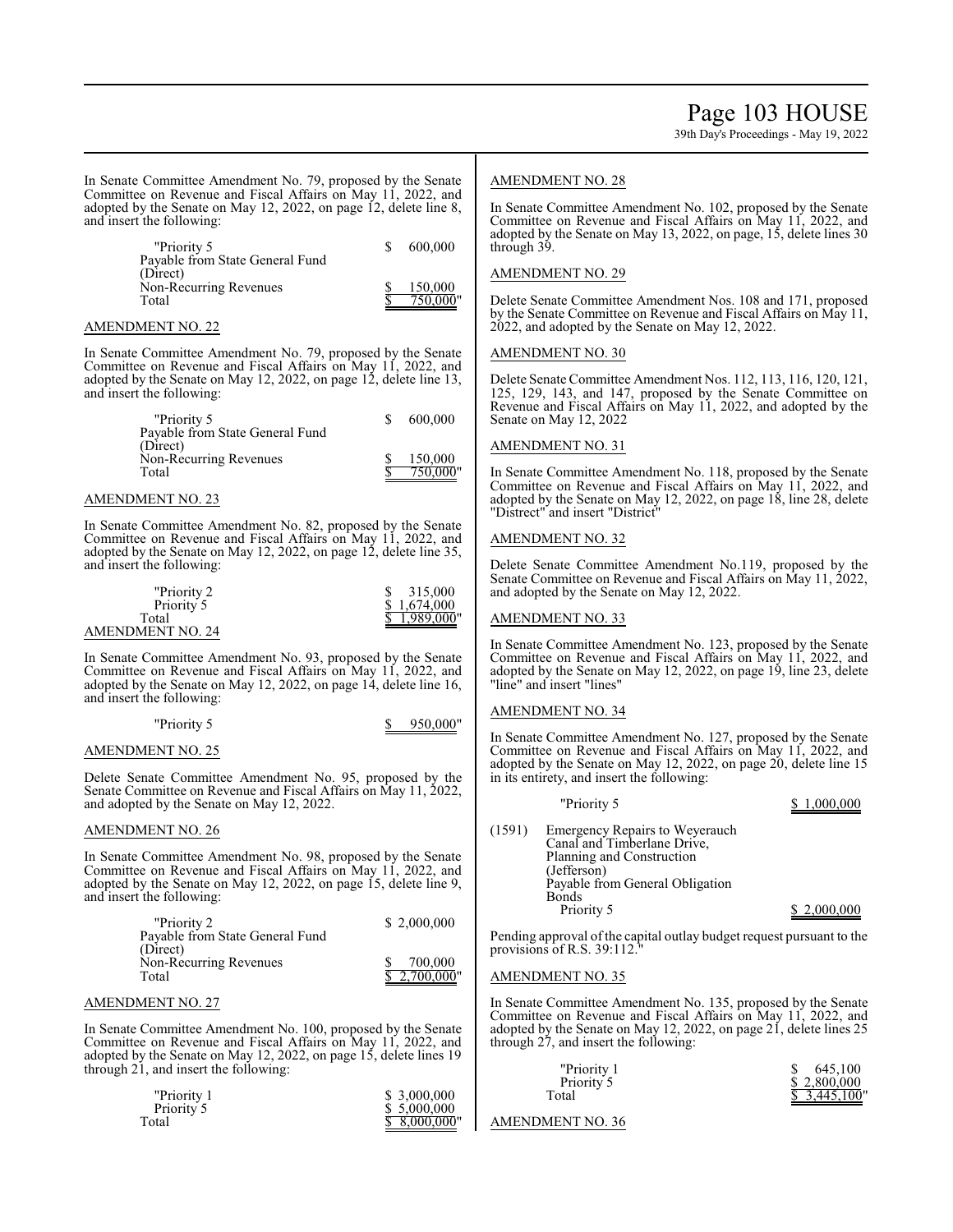### Page 104 HOUSE

39th Day's Proceedings - May 19, 2022

In Senate Committee Amendment No. 136, proposed by the Senate Committee on Revenue and Fiscal Affairs on May 11, 2022, and adopted by the Senate on May 12, 2022, on page 21, delete lines 30 through 32, and insert the following:

| "Priority 1 | 250,000      |
|-------------|--------------|
| Priority 5  | \$2,650,000  |
| Total       | \$2,900,000" |

#### AMENDMENT NO. 37

I In Senate Committee Amendment No. 150, proposed by the Senate Committee on Revenue and Fiscal Affairs on May 11, 2022, and adopted by the Senate on May 12, 2022, on page 23, line 27, change "19S" to "19"

#### AMENDMENT NO. 38

In Senate Committee Amendment No. 158, proposed by the Senate Committee on Revenue and Fiscal Affairs on May 11, 2022, and adopted by the Senate on May 12, 2022, on page 25, delete lines 13 through 15, and insert the following:

| "Priority 2 | 500,000       |
|-------------|---------------|
| Priority 5  | \$25,000,000  |
| Total       | \$25,500,000" |

#### AMENDMENT NO. 39

Delete Senate Committee Amendment No. 160, proposed by the Senate Committee on Revenue and Fiscal Affairs on May 11, 2022, and adopted by the Senate on May 12, 2022.

#### AMENDMENT NO. 40

In Senate Committee Amendment No. 173, proposed by the Senate Committee on Revenue and Fiscal Affairs on May 11, 2022, and adopted by the Senate on May 12, 2022, on page 27, delete lines 24 through 27, and insert the following:

| "Priority 5                     | \$1,900,000 |
|---------------------------------|-------------|
| Payable from State General Fund |             |
| (Direct)                        |             |
| Non-Recurring Revenues          | 500,000     |
| Total                           | \$2,400,000 |

Pending approval of the capital outlay budget request pursuant to the"

#### AMENDMENT NO. 41

In Senate Committee Amendment No. 173, proposed by the Senate Committee on Revenue and Fiscal Affairs on May 11, 2022, and adopted by the Senate on May 12, 2022, on page 27, between lines 28 and 29, insert the following:

#### "**50/NKM TIGER ATHLETIC FOUNDATION**

(1605) Pete Maravich Assembly Center ("PMAC") Arena Renovation, Expansion, and Upgrades, Planning and Construction Payable from General Obligation Bonds<br>Priority 5  $$10,000,000$ 

Pending approval of the capital outlay budget request pursuant to the provisions of R.S. 39:112.

AMENDMENT NO. 42

Delete Senate Committee Amendment No. 174, proposed by the Senate Committee on Revenue and Fiscal Affairs on May 11, 2022, and adopted by the Senate on May 12, 2022.

#### AMENDMENT NO. 43

In Senate Committee Amendment No. 4, proposed by the Senate Committee on Finance on May 13, 2022, and adopted by the Senate on May 15, 2022, on page 1, line 31, after "3," insert "delete"

#### AMENDMENT NO. 44

٦ In Senate Committee Amendment No. 5, proposed by the Senate Committee Finance on May 13, 2022, and adopted by the Senate on May 15, 2022, on page 1, delete lines 42 through 44, and on page 2, delete line 1, and insert the following:

| "Priority 5                                | \$20,000,000  |
|--------------------------------------------|---------------|
| Payable from Louisiana Rescue<br>Plan Fund | \$10,000,000  |
| Total                                      | \$58,029,300" |
|                                            |               |

#### AMENDMENT NO. 45

In Senate Committee Amendment No. 7, proposed by the Senate Committee on Finance on May 13, 2022, and adopted by the Senate on May 15, 2022, on page 2, delete lines 14 through 17, and insert the following:

| "Priority 2                     | \$1,000,000 |
|---------------------------------|-------------|
| Priority 5                      | 150,000     |
| Payable from State General Fund |             |
| (Direct)                        |             |
| Non-Recurring Revenues          | 499.961     |
| Total                           |             |

#### AMENDMENT NO. 46

In Senate Committee Amendment No. 11, proposed by the Senate Committee on Finance on May 13, 2022, and adopted by the Senate on May 15, 2022, on page 3, delete line 5, after "Fund" insert "(Direct)"

#### AMENDMENT NO. 47

Delete Senate Committee Amendment No. 13, proposed by the Senate Committee on Finance on May 13, 2022, and adopted by the Senate on May 15, 2022.

#### AMENDMENT NO. 48

In Senate Committee Amendment No. 15, proposed by the Senate Committee on Finance on May 13, 2022, and adopted by the Senate on May 15, 2022, on page 3, delete lines 36 through 38, and insert the following:

| Priority 5                                               | \$1,000,000                               |
|----------------------------------------------------------|-------------------------------------------|
| Payable from the Capital Outlay Savings<br>Fund<br>Total | \$2,500,000<br>$\overline{\$}$ 3,500,000" |

#### AMENDMENT NO. 49

Delete Senate Committee Amendment No. 20, proposed by the Senate Committee on Finance on May 13, 2022, and adopted by the Senate on May 15, 2022.

#### AMENDMENT NO. 50

In Senate Committee Amendment No. 21, proposed by the Senate Committee on Finance on May 13, 2022, and adopted by the Senate on May 15, 2022, on page 4, line 43, change "Payable from State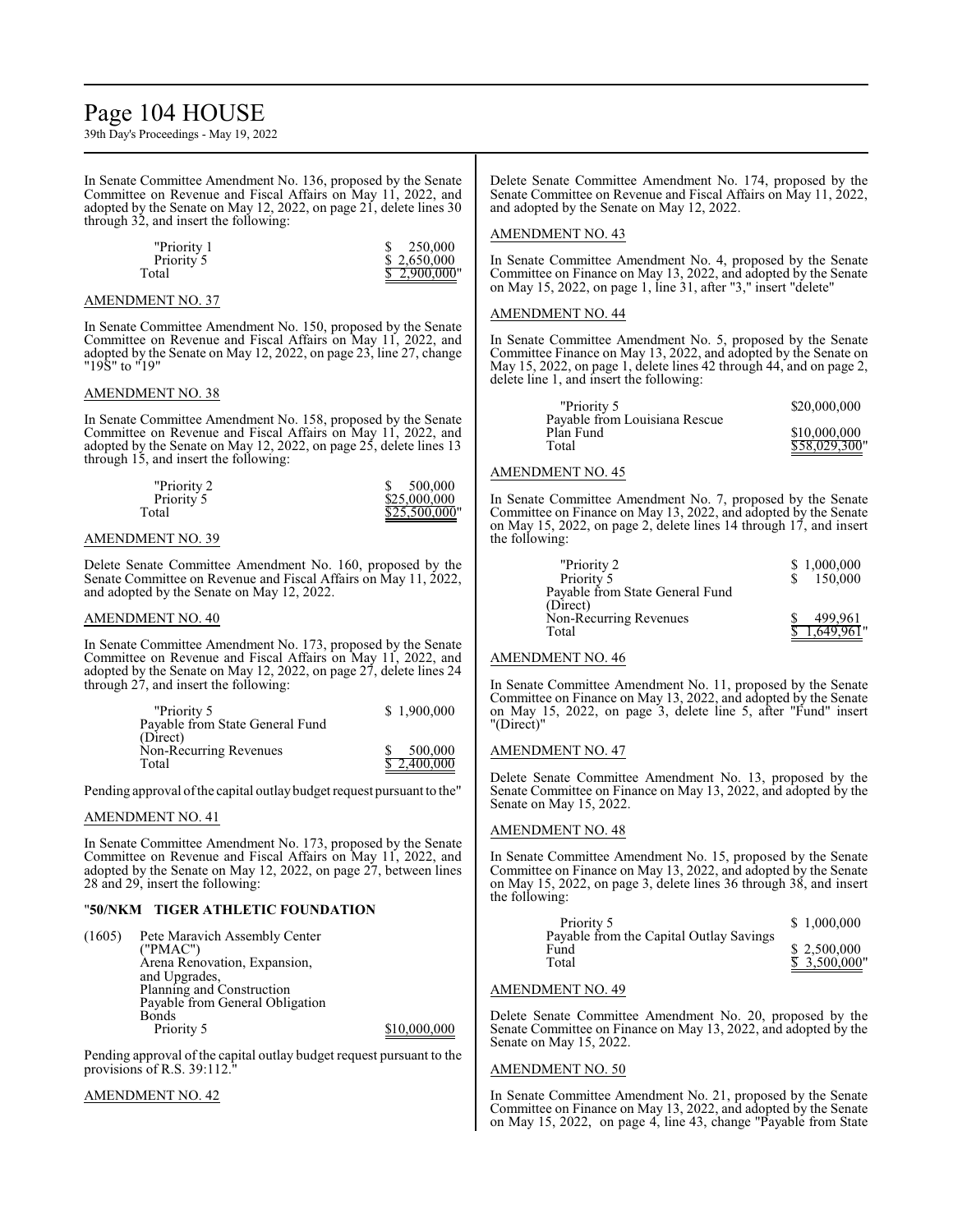### Page 105 HOUSE

39th Day's Proceedings - May 19, 2022

General Fund (Direct)" to "Payable from the Capital Outlay Savings Fund"

#### AMENDMENT NO. 51

Delete Senate Committee Amendment No. 24, proposed by the Senate Committee on Finance on May 13, 2022, and adopted by the Senate on May 15, 2022.

#### AMENDMENT NO. 52

Delete Senate Committee Amendment Nos. 34, 38, 123, and 163, proposed by the Senate Committee on Finance on May 13, 2022, and adopted by the Senate on May 15, 2022.

#### AMENDMENT NO. 53

In Senate Committee Amendment No. 40, proposed by the Senate Committee on Finance on May 13, 2022, and adopted by the Senate on May 15, 2022, on page 8, at the end of line 9, change "\$1,825,000" to "1,875,000" and at the end of line 12, change "\$1,875,000" to "\$1,925,000"

#### AMENDMENT NO. 54

Delete Senate Committee Amendment No. 44, proposed by the Senate Committee on Finance on May 13, 2022, and adopted by the Senate on May 15, 2022.

#### AMENDMENT NO. 55

In Senate Committee Amendment No. 62, proposed by the Senate Committee on Finance on May 13, 2022, and adopted by the Senate on May 15, 2022, on page 12, at the end ofline 1, change "\$495,000" to "\$495,400"

#### AMENDMENT NO. 56

In Senate Committee Amendment No. 65, proposed by the Senate Committee on Finance on May 13, 2022, and adopted by the Senate on May 15, 2022, on page 12, at the end of line 26, change "\\$11,128,182" to "\\$11,128,082"

#### AMENDMENT NO. 57

٦ Delete Senate Committee Amendment No. 70, proposed by the Senate Committee on Finance on May 13, 2022, and adopted by the Senate on May 15, 2022.

#### AMENDMENT NO. 58

In Senate Committee Amendment No. 78, proposed by the Senate Committee on Finance, on May 13, 2022, and adopted by the Senate on May 15, 2022, on page 14, at the beginning of line 38, delete "( )" and insert "(1594)"

#### AMENDMENT NO. 59

In Senate Committee Amendment No. 78, proposed by the Senate Committee on Finance on May 13, 2022, and adopted by the Senate on May 15, 2022, on page 14, delete line 43, and insert the following:

| "Transfers                      | \$1.500,000  |
|---------------------------------|--------------|
| Payable from State General Fund |              |
| (Direct)                        |              |
| Non-Recurring Revenues          | 570,000      |
| Total                           | \$2.070.000" |

AMENDMENT NO. 60

Delete Senate Committee Amendment No. 85, proposed by the Senate Committee on Finance on May 13, 2022, and adopted by the Senate on May 15, 2022.

#### AMENDMENT NO. 61

Delete Senate Committee Amendment No. 94, proposed by the Senate Committee on Finance on May 13, 2022, and adopted by the Senate on May 15, 2022.

#### AMENDMENT NO. 62

In Senate Committee Amendment No. 103, proposed by the Senate Committee on Finance on May 13, 2022, and adopted by the Senate on May 15, 2022, on page 18, line 25, after "delete", delete the remainder of the line, and insert "lines 27 and 28, and insert the following:"

#### AMENDMENT NO. 63

In Senate Committee Amendment No. 105, proposed by the Senate Committee on Finance on May 13, 2022, and adopted by the Senate on May 15, 2022, on page 18, at the beginning of line 38, delete "( )" and insert "(1604)"

#### AMENDMENT NO. 64

Delete Senate Committee Amendment No. 109, proposed by the Senate Committee on Finance on May 13, 2022, and adopted by the Senate on May 15, 2022.

### AMENDMENT NO. 65

٦ In Senate Committee Amendment No. 114, proposed by the Senate Committee on Finance on May 13, 2022, and adopted by the Senate on May 15, 2022, on page 20, delete lines 11 through 15, and insert the following:

| "Payable from State General Fund |          |
|----------------------------------|----------|
| (Direct)                         |          |
| Non-Recurring Revenues           | 326,000" |
|                                  |          |

#### AMENDMENT NO. 66

In Senate Committee Amendment No. 118, proposed by the Senate Committee on Finance on May 13, 2022, and adopted by the Senate on May 15, 2022, on page 20, delete lines 37 through 40, and insert the following:

| "Payable from State General Fund |          |
|----------------------------------|----------|
| (Direct)                         |          |
| Non-Recurring Revenues           | 675,000" |

#### AMENDMENT NO. 67

Delete Senate Committee Amendment No. 125, proposed by the Senate Committee on Finance on May 13, 2022, and adopted by the Senate on May 15, 2022.

#### AMENDMENT NO. 68

In Senate Committee Amendment No. 132, proposed by the Senate Committee on Finance on May 13, 2022, and adopted by the Senate on May 15, 2022, on page 23, delete lines 28 through 30, and insert the following:

"Payable from the Capital Outlay Savings Fund"

#### AMENDMENT NO. 69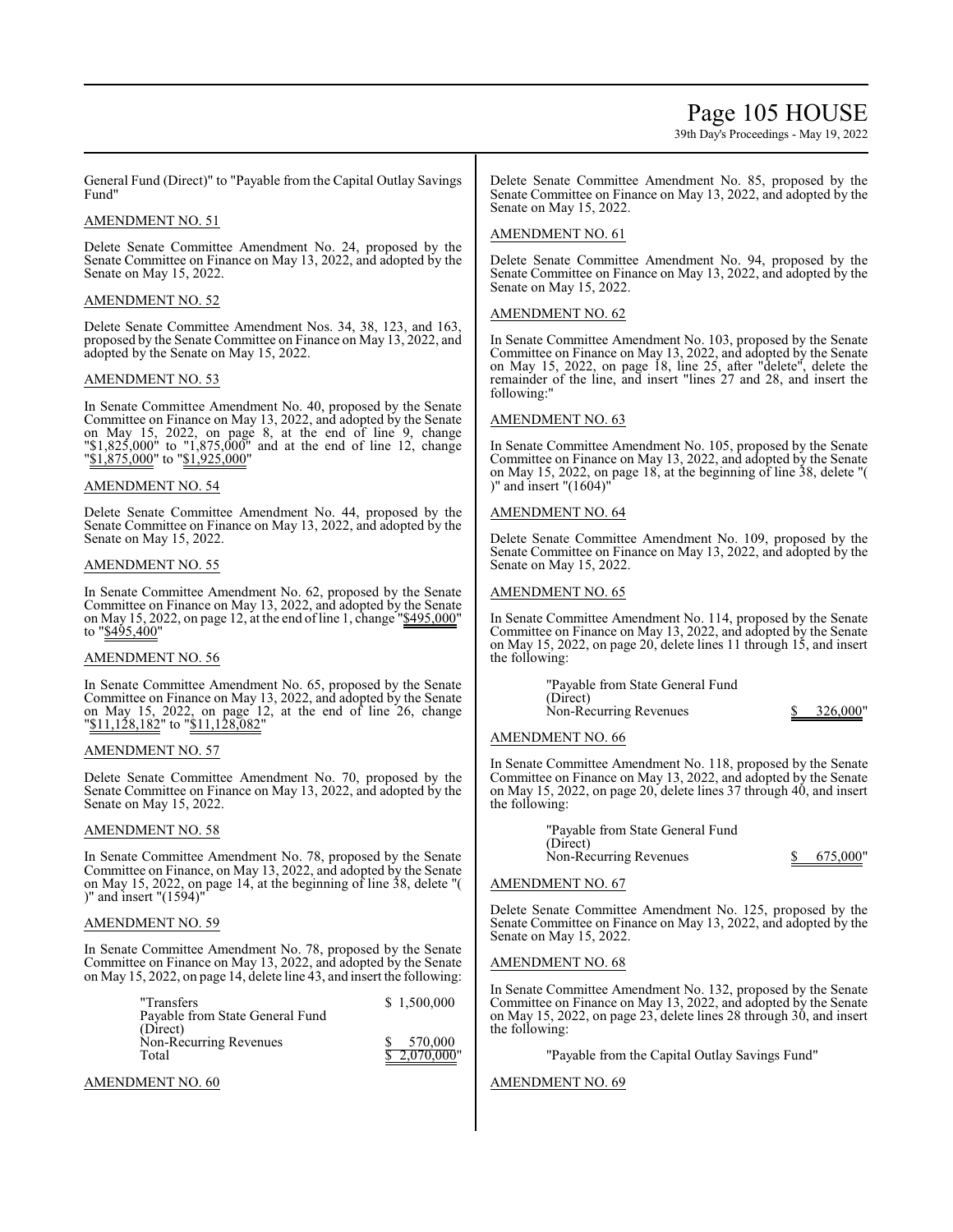### Page 106 HOUSE

| Delete Senate Committee No. 134, proposed by the Senate<br>Committee on Finance on May 13, 2022, and adopted by the Senate<br>on May 15, 2022.                                                                                                                                          |                                                                                                                                                                                                                                                                                                                                              | Provided, however that \$4,500,000 of the Priority 5 appropriation<br>from General Obligation Bonds be used for the Eden Isle Roadway<br>Infrastructure Flood Resilience, Planning and Construction project in                                                                                                                                                                                                                                                                                                                                                                                                                                                                                                                                                                                                                                |  |  |
|-----------------------------------------------------------------------------------------------------------------------------------------------------------------------------------------------------------------------------------------------------------------------------------------|----------------------------------------------------------------------------------------------------------------------------------------------------------------------------------------------------------------------------------------------------------------------------------------------------------------------------------------------|-----------------------------------------------------------------------------------------------------------------------------------------------------------------------------------------------------------------------------------------------------------------------------------------------------------------------------------------------------------------------------------------------------------------------------------------------------------------------------------------------------------------------------------------------------------------------------------------------------------------------------------------------------------------------------------------------------------------------------------------------------------------------------------------------------------------------------------------------|--|--|
|                                                                                                                                                                                                                                                                                         |                                                                                                                                                                                                                                                                                                                                              |                                                                                                                                                                                                                                                                                                                                                                                                                                                                                                                                                                                                                                                                                                                                                                                                                                               |  |  |
| Delete Senate Committee Amendment No. 149, proposed by the<br>Senate Committee on Finance on May 13, 2022, and adopted by the                                                                                                                                                           | Capacity Improvements, Phase I Project."                                                                                                                                                                                                                                                                                                     |                                                                                                                                                                                                                                                                                                                                                                                                                                                                                                                                                                                                                                                                                                                                                                                                                                               |  |  |
|                                                                                                                                                                                                                                                                                         | <b>AMENDMENT NO. 79</b>                                                                                                                                                                                                                                                                                                                      |                                                                                                                                                                                                                                                                                                                                                                                                                                                                                                                                                                                                                                                                                                                                                                                                                                               |  |  |
|                                                                                                                                                                                                                                                                                         |                                                                                                                                                                                                                                                                                                                                              |                                                                                                                                                                                                                                                                                                                                                                                                                                                                                                                                                                                                                                                                                                                                                                                                                                               |  |  |
|                                                                                                                                                                                                                                                                                         | "Priority 5                                                                                                                                                                                                                                                                                                                                  | 800,000                                                                                                                                                                                                                                                                                                                                                                                                                                                                                                                                                                                                                                                                                                                                                                                                                                       |  |  |
|                                                                                                                                                                                                                                                                                         | (Direct)                                                                                                                                                                                                                                                                                                                                     |                                                                                                                                                                                                                                                                                                                                                                                                                                                                                                                                                                                                                                                                                                                                                                                                                                               |  |  |
| In Senate Committee Amendment No. 162, proposed by the Senate<br>Committee on Finance on May 13, 2022, and adopted by the Senate<br>on May 15, 2022, on page 28, at the beginning of line 15, delete "(                                                                                 | Total<br>AMENDMENT NO. 80                                                                                                                                                                                                                                                                                                                    | 400,000<br>.600.000                                                                                                                                                                                                                                                                                                                                                                                                                                                                                                                                                                                                                                                                                                                                                                                                                           |  |  |
|                                                                                                                                                                                                                                                                                         |                                                                                                                                                                                                                                                                                                                                              |                                                                                                                                                                                                                                                                                                                                                                                                                                                                                                                                                                                                                                                                                                                                                                                                                                               |  |  |
| In Senate Committee Amendment No. 165, proposed by the Senate<br>Committee on Finance, on May 13, 2022, and adopted by the Senate<br>on May 15, 2022, on page 29, delete line 3, and insert the following:                                                                              | <b>Interagency Transfers</b><br>Payable from State General Fund<br>(Direct)<br>Non-Recurring Revenues<br>Total                                                                                                                                                                                                                               | S<br>947,940<br>106,000<br>1,053,940                                                                                                                                                                                                                                                                                                                                                                                                                                                                                                                                                                                                                                                                                                                                                                                                          |  |  |
|                                                                                                                                                                                                                                                                                         |                                                                                                                                                                                                                                                                                                                                              |                                                                                                                                                                                                                                                                                                                                                                                                                                                                                                                                                                                                                                                                                                                                                                                                                                               |  |  |
| In Senate Committee Amendment No. 174, proposed by the Senate<br>Committee on Finance on May 13, 2022, and adopted by the Senate<br>on May 15, 2022, on page 30, line 19, delete "(T)" and insert "(U)"<br>On page 10, delete lines 26 and 27, and insert the following:<br>\$1,492,533 | " $( )$<br>NIRC Iberia BioInnovation<br>Accelerator GMP CDMO<br>Planning and Construction<br>(Iberia)<br>Payable from General Obligation<br>Bonds<br>Priority 5                                                                                                                                                                              | \$20,400,000                                                                                                                                                                                                                                                                                                                                                                                                                                                                                                                                                                                                                                                                                                                                                                                                                                  |  |  |
| \$50,000,000<br>\$66,767,185"                                                                                                                                                                                                                                                           | Savings Fund<br>Total                                                                                                                                                                                                                                                                                                                        | \$2,000,000<br>\$22,400,000                                                                                                                                                                                                                                                                                                                                                                                                                                                                                                                                                                                                                                                                                                                                                                                                                   |  |  |
| On page 11, delete line 5, and insert the following:                                                                                                                                                                                                                                    | NIRC BSL-3 Lab and Animal<br>$\left( \ \right)$<br>Housing.<br>Planning and Construction                                                                                                                                                                                                                                                     |                                                                                                                                                                                                                                                                                                                                                                                                                                                                                                                                                                                                                                                                                                                                                                                                                                               |  |  |
| 220,000<br>\$<br>\$214,500,000"                                                                                                                                                                                                                                                         | Priority 5<br>Payable from Capital Outlay                                                                                                                                                                                                                                                                                                    | \$10,600,000                                                                                                                                                                                                                                                                                                                                                                                                                                                                                                                                                                                                                                                                                                                                                                                                                                  |  |  |
|                                                                                                                                                                                                                                                                                         | (Fund)                                                                                                                                                                                                                                                                                                                                       | \$14,000,000                                                                                                                                                                                                                                                                                                                                                                                                                                                                                                                                                                                                                                                                                                                                                                                                                                  |  |  |
|                                                                                                                                                                                                                                                                                         |                                                                                                                                                                                                                                                                                                                                              | \$24,600,000"                                                                                                                                                                                                                                                                                                                                                                                                                                                                                                                                                                                                                                                                                                                                                                                                                                 |  |  |
|                                                                                                                                                                                                                                                                                         |                                                                                                                                                                                                                                                                                                                                              |                                                                                                                                                                                                                                                                                                                                                                                                                                                                                                                                                                                                                                                                                                                                                                                                                                               |  |  |
|                                                                                                                                                                                                                                                                                         |                                                                                                                                                                                                                                                                                                                                              |                                                                                                                                                                                                                                                                                                                                                                                                                                                                                                                                                                                                                                                                                                                                                                                                                                               |  |  |
| On page 11, between lines 30 and 31, insert the following:                                                                                                                                                                                                                              | "Payable from the Capital Outlay                                                                                                                                                                                                                                                                                                             | \$4,200,000"                                                                                                                                                                                                                                                                                                                                                                                                                                                                                                                                                                                                                                                                                                                                                                                                                                  |  |  |
| "Provided, however that \$220,000 of the Priority 2 appropriation, and<br>\$4,500,00 of the Priority 5 appropriation from General Obligation<br>Bonds be used for the South Slidell - Fritchie Coastal Resilience,                                                                      | <b>AMENDMENT NO. 83</b>                                                                                                                                                                                                                                                                                                                      |                                                                                                                                                                                                                                                                                                                                                                                                                                                                                                                                                                                                                                                                                                                                                                                                                                               |  |  |
|                                                                                                                                                                                                                                                                                         |                                                                                                                                                                                                                                                                                                                                              |                                                                                                                                                                                                                                                                                                                                                                                                                                                                                                                                                                                                                                                                                                                                                                                                                                               |  |  |
| from General Obligation Bonds be used for the Military Road Flood<br>Risk Reduction, Planning and Construction project in St. Tammany                                                                                                                                                   |                                                                                                                                                                                                                                                                                                                                              | \$1,352,100,500"                                                                                                                                                                                                                                                                                                                                                                                                                                                                                                                                                                                                                                                                                                                                                                                                                              |  |  |
|                                                                                                                                                                                                                                                                                         | Delete Senate Committee Amendment No. 152, proposed by the<br>Senate Committee on Finance on May 13, 2022, and adopted by the<br>On page 11, delete line 14, and insert the following:<br>\$1,423,545,614"<br>Planning and Construction project in St. Tammany Parish.<br>Provided, however that \$4,500,000 of the Priority 5 appropriation | St. Tammany Parish.<br>Provided, however that \$10,000,000 of the Priority 5 appropriation<br>from General Obligation Bonds shall be used for the Bayou<br>Lafourche Freshwater District for the Construction of the Pumping<br>On page 12, delete lines 51 and 52, and insert the following:<br>Payable from State General Funds<br>Non-Recurring Revenues<br>On page 13, delete lines 34 through 37, and insert the following:<br>"Payable from Federal Funds via<br>AMENDMENT NO. 81<br>On page 14, between lines 27 and 28, insert the following:<br>Payable from the Capital Outlay<br>(Iberia)<br>Payable from General Obligation Bonds<br>Savings<br>Total<br><b>AMENDMENT NO. 82</b><br>On page 18, between lines 26 and 27, insert the following:<br>Savings Fund<br>On page 18, delete line 34, and insert the following:<br>"Total |  |  |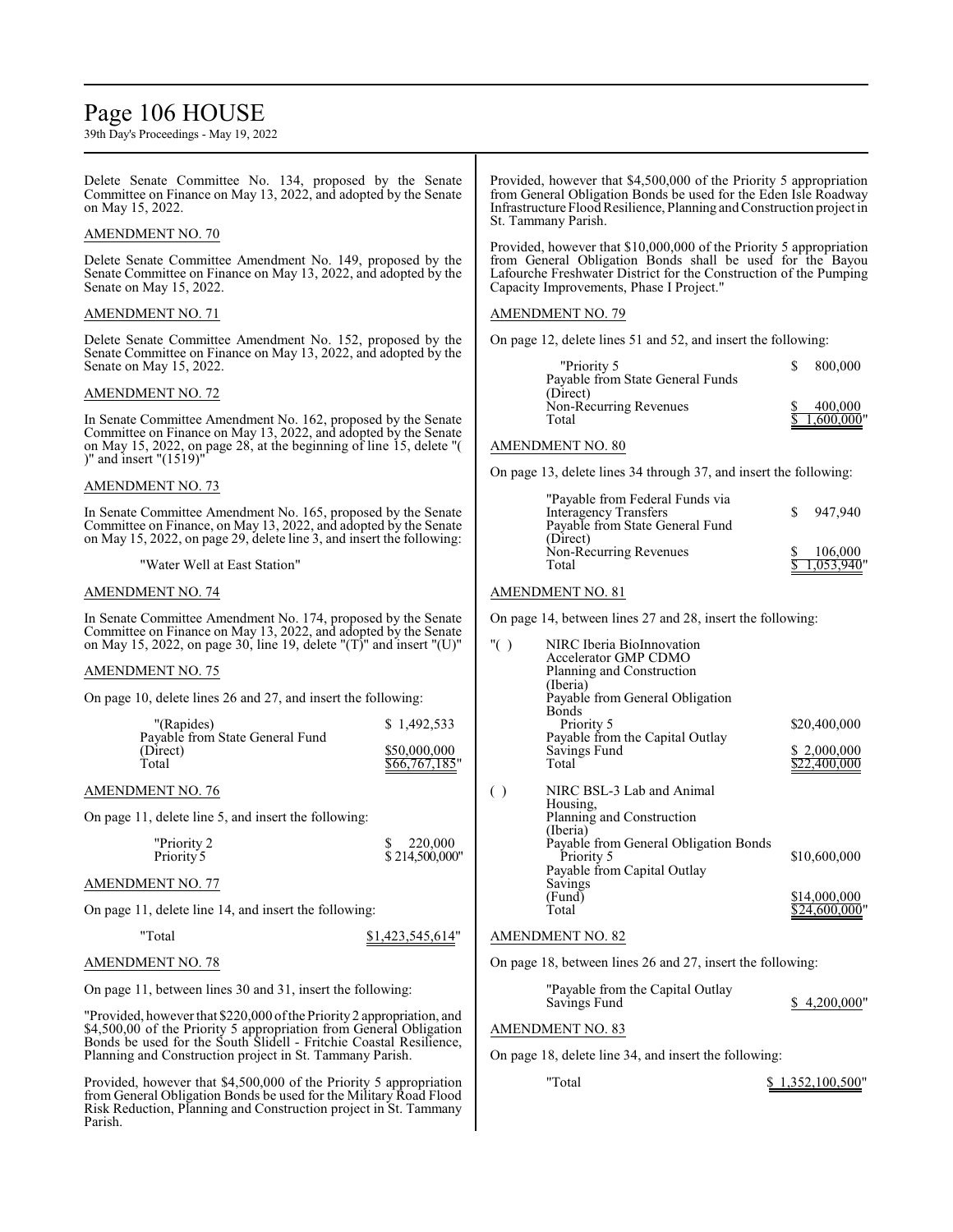39th Day's Proceedings - May 19, 2022

### AMENDMENT NO. 84

On page 18, after line 45, insert the following:

"Provided, however, that the Department of Transportation and Development shall use \$4,200,000 of the appropriation from State General Fund (Direct), for the City of Broussard for the Relocation of Waterline along Highway 90 at Ambassador Intersection"

#### AMENDMENT NO. 85

On page 28, delete line 20, and insert the following:

| "Priority 5                     | \$4,476,000  |
|---------------------------------|--------------|
| Payable from State General Fund |              |
| (Direct)                        |              |
| Non-Recurring Revenues          | 950,000      |
| Total                           | \$5,426,000" |
|                                 |              |

#### AMENDMENT NO. 86

On page 33, delete lines 13 through 21

### AMENDMENT NO. 87

On page 33, after line 45, insert the following:

| "(1602) J. K. Haynes Hall School of Nursing |               |
|---------------------------------------------|---------------|
| Renovation and Addition,                    |               |
| Planning and Construction                   |               |
| (East Baton Rouge)                          |               |
| Payable from General Obligation             |               |
| <b>Bonds</b>                                |               |
| Priority 5                                  | \$10,000,000" |

AMENDMENT NO. 88

On page 34, delete line 29, and insert the following:

| "Priority 2 | \$1,000,000   |
|-------------|---------------|
| Priority 5  | \$17,500,000" |

#### AMENDMENT NO. 89

On page 36, delete lines 27 and 28, and insert the following:

| "Priority 5                     | \$9,000,000   |
|---------------------------------|---------------|
| Payable from State General Fund |               |
| (Direct)                        |               |
| Non-Recurring Revenues          | \$5,000,000   |
| Total                           | \$15,000,000" |
| <b>AMENDMENT NO. 90</b>         |               |

On page 38, delete lines 31 through 44

#### AMENDMENT NO. 91

On page 40, at the beginning of line 3, delete, "( )" and insert "(1603)"

#### AMENDMENT NO. 92

On page 50, delete line 44, and insert the following:

| "Priority 1                     | 99,600        |
|---------------------------------|---------------|
| Priority 5                      | \$10,500,000  |
| Payable from the Capital Outlay |               |
| Savings Fund                    |               |
| Revenues                        | \$4,500,000   |
| Total                           | \$15,099,600" |

#### AMENDMENT NO. 93

On page 54, delete lines 25 through 28, and insert the following:

| \$1,250,000<br>\$6.755.000" |
|-----------------------------|
|                             |

#### AMENDMENT NO. 94

On page 55, between lines 33 and 34, insert the following:

"(301) Joseph Thomas Road Bridge Replacement, Planning and Construction (Ouachita) Payable from State General Fund (Direct) Non-Recurring Revenues \$ 181,800"

#### AMENDMENT NO. 95

On page 60, between lines 21 and 22, insert the following:

| " (556) | LA 1077 Widening, Design,<br>Right of Way,<br>Planning and Construction<br>(St. Tammany)<br>Payable from General Obligation<br><b>Bonds</b><br>Priority 2<br>Priority 5<br>Total | 20,000<br>\$20,000,000<br>\$20,020,000 |
|---------|----------------------------------------------------------------------------------------------------------------------------------------------------------------------------------|----------------------------------------|
| (1550)  | Pearl River Navigational Canal,<br>Planning, Construction, and<br>Acquisition<br>(St. Tammany)<br>Payable from State General Fund<br>(Direct)<br>Non-Recurring Revenues          | 500,00                                 |

#### AMENDMENT NO. 96

On page 61, delete lines 28 through 31, and insert the following:

| "Priority 5<br>Payable from State General Fund | \$2,125,000                  |
|------------------------------------------------|------------------------------|
| (Direct) Non-Recurring<br>Revenues<br>Total    | \$5,750,000<br>$7.875.000$ " |
| AMENDMENT NO. 97                               |                              |

On page 64, delete line 16, and insert the following:

| "Revenues" |  | 325,000" |
|------------|--|----------|
|------------|--|----------|

#### AMENDMENT NO. 98

On page 66, delete line 48, and insert the following:

"Payable from Capital Outlay Savings<br>Fund

134,000"

#### AMENDMENT NO. 99

On page 73, delete lines 6 and 7, and insert the following: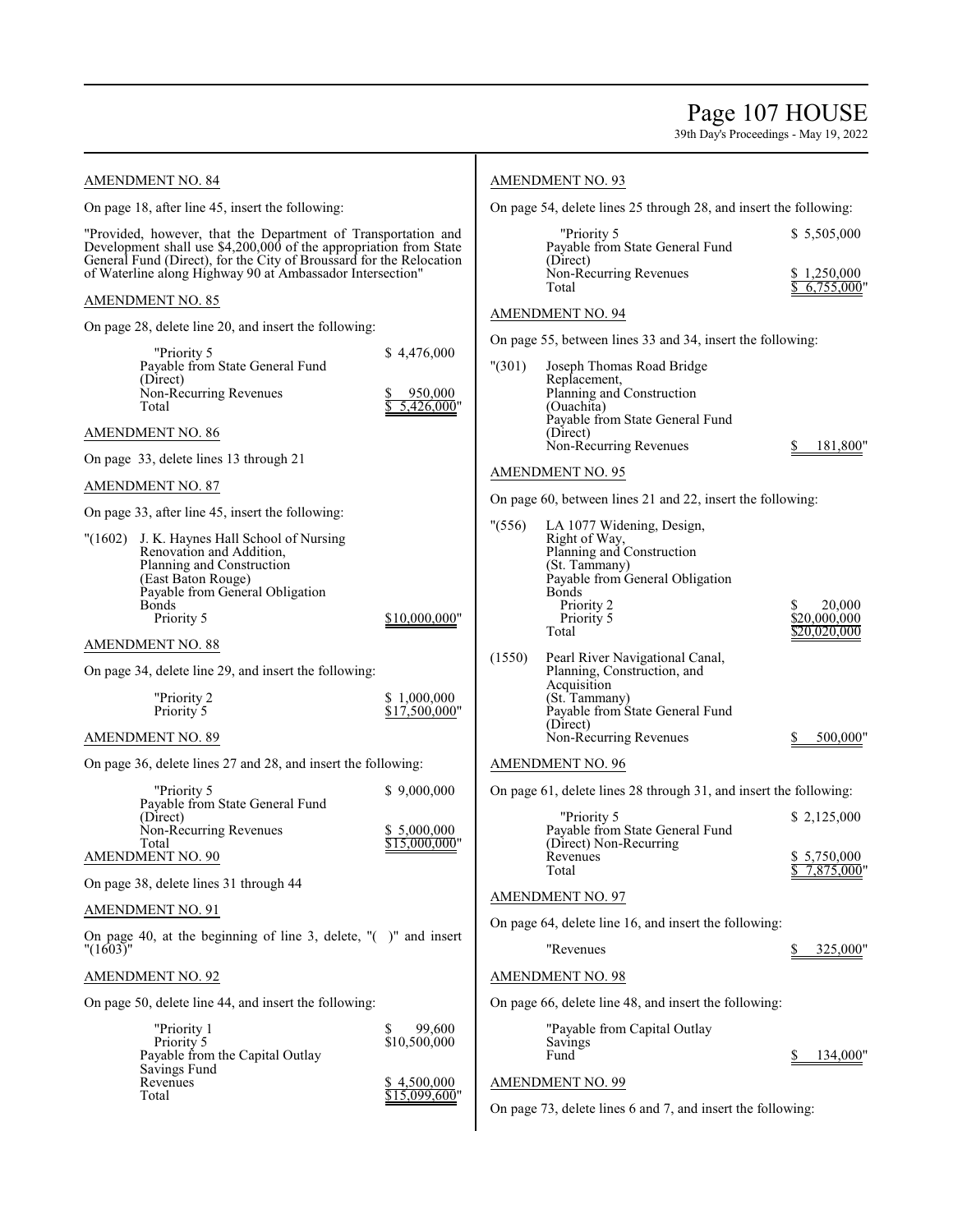### Page 108 HOUSE

|                                                               | "Priority 5                                                    | \$2,500,000                  |                          | Total                                                                                      | \$ 3,135,000              |
|---------------------------------------------------------------|----------------------------------------------------------------|------------------------------|--------------------------|--------------------------------------------------------------------------------------------|---------------------------|
|                                                               | Payable from the Capital Outlay<br>Savings<br>Fund             | 200,000                      | (1582)                   | Fitness Center,<br>Planning and Construction                                               |                           |
|                                                               | Total                                                          | 3.000.000"                   |                          | (Lafayette)<br>Payable from General Obligation                                             |                           |
|                                                               | AMENDMENT NO. 100                                              |                              |                          | Bonds<br>Priority 5                                                                        | \$ 2,010,000              |
|                                                               | On page 76, delete lines 37 and 38, and insert the following:  |                              |                          | Payable from the Capital Outlay<br>Savings Fund                                            | 500,000                   |
|                                                               | "Payable from State General Fund<br>(Direct)                   |                              |                          | Total                                                                                      | 2,510,000                 |
|                                                               | Non-Recurring Revenues                                         | 7,000,000"                   | (1583)                   | Range Upgrades,<br>Planning and Construction                                               |                           |
|                                                               | AMENDMENT NO. 101                                              |                              |                          | (Lafayette)<br>Payable from General Obligation                                             |                           |
|                                                               | On page 78, after line 47, insert the following:               |                              |                          | Bonds<br>Priority 5                                                                        |                           |
| " (552)                                                       | Lil' Brooklyn Park,<br>Planning and Construction               |                              |                          | Payable from State General Fund<br>(Direct) Non-Recurring                                  | \$2,565,000               |
|                                                               | (Iberia)<br>Payable from the Capital Outlay                    |                              |                          | Revenues<br>Total                                                                          | 850,000<br>3.415.000      |
|                                                               | Savings Fund                                                   | 340.000"                     |                          | AMENDMENT NO. 106                                                                          |                           |
|                                                               | AMENDMENT NO. 102                                              |                              |                          | On page 91, delete lines 31 and 32, and insert the following:                              |                           |
|                                                               | On page 79, delete lines 46 and 47, and insert the following:  |                              |                          | "Priority 1                                                                                | \$1,225,000               |
|                                                               | "Priority 1<br>Priority 5                                      | \$1,999,913<br>\$11,225,400" |                          | Priority 5<br>Payable from the Capital Outlay                                              | \$2,750,000               |
|                                                               | AMENDMENT NO. 103                                              |                              |                          | Savings Fund<br>Total                                                                      | \$ 3,000,000<br>6,975,000 |
| On page 84, delete lines 30 and 31, and insert the following: |                                                                |                              | <b>AMENDMENT NO. 107</b> |                                                                                            |                           |
|                                                               | "Priority 5                                                    | \$2,000,000                  |                          | On page 94, between lines 32 and 33, insert the following:                                 |                           |
|                                                               | Payable from State General Fund<br>(Direct)                    |                              |                          | "50/ND9 NORTHEAST LOUISIANA CHILDREN'S MUSEUM                                              |                           |
|                                                               | Non-Recurring Revenues<br>Total                                | \$1,000,000<br>$3,120,000$ " | (861)                    | Northeast Louisiana Children's<br>Museum                                                   |                           |
|                                                               | AMENDMENT NO. 104                                              |                              |                          | Relocation,<br>Planning and Construction                                                   |                           |
|                                                               | On page 90, between lines 28 and 29, insert the following:     |                              |                          | (Ouachita)<br>Payable from General Obligation                                              |                           |
| (1541)                                                        | Odyssey House Louisiana<br>Gambling Treatment Center,          |                              |                          | <b>Bonds</b>                                                                               | 5,000,000"                |
|                                                               | Planning and Construction                                      |                              |                          | Priority 5                                                                                 |                           |
|                                                               | (Orleans)<br>Payable from General Obligation                   |                              |                          | AMENDMENT NO. 108                                                                          |                           |
|                                                               | Bonds<br>Priority 5                                            | \$5,000,000                  |                          | On page 95, delete lines 3 through 5, and insert the following:                            |                           |
|                                                               | Payable from State General Fund<br>(Direct)                    |                              |                          | "Community Center, Planning, Purchase, and<br>Renovation of a Building and/or Acquire Land |                           |
|                                                               | Non-Recurring Revenues<br>Total                                | \$2,000,000<br>$7,000,000$ " |                          | and Construct a New Building"                                                              |                           |
|                                                               | AMENDMENT NO. 105                                              |                              |                          | AMENDMENT NO. 109                                                                          |                           |
|                                                               | On page 91, between lines 6 and 7, insert the following:       |                              |                          | On page 98, between lines 36 and 37, insert the following:                                 |                           |
|                                                               | "50/N52 LAFAYETTE PARISH SHERIFF                               |                              |                          | "50/NMB CALCASIEU PARISH WATERWORKS<br><b>DISTRICT 1, WARD 1</b>                           |                           |
| (1581)                                                        | Crime Scene and Evidence Storage,<br>Planning and Construction |                              | (392)                    | New Water Treatment Plant C,<br>Planning and Construction                                  |                           |
|                                                               | (Lafayette)<br>Payable from General Obligation                 |                              |                          | (Calcasieu)<br>Payable from General Obligation                                             |                           |
|                                                               | <b>Bonds</b><br>Priority 5                                     | \$2,485,000                  |                          | <b>Bonds</b><br>Priority 5                                                                 | \$4,750,000               |
|                                                               | Payable from State General Fund                                |                              |                          | Payable from State General Fund                                                            |                           |
|                                                               | (Direct)<br>Non-Recurring Revenues                             | 650,000                      |                          | (Direct)<br>Non-Recurring Revenues                                                         | 600,000                   |
|                                                               |                                                                |                              |                          |                                                                                            |                           |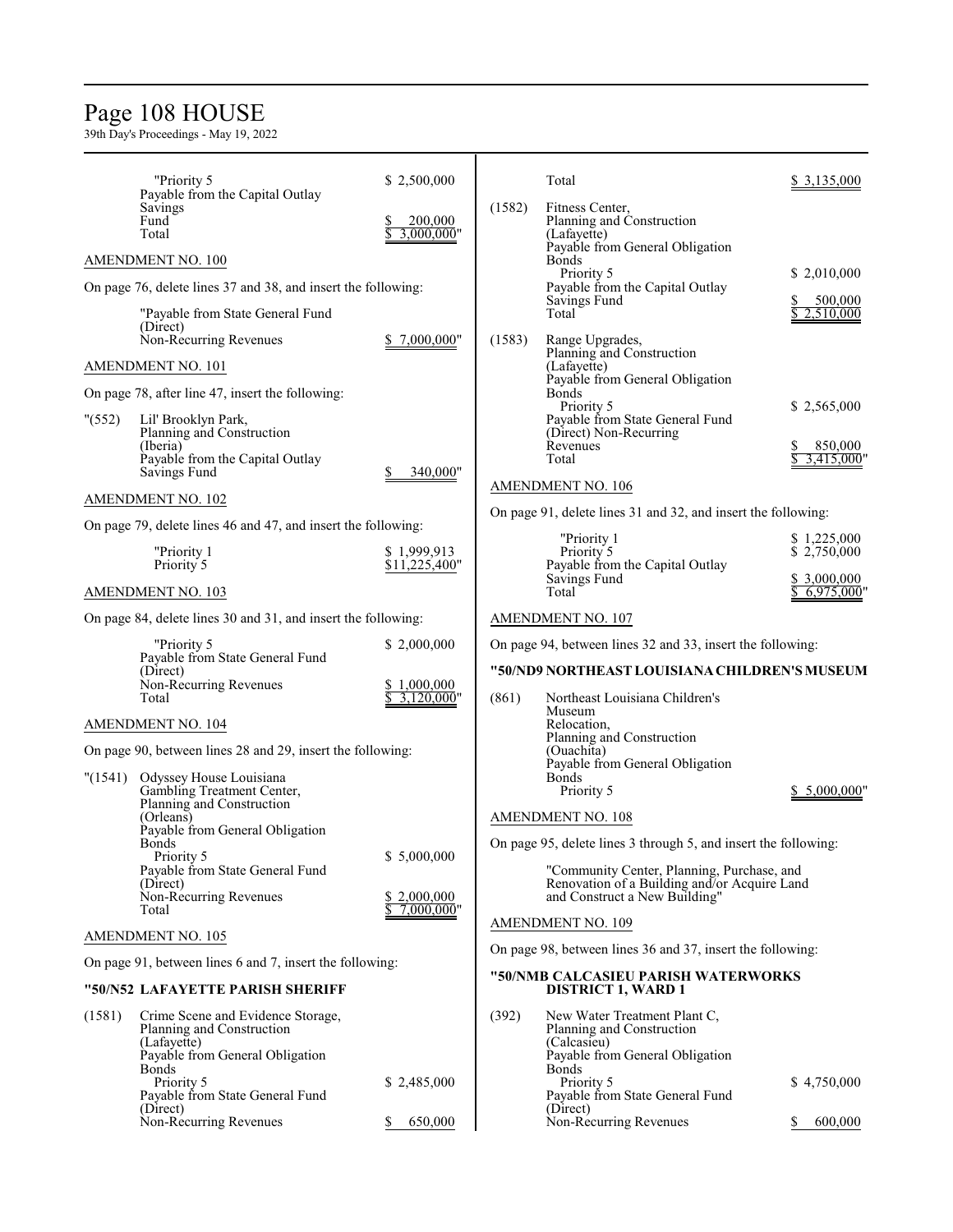# Page 109 HOUSE

39th Day's Proceedings - May 19, 2022

Total \$ 5,350,000" AMENDMENT NO. 110 On page 99, delete lines 6 through 8, and insert the following: "Priority 1 \$ 4,851,833<br>Priority 5 \$ 513,800,000 Priority 5  $\frac{$13,800,000}{$18,651,833}$ \$18,651,833' AMENDMENT NO. 111 On page 104, line 17, change "Priority 5" to "Priority 2" AMENDMENT NO. 112 On page 104, between lines 24 and 25, insert the following: "(1585) Central Community School System Multi-Use Activity Center, Planning and Construction (East Baton Rouge) Payable from General Obligation Bonds<br>Priority 2 Priority 2 <br>
Priority 5 <br>
9,800,000<br>
S 9,800,000 \$ 9,800,000 Payable from State General Fund (Direct) Non-Recurring Revenue<br>Total  $\frac{$1,000,000}{$12,000,000}$ AMENDMENT NO. 113 On page 105, after line 33, insert the following: "(4) Notwithstanding any provision of law to the contrary, including the provisions of this Capital Outlay Act, the appropriation to the 07/277 AVIATION IMPROVEMENTS for the State Aviation and Airport Improvement Program (Statewide) project is hereby amended and reenacted to increase the appropriation made out of the Transportation Trust Fund – Regular as follows: On page 23, delete line 41 in its entirety and insert the following: Payable from Transportation Trust Fund - Regular \$28,422,039" AMENDMENT NO. 114 AMENDMENT NO. 116 following: Senate be concurred in. **ROLL CALL** The roll was called with the following result: YEAS Mr. Speaker Freeman McMahen<br>Adams Freiberg Miguez Adams Freiberg<br>Amedee Gadberry Amedee Gadberry Miller, D.<br>Bacala Gaines Mincey Bacala Gaines Mincey Beaullieu Garofalo Muscarello Geymann Nelson<br>Glover Newell Bourriaque Glover<br>Boyd Goudeau Boyd Goudeau Orgeron<br>Brass Green Owen Brass Green Owen, C.<br>Brown Harris Owen, R. Brown Harris Owen, R.<br>Bryant Hilferty Pierre Bryant Hilferty<br>Butler Hollis Hollis Pressly<br>
Horton Riser Carpenter Horton<br>Carrier Hughes Carrier Hughes Romero<br>Carter, R. Huval Schamer Huval Schamerhorn<br>
Illg Schlegel Carter, W.<br>Cormier Ivey Seabaugh Coussan Jefferson Selders<br>Crews Jenkins St. Blan Crews Jenkins St. Blanc<br>
Davis Johnson, M. Stagni Johnson, M. Stagni<br>Jordan Stefanski DeVillier Jordan Stefanski DuBuisson Kerner<br>Duplessis LaCombe Duplessis LaCombe Thompson<br>
Echols LaFleur Turner LaFleur Turner<br>Larvadain Villio Edmonds Larvadain Villio Edmonston Lyons Wheat<br>
Emerson Mack White Emerson Mack White<br>
Farnum Magee Willard Farnum Magee Willard<br>Firment McCormick Wright

On page 119, between lines 5 and 6, insert the following:

"(10) Notwithstanding anything contained in this Act, any previous Capital Outlay Act, or other provision of law to the contrary, the scope of the appropriation for New Orleans Council on Aging Office and Senior Community Center, Planning, Purchase, and Renovation of a Building and/or Acquire Land and Construct a New Building in Orleans Parish for the New Orleans Council on Aging, Inc., shall be deemed to also include the purchase and renovation of an existing building or the acquisition of land to construct a new building, including initial equipment and furnishing for a new building."

### AMENDMENT NO. 115

On page 119, between lines 17 and 18, insert the following:

"(V) Notwithstanding anything contained in the Act, any previous capital outlay act, or other provision of law to the contrary, the monies appropriated herein to the Office of Business Development for the NIRC BSL-3 Lab Animal Housing, and the NIRC Iberia BioInnovation Accelerator projects shall be directed to the University of Louisiana Lafayette for the purposes of design, planning, and improvements to the New Iberia Research Center.

On page 37, delete lines 24 and 25 in their entirety, and insert the

| "Priority 5 | \$9,100,000   |
|-------------|---------------|
| Total       | \$25,020,000" |

Rep. Bishop moved that the amendments proposed by the

Firment McCormick<br>Fisher McFarland Fisher McFarland Zeringue<br>Fontenot McKnight McKnight Total - 92 **NAYS**  Total - 0 ABSENT

| Bagley<br>Cox | Johnson, T.<br>Landry | Moore<br>Phelps |
|---------------|-----------------------|-----------------|
| Deshotel      | Marcelle              | Tarver          |
| Frieman       | Marino                |                 |
| Hodges        | Miller, G.            |                 |
| Total - $13$  |                       |                 |

The amendments proposed by the Senate were concurred in by the House.

# **Consent to Correct a Vote Record**

Rep. Hughes requested the House consent to record his vote on the Concurrence of the Senate amendments to House Bill No. 2 as yea, which consent was unanimously granted.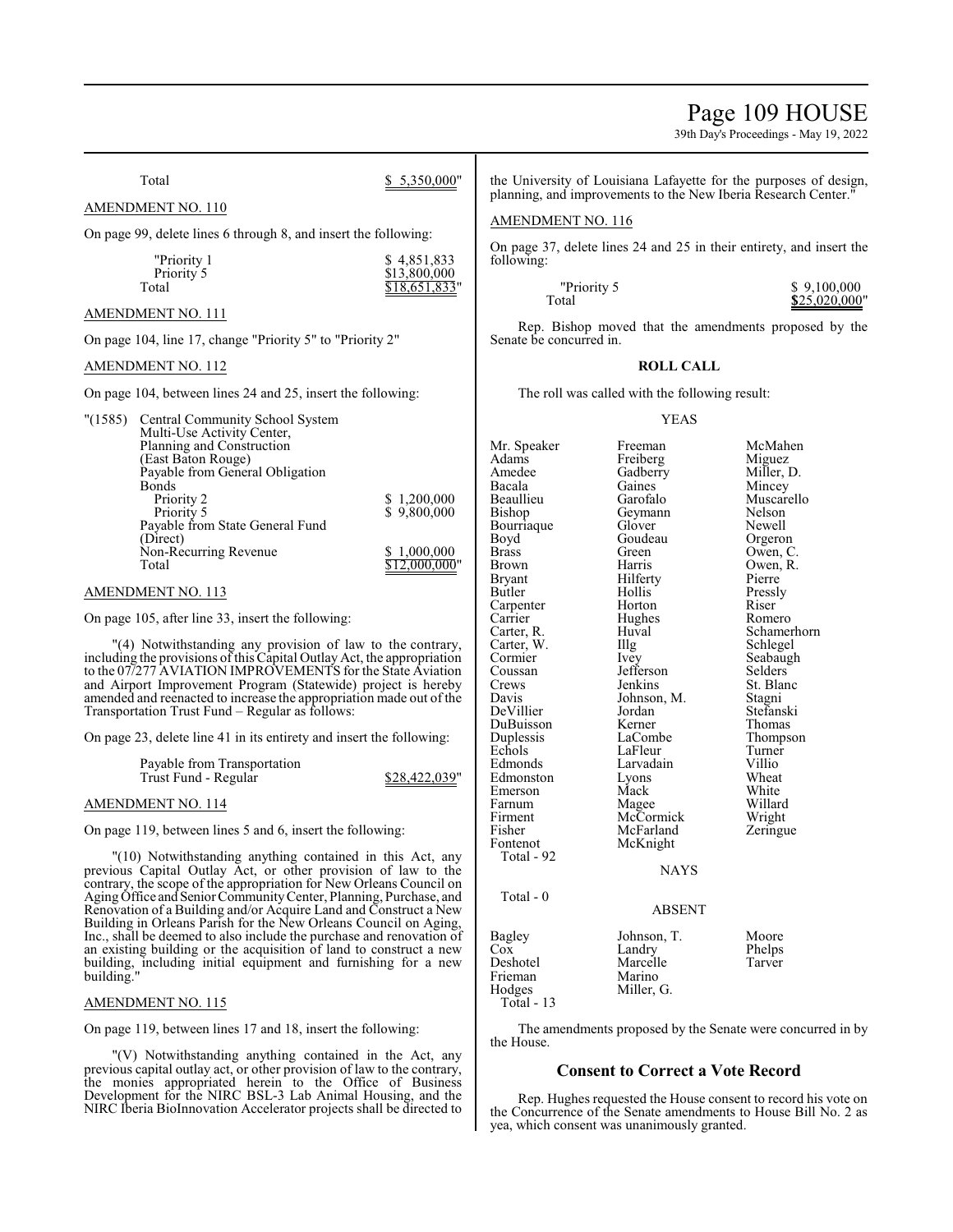# Page 110 HOUSE

39th Day's Proceedings - May 19, 2022

# **HOUSE BILL NO. 10—**

BY REPRESENTATIVE MCFARLAND AN ACT

To amend and reenact R.S. 13:5554(J), relative to the Winn Parish Sheriff's Office; to provide for insurance premium payments for sheriff and deputy sheriff retirees; to provide for applicability; and to provide for related matters.

Read by title.

The above bill was taken up with the amendments proposed by the Senate.

# **SENATE COMMITTEE AMENDMENTS**

Amendments proposed by Senate Committee on Judiciary B to Engrossed House Bill No. 10 by Representative McFarland

### AMENDMENT NO. 1

On page 1, at the end of line 13, delete "hired" and at the beginning of line 14, delete "before January 1,  $202\overline{0}$ ,"

### AMENDMENT NO. 2

On page 1, at the beginning of line 18, delete "have retired" and insert "retire"

Rep. McFarland moved that the amendments proposed by the Senate be concurred in.

# **ROLL CALL**

The roll was called with the following result:

#### YEAS

| Mr. Speaker  | Frieman     | McKnight    |
|--------------|-------------|-------------|
| Adams        | Gadberry    | McMahen     |
| Amedee       | Gaines      | Miguez      |
| Bacala       | Garofalo    | Miller, D.  |
| Beaullieu    | Geymann     | Miller, G.  |
| Bishop       | Glover      | Mincey      |
| Bourriaque   | Goudeau     | Muscarello  |
| Boyd         | Green       | Nelson      |
| <b>Brass</b> | Harris      | Newell      |
| Brown        | Hilferty    | Orgeron     |
| Bryant       | Hodges      | Owen, C.    |
| Butler       | Hollis      | Owen, R.    |
| Carpenter    | Horton      | Pierre      |
| Carrier      | Hughes      | Pressly     |
| Carter, W.   | Huval       | Riser       |
| Cormier      | Illg        | Romero      |
| Coussan      | Ivey        | Schamerhorn |
| Davis        | Jefferson   | Schlegel    |
| DeVillier    | Jenkins     | Selders     |
| DuBuisson    | Johnson, M. | St. Blanc   |
| Duplessis    | Jordan      | Stagni      |
| Echols       | Kerner      | Stefanski   |
| Edmonds      | LaCombe     | Thomas      |
| Edmonston    | LaFleur     | Thompson    |
| Emerson      | Landry      | Turner      |
| Farnum       | Larvadain   | Villio      |
| Firment      | Lyons       | Wheat       |
| Fisher       | Mack        | White       |
| Fontenot     | Magee       | Willard     |
| Freeman      | McCormick   | Wright      |
| Freiberg     | McFarland   | Zeringue    |
| Total - 93   |             |             |
|              | <b>NAYS</b> |             |
|              |             |             |

# ABSENT

| Bagley       | Deshotel    | Moore    |
|--------------|-------------|----------|
| Carter, R.   | Johnson, T. | Phelps   |
| Cox          | Marcelle    | Seabaugh |
| Crews        | Marino      | Tarver   |
| Total - $12$ |             |          |

The amendments proposed by the Senate were concurred in by the House.

### **HOUSE BILL NO. 186—**

BY REPRESENTATIVE STEFANSKI AN ACT

To amend and reenact R.S. 42:1130.4, relative to unethical election practices; to provide for the standard of knowledge of a false statement; to provide for penalties; and to provide for related matters.

Read by title.

The above bill was taken up with the amendments proposed by the Senate.

#### **SENATE COMMITTEE AMENDMENTS**

Amendments proposed by Senate Committee on Senate and Governmental Affairs to Engrossed House Bill No. 186 by Representative Stefanski

# AMENDMENT NO. 1

On page 1, line 9, between "visual," and "or" insert "digital,"

Rep. Stefanski moved that the amendments proposed by the Senate be concurred in.

#### **ROLL CALL**

The roll was called with the following result:

Magee

#### YEAS

Adams Gadberry<br>Amedee Gaines Beaullieu Geymann<br>Bishop Glover Bourriaque Goude<br>Boyd Green Carter, R. Huv<br>Carter, W. Illg Coussan Jefferson<br>Davis Jenkins Duplessis Kerner<br>Echols LaCombe Farnum Lyons<br>Firment Mack Firment Mack Willard<br>
Fisher Magee Wright

Mr. Speaker Frieman McMahen<br>Adams Gadberry Miguez Amedee Gaines Miller, D.<br>Bacala Garofalo Miller, G. Bacala Garofalo Miller, G.<br>Beaullieu Geymann Mincey Glover Muscarello<br>Goudeau Nelson Boyd Green Newell<br>Brass Harris Orgerol Brass Harris Orgeron<br>Brown Hilferty Owen, C Brown Hilferty Owen, C.<br>Bryant Hodges Owen, R. Bryant Hodges Owen, R.<br>Butler Hollis Pierre Hollis Pierre<br>
Horton Pressly Carpenter Horton Pressl<br>Carrier Hughes Riser Hughes Riser<br>
Huval Romero Cormier Ivey Schlegel<br>
Coussan Jefferson Selders Davis Jenkins St. Blanc<br>DeVillier Johnson, M. Stagni Johnson, M. Stagni<br>Jordan Stefanski DuBuisson Jordan Stefansk<br>Duplessis Kerner Thomas LaCombe<br>
LaFleur Turner<br>
Turner Edmonds LaFleur Turner<br>Edmonston Landry Villio Edmonston Landry Villio<br>
Emerson Larvadain Wheat Larvadain Wheat<br>
Lyons White

Carter, W. Illg Schamerhorn<br>
Cormier Ivey Schlegel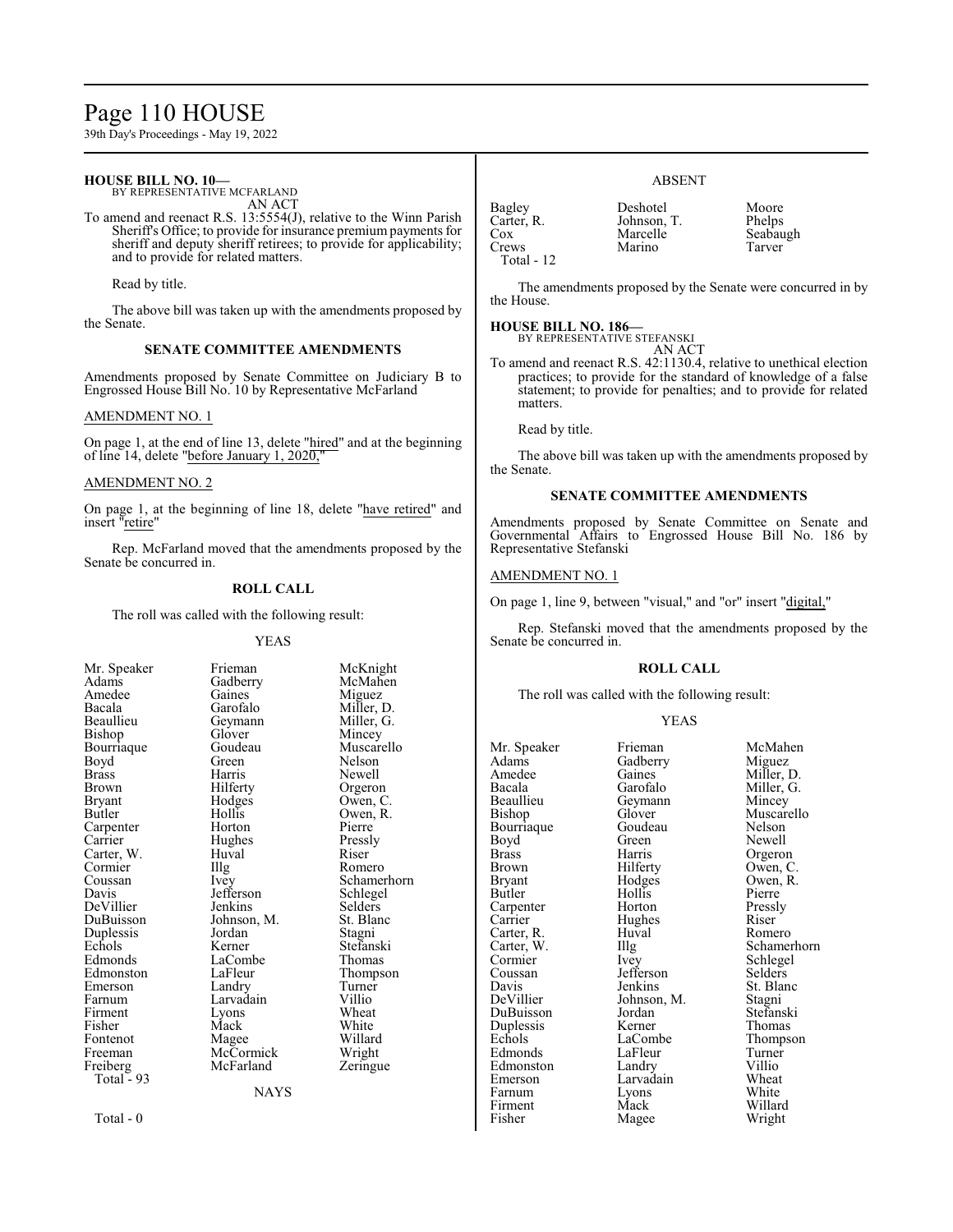# Page 111 HOUSE

39th Day's Proceedings - May 19, 2022

| Fontenot<br>Freeman<br>Freiberg<br>Total - 94 | McCormick<br>McFarland<br>McKnight<br><b>NAYS</b> | Zeringue                     |
|-----------------------------------------------|---------------------------------------------------|------------------------------|
| Total - 0                                     | <b>ABSENT</b>                                     |                              |
| Bagley<br>Cox<br>Crews<br>Deshotel            | Johnson, T.<br>Marcelle<br>Marino<br>Moore        | Phelps<br>Seabaugh<br>Tarver |

Total - 11

The amendments proposed by the Senate were concurred in by the House.

# **HOUSE BILL NO. 200—** BY REPRESENTATIVE BROWN

AN ACT

To amend and reenact Code of Criminal Procedure Article 833(B), relative to the presence of the defendant; to provide relative to the presence of the defendant in misdemeanor prosecutions; to require the court to allow a plea of not guilty by the filing of a sworn affidavit in advance of the scheduled arraignment date; and to provide for related matters.

Read by title.

The above bill was taken up with the amendments proposed by the Senate.

#### **SENATE COMMITTEE AMENDMENTS**

Amendments proposed by Senate Committee on Judiciary C to Engrossed House Bill No. 200 by Representative Brown

### AMENDMENT NO. 1

On page 1, delete line 13 in its entirety and insert the following:

"entered through counsel of record. and in the absence of the defendant If the defendant is not present, a plea of not guilty of a misdemeanor shall be"

Rep. Brown moved that the amendments proposed by the Senate be rejected.

### **ROLL CALL**

The roll was called with the following result:

#### YEAS

| Mr. Speaker  | Freiberg | McKnight    |
|--------------|----------|-------------|
| Adams        | Frieman  | McMahen     |
| Amedee       | Gadberry | Miguez      |
| Bacala       | Gaines   | Miller, G.  |
| Beaullieu    | Garofalo | Mincey      |
| Bishop       | Geymann  | Muscarello  |
| Bourriaque   | Glover   | Nelson      |
| Boyd         | Goudeau  | Newell      |
| <b>Brass</b> | Green    | Orgeron     |
| Brown        | Harris   | Owen, C.    |
| Bryant       | Hilferty | Owen, R.    |
| Butler       | Hodges   | Pierre      |
| Carpenter    | Hollis   | Pressly     |
| Carrier      | Horton   | Riser       |
| Carter, R.   | Hughes   | Romero      |
| Carter, W.   | Huval    | Schamerhorn |
| Cormier      | Illg     | Schlegel    |

| Coussan     | Ivey        | Selders   |
|-------------|-------------|-----------|
| Crews       | Jefferson   | St. Blanc |
| Davis       | Jenkins     | Stagni    |
| DeVillier   | Johnson, M. | Stefanski |
| DuBuisson   | Jordan      | Thomas    |
| Duplessis   | Kerner      | Thompson  |
| Echols      | LaCombe     | Turner    |
| Edmonds     | LaFleur     | Villio    |
| Edmonston   | Landry      | Wheat     |
| Emerson     | Larvadain   | White     |
| Farnum      | Lyons       | Willard   |
| Firment     | Mack        | Wright    |
| Fisher      | Magee       | Zeringue  |
| Fontenot    | McCormick   |           |
| Freeman     | McFarland   |           |
| Total - 94  |             |           |
|             | NAYS        |           |
| Total - 0   |             |           |
|             | ABSENT      |           |
|             |             |           |
| Bagley      | Marcelle    | Phelps    |
| $\cos$      | Marino      | Seabaugh  |
| Deshotel    | Miller, D.  | Tarver    |
| Johnson, T. | Moore       |           |
| Total - 11  |             |           |

The amendments proposed by the Senate were rejected.

Conference committee appointment pending.

#### **HOUSE BILL NO. 276—**

BY REPRESENTATIVES BISHOP, AMEDEE, BRYANT, CARRIER,<br>DEVILLIER, EMERSON, FISHER, JORDAN, LARVADAIN, MAGEE,<br>CHARLES OWEN,SELDERS,AND ZERINGUE<br>AN ACT

To amend and reenact R.S. 45:1363(introductory paragraph), (1), and (14), relative to franchise fees associated with video services; to provide for certain definitions; to provide for an effective date; and to provide for related matters.

Read by title.

The above bill was taken up with the amendments proposed by the Senate.

# **SENATE COMMITTEE AMENDMENTS**

Amendments proposed by Senate Committee on Revenue and Fiscal Affairs to Reengrossed House Bill No. 276 by Representative Bishop

### AMENDMENT NO. 1

On page 2, line 6, after " $(a)$ " delete " $A$ " and insert "Video programming provided by a"

Rep. Bishop moved that the amendments proposed by the Senate be concurred in.

## **ROLL CALL**

The roll was called with the following result:

Goudeau

# YEAS

Amedee Gadberry<br>Bacala Gaines Bacala Gaines Miller, D.<br>Beaullieu Garofalo Miller, G. Beaullieu Garofalo Miller, G.<br>Bishop Geymann Mincey Bourriaque Glover Muscarello<br>Boyd Goudeau Nelson

Mr. Speaker Freiberg McKnight<br>
Adams Frieman McMahen Adams Frieman McMahen<br>Amedee Gadberry Miguez Geymann Mincey<br>Glover Muscarello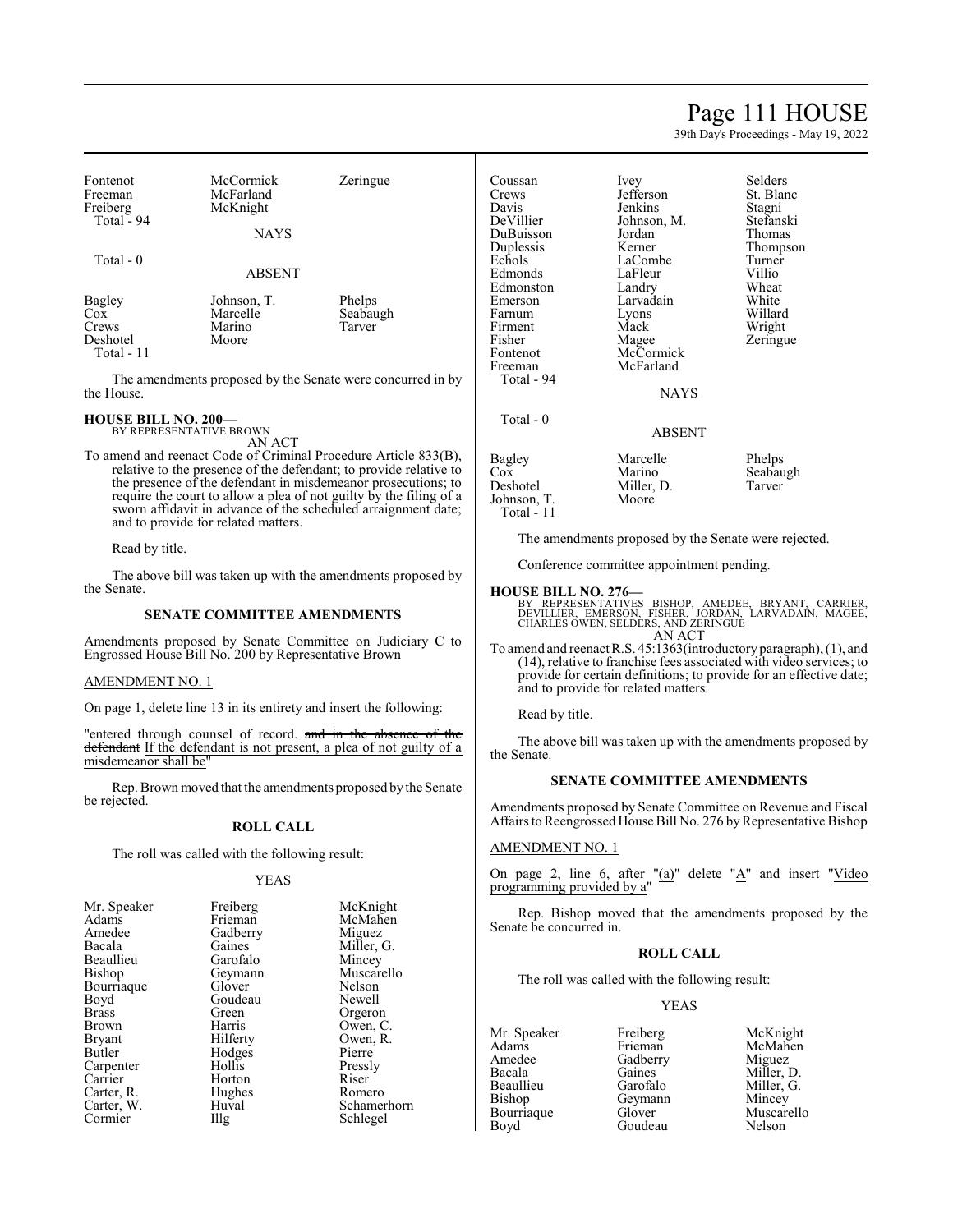# Page 112 HOUSE

39th Day's Proceedings - May 19, 2022

| Brass                                                                   | Green                                          | Newell                         |
|-------------------------------------------------------------------------|------------------------------------------------|--------------------------------|
| Brown                                                                   | Harris                                         | Orgeron                        |
| Bryant                                                                  | Hilferty                                       | Owen, C.                       |
| <b>Butler</b>                                                           | Hodges                                         | Owen, R.                       |
| Carpenter                                                               | Hollis                                         | Pierre                         |
| Carrier                                                                 | Horton                                         | Pressly                        |
| Carter, R.                                                              | Hughes                                         | Riser                          |
| Cormier                                                                 | Huval                                          | Romero                         |
| Coussan                                                                 | Illg                                           | Schamerhorn                    |
| Crews                                                                   | Ivey                                           | Schlegel                       |
| Davis                                                                   | Jefferson                                      | Selders                        |
| DeVillier                                                               | Jenkins                                        | St. Blanc                      |
| DuBuisson                                                               | Johnson, M.                                    | Stagni                         |
| Duplessis                                                               | Jordan                                         | Stefanski                      |
| Echols                                                                  | Kerner                                         | Thomas                         |
| Edmonds                                                                 | LaCombe                                        | Thompson                       |
| Edmonston                                                               | LaFleur                                        | Turner                         |
| Emerson                                                                 | Landry                                         | Villio                         |
| Farnum                                                                  | Larvadain                                      | Wheat                          |
| Firment                                                                 | Lyons                                          | White                          |
| Fisher                                                                  | Mack                                           | Willard                        |
| Fontenot                                                                | McCormick                                      | Wright                         |
| Freeman<br>Total - 92                                                   | McFarland<br><b>NAYS</b>                       |                                |
| Total - 0                                                               | ABSENT                                         |                                |
| Bagley<br>Carter, W.<br>$\cos$<br>Deshotel<br>Johnson, T.<br>Total - 13 | Magee<br>Marcelle<br>Marino<br>Moore<br>Phelps | Seabaugh<br>Tarver<br>Zeringue |

The amendments proposed by the Senate were concurred in by the House.

#### **HOUSE BILL NO. 325—**

BY REPRESENTATIVE STEFANSKI AN ACT

To repeal R.S. 42:29(G), relative to public meetings; to provide relative to the authority of the State Bond Commission to hold periodic meetings via electronic means.

Read by title.

The above bill was taken up with the amendments proposed by the Senate.

#### **SENATE COMMITTEE AMENDMENTS**

Amendments proposed by Senate Committee on Senate and Governmental Affairs to Engrossed House Bill No. 325 by Representative Stefanski

# AMENDMENT NO. 1

On page 1, line 2, after "To" and before "repeal" insert "amend and reenact R.S. 42:29(E) and to"

#### AMENDMENT NO. 2

On page 1, between lines 4 and 5, insert:

"Section 1. R.S. 42:29(E) is hereby amended and reenacted to read as follows:

§29. State Bond Commission; teleconference meetings

\* \* \*

E. The State Bond Commission may shall adopt rules, regulations, and procedures to allow the public to participate in a meeting via electronic means.

# $*$  \*  $*$  \*  $*$  \*

# AMENDMENT NO. 3

On page 1, line 5, change "Section 1" to "Section 2"

Rep. Stefanski moved that the amendments proposed by the Senate be concurred in.

#### **ROLL CALL**

The roll was called with the following result:

YEAS

Mr. Speaker Freiberg McKnight<br>
Adams Frieman McMahen Adams Frieman McMahen<br>Amedee Gadberry Miguez Amedee Gadberry<br>Bacala Gaines Bacala Gaines Miller, D.<br>Beaullieu Garofalo Miller, G. Beaullieu Garofalo Miller, G.<br>Bishop Geymann Mincey Bourriaque Glover Muscarello<br>Boyd Goudeau Nelson Boyd Goudeau<br>Brass Green Brass Green Newell<br>Brown Harris Orgero Brown Harris Orgeron<br>Bryant Hilferty Owen, C Bryant Hilferty Owen, C.<br>Butler Hodges Owen, R. Carpenter Hollis Phelps<br>Carrier Horton Pierre Carter, R. Hughes Pressly Carter, W. Huval Riser Cormier 111g Romero Cormier<br>Coussan Crews Jefferson Schlegel<br>
Davis Jenkins Selders Davis Jenkins Selders<br>DeVillier Johnson, M. St. Blanc DuBuisson Jordan Stagni Duplessis Kerner Stefansk<br>Echols LaCombe Thomas Echols LaCombe<br>Edmonds LaFleur Edmonston Landry Turner<br>
Emerson Larvadain Villio Farnum Lyons Wheat<br>
Firment Mack White Firment Mack<br>Fisher Magee Fisher Magee Willard<br>Fontenot McCormick Wright Fontenot McCormick<br>Freeman McFarland Total - 96 Total - 0

Geymann Mincey<br>Glover Muscarello Hodges Owen, R.<br>Hollis Phelps Horton Pierre<br>
Hughes Pressly Ivey Schamerhorn<br>Jefferson Schlegel Johnson, M. St. Blanch<br>Jordan Stagni LaFleur Thompson<br>Landry Turner Larvadain Villio<br>
Lyons Wheat Zeringue

#### ABSENT

**NAYS** 

| Bagley    | Johnson, T. | Moore    |
|-----------|-------------|----------|
| Cox       | Marcelle    | Seabaugh |
| Deshotel  | Marino      | Tarver   |
| Total - 9 |             |          |

The amendments proposed by the Senate were concurred in by the House.

#### **HOUSE BILL NO. 602—**

BY REPRESENTATIVE DAVIS AN ACT

To amend and reenact R.S. 37:2150.1(introductory paragraph) and (2) through (13), 2152(Section heading), 2153( $\overline{A}$ ), ( $\overline{E}$ ), and (F), and 2154 through 2165, to enact R.S. 37:2150(14) through (18) and  $2153(G)$ , and to repeal R.S.  $37:2152(C)$ ,  $2166$  through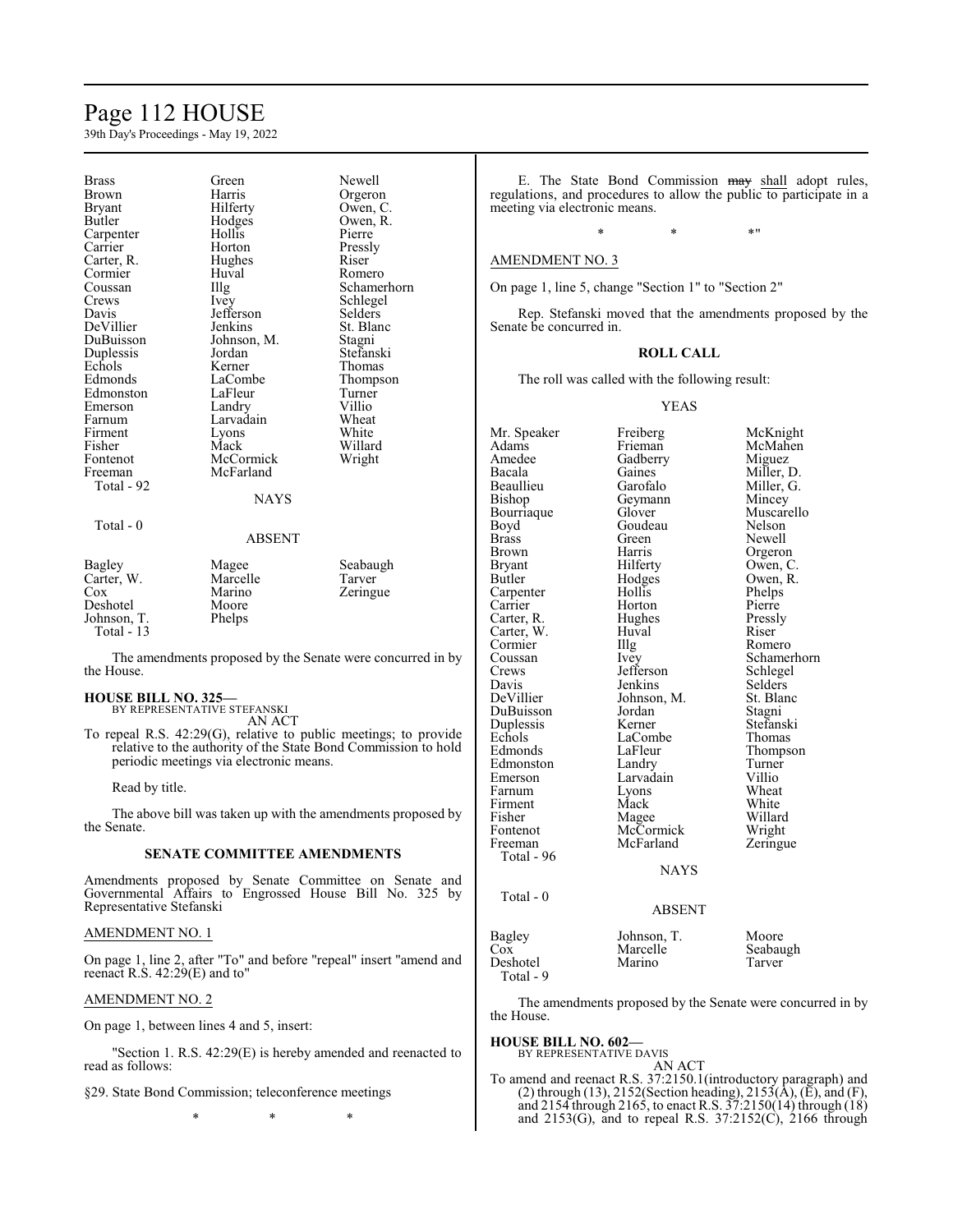# Page 113 HOUSE

39th Day's Proceedings - May 19, 2022

2173, Part II of Chapter 24 of Title 37 of the Louisiana Revised Statutes of 1950, comprised of R.S. 37:2175.1 through 2175.6, and Chapter 24-A of Title 37 of the Louisiana Revised Statutes of 1950, comprised of R.S. 37:2181 through 2192, relative to the Louisiana State Board for Contractors; to revise and reorganize provisions related to contractors, generally, including home improvement contractors and mold remediation contractors; and to provide for related matters.

Read by title.

The above bill was taken up with the amendments proposed by the Senate.

### **SENATE COMMITTEE AMENDMENTS**

Amendments proposed by Senate Committee on Commerce, Consumer Protection and International Affairs to Reengrossed House Bill No. 602 by Representative Davis

### AMENDMENT NO. 1

On page 29, delete lines 7 through 14

# **SENATE FLOOR AMENDMENTS**

Amendments proposed by Senator Cathey to Reengrossed House Bill No. 602 by Representative Davis

### AMENDMENT NO. 1

Delete Senate Committee Amendment No.1 proposed by the Senate Committee on Commerce, Consumer Protection and International Affairs and adopted by the Senate on May 9, 2022.

#### AMENDMENT NO. 2

On page 29, delete lines 8 through 14

Rep. Davis moved that the amendments proposed by the Senate be concurred in.

#### **ROLL CALL**

The roll was called with the following result:

#### YEAS

| Mr. Speaker | Frieman     | McMahen     |
|-------------|-------------|-------------|
| Adams       | Gadberry    | Miguez      |
| Amedee      | Gaines      | Miller, D.  |
| Bacala      | Garofalo    | Miller, G.  |
| Beaullieu   | Geymann     | Mincey      |
| Bishop      | Glover      | Muscarello  |
| Bourriaque  | Goudeau     | Nelson      |
| Boyd        | Green       | Newell      |
| Brass       | Harris      | Orgeron     |
| Brown       | Hilferty    | Owen, C.    |
| Bryant      | Hodges      | Owen, R.    |
| Butler      | Hollis      | Pierre      |
| Carpenter   | Horton      | Pressly     |
| Carrier     | Hughes      | Riser       |
| Carter, R.  | Huval       | Romero      |
| Carter, W.  | Illg        | Schamerhorn |
| Cormier     | Ivey        | Schlegel    |
| Coussan     | Jefferson   | Seabaugh    |
| Crews       | Jenkins     | Selders     |
| Davis       | Johnson, M. | St. Blanc   |
| DeVillier   | Jordan      | Stagni      |
| DuBuisson   | Kerner      | Stefanski   |
| Duplessis   | LaCombe     | Thomas      |
| Echols      | LaFleur     | Thompson    |
|             |             |             |

| Edmonds     | Landry        | Turner   |
|-------------|---------------|----------|
| Edmonston   | Larvadain     | Villio   |
| Emerson     | Lyons         | Wheat    |
| Firment     | Mack          | White    |
| Fisher      | Magee         | Willard  |
| Fontenot    | McCormick     | Wright   |
| Freeman     | McFarland     | Zeringue |
| Freiberg    | McKnight      |          |
| Total $-95$ |               |          |
|             | <b>NAYS</b>   |          |
|             |               |          |
| Total - 0   |               |          |
|             | <b>ABSENT</b> |          |
|             |               |          |
| Bagley      | Johnson, T.   | Phelps   |
| $\cos$      | Marcelle      | Tarver   |
| Deshotel    | Marino        |          |
| Farnum      | Moore         |          |
| Total - 10  |               |          |
|             |               |          |

The amendments proposed by the Senate were concurred in by the House.

#### **HOUSE BILL NO. 646—** BY REPRESENTATIVE STEFANSKI

AN ACT

To amend and reenact R.S.  $18:59.4(D)(2)$  and  $(E)(2)(c)$ ,  $115(F)(1)$ (introductory paragraph) and (a) and  $(2)(a)(iii)$ ,  $154(C)(2)(c)$  and  $(D)(1)$  and  $(2)$ ,  $423(C)$ ,  $(E)$ , and  $(H)$ ,  $433(A)(1)$  and  $(5)$ ,  $(B)(1)$ , and  $(D)$ ,  $434(D)(2)$ ,  $435(B)(1)(b)$ ,  $602(E)(2)(b)$ ,  $604(B)(2)(b)$ ,  $621(B)$ ,  $1278(B)$ ,  $1279$ , 1300.2(C)(1), 1300.7(B), 1306(B)(1), 1308(A)(2)(j)(ii), 1309(J), 1313(H)(13) and (K)(2)(a), 1313.1(I)(5) and (L)(2)(a), 1371, and  $1511.3(E)$ , to enact R.S.  $18:154(C)(2)(f)$ , and to repeal R.S. 18:1532, relative to the Louisiana Election Code; to revise the system of laws comprising the Louisiana Election Code; to provide relative to the Louisiana Voter Registration Administrators' Certification Program; to provide relative to registration by mail; to provide relative to records of the registrars of voters; to provide relative to the replacement of a commissioner; to provide relative to watchers; to provide relative to vacancies in certain offices; to provide relative to petitions for a recall election; to provide relative to preparation, distribution, and tabulation of absentee bymail and early voting ballots; to provide relative to absentee voting by mail; to provide relative to early voting; to provide relative to parish boards of election supervisors; to provide relative to courses of instruction of commissioners; to remove the requirement for election day expenditure reports; to provide for effective dates; and to provide for related matters.

Read by title.

The above bill was taken up with the amendments proposed by the Senate.

#### **SENATE FLOOR AMENDMENTS**

Amendments proposed by Senator Hewitt to Reengrossed House Bill No. 646 by Representative Stefanski

#### AMENDMENT NO. 1

On page 2, line 29 and page 3, line 1, change "Subsections D and E ofthis Section" to "Subsection D ofthis Section and this Subsection"

# AMENDMENT NO. 2

On page 3, lines 3 and 4, change "Subsections D and E of this Section" to "Subsection D of this Section and this Subsection"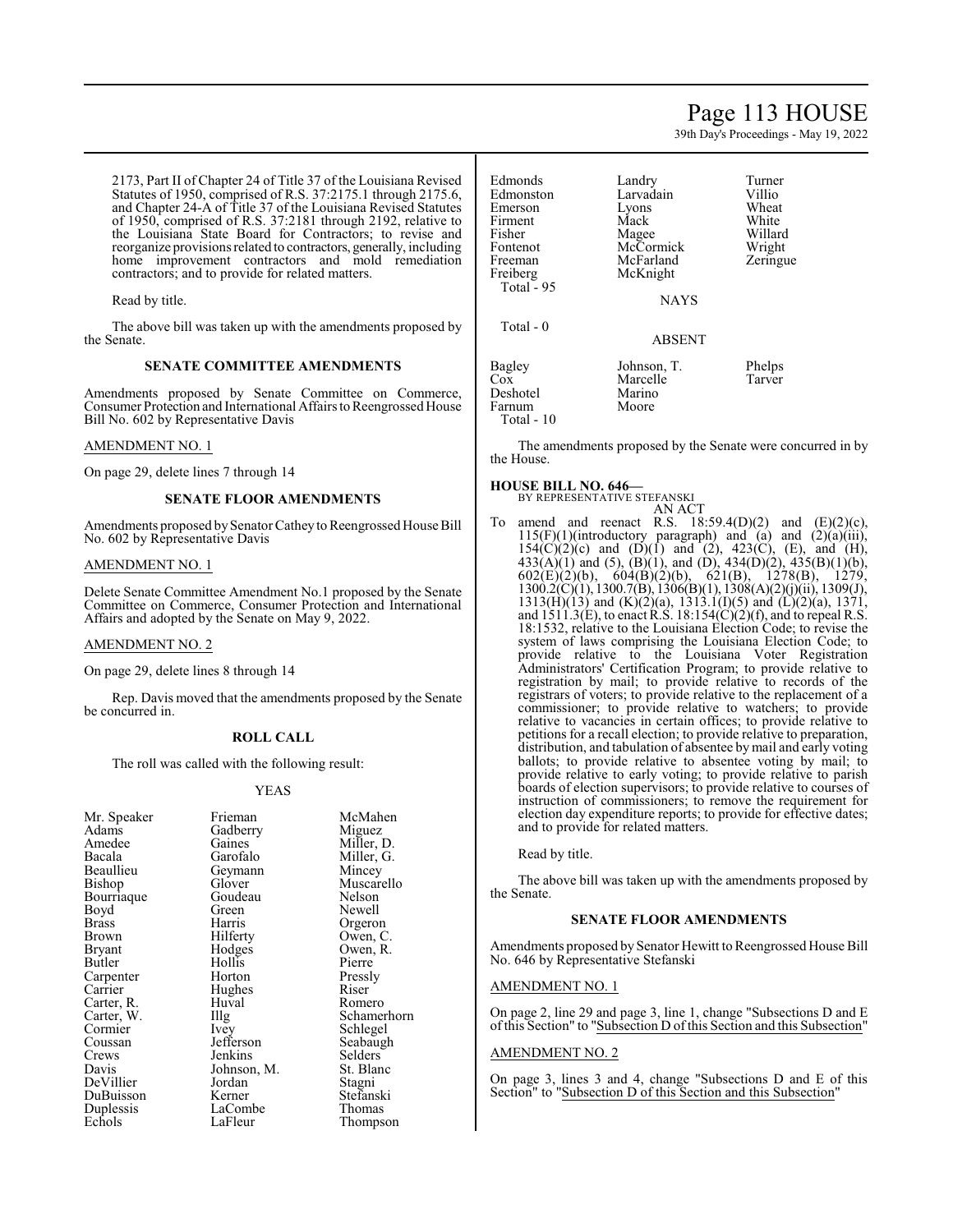# Page 114 HOUSE

39th Day's Proceedings - May 19, 2022

Rep. Stefanski moved that the amendments proposed by the Senate be concurred in.

### **ROLL CALL**

The roll was called with the following result:

#### YEAS

| Mr. Speaker | Freiberg    | McKnight    |
|-------------|-------------|-------------|
| Adams       | Frieman     | McMahen     |
| Amedee      | Gadberry    | Miguez      |
| Bacala      | Gaines      | Miller, G.  |
| Beaullieu   | Garofalo    | Mincey      |
| Bishop      | Geymann     | Muscarello  |
| Bourriaque  | Glover      | Nelson      |
| Boyd        | Goudeau     | Newell      |
| Brass       | Green       | Orgeron     |
| Brown       | Harris      | Owen, C.    |
| Bryant      | Hilferty    | Owen, R.    |
| Butler      | Hodges      | Pierre      |
| Carpenter   | Hollis      | Pressly     |
| Carrier     | Horton      | Riser       |
| Carter, R.  | Hughes      | Romero      |
| Carter, W.  | Huval       | Schamerhorn |
| Cormier     | Illg        | Schlegel    |
| Coussan     | Ivey        | Seabaugh    |
| Crews       | Jefferson   | Selders     |
| Davis       | Jenkins     | St. Blanc   |
| DeVillier   | Johnson, M. | Stagni      |
| DuBuisson   | Johnson, T. | Stefanski   |
| Duplessis   | Jordan      | Thomas      |
| Echols      | Kerner      | Thompson    |
| Edmonds     | LaCombe     | Turner      |
| Edmonston   | LaFleur     | Villio      |
| Emerson     | Landry      | Wheat       |
| Farnum      | Larvadain   | White       |
| Firment     | Lyons       | Willard     |
| Fisher      | Mack        | Wright      |
| Fontenot    | McCormick   | Zeringue    |
| Freeman     | McFarland   |             |
| Total - 95  | <b>NAYS</b> |             |
|             |             |             |

Total - 0

# ABSENT

| Bagley       | Marcelle   | Phelps |
|--------------|------------|--------|
| Cox          | Marino     | Tarver |
| Deshotel     | Miller, D. |        |
| Magee        | Moore      |        |
| Total - $10$ |            |        |

The amendments proposed by the Senate were concurred in by the House.

# **HOUSE BILL NO. 19—** BY REPRESENTATIVE DEVILLIER

AN ACT

To enact R.S. 11:612(2)(n), relative to the Louisiana State Employees' Retirement System; to provide for membership in the Hazardous Duty Services Plan; and to provide for related matters.

Read by title.

The above bill was taken up with the amendments proposed by the Senate.

#### **SENATE COMMITTEE AMENDMENTS**

Amendments proposed by Senate Committee on Retirement to Engrossed House Bill No. 19 by Representative DeVillier

# AMENDMENT NO. 1

On page 1, line 2, following "11:612(2)(n)" insert "and (o)"

#### AMENDMENT NO. 2

On page 1, line 9 change "is" to "and (o) are"

#### AMENDMENT NO. 3

On page 2, between lines 3 and 4, insert the following:

"(o) The director of capitol security and security officers employed by the legislature upon recommendation of the director as provided in R.S. 24:681 et seq.

#### AMENDMENT NO. 4

On page 2, after line 6, insert:

"Section 3. This Act shall become effective on June 30, 2022; if vetoed by the governor and subsequently approved by the legislature, this Act shall become effective on the day following such approval by the legislature or June 30, 2022, whichever is later."

# **SENATE FLOOR AMENDMENTS**

Amendments proposed by Senator Price to Engrossed House Bill No. 19 by Representative DeVillier

# AMENDMENT NO. 1

Delete the set of amendments designated #2901 proposed by the Senate Committee on Retirement and adopted by the Senate on May 10, 2022

#### AMENDMENT NO. 2

On page 1, line 2, following "11:612(2)(n)" insert "and (o)"

#### AMENDMENT NO. 3

On page 2, between lines 4 and 5, insert:

"Section 2. R.S. 11:612(o) is hereby enacted to read as follows: §612. Application; definitions

Terms not specifically defined in this Section but defined in R.S. 11:403 shall have the meanings provided in R.S. 11:403 unless a different meaning is clearly required by the context. For purposes of this Subpart:

\* \* \*

(2) "Member" or "members" shall include the following persons whose first employment making them eligible for membership in one of the state systems occurred on or after January 1, 2011:

\* \* \*

(o) The director of capitol security and security officers employed by the legislature upon recommendation of the director as<br>provided in R.S. 24:681 et seq.  $24:681$  et seq.

 $*$  \*  $*$  \*

#### AMENDMENT NO. 4

On page 2, line 5, change "Section 2" to "Section 3"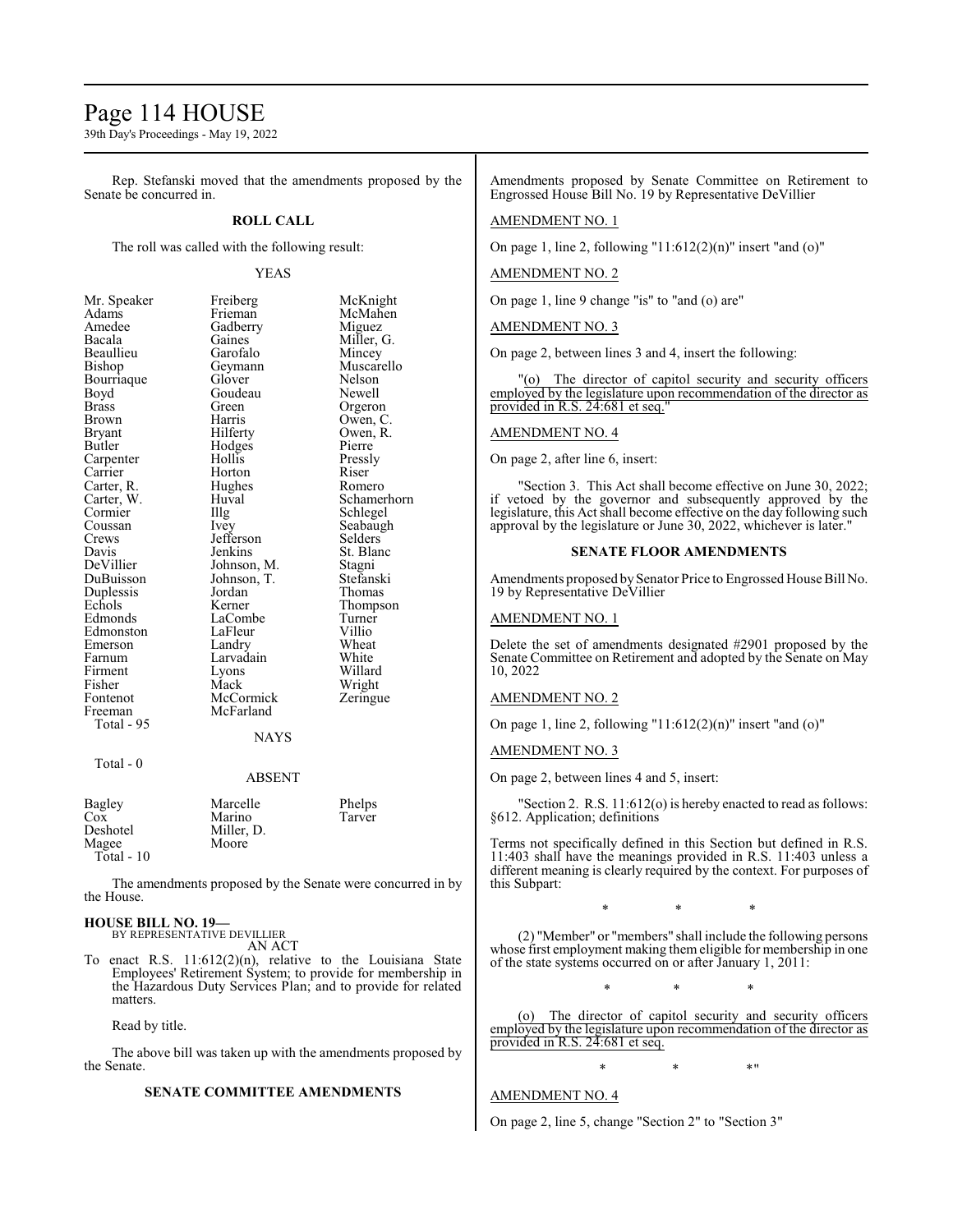# Page 115 HOUSE

39th Day's Proceedings - May 19, 2022

# AMENDMENT NO. 5

On page 2, after line 6, insert:

"Section 4. The provisions of Section 2 ofthis Act shall become effective on the effective date of the Act which originated as Senate Bill No. 490 of the 2022 Regular Session; if this instrument is vetoed by the governor and subsequently approved by the legislature, the provisions of Section 2 of this Act shall become effective on the day following such approval by the legislature or the effective date of the Act which originated as Senate Bill No. 490 of the 2022 Regular Session, whichever is later.

Section 5. The provisions of Sections 1, 3, and 4 and of this Section shall become effective on June 30, 2022; if vetoed by the governor and subsequently approved by the legislature, this Act shall become effective on the day following such approval by the legislature or June 30, 2022, whichever is later."

Rep. DeVillier moved that the amendments proposed by the Senate be concurred in.

# **ROLL CALL**

The roll was called with the following result:

#### YEAS

| Mr. Speaker<br>Amedee<br>Bacala<br>Beaullieu<br>Bishop<br>Bourriaque<br>Boyd<br>Brass<br>Brown<br><b>Bryant</b><br>Butler<br>Carpenter<br>Carrier                                                        | Gadberry<br>Gaines<br>Garofalo<br>Geymann<br>Glover<br>Goudeau<br>Green<br>Harris<br>Hilferty<br>Hodges<br>Hollis<br>Horton<br>Hughes                                                                      | McMahen<br>Miguez<br>Miller, D.<br>Miller, G.<br>Mincey<br>Muscarello<br>Nelson<br>Newell<br>Orgeron<br>Owen, C.<br>Owen, R.<br>Pierre<br>Pressly                     |
|----------------------------------------------------------------------------------------------------------------------------------------------------------------------------------------------------------|------------------------------------------------------------------------------------------------------------------------------------------------------------------------------------------------------------|-----------------------------------------------------------------------------------------------------------------------------------------------------------------------|
| Carter, W.                                                                                                                                                                                               | Huval                                                                                                                                                                                                      | Riser                                                                                                                                                                 |
| Cormier                                                                                                                                                                                                  | Illg                                                                                                                                                                                                       | Romero                                                                                                                                                                |
| Coussan<br>Crews<br>Davis<br>DeVillier<br>DuBuisson<br>Duplessis<br>Echols<br>Edmonds<br>Edmonston<br>Emerson<br>Farnum<br>Firment<br>Fisher<br>Fontenot<br>Freeman<br>Freiberg<br>Frieman<br>Total - 94 | Ivey<br>Jefferson<br>Jenkins<br>Johnson, M.<br>Johnson, T.<br>Jordan<br>Kerner<br>LaCombe<br>LaFleur<br>Landry<br>Larvadain<br>Lyons<br>Mack<br>Magee<br>McCormick<br>McFarland<br>McKnight<br><b>NAYS</b> | Schamerhorn<br>Schlegel<br>Seabaugh<br>Selders<br>St. Blanc<br>Stagni<br>Stefanski<br>Thomas<br>Thompson<br>Turner<br>Wheat<br>White<br>Willard<br>Wright<br>Zeringue |
| Total - 0                                                                                                                                                                                                |                                                                                                                                                                                                            |                                                                                                                                                                       |
|                                                                                                                                                                                                          | <b>ABSENT</b>                                                                                                                                                                                              |                                                                                                                                                                       |
| Adams<br>Bagley<br>Carter, R.<br>Cox<br>Total - 11                                                                                                                                                       | Deshotel<br>Marcelle<br>Marino<br>Moore                                                                                                                                                                    | Phelps<br>Tarver<br>Villio                                                                                                                                            |

The amendments proposed by the Senate, having received a two-thirds vote of the elected members, were concurred in by the House.

# **HOUSE BILL NO. 24—**

BY REPRESENTATIVE ILLG AN ACT

To amend and reenact R.S. 11:1644(C)(8) and to enact R.S. 11:1615, relative to the District Attorneys' Retirement System; to provide for the transfer of service credit and the accrual rate applicable to such service; to provide for Back-Deferred Retirement Option Plan; and to provide for related matters.

Read by title.

The above bill was taken up with the amendments proposed by the Senate.

### **SENATE COMMITTEE AMENDMENTS**

Amendments proposed by Senate Committee on Retirement to Engrossed House Bill No. 24 by Representative Illg

#### AMENDMENT NO. 1

On page 2, line 2, between "that" and "member" insert "the"

AMENDMENT NO. 2

On page 2, line 13, change "lump-sum" to "lump sum"

AMENDMENT NO. 3

On page 2, after line 23, insert:

"Section 2. This Act shall become effective on June 30, 2022; if vetoed by the governor and subsequently approved by the legislature, this Act shall become effective on the day following such approval by the legislature or June 30, 2022, whichever is later."

Rep. Illg moved that the amendments proposed by the Senate be concurred in.

#### **ROLL CALL**

The roll was called with the following result:

#### YEAS

Amedee Gaines<br>Bacala Garofalo Beaullieu Geymann<br>Bishop Glover Cormier Illg<br>Coussan Ivey Duplessis Jordan<br>Echols Kerner

Mr. Speaker Frieman McKnight<br>
Adams Gadberry McMahen Gadberry McMahen<br>Gaines Miguez Bacala Garofalo Miller, D.<br>Beaullieu Geymann Miller, G. Glover Mincey<br>Goudeau Muscarello Bourriaque Goudeau Muscarello<br>Boyd Green Nelson Boyd Green Nelson<br>Brown Harris Newell Brown Harris Newell Bryant Hilferty Orgeron<br>Butler Hodges Owen, C Hodges Owen, C.<br>Hollis Owen, R. Carpenter Hollis Owen,<br>Carrier Horton Pierre Horton Pierre<br>Hughes Pressly Carter, R. Hughes Pressly Carter, W. Huval Riser<br>
Cormier IIIg Romero Coussan Ivey Schamerhorn<br>Crews Iefferson Schlegel Crews Jefferson Schlegel<br>Davis Jenkins Seabaugh Davis Jenkins Seabaugh<br>DeVillier Johnson, M. Selders DeVillier Johnson, M. Selders<br>DuBuisson Johnson, T. St. Blanc Johnson, T. St. Blanch<br>Jordan Stagni Stefanski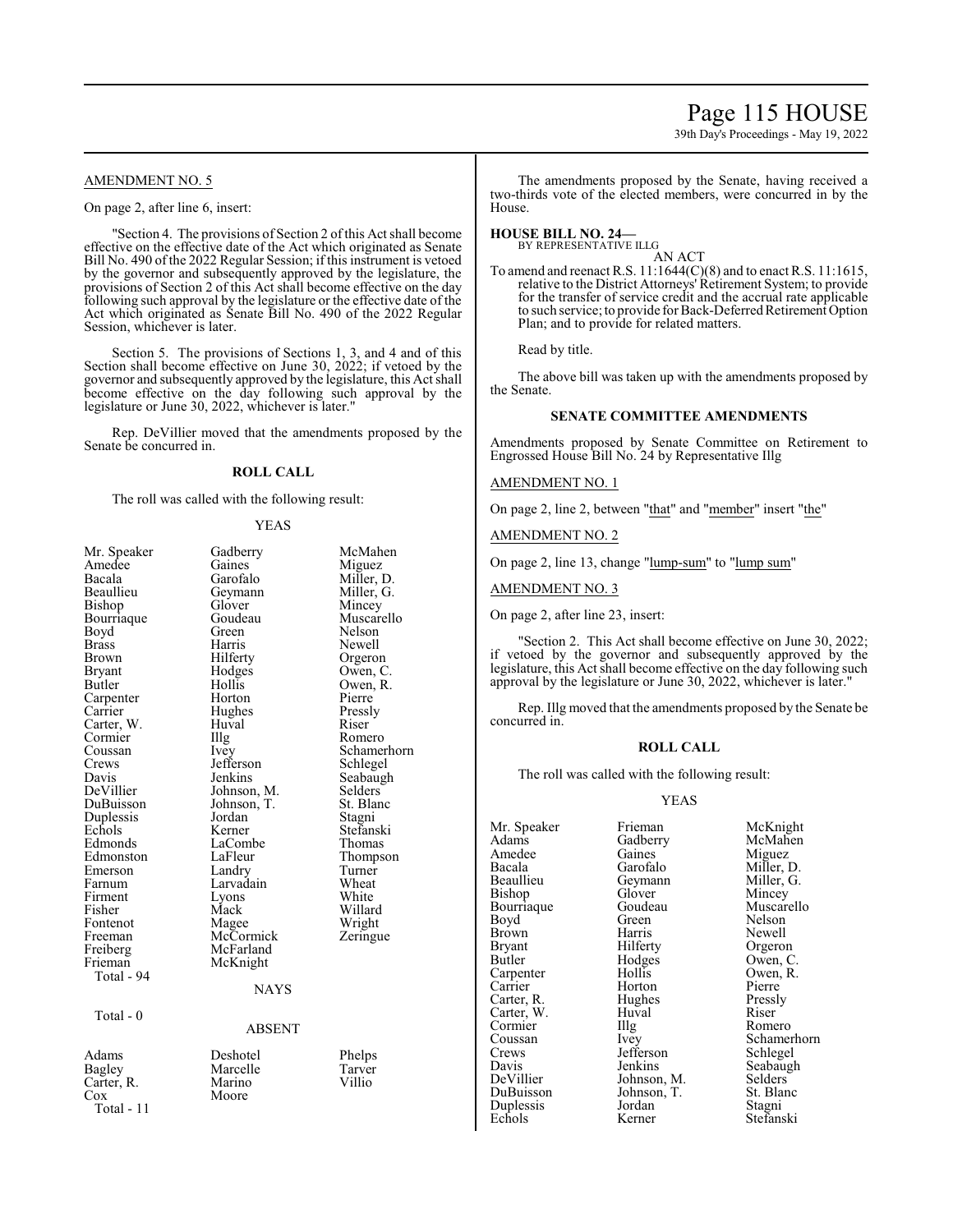# Page 116 HOUSE

39th Day's Proceedings - May 19, 2022

| Edmonds<br>Edmonston<br>Emerson<br>Farnum<br>Firment<br>Fisher<br>Fontenot<br>Freeman<br>Freiberg<br>Total $-96$<br>Total $-0$ | LaCombe<br>LaFleur<br>Landry<br>Larvadain<br>Lyons<br>Mack<br>Magee<br>McCormick<br>McFarland<br><b>NAYS</b><br><b>ABSENT</b> | Thomas<br>Thompson<br>Turner<br>Villio<br>Wheat<br>White<br>Willard<br>Wright<br>Zeringue |
|--------------------------------------------------------------------------------------------------------------------------------|-------------------------------------------------------------------------------------------------------------------------------|-------------------------------------------------------------------------------------------|
| Bagley                                                                                                                         | Deshotel                                                                                                                      | Moore                                                                                     |
| <b>Brass</b>                                                                                                                   | Marcelle                                                                                                                      | Phelps                                                                                    |
| Cox                                                                                                                            | Marino                                                                                                                        | Tarver                                                                                    |

The amendments proposed by the Senate were concurred in by the House.

**HOUSE BILL NO. 164—** BY REPRESENTATIVE PRESSLY

AN ACT To amend and reenact R.S. 13:850(A), relative to electronic filing and recording; to provide relative to electronic filing received at certain times; to provide for the acceptance at time of receipt; and to provide for related matters.

Read by title.

Total - 9

The above bill was taken up with the amendments proposed by the Senate.

#### **SENATE FLOOR AMENDMENTS**

Amendments proposed by Senator Morris to Engrossed House Bill No. 164 by Representative Pressly

#### AMENDMENT NO. 1

On page 1, line 2, change "R.S. 13:850(A)," to "R.S. 13:850(A) and (D) and to enact R.S.  $13:850(E)$ ,"

#### AMENDMENT NO. 2

On page 1, line 4, after "receipt;" insert "to provide for summary proceedings;"

#### AMENDMENT NO. 3

On page 1, line 6, after "R.S. 13:850(A)" delete the remainder of the line and insert "and (D) are hereby amended and reenacted and R.S. 13:850(E) is hereby enacted to read as follows:"

#### AMENDMENT NO. 4

On page 2, after line 3, insert the following:

"D. In the event the filing party does not receive a confirmation of receipt pursuant to Subsection A of this Section, and the clerk's office asserts that it never received the facsimile transmission, the filing party may file a contradictory motion if he has electronic or other evidence that the facsimile filing was transmitted to the clerk's office on a particular day and at a specified time. The motion shall be filed with the section of court in which the case is assigned and the motion shall be conducted pursuant to C.C.P. Art. 2591 et seq.

E. The clerk may purchase equipment and supplies necessary to accommodate facsimile filings out of the clerk's salary fund."

Rep. Pressly moved that the amendments proposed by the Senate be concurred in.

#### **ROLL CALL**

The roll was called with the following result:

#### YEAS

Mr. Speaker Freiberg McMahen<br>Adams Frieman Miguez Adams Frieman<br>Amedee Gadberry Amedee Gadberry Miller, G.<br>Bacala Gaines Mincey Bacala Gaines Mincey<br>Beaullieu Garofalo Muscare Beaullieu Garofalo Muscarello<br>Bishop Geymann Nelson Geymann<br>Glover Bourriaque Glover Newell<br>Boyd Goudeau Orgero Boyd Goudeau Orgeron<br>Brass Green Owen, C Brass Green Owen, C.<br>Brown Harris Owen, R. Brown **Harris** Owen, R.<br>Brvant Hodges Pierre Bryant Hodges<br>Butler Hollis Hollis Pressly<br>
Horton Riser Carpenter Horton<br>Carrier Hughes Carrier Hughes Romero<br>Carter, R. Huval Schamer Huval Schamerhorn<br>Illg Schlegel Carter, W. Illg<br>Cormier Ivey Cormier Ivey Seabaugh<br>
Coussan Jefferson Selders Coussan Jefferson<br>Crews Jenkins Crews Jenkins St. Blanc<br>Davis Johnson, M. Stagni Davis Johnson, M. Stagni<br>DeVillier Johnson, T. Stefanski Johnson, T. Stefansk<br>Jordan Thomas DuBuisson Jordan<br>Duplessis Kerner Duplessis Kerner Thompson<br>
Echols LaCombe Turner LaCombe Turner<br>
LaFleur Villio Edmonds LaFleur Villio<br>Edmonston Landry Wheat Edmonston Landry Wheat<br>
Emerson Larvadain White Emerson Larvadain White<br>
Farnum Lyons Willard Lyons<br>Mack Firment Mack Wright<br>
Fisher McCormick Zeringue Fisher McCormick<br>Fontenot McFarland Fontenot McFarland<br>Freeman McKnight McKnight Total - 94 NAYS Total - 0 ABSENT Bagley Magee Moore Cox Marcelle Phelps Deshotel Marino Tarver Hilferty Miller, D.

| Bagley     | Magee      | Moore  |
|------------|------------|--------|
| Cox        | Marcelle   | Phelps |
| Deshotel   | Marino     | Tarver |
| Hilfertv   | Miller, D. |        |
| Total - 11 |            |        |

The amendments proposed by the Senate were concurred in by the House.

### **HOUSE BILL NO. 243—**

BY REPRESENTATIVE BAGLEY AN ACT

To amend and reenact R.S. 13:1875(7), (10)(c), 12(e), and (14), 2152(C), and 2492(A)(7) and (E), and R.S. 40:1231.8(C)(1)(a) and  $1237.2(C)(1)(a)$ , relative to the authority of city court judges to serve on a medical review panel; to provide for the practice of law by city court judges; to provide for the selection of the attorney member of a medical review panel; to provide for definitions; and to provide for related matters.

Read by title.

The above bill was taken up with the amendments proposed by the Senate.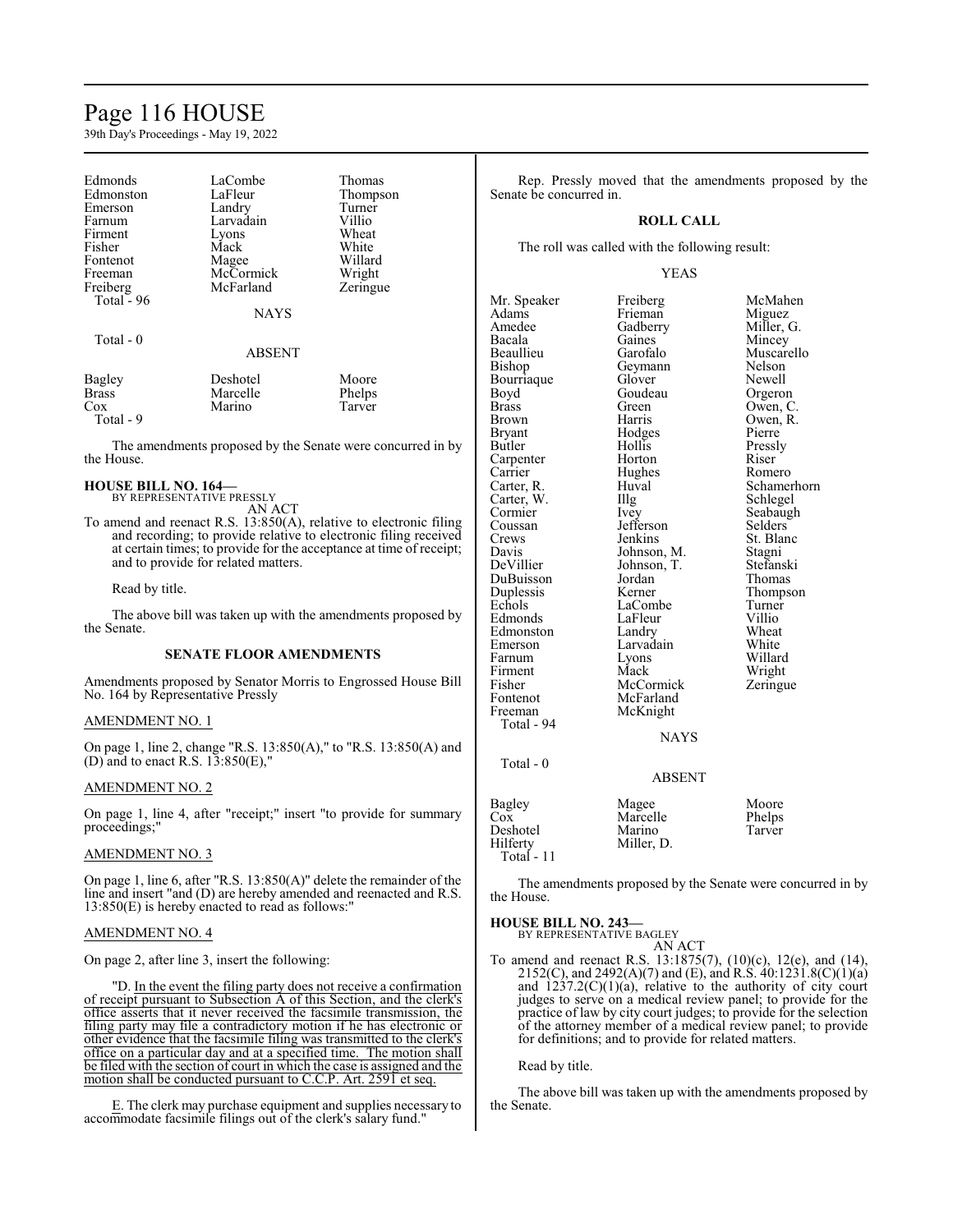# Page 117 HOUSE

39th Day's Proceedings - May 19, 2022

# **SENATE FLOOR AMENDMENTS**

Amendments proposed by Senator Peacock to Engrossed House Bill No. 243 by Representative Bagley

### AMENDMENT NO. 1

On page 1, line 2, change "R.S. 13:1875(7), 10(c), 12(e), and (14)" to "R.S.  $13:1875(7)$ ,  $10($ c), and  $12(e)$ "

### AMENDMENT NO. 2

On page 2, delete lines 28 and 29

#### AMENDMENT NO. 3

#### On page 3, delete lines 1 through 3

Rep. Pressly moved that the amendments proposed by the Senate be concurred in.

# **ROLL CALL**

The roll was called with the following result:

Gadberry<br>Gaines

Geymann<br>Glover

Goudeau<br>Green

Huval<br>Illg

Johnson, T.<br>Jordan

Lyons<br>Mack

McCormick McFarland McKnight

#### YEAS

| Mr. Speaker                                   |
|-----------------------------------------------|
| Adams                                         |
| Amedee                                        |
| Bacala                                        |
| Beaullieu                                     |
| Bishop                                        |
| Bourriaque                                    |
| Boyd                                          |
| <b>Brass</b>                                  |
| Brown                                         |
| <b>Bryant</b>                                 |
| Butler                                        |
|                                               |
|                                               |
| Carpenter<br>Carrier<br>Carrier<br>Carter, W. |
|                                               |
| Cormier                                       |
| Coussan                                       |
| Crews                                         |
| Davis                                         |
| DeVillier                                     |
| De ville<br>DuBuisson<br>Duplessis            |
|                                               |
| Echols                                        |
| Edmonds                                       |
| Edmonston                                     |
| Emerson                                       |
| Farnum                                        |
| Firment                                       |
| Fisher                                        |
| Fontenot                                      |
| Freeman                                       |
| Freiberg<br>- Total                           |
| 97                                            |
|                                               |
|                                               |

Frieman McMahen<br>Gadberry Miguez Gaines Miller, D.<br>Garofalo Miller, G. Miller, G.<br>Mincey Muscarello<br>Nelson Green Newell<br>Harris Orgero Harris Orgeron<br>Hilferty Owen, C Owen, C. Hodges Owen, R.<br>Hollis Pierre Hollis Pierre<br>
Horton Pressly Horton Pressl<br>Hughes Riser Hughes Riser Illg Schamerhorn<br>Ivey Schlegel Schlegel<br>Seabaugh Jefferson Seabaughters Seabaughters Seabaughters Seabaughters Seabaughters Seabaughters Seabaughters Seabaughters Seabaughters Seabaughters Seabaughters Seabaughters Seabaughters Seabaughters Seabaughters Seabaughters Seab Jenkins Selders<br>Johnson, M. St. Blanc Johnson, M. St. Blanch<br>Johnson, T. Stagni Jordan Stefanski<br>Kerner Thomas Kerner Thomas<br>LaCombe Thomas LaCombe Thompson<br>LaFleur Turner Turner<br>Villio Landry Villio<br>
Larvadain Wheat Larvadain Wheat<br>Lyons White Willard<br>Wright Magee Wright<br>McCormick Zeringue

#### **NAYS**

ABSENT

Total - 0

Bagley Marcelle Phelps<br>Cox Marino Tarver Cox Marino<br>
Deshotel Moore Deshotel

Total - 8

The amendments proposed by the Senate were concurred in by the House.

# **HOUSE BILL NO. 267—** BY REPRESENTATIVE RISER

AN ACT

To amend and reenact R.S. 30:1108(B), relative to geological sequestration of carbon dioxide; to provide relative to eminent domain; to provide for an exception to eminent domain under certain circumstances in Caldwell Parish; and to provide for related matters.

Read by title.

The above bill was taken up with the amendments proposed by the Senate.

# **SENATE COMMITTEE AMENDMENTS**

Amendments proposed by Senate Committee on Natural Resources to Engrossed House Bill No. 267 by Representative Riser

#### AMENDMENT NO. 1

On page 2, line 6, after "from the" insert "actual"

AMENDMENT NO. 2

On page 2, at the end of line 7, insert "base of the"

### AMENDMENT NO. 3

On page 2, line 8, after "facility" insert "as determined by the commissioner of conservation"

### AMENDMENT NO. 4

On page 2, line 12, after "quantities" insert "as determined by the commissioner of conservation"

#### AMENDMENT NO. 5

On page 2, between lines 12 and 13, insert the following:

"(3) If a party who has the right to explore for and produce minerals from depths below the base of the underground reservoir component of the storage facility is prohibited from drilling through the storage facility under Paragraph (2) of this Subsection by the exercise of the right of eminent domain granted in this Section, that prohibition shall terminate upon a finding by the commissioner, after notice and hearing conducted in accordance with R.S. 30:1105(C), that the storage facility operator abandoned all reasonable efforts to use, or cause others to use, the storage facility prior to any use of the underground reservoir component of the storage facility for the storage of carbon dioxide.

Rep. Riser moved that the amendments proposed by the Senate be concurred in.

### **ROLL CALL**

The roll was called with the following result:

# YEAS

Adams<br>
Amedee Frieman Beaullieu Garofalo<br>Bishop Glover Bourriaque

Amedee Frieman Miller, D.<br>Bacala Gadberry Miller, G. Bacala Gadberry Miller, G.

Mr. Speaker Freeman McMahen<br>Adams Freiberg Miguez Glover Muscarello<br>Goudeau Nelson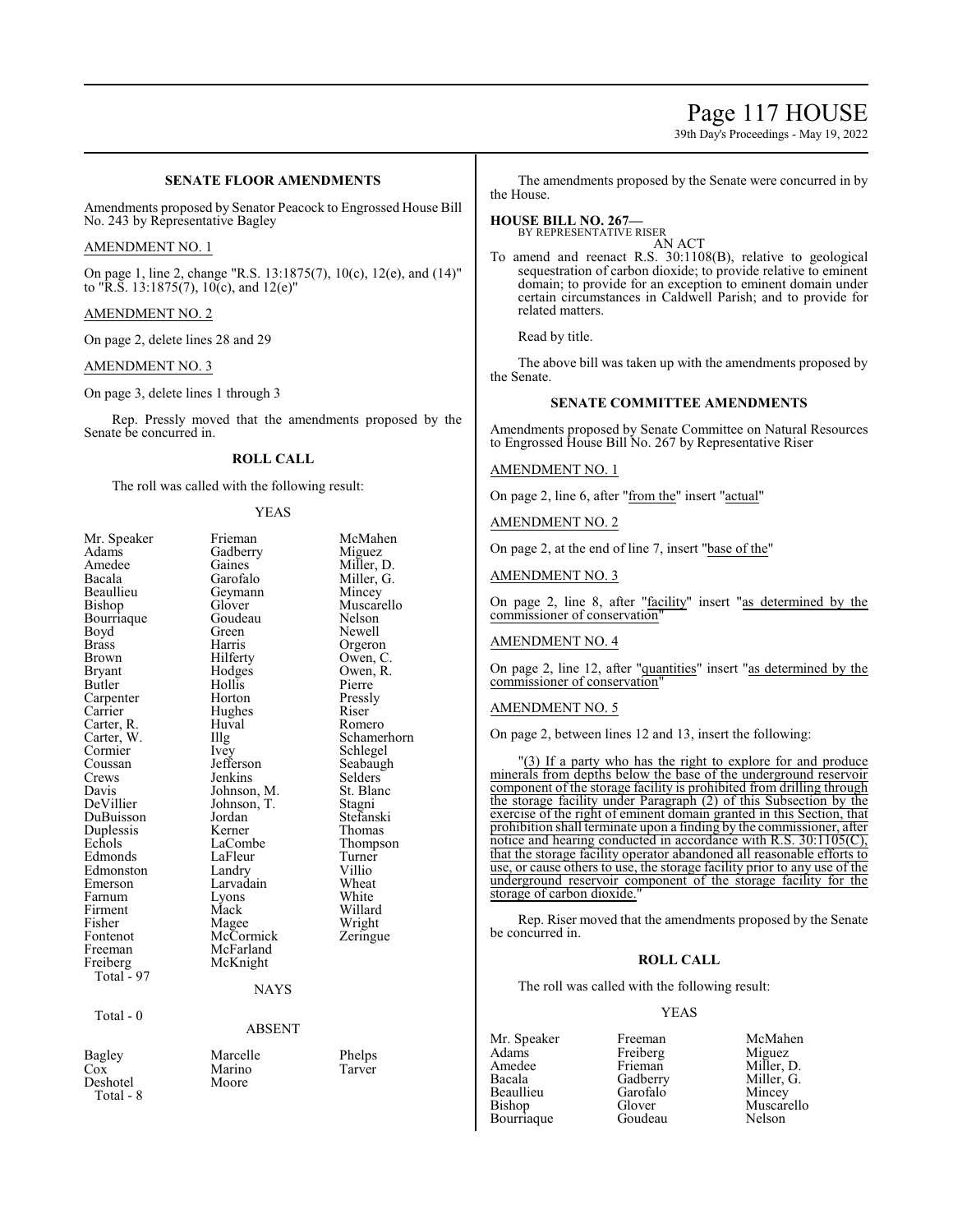# Page 118 HOUSE

39th Day's Proceedings - May 19, 2022

| Boyd                                                       | Green             | Newell         |                     | The roll was called with the following result: |                  |
|------------------------------------------------------------|-------------------|----------------|---------------------|------------------------------------------------|------------------|
| <b>Brass</b>                                               | Harris            | Owen, C.       |                     |                                                |                  |
| <b>Brown</b>                                               | Hilferty          | Owen, R.       |                     | <b>YEAS</b>                                    |                  |
| <b>Bryant</b>                                              | Hollis            | Pierre         |                     |                                                |                  |
| Butler                                                     | Horton            | Pressly        | Mr. Speaker         | Freiberg                                       | McMahen          |
| Carpenter                                                  | Hughes            | Riser          | Adams               | Frieman                                        | Miguez           |
| Carrier                                                    | Huval             | Romero         | Amedee              | Gadberry                                       | Miller, D.       |
| Carter, R.                                                 | $\prod_{i=1}^{n}$ | Schamerhorn    | Bacala              | Gaines                                         | Miller, G.       |
| Carter, W.                                                 | Ivey              | Schlegel       | Beaullieu           | Garofalo                                       | Mincey           |
| Cormier                                                    | Jefferson         | Seabaugh       | Bishop              | Geymann                                        | Nelson           |
| Coussan                                                    | Jenkins           | <b>Selders</b> | Bourriaque          | Glover                                         | Newell           |
| Crews                                                      | Johnson, M.       | St. Blanc      | Boyd                | Goudeau                                        | Orgeron          |
| Davis                                                      | Jordan            | Stagni         | <b>Brass</b>        | Green                                          | Owen, C.         |
| DeVillier                                                  | Kerner            | Stefanski      | <b>Brown</b>        | Harris                                         | Owen, R.         |
| DuBuisson                                                  | LaCombe           | <b>Thomas</b>  | <b>Bryant</b>       | Hilferty                                       | Pierre           |
| Duplessis                                                  | LaFleur           | Thompson       | Butler              | Hollis                                         | Pressly          |
| Echols                                                     | Landry            | Turner         | Carpenter           | Horton                                         | Riser            |
| Edmonds                                                    | Larvadain         | Villio         | Carrier             | Hughes                                         | Romero           |
| Edmonston                                                  | Lyons             | Wheat          | Carter, R.          | Huval                                          | Schamerhorn      |
| Emerson                                                    | Mack              | White          | Carter, W.          | Illg                                           | Schlegel         |
| Farnum                                                     | Magee             | Willard        | Cormier             | Ivey                                           | Seabaugh         |
| Firment                                                    | McCormick         | Wright         | Coussan             | Jefferson                                      | <b>Selders</b>   |
| Fisher                                                     | McFarland         | Zeringue       | Crews               | Jenkins                                        | St. Blanc        |
| Fontenot                                                   | McKnight          |                | Davis               | Johnson, M.                                    | Stagni           |
| Total - 92                                                 |                   |                | DeVillier           | Jordan                                         | Stefanski        |
|                                                            | <b>NAYS</b>       |                | DuBuisson           | Kerner                                         | <b>Thomas</b>    |
|                                                            |                   |                |                     | LaCombe                                        |                  |
| Total - $0$                                                |                   |                | Duplessis<br>Echols | LaFleur                                        | Thompson         |
|                                                            | <b>ABSENT</b>     |                | Edmonds             |                                                | Turner<br>Villio |
|                                                            |                   |                |                     | Landry<br>Larvadain                            | Wheat            |
|                                                            |                   |                | Edmonston           |                                                |                  |
| <b>Bagley</b>                                              | Hodges            | Orgeron        | Emerson             | Lyons<br>Mack                                  | White<br>Willard |
| Cox                                                        | Johnson, T.       | Phelps         | Farnum              |                                                |                  |
| Deshotel                                                   | Marcelle          | Tarver         | Firment             | Magee<br>McCormick                             | Wright           |
| Gaines                                                     | Marino            |                | Fisher              |                                                | Zeringue         |
| Geymann                                                    | Moore             |                | Fontenot            | McFarland                                      |                  |
| Total $-13$                                                |                   |                | Freeman             | McKnight                                       |                  |
|                                                            |                   |                | Total - 94          |                                                |                  |
| The amendments proposed by the Senate were concurred in by |                   |                | <b>NAYS</b>         |                                                |                  |
| the House.                                                 |                   |                |                     |                                                |                  |
|                                                            |                   |                | Total - $0$         |                                                |                  |
| <b>HOUSE BILL NO. 307-</b>                                 |                   |                |                     | <b>ABSENT</b>                                  |                  |

**HOUSE BILL NO. 307—** BY REPRESENTATIVE ILLG AND SENATOR SMITH AN ACT

To enact R.S. 22:1023.2, relative to health insurance coverage for a living organ donor; to provide for definitions; to prohibit the denial or conditioning of certain insurance policies based on the policyholder's status as a living organ donor; and to provide for related matters.

Read by title.

The above bill was taken up with the amendments proposed by the Senate.

# **SENATE COMMITTEE AMENDMENTS**

Amendments proposed by Senate Committee on Insurance to Engrossed House Bill No. 307 by Representative Illg

# AMENDMENT NO. 1

On page 1, line 10, after "disability" insert "income"

#### AMENDMENT NO. 2

On page 1, line 17, after "disability" insert "income"

Rep. Illg moved that the amendments proposed by the Senate be concurred in.

# **ROLL CALL**

the House. **HOUSE BILL NO. 312—** BY REPRESENTATIVES DUSTIN MILLER, ADAMS, BOYD,<br>CARPENTER, CARRIER, WILFORD-CARTER, DUPLESSIS, FISHER,<br>GAINES, GLOVER, HORTON, ILLG, LANDRY, LARVADAIN, LYONS,<br>MCFARLAND, NEWELL, PIERRE, SCHLEGEL, SELDERS, STAGNI,<br>TURNER,VIL

Marcelle Phelps<br>
Marino Tarver

The amendments proposed by the Senate were concurred in by

AN ACT

Bagley Johnson, T. Muscarello<br>Cox Marcelle Phelps

Deshotel Marino<br>
Hodges Moore

Hodges Total - 11

To amend and reenact the heading of Part XIII of Chapter 11 of Title 40 of the Louisiana Revised Statutes of 1950 and R.S. 40:2199(A)(1) and to enact R.S. 40:2199.11 through 2199.19, relative to licensed healthcare facilities; to establish duties and requirements of licensed healthcare facilities with respect to addressing and preventing workplace violence; to require the posting of certain cautionary signage at licensed healthcare facilities; to require and provide with respect to healthcare workplace violence prevention plans; to require reporting of acts ofworkplace violence occurring at licensed healthcare facilities; to prohibit retaliation by certain employers in connection with reporting of healthcare workplace violence; to require the Louisiana Department of Health to maintain on its website public information regarding healthcare workplace violence; to authorize enforcement actions by the department; to require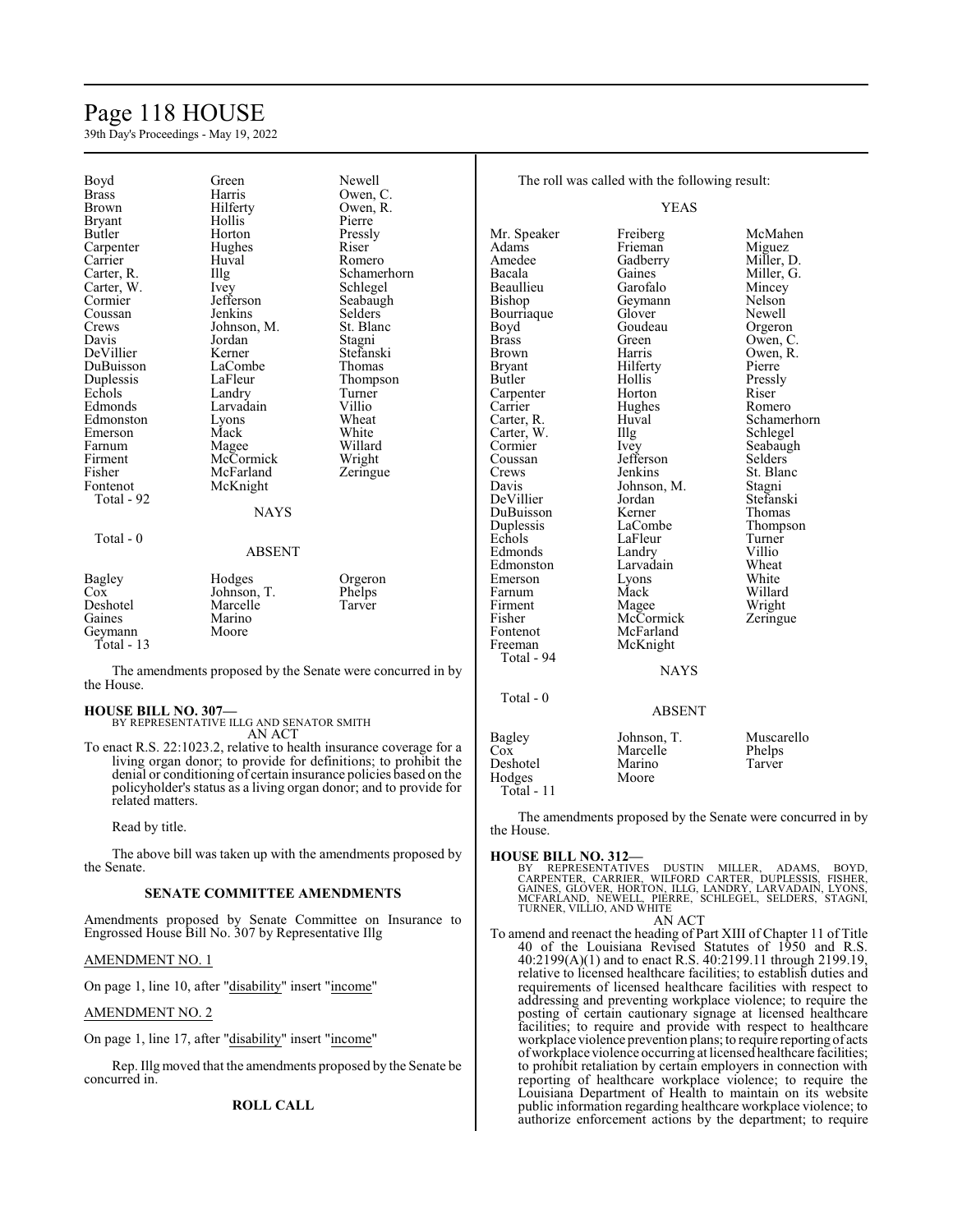# Page 119 HOUSE

39th Day's Proceedings - May 19, 2022

promulgation of administrative rules; to provide for definitions; to provide for organization and designation of laws by the Louisiana State Law Institute; and to provide for related matters.

Read by title.

The above bill was taken up with the amendments proposed by the Senate.

# **SENATE COMMITTEE AMENDMENTS**

Amendments proposed by Senate Committee on Health and Welfare to Reengrossed House Bill No. 312 by Representative Dustin Miller

### AMENDMENT NO. 1

On page 3, delete lines 20 through 22, and insert the following:

 $'(2)(a)$  For a regulated entity with five or fewer providers, the sign shall be at least eight and one-half inches tall by eleven inches wide and written in the English language with letters that may be less than one square inch in size.

(b) For a regulated entity with more than five providers, the sign shall be at least eighteen inches tall by eighteen inches wide and written in the English language with letters not less than one square inch in size.

### AMENDMENT NO. 2

On page 4, between lines 4 and 5, insert the following:

"(3) A checklist of items for regulated entities to consider when developing a workplace violence prevention plan."

Rep. Dustin Miller moved that the amendments proposed by the Senate be rejected.

#### **ROLL CALL**

The roll was called with the following result:

#### YEAS

| Mr. Speaker  | Frieman     | McMahen     |
|--------------|-------------|-------------|
| Adams        | Gadberry    | Miguez      |
| Amedee       | Gaines      | Miller, D.  |
| Bacala       | Garofalo    | Miller, G.  |
| Beaullieu    | Geymann     | Mincey      |
| Bishop       | Glover      | Muscarello  |
| Bourriaque   | Goudeau     | Nelson      |
| Boyd         | Green)      | Newell      |
| <b>Brass</b> | Harris      | Orgeron     |
| Brown        | Hilferty    | Owen, C.    |
| Bryant       | Hodges      | Owen, R.    |
| Butler       | Hollis      | Pierre      |
| Carpenter    | Horton      | Pressly     |
| Carrier      | Hughes      | Riser       |
| Carter, R.   | Huval       | Romero      |
| Carter, W.   | Illg        | Schamerhorn |
| Cormier      | Ivey        | Schlegel    |
| Coussan      | Jefferson   | Seabaugh    |
| Crews        | Jenkins     | Selders     |
| Davis        | Johnson, M. | St. Blanc   |
| DeVillier    | Johnson, T. | Stagni      |
| DuBuisson    | Jordan      | Stefanski   |
| Duplessis    | Kerner      | Thomas      |
| Echols       | LaCombe     | Thompson    |
| Edmonds      | LaFleur     | Turner      |
| Edmonston    | Landry      | Villio      |
| Emerson      | Larvadain   | Wheat       |
|              |             |             |

| Farnum      | Lyons       | White    |
|-------------|-------------|----------|
| Firment     | Mack        | Willard  |
| Fisher      | Magee       | Wright   |
| Fontenot    | McCormick   | Zeringue |
| Freeman     | McFarland   |          |
| Freiberg    | McKnight    |          |
| Total $-97$ |             |          |
|             | <b>NAYS</b> |          |
| Total - 0   |             |          |
|             | ABSENT      |          |
| Bagley      | Marcelle    | Phelps   |
| Cox         | Marino      | Tarver   |
| Deshotel    | Moore       |          |
| Total - 8   |             |          |

The amendments proposed by the Senate were rejected.

Conference committee appointment pending.

#### **HOUSE BILL NO. 314—** BY REPRESENTATIVES TURNER AND BAGLEY AN ACT

To amend and reenact R.S. 28:2(introductory paragraph) and (28), 51.1(A)(3)(b) and (d), 70(A), and 915(F)(3), R.S. 37:752(3), (6), (7), and (9)(c) and (d)(ii), 753(A) and (I), 761(A)(2) and (4), 764(A)(4) and (5), 771.1(A) and (B)(1), 786.1(A)(introductory paragraph) and (1), 792(B) and (C)(1), 793(G)(2), 796(A), (B)(7), and (D), 796.1(A), 911(Section heading), 925(C), 929(3), 966, 971, 976, 1007(A)(2)(c), 1012, 1015(A) and (C), 1016, 1017(A), 1176(A)(3), 1218(1) and (3), 1218.1(A),  $1285(A)(25)$ ,  $1360.24(A)$ (introductory paragraph) and (3) and (B), 1360.26, 1360.31(C)(4) and (D), 1360.37(C), 1515(A)(1),  $2352$ (introductory paragraph), (3), (8), and (9),  $2353(A)(2)$  and  $(3)(a)$  and  $(C)(introducing paragraph)$ ,  $(2)$ ,  $(4)$ , and  $(5)$ ,  $2355(B)$ ,  $2356(B)$ , (F), and (H),  $2356.1(E)$ ,  $2356.2(C)(1)$ , 2356.3(A)(2), 2357(A) and (B)(1), 2359(A), (C)(1), and (F), 2360, 2361(D) and (E), 2362, 2363(A), 2365(A), (B), and (C)(introductory paragraph), (2), and (3), 2366, 2367, 2441, 2442(introductory paragraph) and (6)(r) and (t), 2447, 2449(A) and (C) through (E), 2449.1(C)(introductory paragraph) and (E), 2453(introductory paragraph) and (2), 2457(4), (5), (7), (8), and  $(10)$ , 2462, 2464, 2465(A), (B), and  $(C)(1)$ , 3003(introductory paragraph) and  $(4)(a)$ , and  $3071(B)(1)$  and  $(2)$ , R.S.  $39:98.3(B)(2)$  and  $(3)$ ,  $98.4(B)(3)(a)$  and  $(b)$ ,  $1536(A)(2)$ , 1543(D), and 1658, R.S. 40:4(A)(introductoryparagraph) and (1)(a) and (b)(ii) and (iii),  $5(A)(19)$  and  $(21)(a)$ ,  $5.5(B)$ , (C)(introductory paragraph) and (1) through (3), and (E), 5.5.2(D), 5.8(introductory paragraph) and (6)(introductory paragraph) and (a), 31.13(1), 39.1(A)(introductory paragraph),  $50({\rm C}),$  75(A), 654(Section heading), 961(introductoryparagraph),(23), and (27)(b)(i), 966(A)(3), the heading of Part X-B of Chapter 4 of Title 40 of the Louisiana Revised Statutes of 1950, R.S. 40:1021(introductory paragraph), 1024(B), 1046(Section heading), 1047(A)(introductory paragraph) and  $(4)$ , 1061.17 $(B)(3)(a)(iii)$ , 1122.1 $(B)(2)$ , 1123.3(B)(2), 1133.15, 1139.6(introductory paragraph) and (8), 1168.3(Section heading), 1203.1(4)(a), (e), (f), (h), (n), and (z), 1203.3(D)(2), 1223.3, 1249.2(introductory paragraph) and (5), 1249.3(A)(4), 2012.2, 2012.3, 2017.10, 2018.3(B)(1)(h), 2018.6(B)(introductoryparagraph), (3)(b) and (i), and  $\overline{C}(2)(a)$ and (3)(i), 2109(E)(2), 2113.2, 2120.33(introductory paragraph) and (7)(introductory paragraph) and (a),  $2166.5(B)(12)(e)$ (introductory paragraph) and (ii),  $2180.25(B)(2)$  (introductory paragraph),  $(m)(introductoryparagnh)$  and  $(v)$ , and  $(q)$ , 2193.1(B)(5)(introductory paragraph), and 2321, R.S. 46:236.1.2(A)(introductory paragraph), 450.3(introductory paragraph) and (C)(2), 450.5(A) through (C) and (D)(introductory paragraph), (1), and (3), 450.6(A) and (B)(1), 460.3, 977, 1906(C), 1933(B), 1952(introductory paragraph),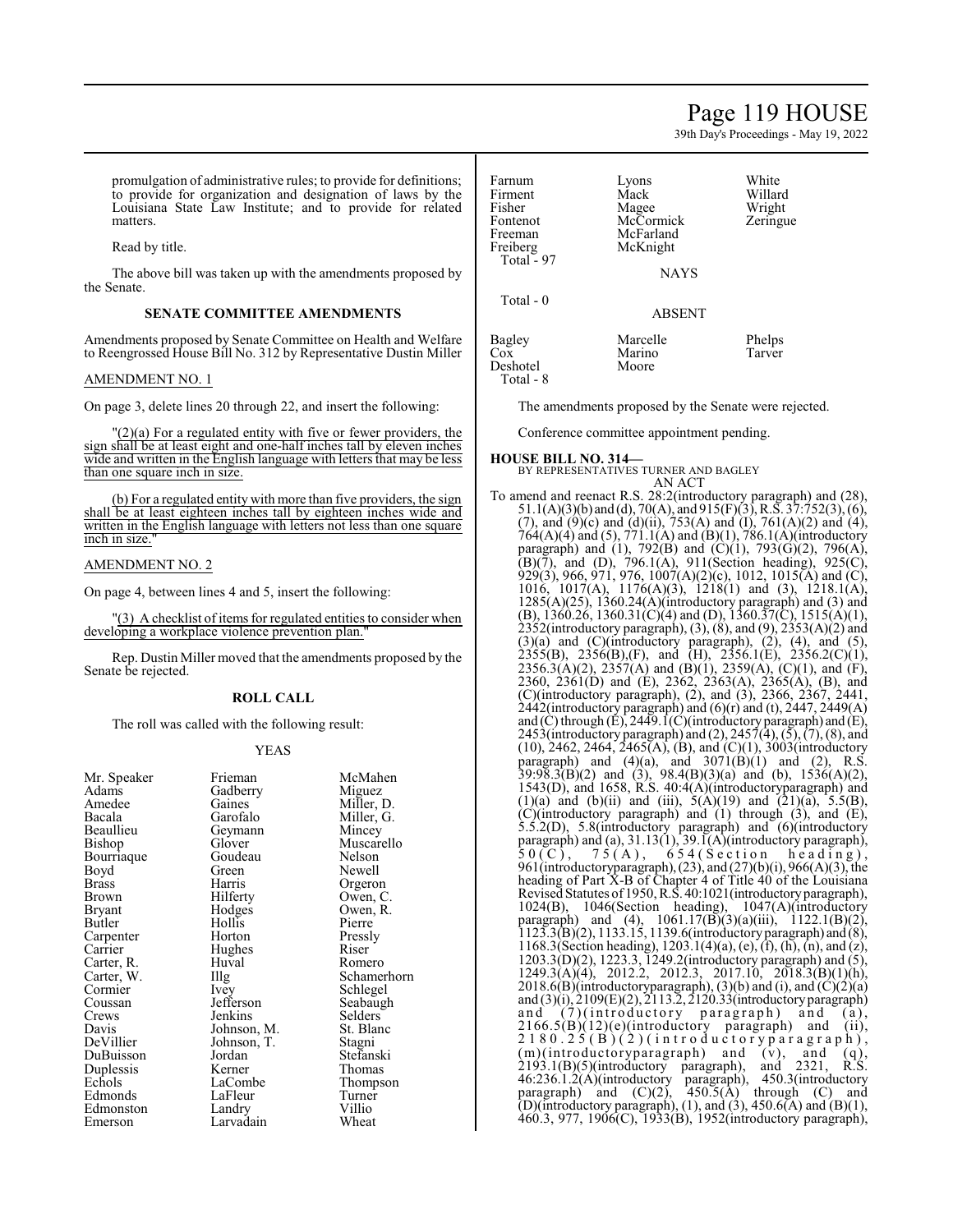# Page 120 HOUSE

39th Day's Proceedings - May 19, 2022

 $2169.1(7)$ ,  $2626(H)(1)(d)$ ,  $2741(A)$ ,  $2742(C)$ , 2757(C)(1)(introductoryparagraph) and (e), 2761, and 2891, and Children's Code Articles 301 and  $(1150(2)(b))$  and to repeal R.S. 37:796(F) and 2465(D), R.S. 40:5.5(F) and (G), 1249.1(A) and (B), and 1249.2(1), R.S. 46:2757(C)(2), and Section 4 of Act No. 449 of the 2006 Regular Session, relative to various provisions of Titles 28, 37, 39, 40, and 46 of the Louisiana Revised Statutes of 1950, the Louisiana Children's Code, and uncodified law; to make technical corrections in provisions relative to behavioral health, human services, administration of the Louisiana Department of Health, administration of the Department of Children and Family Services, healthcare institutions and services, professions and occupations, boards and commissions, public health, food and drugs, public welfare and assistance, child welfare, and other matters within or relating to the purview of the legislative committees on health and welfare; to make corrective changes including corrections in legal citations and in names of organizations, programs, publications, institutions, agencies, boards, commissions, departments, and offices and officers of departments; to remove references to agencies, other legal entities, and programs that have been repealed or no longer exist; to repeal obsolete findings and references to outdated information; to designate undesignated statutory provisions; and to provide for related matters.

Read by title.

The above bill was taken up with the amendments proposed by the Senate.

# **SENATE FLOOR AMENDMENTS**

Amendments proposed by Senator Foil to Reengrossed House Bill No. 314 by Representative Turner

#### AMENDMENT NO. 1

On page 28, line 24, after "Chapter" insert "or a medical psychologist licensed by the Louisiana State Board of Medical Examiners"

Rep. Turner moved that the amendments proposed by the Senate be concurred in.

# **ROLL CALL**

The roll was called with the following result:

#### YEAS

| Mr. Speaker | Freiberg    | Miguez      |
|-------------|-------------|-------------|
| Adams       | Frieman     | Miller, D.  |
| Amedee      | Gadberry    | Miller, G.  |
| Bacala      | Gaines      | Mincey      |
| Beaullieu   | Garofalo    | Muscarello  |
| Bishop      | Glover      | Nelson      |
| Bourriaque  | Goudeau     | Newell      |
| Boyd        | Green       | Owen, C.    |
| Brass       | Harris      | Owen, R.    |
| Brown       | Hilferty    | Pierre      |
| Butler      | Hollis      | Pressly     |
| Carpenter   | Horton      | Riser       |
| Carrier     | Hughes      | Romero      |
| Carter, R.  | Huval       | Schamerhorn |
| Carter, W.  | Ivey        | Schlegel    |
| Cormier     | Jefferson   | Seabaugh    |
| Coussan     | Jenkins     | Selders     |
| Crews       | Johnson, M. | St. Blanc   |
| Davis       | Jordan      | Stagni      |
| DeVillier   | Kerner      | Stefanski   |
| DuBuisson   | LaCombe     | Thomas      |
| Duplessis   | LaFleur     | Thompson    |

Echols Landry Turner<br>
Edmonds Larvadain Villio Larvadain Villio<br>Lyons Wheat Edmonston Lyons Wheat<br>
Emerson Mack White Emerson Mack White<br>
Farnum Magee Willard Farnum Magee Willard<br>Firment McCormick Wright McCormick Fisher McFarland Zeringue<br>Fontenot McKnight Fontenot McKnight<br>Freeman McMahen McMahen Total - 91 NAYS Total - 0 ABSENT Bagley Hodges Moore<br>Bryant IIIg Orgero Bryant Illg Orgeron<br>
Cox Johnson, T. Phelps Cox Johnson, T. Phelps<br>Deshotel Marcelle Tarver Marcelle<br>Marino Geymann Total - 14

The amendments proposed by the Senate were concurred in by the House.

# **HOUSE BILL NO. 339—**

BY REPRESENTATIVE COUSSAN AN ACT

To amend and reenact R.S. 22:1836(A)(introductory paragraph) and (2)(introductory paragraph) and to enact R.S.  $22:1836(A)(3)$ , relative to health insurance; to prohibit a coordination of benefits provision that permits a plan to delay or deny payment for rendered healthcare services solely on the basis of the insured's failure to provide existence of an additional health benefit plan; to provide for effectiveness; to provide for technical changes; and to provide for related matters.

Read by title.

The above bill was taken up with the amendments proposed by the Senate.

#### **SENATE COMMITTEE AMENDMENTS**

Amendments proposed by Senate Committee on Insurance to Reengrossed House Bill No. 339 by Representative Coussan

#### AMENDMENT NO. 1

On page 2, after line 5, insert the following:

"Section 2. The provisions of this Act shall become effective on January 1, 2023."

Rep. Beaullieu moved that the amendments proposed by the Senate be concurred in.

# **ROLL CALL**

The roll was called with the following result:

#### YEAS

Mr. Speaker Freiberg McKnight<br>Adams Frieman McMahen Adams Frieman McMahen Amedee Gadberry<br>Bacala Gaines Bacala Gaines Miller, D.<br>Beaullieu Garofalo Miller. G. Beaullieu Garofalo Miller, G.<br>Bishop Geymann Mincey Bourriaque Glover Muscarello<br>Boyd Goudeau Nelson Boyd Goudeau<br>Brass Green

Geymann Mincey<br>Glover Muscarello Newell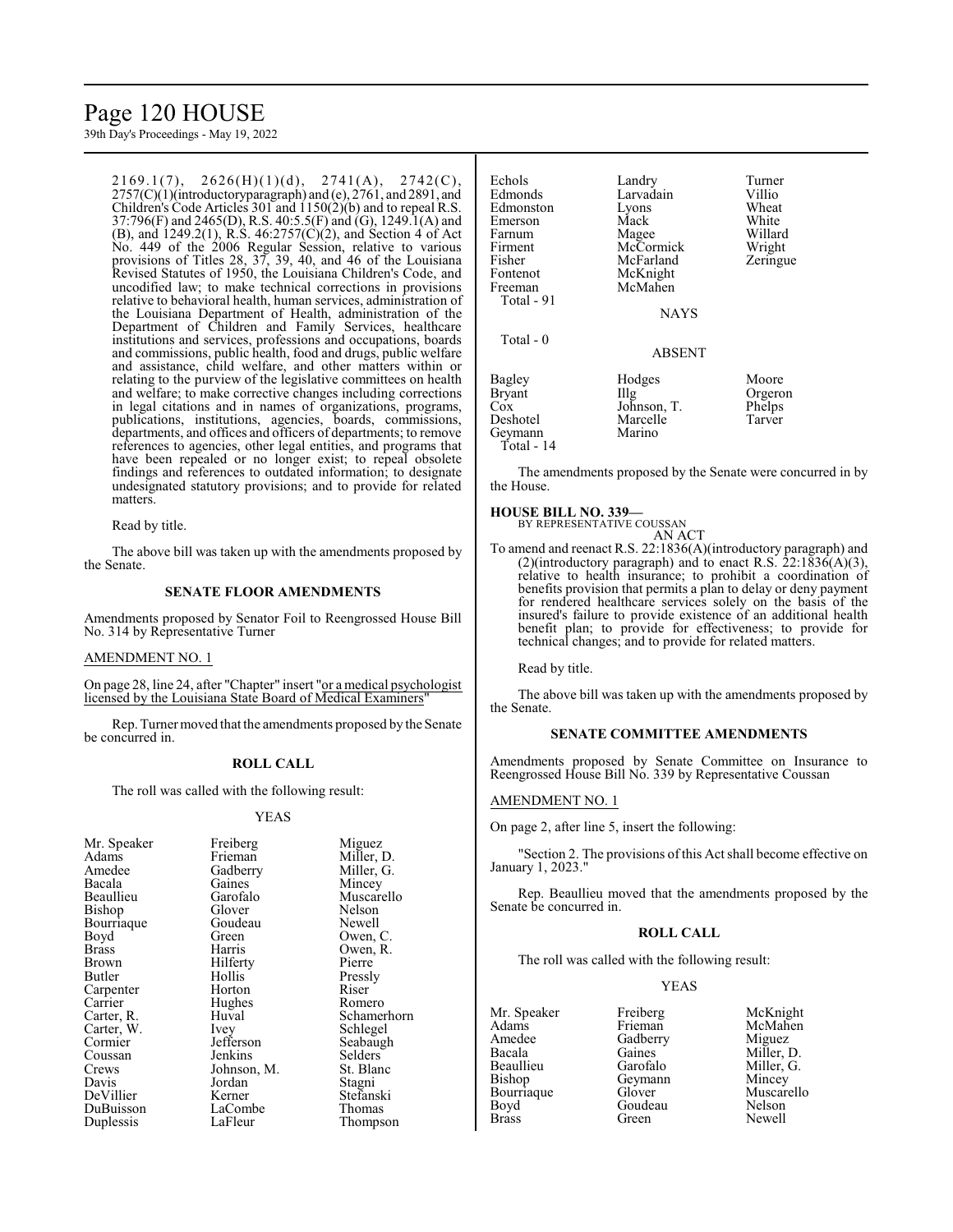39th Day's Proceedings - May 19, 2022

Brown Harris Orgeron<br>Bryant Hilferty Owen. C Bryant Hilferty<br>Butler Hollis Hollis Owen, R.<br>Horton Pierre Carpenter Horton Pierre<br>Carrier Hughes Pressly Hughes Pressl<br>Huval Riser Carter, R. Carter, W. Illg Romero<br>Cormier Ivey Schamer Cormier Ivey Schamerhorn<br>
Coussan Iefferson Schlegel Coussan Jefferson<br>Crews Jenkins Crews Jenkins Seabaugh<br>Davis Johnson, M. Selders Davis Johnson, M. Selders<br>DeVillier Johnson, T. St. Blanc Johnson, T. St. Blanch<br>Jordan Stagni DuBuisson Jordan Stagni<br>
Duplessis Kerner Stefanski Duplessis Kerner Stefanski Echols LaCombe<br>Edmonds LaFleur LaFleur Thompson<br>Landry Turner Edmonston Landry Turner<br>
Emerson Larvadain Villio Emerson Larvadain Villio<br>Farnum Lyons Wheat Lyons Wheat<br>
Mack White Firment Mack White<br>
Fisher Magee Willard Fisher Magee Willard<br>Fontenot McCormick Wright Fontenot McCormick Wright<br>Freeman McFarland Zeringue McFarland Total - 96 NAYS Total - 0 ABSENT

| Bagley    | Hodges   | Moore  |
|-----------|----------|--------|
| Cox       | Marcelle | Phelps |
| Deshotel  | Marino   | Tarver |
| Total - 9 |          |        |

The amendments proposed by the Senate were concurred in by the House.

# **HOUSE BILL NO. 443—** BY REPRESENTATIVE MAGEE

AN ACT

To amend and reenact Code of Criminal Procedure Article 875.1, relative to the financial obligations for criminal offenders; to provide relative to the payment of fines, fees, costs, restitution, and other monetary obligations related to an offender's conviction; to require the court to determine the offender's ability to pay the financial obligations imposed; to authorize the court to waive, modify, or create a payment plan for the offender's financial obligations; to provide relative to the recovery of uncollected monetary obligations at the end of a probation period; and to provide for related matters.

Read by title.

# **Motion**

On motion of Rep. Magee, the bill was returned to the calendar.

# **Notice of Intention to Call**

Pursuant to House Rule No. 8.20(A), Rep. Magee gave notice of his intention to call House Bill No. 443 from the calendar on Monday, May 23, 2022.

# **HOUSE BILL NO. 549—**

BY REPRESENTATIVES BOYD, AMEDEE, BROWN, ROBBY CARTER, WILFORD CARTER, GAROFALO, JEFFERSON, NELSON, AND **SEABAUGH** AN ACT

To amend and reenact R.S. 9:1141.8 and to enact R.S.

9:1122.103(C), 1131.5(C), and 2734, relative to immovable property; to provide relative to restrictions on immovable property; to prohibit restrictions based on race or religion; to provide relative to condominium associations, timeshare associations, and homeowners associations; to provide relative to community documents; and to provide for related matters.

Read by title.

# **Motion**

On motion of Rep. Boyd, the bill was returned to the calendar.

#### **HOUSE BILL NO. 708—**

BY REPRESENTATIVE MCFARLAND AN ACT

To enact R.S. 51:3061(3) and (4) and 3062(6) and (7), relative to the Louisiana Renewable Energy Development Act; to provide for legislative findings; to define the term "biomass"; and to provide for related matters.

Read by title.

The above bill was taken up with the amendments proposed by the Senate.

# **SENATE COMMITTEE AMENDMENTS**

Amendments proposed by Senate Committee on Commerce, Consumer Protection and International Affairs to Engrossed House Bill No. 708 by Representative McFarland

#### AMENDMENT NO. 1

On page 1, line 2, change "and (7)," to ", (7), and (8),"

AMENDMENT NO. 2

On page 1, line 6, change "and (7)," to ", (7), and (8)"

### AMENDMENT NO. 3

On page 1, line 12, after "neutral." insert "When paired with carbon capture technologies, known as bioenergy with carbon capture and storage, it may be considered carbon negative.

#### AMENDMENT NO. 4

On page 1, line 15, after "neutral." insert "When paired with carbon capture technologies, known as bioenergy with carbon capture and storage, it may be considered carbon negative."

#### AMENDMENT NO. 5

On page 3, after line 2, insert the following:

"(8) "Bioenergy with carbon capture and storage" means the process of capturing and permanently storing carbon dioxide from biomass energy generation.

Rep. McFarland moved that the amendments proposed by the Senate be concurred in.

### **ROLL CALL**

The roll was called with the following result:

# YEAS

Mr. Speaker Freiberg Miguez<br>Adams Frieman Miller. I Adams Frieman Miller, D. Amedee Gadberry Miller, G.<br>Bacala Gaines Mincey Bacala Gaines Mincey Beaullieu Garofalo Muscarello Bourriaque Glover

Geymann Nelson<br>Glover Newell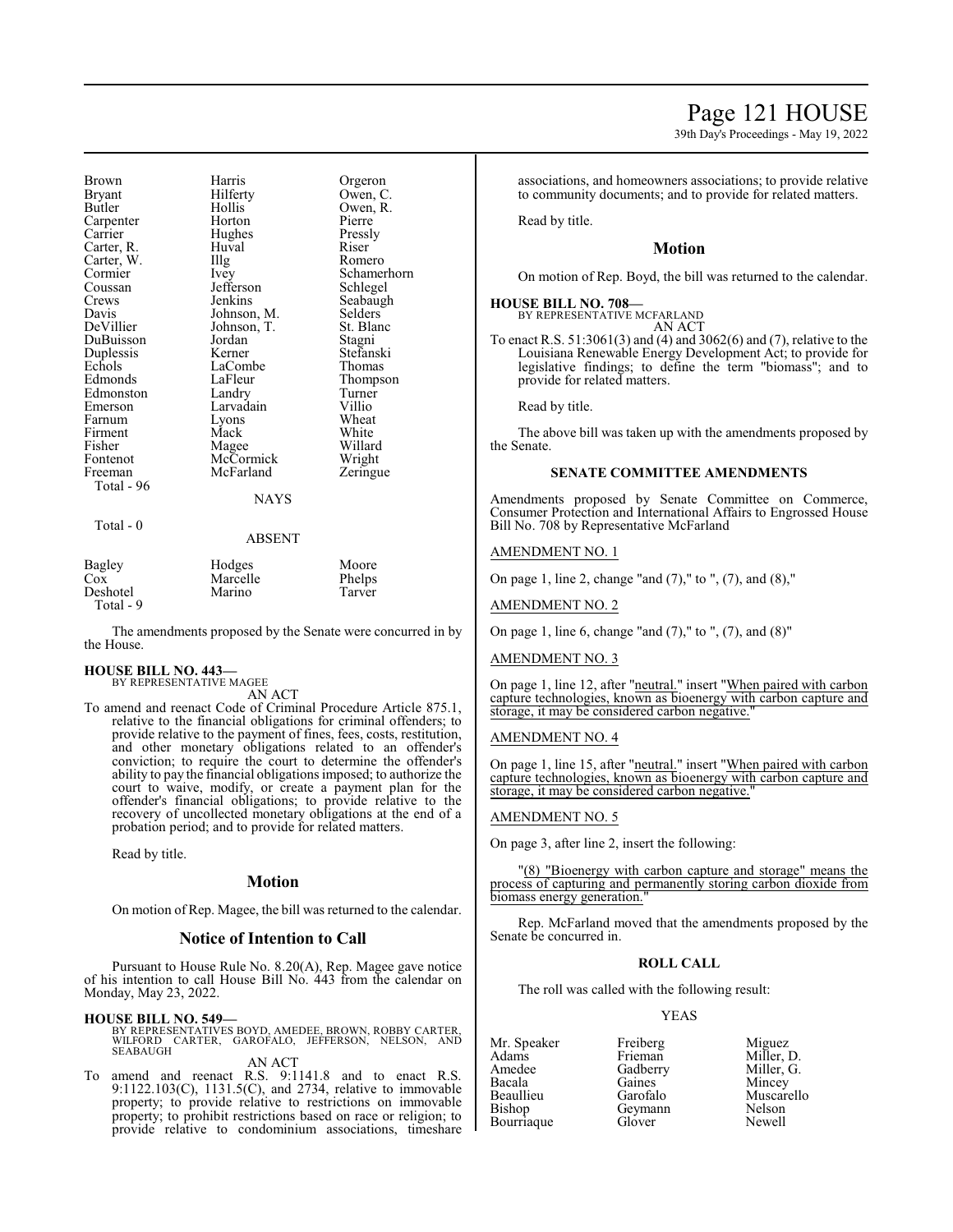# Page 122 HOUSE

39th Day's Proceedings - May 19, 2022

| Boyd<br>Brass<br>Brown<br>Bryant<br><b>Butler</b><br>Carpenter<br>Carrier<br>Carter, R.<br>Carter, W.<br>Cormier<br>Coussan<br>Crews<br>Davis<br>DeVillier<br>DuBuisson<br>Duplessis<br>Echols<br>Edmonds<br>Edmonston<br>Emerson<br>Farnum<br>Firment<br>Fisher<br>Fontenot<br>Freeman<br>Total - 94<br>$Total - 0$ | Goudeau<br>Green<br>Harris<br>Hilferty<br>Hollis<br>Hughes<br>Huval<br>Illg<br>Ivey<br>Jefferson<br>Jenkins<br>Johnson, M.<br>Jordan<br>Kerner<br>LaCombe<br>LaFleur<br>Landry<br>Larvadain<br>Lyons<br>Mack<br>Magee<br>McCormick<br>McFarland<br>McKnight<br>McMahen<br><b>NAYS</b><br><b>ABSENT</b> | Orgeron<br>Owen, C.<br>Owen, R.<br>Pierre<br>Pressly<br>Riser<br>Romero<br>Schamerhorn<br>Schlegel<br>Seabaugh<br>Selders<br>St. Blanc<br>Stagni<br>Stefanski<br>Thomas<br>Thompson<br>Turner<br>Villio<br>Wheat<br>White<br>Willard<br>Wright<br>Zeringue |
|----------------------------------------------------------------------------------------------------------------------------------------------------------------------------------------------------------------------------------------------------------------------------------------------------------------------|--------------------------------------------------------------------------------------------------------------------------------------------------------------------------------------------------------------------------------------------------------------------------------------------------------|------------------------------------------------------------------------------------------------------------------------------------------------------------------------------------------------------------------------------------------------------------|
| Bagley<br>Cox<br>Deshotel                                                                                                                                                                                                                                                                                            | Horton<br>Johnson, T.<br>Marcelle                                                                                                                                                                                                                                                                      | Moore<br>Phelps<br>Tarver                                                                                                                                                                                                                                  |
| Hodges<br>Total - 11                                                                                                                                                                                                                                                                                                 | Marino                                                                                                                                                                                                                                                                                                 |                                                                                                                                                                                                                                                            |

The amendments proposed by the Senate were concurred in by the House.

#### **HOUSE BILL NO. 784—**

BY REPRESENTATIVES DUPLESSIS, ADAMS, HUGHES, TRAVIS<br>JOHNSON, LARVADAIN, MCMAHEN, DUSTIN MILLER, PRESSLY,<br>SELDERS,AND STAGNI AN ACT

To enact Part XIII of Chapter 5-B of the Louisiana Revised Statutes of 1950, to be comprised of R.S. 40:1125.1 through 1125.4, relative to perinatal mental health policy; to provide for furnishing of certain information by hospitals and birthing centers that provide labor and delivery services; to provide for perinatal mood disorder screening; to provide for treatment; to provide for collaborative care; and to provide for related matters.

Read by title.

The above bill was taken up with the amendments proposed by the Senate.

#### **SENATE COMMITTEE AMENDMENTS**

Amendments proposed by Senate Committee on Health and Welfare to Engrossed House Bill No. 784 by Representative Duplessis

#### AMENDMENT NO. 1

On page 1, line 18, after "about" delete "postpartum depression" and insert "perinatal mood and anxiety disorders"

#### AMENDMENT NO. 2

On page 1, line 19, after "including" delete "its" and insert "the"

Rep. Duplessis moved that the amendments proposed by the Senate be concurred in.

#### **ROLL CALL**

The roll was called with the following result:

#### YEAS

Mr. Speaker Freiberg McMahen<br>Adams Frieman Miguez Adams Frieman<br>Amedee Gadberry Amedee Gadberry Miller, D.<br>Bacala Gaines Miller, G. Gaines Miller, G.<br>Garofalo Mincey Beaullieu Garofalo<br>Bishop Geymann Geymann Muscarello<br>Glover Nelson Bourriaque Glover Nelson<br>Boyd Goudeau Newell Boyd Goudeau<br>Brass Green Brass Green Orgeron<br>Brown Harris Owen C Brown Harris Owen, C.<br>Brvant Hilferty Owen, R. Bryant Hilferty Owen,<br>Butler Hollis Pierre Hollis Pierre<br>
Horton Pressly Carpenter Horton Pressl<br>Carrier Hughes Riser Hughes Riser<br>Huyal Romero Carter, R. Huv<br>Carter, W. Illg Carter, W. Illg Schamerhorn<br>
Cormier Ivey Schlegel Cormier Ivey Schlegel<br>
Coussan Iefferson Seabaug Coussan Jefferson Seabaugh<br>Crews Jenkins Selders Crews Jenkins Selders<br>Davis Johnson, M. St. Blanc Davis Johnson, M. St. Blanck St. Blanck Johnson, T. Stagni Johnson, T. Stagni<br>Jordan Stefanski DuBuisson Jordan Stefansk<br>Duplessis Kerner Thomas Duplessis Kerner Thomas<br>Echols LaCombe Thompson LaCombe Thomp<br>LaFleur Turner Edmonds LaFleur Turner<br>Edmonston Landry Villio Edmonston Landry Villio<br>
Emerson Larvadain Wheat Emerson Larvadain Wheat<br>
Earnum Lyons White Lyons<br>Mack Firment Mack Willard<br>Fisher McCormick Wright Fisher McCormick Wright<br>
Fontenot McFarland Zeringue Fontenot McFarland<br>Freeman McKnight McKnight Total - 95 NAYS Total - 0 ABSENT Bagley Magee Phelps<br>
Cox Marcelle Tarver Marcelle<br>Marino Deshotel Marino<br>
Hodges Moore Hodges

Total - 10

The amendments proposed by the Senate were concurred in by the House.

#### **HOUSE BILL NO. 61—**

BY REPRESENTATIVES KERNER, BOURRIAQUE, BRYANT, BUTLER,<br>CARRIER, FISHER, GREEN, ILLG, NEWELL, ORGERON, SELDERS, ST.<br>BLANC, THOMPSON, AND ZERINGUE AN ACT

To amend and reenact the heading of Part VIII of Chapter 1 of Title 30 of the Louisiana Revised Statutes of 1950, R.S. 30:101.1, 101.2(A), 101.3(1) and (4), 101.4(Section heading) and (A), 101.5(A)(1), 101.6(A)(5) and (6), and 101.9(Section heading), (A) and (C)(4), R.S. 36:354(E)(2), and R.S. 56:700.2(A)(4) and 700.6, to enact R.S. 30:101.3(7) and (8), 101.6(A)(8) and (9), 101.9(D)(5), and 101.11 through 101.15, and to repeal Part XIV of Chapter 1 of Title 56 of the Louisiana Revised Statutes of 1950, comprised of R.S 56:700.1 through 700.6, relative to the Fishermen's Gear Compensation Fund, to extend the existence of such fund; to repeal such fund after a certain date; to extend payments into the Underwater Obstruction Removal Fund; to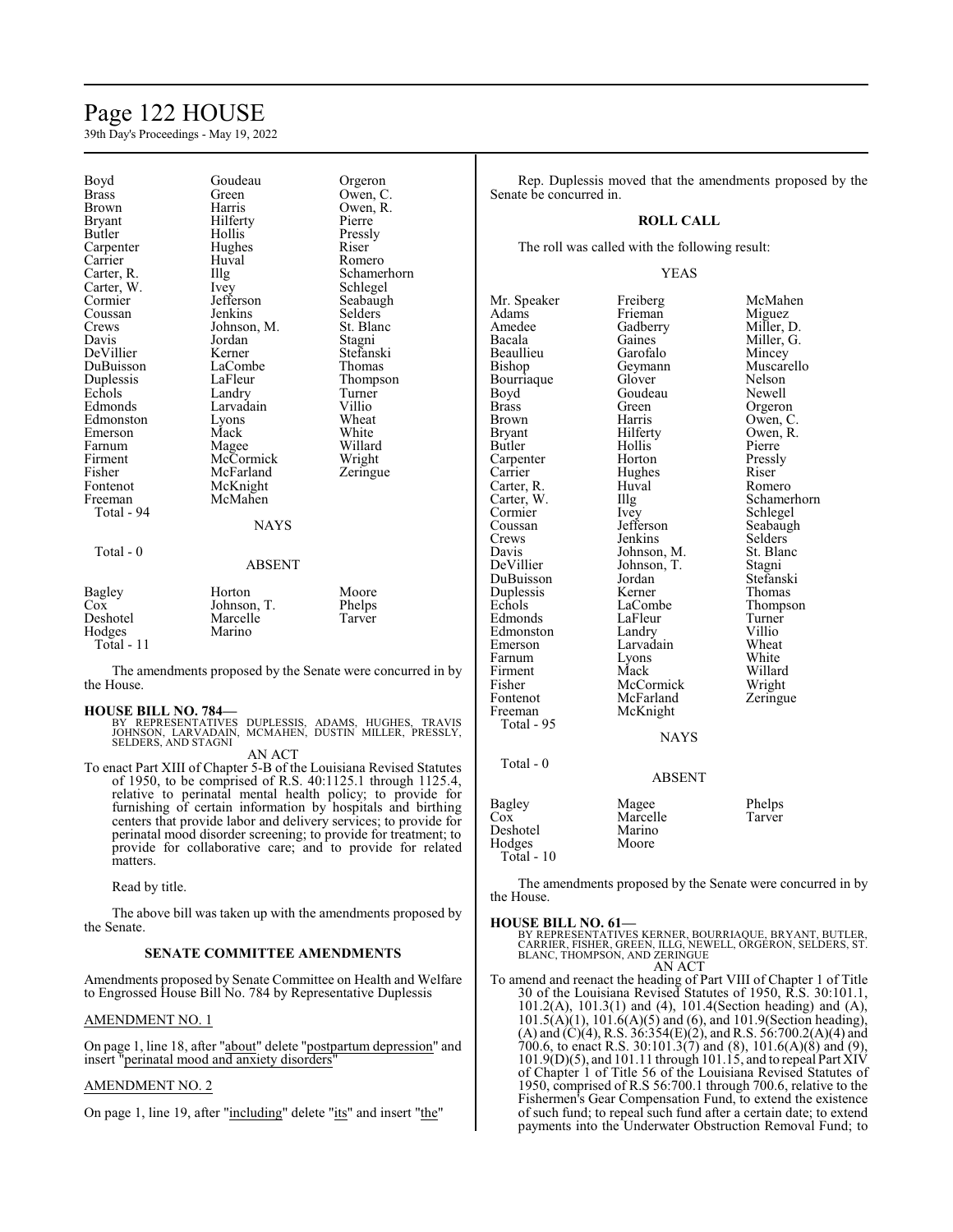# Page 123 HOUSE

39th Day's Proceedings - May 19, 2022

create the Fishermen's Gear Compensation and Underwater Obstruction Removal Program and the Fishermen's Gear Compensation and UnderwaterObstructionRemoval Dedicated Fund Account; to provide for definitions; to provide for the transfer offunds fromthe Fishermen's Gear Compensation Fund to the Fishermen's Gear Compensation and Underwater Obstruction Removal Dedicated Fund Account; to provide for effective dates; and to provide for related matters.

Read by title.

The above bill was taken up with the amendments proposed by the Senate.

# **SENATE COMMITTEE AMENDMENTS**

Amendments proposed by Senate Committee on Natural Resources to Reengrossed House Bill No. 61 by Representative Kerner

# AMENDMENT NO. 1

On page 3, delete line 7, and insert ", for purposes of fishermen's gear compensation, by the assistant secretary of the office of coastal management and, for purposes of underwater obstruction, by the assistant secretary of the office of conservation, both with the Department of"

### AMENDMENT NO. 2

On page 4, line 5, after "administered" insert ", for purposes of fishermen's gear compensation, by the assistant secretaryofthe office of coastal management and, for purposes of underwater obstruction,"

#### **SENATE FLOOR AMENDMENTS**

Amendments proposed by Senator Hensgens to Reengrossed House Bill No. 61 by Representative Kerner

#### AMENDMENT NO. 1

On page 6, line 8, after "account" delete the remainder of the line and insert "as established in R.S. 30:101.9 shall be utilized to compensate

Rep. Kerner moved that the amendments proposed by the Senate be concurred in.

# **ROLL CALL**

The roll was called with the following result:

#### YEAS

|           | McKnight                                                                                      |
|-----------|-----------------------------------------------------------------------------------------------|
|           | McMahen                                                                                       |
|           | Miguez                                                                                        |
|           | Miller, D.                                                                                    |
|           | Miller, G.                                                                                    |
|           |                                                                                               |
|           | Mincey                                                                                        |
|           | Muscarello                                                                                    |
| Green     | Nelson                                                                                        |
| Harris    | Newell                                                                                        |
| Hilferty  | Orgeron                                                                                       |
|           | Owen, C.                                                                                      |
| Hollis    | Owen, R.                                                                                      |
| Horton    | Pierre                                                                                        |
|           | Pressly                                                                                       |
| Huval     | Riser                                                                                         |
| Illg      | Romero                                                                                        |
| Ivey      | Schamerhorn                                                                                   |
| Jefferson | Schlegel                                                                                      |
| Jenkins   | Selders                                                                                       |
|           | Frieman<br>Gadberry<br>Gaines<br>Garofalo<br>Geymann<br>Glover<br>Goudeau<br>Hodges<br>Hughes |

DuBuisson Johnson, M. St. Blanc<br>
Duplessis Johnson, T. Stagni Duplessis Johnson<br>Echols Jordan Edmonds<br>
Edmonston LaCombe Emerson LaFleur Turner<br>Farnum Landry Villio Farnum Landry Villio<br>Firment Larvadain Wheat Firment Larvadain Wheat<br>
Fisher Lyons White Fontenot Mack Willard<br>Freeman McCormick Wright Freeman McCormick Wright<br>
Freiberg McFarland Zeringue Total  $-93$ Total - 0

Jordan Stefanski<br>Kerner Thomas LaCombe Thompson<br>LaFleur Turner Lyons White<br>Mack Willard McFarland

NAYS

# ABSENT

| Bagley            | Deshotel | Moore    |
|-------------------|----------|----------|
| Bishop            | Magee    | Phelps   |
| Boyd <sup>-</sup> | Marcelle | Seabaugh |
| Cox               | Marino   | Tarver   |
| Total - 12        |          |          |

The amendments proposed by the Senate, having received a two-thirds vote of the elected members, were concurred in by the House.

# **HOUSE BILL NO. 192—** BY REPRESENTATIVE ZERINGUE

AN ACT

To enact R.S. 23:1474(J)(3), relative to unemployment compensation; to provide for the determination of benefits, taxes, and discounts; to provide for effectiveness; and to provide for related matters.

Read by title.

The above bill was taken up with the amendments proposed by the Senate.

#### **SENATE FLOOR AMENDMENTS**

Amendments proposed by Senator Reese to Engrossed House Bill No. 192 by Representative Zeringue

# AMENDMENT NO. 1

On page 2, delete lines 1 through 5, and insert the following:

"Section 3. This Act shall become effective on January 1, 2023; if vetoed by the governor and subsequently approved by the legislature, this Act shall become effective on the day following such approval by the legislature or January 1, 2023, whichever is later."

Rep. Zeringue moved that the amendments proposed by the Senate be concurred in.

#### **ROLL CALL**

The roll was called with the following result:

# YEAS

Adams Gadberry<br>Amedee Gaines Amedee Gaines Miller, G.<br>Bacala Garofalo Mincey Bacala Garofalo Mincey Bourriaque Goude<br>Boyd Green

Mr. Speaker Frieman Miguez<br>Adams Gadberry Miller, D. Beaullieu Geymann Muscarello<br>Bishop Glover Nelson Glover Nelson<br>Goudeau Newell Orgeron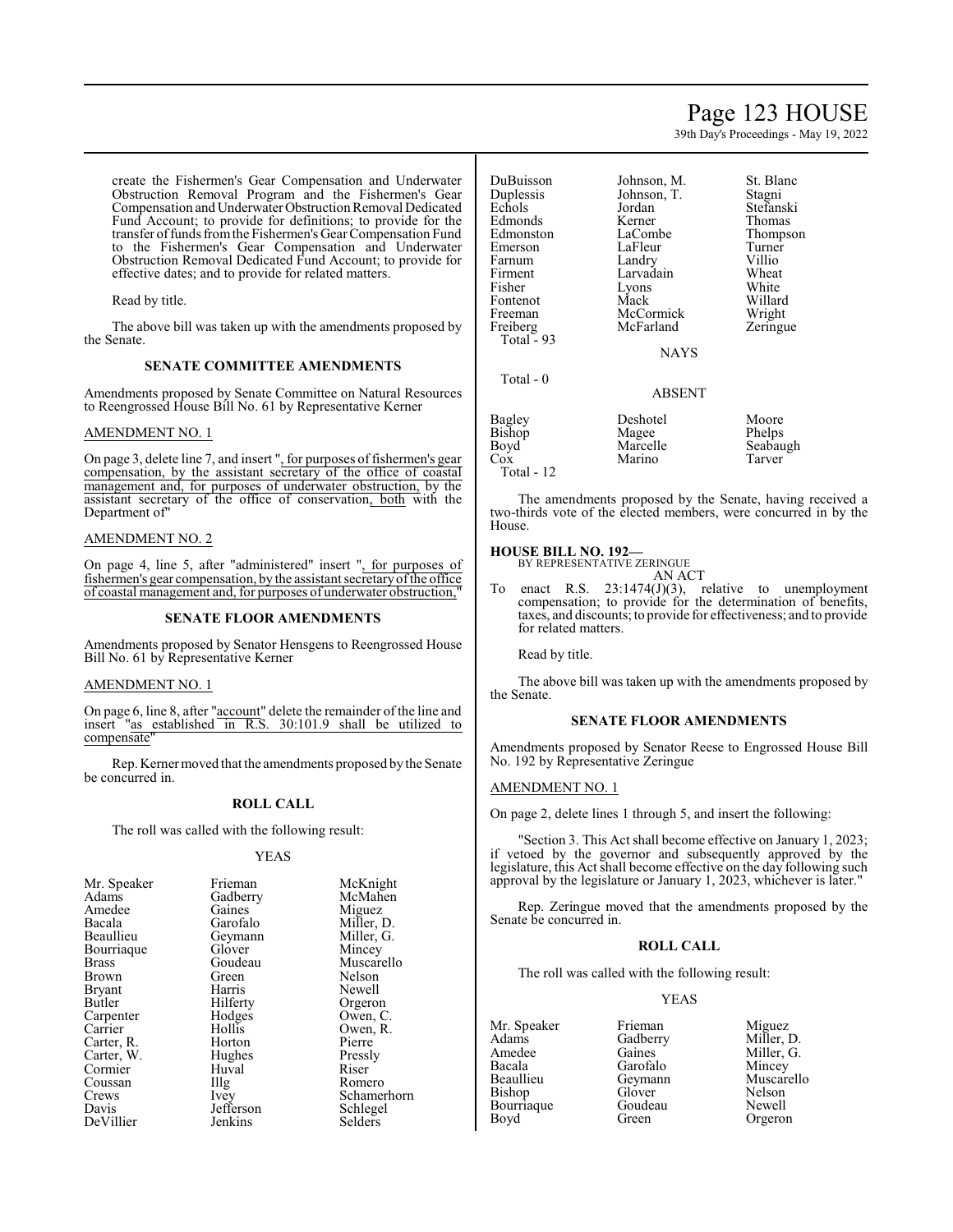# Page 124 HOUSE

39th Day's Proceedings - May 19, 2022

| <b>Brass</b><br>Brown<br>Bryant<br>Butler<br>Carpenter<br>Carrier<br>Carter, R.<br>Cormier<br>Coussan<br>Crews<br>Davis<br>DeVillier<br>DuBuisson<br>Duplessis<br>Echols<br>Edmonds<br>Edmonston<br>Emerson<br>Farnum<br>Firment<br>Fisher<br>Fontenot<br>Freeman<br>Freiberg | Harris<br>Hilferty<br>Hollis<br>Horton<br>Hughes<br>Huval<br>Illg<br><i>lvey</i><br>Jefferson<br>Jenkins<br>Johnson, M.<br>Johnson, T.<br>Jordan<br>Kerner<br>LaCombe<br>LaFleur<br>Landry<br>Larvadain<br>Lyons<br>Mack<br>McCormick<br>McFarland<br>McKnight<br>McMahen | Owen, C.<br>Owen, R.<br>Pierre<br>Pressly<br>Riser<br>Romero<br>Schamerhorn<br>Schlegel<br>Seabaugh<br>Selders<br>St. Blanc<br>Stagni<br>Stefanski<br>Thomas<br>Thompson<br>Turner<br>Villio<br>Wheat<br>White<br>Willard<br>Wright<br>Zeringue |
|-------------------------------------------------------------------------------------------------------------------------------------------------------------------------------------------------------------------------------------------------------------------------------|---------------------------------------------------------------------------------------------------------------------------------------------------------------------------------------------------------------------------------------------------------------------------|-------------------------------------------------------------------------------------------------------------------------------------------------------------------------------------------------------------------------------------------------|
| Total - 94                                                                                                                                                                                                                                                                    | <b>NAYS</b>                                                                                                                                                                                                                                                               |                                                                                                                                                                                                                                                 |
| Total - 0                                                                                                                                                                                                                                                                     | ABSENT                                                                                                                                                                                                                                                                    |                                                                                                                                                                                                                                                 |
| Bagley<br>Carter, W.<br>$\cos$<br>Deshotel                                                                                                                                                                                                                                    | Hodges<br>Magee<br>Marcelle<br>Marino                                                                                                                                                                                                                                     | Moore<br>Phelps<br>Tarver                                                                                                                                                                                                                       |

The amendments proposed by the Senate were concurred in by the House.

# **HOUSE BILL NO. 221—**

Total - 11

BY REPRESENTATIVE MAGEE

AN ACT To amend and reenact R.S.  $38:2212.1(A)(1)(a)$  and (b), relative to certain purchases of materials or supplies paid by public funds and publicly bid; to increase the purchasing limit for materials and supplies; to increase the purchasing range requiring quotes for the purchase file; and to provide for related matters.

Read by title.

# **Motion**

On motion of Rep. Zeringue, the bill was returned to the calendar.

# **Notice of Intention to Call**

Pursuant to House Rule No. 8.20(A), Rep. Zeringue gave notice of Rep. Magee's intention to call House Bill No. 221 from the calendar on Monday, May 23, 2022.

#### **HOUSE BILL NO. 549—**

BY REPRESENTATIVES BOYD, AMEDEE, BROWN, ROBBY CARTER,<br>WILFORD CARTER, GAROFALO, JEFFERSON, NELSON, AND<br>SEABAUGH

# AN ACT

To amend and reenact R.S. 9:1141.8 and to enact R.S. 9:1122.103(C), 1131.5(C), and 2734, relative to immovable property; to provide relative to restrictions on immovable property; to prohibit restrictions based on race or religion; to provide relative to condominium associations, timeshare associations, and homeowners associations; to provide relative to community documents; and to provide for related matters.

Called from the calendar.

Read by title.

The above bill was taken up with the amendments proposed by the Senate.

#### **LEGISLATIVE BUREAU AMENDMENTS**

Amendments proposed by Legislative Bureau to Engrossed House Bill No. 549 by Representative Boyd

# AMENDMENT NO. 1

In Senate Committee Amendment No. 1 proposed by the Senate Committee on Judiciary A and adopted by the Senate on May 11, 2022, on page 1, line 7, change "real" to "immovable"

# **SENATE COMMITTEE AMENDMENTS**

Amendments proposed by Senate Committee on Judiciary A to Engrossed House Bill No. 549 by Representative Boyd

### AMENDMENT NO. 1

On page 2, delete line 14 and insert the following:

"(C) Aresidential planned community acting through a majority vote of its full board membership, instead of a majority approval of the owners, may amend the community documents for the purpose of removing any restriction, covenant, or condition, that prohibits or limits the conveyance, encumbrance, rental, occupancy, or use ofreal property on the basis of race, color, national origin, religion, sex, familial status, or maintains a trained guide dog or assistance animal because the individual has a disability recognized under the Fair Housing Act (42 U.S.C. 3601 et seq.)."

Rep. Boyd moved that the amendments proposed by the Senate be rejected.

#### **ROLL CALL**

The roll was called with the following result:

#### YEAS

| Mr. Speaker   | Freiberg    | McKnight    |
|---------------|-------------|-------------|
| Adams         | Frieman     | McMahen     |
| Amedee        | Gadberry    | Miguez      |
| Bacala        | Gaines      | Miller, D.  |
| Beaullieu     | Garofalo    | Miller, G.  |
| Bishop        | Geymann     | Mincey      |
| Bourriaque    | Glover      | Muscarello  |
| Boyd          | Goudeau     | Nelson      |
| Brass         | Green       | Newell      |
| Brown         | Harris      | Orgeron     |
| <b>Bryant</b> | Hilferty    | Owen, C.    |
| Butler        | Hollis      | Pierre      |
| Carpenter     | Horton      | Pressly     |
| Carrier       | Hughes      | Riser       |
| Carter, R.    | Huval       | Romero      |
| Carter, W.    | Illg        | Schamerhorn |
| Cormier       | Ivey        | Schlegel    |
| Coussan       | Jefferson   | Seabaugh    |
| Crews         | Jenkins     | Selders     |
| Davis         | Johnson, M. | St. Blanc   |
| DeVillier     | Johnson, T. | Stagni      |
| DuBuisson     | Jordan      | Stefanski   |
| Duplessis     | Kerner      | Thomas      |
| Echols        | LaCombe     | Thompson    |
| Edmonds       | LaFleur     | Turner      |
| Edmonston     | Landry      | Villio      |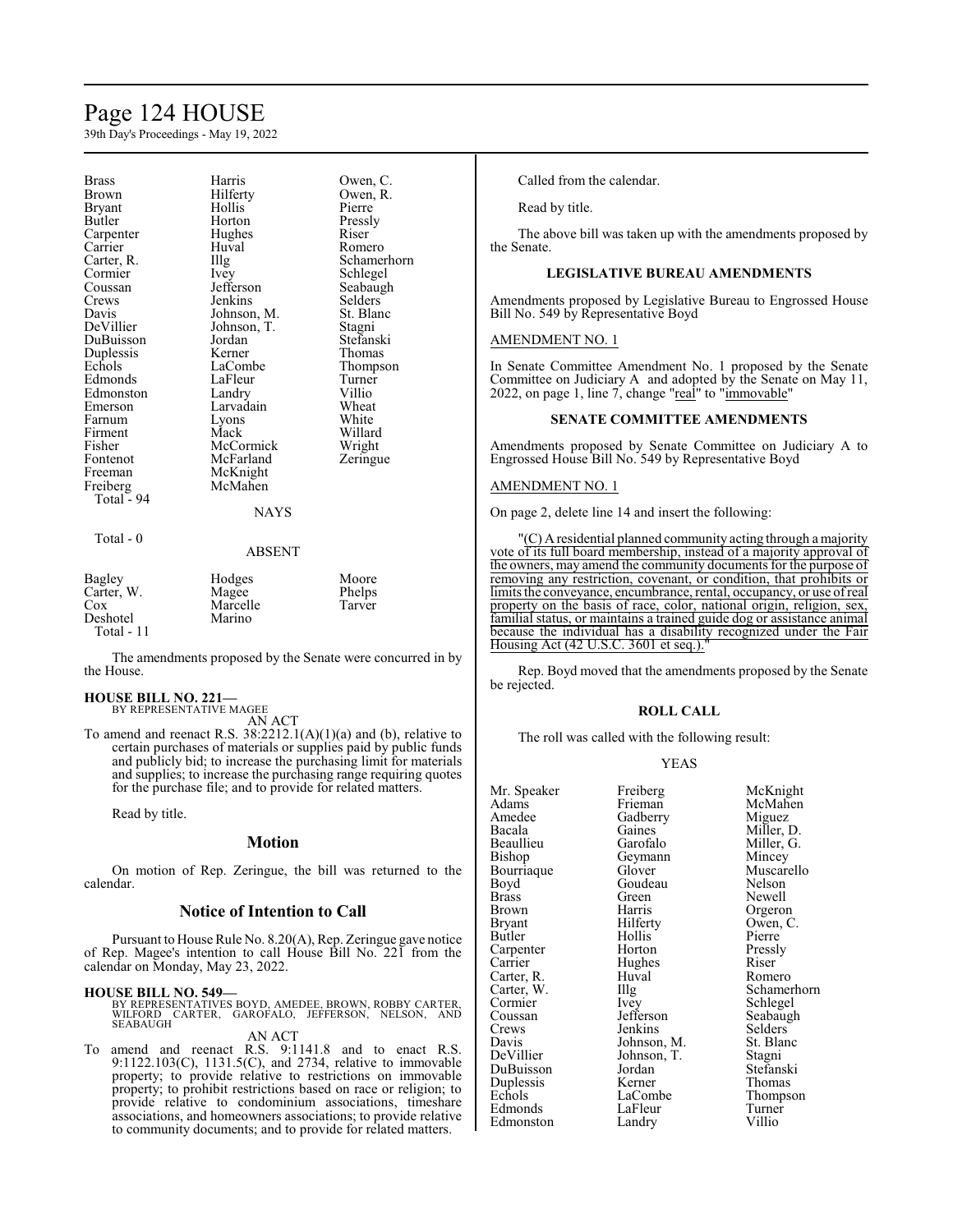Page 125 HOUSE

39th Day's Proceedings - May 19, 2022

Emerson Larvadain Wheat<br>
Farnum Lyons White Farnum Lyons<br>Firment Mack Firment Mack Willard<br>
Fisher Magee Wright Fisher Magee Wright<br>Fontenot McCormick Zeringue Fontenot McCormick<br>Freeman McFarland Total - 95

McFarland

NAYS

Total - 0

#### ABSENT

Bagley Marcelle Phelps<br>
Cox Marino Tarver Marino<br>Moore Deshotel<br>Hodges Owen, R. Total - 10

The amendments proposed by the Senate were rejected.

Conference committee appointment pending.

# **Suspension of the Rules**

On motion of Rep. Bryant, the rules were suspended in order to take up and consider House and House Concurrent Resolutions on Third Reading for Final Consideration at this time.

# **House and House Concurrent Resolutions on Third Reading for Final Consideration**

The following House and House Concurrent Resolutions on third reading for final consideration were taken up and acted upon as follows:

# **HOUSE CONCURRENT RESOLUTION NO. 10—** BY REPRESENTATIVE BRYANT

A CONCURRENT RESOLUTION

To urge and request the State of Louisiana, represented by the Department of Justice, and the Louisiana State Police to expedite legal proceedings regarding the incident involving Louisiana State Police officers that ultimately led to the death of Ronald Greene.

Called from the calendar.

Read by title.

# **Motion**

On motion of Rep. Jordan, the resolution was returned to the calendar.

# **House Bills and Joint Resolutions on Third Reading and Final Passage**

The following House Bills and Joint Resolutions on third reading and final passage were taken up and acted upon as follows:

# **HOUSE BILL NO. 670—** BY REPRESENTATIVE BUTLER

AN ACT

To amend and reenact R.S. 37:585(C), 586(A)(4) and (6), and 599, relative to the Louisiana Cosmetology Act; to provide for examinations for special permits; to provide for fees for licenses, permits, and certificates for certain applicants; and to provide for related matters.

Called from the calendar.

Read by title.

# **Motion**

On motion of Rep. Butler, the bill was returned to the calendar.

# **Notice of Intention to Call**

Pursuant to House Rule No. 8.20(A), Rep. Butler gave notice of her intention to call House Bill No. 670 from the calendar on Monday, May 23, 2022.

# **HOUSE BILL NO. 745—** BY REPRESENTATIVE GREEN

AN ACT

To amend and reenact R.S. 40:2533(D) and to enact R.S. 40:2537, relative to officer disciplinary matters; to provide for the time sustained complaints remain in officer personnel files; to provide for public records requests relative to officer personnel files; to provide for whistleblower protection; and to provide for related matters.

Called from the calendar.

Read by title.

Rep. Horton, on behalf of the Legislative Bureau, sent up floor amendments which were read as follows:

### **HOUSE FLOOR AMENDMENTS**

Amendments proposed by Representative Horton on behalf of the Legislative Bureau to Engrossed House Bill No. 745 by Representative Green

### AMENDMENT NO. 1

On page 1, line 17, following "to" and before "public" delete "a"

On motion of Rep. Horton, the amendments were adopted.

Rep. Green sent up floor amendments which were read as follows:

# **HOUSE FLOOR AMENDMENTS**

Amendments proposed by Representative Green to Engrossed House Bill No. 745 by Representative Green

AMENDMENT NO. 1

On page 1, line 1, after "To" and before "enact" delete "amend and reenact R.S. 40:2533(D) and to"

# AMENDMENT NO. 2

On page 1, line 3, after "matters;" delete the remainder of the line

AMENDMENT NO. 3

On page 1, delete line 4 in its entirety and at the beginning of line 5, delete "files;"

# AMENDMENT NO. 4

On page 1, line 7, after "Section 1." and before "R.S. 40:2537" delete "R.S. 40:2533(D) is hereby amended and reenacted and"

### AMENDMENT NO. 5

On page 1, delete lines 9 through 20 in their entirety and on page 2, delete lines 1 through 7 in their entirety

On motion of Rep. Green, the amendments were adopted.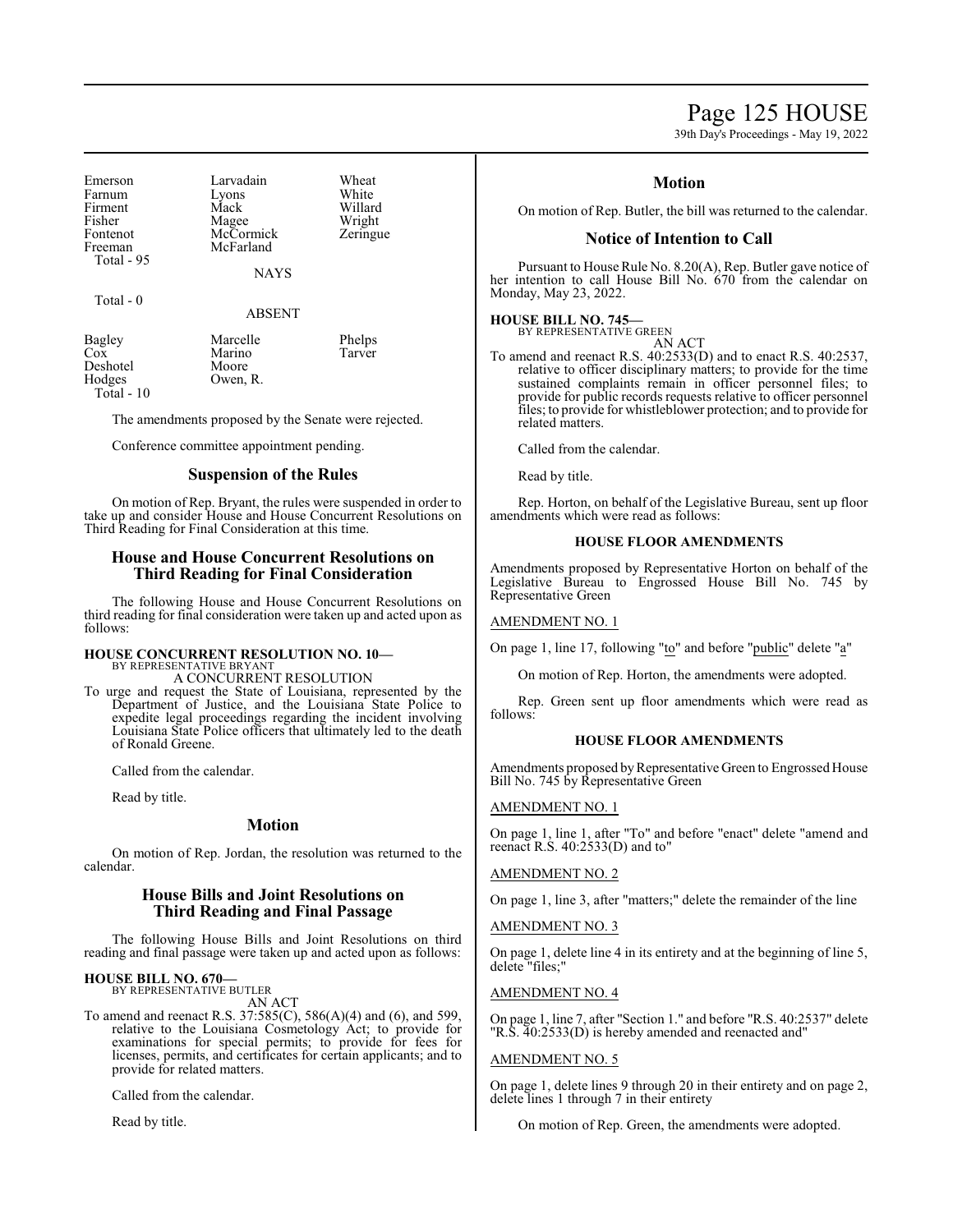# Page 126 HOUSE

39th Day's Proceedings - May 19, 2022

Rep. Green moved the final passage of the bill, as amended.

### **ROLL CALL**

The roll was called with the following result:

#### YEAS

McMahen Miguez Miller, D. Miller, G. Mincey Muscarello<br>Nelson

Orgeron Owen, C. Owen, R.<br>Pierre

Romero Schamerhorn Schlegel Seabaugh Selders<sup>'</sup> St. Blanc Stagni Stefanski Thomas Thompson Turner<br>Villio

Wright Zeringue

| Mr. Speaker  | Freiberg    | McMah         |
|--------------|-------------|---------------|
| Adams        | Frieman     | Miguez        |
| Amedee       | Gadberry    | Miller,       |
| Bacala       | Gaines      | Miller,       |
| Beaullieu    | Garofalo    | Mincey        |
| Bishop       | Geymann     | Muscar        |
| Bourriaque   | Glover      | Nelson        |
| Boyd         | Goudeau     | Newell        |
| <b>Brass</b> | Green       | Orgeror       |
| Brown        | Harris      | Owen,         |
| Bryant       | Hilferty    | Owen, l       |
| Butler       | Hollis      | Pierre        |
| Carpenter    | Horton      | Pressly       |
| Carrier      | Hughes      | Riser         |
| Carter, R.   | Huval       | Romerc        |
| Carter, W.   | $\rm{IIIg}$ | Schame        |
| Cormier      | Ivey        | Schlege       |
| Coussan      | Jefferson   | Seabaug       |
| Crews        | Jenkins     | Selders       |
| Davis        | Johnson, M. | St. Blar      |
| DeVillier    | Johnson, T. | Stagni        |
| DuBuisson    | Jordan      | Stefansl      |
| Duplessis    | Kerner      | Thomas        |
| Echols       | LaCombe     | <b>Thomps</b> |
| Edmonds      | LaFleur     | Turner        |
| Edmonston    | Landry      | Villio        |
| Emerson      | Larvadain   | Wheat         |
| Farnum       | Lyons       | White         |
| Firment      | Mack        | Willard       |
| Fisher       | McCormick   | Wright        |
| Fontenot     | McFarland   | Zeringu       |
| Freeman      | McKnight    |               |
| Total - 95   |             |               |
|              | <b>NAYS</b> |               |
|              |             |               |

#### ABSENT

| Bagley       | Magee    | Phelps |
|--------------|----------|--------|
| Cox          | Marcelle | Tarver |
| Deshotel     | Marino   |        |
| Hodges       | Moore    |        |
| Total - $10$ |          |        |

The Chair declared the above bill was finally passed.

The title of the above bill was read and adopted.

Rep. Green moved to reconsider the vote by which the above bill was finally passed, and, on his own motion, the motion to reconsider was laid on the table.

# **HOUSE BILL NO. 29—** BY REPRESENTATIVE NELSON

Total - 0

A JOINT RESOLUTION

Proposing to amend Article VII, Section 10(D)(2)(b)(ii) and (iii) of the Constitution of Louisiana, to provide relative to payment of certain state retirement system unfunded accrued liability; to provide for the amount of nonrecurring state revenue that must be appropriated to such debt; to repeal provisions relative to the amount and distribution of such payments required in prior fiscal years; to provide for submission of the proposed amendment to the electors; and to provide for related matters.

Called from the calendar.

Read by title.

# **Motion**

On motion of Rep. Nelson, the bill was returned to the calendar.

# **Notice of Intention to Call**

Pursuant to House Rule No. 8.20(A), Rep. Nelson gave notice of his intention to call House Bill No. 29 from the calendar on Monday, May 23, 2022.

# **HOUSE BILL NO. 76—**

BY REPRESENTATIVE HUVAL AN ACT

To enact R.S. 47:463.214, relative to motor vehicle special prestige license plates; to establish the "Electric Line Worker" specialty license plate; to provide for the creation, issuance, design, fees, implementation, distribution, and rule promulgation applicable to such license plate; to provide a special effective date; and to provide for related matters.

Called from the calendar.

Read by title.

Rep. Huval sent up floor amendments which were read as follows:

### **HOUSE FLOOR AMENDMENTS**

Amendments proposed by Representative Huval to Engrossed House Bill No. 76 by Representative Huval

# AMENDMENT NO. 1

On page 1, line 2, after "enact" and before "R.S. 47:463.214" insert "R.S. 17:3129.6(C) and"

### AMENDMENT NO. 2

On page 1, between lines 7 and 8, insert the following:

"Section 1. R.S.  $17:3129.6(C)$  is hereby enacted to read as follows:

§3129.6. Higher Education Initiatives Fund

\* \* \* Monies deposited in the fund from the royalties for the

"Electric Line Worker" special prestige license plate shall be used solely to assist students that cannot afford to purchase the required climbing tools for the Louisiana Community and Technical College System Certified Lineman Programs."

#### AMENDMENT NO. 3

On page 1, at the beginning of line 8, change "Section 1." to "Section 2."

#### AMENDMENT NO. 4

On page 1, line 19, after the period "." insert "SLEMCO shall have the ability to reserve the first one hundred license plates."

#### AMENDMENT NO. 5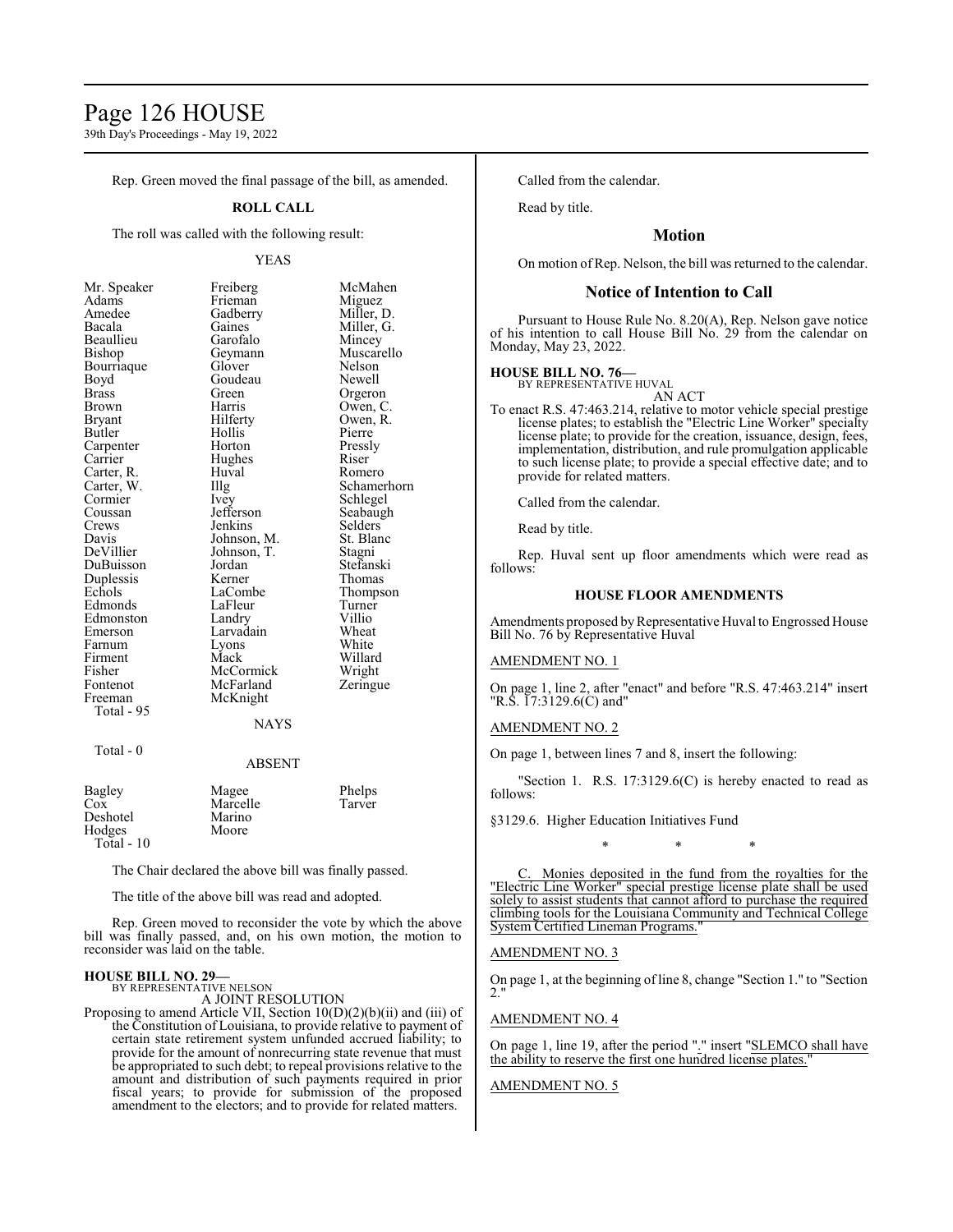# Page 127 HOUSE

39th Day's Proceedings - May 19, 2022

On page 2, line 10, after "to the" delete the remainder of the line and at the beginning of line 11, delete "Acadian Campus in Crowley." and insert "Higher Education Initiatives Fund."

# AMENDMENT NO. 6

On page 2, delete line 13 in its entirety and insert "the Louisiana Community and Technical College System Certified Lineman Programs. The purpose of the "Electric Line Worker" special prestige license plate shall be to aid prospective students desiring to work in this field for companies such as SLEMCO, Entergy, the Association of Louisiana Electric Cooperatives, American Electric Power (AEP) or Southwest Electric Power Company (SWEPCO), or CLECO."

#### AMENDMENT NO. 7

On page 2, at the beginning of line 16, change "Section 2." to "Section 3."

On motion of Rep. Huval, the amendments were adopted.

Rep. Amedee sent up floor amendments which were read as follows:

#### **HOUSE FLOOR AMENDMENTS**

Amendments proposed by Representative Amedee to Engrossed House Bill No. 76 by Representative Huval

# AMENDMENT NO. 1

On page 1, line 15, after "with" delete the remainder of the line

#### AMENDMENT NO. 2

On page 1, line 16, after "the" delete the remainder of the line and insert in lieu thereof the following:

"Association of Louisiana Electric Cooperatives"

# AMENDMENT NO. 3

On page 1, at the beginning of line 17, delete "Louisiana Electric Membership Corporation (SLEMCO)"

#### AMENDMENT NO. 4

On page 2, line 10, after "the" delete the remainder of the line and insert in lieu thereof the following:

"Louisiana Community and Technical College Systemfor the benefit and promotion of linemen training programs.

# AMENDMENT NO. 5

On page 2, at the beginning of line 11, delete "Acadian Campus in Crowley."

On motion of Rep. Amedee, the amendments were withdrawn.

Rep. Huval moved the final passage of the bill, as amended.

#### **ROLL CALL**

The roll was called with the following result:

Gadberry

#### YEAS

| Mr. Speaker |  |
|-------------|--|
| Adams       |  |
| Amedee      |  |

Freiberg McKnight<br>Frieman McMahen

| Bacala       | Gaines      | Miller, |
|--------------|-------------|---------|
| Beaullieu    | Garofalo    | Mince   |
| Bishop       | Geymann     | Musca   |
| Bourriaque   | Glover      | Nelsor  |
| Boyd         | Green       | Newel   |
| <b>Brass</b> | Harris      | Orgero  |
| Brown        | Hilferty    | Owen,   |
| Bryant       | Hollis      | Owen,   |
| Butler       | Horton      | Pierre  |
| Carpenter    | Hughes      | Pressly |
| Carrier      | Huval       | Riser   |
| Carter, R.   | Illg        | Romer   |
| Cormier      | Ivey        | Scham   |
| Coussan      | Jefferson   | Schleg  |
| Crews        | Jenkins     | Seabaı  |
| Davis        | Johnson, M. | Selder  |
| DeVillier    | Johnson, T. | St. Bla |
| DuBuisson    | Jordan      | Stagni  |
| Duplessis    | Kerner      | Stefan  |
| Echols       | LaCombe     | Thoma   |
| Edmonds      | LaFleur     | Thomp   |
| Edmonston    | Landry      | Turnei  |
| Emerson      | Larvadain   | Villio  |
| Farnum       | Lyons       | Wheat   |
| Firment      | Mack        | White   |
| Fisher       | Magee       | Willar  |
| Fontenot     | McCormick   | Wrigh   |
| Freeman      | McFarland   | Zering  |
| Total - 93   |             |         |

Total - 0

Gaines Miller, G.<br>Garofalo Mincev Muscarello<br>Nelson Orgeron Hilferty Owen, C.<br>Hollis Owen, R. Owen, R.<br>Pierre Illg Romero<br>Ivey Schamer Schamerhorn<br>Schlegel Seabaugh Johnson, M. Selders<br>Johnson, T. St. Blanc Stefanski<br>Thomas Thompson<br>Turner Mack White<br>Magee Willard Zeringue

#### ABSENT

**NAYS** 

| Bagley     | Goudeau  | Miller, D. |
|------------|----------|------------|
| Carter, W. | Hodges   | Moore      |
| Cox        | Marcelle | Phelps     |
| Deshotel   | Marino   | Tarver     |
| Total - 12 |          |            |

The Chair declared the above bill was finally passed.

The title of the above bill was read and adopted.

Rep. Huval moved to reconsider the vote by which the above bill was finally passed, and, on his own motion, the motion to reconsider was laid on the table.

**HOUSE BILL NO. 1077** (Substitute for House Bill No. 744 by Representative Gaines)**—**

BY REPRESENTATIVES GAINES, EDMONSTON, LANDRY, MACK, AND CHARLES OWEN AN ACT

To enact R.S. 15:574.2.2, relative to post conviction relief; to provide relative to the grounds for post conviction relief for nonunanimous jury verdicts; to provide relative to time limitations for post conviction relief when a petitioner has a conviction rendered by a non-unanimous jury; to allow for parole eligibility for persons convicted by a verdict rendered by a non-unanimous jury; to establish a review board for cases in which a nonunanimous jury verdict was rendered; to provide for an effective date; and to provide for related matters.

Called from the calendar.

Read by title.

# **Motion**

On motion of Rep. Gaines, the bill was returned to the calendar.

#### **Notice of Intention to Call**

# McMahen<br>Miguez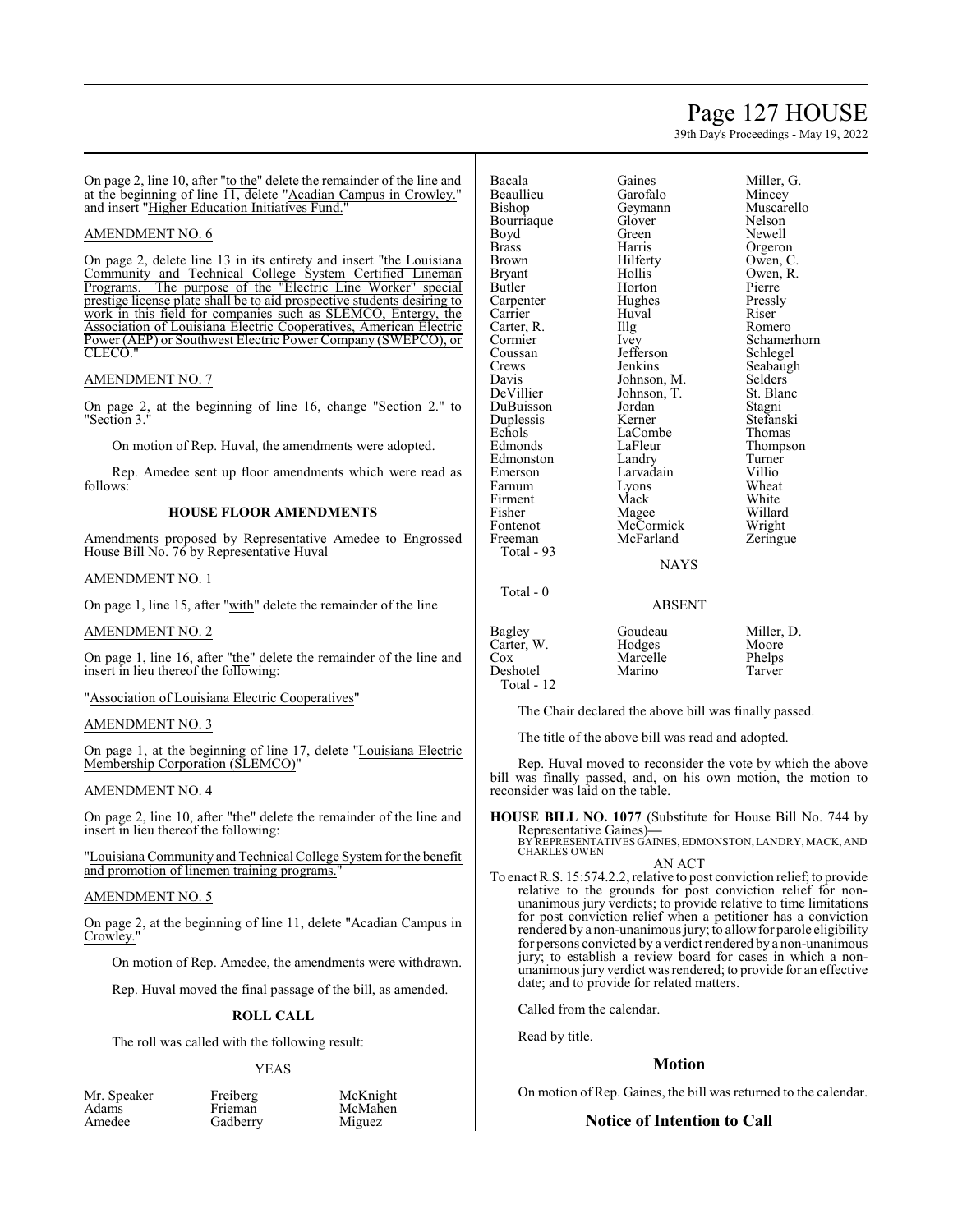# Page 128 HOUSE

39th Day's Proceedings - May 19, 2022

Pursuant to House Rule No. 8.20(A), Rep. Gaines gave notice of his intention to call House Bill No. 1077 from the calendar on Tuesday, May 24, 2022.

# **HOUSE BILL NO. 376—**

BY REPRESENTATIVES HUVAL, GREEN, AND WRIGHT AND SENATORS TALBOT AND MCMATH AN ACT

To amend and reenact R.S. 32:300.5 and to repeal R.S. 32:300.6, 300.7, and 300.8, relative to the prohibition of the use of certain wireless telecommunications devices while operating a motor vehicle; to provide for definitions; to provide for exceptions and penalties; to provide for enforcement and reporting; and to provide for related matters.

Called from the calendar.

Read by title.

### **Motion**

On motion of Rep. Huval, the bill was returned to the calendar.

# **Notice of Intention to Call**

Pursuant to House Rule No. 8.20(A), Rep. Huval gave notice of his intention to call House Bill No. 376 from the calendar on Monday, May 23, 2022.

# **HOUSE BILL NO. 531—**

BY REPRESENTATIVE AMEDEE AN ACT

To amend and reenact R.S. 17:170(E), relative to student immunization requirements; to provide for a cause of action, remedies, and damages for a student who is denied entrance into a school because of a vaccination requirement; and to provide for related matters.

Called from the calendar.

Read by title.

# **Motion**

On motion of Rep. Amedee, the bill was returned to the calendar.

# **Notice of Intention to Call**

Pursuant to House Rule No. 8.20(A), Rep. Amedee gave notice of her intention to call House Bill No. 531 from the calendar on Monday, May 23, 2022.

**HOUSE BILL NO. 731—** BY REPRESENTATIVE DUPLESSIS

AN ACT

To enact R.S. 15:912, relative to juvenile facilities; to provide relative to written policies, procedures, and practices for emergency preparedness within the Department ofChildren and Family Services and Office of Juvenile Justice; to provide relative to an emergencypreparedness plans; to provide relative to fire drills; to provide relative to an alternate power source policy; to provide relative to compliance with national fire protection standards; to provide for exemption from capacity requirements; and to provide for related matters.

Called from the calendar.

Read by title.

**Motion**

On motion of Rep. Duplessis, the bill was returned to the calendar.

# **Notice of Intention to Call**

Pursuant to House Rule No. 8.20(A), Rep. Duplessis gave notice of his intention to call House Bill No. 731 from the calendar on Monday, May 23, 2022.

**HOUSE BILL NO. 871—** BY REPRESENTATIVES MARCELLE, CORMIER, LARVADAIN, AND SELDERS AN ACT

To amend and reenact R.S. 32:57.1(B) and to enact R.S. 32:57.1(D), relative to a failure to honor a written promise to appear; to provide for reinstatement fees or fines relative to an arrested person's failure to honor a written promise to appear; to waive reinstatement fees or fines under certain circumstances; and to provide for related matters.

Called from the calendar.

Read by title.

# **Motion**

On motion of Rep. Selders, the bill was returned to the calendar.

### **Notice of Intention to Call**

Pursuant to House Rule No. 8.20(A), Rep. Selders gave notice of Rep. Marcelle's intention to call House Bill No. 871 from the calendar on Monday, May 23, 2022.

# **HOUSE BILL NO. 951—** BY REPRESENTATIVE JORDAN

AN ACT

To amend and reenact R.S. 22:1295(1)(a) and (d)(introductory paragraph) and (2), relative to uninsured motorist coverage; to require that all automobile liability insurance policies issued in this state include uninsured motorist coverage; to repeal provisions allowing economic-only uninsured motorist coverage; to repeal provisions allowing uninsured motorist coverage with limits less than bodily injury liability; to make technical changes; and to provide for related matters.

Called from the calendar.

Read by title.

# **Motion**

On motion of Rep. Jordan, the bill was returned to the calendar.

#### **Notice of Intention to Call**

Pursuant to House Rule No. 8.20(A), Rep. Jordan gave notice of his intention to call House Bill No. 951 from the calendar on Monday, May 23, 2022.

# **HOUSE BILL NO. 989—**

BY REPRESENTATIVES CREWS, AMEDEE, BACALA, BUTLER,<br>CARRIER, EDMONDS, EDMONSTON, EMERSON, FIRMENT,<br>GAROFALO,HORTON,MCCORMICK,MCFARLAND,CHARLESOWEN, SEABAUGH, AND WRIGHT AN ACT

To amend and reenact R.S. 40:1061.14(B)(2) through (13), (C), and (D) and to enact R.S.  $40:1061.14(B)(14)$  and  $(15)$  and  $(E)$ , relative to minors who undergo abortions; to provide for the report of certain information in connection with such abortions; to provide for the requisite court findings; to provide for severability; and to provide for related matters.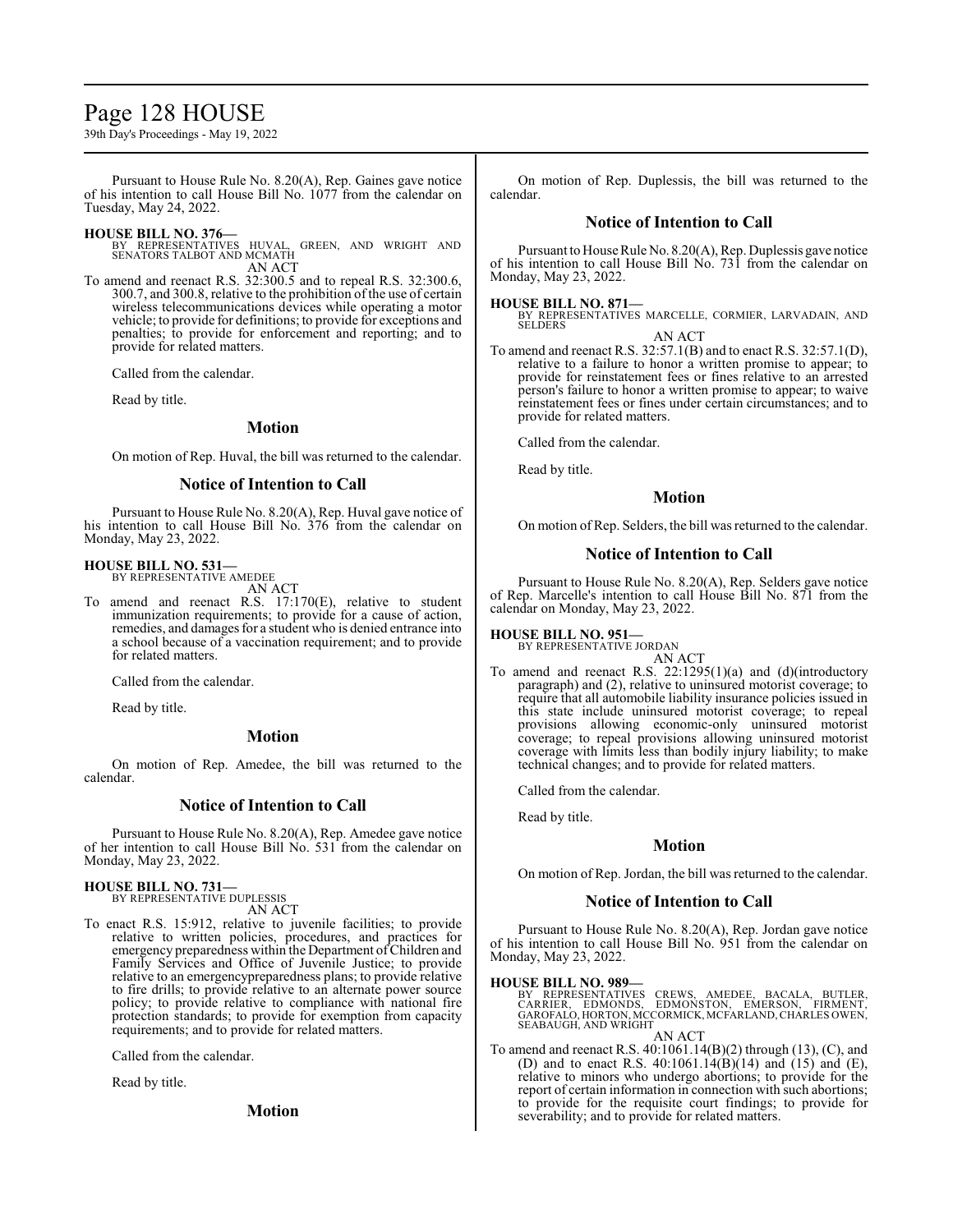# Page 129 HOUSE

39th Day's Proceedings - May 19, 2022

Called from the calendar.

Read by title.

Rep. Crews sent up floor amendments which were read as follows:

### **HOUSE FLOOR AMENDMENTS**

Amendments proposed by Representative Crews to Engrossed House Bill No. 989 by Representative Crews

# AMENDMENT NO. 1

On page 2, line 5, after the period "." and before "Each" insert the following:

"The clerk may communicate with another clerk regarding the existence or non-existence of another judicial bypass application, provided that both clerks shall maintain the confidentiality of the application.

On motion of Rep. Crews, the amendments were adopted.

Rep. Crews moved the final passage of the bill, as amended.

#### **ROLL CALL**

The roll was called with the following result:

#### YEAS

| Mr. Speaker<br>Amedee<br>Bacala<br>Beaullieu<br>Bishop<br>Bourriaque<br>Brown<br>Butler<br>Carrier<br>Carter, R.<br>Cormier<br>Coussan<br>Crews<br>Davis<br>DeVillier<br>Echols<br>Edmonds<br>Edmonston<br>Emerson | Freiberg<br>Frieman<br>Gadberry<br>Garofalo<br>Goudeau<br>Harris<br>Hilferty<br>Hollis<br>Horton<br>Huval<br>Illg<br>Ivey<br>Johnson, M.<br>Kerner<br>Mack<br>Magee<br>McCormick<br>McFarland<br>McKnight | Mincey<br>Muscarello<br>Nelson<br>Orgeron<br>Owen, C.<br>Pressly<br>Riser<br>Romero<br>Schamerhorn<br>Schlegel<br>Seabaugh<br>St. Blanc<br>Stagni<br>Stefanski<br>Thomas<br>Thompson<br>Turner<br>Villio<br>Wheat |
|--------------------------------------------------------------------------------------------------------------------------------------------------------------------------------------------------------------------|-----------------------------------------------------------------------------------------------------------------------------------------------------------------------------------------------------------|-------------------------------------------------------------------------------------------------------------------------------------------------------------------------------------------------------------------|
| Farnum<br>Firment<br>Fontenot<br>Total - 66                                                                                                                                                                        | McMahen<br>Miguez<br>Miller, G.                                                                                                                                                                           | White<br>Wright<br>Zeringue                                                                                                                                                                                       |
|                                                                                                                                                                                                                    | <b>NAYS</b>                                                                                                                                                                                               |                                                                                                                                                                                                                   |
| Boyd<br><b>Brass</b><br>Carpenter<br>Carter, W.<br>Duplessis<br>Fisher<br>Freeman<br>Total - 21                                                                                                                    | Glover<br>Green<br>Hughes<br>Jefferson<br>Jordan<br>LaFleur<br>Landry<br><b>ABSENT</b>                                                                                                                    | Larvadain<br>Lyons<br>Newell<br>Phelps<br>Pierre<br>Selders<br>Willard                                                                                                                                            |
| Adams<br>Bagley<br>Bryant<br>Cox<br>Deshotel                                                                                                                                                                       | Gaines<br>Geymann<br>Hodges<br>Jenkins<br>Johnson, T.                                                                                                                                                     | Marcelle<br>Marino<br>Miller, D.<br>Moore<br>Owen, R.                                                                                                                                                             |

DuBuisson LaCombe Tarver Total - 18

The Chair declared the above bill was finally passed.

The title of the above bill was read and adopted.

Rep. Crews moved to reconsider the vote by which the above bill was finally passed, and, on his own motion, the motion to reconsider was laid on the table.

# **Consent to Correct a Vote Record**

Rep. Glover requested the House consent to correct his vote on final passage of House Bill No. 989 from yea to nay, which consent was unanimously granted.

# **Notice of Intention to Call**

Pursuant to House Rule No. 8.20(A), Rep. Duplessis gave notice of his intention to call House Bill No. 707 from the calendar on Monday, May 23, 2022.

# **Notice of Intention to Call**

Pursuant to House Rule No. 8.20(A), Rep. Dustin Miller gave notice of his intention to call House Bill No. 946 from the calendar on Monday, May 23, 2022.

# **Privileged Report of the Committee on Enrollment**

### May 19, 2022

To the honorable Speaker and Members of the House of Representatives:

I am directed by your Committee on Enrollment to submit the following report:

The following House Concurrent Resolutions have been properly enrolled:

#### **HOUSE CONCURRENT RESOLUTION NO. 71—** BY REPRESENTATIVE WHITE

A CONCURRENT RESOLUTION

To urge and request the Louisiana State Law Institute to study proposed changes by the Office of Language Access Stakeholder Committee of the Louisiana Supreme Court and make recommendations to the Legislature of Louisiana regarding the laws on the use of interpreters in court proceedings.

#### **HOUSE CONCURRENT RESOLUTION NO. 118—** BY REPRESENTATIVE SELDERS A CONCURRENT RESOLUTION

To commend the Louisiana Art & Science Museum on the occasion of its sixtieth anniversary.

Respectfully submitted,

STEPHANIE HILFERTY Chairwoman

The above House Concurrent Resolutions contained in the report were signed by the Speaker of the House and taken to the Senate by the Clerk of the House and were signed by the President of the Senate and taken by the Clerk of the House to the Secretary of State in accordance with the rules of the House.

# **Privileged Report of the Committee on Enrollment**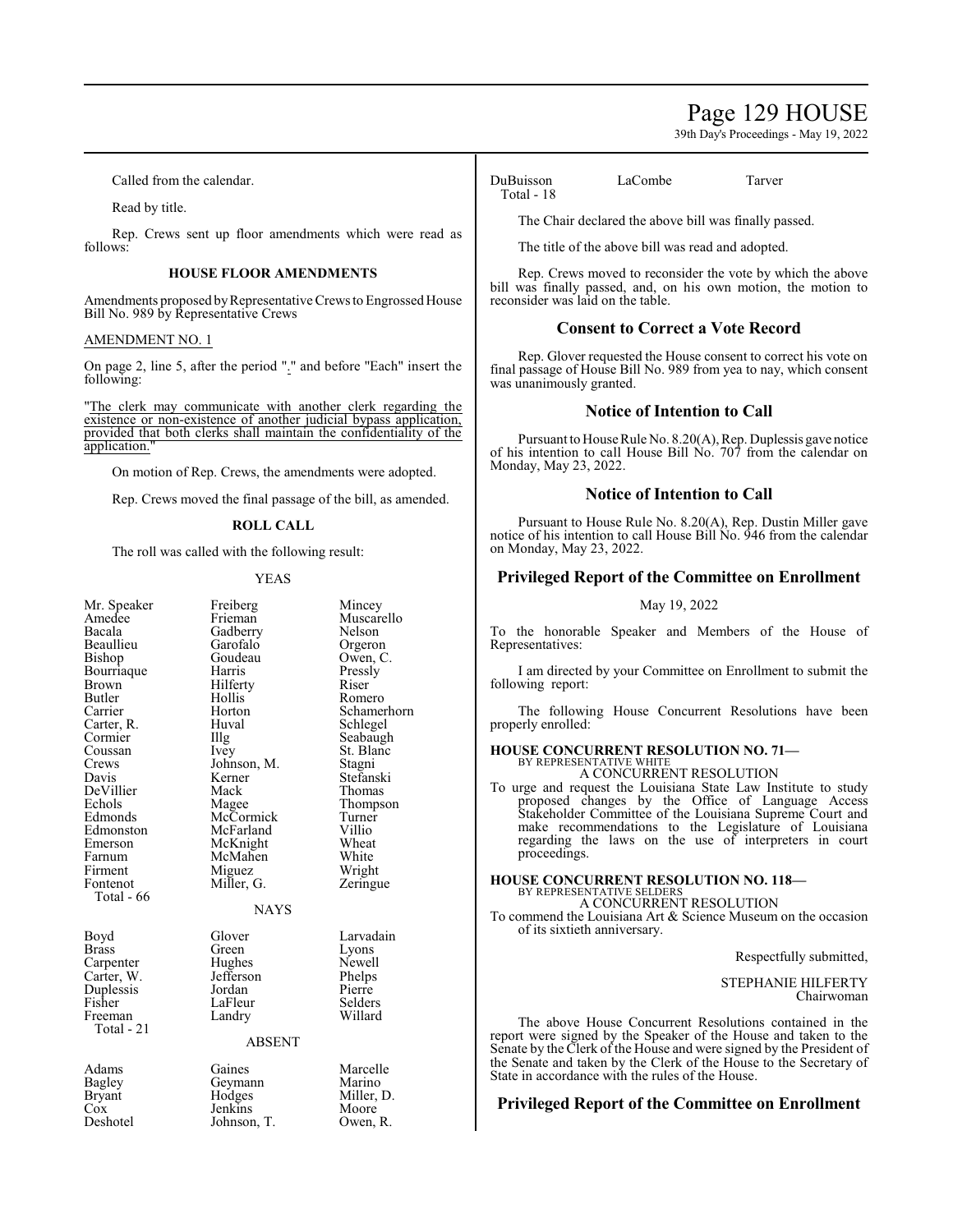# Page 130 HOUSE

39th Day's Proceedings - May 19, 2022

### May 19, 2022

To the honorable Speaker and Members of the House of Representatives:

I am directed by your Committee on Enrollment to submit the following report:

The following House Bills have been properly enrolled:

# **HOUSE BILL NO. 119—** BY REPRESENTATIVE CARPENTER

AN ACT

To amend and reenact R.S. 23:1553(G) and R.S. 49:191(1) and to repeal R.S. 49:191(10)(l), relative to the Louisiana Workforce Commission, including provisions to provide forthe re-creation of the Louisiana Workforce Commission and the statutory entities made a part of the department by law; to provide for the effective termination date for all statutory authority for the existence of such statutory entities; to provide for the reauthorization ofthe Incumbent Worker Training Programwithin the Louisiana Workforce Commission; and to provide for related matters.

#### **HOUSE BILL NO. 147—**

BY REPRESENTATIVE EDMONDS

AN ACT

To enact R.S. 33:4712.24, relative to St. George Fire Protection District No. 2; to authorize the governing board of the district to name facilities in honor of a living person; to provide for an effective date; and to provide for related matters.

# **HOUSE BILL NO. 148—** BY REPRESENTATIVE FREEMAN

AN ACT

To enact R.S. 33:9091.27, relative to Orleans Parish; to create the Bouligny Improvement District; to provide relative to the boundaries, purpose, governance, and powers and duties of the district; to provide relative to district funding, including the authority to levy taxes or fees, subject to voter approval; to provide for an effective date; and to provide for related matters.

**HOUSE BILL NO. 151—** BY REPRESENTATIVE EDMONDS

AN ACT

To enact R.S. 33:9097.35, relative to East Baton Rouge Parish; to create the Old Jefferson Crime Prevention and Improvement District; to provide relative to the boundaries, purpose, governance, and powers and duties of the district; to provide relative to district funding, including the imposition of a parcel fee, subject to voter approval; to provide for an effective date; and to provide for related matters.

#### **HOUSE BILL NO. 152—**

BY REPRESENTATIVE FIRMENT AN ACT

To enact R.S. 40:539(C)(8)(m), relative to employees of the Colfax Housing Authority; to provide that employees of the authority shall not be in the state civil service; and to provide for related matters.

#### **HOUSE BILL NO. 154—**

BY REPRESENTATIVE TURNER AND SENATOR CATHEY AN ACT

To amend and reenact R.S. 34:851.25(A) and to enact R.S. 38:2558(11)(f), relative to the powers of the Bayou D'Arbonne Lake Watershed District; to prohibit the operation of certain motor vessels when Lake D'Arbonne is above flood stage; to prohibit the operation of certain motor vessels when the operation may cause flooding to certain structures; and to provide for related matters.

#### **HOUSE BILL NO. 163—**

BY REPRESENTATIVE PHELPS AND SENATORS BARROW, BERNARD,<br>BOUDREAUX, BOUIE, CARTER, CATHEY, CONNICK, FIELDS, FOIL,<br>HARRIS, JACKSON, LUNEAU, MCMATH, MILLIGAN, FRED MILLS,<br>ROBERT MILLS, MIZELL, PEACOCK, PRICE, REESE, SMITH, STI TALBOT, TARVER, AND WOMACK AN ACT

To enact R.S. 47:463.214, relative to motor vehicle special prestige license plates; to establish the "Sickle Cell Disease Association" specialty license plate; to provide for the creation, issuance, design, fees, implementation, distribution, and rule promulgation applicable to such license plate; to provide an effective date; and to provide for related matters.

#### **HOUSE BILL NO. 201—**

BY REPRESENTATIVE HARRIS

AN ACT To amend and reenact R.S. 49:191(1) and to repeal R.S. 49:191(10)(g), relative to the Department of Education, including provisions to provide for the re-creation of the Department of Education and the statutory entities made a part of the department by law; to provide for the effective termination date for all statutory authority for the existence of

such statutory entities; and to provide for related matters.

# **HOUSE BILL NO. 211—**

BY REPRESENTATIVE MCKNIGHT

AN ACT

To amend and reenact R.S. 17:1945.1(A)(8)(c) and (C), relative to the board of directors of the Special School District; to revise the entities submitting nominees for appointment to the board; to provide relative to the terms of service of board members; and to provide for related matters.

#### **HOUSE BILL NO. 216—** BY REPRESENTATIVE ADAMS

AN ACT

To enact R.S. 33:9097.35, relative to East Baton Rouge Parish; to create the Myrtle Hill Crime Prevention and Improvement District; to provide relative to the boundaries, purpose, governance, and powers and duties of the district; to provide relative to district funding, including the authority to impose a parcel fee, subject to voter approval; to provide for an effective date; and to provide for related matters.

#### **HOUSE BILL NO. 497—**

BY REPRESENTATIVES TURNER, ROBBY CARTER, AND COX AN ACT

To amend and reenact R.S. 37:1250, relative to regulation of pharmacists and pharmacies by the Louisiana Board of Pharmacy; to provide relative to facilities which engage solely in the distribution of drugs or other products necessaryfor home kidney dialysis for patients with end-stage renal disease; to exempt such facilities from the provisions of the Louisiana Pharmacy Practice Act; and to provide for related matters.

#### **HOUSE BILL NO. 521—**

BY REPRESENTATIVE HUVAL

AN ACT To amend and reenact R.S. 22:572, relative to catastrophe response plans for insurance; to provide for the requirements for catastrophe response plans; to provide for filing with and review of plans by the commissioner; to provide for confidentiality; to provide for enforcement and penalties; and to provide for related matters.

# **HOUSE BILL NO. 528—** BY REPRESENTATIVE DAVIS

AN ACT

To amend and reenact R.S. 49:191(1) and to repeal R.S. 49:191(10)(n), relative to certain agencies within the office of the governor, including provisions to provide for the re-creation of such agencies; to provide for the effective termination date for all statutory authority for the existence of such statutory entities; and to provide for related matters.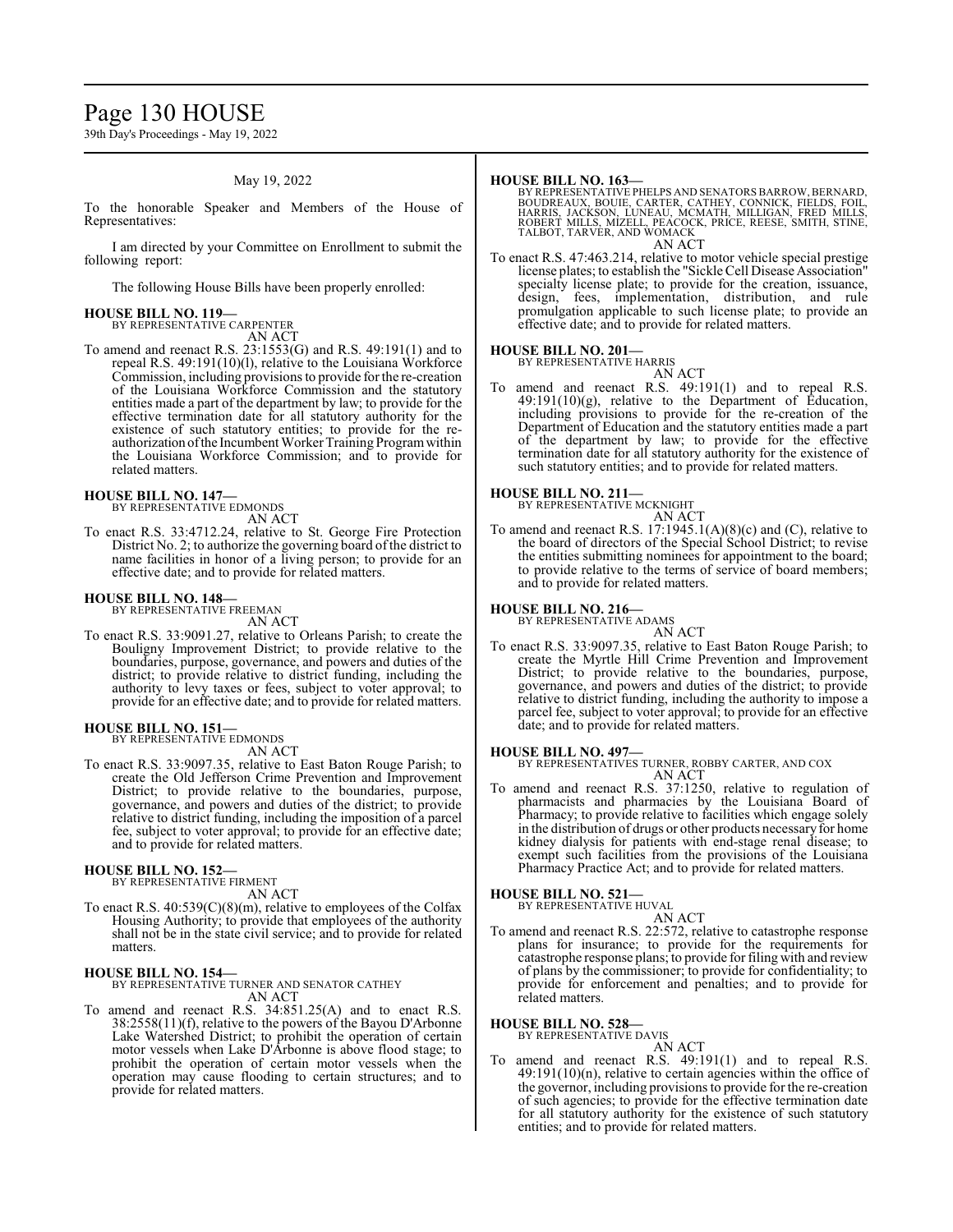39th Day's Proceedings - May 19, 2022

#### **HOUSE BILL NO. 902—**

BY REPRESENTATIVES VILLIO, BUTLER, ECHOLS, ILLG, KERNER,<br>ORGERON, ROBERT OWEN, SCHEXNAYDER, THOMPSON, WHITE,<br>AND WRIGHT AND SENATORS HEWITT, PRICE, REESE, AND **WOMACK** 

AN ACT

To enact R.S. 49:160.2, relative to state symbols; to provide for the official state steam locomotive; to provide relative to the 2-8-2 Mikado class of steam locomotives; and to provide for related matters.

Respectfully submitted,

STEPHANIE HILFERTY Chairwoman

The above House Bills contained in the report were signed by the Speaker of the House and taken to the Senate by the Clerk and were signed by the President of the Senate and taken by the Clerk of the House to the Governor for executive approval.

# **Suspension of the Rules**

On motion of Rep. Jordan, the rules were suspended in order to take up and consider Introduction of Resolutions, House and House Concurrent at this time.

# **Introduction of Resolutions, House and House Concurrent**

The following members introduced the following entitled House and House Concurrent Resolutions, which were read the first time by their titles and placed upon the calendar for their second reading:

#### **HOUSE RESOLUTION NO. 160—** BY REPRESENTATIVE JORDAN

A RESOLUTION

To enact Code of Civil Procedure Article 4731(C), relative to leases; to provide relative to federally declared national disasters; to provide relative to abandonment; to provide for repossession of the premises; to provide for an exception; to provide for damages; and to provide for related matters.

Read by title.

Lies over under the rules.

# **HOUSE RESOLUTION NO. 161—**

BY REPRESENTATIVE HUGHES A RESOLUTION

To urge and request the Board of Regents, the Louisiana Office of Student Financial Assistance, and public postsecondary education institutions to take certain actions to improve postsecondary education outcomes in Louisiana.

Read by title.

Lies over under the rules.

#### **HOUSE RESOLUTION NO. 162—**

BY REPRESENTATIVE IVEY A RESOLUTION

To amend and readopt House Rule 2.11 of the Rules of Order of the House of Representatives to provide relative to the Sergeant at Arms of the House of Representatives.

Read by title.

Lies over under the rules.

#### **HOUSE CONCURRENT RESOLUTION NO. 124—** BY REPRESENTATIVE SELDERS

A CONCURRENT RESOLUTION

To urge and request the Legislative Budgetary Control Council to study the feasibility of creating a disaster and assistance relief fund administered by the legislature.

Read by title.

Lies over under the rules.

#### **HOUSE CONCURRENT RESOLUTION NO. 125—** BY REPRESENTATIVE LANDRY A CONCURRENT RESOLUTION

To create a task force on home rule charter and state law provisions relating to the New Orleans Sewerage and Water Board, which is created to study issues related to the revision or repeal of state law provisions that govern the board and to provide a written report of findings and recommendations regarding the best strategies regarding the revision or repeal of state law provisions to the mayor of the city of New Orleans, the New Orleans City Council, and the members of the Orleans Parish legislative delegation no later than January 31, 2023.

Read by title.

Lies over under the rules.

# **Senate Bills and Joint Resolutions on Second Reading to be Referred**

The following Senate Bills and Joint Resolutions on second reading to be referred were taken up, read, and referred to committees, as follows:

#### **Motion**

On motion of Rep. Zeringue, the Committee on Appropriations was discharged from further consideration of Senate Bill No. 69.

On motion of Rep. Zeringue, the rules were suspended to not refer the bill to the Legislative Bureau, and the bill was ordered passed to its third reading.

# **Motion**

On motion of Rep. Zeringue, the Committee on Appropriations was discharged from further consideration of Senate Bill No. 118.

On motion of Rep. Zeringue, the rules were suspended to not refer the bill to the Legislative Bureau, and the bill was ordered passed to its third reading.

#### **Motion**

On motion of Rep. Zeringue, the Committee on Appropriations was discharged from further consideration of Senate Bill No. 369.

On motion of Rep. Zeringue, the rules were suspended to not refer the bill to the Legislative Bureau, and the bill was ordered passed to its third reading.

# **Motion**

On motion of Rep. Zeringue, the Committee on Appropriations was discharged from further consideration of Senate Bill No. 435.

On motion of Rep. Zeringue, the rules were suspended to not refer the bill to the Legislative Bureau, and the bill was ordered passed to its third reading.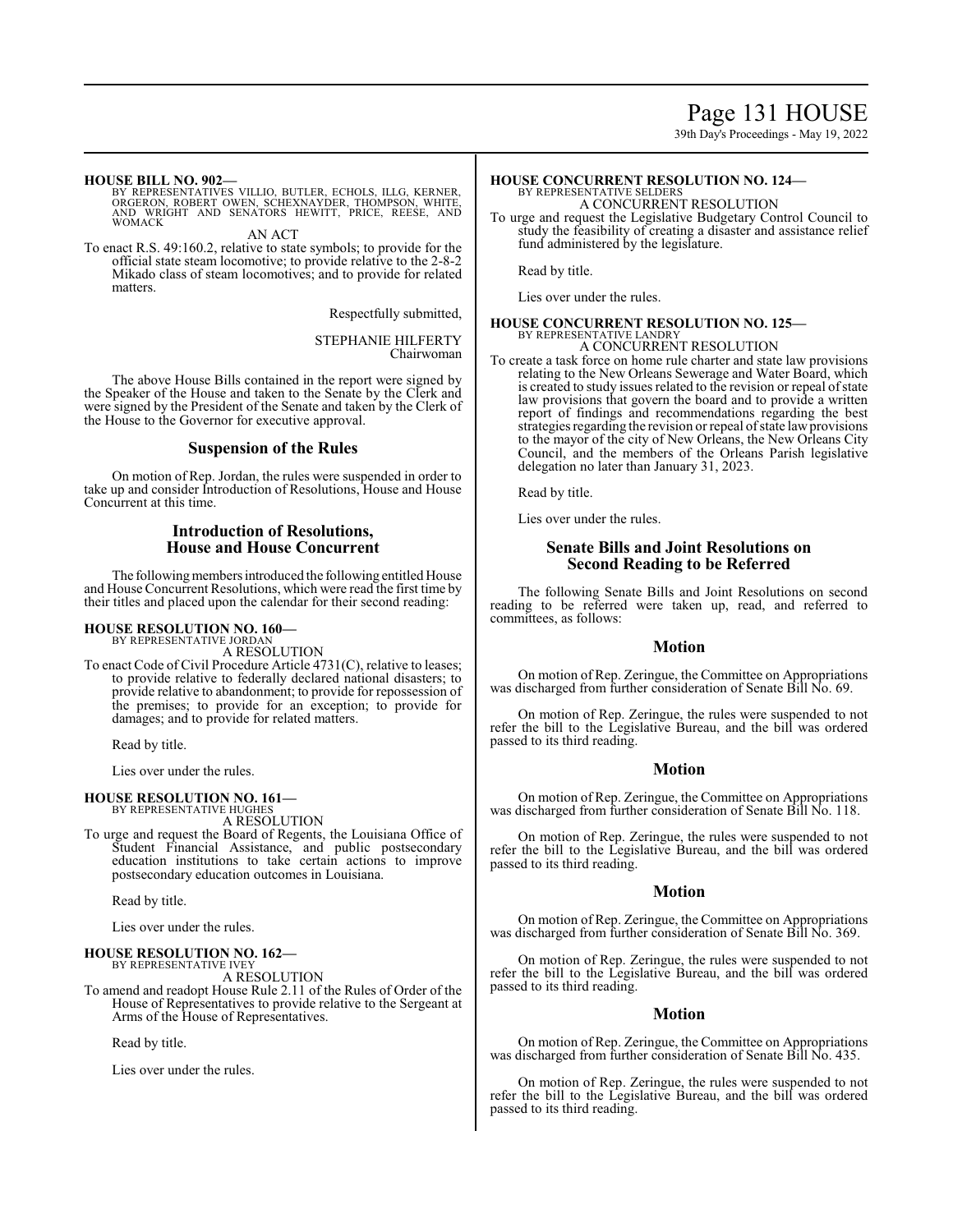# Page 132 HOUSE

39th Day's Proceedings - May 19, 2022

# **Suspension of the Rules**

On motion of Rep. Wright, the rules were suspended to permit the Committee on Transportation, Highways and Public Works to submit a weekly schedule on a day other than required by House Rule 14.23, and meet on a day other than the day permitted by the schedule previously adopted, and consider the following legislative instruments that were not listed on the weekly committee schedule as required by House Rule 14.23:

House Resolutions Nos. 149, 156 and 157

Senate Bill Nos. 445 and 467

# **Suspension of the Rules**

On motion ofRep. Zeringue, the rules were suspended to permit the Committee on Appropriations to meet on Monday, May 23, 2022, and consider the following legislative instruments that were not listed on the weekly committee schedule as required by House Rule 14.23:

House Bill No. 739

Senate Bill No. 348

# **Suspension of the Rules**

On motion of Rep. Gregory Miller, the rules were suspended to permit the Committee on Civil Law and Procedure to meet on Monday, May 23, 2022, and consider the following legislative instruments that were not listed on the weekly committee schedule as required by House Rule 14.23:

Senate Bill Nos. 75 and 160

# **Adjournment**

On motion of Rep. Zeringue, at 5:55 P.M., the House agreed to adjourn until Monday, May 23, 2022, at 1:00 P.M.

The Speaker of the House declared the House adjourned until 1:00 P.M., Monday, May 23, 2022.

> MICHELLE D. FONTENOT Clerk of the House

ANGELA S. SMITH Assistant Clerk of the House / Journal Clerk

# **Committee Meeting Notices**

The following committees posted notices as follows:

Committee on Appropriations

Will meet at: 9:00 a.m.

Date: Monday, May 23, 2022

Location: Committee Room 5

Remarks:

- **HB 74 DESHOTEL SUPPLEMENTAL PAY** Provides relative to supplemental pay for tribal officers of the Tunica-Biloxi Tribe of Louisiana
- **HB 277 CARRIER SUPPLEMENTAL PAY** Provides relative to supplemental pay for tribal officers of the Coushatta Tribe of Louisiana
- **HB 499 AMEDEE FUNDS/FUNDING** Creates a fund for the purpose of funding tuition exemptions and reduction of textbook costs for persons who are age fifty-five or older
- **HB 650 HILFERTY MEDICAID** Provides for Medicaid coverage of prescription human milk
- **HB 651 HILFERTY INSURANCE/HEALTH** Provides relative to insurance coverage for prescription breast milk
- **HB 739 LYONS (TBA) PUBLIC BUILDINGS/GROUNDS**  Provides for placement of a statue of Oscar James Dunn in the State Capitol **(Subject to Rule Suspension)**
- **HB 769 WRIGHT MOTOR VEHICLES** Provides relative to ignition interlock devices and maintenance services
- **HB 970 WHITE, M EARLY CHILDHOOD** Creates an early childhood literacy program for the purpose of delivering an age-appropriate book monthly to eligible children under the age of five
- **HB 1057 DESHOTEL FUELS** Provides for an emergency fuel reserve
- **SB 116 BARROW HEALTH DEPARTMENT** Creates the office on women's health within the Louisiana Department of Health. (gov sig)
- **SB 347 MILLIGAN PROCUREMENT CODE** Authorizes the audit of certain vendor documentation in procurement of surveillance equipment by the office of legislature auditor. (8/1/22)
- **SB 348 CLOUD (TBA) GROUP BENEFITS PROGRAM** Provides for a process for a prior authorization for a particular healthcare service, procedure, or prescription drug. (7/1/22) **(Subject to Rule Suspension)**
- **SB 394 BERNARD INSURANCE POLICIES** Requires coverage for drugs under certain conditions and the drug is approved by the United States Food and Drug Administration. (1/1/23)
- **SB 412 TALBOT INSURERS** Provides for the Insure Louisiana Incentive Program. (8/1/22)
- **SB 471 MILLIGAN CONTRACTS** Provides for foreign sources to fund certain gifts and contracts to the state or political subdivisions.  $(1/1/23)$

Any person who does not feel comfortable giving testimony in person may submit a prepared statement in accordance with House Rule 14.33 in lieu of appearing before the committee:

A. Any interested person or any committee member may file with the committee a prepared statement concerning a specific instrument or matter under consideration by the committee or concerning any matter within the committee's scope of authority, and the committee records shall reflect receipt of such statement and the date and time thereof.

B. Any person who files a prepared statement which contains data or statistical information shall include in such prepared statement sufficient information to identify the source of the data or statistical information. For the purposes of this Paragraph, the term "source" shall mean a publication, website, person, or other source fromwhich the data or statistical information contained in the prepared statement was obtained by the person or persons who prepared the statement.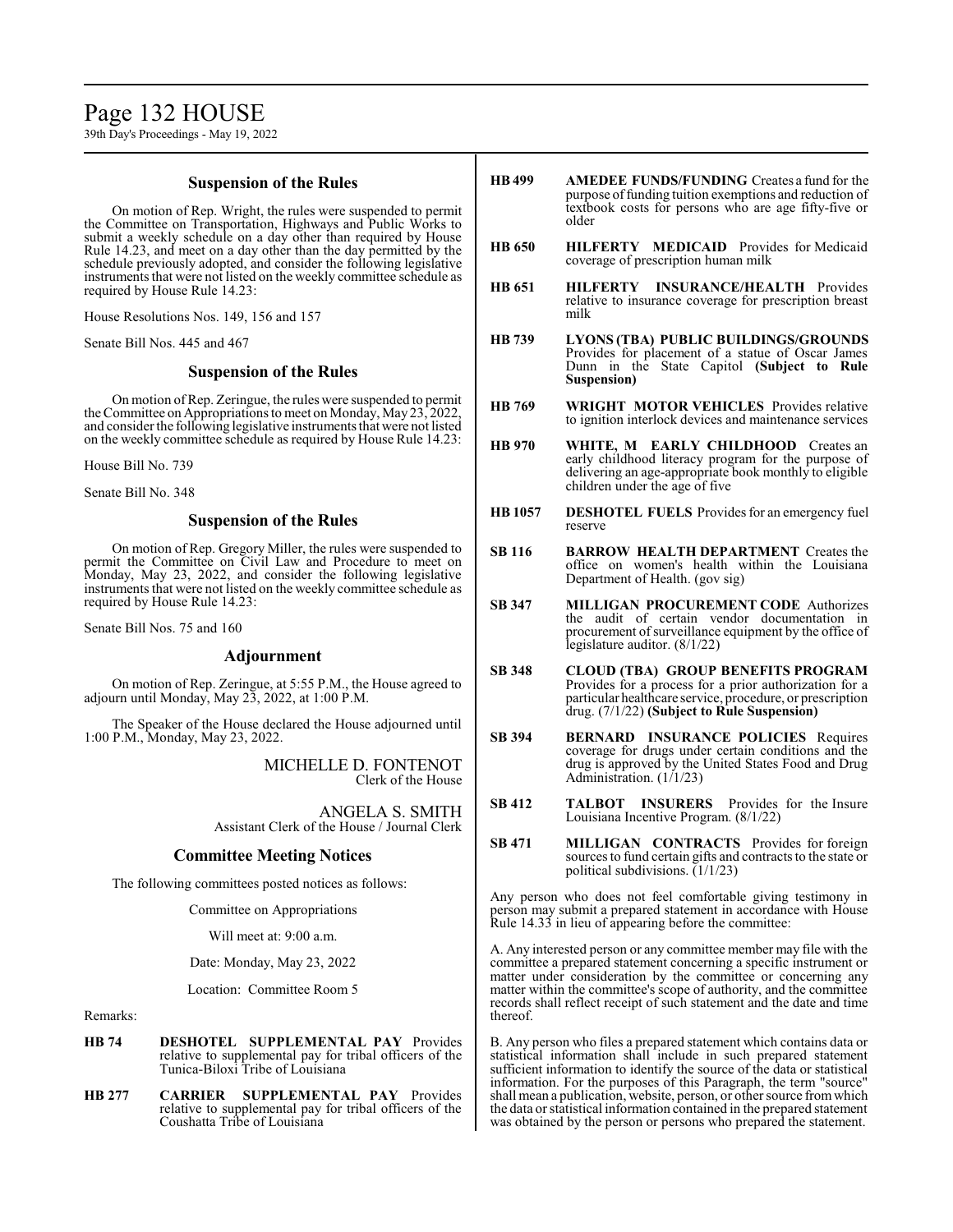# Page 133 HOUSE

39th Day's Proceedings - May 19, 2022

NOTE: Statements emailed to h-app@legis.la.gov and received prior to noon on Friday, May 20, 2022, will be distributed to the committee members prior to the meeting.

NOTICE TO PUBLIC EMPLOYEES: Before providing testimony before the committee, the committee must have on file a completed Designation of Public Employee by Elected Official form which authorizes you to appear on behalf of the elected official and you must file both a Certification by Public Employee of Official Duty form and a witness card with the committee on the day you provide testimony. Refer to https://house.louisiana.gov/H\_Cmtes/Standing for both forms.

> JEROME "ZEE" ZERINGUE Chairman

Committee on Civil Law and Procedure

Will meet at: 10:00 a.m.

Date: Monday, May 23, 2022

Location: Committee Room 4

Remarks:

- **HB 1022 AMEDEE CIVIL/ACTIONS** Provides for a cause of action for mandating, recommending, or administering certain products
- **SB 75 FIELDS (TBA) LAW ENFORCEMENT**  Constitutional amendment to require Senate confirmation of certain members of the State Police Commission. (2/3 - CA13s1(A)) **(Subject to Rule Suspension)**
- **SB130 CONNICK PRESCRIPTION** Providesfor liberative prescription. (gov sig)
- **SB 149 TALBOT PRESCRIPTION** Provides for delictual actions. (8/1/22)
- **SB 160 FIELDS (TBA) CIVIL SERVICE** Constitutional amendment to require Senate confirmation for gubernatorially appointed members of the State Civil Service Commission. (2/3 - CA13s1(A)) **(Subject to Rule Suspension)**
- **SB 484 LUNEAU CIVIL PROCEDURE** Authorizes a commercial insurer to select a forum or venue in a policy form. (8/1/22)

Any person who does not feel comfortable giving testimony in person may submit a prepared statement in accordance with House Rule 14.33 in lieu of appearing before the committee:

A. Any interested person or any committee member may file with the committee a prepared statement concerning a specific instrument or matter under consideration by the committee or concerning any matter within the committee's scope of authority, and the committee records shall reflect receipt of such statement and the date and time thereof.

B. Any person who files a prepared statement which contains data or statistical information shall include in such prepared statement sufficient information to identify the source of the data or statistical information. For the purposes of this Paragraph, the term "source" shall mean a publication, website, person, or other source fromwhich the data or statistical information contained in the prepared statement was obtained by the person or persons who prepared the statement.

NOTE: Statements emailed to h-clp@legis.la.gov and received prior to noon on Friday, May 20, 2022, will be distributed to the committee members prior to the meeting.

NOTICE TO PUBLIC EMPLOYEES: Before providing testimony before the committee, the committee must have on file a completed Designation of Public Employee by Elected Official form which authorizes you to appear on behalf of the elected official and you must file both a Certification by Public Employee of Official Duty form and a witness card with the committee on the day you provide testimony. Refer to https://house.louisiana.gov/H\_Cmtes/Standing for both forms.

#### GREGORY A. MILLER Chairman

Committee on Commerce

Will meet at: 11:00 a.m.

Date: Monday, May 23, 2022

Location: Committee Room 1

Remarks:

- **HR 151 FONTENOT UTILITIES** Memorializes congress to support amendments to the Stafford Act to allow natural disaster-related funding for private or investorowned utilities
- **HB 937 BUTLER COSMETOLOGY/BOARD** Provides relative to the membership of the La. State Board of Cosmetology
- **SB 314 CORTEZ HORSE RACING** Provides relative to historic horse racing. (gov sig)
- **SB 378 PEACOCK COMMERCIAL REGULATIONS**  Provides for the regulation of advertisements. (8/1/22)
- **SB 455 BOUDREAUX INTERNET** Provides for broadband development and connectivity. (gov sig)
- **SB 460 WARD COMMERCIAL REGULATIONS**  Provides relative to a statewide electric vehicle charging technology and equipment network. (gov sig)
- **SB 483 CATHEY FEES/LICENSES/PERMITS** Provides relative to occupational licenses. (gov sig)

Adopt minutes of 2021 Regular Session: April 13<sup>th</sup>, April 14<sup>th</sup>, April  $19<sup>th</sup>$ , April  $20<sup>th</sup>$ , April  $26<sup>th</sup>$ , May  $3<sup>rd</sup>$ , May  $10<sup>th</sup>$ , May  $11<sup>th</sup>$ , May  $17<sup>th</sup>$ , May  $2\hat{6}^{\text{th}}$ , June  $1^{\text{st}}$ , and Jun  $3^{\text{rd}}$ .

Any person who does not feel comfortable giving testimony in person may submit a prepared statement in accordance with House Rule 14.33 in lieu of appearing before the committee:

A. Any interested person or any committee member may file with the committee a prepared statement concerning a specific instrument or matter under consideration by the committee or concerning any matter within the committee's scope of authority, and the committee records shall reflect receipt of such statement and the date and time thereof.

B. Any person who files a prepared statement which contains data or statistical information shall include in such prepared statement sufficient information to identify the source of the data or statistical information. For the purposes of this Paragraph, the term "source" shall mean a publication, website, person, or other source fromwhich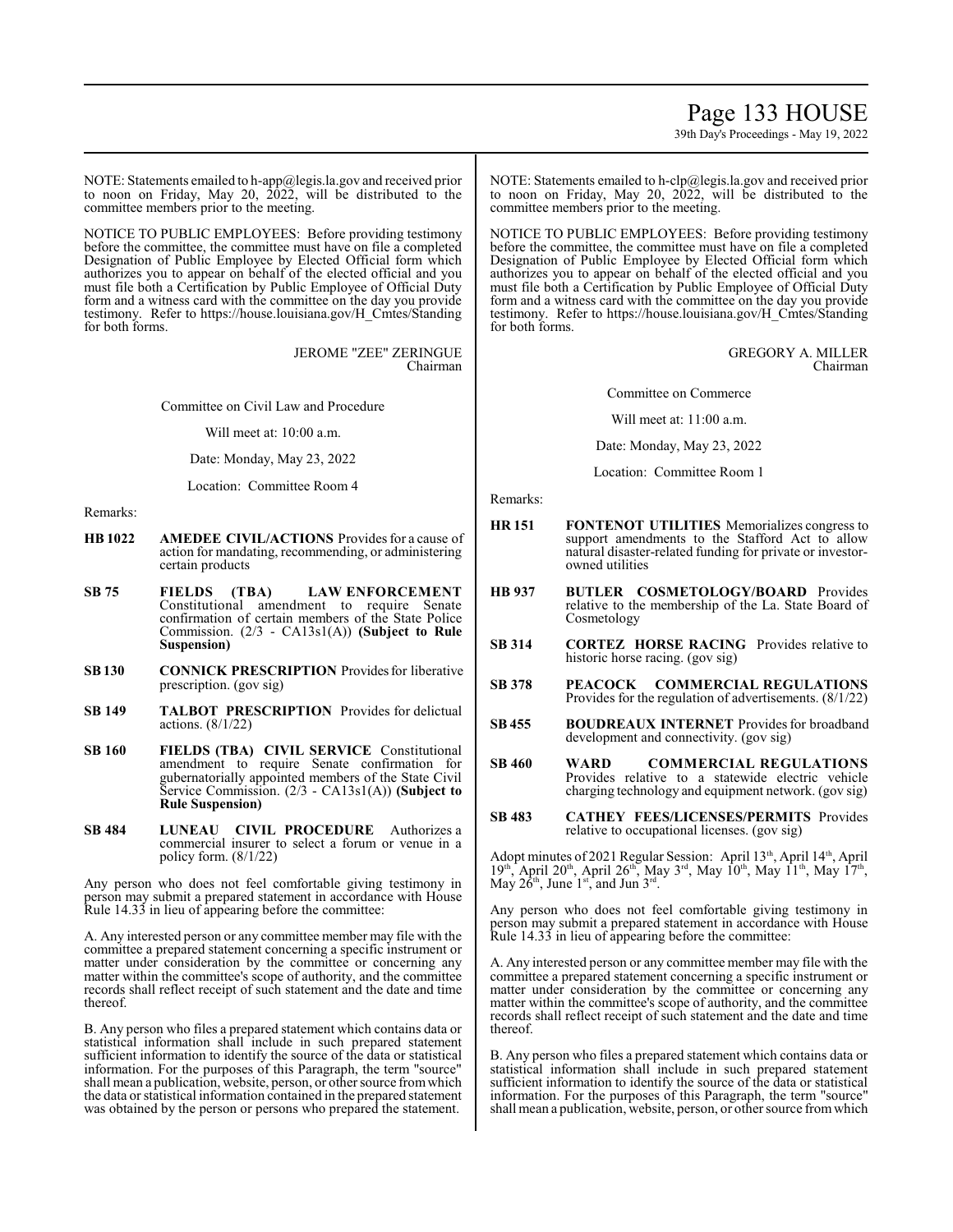# Page 134 HOUSE

39th Day's Proceedings - May 19, 2022

the data or statistical information contained in the prepared statement was obtained by the person or persons who prepared the statement.

NOTE: Statements emailed to h-com@legis.la.gov and received prior to noon on Friday, May 20, 2022, will be distributed to the committee members prior to the meeting.

NOTICE TO PUBLIC EMPLOYEES: Before providing testimony before the committee, the committee must have on file a completed Designation of Public Employee by Elected Official form which authorizes you to appear on behalf of the elected official and you must file both a Certification by Public Employee of Official Duty form and a witness card with the committee on the day you provide testimony. Refer to https://house.louisiana.gov/H\_Cmtes/Standing for both forms.

> PAULA P. DAVIS Chairman

Committee on Transportation, Highways and Public Works

Will meet at: 10:00 a.m.

Date: Monday, May 23, 2022

Location: Committee Room 3

Remarks:

- **HR 127 WILLARD TRANSPORTATION** Creates the Louisiana Contraflow Task Force
- **HR 130 HODGES CURRICULA/DRIVER ED** Urges and requests the office of motor vehicles include information about organ, eye, and tissue donation in driver education training
- **HR 149 MINCEY (TBA) FLOODING/CONTROL**Urge and requests the Amite River Basin Commission to study tidal surge flood protection and erosion on Lake Maurepas' Livingston Parish shoreline and the effects of dredging of the Amite River **(Subject to Rule Suspension)**
- **HR 156 MINCEY (TBA) FLOODING** Memorializes the United States Congress to invest in hurricane storm damage reduction, flood protection, and drainage infrastructure projects in the Amite River Basin **(Subject to Rule Suspension)**
- **HR 157 JORDAN (TBA) TRANSPORTATION DEPT** Urges and requests the Department of Transportation and Development to include the Baton Rouge Metropolitan Airport in the passenger rail system between Baton Rouge to New Orleans **(Subject to Rule Suspension)**
- **HCR 79 ADAMS HIGHWAYS** Provides for a study of adding a shoulder to Louisiana Highway 19 between north Zachary and the Mississippi state line
- **HCR 114 LACOMBE DISTRICTS/DRAINAGE** Urges and requests the Louisiana State Law Institute to study and make recommendations relative to the feasibility of codifying certain cases relative to R.S. 38:113
- **HB336 GOUDEAU BOARDS/COMMISSIONS** Creates the Atchafalaya Basin Bridge Commission and the Atchafalaya Basin Bridge Commission police
- **SCR 41 CONNICK PUBLIC WORKS** Requests the legislative auditor to review the Belle Chasse Bridge &

Tunnel Replacement Public-Private Partnership Project.

- **SCR 45 MCMATH LEGISPOWERS/FUNCTIONS** Creates a task force to study national best practice models for the efficient and effective administration of state transportation departments.
- **SCR 46 MCMATH MOTOR VEHICLES** Creates a task force to study fees for electric vehicles.
- **SB 280 BERNARD TRANSPORTATION/DEV DEPT** Provides relative to the DamSafety Program. (Gov sig)
- **SB 389 REESE TAX/INCOME/PERSONAL** Provides relative to the suspension of driver's licenses for failure to pay taxes. (Gov sig)
- **SB 416 ABRAHAM SPECIAL DISTRICTS** Terminates the Calcasieu-Cameron Navigation District. (8/1/22)
- **SB 445 ABRAHAM (TBA) TRANSPORTATION/DEV DEPT** Provides relative to approval of Department of Transportation and Development P3 projects.(Gov sig) **(Subject to Rule Suspension)**
- **SB 458 HARRIS, JIMMY FLOOD PROTECTION AUTH** Provides relative to the board of commissioners and the nominating committee of certain flood protection authorities. (Gov sig)
- **SB 467 C A R T E R , G A R Y ( T B A ) TRANSPORTATION/DEV DEPT** Requires DOTD to initiate the necessary engineering, financial, and other studies to begin passenger rail service between Baton Rouge and New Orleans and along the Interstate 20 corridor. (Gov sig) **(Subject to Rule Suspension)**
- **SB497 CLOUD MOTOR VEHICLES** Restricts alteration of a vehicle's wheel well. (8/1/22)

Any person who does not feel comfortable giving testimony in person may submit a prepared statement in accordance with House Rule 14.33 in lieu of appearing before the committee:

A. Any interested person or any committee member may file with the committee a prepared statement concerning a specific instrument or matter under consideration by the committee or concerning any matter within the committee's scope of authority, and the committee records shall reflect receipt of such statement and the date and time thereof.

B. Any person who files a prepared statement which contains data or statistical information shall include in such prepared statement sufficient information to identify the source of the data or statistical information. For the purposes of this Paragraph, the term "source" shall mean a publication, website, person, or other source fromwhich the data or statistical information contained in the prepared statement was obtained by the person or persons who prepared the statement.

NOTE: Statements emailed to h-thpw@legis.la.gov and received prior to noon on Friday, May 20, 2022, will be distributed to the committee members prior to the meeting.

NOTICE TO PUBLIC EMPLOYEES: Before providing testimony before the committee, the committee must have on file a completed Designation of Public Employee by Elected Official form which authorizes you to appear on behalf of the elected official and you must file both a Certification by Public Employee of Official Duty form and a witness card with the committee on the day you provide testimony. Refer to https://house.louisiana.gov/H\_Cmtes/Standing for both forms.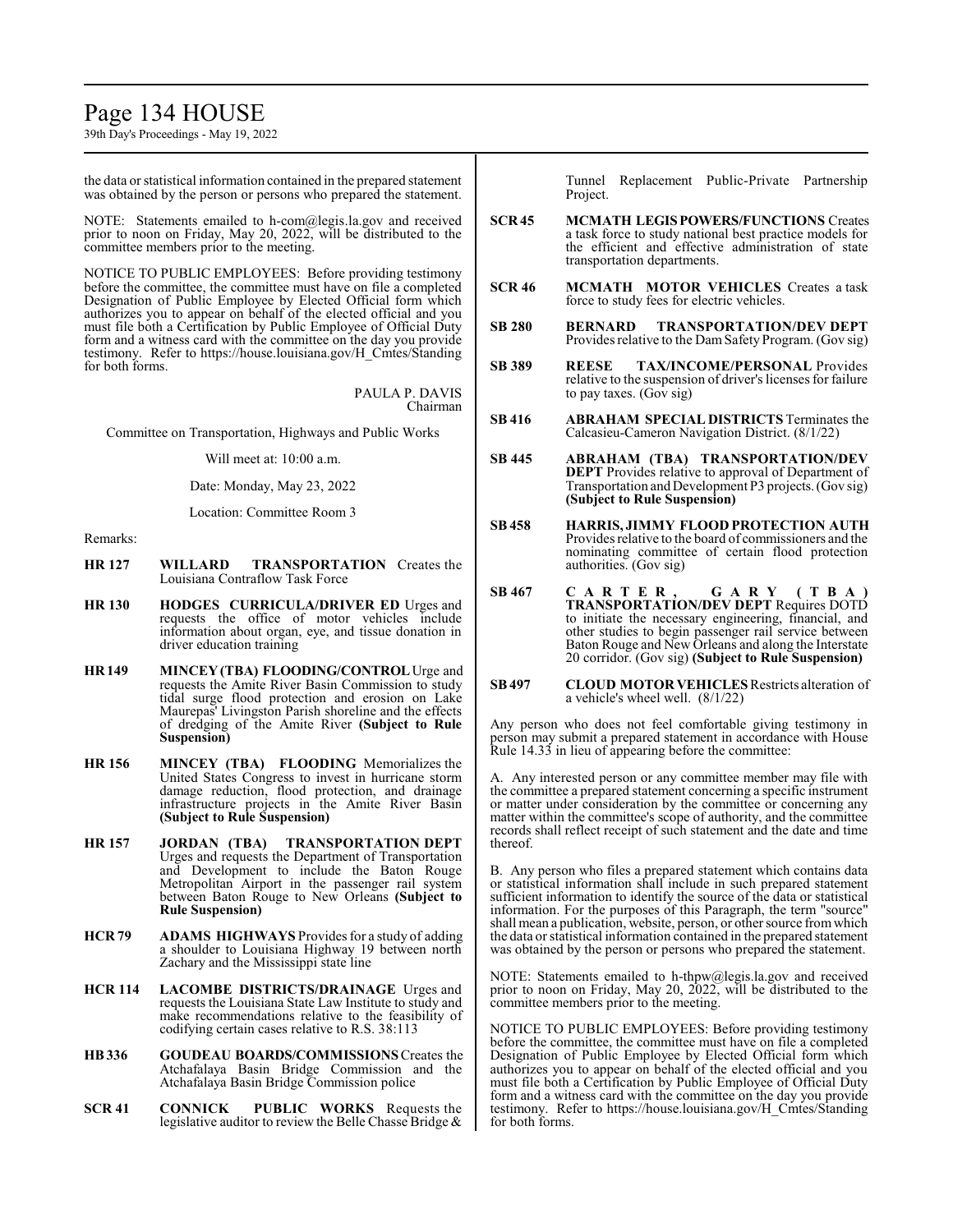Page 135 HOUSE

39th Day's Proceedings - May 19, 2022

MARK WRIGHT Chairman

Committee on Ways and Means

Will meet at: 10:30 a.m.

Date: Monday, May 23, 2022

Location: Committee Room 6

Remarks:

- **HB 372 ROMERO TAX/AD VALOREM TAX** Provides for the assessment of green house gas emissions reduction facilities for purposes of ad valorem property taxes
- **HCR 104 WRIGHTREVENUEDEPARTMENT** Urges and requests the Dept. of Revenue to study and report on the feasibility of accepting virtual currency as a form of payment of taxes, licenses, fees, penalties, and interest due to the state
- **SB 76 FIELDS POSTSECONDARY ED** Provides that certain graduate students shall be exempt from mandatory student fees. (8/1/24)
- **SB 401 MCMATH CLERKS OF COURT**  Authorizes governing authorities to adopt ordinances to increase certain fees in the parishes of St. Tammany and Washington. (8/1/22)

**SB 466 SMITH, G. ASSESSORS** Provides for a salary increase for assessors. (7/1/22)

Any person who does not feel comfortable giving testimony in person may submit a prepared statement in accordance with House Rule 14.33 in lieu of appearing before the committee:

A. Any interested person or any committee member may file with the committee a prepared statement concerning a specific instrument or matter under consideration by the committee or concerning any matter within the committee's scope of authority, and the committee records shall reflect receipt of such statement and the date and time thereof.

B. Any person who files a prepared statement which contains data or statistical information shall include in such prepared statement sufficient information to identify the source of the data or statistical information. For the purposes of this Paragraph, the term "source" shall mean a publication, website, person, or other source fromwhich the data or statistical information contained in the prepared statement was obtained by the person or persons who prepared the statement.

NOTE: Statements emailed to hwmc@legis.la.gov and received prior to noon on Friday, May 20, 2022, will be distributed to the committee members prior to the meeting.

NOTICE TO PUBLIC EMPLOYEES: Before providing testimony before the committee, the committee must have on file a completed Designation of Public Employee by Elected Official form which authorizes you to appear on behalf of the elected official and you must file both a Certification by Public Employee of Official Duty form and a witness card with the committee on the day you provide testimony. Refer to https://house.louisiana.gov/H\_Cmtes/Standing for both forms.

> STUART J. BISHOP Chairman

# **Weekly Committee Schedules**

The following committees posted weekly committee schedules as follows:

Committee on Agriculture, Forestry, Aquaculture, and Rural Development

Wednesday, May 25, 2022

NO MEETING IS SCHEDULED

LEGISLATIVE INSTRUMENTS MAY BE DELETED (DOES NOT REQUIRE HOUSE RULES SUSPENSION) OR ADDED (REQUIRES HOUSE RULES<br>SUSPENSION)PRIOR TO THE MEETING DATE. (HOUSE RULES 14.22 AND<br>14.24) SEE THE DAILY NOTICE OF COMMITTEE MEETINGS POSTED PRIOR TO MEETING DATE.

> JACK G. MCFARLAND Chairman

Committee on Education

Tuesday, May 24, 2022

Committee Room 1

9:00 a.m.

### INSTRUMENTS TO BE HEARD:

- **HR 140 MINCEY CURRICULA** Requests the state Department of Education to review instructional requirements provided by state law
- **HR 146 C A R T E R , R O B B Y SCHOOLS/TRANSPORTATION** Requests the state Department of Education and the Department of Transportation and Development to study the feasibility and effectiveness of installing seat belts on school buses
- **SCR 31 JACKSON STUDENTS** Establishes the Related Services AdvisoryCommission to study the level of supports statewide for students with special needs and exceptionalities.
- **SB 57 MCMATH BUS DRIVERS** Provides relative to the compensation of school bus operators. (gov sig)
- **SB 124 ABRAHAM SCHOOLS** Requires the state Department of Education to provide student attendance data of certain students to local school governing authorities. (gov sig)
- **SB 131 MIZELL POSTSECONDARY ED** Requires public postsecondary education boards and institutions to adopt policies to acceptable use of computers and internet services. (gov sig)
- **SB 358 JACKSON SCHOOLS** Provides relative to acts of bullying. (gov sig)
- **SB 473 MILLIGAN INTERNATIONAL AFFAIRS** Provides relative to foreign interest in certain Louisiana research facilities. (7/1/23)

# OTHER BUSINESS:

1. Pursuant to R.S. 49:968 and 968.1, conduct a hearing on the rules for the state content standards in Social Studies proposed by the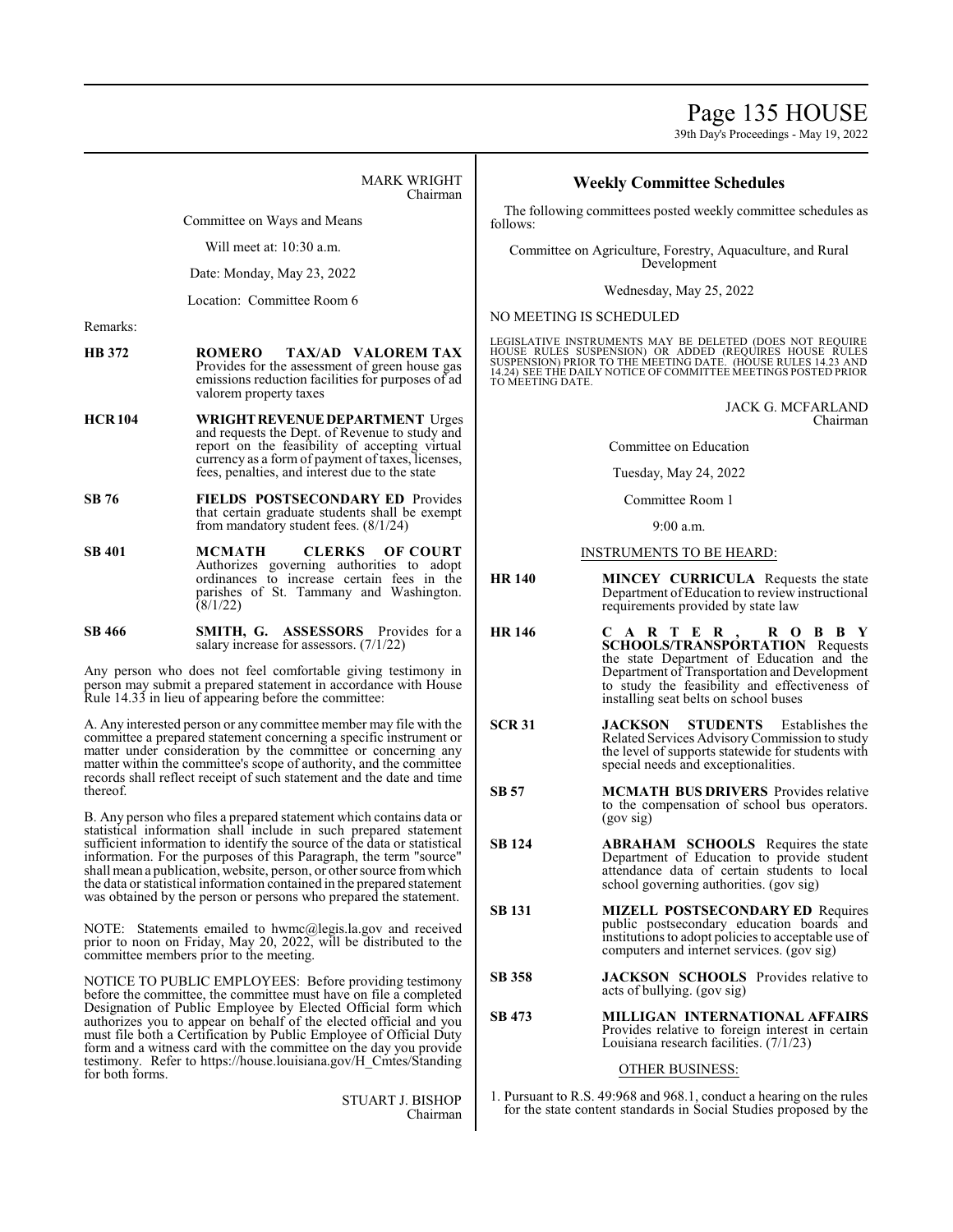# Page 136 HOUSE

39th Day's Proceedings - May 19, 2022

State Board of Elementary and Secondary Education for use in public elementary and secondary schools.

Any person who does not feel comfortable giving testimony in personmay submit a prepared statement in accordance with House Rule 14.33 in lieu of appearing before the committee:

A. Any interested person or any committee member may file with the committee a prepared statement concerning a specific instrument or matter under consideration by the committee or concerning any matter within the committee's scope of authority, and the committee records shall reflect receipt of such statement and the date and time thereof.

B. Any person who files a prepared statement which contains data or statistical information shall include in such prepared statement sufficient information to identify the source of the data or statistical information. For the purposes of this Paragraph, the term "source" shall mean a publication, website, person, or other source fromwhich the data or statistical information contained in the prepared statement was obtained by the person or persons who prepared the statement.

NOTE: Statements emailed to h-educ@legis.la.gov and received prior to noon on Monday, May 23, 2022, will be distributed to the committee members prior to the meeting.

NOTICE TO PUBLIC EMPLOYEES: Before providing testimony before the committee, the committee must have on file a completed Designation of Public Employee by Elected Official form which authorizes you to appear on behalf of the elected official and you must file both a Certification by Public Employee of Official Duty form and a witness card with the committee on the day you provide testimony. Refer to https://house.louisiana.gov/H\_Cmtes/Standing for both forms.

LEGISLATIVE INSTRUMENTS MAY BE DELETED (DOES NOT REQUIRE<br>HOUSE RULES SUSPENSION) OR ADDED (REQUIRES HOUSE RULES<br>SUSPENSION) PRIOR TO THE MEETING DATE. (HOUSE RULES 14.23 AND<br>14.24) SEE THE DAILY NOTICE OF COMMITTEE MEETING TO MEETING DATE.

> LANCE HARRIS Chairman

Committee on Health and Welfare

Tuesday, May 24, 2022

Committee Room 5

#### 10:00 a.m.

# INSTRUMENTS TO BE HEARD:

- **HR 155 TURNER HEALTH CARE** Forms a study group to evaluate options and make recommendations for reforming healthcare workforce training and development in this state
- **SB 22 BOUDREAUX HEALTH SERVICES** Extends the termination date of the Palliative Care Interdisciplinary Advisory Council for three years.  $(8/1/22)$
- **SB63 MIZELL CHILDREN/FAMILY SERVICES** Provides for the duties of the Department of Children and Family Services regarding victims of child sex trafficking.  $(1)1/23$
- **SCR 28 FOIL BEHAVIOR ANALYSTS** Requests the Louisiana Department of Health and Louisiana

commercial health insurance payors to increase reimbursement rates for autism therapy services.

**SCR 39 ALLAIN HEALTH DEPARTMENT** Requests the Louisiana Department of Health to study and develop a proposal for a statewide patient movement plan.

Any person who does not feel comfortable giving testimony in person may submit a prepared statement in accordance with House Rule 14.33 in lieu of appearing before the committee:

A. Any interested person or any committee member may file with the committee a prepared statement concerning a specific instrument or matter under consideration by the committee or concerning any matter within the committee's scope of authority, and the committee records shall reflect receipt of such statement and the date and time thereof.

B. Any person who files a prepared statement which contains data or statistical information shall include in such prepared statement sufficient information to identify the source of the data or statistical information. For the purposes of this Paragraph, the term "source" shall mean a publication, website, person, or other source fromwhich the data or statistical information contained in the prepared statement was obtained by the person or persons who prepared the statement.

NOTE: Statements emailed to h-hw@legis.la.gov and received prior to noon on Monday, May 23, 2022, will be distributed to the committee members prior to the meeting.

NOTICE TO PUBLIC EMPLOYEES: Before providing testimony before the committee, the committee must have on file a completed Designation of Public Employee by Elected Official form which authorizes you to appear on behalf of the elected official and you must file both a Certification by Public Employee of Official Duty form and a witness card with the committee on the day you provide testimony. Refer to https://house.louisiana.gov/H\_Cmtes/Standing for both forms.

LEGISLATIVE INSTRUMENTS MAY BE DELETED (DOES NOT REQUIRE<br>HOUSE RULES SUSPENSION) OR ADDED (REQUIRES HOUSE RULES<br>SUSPENSION) PRIOR TO THE MEETING DATE. (HOUSE RULES 14.23 AND<br>14.24) SEE THE DAILY NOTICE OF COMMITTEE MEETING TO MEETING DATE.

> CHRISTOPHER TURNER Vice Chairman

Committee on House and Governmental Affairs

#### Tuesday, May 24, 2022

#### Committee Room 3

9:00 a.m.

# INSTRUMENTS TO BE HEARD:

- **HB 725 ECHOLS PUBLIC BLDGS/GROUNDS-ST** Provides relative to the burial of certain persons on the state capitol grounds
- **HR 17 GEYMANN HOUSE/RULES** Provides relative to procedures required to appropriate certain federal disaster funds for recurring expenses
- **HR 99 JEFFERSON EDUCATION** Requests each member of the Louisiana House of Representatives to voluntarily serve as a substitute teacher in a public school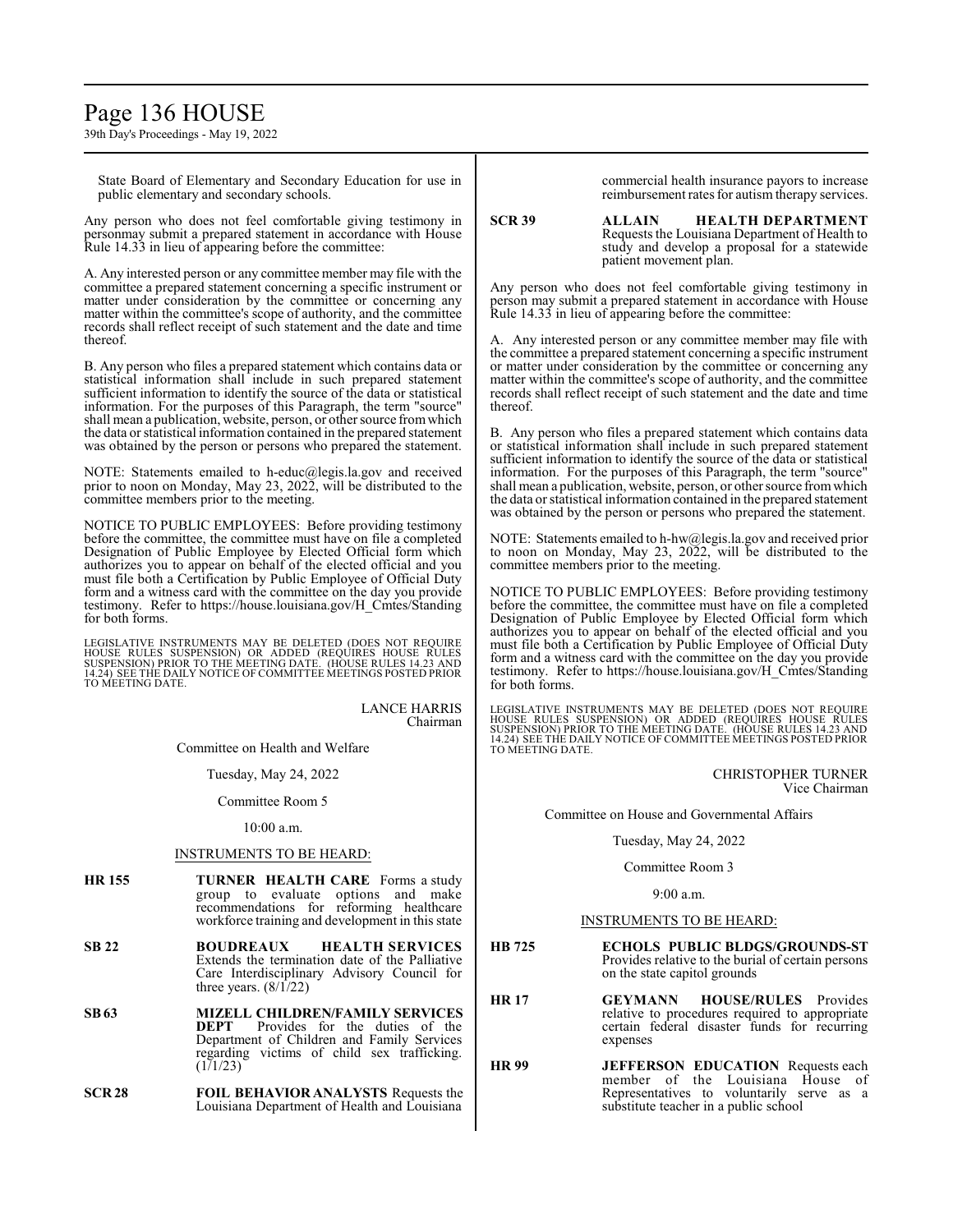Page 137 HOUSE

39th Day's Proceedings - May 19, 2022

- **HR 116 E D M O N S T O N H O U S E O F REPRESENTATIVES** Expresses the sense of the La. House of Representatives with respect to any potential agreement with the World Health Organization relating to global pandemic response for the U.S.
- **SB 218 JACKSON PUBLIC RECORDS** Adds a public records exception for certain raw data. (gov sig)
- **SB 224 HEWITT LEGIS POWERS/FUNCTIONS** Provides for remote operations of the legislature during a gubernatorially declared state of emergency. (gov sig)
- **SB 225 HEWITT LEGIS POWERS/FUNCTIONS** Constitutional Amendment to provide forremote operations of the legislature during a declared emergency.  $(2/3 - CA13s1(A))$
- **SB 291 LAMBERT REAL ESTATE** Authorizes the Louisiana Real Estate Appraisers Board to access certain criminal history record information of applicants. (8/1/22)

Any person who does not feel comfortable giving testimony in person may submit a prepared statement in accordance with House Rule 14.33 in lieu of appearing before the committee:

A. Any interested person or any committee member may file with the committee a prepared statement concerning a specific instrument or matter under consideration by the committee or concerning any matter within the committee's scope of authority, and the committee records shall reflect receipt of such statement and the date and time thereof.

B. Any person who files a prepared statement which contains data or statistical information shall include in such prepared statement sufficient information to identify the source of the data or statistical information. For the purposes of this Paragraph, the term "source" shall mean a publication, website, person, or other source fromwhich the data or statistical information contained in the prepared statement was obtained by the person or persons who prepared the statement.

NOTE: Statements emailed to h&ga@legis.la.gov and received prior to noon on Monday, May 23, 2022, will be distributed to the committee members prior to the meeting.

NOTICE TO PUBLIC EMPLOYEES: Before providing testimony before the committee, the committee must have on file a completed Designation of Public Employee by Elected Official form which authorizes you to appear on behalf of the elected official and you must file both a Certification by Public Employee of Official Duty form and a witness card with the committee on the day you provide testimony.Referto https://house.louisiana.gov/H\_Cmtes/Standing for both forms.

Thursday, May 26, 2022

Committee Room 3

9:00 a.m.

#### REMARKS:

In accordance with House Rules 14.21 and 14.27(A), Chairman John M. Stefanski announces a meeting ofthe House Committee on House and Governmental Affairs on Thursday, May 26, 2022, which is a day other than the dates provided for the committee in the uniform schedule of committee meetings adopted in accordance with House Rule 14.20, for the purpose of conducting a hearing on the following legislative instrument:

### INSTRUMENTS TO BE HEARD:

**HR 128 MAGEE LEGISLATIVE POWERS** Provides relative to contempt of the Special Committee to Inquire into the Circumstances and Investigation of the Death of Ronald Greene

LEGISLATIVE INSTRUMENTS MAY BE DELETED (DOES NOT REQUIRE<br>HOUSE RULES SUSPENSION) OR ADDED (REQUIRES HOUSE RULES<br>SUSPENSION) PRIOR TO THE MEETING DATE. (HOUSE RULES 14.23 AND<br>14.24) SEE THE DAILY NOTICE OF COMMITTEE MEETING TO MEETING DATE.

> JOHN M. STEFANSKI Chairman

Committee on Natural Resources and Environment

Tuesday, May 24, 2022

### NO MEETING IS SCHEDULED

LEGISLATIVE INSTRUMENTS MAY BE DELETED (DOES NOT REQUIRE HOUSE RULES SUSPENSION) OR ADDED (REQUIRES HOUSE RULES SUSPENSION) PRIOR TO THE MEETING DATE. (HOUSE RULES 14.23 AND 14.24) SEE THE DAILY NOTICE OF COMMITTEE MEETINGS POSTED PRIOR TO MEETING DATE.

#### JEAN-PAUL P. COUSSAN Chairman

Committee on Transportation, Highways and Public Works

Monday, May 23, 2022

#### Committee Room 3

10:00 a.m.

# INSTRUMENTS TO BE HEARD:

- **HR 127 WILLARD TRANSPORTATION**Creates the Louisiana Contraflow Task Force
- **HR 130 HODGES CURRICULA/DRIVER ED** Urges and requests the office of motor vehicles include information about organ, eye, and tissue donation in driver education training
- **HR 149 MINCEY FLOODING/CONTROL**Urge and requests the Amite River Basin Commission to study tidal surge flood protection and erosion on Lake Maurepas' Livingston Parish shoreline and the effects of dredging of the Amite River
- **HR 156 MINCEY FLOODING** Memorializes the United States Congress to invest in hurricane storm damage reduction, flood protection, and drainage infrastructure projects in the Amite River Basin
- **HR 157 <b>JORDAN TRANSPORTATION DEPT** Urges and requests the Department of Transportation and Development to include the Baton Rouge Metropolitan Airport in the passenger rail system between Baton Rouge to New Orleans
- **HCR 79 ADAMS HIGHWAYS** Provides for a study of adding a shoulder to Louisiana Highway 19 between north Zachary and the Mississippi state line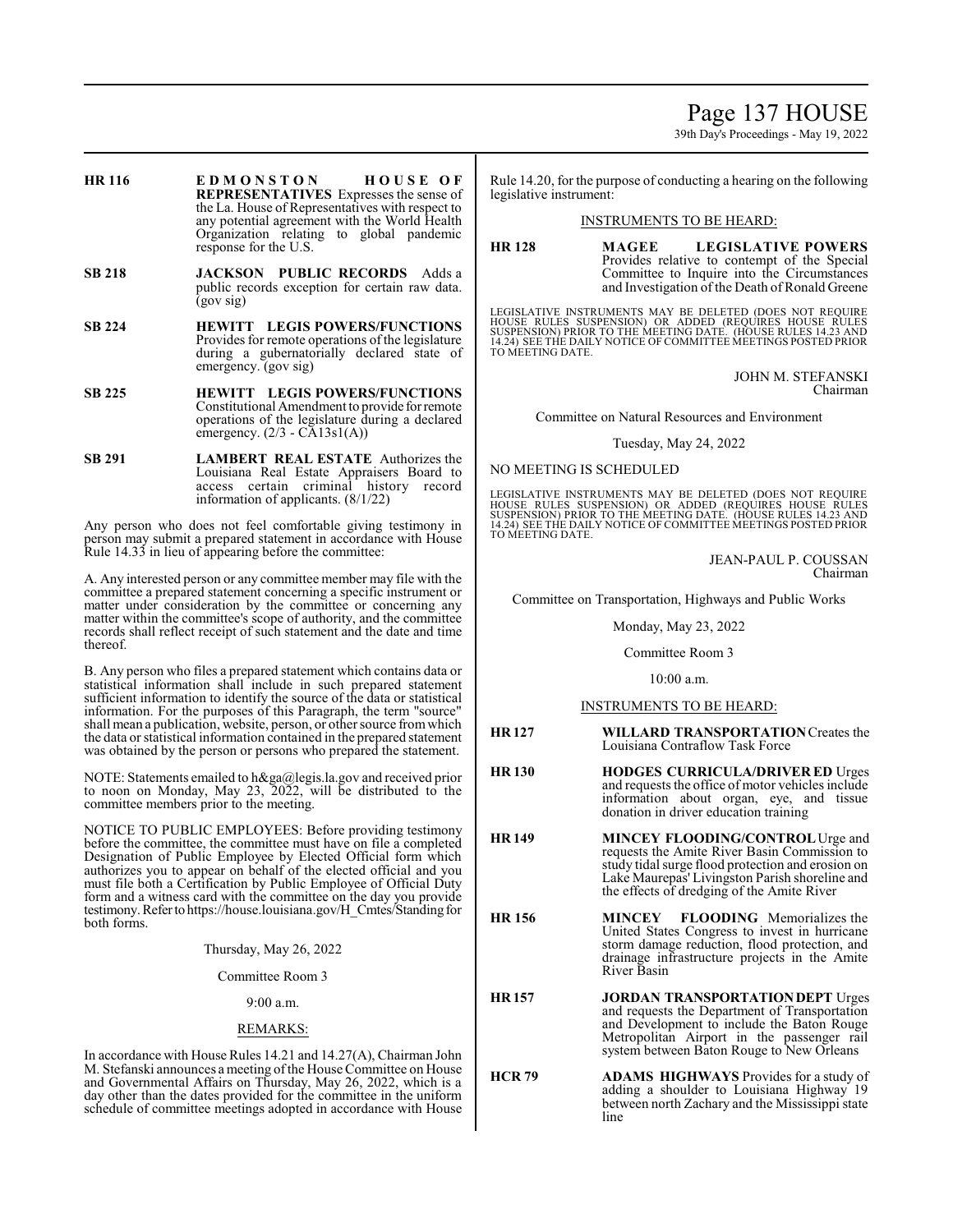# Page 138 HOUSE

39th Day's Proceedings - May 19, 2022

**HCR 114 LACOMBE DISTRICTS/DRAINAGE** Urges and requests the Louisiana State Law Institute to study and make recommendations relative to the feasibility of codifying certain cases relative to R.S. 38:113 **HB 336 GOUDEAU BOARDS/COMMISSIONS** Creates the Atchafalaya Basin Bridge Commission and the Atchafalaya Basin Bridge Commission police **SCR 41 CONNICK PUBLIC WORKS** Requests the legislative auditor to review the Belle Chasse Bridge & Tunnel Replacement Public-Private Partnership Project. **SCR 45 MCMATH LEGIS POWERS/FUNCTIONS** Creates a task force to study national best practice models for the efficient and effective administration of state transportation departments. **SCR 46 MCMATH MOTOR VEHICLES** Creates a task force to study fees for electric vehicles. **SB 280 BERNARD TRANSPORTATION/DEV DEPT** Provides relative to the Dam Safety Program. (gov sig) **SB 389 REESE TAX/INCOME/PERSONAL** Provides relative to the suspension of driver's licenses for failure to pay taxes. (gov sig) **SB 416 ABRAHAM SPECIAL DISTRICTS** Terminates the Calcasieu-Cameron Navigation District. (8/1/22) **SB 445 ABRAHAM TRANSPORTATION/DEV DEPT** Provides relative to approval of Department of Transportation and Development P3 projects. (gov sig) **SB 458 HARRIS, JIMMY FLOOD PROTECTION AUTH** Provides relative to the board of commissioners and the nominating committee of certain flood protection authorities. (gov sig) **SB 467 C A R T E R , G A R Y TRANSPORTATION/DEV DEPT** Requires DOTD to initiate the necessary engineering, financial, and other studies to begin passenger rail service between Baton Rouge and New Orleans and along the Interstate 20 corridor. (gov sig) **SB 497 CLOUD MOTOR VEHICLES** Restricts alteration of a vehicle's wheel well. (8/1/22) Any person who does not feel comfortable giving testimony in person may submit a prepared statement in accordance with House Rule 14.33 in lieu of appearing before the committee: A. Any interested person or any committee member may file with the committee a prepared statement concerning a specific instrument or matter under consideration by the committee or concerning any for both forms. south Louisiana rail. thereof.

thereof. B. Any person who files a prepared statement which contains data or statistical information shall include in such prepared statement sufficient information to identify the source of the data or statistical

matter within the committee's scope of authority, and the committee records shall reflect receipt of such statement and the date and time information. For the purposes of this Paragraph, the term "source" shall mean a publication, website, person, or other source fromwhich the data or statistical information contained in the prepared statement was obtained by the person or persons who prepared the statement.

NOTE: Statements emailed to h-thpw@legis.la.gov and received prior to noon on Friday, May 20, 2022, will be distributed to the committee members prior to the meeting.

NOTICE TO PUBLIC EMPLOYEES: Before providing testimony before the committee, the committee must have on file a completed Designation of Public Employee by Elected Official form which authorizes you to appear on behalf of the elected official and you must file both a Certification by Public Employee of Official Duty form and a witness card with the committee on the day you provide testimony. Refer to https://house.louisiana.gov/H\_Cmtes/Standing

Wednesday, May 25, 2022 (TBA) (Subject to Rule Suspension)

Committee Room 3

#### 9:30 a.m.

#### OTHER BUSINESS:

To approve the use ofConstruction Management at Risk (CMAR) for a project under \$15 million for renovations and improvements to Gonzales Middle School pursuant to R.S. 38:2225.2.4.

To approve the use of Construction Management at Risk (CMAR) for a project under \$15 million for the construction of the Hwy 89 Widening Project pursuant to R.S. 38:2225.2.4.

To approve the use ofConstruction Management at Risk (CMAR) for a project under \$15 million for the construction of the Fortune Road Roundabout and Extension Project pursuant to R.S. 38:2225.2.4.

To review and receive testimony from the Department of Transportation and Development relative to highway construction projects, including the I-10 widening, the I-12 widening, the Calcasieu Bridge, the Mississippi River Bridge, and the north and

Any person who does not feel comfortable giving testimony in person may submit a prepared statement in accordance with House Rule 14.33 in lieu of appearing before the committee:

A. Any interested person or any committee member may file with the committee a prepared statement concerning a specific instrument or matter under consideration by the committee or concerning any matter within the committee's scope of authority, and the committee records shall reflect receipt of such statement and the date and time

B. Any person who files a prepared statement which contains data or statistical information shall include in such prepared statement sufficient information to identify the source of the data or statistical information. For the purposes of this Paragraph, the term "source" shall mean a publication, website, person, or other source fromwhich the data or statistical information contained in the prepared statement was obtained by the person or persons who prepared the statement.

NOTE: Statements emailed to h-thpw@legis.la.gov and received prior to noon on Tuesday, May 24, 2022, will be distributed to the committee members prior to the meeting.

NOTICE TO PUBLIC EMPLOYEES: Before providing testimony before the committee, the committee must have on file a completed Designation of Public Employee by Elected Official form which authorizes you to appear on behalf of the elected official and you must file both a Certification by Public Employee of Official Duty